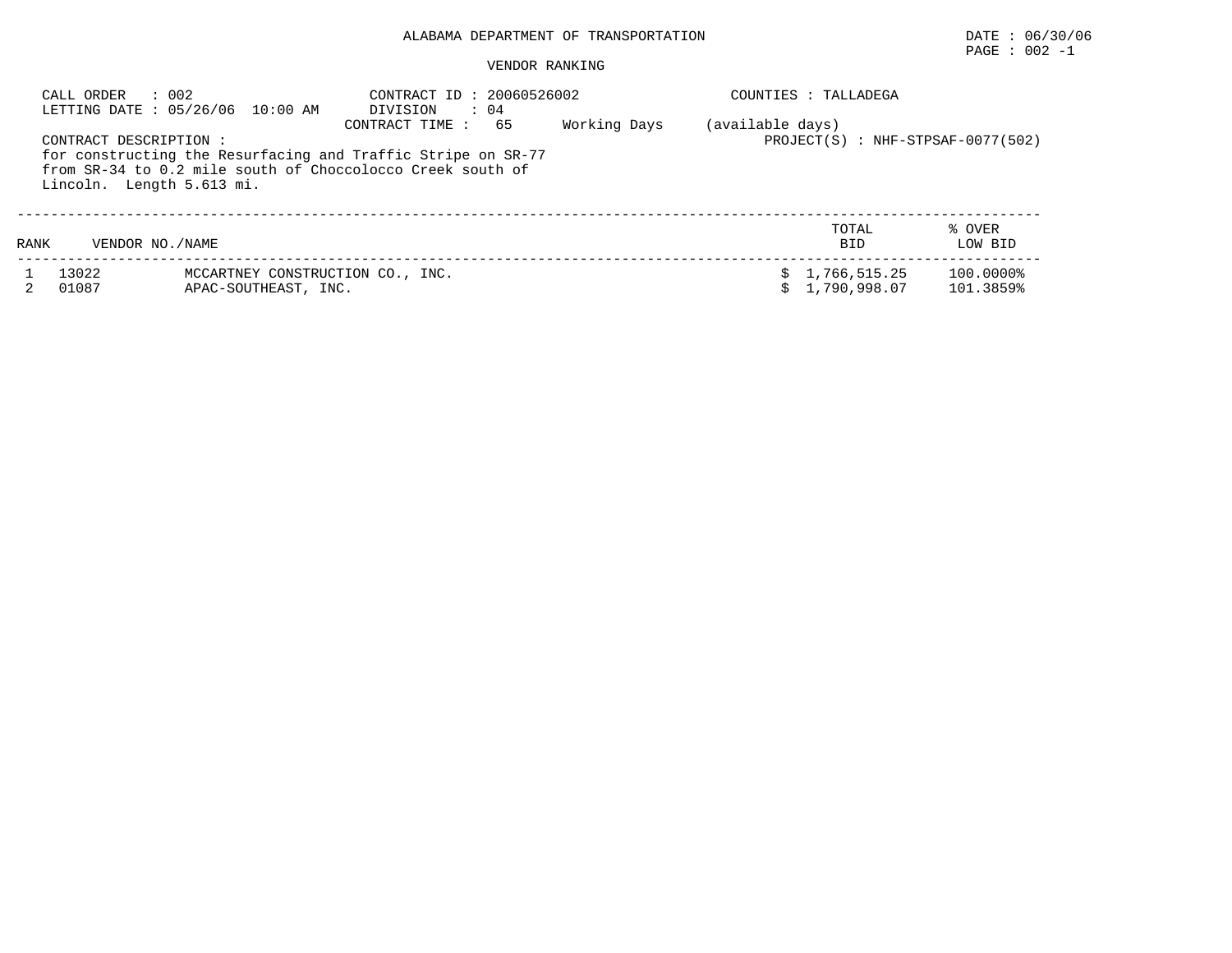| CALL ORDER : 002<br>LETTING DATE : 05/26/06 10:00 AM                                                                                                                              | CONTRACT ID: 20060526002<br>DIVISION<br>: 04                  |           |                                                       | COUNTIES : TALLADEGA |        |
|-----------------------------------------------------------------------------------------------------------------------------------------------------------------------------------|---------------------------------------------------------------|-----------|-------------------------------------------------------|----------------------|--------|
|                                                                                                                                                                                   | 1 ) 13022<br>MCCARTNEY CONSTRUCTION CO., APAC-SOUTHEAST, INC. |           | ( 2 ) 01087                                           |                      |        |
| LINE NO / ITEM CODE / ALT<br>ITEM DESCRIPTION<br>QUANTITY                                                                                                                         | UNIT PRICE                                                    |           | AMOUNT   UNIT PRICE               AMOUNT   UNIT PRICE |                      | AMOUNT |
| SECTION 0001<br>Total                                                                                                                                                             |                                                               |           |                                                       |                      |        |
| 0010 405A000<br>12000.000 GAL                                                                                                                                                     | 2.00000                                                       | 24000.00  | 1.77000                                               | 21240.00             |        |
| Tack Coat<br>996.000 GAL<br>0020 407A000<br>Joint Sealant For Hot Mix Asphalt                                                                                                     | 21.00000                                                      | 20916.00  | 24.15000                                              | 24053.40             |        |
| Pavement<br>0030 408A051<br>1067.000 SOYD<br>Planing Existing Pavement                                                                                                            | 6.00000                                                       | 6402.00   | 18.22000                                              | 19440.74             |        |
| (Approximately 0.00" Thru 1.0" Thick)<br>0040 410H000<br>1.000 EACH<br>Material Remixing Device                                                                                   | 10000.00000                                                   | 10000.00  | 22529.57000                                           | 22529.57             |        |
| 0050 424A358<br>800.000 TON<br>Superpave Bituminous Concrete Wearing<br>Surface Layer, Leveling, 3/8" Maximum                                                                     | 55.00000                                                      | 44000.00  | 71.29000                                              | 57032.00             |        |
| Aggregate Size Mix, ESAL Range C/D<br>0060 424A360<br>14300.000 TON<br>Superpave Bituminous Concrete Wearing<br>Surface Layer, 1/2" Maximum Aggregate                             | 55.00000                                                      | 786500.00 | 53.11000                                              | 759473.00            |        |
| Size Mix, ESAL Range C/D<br>0070 424A366<br>6152.000 TON<br>Superpave Bituminous Concrete Wearing<br>Surface Layer, Leveling, 1/2" Maximum                                        | 45.00000                                                      | 276840.00 | 56.60000                                              | 348203.20            |        |
| Aggregate Size Mix, ESAL Range C/D<br>0080 424A369<br>1880.000 TON<br>Superpave Bituminous Concrete Wearing<br>Surface Layer, Widening, 1/2" Maximum                              | 70.00000                                                      | 131600.00 | 61.97000                                              | 116503.60            |        |
| Aggregate Size Mix, ESAL Range C/D<br>0090 424B655<br>400.000 TON<br>Superpave Bituminous Concrete Upper<br>Binder Layer, Patching, 1" Maximum                                    | 80.00000                                                      | 32000.00  | 103.31000                                             | 41324.00             |        |
| Aggregate Size Mix, ESAL Range C/D<br>0100 424B658<br>1200.000 TON<br>Superpave Bituminous Concrete Upper<br>Binder Layer, Leveling, 3/4" Maximum                                 | 55.00000                                                      | 66000.00  | 61.70000                                              | 74040.001            |        |
| Aggregate Size Mix, ESAL Range C/D<br>0110 424C371<br>1622.000 TON<br>Superpave Bituminous Concrete Base<br>Layer, Widening, 1 1/2" Maximum<br>Aggregate Size Mix, ESAL Range C/D | 44.00000                                                      | 71368.00  | 59.08000                                              | 95827.76             |        |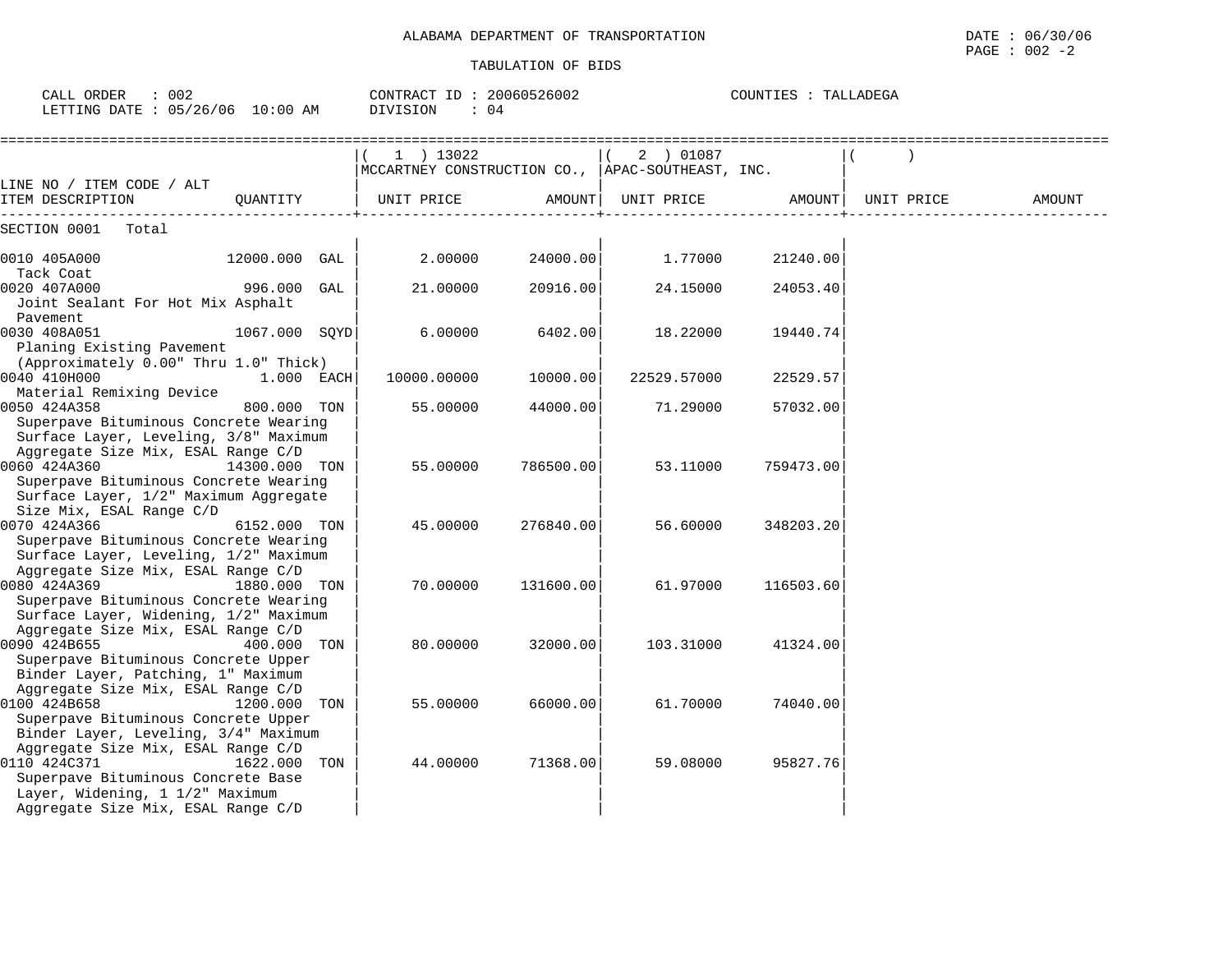| 002<br>CALL ORDER               | CONTRACT ID: 20060526002 | COUNTIES : TALLADEGA |
|---------------------------------|--------------------------|----------------------|
| LETTING DATE: 05/26/06 10:00 AM | DIVISION : 04            |                      |

|                                         |               |      | 1 ) 13022                                                   |           | 2 ) 01087                                                            |                |        |
|-----------------------------------------|---------------|------|-------------------------------------------------------------|-----------|----------------------------------------------------------------------|----------------|--------|
|                                         |               |      | MCCARTNEY CONSTRUCTION CO., APAC-SOUTHEAST, INC.            |           |                                                                      |                |        |
| LINE NO / ITEM CODE / ALT               |               |      |                                                             |           |                                                                      |                |        |
| ITEM DESCRIPTION                        |               |      | QUANTITY   UNIT PRICE AMOUNT  UNIT PRICE AMOUNT  UNIT PRICE |           |                                                                      |                | AMOUNT |
| 0120 428C000                            | 66755.000 LF  |      |                                                             |           | ----------+-------------<br>$0.15000$ $10013.25$ $0.14000$ $9345.70$ |                |        |
| Scoring Bituminous Pavement Surface By  |               |      |                                                             |           |                                                                      |                |        |
| Cutting                                 |               |      |                                                             |           |                                                                      |                |        |
| 0130 430B043 2100.000 TON               |               |      |                                                             |           | 14.00000 29400.00 21.16000                                           | 44436.00       |        |
| Aggregate Surfacing (1" Down, Crusher   |               |      |                                                             |           |                                                                      |                |        |
| Run)                                    |               |      |                                                             |           |                                                                      |                |        |
| 0140 600A000                            |               | LUMP | 106000.00000                                                | 106000.00 | 7665.00000                                                           | 7665.00        |        |
| Mobilization                            |               |      |                                                             |           |                                                                      |                |        |
| 0150 701A028                            | 12.000 MILE   |      | 1800.00000 21600.00                                         |           | 1890.00000                                                           | 22680.00       |        |
| Solid White, Class 2, Type A Traffic    |               |      |                                                             |           |                                                                      |                |        |
| Stripe (0.06" Thick) (6" Wide)          |               |      |                                                             |           |                                                                      |                |        |
| 0160 701A032 12.000 MILE                |               |      | 1800.00000                                                  | 21600.00  | 1890.00000                                                           | 22680.00       |        |
| Solid Yellow, Class 2, Type A Traffic   |               |      |                                                             |           |                                                                      |                |        |
| Stripe (0.06" Thick) (6" Wide)          |               |      |                                                             |           |                                                                      |                |        |
| 12.000 MILE<br>0170 701A041             |               |      | 1050.00000 12600.00                                         |           | 1102.50000                                                           | 13230.00       |        |
| Broken White, Class 2, Type A Traffic   |               |      |                                                             |           |                                                                      |                |        |
| Stripe (0.09" Thick) (6" Wide)          |               |      |                                                             |           |                                                                      |                |        |
| 0180 701B009 11000.000 LF               |               |      | 1.25000                                                     | 13750.00  | 1.31000                                                              | 14410.00       |        |
| Dotted Class 2, Type A Traffic Stripe   |               |      |                                                             |           |                                                                      |                |        |
| (0.09" Thick)(6" Wide)                  |               |      |                                                             |           |                                                                      |                |        |
| 0190 701C000                            | 13.000 MILE   |      | 720.00000                                                   | 9360.00   | 756.00000                                                            | 9828.00        |        |
| Broken Temporary Traffic Stripe         |               |      |                                                             |           |                                                                      |                |        |
| 0200 701C001 42.000 MILE                |               |      | 780.00000                                                   | 32760.00  | 819.00000                                                            | 34398.00       |        |
| Solid Temporary Traffic Stripe          |               |      |                                                             |           |                                                                      |                |        |
| 0210 703A002                            | 3400.000 SQFT |      | 3.25000                                                     | 11050.00  | 3.41000                                                              | 11594.00       |        |
| Traffic Control Markings, Class 2, Type |               |      |                                                             |           |                                                                      |                |        |
| $\mathbb A$                             |               |      |                                                             |           |                                                                      |                |        |
| 0220 703B002                            | 1100.000 SQFT |      | 3.75000                                                     | 4125.00   | 3.94000                                                              | 4334.00        |        |
| Traffic Control Legends, Class 2, Type  |               |      |                                                             |           |                                                                      |                |        |
| 0230 703D001                            | 420.000 SOFT  |      | 2.00000                                                     | 840.00    |                                                                      | 2.10000 882.00 |        |
| Temporary Traffic Control Markings      |               |      |                                                             |           |                                                                      |                |        |
| 0240 740B000                            | 1494.000 SOFT |      | 11.50000                                                    | 17181.00  | 8.90000                                                              | 13296.60       |        |
| Construction Signs                      |               |      |                                                             |           |                                                                      |                |        |
| 0250 740E000                            | 250.000 EACH  |      | 7.00000                                                     | 1750.00   | 2.10000                                                              | 525.00         |        |
| Cones (36 Inches High)                  |               |      |                                                             |           |                                                                      |                |        |
| 0260 740M001<br>Ballast For Cone        | 250.000 EACH  |      | 4.50000 1125.00                                             |           |                                                                      | 2.10000 525.00 |        |
| 0270 741C010                            | $1.000$ EACH  |      | 3735.00000                                                  | 3735.00   |                                                                      |                |        |
| Portable Sequential Arrow And Chevron   |               |      |                                                             |           | 1501.50000 1501.50                                                   |                |        |
| Sign Unit                               |               |      |                                                             |           |                                                                      |                |        |
|                                         |               |      |                                                             |           |                                                                      |                |        |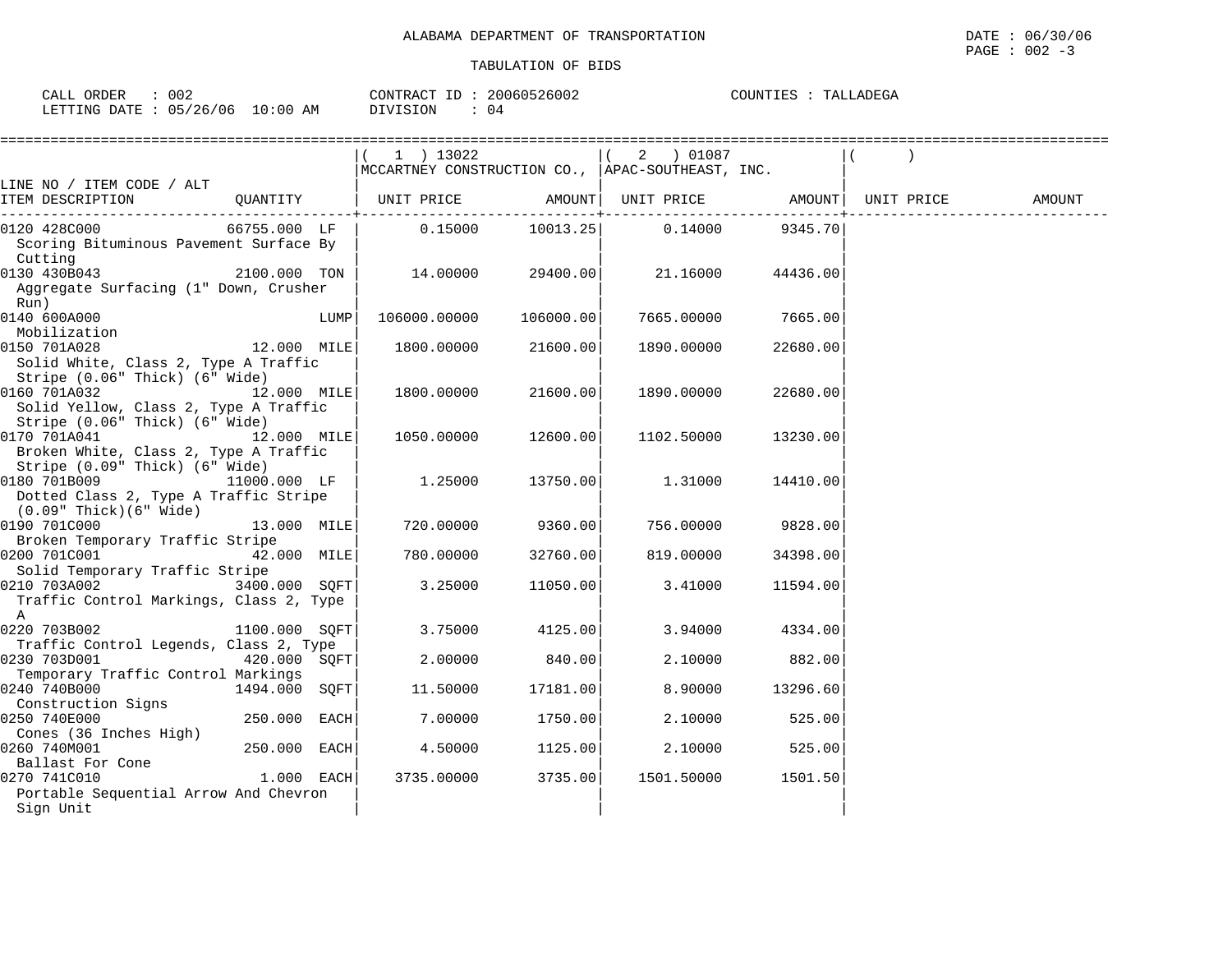| CALL ORDER<br>LETTING DATE: 05/26/06 10:00 AM                                                | : 002 |          |      | CONTRACT ID: 20060526002<br>DIVISION                          | $\therefore$ 04         |   |                                              | COUNTIES : TALLADEGA   |            |  |        |
|----------------------------------------------------------------------------------------------|-------|----------|------|---------------------------------------------------------------|-------------------------|---|----------------------------------------------|------------------------|------------|--|--------|
| LINE NO / ITEM CODE / ALT<br>ITEM DESCRIPTION                                                |       | OUANTITY |      | 13022<br>$\perp$<br>MCCARTNEY CONSTRUCTION CO.,<br>UNIT PRICE | AMOUNT                  | 2 | 01087<br> APAC-SOUTHEAST, INC.<br>UNIT PRICE | AMOUNT                 | UNIT PRICE |  | AMOUNT |
| 0280 998A000<br>Construction Fuel (Maximum Bid Limited<br>To $$80,000.00)$<br>SECTION TOTALS |       |          | LUMP | 0.00000                                                       | 0.001<br>\$1,766,515.25 |   | 0.00000                                      | 0.00<br>\$1,790,998.07 |            |  | 0.00   |
| CONTRACT TOTALS                                                                              |       |          |      |                                                               | \$1,766,515.25]         |   |                                              | \$1,790,998.07         |            |  |        |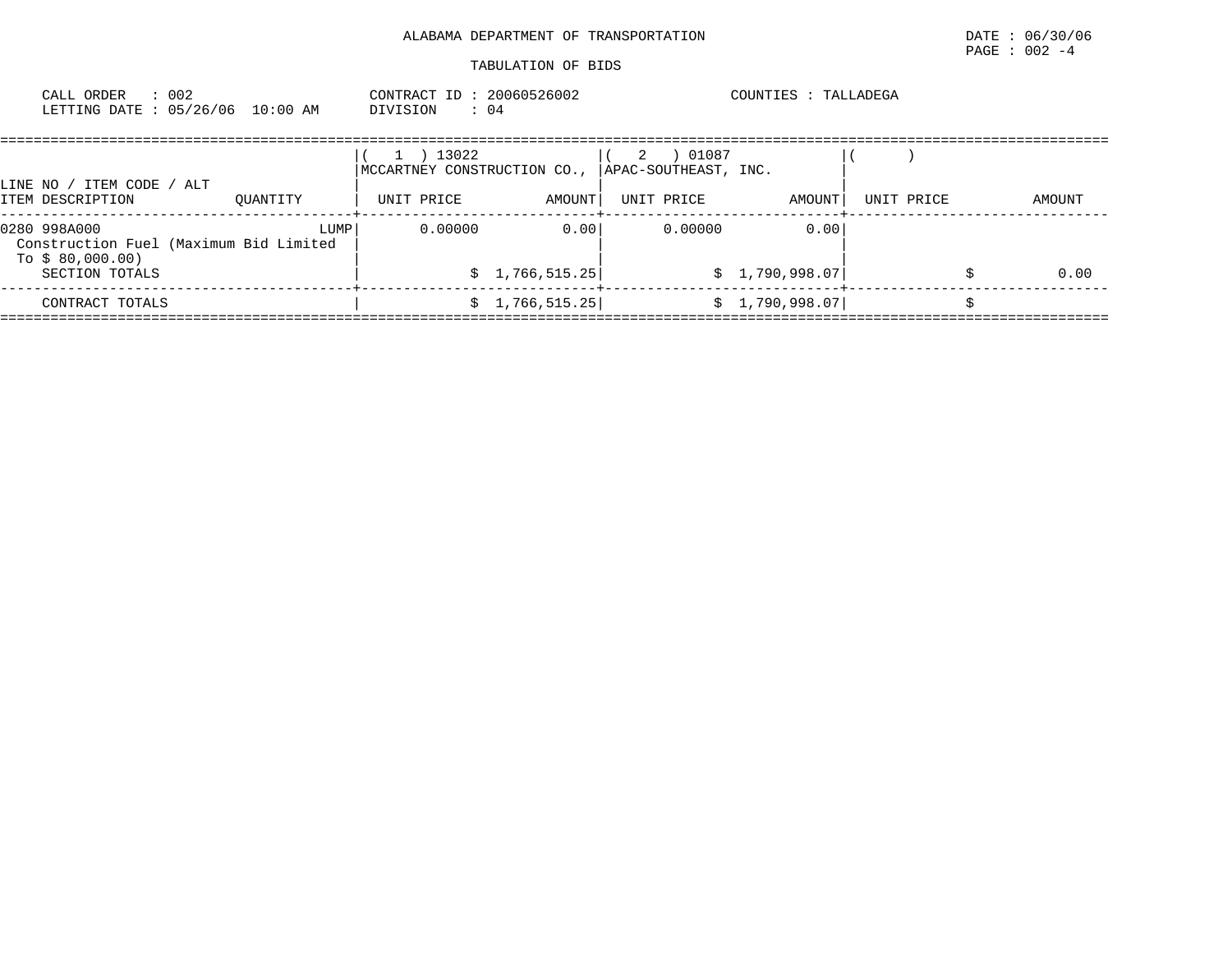# $\texttt{PAGE}$  : 006 -1

#### VENDOR RANKING

|      | : 006<br>CALL ORDER    | LETTING DATE : 05/26/06 10:00 AM     | CONTRACT ID: 20060526006<br>$\therefore$ 03<br>DIVISION      |              |                  | COUNTIES : BLOUNT            |           |
|------|------------------------|--------------------------------------|--------------------------------------------------------------|--------------|------------------|------------------------------|-----------|
|      |                        |                                      | 250<br>CONTRACT TIME:                                        | Working Days | (available days) |                              |           |
|      | CONTRACT DESCRIPTION : |                                      | BIRMINGHAM                                                   |              |                  | $PROJECT(S)$ : BRF-0053(504) |           |
|      |                        |                                      | for constructing the Bridge Replacement and Approaches on    |              |                  |                              |           |
|      |                        |                                      | SR-53 (US-231) at the Locust Fork of the Black Warrior River |              |                  |                              |           |
|      |                        | north of Cleveland. Length 0.903 mi. |                                                              |              |                  |                              |           |
|      |                        |                                      |                                                              |              |                  |                              |           |
|      |                        |                                      |                                                              |              |                  | TOTAL                        | % OVER    |
| RANK | VENDOR NO. / NAME      |                                      |                                                              |              |                  | <b>BTD</b>                   | LOW BID   |
|      | 01007                  | ALABAMA BRIDGE BUILDERS, INC.        |                                                              |              |                  | 5,253,276.70                 | 100.0000% |
|      | 20050                  | TOMLIN CONSTRUCTION, LLC             |                                                              |              |                  | 5,584,232.03                 | 106.3000% |
|      | 19007                  | SCOTT BRIDGE COMPANY, INC.           |                                                              |              |                  | 6,016,218.50                 | 114.5232% |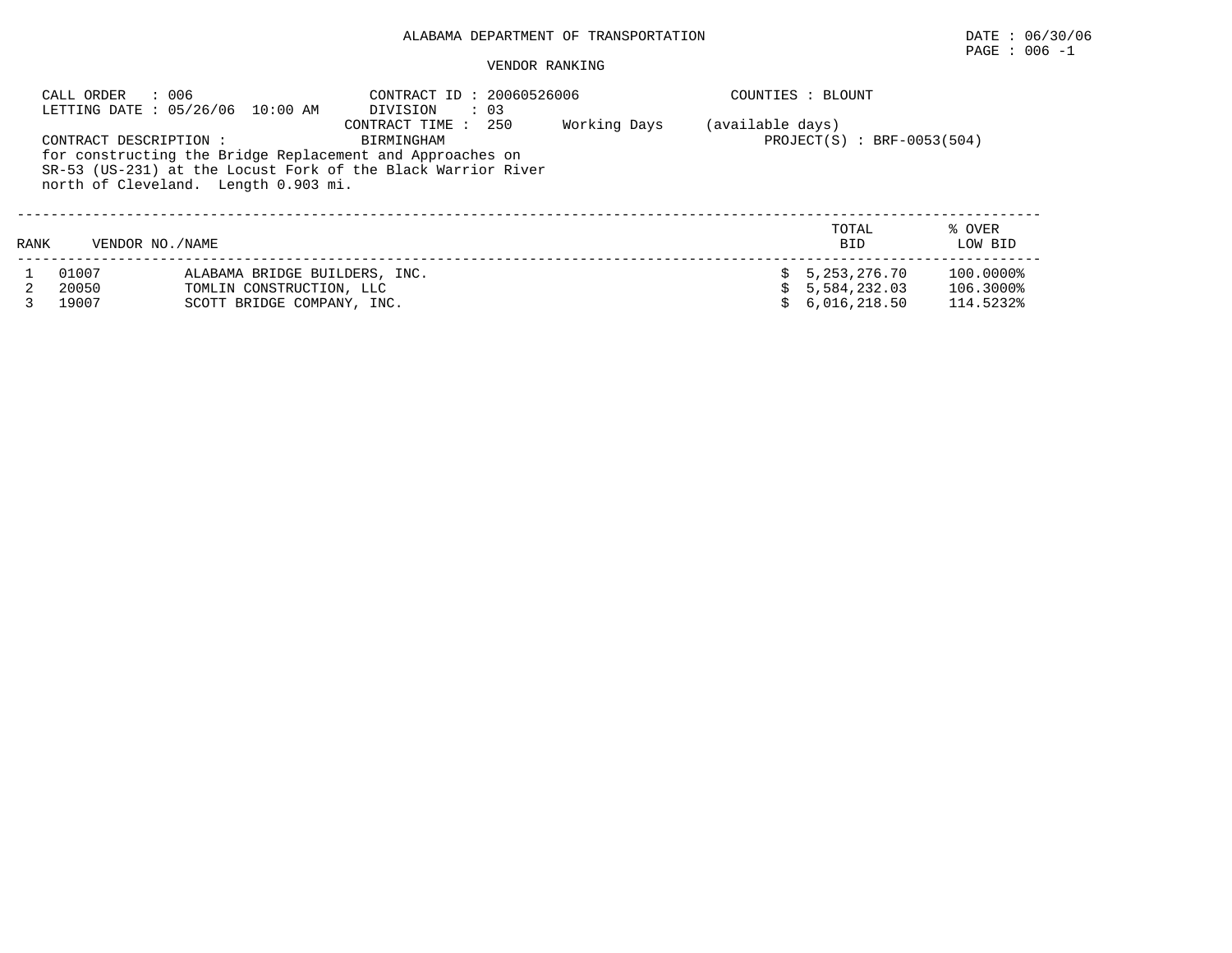| CALL<br>ORDER | $\sim$ $\sim$<br>JUE |             |          |  | 20060526006    | COUNTIES | <b>BLOUNT</b> |
|---------------|----------------------|-------------|----------|--|----------------|----------|---------------|
| LETTING DATE  | 05/26/06             | 10:00<br>AM | DIVISION |  | $\mathbf{u}$ . |          |               |

|                                                                                |                |      | 1 ) 01007   |           | 2 ) 20050                                             |                   | 3 ) 19007                  |           |
|--------------------------------------------------------------------------------|----------------|------|-------------|-----------|-------------------------------------------------------|-------------------|----------------------------|-----------|
|                                                                                |                |      |             |           | ALABAMA BRIDGE BUILDERS, IN  TOMLIN CONSTRUCTION, LLC |                   | SCOTT BRIDGE COMPANY, INC. |           |
| LINE NO / ITEM CODE / ALT                                                      |                |      |             |           |                                                       |                   |                            |           |
| ITEM DESCRIPTION<br>------------------                                         | OUANTITY       |      | UNIT PRICE  | AMOUNT    |                                                       | UNIT PRICE AMOUNT | UNIT PRICE                 | AMOUNT    |
| SECTION 0001<br>Total                                                          |                |      |             |           |                                                       |                   |                            |           |
| 0010 201A002                                                                   |                | LUMP | 31500.00000 | 31500.00  | 60000.00000                                           | 60000.00          | 39375.00000                | 39375.00  |
| Clearing And Grubbing (Maximum                                                 |                |      |             |           |                                                       |                   |                            |           |
| Allowable Bid \$ 4000 Per Acre)                                                |                |      |             |           |                                                       |                   |                            |           |
| (Approximately 15 Acres)                                                       |                |      |             |           |                                                       |                   |                            |           |
| 0020 205A001                                                                   | 1.000 EACH     |      | 1750.00000  | 1750.00   | 8244.44000                                            | 8244.44           | 1800.00000                 | 1800.00   |
| Removal Of Structures, Structure No. 1                                         |                |      |             |           |                                                       |                   |                            |           |
| 0030 210A000                                                                   | 96983.000 CUYD |      | 8.75000     | 848601.25 | 10.53000                                              | 1021230.99        | 8.75000                    | 848601.25 |
| Unclassified Excavation                                                        |                |      |             |           |                                                       |                   |                            |           |
| 0040 215A000                                                                   | 44.000         | CUYD | 100.00000   | 4400.00   | 50.00000                                              | 2200.00           | 100.00000                  | 4400.00   |
| Unclassified Bridge Excavation                                                 |                |      |             |           |                                                       |                   |                            |           |
| 0050 215B000                                                                   |                | LUMP | 0.00000     | 0.00      | 100.00000                                             | 100.00            | 7500.00000                 | 7500.00   |
| Cofferdams Or Sheeting And Shoring,<br>Station 64+75                           |                |      |             |           |                                                       |                   |                            |           |
| 0060 230A000                                                                   | 32.000 RBST    |      | 500.00000   | 16000.00  | 323.89000                                             | 10364.48          | 500.00000                  | 16000.00  |
| Roadbed Processing                                                             |                |      |             |           |                                                       |                   |                            |           |
| 0070 401A006                                                                   | 5476.000 SOYD  |      | 2.55000     | 13963.80  | 2.78000                                               | 15223.28          | 2.70000                    | 14785.20  |
| Bituminous Treatment G                                                         |                |      |             |           |                                                       |                   |                            |           |
| 0080 405A000                                                                   | 1248.000       | GAL  | 2.50000     | 3120.00   | 2.00000                                               | 2496.00           | 2.50000                    | 3120.00   |
| Tack Coat                                                                      |                |      |             |           |                                                       |                   |                            |           |
| 0090 424A360                                                                   | 948.000 TON    |      | 62.00000    | 58776.00  | 62.00000                                              | 58776.00          | 62.00000                   | 58776.00  |
| Superpave Bituminous Concrete Wearing                                          |                |      |             |           |                                                       |                   |                            |           |
| Surface Layer, 1/2" Maximum Aggregate                                          |                |      |             |           |                                                       |                   |                            |           |
| Size Mix, ESAL Range C/D                                                       |                |      |             |           |                                                       |                   |                            |           |
| 0100 424A366                                                                   | 101.000 TON    |      | 92.00000    | 9292.00   | 75.00000                                              | 7575.00           | 92.00000                   | 9292.00   |
| Superpave Bituminous Concrete Wearing                                          |                |      |             |           |                                                       |                   |                            |           |
| Surface Layer, Leveling, 1/2" Maximum                                          |                |      |             |           |                                                       |                   |                            |           |
| Aggregate Size Mix, ESAL Range C/D                                             |                |      |             |           |                                                       |                   |                            |           |
| 0110 424B651                                                                   | 2517.000 TON   |      | 50.00000    | 125850.00 | 51.50000                                              | 129625.50         | 52.00000                   | 130884.00 |
| Superpave Bituminous Concrete Upper<br>Binder Layer, 1" Maximum Aggregate Size |                |      |             |           |                                                       |                   |                            |           |
| Mix, ESAL Range C/D                                                            |                |      |             |           |                                                       |                   |                            |           |
| 0120 424B659                                                                   | 235.000 TON    |      | 62.00000    | 14570.00  | 75.00000                                              | 17625.00          | 62.00000                   | 14570.00  |
| Superpave Bituminous Concrete Upper                                            |                |      |             |           |                                                       |                   |                            |           |
| Binder Layer, Leveling, 1" Maximum                                             |                |      |             |           |                                                       |                   |                            |           |
| Aggregate Size Mix, ESAL Range C/D                                             |                |      |             |           |                                                       |                   |                            |           |
| 0130 424B681                                                                   | 2669.000 TON   |      | 50.00000    | 133450.00 | 51.50000                                              | 137453.50         | 52.00000                   | 138788.00 |
| Superpave Bituminous Concrete Lower                                            |                |      |             |           |                                                       |                   |                            |           |
| Binder Layer, 1" Maximum Aggregate Size                                        |                |      |             |           |                                                       |                   |                            |           |
| Mix, ESAL Range C/D                                                            |                |      |             |           |                                                       |                   |                            |           |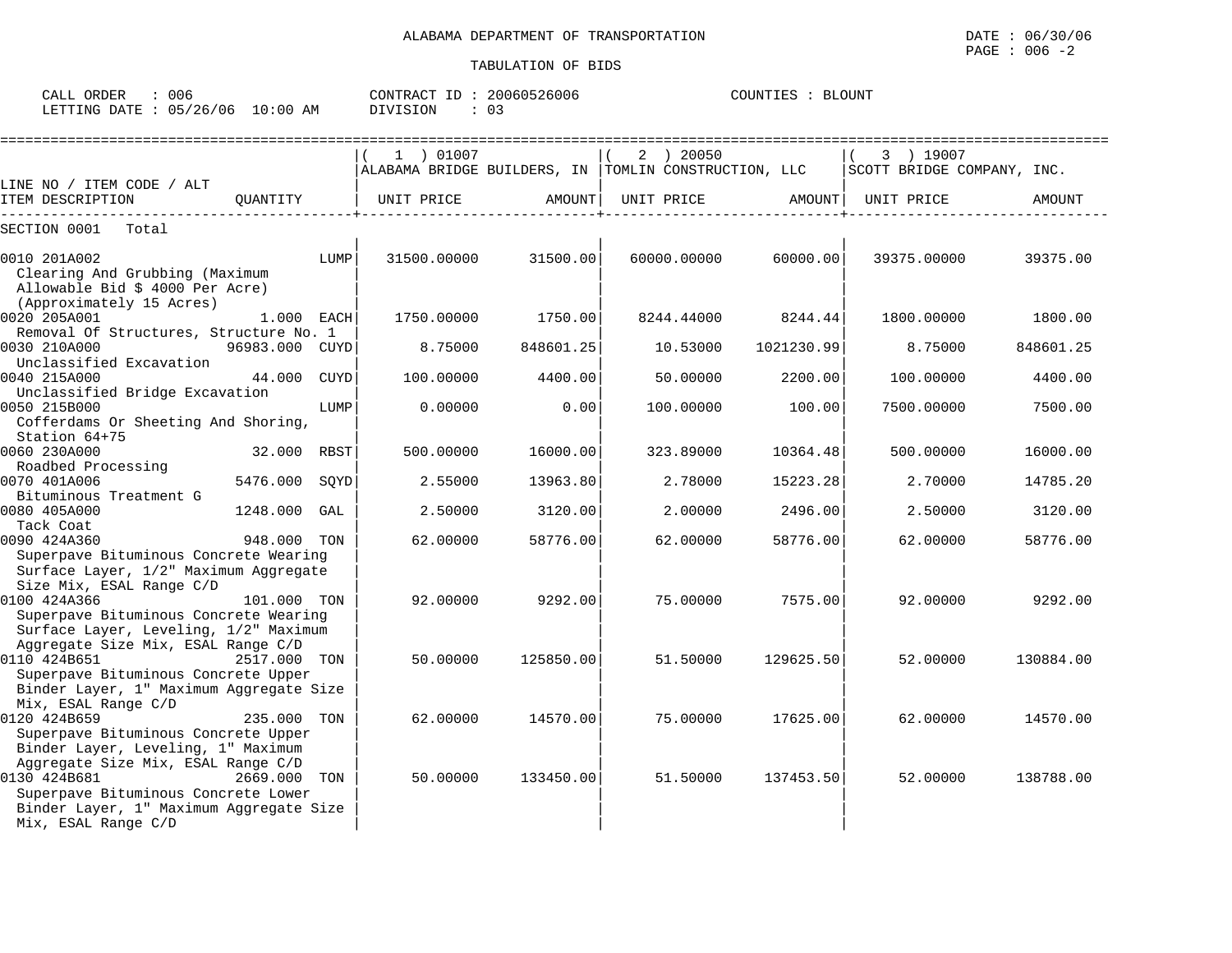| : 006<br>CALL ORDER             |  |          | CONTRACT ID: 20060526006 | COUNTIES : BLOUNT |  |
|---------------------------------|--|----------|--------------------------|-------------------|--|
| LETTING DATE: 05/26/06 10:00 AM |  | DIVISION |                          |                   |  |

|                                                                                                                                  | 1 ) 01007    |           | ) 20050<br>2                                         |           | 3 ) 19007                  |           |
|----------------------------------------------------------------------------------------------------------------------------------|--------------|-----------|------------------------------------------------------|-----------|----------------------------|-----------|
|                                                                                                                                  |              |           | ALABAMA BRIDGE BUILDERS, IN TOMLIN CONSTRUCTION, LLC |           | SCOTT BRIDGE COMPANY, INC. |           |
| LINE NO / ITEM CODE / ALT<br>ITEM DESCRIPTION<br>OUANTITY                                                                        | UNIT PRICE   | AMOUNT    | UNIT PRICE                                           | AMOUNT    | UNIT PRICE                 | AMOUNT    |
| 0140 424B689<br>62.000 TON                                                                                                       | 62,00000     | 3844.00   | 75.00000                                             | 4650.00   | 62.00000                   | 3844.00   |
| Superpave Bituminous Concrete Lower<br>Binder Layer, Leveling, 1" Maximum<br>Aggregate Size Mix, ESAL Range C/D                  |              |           |                                                      |           |                            |           |
| 0150 424C360<br>2732.000<br>TON<br>Superpave Bituminous Concrete Base<br>Layer, 1" Maximum Aggregate Size Mix,<br>ESAL Range C/D | 50.00000     | 136600.00 | 51.50000                                             | 140698.00 | 52.00000                   | 142064.00 |
| 0160 430B000<br>336.000 TON<br>Aggregate Surfacing (ALDOT #467 Or #57)                                                           | 25.00000     | 8400.00   | 20,00000                                             | 6720.00   | 25,00000                   | 8400.00   |
| 0170 450B000<br>107.000 SOYD<br>Reinforced Cement Concrete Bridge End<br>Slab                                                    | 75.00000     | 8025.00   | 75.00000                                             | 8025.00   | 110.00000                  | 11770.00  |
| 0180 502A000<br>194750.000 LB                                                                                                    | 0.70000      | 136325.00 | 0.80000                                              | 155800.00 | 1.03000                    | 200592.50 |
| Steel Reinforcement<br>0190 502B000<br>LUMP<br>Steel Reinforcement For Bridge<br>Superstructure, Station 59+35, Approx.          | 133500.00000 | 133500.00 | 174000.00000                                         | 174000.00 | 210000.00000               | 210000.00 |
| 190720 pounds                                                                                                                    |              |           |                                                      |           |                            |           |
| 0200 506A000<br>104.000 LF<br>Drilled Shaft Excavation, 4'-6" Diamete                                                            | 215,00000    | 22360.00  | 212,00000                                            | 22048.00  | 212,00000                  | 22048.00  |
| 0210 506A010<br>22.000 LF<br>Drilled Shaft Excavation, 6'-6" Diamete                                                             | 375.00000    | 8250.00   | 371.00000                                            | 8162.00   | 371,00000                  | 8162.00   |
| 0220 506B004<br>32.000 LF<br>Special Drilled Shaft Excavation, 4'-6"<br>Diameter                                                 | 1135.00000   | 36320.00  | 1130.00000                                           | 36160.00  | 1130.00000                 | 36160.00  |
| 0230 506B008<br>79.000 LF<br>Special Drilled Shaft Excavation, 6'-6"<br>Diameter                                                 | 1490.00000   | 117710.00 | 1485.00000                                           | 117315.00 | 1485.00000                 | 117315.00 |
| 0240 506C023<br>136.000 LF<br>Drilled Shaft Construction, 4'-6"<br>Diameter, Class DS2 Concrete                                  | 120.00000    | 16320.00  | 120.00000                                            | 16320.00  | 120.00000                  | 16320.00  |
| 0250 506C027<br>101.000 LF<br>Drilled Shaft Construction, 6'-6"<br>Diameter, Class DS2 Concrete                                  | 251.00000    | 25351.00  | 250.00000                                            | 25250.00  | 250.00000                  | 25250.00  |
| 0260 506F007<br>14.000 LF<br>Permanent Drilled Shaft Casing, 6'-6"<br>Diameter                                                   | 600.00000    | 8400.00   | 530.00000                                            | 7420.00   | 530.00000                  | 7420.00   |
| 0270 506G007<br>4.000 EACH<br>Crosshole Sonic Logging, 6'-6" Diameter                                                            | 2130.00000   | 8520.00   | 2120.00000                                           | 8480.00   | 2120.00000                 | 8480.00   |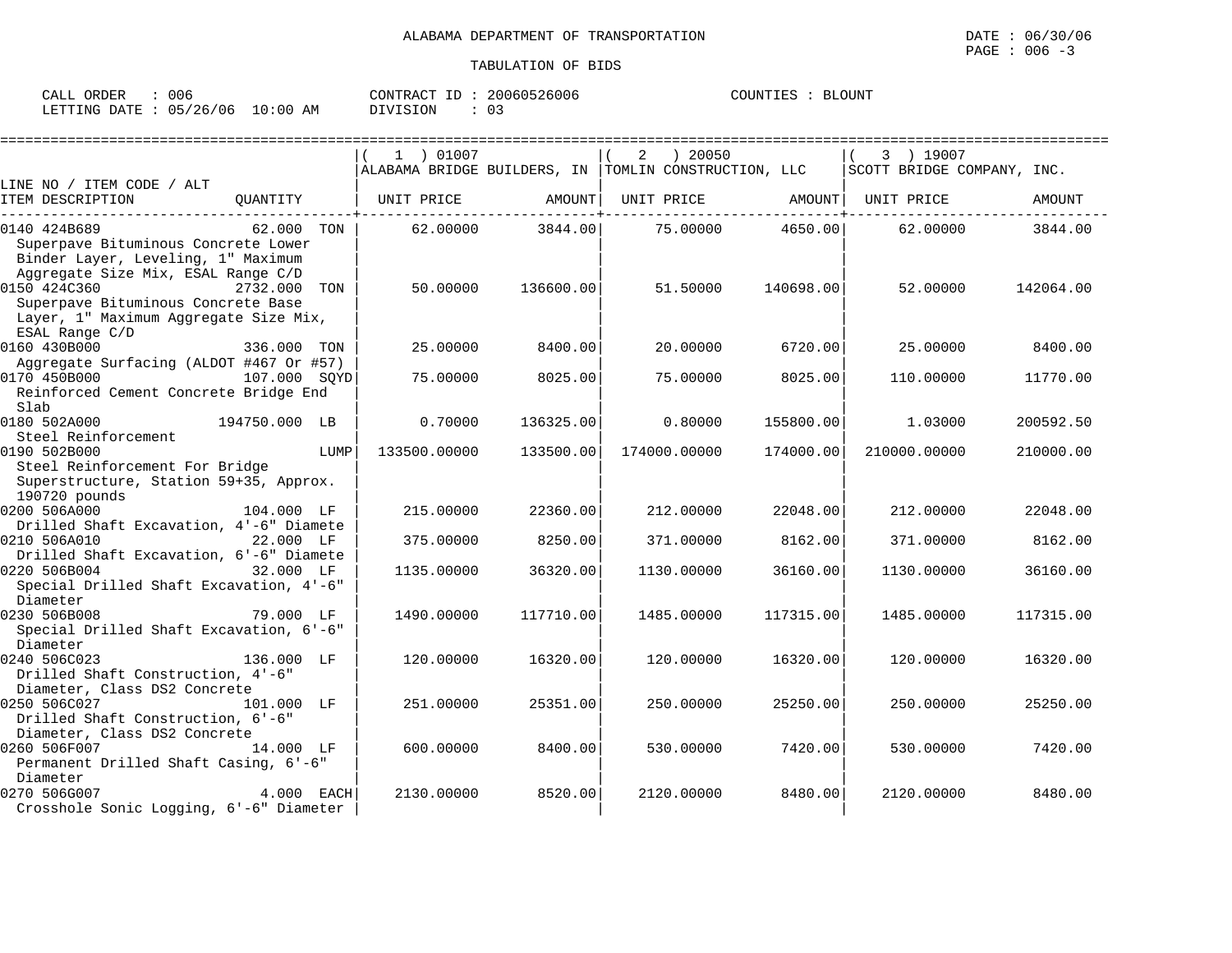| : 006<br>CALL ORDER             | CONTRACT ID: 20060526006 | COUNTIES : BLOUNT |
|---------------------------------|--------------------------|-------------------|
| LETTING DATE: 05/26/06 10:00 AM | DIVISION                 |                   |

|                                                                           |               |      | 1 ) 01007    |           | ) 20050<br>2                                         |           | 3 ) 19007                  |           |
|---------------------------------------------------------------------------|---------------|------|--------------|-----------|------------------------------------------------------|-----------|----------------------------|-----------|
|                                                                           |               |      |              |           | ALABAMA BRIDGE BUILDERS, IN TOMLIN CONSTRUCTION, LLC |           | SCOTT BRIDGE COMPANY, INC. |           |
| LINE NO / ITEM CODE / ALT                                                 |               |      |              |           |                                                      |           |                            |           |
| ITEM DESCRIPTION                                                          | OUANTITY      |      | UNIT PRICE   | AMOUNT    | UNIT PRICE AMOUNT                                    |           | UNIT PRICE                 | AMOUNT    |
| 0280 508A000                                                              | 8422.000 LB   |      | 4,00000      | 33688.00  | 2,00000                                              | 16844.00  | 4.10000                    | 34530.20  |
| Structural Steel                                                          |               |      |              |           |                                                      |           |                            |           |
| 0290 510A000                                                              | 682.000 CUYD  |      | 500.00000    | 341000.00 | 290.00000                                            | 197780.00 | 510.00000                  | 347820.00 |
| Bridge Substructure Concrete, Class A<br>0300 510C051                     |               |      | 525000.00000 | 525000.00 | 495000.00000                                         | 495000.00 | 675000.00000               |           |
| Bridge Concrete Superstructure, Station                                   |               | LUMP |              |           |                                                      |           |                            | 675000.00 |
| 59+35, Approx. 864 cubic yards<br>0310 510E000                            | 2391.000 SOYD |      | 2.50000      | 5977.50   | 2.50000                                              | 5977.50   | 2.25000                    | 5379.75   |
| Grooving Concrete Bridge Decks                                            |               |      |              |           |                                                      |           |                            |           |
| 0320 511A073                                                              | 48.000 EACH   |      | 600,00000    | 28800.00  | 495,00000                                            | 23760.00  | 650.00000                  | 31200.00  |
| Elastomeric Bearings, Type 4 (Mark VB4)                                   |               |      |              |           |                                                      |           |                            |           |
| 0330 513B017                                                              | 3213.000 LF   |      | 181.75000    | 583962.75 | 195.00000                                            | 626535.00 | 205.00000                  | 658665.00 |
| Pretensioned-Prestressed Concrete<br>Girders, Type BT-72 (Specialty Item) |               |      |              |           |                                                      |           |                            |           |
| 0340 535B013                                                              | 184.000 LF    |      | 75,00000     | 13800.00  | 174.20000                                            | 32052.80  | 75.00000                   | 13800.00  |
| 44" Span, 27" Rise Side Drain Pipe                                        |               |      |              |           |                                                      |           |                            |           |
| 0350 600A000                                                              |               | LUMP | 434180.00000 | 434180.00 | 448500.00000                                         | 448500.00 | 680000.00000               | 680000.00 |
| Mobilization                                                              |               |      |              |           |                                                      |           |                            |           |
| 0360 601A000                                                              | 1.000         | EACH | 5000.00000   | 5000.00   | 10000.00000                                          | 10000.00  | 15000.00000                | 15000.00  |
| Furnishing Base, Soil And Structure                                       |               |      |              |           |                                                      |           |                            |           |
| Laboratories<br>0370 602A000                                              | 16.000        | EACH | 140.00000    | 2240.00   | 250.00000                                            | 4000.00   | 140.00000                  | 2240.00   |
| Right Of Way Markers                                                      |               |      |              |           |                                                      |           |                            |           |
| 0380 605B002                                                              | 2.000 EACH    |      | 750.00000    | 1500.00   | 1500.00000                                           | 3000.00   | 2000.00000                 | 4000.00   |
| Special Underdrain Outlet, Type C                                         |               |      |              |           |                                                      |           |                            |           |
| 0390 606A000                                                              | 500.000 LF    |      | 9.00000      | 4500.00   | 13,00000                                             | 6500.00   | 10,00000                   | 5000.00   |
| 6" Underdrain Pipe                                                        |               |      |              |           |                                                      |           |                            |           |
| 0400 610C001                                                              | 3816.000      | TON  | 24.00000     | 91584.00  | 28,00000                                             | 106848.00 | 24.00000                   | 91584.00  |
| Loose Riprap, Class 2<br>0410 610D000                                     | 3014.000      |      | 1.75000      |           | 4.42000                                              | 13321.88  | 1.75000                    | 5274.50   |
| Filter Blanket                                                            |               | SOYD |              | 5274.50   |                                                      |           |                            |           |
| 0420 614A000                                                              | 556.000       | CUYD | 180.00000    | 100080.00 | 210.00000                                            | 116760.00 | 350.00000                  | 194600.00 |
| Slope Paving                                                              |               |      |              |           |                                                      |           |                            |           |
| 0430 619B119                                                              | 6.000 EACH    |      | 300,00000    | 1800.00   | 3126.00000                                           | 18756.00  | 300.00000                  | 1800.00   |
| 44" Span, 27" Rise Side Drain Pipe End                                    |               |      |              |           |                                                      |           |                            |           |
| Treatment, Class 1                                                        |               |      |              |           |                                                      |           |                            |           |
| 0440 630A001                                                              | 2013.000 LF   |      | 19,90000     | 40058.70  | 18.50000                                             | 37240.50  | 19,90000                   | 40058.70  |
| Steel Beam Guardrail, Class A, Type 2<br>0450 630C001                     | 2.000 EACH    |      | 850.00000    | 1700.00   | 650.00000                                            | 1300.00   | 850,00000                  | 1700.00   |
| Guardrail End Anchor, Type 8                                              |               |      |              |           |                                                      |           |                            |           |
|                                                                           |               |      |              |           |                                                      |           |                            |           |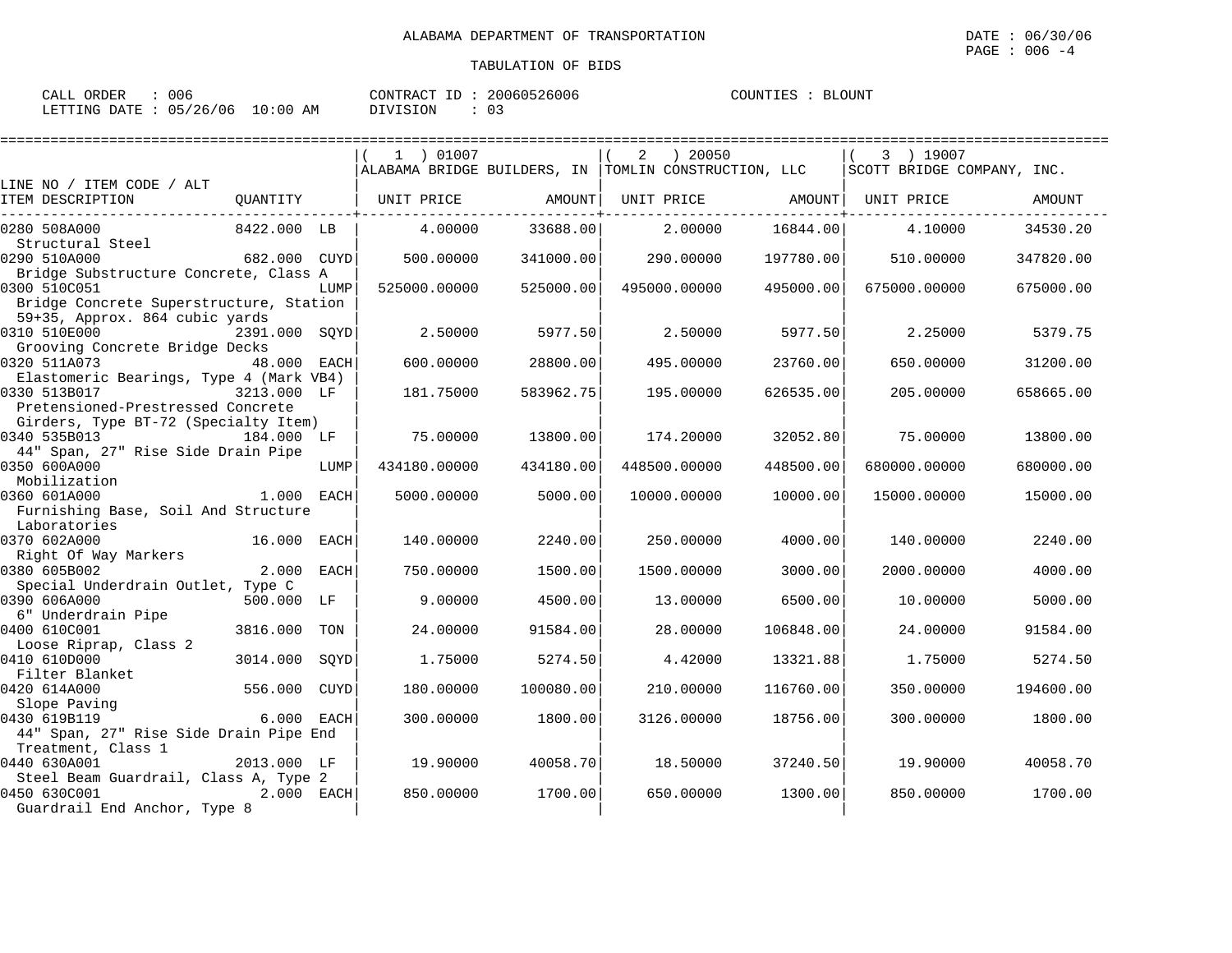| CALL ORDER                      | . 006 | CONTRACT ID: 20060526006 |      | COUNTIES : BLOUNT |  |
|---------------------------------|-------|--------------------------|------|-------------------|--|
| LETTING DATE: 05/26/06 10:00 AM |       | DIVISION                 | : 03 |                   |  |

|                                                                                                          |              |                   | ========================= |                                                                      | ================= |                                         |           |
|----------------------------------------------------------------------------------------------------------|--------------|-------------------|---------------------------|----------------------------------------------------------------------|-------------------|-----------------------------------------|-----------|
|                                                                                                          |              | 1 ) 01007         |                           | ) 20050<br>2<br>ALABAMA BRIDGE BUILDERS, IN TOMLIN CONSTRUCTION, LLC |                   | 3 ) 19007<br>SCOTT BRIDGE COMPANY, INC. |           |
| LINE NO / ITEM CODE / ALT                                                                                |              |                   |                           |                                                                      |                   |                                         |           |
| ITEM DESCRIPTION                                                                                         | OUANTITY     | UNIT PRICE AMOUNT |                           | UNIT PRICE AMOUNT                                                    |                   | UNIT PRICE                              | AMOUNT    |
| 0460 630C003<br>Guardrail End Anchor, Type 13                                                            | $4.000$ EACH | 1800.00000        | 7200.00                   | 1400.00000                                                           | 5600.00           | 1800.00000                              | 7200.00   |
| 0470 630C050<br>Guardrail End Anchor, Type 20 Series                                                     | $1.000$ EACH | 3400.00000        | 3400.00                   | 2500.00000                                                           | 2500.00           | 3400.00000                              | 3400.00   |
| 5.000 EACH<br>0480 630C070                                                                               |              | 3050.00000        | 15250.00                  | 2000.00000                                                           | 10000.00          | 3050.00000                              | 15250.00  |
| Guardrail End Anchor, Type 10 Series<br>0490 634B002<br>100.000 LF<br>Industrial Fence, 8 Feet High Plus |              | 40.00000          | 4000.00                   | 50.00000                                                             | 5000.00           | 40.00000                                | 4000.00   |
| Barbed Wire (45 Degree Arms)<br>0500 636A002<br>720.000 LF<br>Barbed Wire Fence, 5 Strands, 5 Feet       |              | 18.00000          | 12960.001                 | 7.53000                                                              | 5421.60           | 18.00000                                | 12960.00  |
| High                                                                                                     |              |                   |                           |                                                                      |                   |                                         |           |
| 0510 641A512<br>3/4 Inch Copper Water Service Line Laid                                                  | 260.000 LF   | 35,00000          | 9100.00                   | 39.05000                                                             | 10153.00          | 35.00000                                | 9100.00   |
| 0520 641A562                                                                                             | 150.000 LF   | 35.00000          | 5250.00                   | 39.05000                                                             | 5857.50           | 35.00000                                | 5250.00   |
| 3/4 Inch P.V.C. Water Service Line Laid<br>0530 641A742                                                  | 890.000 LF   | 45.00000          | 40050.00                  | 50.21000                                                             | 44686.90          | 45.00000                                | 40050.00  |
| 3 Inch P.V.C. Water Main Laid<br>0540 641A746                                                            | 150.000 LF   | 49.00000          | 7350.00                   | 54.67000                                                             | 8200.50           | 49.00000                                | 7350.00   |
| 6 Inch P.V.C. Water Main Laid                                                                            |              |                   |                           |                                                                      |                   |                                         |           |
| 0550 641A748<br>8 Inch P.V.C. Water Main Laid                                                            | 710.000 LF   | 50.00000          | 35500.00                  | 55.79000                                                             | 39610.90          | 55.00000                                | 39050.00  |
| 0560 641G500                                                                                             | 2.000 EACH   | 2250.00000        | 4500.00                   | 2231.58000                                                           | 4463.16           | 3100.00000                              | 6200.00   |
| Flush Hydrant<br>0570 641J512                                                                            | 1.000 EACH   | 1500.00000        | 1500.00                   | 1673.68000                                                           | 1673.68           | 2200.00000                              | 2200.00   |
| 3 Inch Gate Valve With Box                                                                               |              |                   |                           |                                                                      |                   |                                         |           |
| 0580 6410518<br>8 Inch x 6 Inch Tapping Valve And Sleev                                                  | 1.000 EACH   | 5000,00000        | 5000.00                   | 5578.95000                                                           | 5578.95           | 5000,00000                              | 5000.00   |
| 0590 6410520                                                                                             | 2.000 EACH   | 4000.00000        | 8000.00                   | 4463.16000                                                           | 8926.32           | 4200,00000                              | 8400.00   |
| 8 Inch x 8 Inch Tapping Valve And Sleev<br>0600 641P515                                                  | 3.000 EACH   | 2000.00000        | 6000.00                   | 2231.58000                                                           | 6694.74           | 2000.00000                              | 6000.00   |
| 3/4 Inch Service Tap                                                                                     |              |                   |                           |                                                                      |                   |                                         |           |
| 0610 641R510<br>3/4 Inch Water Meter And Box Reset                                                       | 3.000 EACH   | 2000,00000        | 6000.00                   | 2231.58000                                                           | 6694.74           | 2000.00000                              | 6000.00   |
| 0620 646A610                                                                                             | 265.000 LF   | 60.00000          | 15900.00                  | 66.95000                                                             | 17741.75          | 66.00000                                | 17490.00  |
| 3/4 Inch Steel Gas Service Line Laid<br>0630 646A835                                                     | 2888.000 LF  | 125.00000         | 361000.00                 | 139.47000                                                            | 402789.36         | 125.00000                               | 361000.00 |
| 10 Inch Steel Gas Main Laid<br>0640 646E680<br>10 Inch x 10 Inch Steel Hot Tap                           |              | 22500.00000       | 90000.00                  | 25105.26000                                                          | 100421.04         | 25000.00000                             | 100000.00 |
|                                                                                                          |              |                   |                           |                                                                      |                   |                                         |           |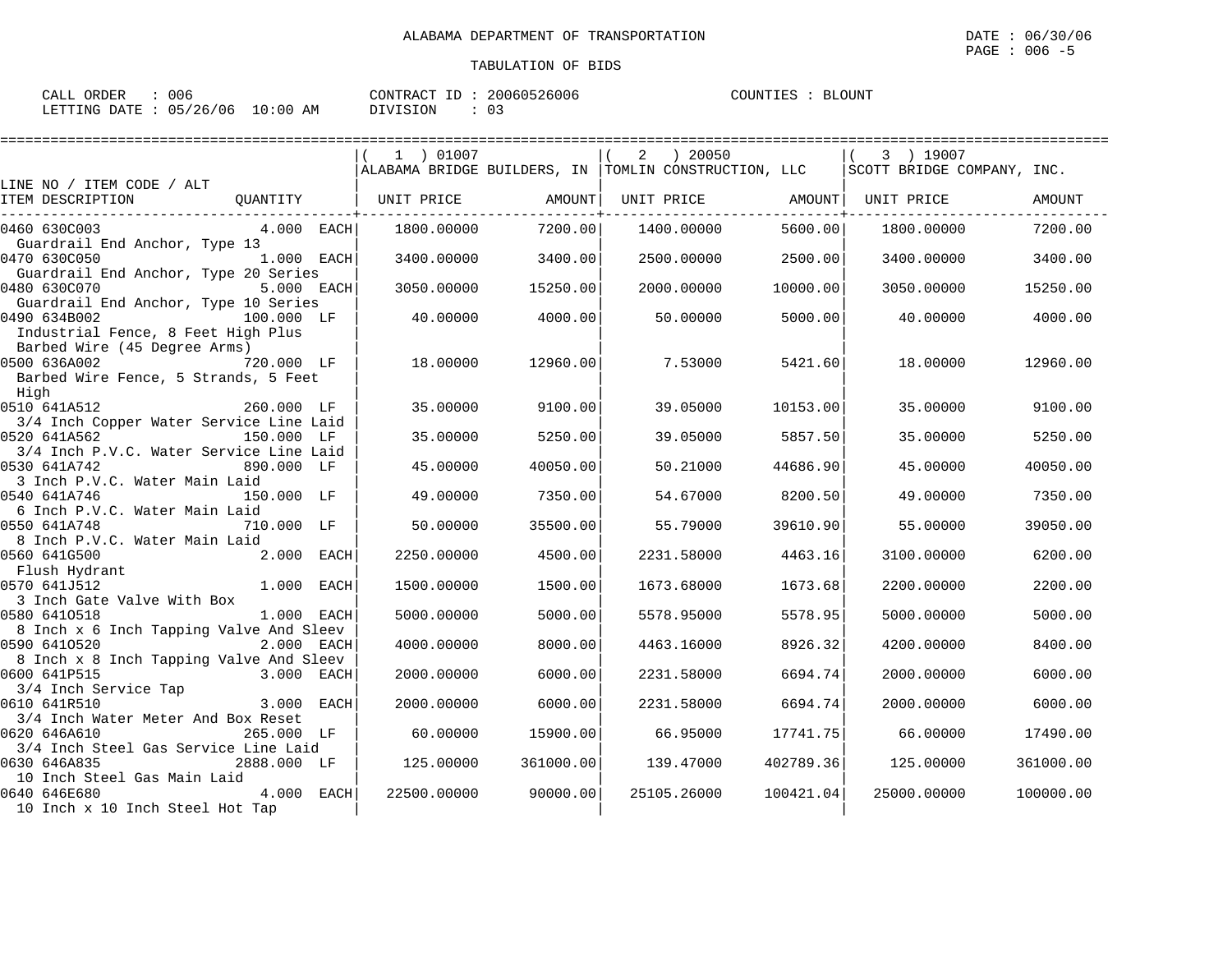| CALL ORDER                      | 006 | CONTRACT ID: 20060526006 | COUNTIES : BLOUNT |
|---------------------------------|-----|--------------------------|-------------------|
| LETTING DATE: 05/26/06 10:00 AM |     | DIVISION                 |                   |

|                                                                       |                |             | 1 ) 01007  |          | ) 20050<br>2                                         |          | 3 ) 19007                  |          |
|-----------------------------------------------------------------------|----------------|-------------|------------|----------|------------------------------------------------------|----------|----------------------------|----------|
| LINE NO / ITEM CODE / ALT                                             |                |             |            |          | ALABAMA BRIDGE BUILDERS, IN TOMLIN CONSTRUCTION, LLC |          | SCOTT BRIDGE COMPANY, INC. |          |
| ITEM DESCRIPTION                                                      | OUANTITY       |             | UNIT PRICE | AMOUNT   | UNIT PRICE                                           | AMOUNT   | UNIT PRICE                 | AMOUNT   |
| 0650 649A600<br>2 Inch Steel Encasement Pipe, Type 2<br>Installation  | 100.000 LF     |             | 150.00000  | 15000.00 | 167.37000                                            | 16737.00 | 150.00000                  | 15000.00 |
| 0660 649A630<br>10 Inch Steel Encasement Pipe, Type 2<br>Installation | 90.000 LF      |             | 290.00000  | 26100.00 | 323.58000                                            | 29122.20 | 290.00000                  | 26100.00 |
| 0670 649A640<br>14 Inch Steel Encasement Pipe, Type 2<br>Installation | 245.000 LF     |             | 300.00000  | 73500.00 | 334.74000                                            | 82011.30 | 300.00000                  | 73500.00 |
| 0680 649A645<br>16 Inch Steel Encasement Pipe, Type 2<br>Installation | 80.000 LF      |             | 300.00000  | 24000.00 | 334.74000                                            | 26779.20 | 400.00000                  | 32000.00 |
| 0690 649A800<br>2 Inch HDPE Encasement Pipe, Type 3<br>Installation   | 60.000 LF      |             | 35.00000   | 2100.00  | 39.05000                                             | 2343.00  | 40.00000                   | 2400.00  |
| 0700 650B000<br>Topsoil From Stockpiles                               | 4204.000       | CUYD        | 4.60000    | 19338.40 | 5.25000                                              | 22071.00 | 4.60000                    | 19338.40 |
| 0710 652A100<br>Seeding                                               | 12.000         | ACRE        | 750.00000  | 9000.00  | 800.00000                                            | 9600.00  | 800.00000                  | 9600.00  |
| 0720 652C000<br>Mowing                                                | 12.000         | <b>ACRE</b> | 50.00000   | 600.00   | 75.00000                                             | 900.00   | 75.00000                   | 900.00   |
| 0730 654A001<br>Solid Sodding (Bermuda)                               | 1982.000       | SOYD        | 5.00000    | 9910.00  | 4.50000                                              | 8919.00  | 4.50000                    | 8919.00  |
| 0740 656A010<br>Mulching                                              | 12.000         | <b>ACRE</b> | 500.00000  | 6000.00  | 600.00000                                            | 7200.00  | 600.00000                  | 7200.00  |
| 0750 659A041<br>Rolled Erosion Control Product, Type<br>(3B)          | 12719.000 SOYD |             | 2.20000    | 27981.80 | 3.75000                                              | 47696.25 | 2.00000                    | 25438.00 |
| 0760 665A000<br>Temporary Seeding                                     | 12.000         | ACRE        | 500.00000  | 6000.00  | 500.00000                                            | 6000.00  | 500.00000                  | 6000.00  |
| 0770 665B000<br>Temporary Mulching                                    | 12.000         | ACRE        | 500.00000  | 6000.00  | 500.00000                                            | 6000.00  | 500.00000                  | 6000.00  |
| 0780 665F000<br>Hay Bales                                             | 50.000         | <b>EACH</b> | 7.00000    | 350.00   | 15.00000                                             | 750.00   | 8.00000                    | 400.00   |
| 0790 6651000<br>Temporary Riprap, Class 2                             | 493.000        | TON         | 29.00000   | 14297.00 | 30.00000                                             | 14790.00 | 26,00000                   | 12818.00 |
| 0800 665J000<br>Silt Fence, Type A                                    | 4150.000       | LF          | 3.60000    | 14940.00 | 6.86000                                              | 28469.00 | 3.60000                    | 14940.00 |
| 0810 665L000<br>Floating Basin Boom                                   | 600.000 LF     |             | 12,00000   | 7200.00  | 11.34000                                             | 6804.00  | 15,00000                   | 9000.00  |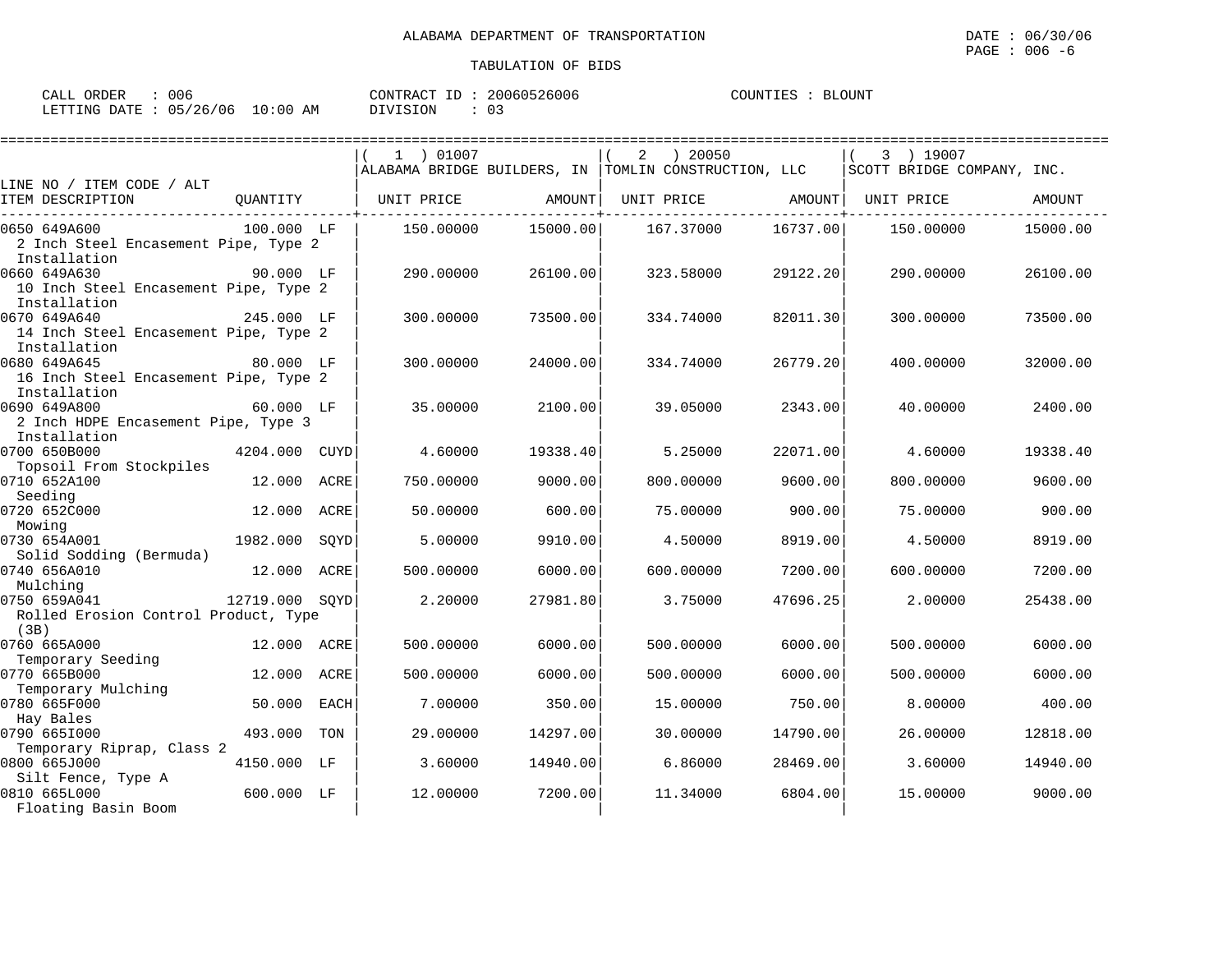| CALL ORDER : 006 |                                 |          | CONTRACT ID: 20060526006 | COUNTIES : BLOUNT |  |  |
|------------------|---------------------------------|----------|--------------------------|-------------------|--|--|
|                  | LETTING DATE: 05/26/06 10:00 AM | DIVISION |                          |                   |  |  |

|                                               |              |      | 1 ) 01007   |          | ) 20050<br>2                                         |          | 3 ) 19007                  |          |
|-----------------------------------------------|--------------|------|-------------|----------|------------------------------------------------------|----------|----------------------------|----------|
|                                               |              |      |             |          | ALABAMA BRIDGE BUILDERS, IN TOMLIN CONSTRUCTION, LLC |          | SCOTT BRIDGE COMPANY, INC. |          |
| LINE NO / ITEM CODE / ALT<br>ITEM DESCRIPTION | QUANTITY     |      | UNIT PRICE  | AMOUNT   | UNIT PRICE AMOUNT                                    |          | UNIT PRICE                 | AMOUNT   |
| 0820 6650001                                  | 4150.000 LF  |      | 1,40000     | 5810.00  | 4.00000                                              | 16600.00 | 1,40000                    | 5810.00  |
| Silt Fence Removal<br>0830 6650001            | 375.000 LF   |      | 8,00000     | 3000.00  | 9.15000                                              | 3431.25  | 8,00000                    | 3000.00  |
| 20 Inch Wattle                                |              |      |             |          |                                                      |          |                            |          |
| 0840 666A001                                  | 12.000 ACRE  |      | 40.00000    | 480.00   | 106.00000                                            | 1272.00  | 1,00000                    | 12.00    |
| Pest Control Treatment                        |              |      |             |          |                                                      |          |                            |          |
| 0850 672B000                                  | 120.000 LB   |      | 15.00000    | 1800.00  | 23.32000                                             | 2798.40  | 20.00000                   | 2400.00  |
| Flocculant Powder                             |              |      |             |          |                                                      |          |                            |          |
| 0860 672C000                                  | 12.000       | EACH | 200.00000   | 2400.00  | 252.81000                                            | 3033.72  | 300.00000                  | 3600.00  |
| Flocculant Log<br>0870 680A000                |              |      | 63000.00000 | 63000.00 | 68900.00000                                          | 68900.00 | 50000.00000                | 50000.00 |
| Engineering Controls                          |              | LUMP |             |          |                                                      |          |                            |          |
| 0880 701A028                                  | 2.000 MILE   |      | 2500.00000  | 5000.00  | 2525.00000                                           | 5050.00  | 2500.00000                 | 5000.00  |
| Solid White, Class 2, Type A Traffic          |              |      |             |          |                                                      |          |                            |          |
| Stripe (0.06" Thick) (6" Wide)                |              |      |             |          |                                                      |          |                            |          |
| 0890 701A046                                  | 1.000 MILE   |      | 1500.00000  | 1500.00  | 1515,00000                                           | 1515.00  | 1500.00000                 | 1500.00  |
| Broken Yellow, Class 2, Type A Traffic        |              |      |             |          |                                                      |          |                            |          |
| Stripe (0.09" Thick) (6" Wide)                |              |      |             |          |                                                      |          |                            |          |
| 0900 701A048                                  | 1.000 MILE   |      | 2500.00000  | 2500.00  | 2525.00000                                           | 2525.00  | 2500.00000                 | 2500.00  |
| Solid Yellow, Class 2, Type A Traffic         |              |      |             |          |                                                      |          |                            |          |
| Stripe (0.09" Thick) (6" Wide)                |              |      |             |          |                                                      |          |                            |          |
| 0910 701D007                                  | 1.000 MILE   |      | 2500.00000  | 2500.00  | 2525.00000                                           | 2525.00  | 2500.00000                 | 2500.00  |
| Solid Traffic Stripe Removed (Paint)          |              |      |             |          |                                                      |          |                            |          |
| 0920 701E001                                  | 5280.000 LF  |      | 0.25000     | 1320.00  | 0.25000                                              | 1320.00  | 0.25000                    | 1320.00  |
| Solid Temporary Traffic Stripe (Paint)        |              |      |             |          |                                                      |          |                            |          |
| 0930 701G125                                  | 1350.000 LF  |      | 4.50000     | 6075.00  | 4.55000                                              | 6142.50  | 4.50000                    | 6075.00  |
| Solid White, Class 3W, Type A Traffic         |              |      |             |          |                                                      |          |                            |          |
| Stripe (6" Wide)<br>0940 701G133              |              |      |             |          |                                                      |          |                            |          |
| Solid Yellow, Class 3W, Type A Traffic        | 1350.000 LF  |      | 4.50000     | 6075.00  | 4.55000                                              | 6142.50  | 4.50000                    | 6075.00  |
| Stripe (6" Wide)                              |              |      |             |          |                                                      |          |                            |          |
| 0950 703A000                                  | 48.000 SQFT  |      | 2,00000     | 96.00    | 2.02000                                              | 96.96    | 2,00000                    | 96.00    |
| Traffic Control Markings, Class 1, Type       |              |      |             |          |                                                      |          |                            |          |
| $\mathbb{A}$                                  |              |      |             |          |                                                      |          |                            |          |
| 0960 705A023                                  | 113.000 EACH |      | 10.00000    | 1130.00  | 10.10000                                             | 1141.30  | 10,00000                   | 1130.00  |
| Pavement Markers, Class C, Type 2-D           |              |      |             |          |                                                      |          |                            |          |
| 0970 705A037                                  | 113.000 EACH |      | 10.00000    | 1130.00  | 10.10000                                             | 1141.30  | 10.00000                   | 1130.00  |
| Pavement Markers, Class A-H, Type 2-D         |              |      |             |          |                                                      |          |                            |          |
| 0980 713A000                                  | 50.000 LF    |      | 130.00000   | 6500.00  | 145.00000                                            | 7250.00  | 130,00000                  | 6500.00  |
| Permanent Barricades                          |              |      |             |          |                                                      |          |                            |          |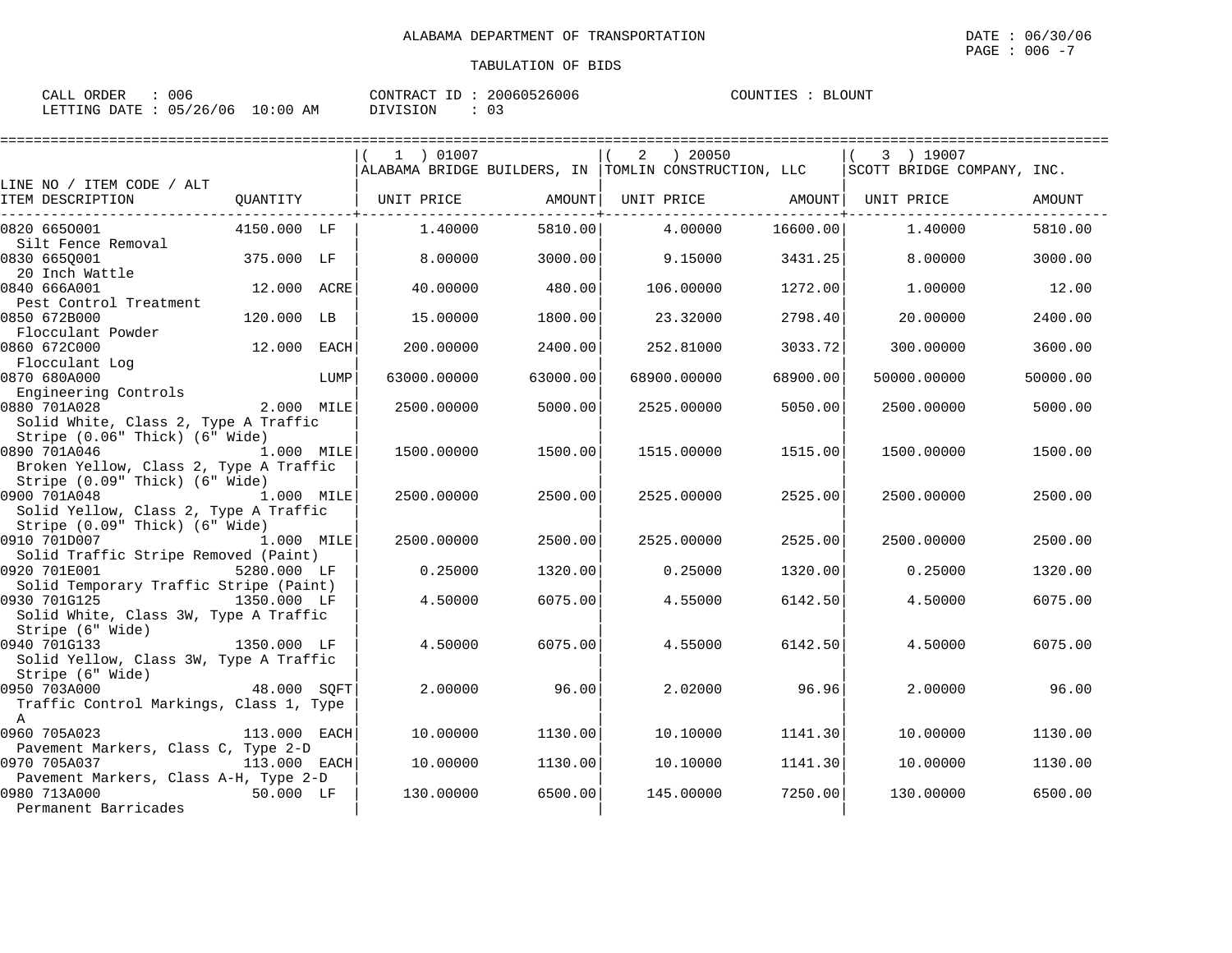| CALL<br>ORDER      | $\sim$ $\sim$ $\sim$<br>JUE |                   | CONTR<br>TD.<br>$\sqrt{2}$<br>'R A ( | 0060526006 | COUNTIES | <b>BLOUNT</b> |
|--------------------|-----------------------------|-------------------|--------------------------------------|------------|----------|---------------|
| LETTING<br>חת המרד | ∩ ⊏<br>/26<br>' 0 6         | : 00<br>L O<br>AΜ | VISION                               | ◡-         |          |               |

|          |                                    | 1 ) 01007                                                                                                                                                                                                                |                                                                                           | -2                                                                         |                                                                                                                                 | 3 ) 19007                                                      |                                                                                                                                                                                                                                                        |
|----------|------------------------------------|--------------------------------------------------------------------------------------------------------------------------------------------------------------------------------------------------------------------------|-------------------------------------------------------------------------------------------|----------------------------------------------------------------------------|---------------------------------------------------------------------------------------------------------------------------------|----------------------------------------------------------------|--------------------------------------------------------------------------------------------------------------------------------------------------------------------------------------------------------------------------------------------------------|
|          |                                    |                                                                                                                                                                                                                          |                                                                                           |                                                                            |                                                                                                                                 |                                                                |                                                                                                                                                                                                                                                        |
|          |                                    |                                                                                                                                                                                                                          |                                                                                           |                                                                            |                                                                                                                                 |                                                                |                                                                                                                                                                                                                                                        |
| QUANTITY |                                    | UNIT PRICE                                                                                                                                                                                                               | AMOUNT                                                                                    | UNIT PRICE                                                                 | AMOUNT                                                                                                                          | UNIT PRICE                                                     | AMOUNT                                                                                                                                                                                                                                                 |
|          |                                    | 10.00000                                                                                                                                                                                                                 |                                                                                           | 8.48000                                                                    |                                                                                                                                 | 8.50000                                                        | 7599.00                                                                                                                                                                                                                                                |
|          |                                    |                                                                                                                                                                                                                          |                                                                                           |                                                                            |                                                                                                                                 |                                                                |                                                                                                                                                                                                                                                        |
| 250.000  | EACH                               | 75.00000                                                                                                                                                                                                                 |                                                                                           | 61.48000                                                                   |                                                                                                                                 | 61.50000                                                       | 15375.00                                                                                                                                                                                                                                               |
|          |                                    |                                                                                                                                                                                                                          |                                                                                           |                                                                            |                                                                                                                                 |                                                                |                                                                                                                                                                                                                                                        |
|          |                                    | 15.00000                                                                                                                                                                                                                 |                                                                                           | 15.90000                                                                   |                                                                                                                                 | 14.00000                                                       | 2100.00                                                                                                                                                                                                                                                |
|          |                                    |                                                                                                                                                                                                                          |                                                                                           |                                                                            |                                                                                                                                 |                                                                |                                                                                                                                                                                                                                                        |
|          |                                    |                                                                                                                                                                                                                          |                                                                                           |                                                                            |                                                                                                                                 |                                                                | 7452.00                                                                                                                                                                                                                                                |
|          |                                    |                                                                                                                                                                                                                          |                                                                                           |                                                                            |                                                                                                                                 |                                                                |                                                                                                                                                                                                                                                        |
|          |                                    |                                                                                                                                                                                                                          |                                                                                           |                                                                            |                                                                                                                                 |                                                                | 15782.00                                                                                                                                                                                                                                               |
|          |                                    |                                                                                                                                                                                                                          |                                                                                           |                                                                            |                                                                                                                                 |                                                                |                                                                                                                                                                                                                                                        |
|          |                                    |                                                                                                                                                                                                                          |                                                                                           |                                                                            |                                                                                                                                 |                                                                | 1290.00                                                                                                                                                                                                                                                |
|          |                                    |                                                                                                                                                                                                                          |                                                                                           |                                                                            |                                                                                                                                 |                                                                |                                                                                                                                                                                                                                                        |
|          |                                    |                                                                                                                                                                                                                          |                                                                                           |                                                                            |                                                                                                                                 |                                                                | 27350.00                                                                                                                                                                                                                                               |
|          |                                    |                                                                                                                                                                                                                          |                                                                                           |                                                                            |                                                                                                                                 |                                                                |                                                                                                                                                                                                                                                        |
|          |                                    |                                                                                                                                                                                                                          |                                                                                           |                                                                            |                                                                                                                                 |                                                                | 0.00                                                                                                                                                                                                                                                   |
|          |                                    |                                                                                                                                                                                                                          |                                                                                           |                                                                            |                                                                                                                                 |                                                                |                                                                                                                                                                                                                                                        |
|          |                                    |                                                                                                                                                                                                                          |                                                                                           |                                                                            |                                                                                                                                 |                                                                |                                                                                                                                                                                                                                                        |
|          |                                    |                                                                                                                                                                                                                          |                                                                                           |                                                                            |                                                                                                                                 |                                                                | 1800.00                                                                                                                                                                                                                                                |
|          |                                    |                                                                                                                                                                                                                          |                                                                                           |                                                                            |                                                                                                                                 |                                                                |                                                                                                                                                                                                                                                        |
|          |                                    |                                                                                                                                                                                                                          |                                                                                           |                                                                            |                                                                                                                                 |                                                                | \$6,016,218.50                                                                                                                                                                                                                                         |
|          |                                    |                                                                                                                                                                                                                          |                                                                                           |                                                                            |                                                                                                                                 |                                                                | \$6,016,218.50                                                                                                                                                                                                                                         |
|          | Trainee Hours At 80 Cents Per Hour | 150.000 EACH<br>36.000<br>EACH<br>26.000<br>EACH<br>Warning Lights, Type B (Detachable Head<br>150.000 EACH<br>Portable Changeable Message Sign, Type<br>LUMP<br>Construction Fuel (Maximum Bid Limited<br>2250.000 HOUR | 894.000 SQFT<br>260,00000<br>765.00000<br>9.00000<br>2.000 EACH<br>14500.00000<br>0.00000 | 2250.00<br>9360.00<br>19890.00<br>1350.00<br>29000.00<br>$0.80000$ 1800.00 | 8940.00<br>18750.00<br>206.70000<br>606.32000<br>8.75000<br>13674.00000<br>0.00<br>1,00000<br>\$5,253,276.70<br>\$5,253,276.70] | 20050<br>ALABAMA BRIDGE BUILDERS, IN  TOMLIN CONSTRUCTION, LLC | SCOTT BRIDGE COMPANY, INC.<br>7581.12<br>15370.00<br>2385.00<br>7441.20<br>207.00000<br>15764.32<br>607.00000<br>1312.50<br>8.60000<br>27348.00<br>13675.00000<br>1.00<br>0.00000<br>$0.80000$ 1800.00<br>0.80000<br>\$5,584,232.03<br>\$5,584,232.03] |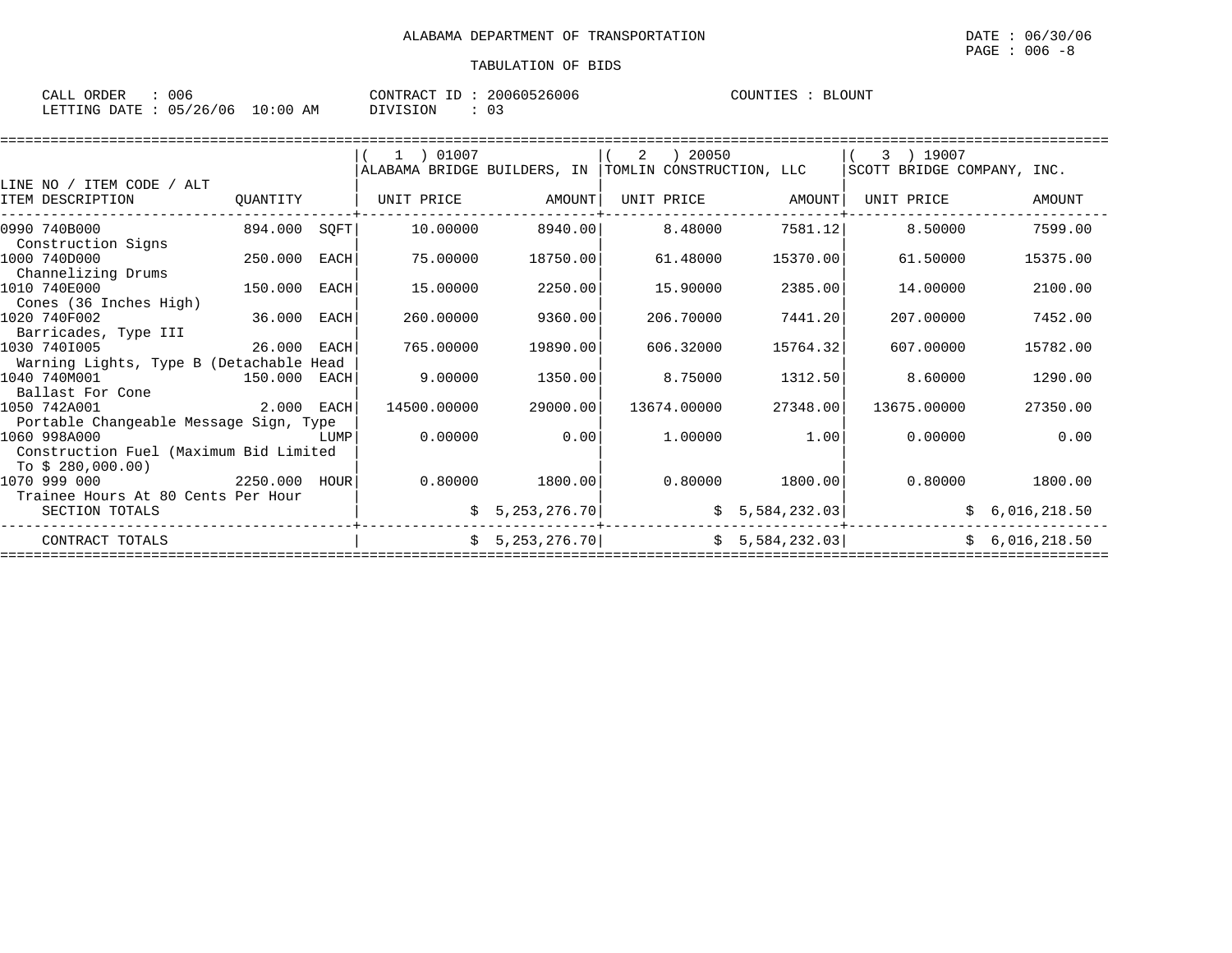# PAGE : 010 -1

#### VENDOR RANKING

| CALL ORDER             | : 010<br>LETTING DATE : 05/26/06 10:00 AM       | CONTRACT ID: 20060526010<br>DIVISION<br>$\cdot$ 04                                                                                                           |              | COUNTIES : TALLADEGA                                 |                         |
|------------------------|-------------------------------------------------|--------------------------------------------------------------------------------------------------------------------------------------------------------------|--------------|------------------------------------------------------|-------------------------|
| CONTRACT DESCRIPTION : | to SR-21 north of Kelly Creek. Length 10.309 km | 300<br>CONTRACT TIME :<br>RURAL<br>for constructing the Grade, Drainage, Partial Base and Pave<br>and Bridge on the SR-275 Extension from SR-77 in Talladega | Working Days | (available days)<br>$PROJECT(S) : ACSTPAA-0275(500)$ |                         |
| RANK                   | VENDOR NO./NAME                                 |                                                                                                                                                              |              | TOTAL<br><b>BID</b>                                  | % OVER<br>LOW BID       |
| 18024<br>14007         | RACON, INC.<br>W. S. NEWELL & SONS, INC.        |                                                                                                                                                              |              | \$19,865,640.62<br>\$24.255.123.86                   | 0.0000%<br>$0.0000$ $8$ |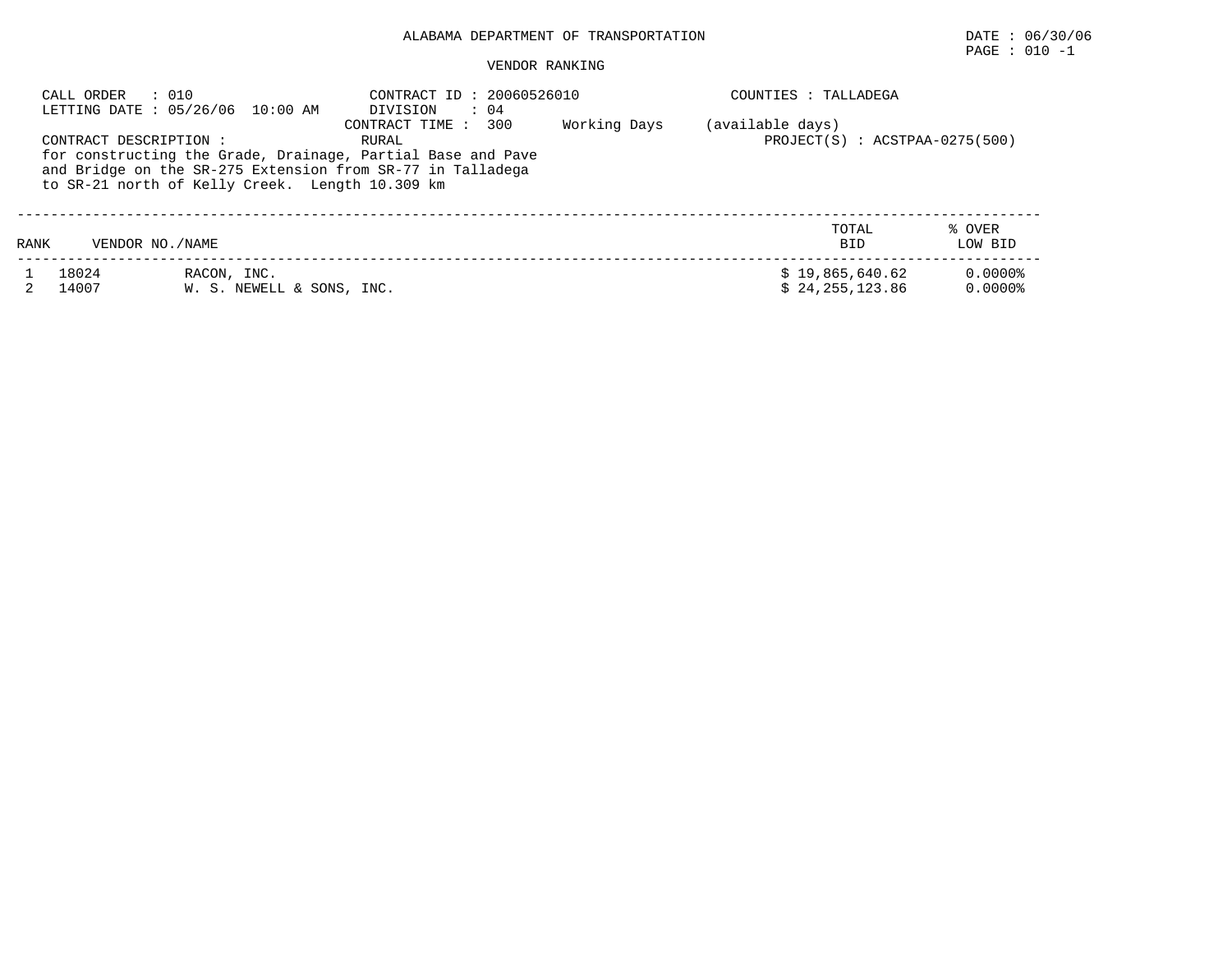| CALL ORDER : 010<br>LETTING DATE : 05/26/06 10:00 AM                                    |              | CONTRACT ID: 20060526010<br>DIVISION<br>$\therefore$ 04 |                    |                                                    | COUNTIES : TALLADEGA |        |
|-----------------------------------------------------------------------------------------|--------------|---------------------------------------------------------|--------------------|----------------------------------------------------|----------------------|--------|
| LINE NO / ITEM CODE / ALT                                                               |              | $(1)$ 18024<br>RACON, INC.                              |                    | $(2)$ 14007<br> W. S. NEWELL & SONS, INC.          |                      |        |
| -----                                                                                   |              |                                                         |                    |                                                    |                      | AMOUNT |
| SECTION 0001 Total                                                                      |              |                                                         |                    |                                                    |                      |        |
| 0010 201A002M<br>Clearing And Grubbing (Maximum<br>Allowable Bid \$ 10,000 Per Hectare) | LUMP         |                                                         |                    | 890000.00000  890000.00  1250000.00000  1250000.00 |                      |        |
| 0020 205A001M<br>Removal Of Structures, Structure No. 3                                 | $1.000$ EACH | 9000.00000                                              | 9000.00            | 106.00000                                          | 106.00               |        |
| 0030 205A002M<br>Removal Of Structures, Structure No. 9                                 | 1.000 EACH   | 7100.00000                                              | 7100.00            | 106.00000                                          | 106.00               |        |
| 0040 205A003M<br>Removal Of Structures, Structure No. 10                                | 1.000 EACH   | 2800.00000                                              | 2800.00            | 106.00000                                          | 106.00               |        |
| 0050 205A004M<br>Removal Of Structures, Structure No. 12                                | 1.000 EACH   | 2200.00000                                              | 2200.00            | 106.00000                                          | 106.00               |        |
| 0060 205A005M<br>Removal Of Structures, Structure No. 13                                | 1.000 EACH   | 7200.00000                                              | 7200.00            | 106.00000                                          | 106.00               |        |
| 0070 205A006M<br>Removal Of Structures, Structure No. 16                                | $1.000$ EACH | 5000.00000                                              | 5000.00            | 106.00000                                          | 106.00               |        |
| 0080 205A007M<br>Removal Of Structures, Structure No. 17                                | 1.000 EACH   | 10000.00000                                             | 10000.00           | 106.00000                                          | 106.00               |        |
| 0090 205A008M<br>Removal Of Structures, Structure No. 20                                | 1.000 EACH   | 2800.00000                                              | 2800.00            | 106.00000                                          | 106.00               |        |
| 0100 205A009M<br>Removal Of Structures, Structure No. 25                                | $1.000$ EACH | 11000.00000                                             | 11000.00           | 106.00000                                          | 106.00               |        |
| 0110 205A010M<br>Removal Of Structures, Structure No. 28                                | 1.000 EACH   | 5000.00000                                              | 5000.00            | 106.00000                                          | 106.00               |        |
| Removal Of Structures, Structure No. 30<br>0130 205A012M                                |              | 7200.00000                                              | 7200.00<br>2800.00 | 106.00000                                          | 106.00<br>106.00     |        |
| Removal Of Structures, Structure No. 31                                                 | 1.000 EACH   | 2800.00000<br>14500.00000                               | 14500.00           | 106.00000<br>106.00000                             | 106.00               |        |
| Removal Of Structures, Structure No. 33<br>0150 205A014M                                | 1.000 EACH   |                                                         | 4400.00000 4400.00 | 106.00000                                          | 106.00               |        |
| Removal Of Structures, Structure No. 41<br>0160 205A015M                                | 1.000 EACH   | 11900.00000                                             | 11900.00           | 106.00000                                          | 106.00               |        |
| Removal Of Structures, Structure No. 44<br>0170 205A016M                                | $1.000$ EACH |                                                         | 7500.00000 7500.00 | 106.00000                                          | 106.00               |        |
| Removal Of Structures, Structure No. 47<br>0180 205A017M                                | $1.000$ EACH | 16200.00000                                             | 16200.00           | 106.00000                                          | 106.00               |        |
| Removal Of Structures, Structure No. 48                                                 |              |                                                         |                    |                                                    |                      |        |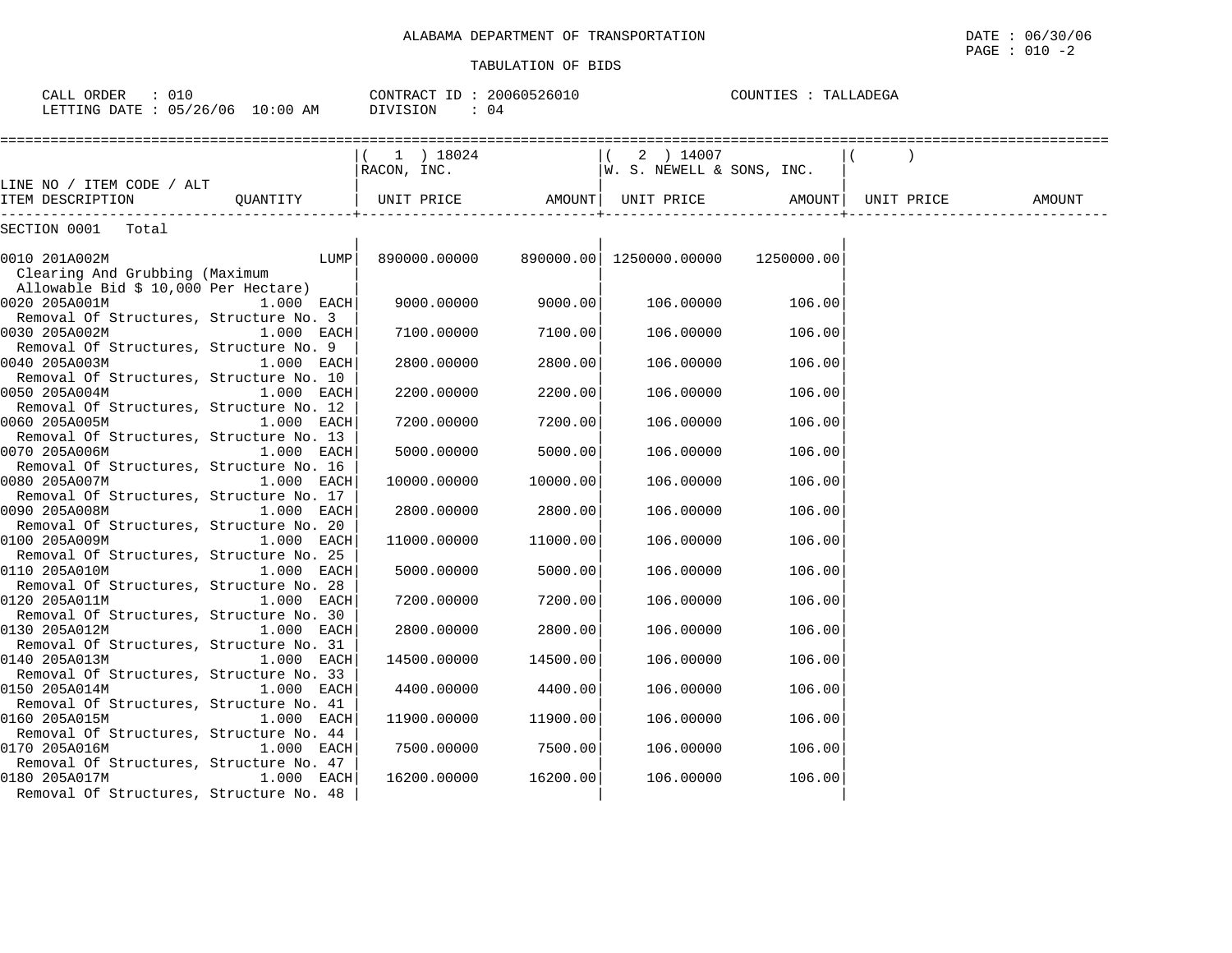| 010<br>CALL<br>ORDER                                                                                                                        |               | T <sub>0</sub><br>CONTRACT<br>⊥ມ | 20060526010 | COUNTIES<br>LADEGA<br>. A L |
|---------------------------------------------------------------------------------------------------------------------------------------------|---------------|----------------------------------|-------------|-----------------------------|
| 05/26/06<br>LETTING DATE<br>the contract of the contract of the contract of the contract of the contract of the contract of the contract of | LO : 00<br>ΆM | \/   \   \                       | U4          |                             |

|                                                        |                | 1 ) 18024<br>RACON, INC. |                 | 2 ) 14007<br> W. S. NEWELL & SONS, INC. |                   |            |        |
|--------------------------------------------------------|----------------|--------------------------|-----------------|-----------------------------------------|-------------------|------------|--------|
| LINE NO / ITEM CODE / ALT                              |                |                          |                 |                                         |                   |            |        |
| ITEM DESCRIPTION                                       | QUANTITY       | UNIT PRICE AMOUNT        | ------------+   |                                         | UNIT PRICE AMOUNT | UNIT PRICE | AMOUNT |
| 0190 206C010M                                          | 44.000 M2      |                          | 15.23000 670.12 | 12.72000                                | 559.68            |            |        |
| Removing Concrete Driveway                             |                |                          |                 |                                         |                   |            |        |
| 0200 206D000M                                          | 349.000 M      | 29.62000                 | 10337.38        | 42.40000                                | 14797.60          |            |        |
| Removing Pipe<br>0210 206D011M                         | 3024.000 M     | 10.32000                 | 31207.68        | 6.95000                                 | 21016.80          |            |        |
| Removing Fence                                         |                |                          |                 |                                         |                   |            |        |
| 0220 206E008M                                          | 6.000 EACH     | 150.00000                | 900.00          | 110.00000                               | 660.00            |            |        |
| Removing Guardrail End Anchor (All Type                |                |                          |                 |                                         |                   |            |        |
| 0230 210A000M                                          | 1482652.000 M3 | 2.91000                  | 4314517.32      | 5.36000                                 | 7947014.72        |            |        |
| Unclassified Excavation                                |                |                          |                 |                                         |                   |            |        |
| 0240 210C000M                                          | 6559.000 M3    | 4.00000                  | 26236.00        | 8.48000                                 | 55620.32          |            |        |
| Muck Excavation                                        |                |                          |                 |                                         |                   |            |        |
| 0250 210F001M                                          | 16007.000 MTON | 20.36000                 | 325902.52       | 30.32000                                | 485332.24         |            |        |
| Borrow Excavation (Underwater                          |                |                          |                 |                                         |                   |            |        |
| Embankment)                                            |                |                          |                 |                                         |                   |            |        |
| 0260 214A000M                                          | 19914.000 M3   | 8.33000                  | 165883.62       | 15.90000                                | 316632.60         |            |        |
| Structure Excavation                                   |                |                          |                 |                                         |                   |            |        |
| 0270 214B001M                                          | 5529.000 M3    | 40.52000                 | 224035.08       | 61.59000                                | 340531.11         |            |        |
| Foundation Backfill, Commercial                        |                |                          |                 |                                         |                   |            |        |
| 0280 224A000M                                          | 385.000 M3     | 7.50000                  | 2887.50         | 13.88000                                | 5343.80           |            |        |
| Lime Sink Excavation                                   |                |                          |                 |                                         |                   |            |        |
| 0290 224C000M<br>Special Backfill For Lime Sink, ALDOT | 680.000 MTON   | 21.99000                 | 14953.20        | 31.00000                                | 21080.00          |            |        |
| #467                                                   |                |                          |                 |                                         |                   |            |        |
| 0300 224D000M                                          | 155.000 M3     | 200,00000                | 31000.00        | 264.00000                               | 40920.00          |            |        |
| Concrete Seal For Lime Sink                            |                |                          |                 |                                         |                   |            |        |
| 0310 230A000M                                          | 8.000 RBST     | 2500.00000               | 20000.00        | 530.00000                               | 4240.00           |            |        |
| Roadbed Processing                                     |                |                          |                 |                                         |                   |            |        |
| 0320 301A004M                                          | 1000.000 M2    | 15.00000                 | 15000.00        | 7.00000                                 | 7000.00           |            |        |
| Crushed Aggregate Base Course, Type B,                 |                |                          |                 |                                         |                   |            |        |
| Plant Mixed, 100 mm Compacted Thickness                |                |                          |                 |                                         |                   |            |        |
| 0330 301A012M                                          | 25295.000 M2   | 7.75000                  | 196036.25       | 10.60000                                | 268127.00         |            |        |
| Crushed Aggregate Base Course, Type B,                 |                |                          |                 |                                         |                   |            |        |
| Plant Mixed, 150 mm Compacted Thickness                |                |                          |                 |                                         |                   |            |        |
| 0340 401B108M                                          | 640.000 M2     | 16.54000                 | 10585.60        | 15.04000                                | 9625.60           |            |        |
| Bituminous Treatment G (With Polymer                   |                |                          |                 |                                         |                   |            |        |
| Additive)                                              |                |                          |                 |                                         |                   |            |        |
| 0350 405A000M                                          | 2244.000 L     | 0.77000                  | 1727.88         | 0.46000                                 | 1032.24           |            |        |
| Tack Coat                                              |                |                          |                 |                                         |                   |            |        |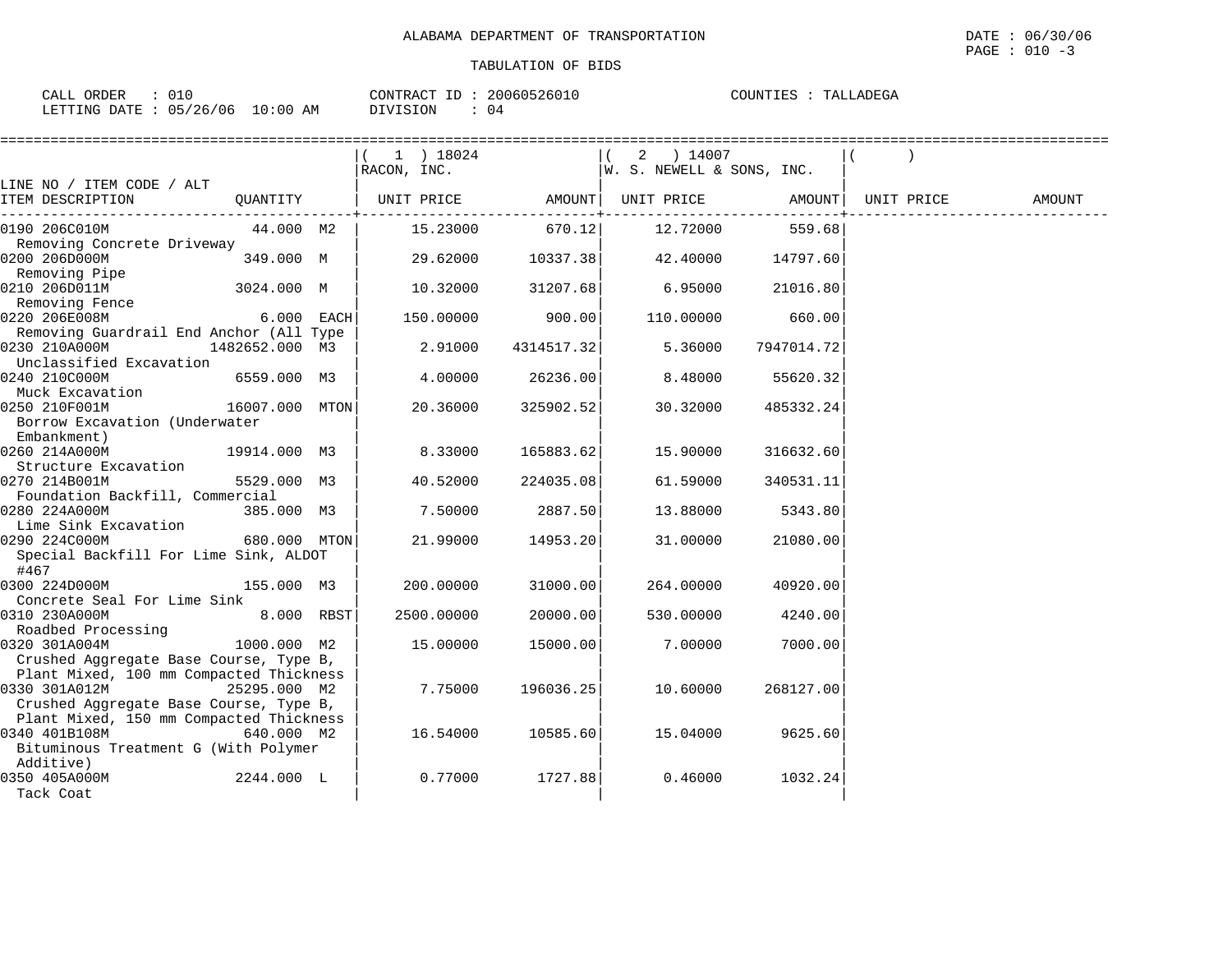| ORDER<br>CALL                          | 20060526010<br>CONTRACT<br>ID | COUNTIES<br>TALLADEGA<br>ᆂᄘ |
|----------------------------------------|-------------------------------|-----------------------------|
| $10:00$ AM<br>05/26/06<br>LETTING DATE | DIVISION<br>U 4               |                             |

|                                                                                                                                             |                | 1 ) 18024<br>RACON, INC. |            | 2 ) 14007<br>$ W.$ S. NEWELL & SONS, INC. |            |            |        |
|---------------------------------------------------------------------------------------------------------------------------------------------|----------------|--------------------------|------------|-------------------------------------------|------------|------------|--------|
| LINE NO / ITEM CODE / ALT                                                                                                                   |                |                          |            |                                           |            |            |        |
| ITEM DESCRIPTION                                                                                                                            | OUANTITY       | UNIT PRICE               | AMOUNT     | UNIT PRICE                                | AMOUNT     | UNIT PRICE | AMOUNT |
| 0360 424A360M<br>Superpave Bituminous Concrete Wearing<br>Surface Layer, 12.5 mm Maximum Aggregate<br>Size Mix, ESAL Range C/D              | 1202.000 MTON  | 79.20000                 | 95198.40   | 64.83000                                  | 77925.66   |            |        |
| 0370 424A361M<br>Superpave Bituminous Concrete Wearing<br>Surface Layer, 19.0 mm Maximum<br>Aggregate Size Mix, ESAL Range C/D              | 1050.000 MTON  | 84.70000                 | 88935.00   | 79.07000                                  | 83023.50   |            |        |
| 0380 424A366M<br>Superpave Bituminous Concrete Wearing<br>Surface Layer, Leveling, 12.5 mm<br>Maximum Aggregate Size Mix, ESAL Range<br>C/D | 25.000 MTON    | 103.40000                | 2585.00    | 81.03000                                  | 2025.75    |            |        |
| 0390 424B650M<br>Superpave Bituminous Concrete Upper<br>Binder Layer, 19.0 mm Maximum Aggregate<br>Size Mix, ESAL Range C/D'                | 1581.000 MTON  | 68,20000                 | 107824.20  | 60.92000                                  | 96314.52   |            |        |
| 0400 424B655M<br>Superpave Bituminous Concrete Upper<br>Binder Layer, Patching, 25.0 mm Maximum<br>Aggregate Size Mix, ESAL Range C/D       | 50.000 MTON    | 154.00000                | 7700.00    | 84.19000                                  | 4209.50    |            |        |
| 0410 424B681M<br>Superpave Bituminous Concrete Lower<br>Binder Layer, 25.0 mm Maximum Aggregate<br>Size Mix, ESAL Range C/D                 | 2034.000 MTON  | 61.60000                 | 125294.40  | 57.54000                                  | 117036.36  |            |        |
| 0420 430B002M<br>Aggregate Surfacing (ALDOT #467)                                                                                           | 52050.000 MTON | 21,00000                 | 1093050.00 | 24.70000                                  | 1285635.00 |            |        |
| 0430 502A000M<br>Steel Reinforcement                                                                                                        | 427232.000 KG  | 1.78000                  | 760472.96  | 1.66000                                   | 709205.12  |            |        |
| 0440 502A002M<br>Steel Reinforcement (Grade 420)                                                                                            | 35530.000 KG   | 1.83000                  | 65019.90   | 1.45000                                   | 51518.50   |            |        |
| 0450 502B000M<br>Steel Reinforcement For Bridge<br>Superstructure, Sta 174+34.900, Approx.<br>23 800 kg                                     | LUMP           | 47000.00000              | 47000.00   | 47000.00000                               | 47000.00   |            |        |
| 0460 505M000M<br>Steel Piling Furnished And Driven (HP<br>250x62)                                                                           | 250.000 M      | 118.00000                | 29500.00   | 99.00000                                  | 24750.00   |            |        |
| 0470 506A005M<br>Drilled Shaft Excavation, 1070 mm<br>Diameter                                                                              | 99.000 M       | 820.00000                | 81180.00   | 725.00000                                 | 71775.00   |            |        |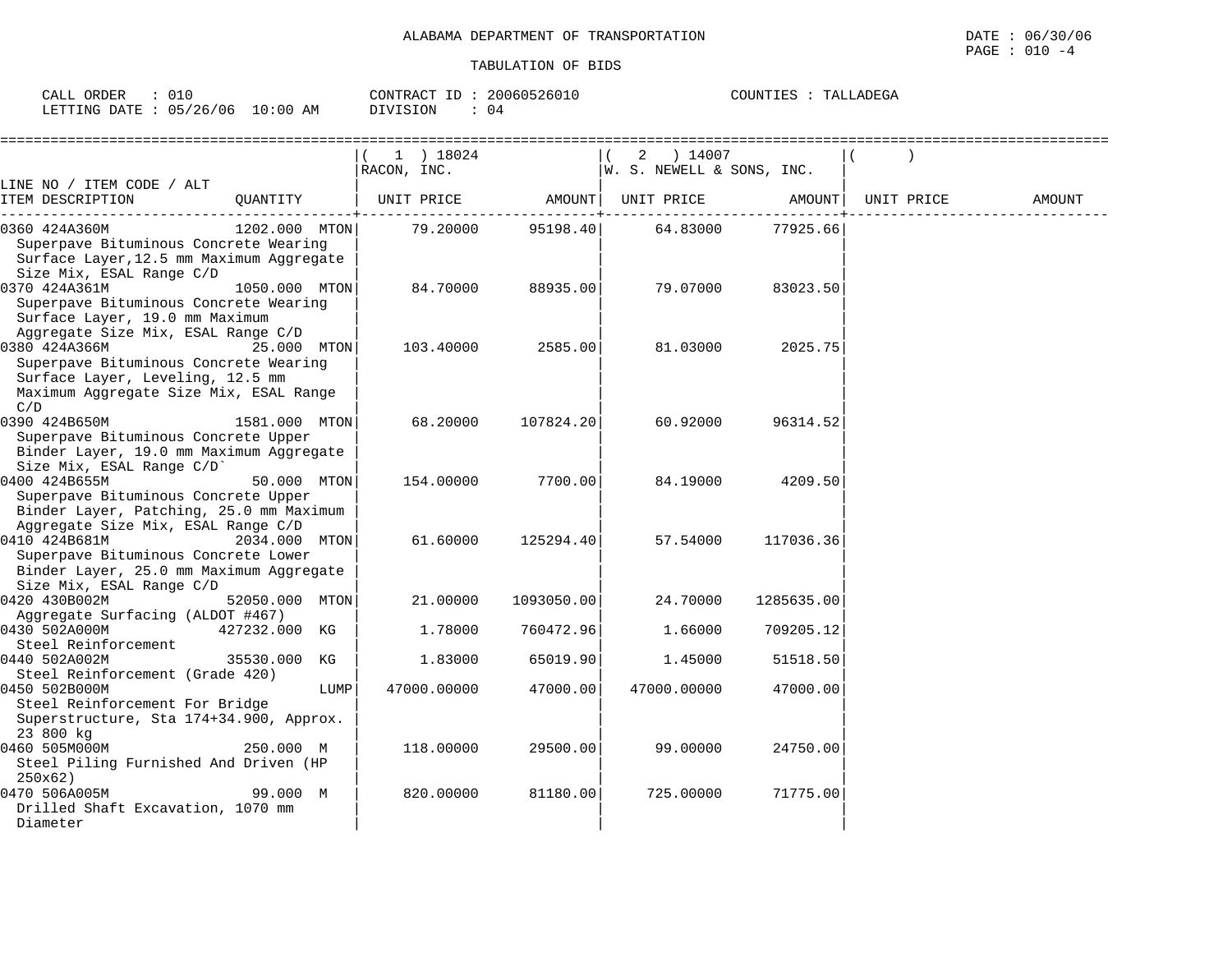| ORDER<br>CALL                   | 20060526010<br>CONTRACT ID | COUNTIES<br>TALLADEGA |
|---------------------------------|----------------------------|-----------------------|
| LETTING DATE: 05/26/06 10:00 AM | DIVISION<br>04             |                       |

|                                                                                                        | $(1)$ 18024<br>RACON, INC.                      |                    | $(2)$ 14007<br> W. S. NEWELL & SONS, INC. |            |            |        |
|--------------------------------------------------------------------------------------------------------|-------------------------------------------------|--------------------|-------------------------------------------|------------|------------|--------|
| LINE NO / ITEM CODE / ALT                                                                              |                                                 |                    |                                           |            |            |        |
| ITEM DESCRIPTION                                                                                       | QUANTITY   UNIT PRICE AMOUNT  UNIT PRICE AMOUNT |                    |                                           |            | UNIT PRICE | AMOUNT |
| 0480 506B002M<br>25.000 M<br>Special Drilled Shaft Excavation, 1070<br>mm Diameter                     |                                                 |                    | 5906.00000 147650.00 5300.00000           | 132500.00  |            |        |
| 0490 506C041M<br>118.000 M<br>Drilled Shaft Construction, 1070 mm<br>Diameter, Class DS1 Concrete      | 345.00000 40710.00                              |                    | 255.00000                                 | 30090.00   |            |        |
| 0500 506F000M 104.000 M<br>Permanent Drilled Shaft Casing, 1070 mm<br>Diameter                         | 771.00000                                       | 80184.00           | 680.00000                                 | 70720.00   |            |        |
| 0510 506G001M<br>$6.000$ EACH<br>Crosshole Sonic Logging, 1070 mm<br>Diameter                          |                                                 | 1000.00000 6000.00 | 950.00000                                 | 5700.00    |            |        |
| 0520 508A000M<br>3516.000 KG<br>Structural Steel                                                       | 7.72000                                         | 27143.52           | 4.65000                                   | 16349.40   |            |        |
| 137.000 M3<br>0530 510A000M<br>Bridge Substructure Concrete, Class A                                   |                                                 | 525.00000 71925.00 | 530.00000                                 | 72610.00   |            |        |
| 0540 510C051M<br>LUMP  <br>Bridge Concrete Superstructure, Sta<br>174+34.9, Approx. 174 cubic meters   | 150000.00000 150000.00                          |                    | 124000.00000                              | 124000.00  |            |        |
| 0550 510E000M 521.000 M2<br>Grooving Concrete Bridge Decks                                             | 8.38000                                         | 4365.98            | 6.50000                                   | 3386.50    |            |        |
| 0560 511A001M<br>36.000 EACH<br>Elastomeric Bearings, Type 2                                           | 150.00000                                       | 5400.00            | 110.00000                                 | 3960.00    |            |        |
| 0570 513B003M<br>107.000 M<br>Pretensioned-Prestressed Concrete<br>Girders, Type IM (Specialty Item)   | 230.00000                                       | 24610.00           | 311.00000                                 | 33277.00   |            |        |
| 0580 513B015M 185.000 M<br>Pretensioned-Prestressed Concrete<br>Girders, Type BT-1370 (Specialty Item) | 575.00000                                       | 106375.00          | 535.00000                                 | 98975.00   |            |        |
| 0590 524A011M<br>4139.000 M3<br>Culvert Concrete (Cast In Place)                                       | 539.28000                                       | 2232079.92         | 504.00000                                 | 2086056.00 |            |        |
| 0600 530A001M<br>2439.000 M<br>450 mm Roadway Pipe (Class 3 R.C.)                                      | 99.39000                                        | 242412.21          | 128.86000                                 | 314289.54  |            |        |
| 0610 530A002M<br>285.000 M<br>600 mm Roadway Pipe (Class 3 R.C.)                                       | 134.04000                                       | 38201.40           | 159.21000                                 | 45374.85   |            |        |
| 0620 530A003M<br>398.000 M<br>750 mm Roadway Pipe (Class 3 R.C.)                                       | 173.14000                                       | 68909.721          | 207.94000                                 | 82760.12   |            |        |
| 0630 530A004M 224.000 M<br>900 mm Roadway Pipe (Class 3 R.C.)                                          | 230.52000                                       | 51636.48           | 245.34000                                 | 54956.16   |            |        |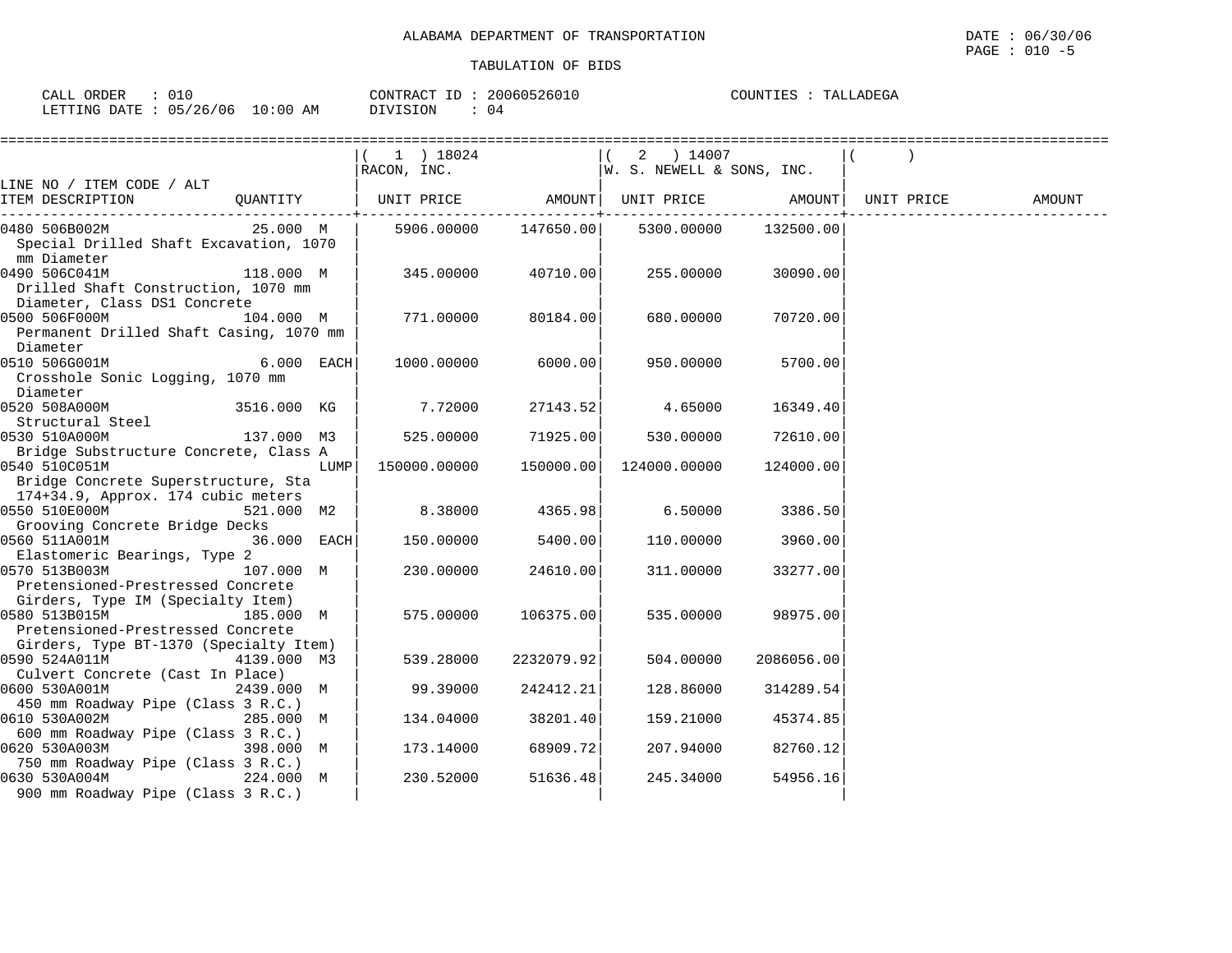| CALL ORDER                      | CONTRACT ID: 20060526010 | TALLADEGA<br>COUNTIES : |
|---------------------------------|--------------------------|-------------------------|
| LETTING DATE: 05/26/06 10:00 AM | DIVISION                 |                         |

|                                                                                                                        |                |       | 1 ) 18024     |                                            | 2 ) 14007                 |             |            |        |
|------------------------------------------------------------------------------------------------------------------------|----------------|-------|---------------|--------------------------------------------|---------------------------|-------------|------------|--------|
|                                                                                                                        |                |       | RACON, INC.   |                                            | W. S. NEWELL & SONS, INC. |             |            |        |
| LINE NO / ITEM CODE / ALT<br>ITEM DESCRIPTION                                                                          | QUANTITY       |       | UNIT PRICE    | AMOUNT<br>. - - - - - - - - <del>+</del> - | UNIT PRICE AMOUNT         | ----------- | UNIT PRICE | AMOUNT |
| 0640 530A005M<br>1050 mm Roadway Pipe (Class 3 R.C.)                                                                   | 220.000 M      |       | 264.20000     | 58124.00                                   | 294.53000                 | 64796.60    |            |        |
| 0650 530A006M<br>1200 mm Roadway Pipe (Class 3 R.C.)                                                                   | 91.000 M       |       | 327.27000     | 29781.57                                   | 348.81000                 | 31741.71    |            |        |
| 0660 530A008M<br>1500 mm Roadway Pipe (Class 3 R.C.)                                                                   | 30.000 M       |       | 534.24000     | 16027.20                                   | 505.09000                 | 15152.70    |            |        |
| 0670 530A012M<br>450 mm Roadway Pipe (Class 4 R.C.)                                                                    | 65.000 M       |       | 105.76000     | 6874.40                                    | 138.86000                 | 9025.90     |            |        |
| 0680 530A013M<br>600 mm Roadway Pipe (Class 4 R.C.)                                                                    | 154.000 M      |       | 144.11000     | 22192.94                                   | 177.55000                 | 27342.70    |            |        |
| 0690 530A603M<br>750mm Roadway Pipe (2.0mm Wall                                                                        | 52.000 M       |       | 154.51000     | 8034.52                                    | 173.58000                 | 9026.16     |            |        |
| Thickness C.S.) (Temporary)<br>0700 530A800M<br>375 mm Roadway Pipe (2.0 mm Wall<br>Thickness C.C.S.) (Stack Pipe) (No | 29.000 M       |       | 144.07000     | 4178.03                                    | 223.02000                 | 6467.58     |            |        |
| Bedding Required)<br>0710 530B002M<br>725 mm Span X 460 mm Rise Roadway Pipe                                           | 34.000 M       |       | 161.24000     | 5482.16                                    | 165.47000                 | 5625.98     |            |        |
| (Class 3 R.C.)<br>0720 535A001M                                                                                        | 142.000 M      |       | 99.39000      | 14113.38                                   | 120.03000                 | 17044.26    |            |        |
| 450 mm Side Drain Pipe<br>0730 535A002M<br>600 mm Side Drain Pipe                                                      | 65.000 M       |       | 134.04000     | 8712.60                                    | 137.27000                 | 8922.55     |            |        |
| 0740 535A004M<br>900 mm Side Drain Pipe                                                                                | 61.000 M       |       | 230.52000     | 14061.72                                   | 184.21000                 | 11236.81    |            |        |
| 0750 600A000M<br>Mobilization                                                                                          |                | LUMPI | 1750000.00000 | 1750000.00                                 | 529350.00000              | 529350.00   |            |        |
| 0760 601A000M<br>Furnishing Base, Soil And Structure                                                                   | 1.000 EACH     |       | 7500.00000    | 7500.00                                    | 530.00000                 | 530.00      |            |        |
| Laboratories<br>0770 602A000M                                                                                          | $205.000$ EACH |       | 97.34000      | 19954.70                                   | 159.00000                 | 32595.00    |            |        |
| Right Of Way Markers<br>0780 602C000M<br>Permanent Easement Marker                                                     | 33.000 EACH    |       | 133.65000     | 4410.45                                    | 265.00000                 | 8745.00     |            |        |
| 0790 606A000M<br>150 mm Underdrain Pipe                                                                                | 150.000 M      |       | 31.78000      | 4767.00                                    | 104.41000                 | 15661.50    |            |        |
| 0800 610C001M<br>Loose Riprap, Class 2                                                                                 | 38952.000 MTON |       | 25.00000      | 973800.00                                  | 43.46000                  | 1692853.92  |            |        |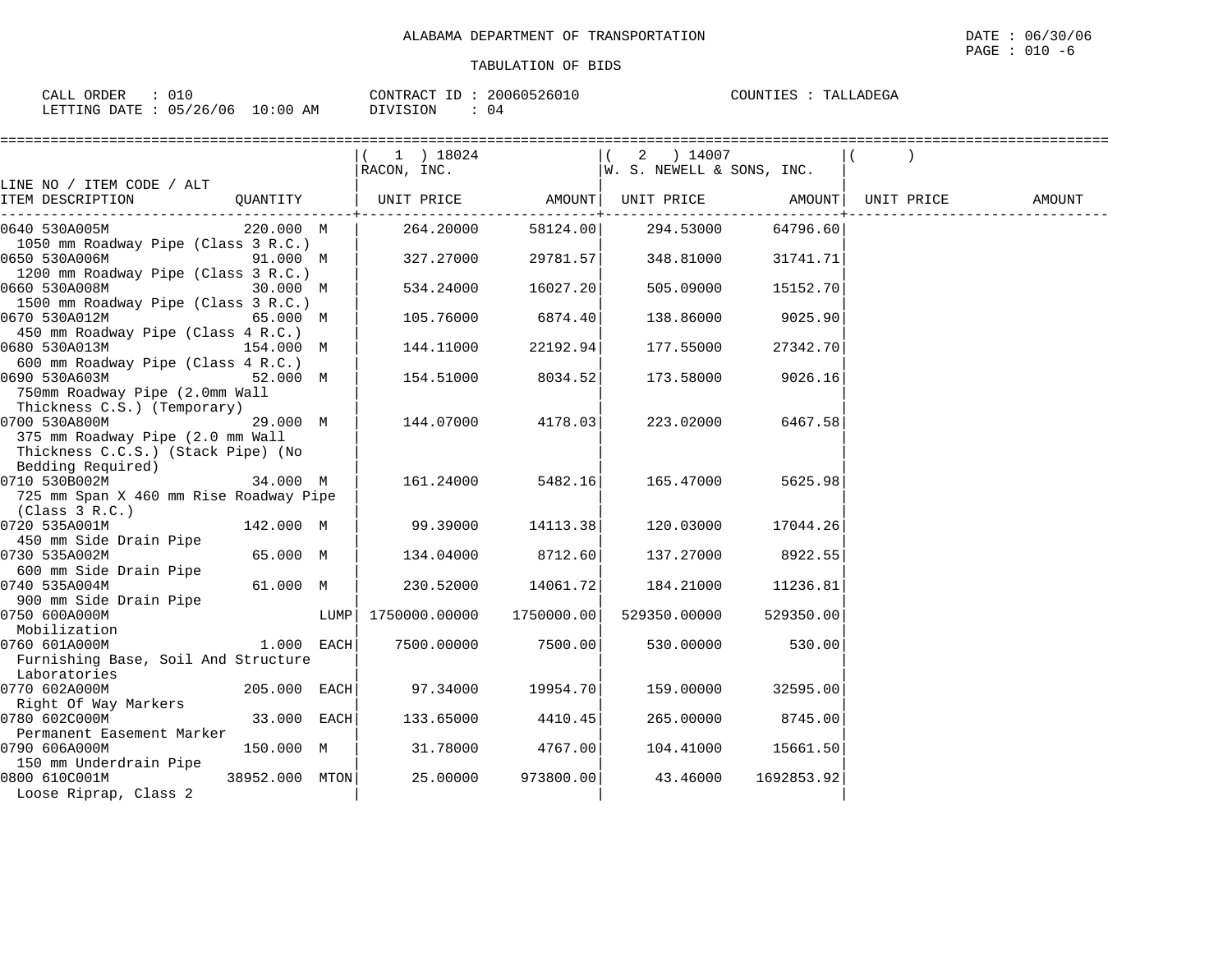| ORDER<br>CALL   | 010      |             | CONTRACT ID | 20060526010 | COUNTIES<br>TALLADEGA |
|-----------------|----------|-------------|-------------|-------------|-----------------------|
| LETTING<br>DATE | 05/26/06 | 10:00<br>ΆM | DIVISION    | 04          |                       |

|                                                                           | ==========================                                                                                                                                                                                                                                                                              |          |             |          |        |
|---------------------------------------------------------------------------|---------------------------------------------------------------------------------------------------------------------------------------------------------------------------------------------------------------------------------------------------------------------------------------------------------|----------|-------------|----------|--------|
|                                                                           | $(1)$ 18024                                                                                                                                                                                                                                                                                             |          | $(2)$ 14007 |          |        |
|                                                                           | $\begin{array}{ccccccccc}   & 1 & 1 & 10024 \\   & 1 & 0024 & 14007 \end{array}$<br>RACON, INC. $\begin{array}{ccccccccc}   & 2 & 14007 & 14007 & 12007 & 12007 & 12007 & 12007 & 12007 & 12007 & 12007 & 12007 & 12007 & 12007 & 12007 & 12007 & 12007 & 12007 & 12007 & 12007 & 12007 & 12007 & 1200$ |          |             |          |        |
| LINE NO / ITEM CODE / ALT                                                 |                                                                                                                                                                                                                                                                                                         |          |             |          |        |
| ITEM DESCRIPTION                                                          |                                                                                                                                                                                                                                                                                                         |          |             |          | AMOUNT |
| 0810 610D003M                                                             | $29690.000$ M2   3.00000 89070.00 3.82000 113415.80                                                                                                                                                                                                                                                     |          |             |          |        |
| Filter Blanket, Geotextile                                                |                                                                                                                                                                                                                                                                                                         |          |             |          |        |
| $282.000 \quad M3$ 324.49000 91506.18 295.00000 83190.00<br>0820 614A000M |                                                                                                                                                                                                                                                                                                         |          |             |          |        |
| Slope Paving<br>$0.000$ M2                                                |                                                                                                                                                                                                                                                                                                         |          |             |          |        |
| 0830 618B003M                                                             | $54.00000$ $2160.00$ $48.00000$ $1920.00$                                                                                                                                                                                                                                                               |          |             |          |        |
| Concrete Driveway, 150 mm Thick<br>(Includes Wire Mesh)                   |                                                                                                                                                                                                                                                                                                         |          |             |          |        |
| 0840 619A002M<br>$62.000$ EACH                                            | 911.38000                                                                                                                                                                                                                                                                                               | 56505.56 | 625.00000   | 38750.00 |        |
| 450 mm Roadway Pipe End Treatment,                                        |                                                                                                                                                                                                                                                                                                         |          |             |          |        |
| Class 1                                                                   |                                                                                                                                                                                                                                                                                                         |          |             |          |        |
| 0850 619A003M 16.000 EACH                                                 | 977.85000 15645.60                                                                                                                                                                                                                                                                                      |          | 675.00000   | 10800.00 |        |
| 600 mm Roadway Pipe End Treatment,                                        |                                                                                                                                                                                                                                                                                                         |          |             |          |        |
| Class 1                                                                   |                                                                                                                                                                                                                                                                                                         |          |             |          |        |
| 0860 619A004M 4.000 EACH                                                  | 1167.28000 4669.12                                                                                                                                                                                                                                                                                      |          | 750.00000   | 3000.00  |        |
| 750 mm Roadway Pipe End Treatment,<br>Class 1                             |                                                                                                                                                                                                                                                                                                         |          |             |          |        |
| 0870 619A005M 6.000 EACH                                                  | 1438.04000 8628.24                                                                                                                                                                                                                                                                                      |          | 950.00000   | 5700.00  |        |
| 900 mm Roadway Pipe End Treatment,                                        |                                                                                                                                                                                                                                                                                                         |          |             |          |        |
| Class 1                                                                   |                                                                                                                                                                                                                                                                                                         |          |             |          |        |
| 0880 619A006M 7.000 EACH                                                  | 1706.23000 11943.61                                                                                                                                                                                                                                                                                     |          | 1200.00000  | 8400.00  |        |
| 1050 mm Roadway Pipe End Treatment,                                       |                                                                                                                                                                                                                                                                                                         |          |             |          |        |
| Class 1                                                                   |                                                                                                                                                                                                                                                                                                         |          |             |          |        |
| 0890 619A007M 2.000 EACH                                                  | 2211.12000 4422.24                                                                                                                                                                                                                                                                                      |          | 1500.00000  | 3000.00  |        |
| 1200 mm Roadway Pipe End Treatment,<br>Class 1                            |                                                                                                                                                                                                                                                                                                         |          |             |          |        |
| 0900 619A055M 4.000 EACH                                                  | 2184.78000 8739.12                                                                                                                                                                                                                                                                                      |          | 1600.00000  | 6400.00  |        |
| 900 mm Roadway Pipe End Treatment,                                        |                                                                                                                                                                                                                                                                                                         |          |             |          |        |
| Class 2                                                                   |                                                                                                                                                                                                                                                                                                         |          |             |          |        |
| 0910 619A056M 1.000 EACH                                                  | 2612.50000                                                                                                                                                                                                                                                                                              | 2612.50  | 2050.00000  | 2050.00  |        |
| 1050 mm Roadway Pipe End Treatment,                                       |                                                                                                                                                                                                                                                                                                         |          |             |          |        |
| Class 2<br>$2.000$ EACH<br>0920 619A059M                                  | 4692.22000 9384.44                                                                                                                                                                                                                                                                                      |          |             |          |        |
| 1500 mm Roadway Pipe End Treatment,                                       |                                                                                                                                                                                                                                                                                                         |          | 2750.00000  | 5500.00  |        |
| Class 2                                                                   |                                                                                                                                                                                                                                                                                                         |          |             |          |        |
| 0930 619A101M 14.000 EACH                                                 | $1093.44000$ $15308.16$                                                                                                                                                                                                                                                                                 |          | 625.00000   | 8750.00  |        |
| 450 mm Side Drain Pipe End Treatment,                                     |                                                                                                                                                                                                                                                                                                         |          |             |          |        |
| Class 1                                                                   |                                                                                                                                                                                                                                                                                                         |          |             |          |        |
| $4.000$ EACH<br>0940 619A102M                                             | 1125.47000 4501.88                                                                                                                                                                                                                                                                                      |          | 675.00000   | 2700.00  |        |
| 600 mm Side Drain Pipe End Treatment,                                     |                                                                                                                                                                                                                                                                                                         |          |             |          |        |
| Class 1                                                                   |                                                                                                                                                                                                                                                                                                         |          |             |          |        |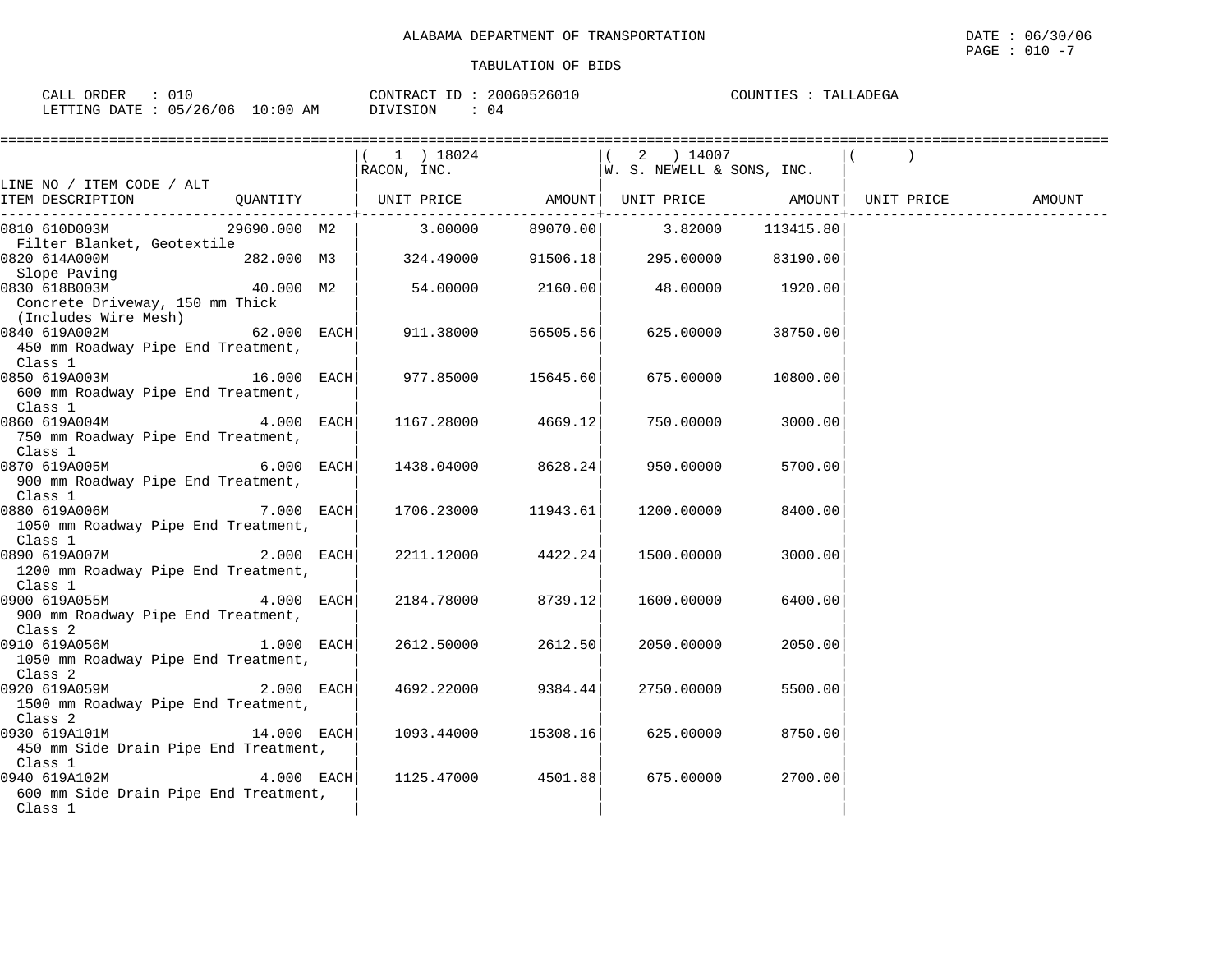| $\sim$ $\sim$ $\sim$<br>ORDER<br>$\sim$ $\sim$ $\sim$<br>0 T C<br>$\Delta$ I<br>سسدت | 20060526010<br>CONTRACT ID | COUNTIES<br>ו ∆יו<br>LADEGA<br>$\cdots$ |
|--------------------------------------------------------------------------------------|----------------------------|-----------------------------------------|
| 05/26/06<br>LO : 00<br>LETTING<br><b>RATE</b><br>ΑM<br>⊔⊥ລ⊥⊥<br>$\sim$ $\sim$        | DIVISION<br>(14)           |                                         |

|                                                                                                  |               | ==========================                                                                                                                                    |           |            |                    |        |
|--------------------------------------------------------------------------------------------------|---------------|---------------------------------------------------------------------------------------------------------------------------------------------------------------|-----------|------------|--------------------|--------|
|                                                                                                  |               | $\begin{array}{ l l l l } \hline ( & 1 & ) & 18024 & \\ \hline \texttt{RACON, INC.} & & & \texttt{[W. S. NEWELL & S \textit{SONS, INC.}]} \hline \end{array}$ |           |            |                    |        |
|                                                                                                  |               |                                                                                                                                                               |           |            |                    |        |
| LINE NO / ITEM CODE / ALT<br>ITEM DESCRIPTION                                                    |               | QUANTITY $ $ UNIT PRICE AMOUNT UNIT PRICE AMOUNT $ $ UNIT PRICE                                                                                               |           |            |                    | AMOUNT |
| 0950 619A104M<br>900 mm Side Drain Pipe End Treatment,<br>Class 1                                |               | 6.000 EACH $1438.04000$ $8628.24$ 950.00000                                                                                                                   |           |            | 5700.00            |        |
| 0960 619A203M 4.000 EACH<br>750 mm Roadway Pipe End Treatment,<br>Class 1 (Double Line)          |               | 2334.57000 9338.28                                                                                                                                            |           | 1500.00000 | 6000.00            |        |
| 0970 619B017M<br>725 mm Span, 460 mm Rise Roadway Pipe<br>End Treatment, Class 1                 | $2.000$ EACH  | 1125.47000                                                                                                                                                    | 2250.94   | 1200.00000 | 2400.00            |        |
| 0980 620A000M<br>Minor Structure Concrete                                                        | 2.000 M3      | 1344.30000                                                                                                                                                    | 2688.60   | 850.00000  | 1700.00            |        |
| 0990 621A000M<br>Junction Boxes, Type 1, 1P Or 5                                                 | $9.000$ EACH  | 2998.70000                                                                                                                                                    | 26988.30  | 2500.00000 | 22500.00           |        |
| 1000 621A001M                                                                                    | $1.000$ EACH  | 2998.70000                                                                                                                                                    | 2998.70   |            | 2500.00000 2500.00 |        |
| Junction Boxes, Type 1, 2P Or 5<br>1010 621A016M<br>Junction Boxes, Type 4, 1P Or 5              | $4.000$ EACH  | 4365.39000                                                                                                                                                    | 17461.56  | 4250.00000 | 17000.00           |        |
| 1020 621B000M 8.000 EACH<br>Junction Box Units, Type 1, 1P Or 5                                  |               | 507.46000                                                                                                                                                     | 4059.68   | 700.00000  | 5600.00            |        |
| 1030 621B013M<br>Junction Box Units, Type 4, 1P Or 5                                             | $4.000$ EACH  | 715.52000                                                                                                                                                     | 2862.08   | 850.00000  | 3400.00            |        |
| 1040 621C020M<br>Inlets, Type Y                                                                  | 78.000 EACH   | 2036.10000                                                                                                                                                    | 158815.80 | 1950.00000 | 152100.00          |        |
| 1050 621C024M<br>Inlets, Type C Or P1                                                            | $1.000$ EACH  | 2827.62000                                                                                                                                                    | 2827.62   | 2500.00000 | 2500.00            |        |
| 1060 621D019M<br>Inlet Units, Type Y                                                             | 143.000 EACH  | 542.79000                                                                                                                                                     | 77618.97  | 500.00000  | 71500.00           |        |
| 1070 630A001M <sup>-</sup> 678.000 M<br>Steel Beam Guardrail, Class A, Type 2                    |               | 66.00000                                                                                                                                                      | 44748.00  | 87.00000   | 58986.00           |        |
| 1080 630C070M                                                                                    | $10.000$ EACH | 2420.00000                                                                                                                                                    | 24200.00  | 2400.00000 | 24000.00           |        |
| Guardrail End Anchor, Type 10 Series<br>1090 635A000M                                            | 440.000 M     | 22.59000                                                                                                                                                      | 9939.60   | 52.18000   | 22959.20           |        |
| Woven Wire Fence<br>1100 636A000M<br>Barbed Wire Fence, 4 Strands, 1.22                          | 638.000 M     | 19.16000                                                                                                                                                      | 12224.08  | 20.86000   | 13308.68           |        |
| Meters High<br>1110 641A518M                                                                     | 247.000 M     | 143.44000 35429.68                                                                                                                                            |           | 156.88000  | 38749.36           |        |
| 50.8 mm Copper Water Service Line Laid<br>1120 641A612M<br>152.4 mm Ductile Iron Water Main Laid | 536.000 M     | 108.32000                                                                                                                                                     | 58059.52  | 126.14000  | 67611.04           |        |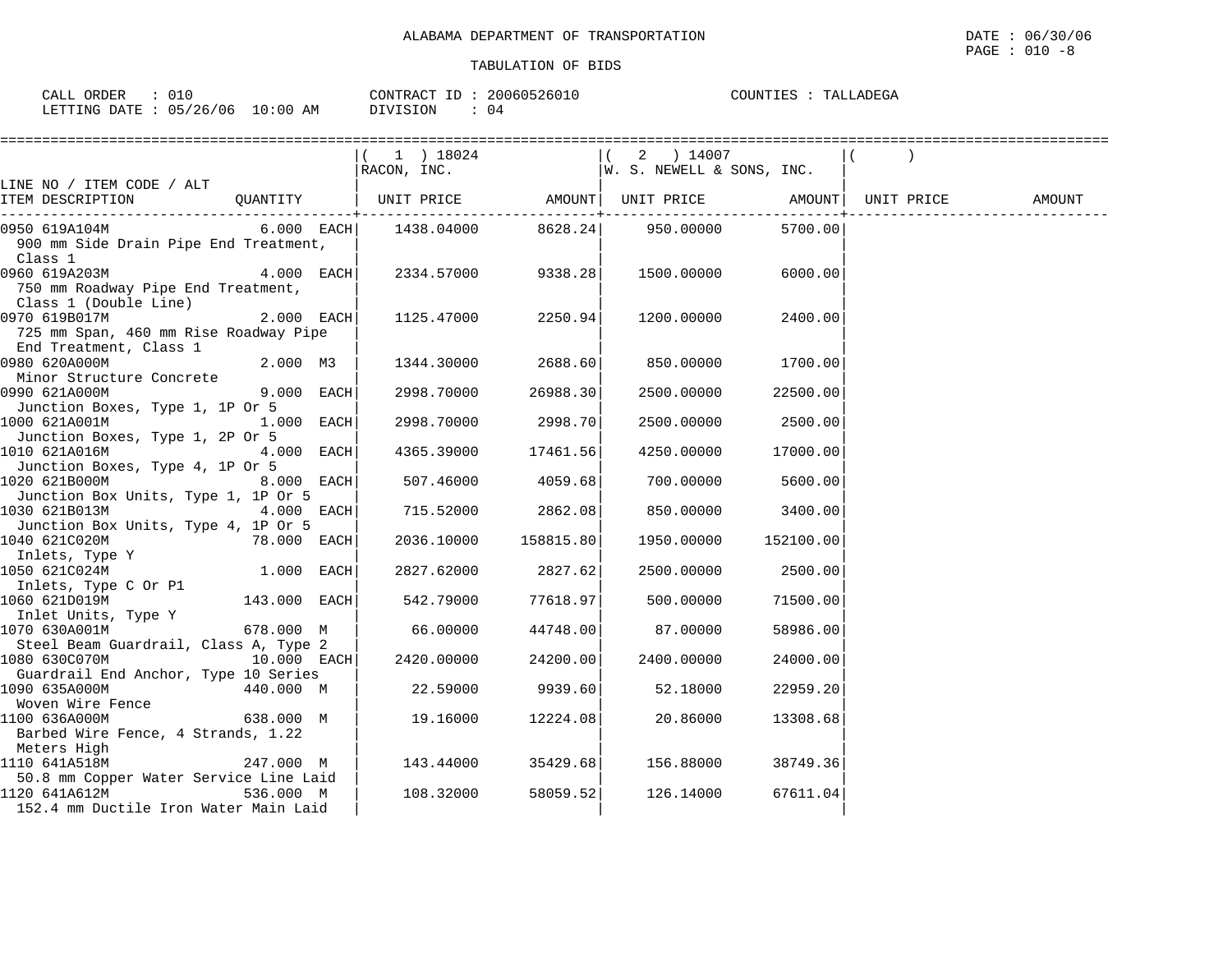| CALL ORDER                      | CONTRACT ID: 20060526010 | TALLADEGA<br>COUNTIES : |
|---------------------------------|--------------------------|-------------------------|
| LETTING DATE: 05/26/06 10:00 AM | DIVISION                 |                         |

|                                                                                           |             |                                                           |          | ============================== |                     |            |        |
|-------------------------------------------------------------------------------------------|-------------|-----------------------------------------------------------|----------|--------------------------------|---------------------|------------|--------|
|                                                                                           |             | ( 1 ) 18024<br>$ RACON, INC.$ $ W.S. NEWELL & SONS, INC.$ |          | $(2)$ 14007                    |                     |            |        |
| LINE NO / ITEM CODE / ALT                                                                 |             |                                                           |          |                                |                     |            |        |
| ITEM DESCRIPTION                                                                          |             | QUANTITY   UNIT PRICE AMOUNT  UNIT PRICE AMOUNT           |          |                                |                     | UNIT PRICE | AMOUNT |
| 1130 641A614M<br>203.2 mm Ductile Iron Water Main Laid                                    | 990.000 M l | 121.54000  120324.60  139.92000                           |          |                                | 138520.80           |            |        |
| 1140 641A616M<br>254 mm Ductile Iron Water Main Laid                                      | 424.000 M   | $136.77000$ 57990.48                                      |          | 151.58000 64269.92             |                     |            |        |
| 1150 641A618M<br>304.8 mm Ductile Iron Water Main Laid                                    | 222.000 M   | 174.48000                                                 | 38734.56 | 231.08000                      | 51299.76            |            |        |
| 1160 641A624M<br>457.2 mm Ductile Iron Water Main Laid                                    | 320.000 M   | 271.32000                                                 | 86822.40 | 324.36000                      | 103795.20           |            |        |
| 1170 641A682M<br>152.4 mm Ductile Iron Water Main Laid<br>(Restrained Joint)              | 135.000 M   | 145.29000                                                 | 19614.15 | 132.50000                      | 17887.50            |            |        |
| 1180 641A684M<br>619.000 M<br>203.2 mm Ductile Iron Water Main Laid<br>(Restrained Joint) |             | 161.09000                                                 | 99714.71 | 115.54000                      | 71519.26            |            |        |
| 1190 641A686M<br>254 mm Ductile Iron Water Main Laid<br>(Restrained Joint)                | 80.000 M    | 187.12000 14969.60                                        |          | 271.36000                      | 21708.80            |            |        |
| 1200 641A694M<br>76.000 M<br>457.2 mm Ductile Iron Water Main Laid<br>(Restrained Joint)  |             | 365.83000                                                 | 27803.08 | 318.00000                      | 24168.00            |            |        |
| 1210 641A748M<br>203.2 mm P.V.C. Water Main Laid                                          | 1059.000 M  | 93.28000                                                  | 98783.52 |                                | 119.78000 126847.02 |            |        |
| 1215 641C500M<br>Ductile Iron Fittings                                                    | 5000.000 KG | 14.59000                                                  | 72950.00 | 0.10000                        | 500.00              |            |        |
| 1220 641D500M                                                                             | 4.000 EACH  | 3692.33000 14769.32                                       |          |                                | 3392.00000 13568.00 |            |        |
| Fire Hydrant<br>1230 641I515M<br>1230 641I515M<br>50.8 mm Air Release Valve               | 2.000 EACH  | 2595.24000                                                | 5190.48  | 3180.00000                     | 6360.00             |            |        |
| 1240 645A510M<br>203.2 mm Ductile Iron Sanitary Sewer<br>Gravity Pipe Laid                | 450.000 M   | 145.75000                                                 | 65587.50 | 146.28000                      | 65826.00            |            |        |
| 1250 645A512M<br>254 mm Ductile Iron Sanitary Sewer<br>Gravity Pipe Laid                  | 445.000 M   | 174.68000                                                 | 77732.60 | 153.70000                      | 68396.50            |            |        |
| 1260 645A520M<br>457.2 mm Ductile Iron Sanitary Sewer<br>Gravity Pipe Laid                | 72.000 M    | 291.67000                                                 | 21000.24 | 265.00000                      | 19080.00            |            |        |
| 1270 645A548M<br>203.2 mm P.V.C. Sanitary Sewer Gravity<br>Pipe Laid                      | 343.000 M   | 126.01000                                                 | 43221.43 | 131.44000                      | 45083.92            |            |        |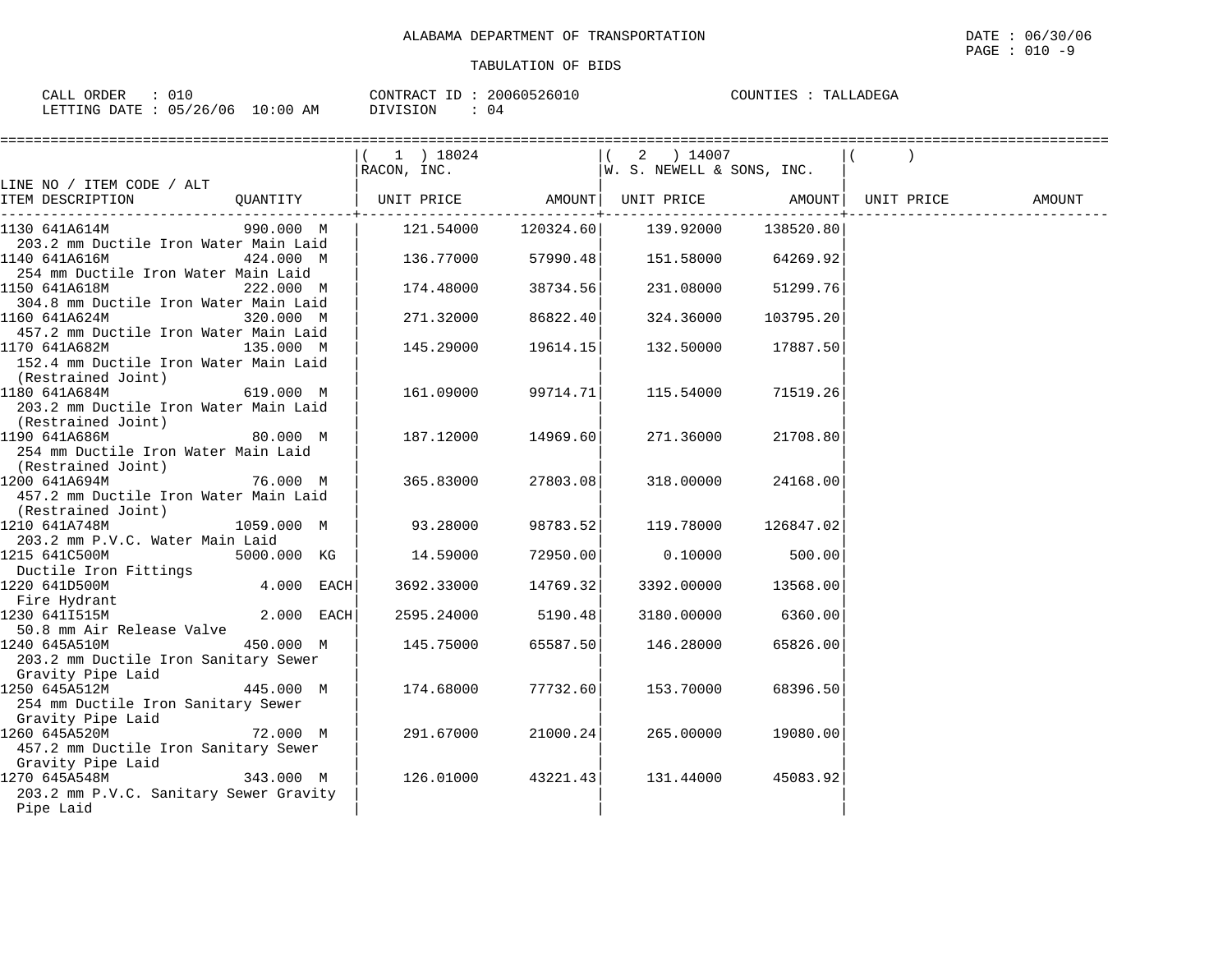| CALL | ORDER         | 010      |             | CONTRACT ID | 2006052601 | COUNTIES | TALLADEGA |
|------|---------------|----------|-------------|-------------|------------|----------|-----------|
|      |               |          |             |             |            |          |           |
|      | LETTING DATE: | 05/26/06 | 10:00<br>AΜ | DIVISION    | 04         |          |           |

|                                                                         |               | $(1)$ 18024<br>RACON, INC. |           | 2 ) 14007<br>W. S. NEWELL & SONS, INC. |                   |            |        |
|-------------------------------------------------------------------------|---------------|----------------------------|-----------|----------------------------------------|-------------------|------------|--------|
| LINE NO / ITEM CODE / ALT                                               |               |                            |           |                                        |                   |            |        |
| ITEM DESCRIPTION                                                        | QUANTITY      | UNIT PRICE                 | AMOUNT    |                                        | UNIT PRICE AMOUNT | UNIT PRICE | AMOUNT |
| 1280 645H510M<br>1219.2 mm Manhole                                      | 20.000 EACH   | 3203.00000                 | 64060.00  | 2586.40000                             | 51728.00          |            |        |
| 1290 6451500M<br>1219.2 mm Manhole Unit                                 | 36.000 EACH   | 500.04000                  | 18001.44  | 424.00000                              | 15264.00          |            |        |
| 1300 649A535M<br>304.8 mm Steel Encasement Pipe, Type 1<br>Installation | 126.000 M     | 346.74000                  | 43689.24  | 328.60000                              | 41403.60          |            |        |
| 1310 649A545M<br>406.4 mm Steel Encasement Pipe, Type 1<br>Installation | 723.000 M     | 401.51000                  | 290291.73 | 344.50000                              | 249073.50         |            |        |
| 1320 649A555M<br>508 mm Steel Encasement Pipe, Type 1<br>Installation   | 195.000 M     | 555.03000                  | 108230.85 | 445.20000                              | 86814.00          |            |        |
| 1330 649A570M<br>914.4 mm Steel Encasement Pipe, Type 1<br>Installation | 142.000 M     | 809.17000                  | 114902.14 | 858.60000                              | 121921.20         |            |        |
| 1340 650B000M<br>Topsoil From Stockpiles                                | 134827.000 M3 | 2.75000                    | 370774.25 | 3.47000                                | 467849.69         |            |        |
| 1350 652A100M<br>Seeding                                                | 95.000 HA     | 1249.82000                 | 118732.90 | 1420.83000                             | 134978.85         |            |        |
| 1360 652C000M<br>Mowing                                                 | 195.000 HA    | 108.68000                  | 21192.60  | 160.62000                              | 31320.90          |            |        |
| 1370 654A001M<br>Solid Sodding (Bermuda)                                | 4560.000 M2   | 3.96000                    | 18057.60  | 5.40000                                | 24624.00          |            |        |
| 1380 656A010M<br>Mulching                                               | 95.000 HA     | 1222.65000                 | 116151.75 | 1235.50000                             | 117372.50         |            |        |
| 1390 659A040M<br>Rolled Erosion Control Product, Type<br>(3A)           | 5000.000 M2   | 1.32000                    | 6600.00   | 2.40000                                | 12000.00          |            |        |
| 1400 659A049M<br>Rolled Erosion Control Product, Type<br>(5B)           | 24991.000 M2  | 1.49000                    | 37236.59  | 4.80000                                | 119956.80         |            |        |
| 1410 665A000M<br>Temporary Seeding                                      | 20.000 HA     | 1358.50000                 | 27170.00  | 1235.50000                             | 24710.00          |            |        |
| 1420 665B000M<br>Temporary Mulching                                     | 20.000 HA     | 1210.00000                 | 24200.00  | 1235.50000                             | 24710.00          |            |        |
| 1430 665C000M<br>375 mm Temporary Pipe                                  | 184.000 M     | 57.70000                   | 10616.80  | 65.63000                               | 12075.92          |            |        |
| 1440 665E000M<br>Polyethylene                                           | 596.000 M2    | 1.83000                    | 1090.68   | 1.27000                                | 756.92            |            |        |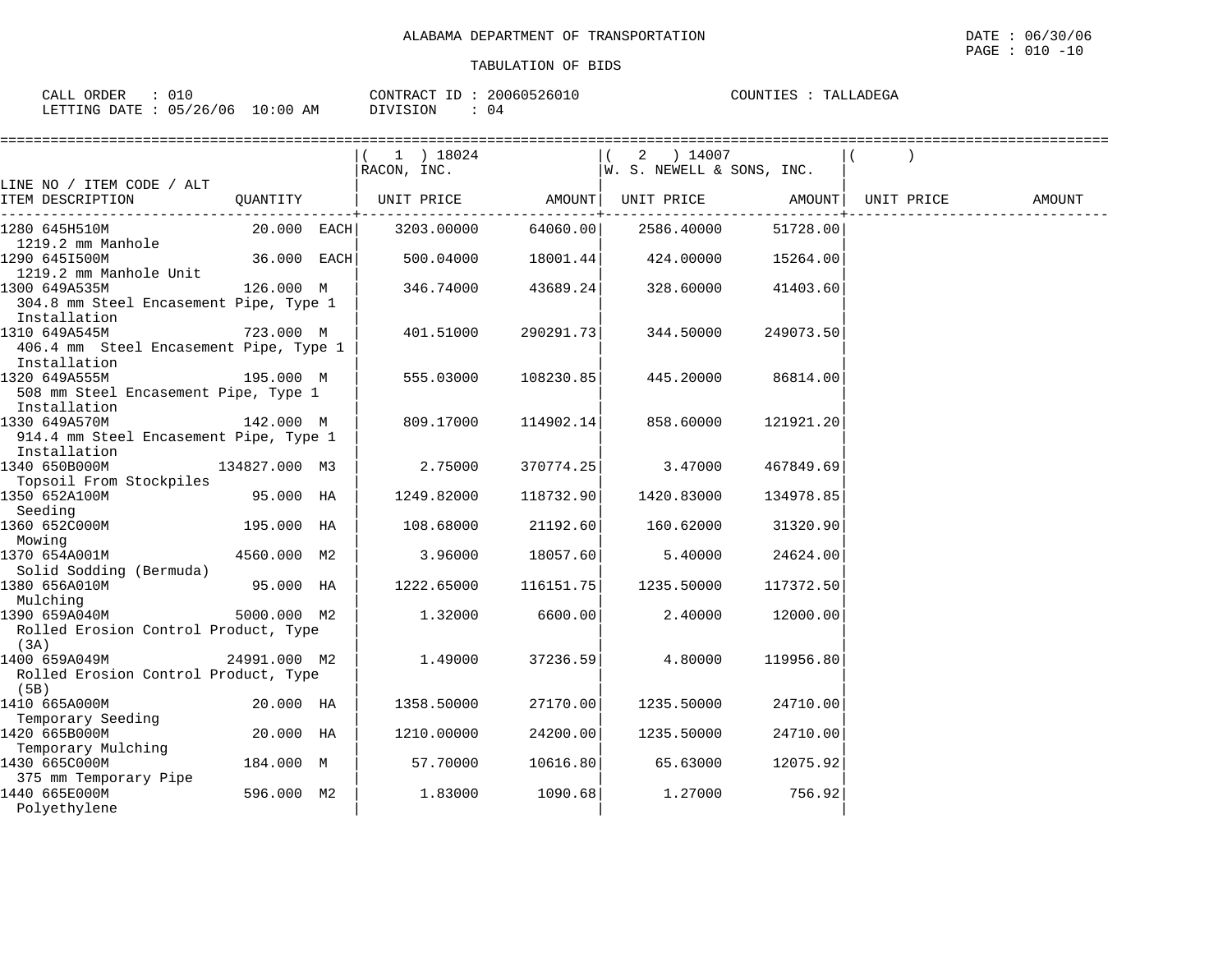| ORDER                           | 20060526010    | TALLADEGA |
|---------------------------------|----------------|-----------|
| CALL                            | CONTRACT ID:   | COUNTIES  |
| LETTING DATE: 05/26/06 10:00 AM | DIVISION<br>04 |           |

|                                                |               |      | ===========================                                                                  |           |                           |           |  |
|------------------------------------------------|---------------|------|----------------------------------------------------------------------------------------------|-----------|---------------------------|-----------|--|
|                                                |               |      | $(1)$ 18024                                                                                  |           | ( 2 ) 14007               |           |  |
|                                                |               |      | RACON, INC.                                                                                  |           | W. S. NEWELL & SONS, INC. |           |  |
| LINE NO / ITEM CODE / ALT                      |               |      |                                                                                              |           |                           |           |  |
| ITEM DESCRIPTION                               |               |      | QUANTITY   UNIT PRICE          AMOUNT  UNIT PRICE         AMOUNT  UNIT PRICE          AMOUNT |           |                           |           |  |
| 1450 665G000M                                  | 268.000 EACH  |      | 4.35000                                                                                      |           | 1165.80  5.30000  1420.40 |           |  |
| Sand Bags                                      |               |      |                                                                                              |           |                           |           |  |
| 1460 665I000M                                  | 335.000 MTON  |      | 45.00000                                                                                     | 15075.00  | 51.20000                  | 17152.00  |  |
| Temporary Riprap, Class 2                      |               |      |                                                                                              |           |                           |           |  |
| 1470 665J000M                                  | 9236.000 M    |      | 13.40000                                                                                     | 123762.40 | 17.38000                  | 160521.68 |  |
| Silt Fence, Type A                             |               |      |                                                                                              |           |                           |           |  |
| 1480 665K000M                                  | 770.000 M3    |      | 11.30000                                                                                     | 8701.00   | 11.13000                  | 8570.10   |  |
| Drainage Sump Excavation<br>1490 665L000M      | 132.000 M     |      | 103.79000                                                                                    | 13700.28  | 66.62000                  | 8793.84   |  |
| Floating Basin Boom                            |               |      |                                                                                              |           |                           |           |  |
| 1500 665N000M                                  | 4056.000 MTON |      | 32.00000                                                                                     | 129792.00 | 41.47000                  | 168202.32 |  |
| Temporary Coarse Aggregate, ALDOT              |               |      |                                                                                              |           |                           |           |  |
| Number 1                                       |               |      |                                                                                              |           |                           |           |  |
| 1510 6650001M                                  | 3056.000 M    |      | 23.46000                                                                                     | 71693.76  | 49.63000                  | 151669.28 |  |
| 500 mm Wattle                                  |               |      |                                                                                              |           |                           |           |  |
| 1520 665T000M                                  | 488.000 M     |      | 4.00000                                                                                      | 1952.00   | 6.96000                   | 3396.48   |  |
| Temporary Earth Berms                          |               |      |                                                                                              |           |                           |           |  |
| 1530 666A001M                                  | 60.000 HA     |      | 13.58000                                                                                     | 814.80    | 0.01000                   | 0.60      |  |
| Pest Control Treatment                         |               |      |                                                                                              |           |                           |           |  |
| 1540 672B000M                                  | 1064.000 KG   |      | 27.50000                                                                                     | 29260.00  | 51.41000                  | 54700.24  |  |
| Flocculant Powder                              |               |      |                                                                                              |           |                           |           |  |
| 1550 680A000M                                  |               | LUMP | 200000.00000                                                                                 | 200000.00 | 434600.00000              | 434600.00 |  |
| Engineering Controls                           |               |      |                                                                                              |           |                           |           |  |
| 1560 701A004M                                  | 7.000 KM      |      | 409.20000                                                                                    | 2864.40   | 372.00000                 | 2604.00   |  |
| Solid White, Class 1, Type A Traffic<br>Stripe |               |      |                                                                                              |           |                           |           |  |
| 1570 701A012M                                  | 7.000 KM      |      | 409.20000                                                                                    | 2864.40   | 372.00000                 | 2604.00   |  |
| Solid Yellow, Class 1, Type A Traffic          |               |      |                                                                                              |           |                           |           |  |
| Stripe                                         |               |      |                                                                                              |           |                           |           |  |
| 1580 701C001M                                  | 3.000 KM      |      | 684.20000                                                                                    | 2052.60   | 622.00000                 | 1866.00   |  |
| Solid Temporary Traffic Stripe                 |               |      |                                                                                              |           |                           |           |  |
| 1590 703A000M                                  | 5.000 M2      |      | 24,20000                                                                                     | 121.00    | 22.00000                  | 110.00    |  |
| Traffic Control Markings, Class 1, Type        |               |      |                                                                                              |           |                           |           |  |
| Α                                              |               |      |                                                                                              |           |                           |           |  |
| 1600 705A037M                                  | 50.000 EACH   |      | 11.00000                                                                                     | 550.00    | 10.00000                  | 500.00    |  |
| Pavement Markers, Class A-H, Type 2-D          |               |      |                                                                                              |           |                           |           |  |
| 1610 710A115M                                  | 1.000 M2      |      | 174.75000                                                                                    | 174.75    | 168.54000                 | 168.54    |  |
| Class 4, Alum Flat Sign Panels 2.032 mm        |               |      |                                                                                              |           |                           |           |  |
| Thick Or Steel Flat Sign Panels 1.897          |               |      |                                                                                              |           |                           |           |  |
| mm Thick (Ty III Or Ty IV Background)          |               |      |                                                                                              |           |                           |           |  |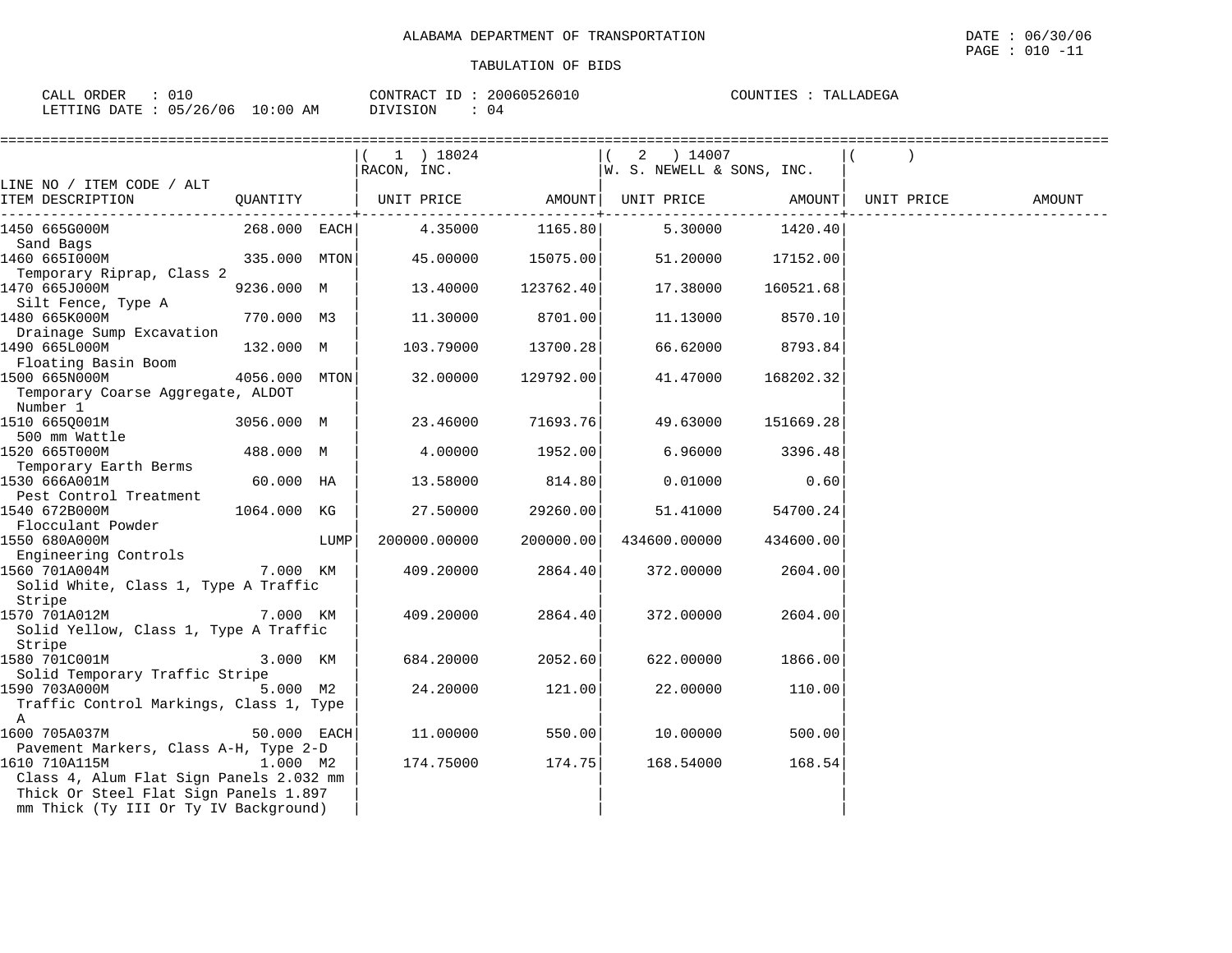| ORDER<br>$\sim$ $\sim$ $\sim$<br>لمسلمات<br>◡⊥◡                             | $\cap \cap \cap \subset \cap \subset \cap \subset \cap \cap \cap$<br>$C\cap N$ דף מ $C$ די<br>--<br>26010<br>11161<br>zuu | COUNTILL<br>$\cdots$ $\wedge$ .<br>$\Lambda$ 1 ) H $\Lambda$ $\Delta$<br>בזכר |
|-----------------------------------------------------------------------------|---------------------------------------------------------------------------------------------------------------------------|-------------------------------------------------------------------------------|
| 106<br>LETTING<br>AΜ<br><b>DATH</b><br><b>.</b><br>1:00<br>-26<br>ັບ<br>- - | "SION<br>U4                                                                                                               |                                                                               |

|                                                                                                                                         |               |       | 1 ) 18024                                |                        | 2 ) 14007<br>$\begin{array}{ccc} \texttt{RACON} & \texttt{INC.} \end{array}$ $\begin{array}{ccc} \texttt{W. S. NEWELL & SONS, INC.} \end{array}$ |                   |        |
|-----------------------------------------------------------------------------------------------------------------------------------------|---------------|-------|------------------------------------------|------------------------|--------------------------------------------------------------------------------------------------------------------------------------------------|-------------------|--------|
| LINE NO / ITEM CODE / ALT                                                                                                               |               |       |                                          |                        |                                                                                                                                                  |                   |        |
| ITEM DESCRIPTION                                                                                                                        |               |       |                                          |                        | QUANTITY   UNIT PRICE AMOUNT  UNIT PRICE AMOUNT  UNIT PRICE                                                                                      |                   | AMOUNT |
| 1620 710A126M<br>Class 8, Aluminum Flat Sign Panels 2.<br>032 mm Thick Or Steel Flat Sign Panels<br>1.897 mm Thick (Type IX Background) |               |       | $5.000 \quad M2 \quad   \quad 203.88000$ |                        | 1019.40    197.16000                                                                                                                             | 985.80            |        |
| 1630 710B001M<br>Roadway Sign Post (#3 "U" Channel<br>Galvanized Steel)                                                                 | 26.000 M      |       |                                          | 29.12000 757.12        |                                                                                                                                                  | 28.09000 730.34   |        |
| 1640 713A000M<br>Permanent Barricades                                                                                                   | 6.000 M       |       | 687.50000 4125.00                        |                        |                                                                                                                                                  | 413.40000 2480.40 |        |
| 1650 740B000M<br>Construction Signs                                                                                                     | 164.000 M2    |       | 110.68000                                | 18151.52               | 107.06000                                                                                                                                        | 17557.84          |        |
| 1660 740C000M<br>Special Construction Signs                                                                                             | 12.000 M2     |       | 233.00000                                | 2796.00                | 224.72000                                                                                                                                        | 2696.64           |        |
| 1670 740D000M<br>Channelizing Drums                                                                                                     | 449.000 EACH  |       | 75.73000                                 | 34002.77               | 90.10000                                                                                                                                         | 40454.90          |        |
| 1680 740E000M<br>Cones (900 mm High)                                                                                                    | 25.000 EACH   |       | 5.00000                                  | 125.00                 | 21.31000                                                                                                                                         | 532.75            |        |
| $114.000$ EACH<br>1690 740F002M<br>Barricades, Type III                                                                                 |               |       | 273.78000                                | 31210.92               | 265.00000                                                                                                                                        | 30210.00          |        |
| 1700 7401005M<br>Warning Lights, Type B (Detachable Head                                                                                | $57.000$ EACH |       | 466.00000                                | 26562.00               | 530.00000                                                                                                                                        | 30210.00          |        |
| 1710 740L005M<br>Vertical Panel, Type I (Double-Sided)                                                                                  | 57.000 EACH   |       | 58.25000                                 | 3320.25                | 56.18000                                                                                                                                         | 3202.26           |        |
| $25.000$ EACH<br>1720 740M001M<br>Ballast For Cone                                                                                      |               |       | 5.00000                                  | 125.00                 | 9.01000                                                                                                                                          | 225.25            |        |
| 1730 998A000M<br>Construction Fuel (Maximum Bid Limited<br>To \$ 895,000)                                                               |               | LUMPI |                                          | 895000.00000 895000.00 | 895000.00000                                                                                                                                     | 895000.00         |        |
| 1740 999 000M<br>Trainee Hours At 80 Cents Per Hour                                                                                     |               |       |                                          |                        |                                                                                                                                                  |                   |        |
| SECTION TOTALS                                                                                                                          |               |       |                                          |                        | $\sharp$ 19,865,640.62 $\sharp$ 24,255,123.86                                                                                                    |                   | 0.00   |
| CONTRACT TOTALS                                                                                                                         |               |       |                                          | \$19,865,640.62]       |                                                                                                                                                  | \$24,255,123.86   | \$     |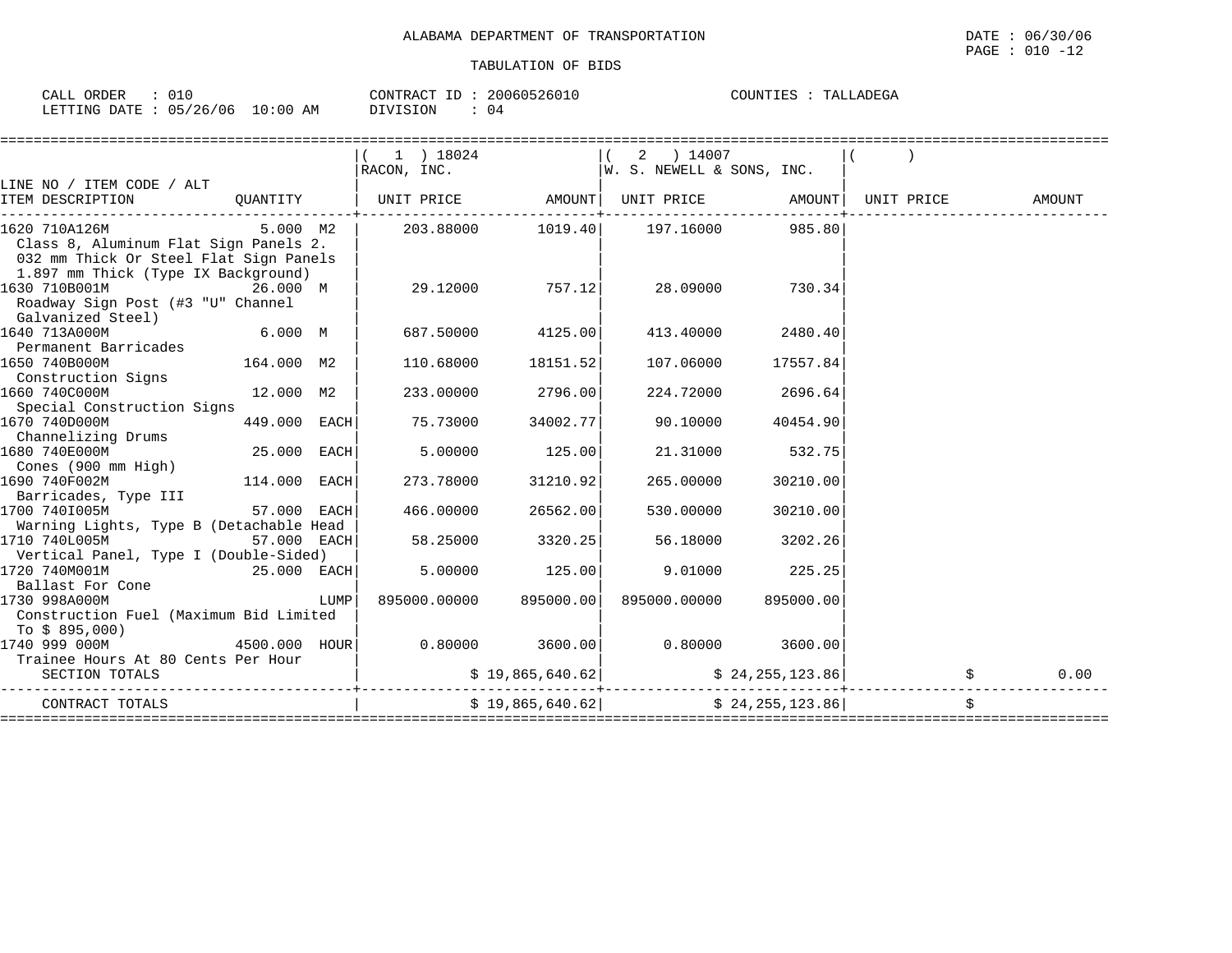PAGE : 014 -1

#### VENDOR RANKING

| : 014<br>CALL ORDER<br>LETTING DATE : 05/26/06 10:00 AM |                                                                                        | CONTRACT ID: 20060526014<br>: 07<br>DIVISION                                          |              | COUNTIES :<br>COVINGTON                                                            |                        |  |  |
|---------------------------------------------------------|----------------------------------------------------------------------------------------|---------------------------------------------------------------------------------------|--------------|------------------------------------------------------------------------------------|------------------------|--|--|
| CONTRACT DESCRIPTION :                                  | on SR-15 (US-29) from SR-137 to the south city limit of<br>Andalusia. Length 8.148 mi. | 55<br>CONTRACT TIME :<br>for constructing the Planing, Resurfacing and Traffic Stripe | Working Days | (available days)<br>$PROJECT(S)$ : STPSA-0015(511)<br>$99 - 307 - 203 - 015 - 601$ |                        |  |  |
| RANK                                                    | VENDOR NO. / NAME                                                                      |                                                                                       |              | TOTAL<br><b>BID</b>                                                                | % OVER<br>LOW BID      |  |  |
| 02032<br>01087                                          | BULLARD EXCAVATING, INC.<br>APAC-SOUTHEAST, INC.                                       |                                                                                       |              | \$1,330,249.22<br>1,457,274.75                                                     | 100.0000%<br>109.5490% |  |  |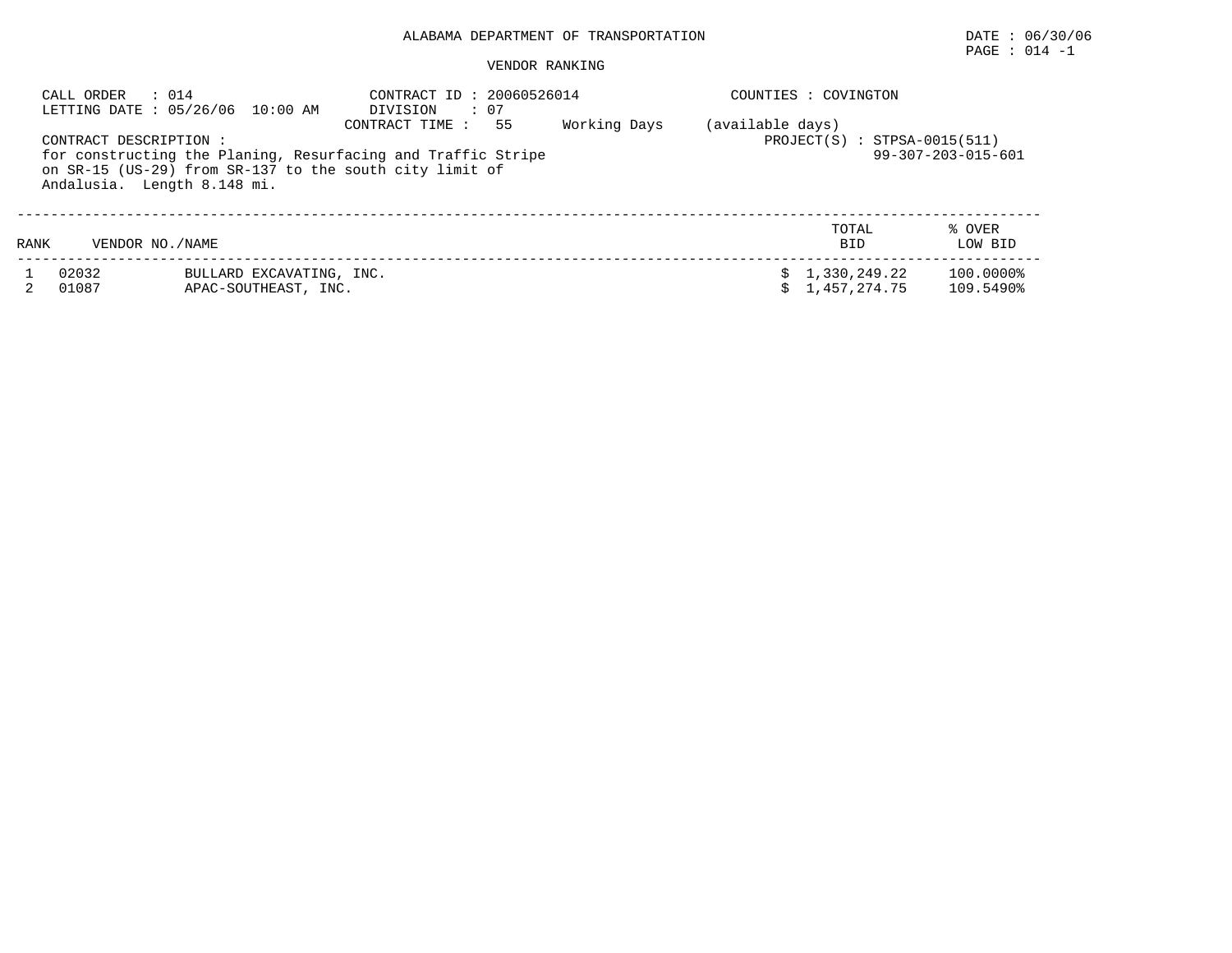CALL ORDER : 014 CONTRACT ID : 20060526014 COUNTIES : COVINGTON

| LETTING DATE : 05/26/06 10:00 AM                                            |                 |      | : 07<br>DIVISION                        |               |                                   |           |            |        |
|-----------------------------------------------------------------------------|-----------------|------|-----------------------------------------|---------------|-----------------------------------|-----------|------------|--------|
|                                                                             |                 |      | $1$ ) 02032<br>BULLARD EXCAVATING, INC. |               | 2 ) 01087<br>APAC-SOUTHEAST, INC. |           |            |        |
| LINE NO / ITEM CODE / ALT<br>ITEM DESCRIPTION                               | QUANTITY        |      | UNIT PRICE                              | <b>AMOUNT</b> | UNIT PRICE                        | AMOUNT    | UNIT PRICE | AMOUNT |
| SECTION 0001<br>Total                                                       |                 |      |                                         |               |                                   |           |            |        |
| 0010 209A000                                                                | 8.000 EACH      |      | 75.00000                                | 600.00        | 100.00000                         | 800.00    |            |        |
| Mailbox Reset, Single                                                       |                 |      |                                         |               |                                   |           |            |        |
| 0020 210D014                                                                | 14000.000       | CUYD | 6.00000                                 | 84000.00      | 7.85000                           | 109900.00 |            |        |
| Borrow Excavation (A-4)                                                     |                 |      |                                         |               |                                   |           |            |        |
| 0030 212A000                                                                | 431.000         | STA  | 50.00000                                | 21550.00      | 35.00000                          | 15085.00  |            |        |
| Machine Grading Shoulders                                                   |                 |      |                                         |               |                                   |           |            |        |
| 0040 401B100                                                                | 115835.000 SOYD |      | 1.12000                                 | 129735.20     | 1.10000                           | 127418.50 |            |        |
| Bituminous Treatment E (With Polymer                                        |                 |      |                                         |               |                                   |           |            |        |
| Additive)                                                                   |                 |      |                                         |               |                                   |           |            |        |
| 0050 405A000                                                                | 1456.000 GAL    |      | 1.50000                                 | 2184.00       | 0.50000                           | 728.00    |            |        |
| Tack Coat                                                                   |                 |      |                                         |               |                                   |           |            |        |
| 0060 408A052                                                                | 115835.000 SQYD |      | 0.60000                                 | 69501.00      | 0.82000                           | 94984.70  |            |        |
| Planing Existing Pavement                                                   |                 |      |                                         |               |                                   |           |            |        |
| (Approximately 1.10" Thru 2.0" Thick)                                       |                 |      |                                         |               |                                   |           |            |        |
| 0070 424A361                                                                | 11319.000 TON   |      | 49.00000                                | 554631.00     | 55.01000                          | 622658.19 |            |        |
| Superpave Bituminous Concrete Wearing                                       |                 |      |                                         |               |                                   |           |            |        |
| Surface Layer, 3/4" Maximum Aggregate                                       |                 |      |                                         |               |                                   |           |            |        |
| Size Mix, ESAL Range C/D                                                    |                 |      |                                         |               |                                   |           |            |        |
| 0080 424A366                                                                | 1000.000 TON    |      | 38.00000                                | 38000.00      | 63.34000                          | 63340.00  |            |        |
| Superpave Bituminous Concrete Wearing                                       |                 |      |                                         |               |                                   |           |            |        |
| Surface Layer, Leveling, 1/2" Maximum<br>Aggregate Size Mix, ESAL Range C/D |                 |      |                                         |               |                                   |           |            |        |
| 0090 424B663                                                                | 4346.000 TON    |      | 50.87000                                | 221081.02     | 44.76000                          | 194526.96 |            |        |
| Superpave Bituminous Concrete Upper                                         |                 |      |                                         |               |                                   |           |            |        |
| Binder Layer, Widening, 1 1/2" Maximum                                      |                 |      |                                         |               |                                   |           |            |        |
| Aggregate Size Mix, ESAL Range C/D                                          |                 |      |                                         |               |                                   |           |            |        |
| 0100 600A000                                                                |                 | LUMP | 42000.00000                             | 42000.00      | 58535.00000                       | 58535.00  |            |        |
| Mobilization                                                                |                 |      |                                         |               |                                   |           |            |        |
| 0110 652A100                                                                | 20.000 ACRE     |      | 440.00000                               | 8800.00       | 426.00000                         | 8520.00   |            |        |
| Seeding                                                                     |                 |      |                                         |               |                                   |           |            |        |
| 0120 656A010                                                                | 20.000 ACRE     |      | 410.00000                               | 8200.00       | 400.00000                         | 8000.00   |            |        |
| Mulching                                                                    |                 |      |                                         |               |                                   |           |            |        |
| 0130 665F000                                                                | 500.000         | EACH | 8.00000                                 | 4000.00       | 4.00000                           | 2000.00   |            |        |
| Hay Bales                                                                   |                 |      |                                         |               |                                   |           |            |        |
| 0140 665J000                                                                | 7500.000 LF     |      | 2.50000                                 | 18750.00      | 2.25000                           | 16875.00  |            |        |
| Silt Fence, Type A                                                          |                 |      |                                         |               |                                   |           |            |        |
| 0150 6650001                                                                | 7500.000 LF     |      | 0.20000                                 | 1500.00       | 0.10000                           | 750.00    |            |        |
| Silt Fence Removal                                                          |                 |      |                                         |               |                                   |           |            |        |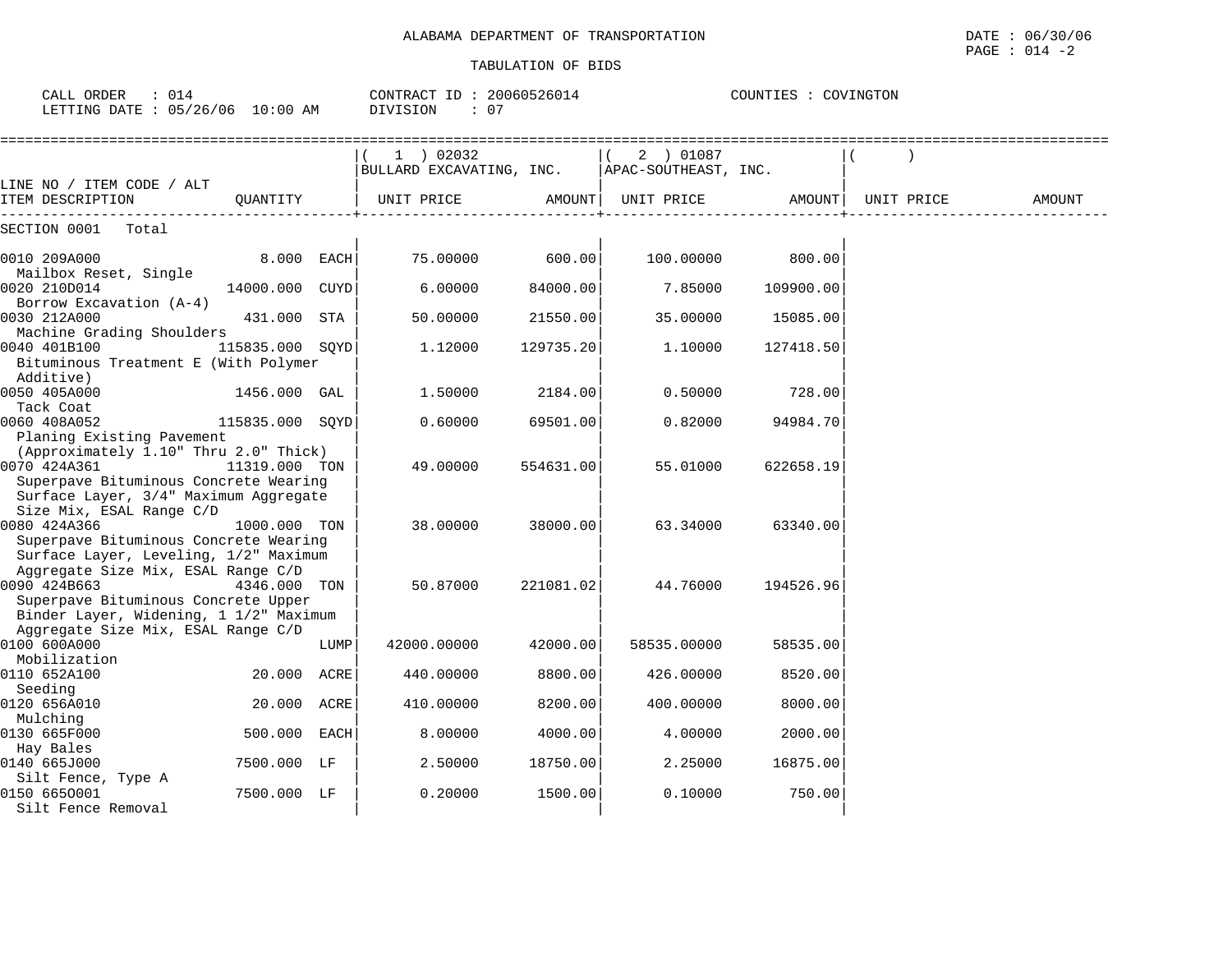|                                                                          | ==================                                                                  |                           |             |          |        |
|--------------------------------------------------------------------------|-------------------------------------------------------------------------------------|---------------------------|-------------|----------|--------|
|                                                                          | 1 02032                                                                             |                           | ( 2 ) 01087 |          |        |
|                                                                          | $ BULLARD$ EXCAVATING, $INC.$ $ APAC-SOUTHEAST, INC.$                               |                           |             |          |        |
| LINE NO / ITEM CODE / ALT<br>ITEM DESCRIPTION                            | QUANTITY   UNIT PRICE          AMOUNT   UNIT PRICE              AMOUNT   UNIT PRICE |                           |             |          | AMOUNT |
|                                                                          |                                                                                     | . _ _ _ _ _ _ _ _ _ _ _ + |             |          |        |
| 20.000 ACRE<br>0160 666A001                                              | 5.00000                                                                             | 100.00                    | 3.00000     | 60.00    |        |
| Pest Control Treatment                                                   |                                                                                     |                           |             |          |        |
| 0170 680A000<br>LUMP                                                     | 1000.00000                                                                          | 1000.00                   | 1000.00000  | 1000.00  |        |
| Engineering Controls                                                     |                                                                                     |                           |             |          |        |
| 0180 701A028<br>17.000 MILE                                              | 1775.00000                                                                          | 30175.00                  | 1775.00000  | 30175.00 |        |
| Solid White, Class 2, Type A Traffic                                     |                                                                                     |                           |             |          |        |
| Stripe (0.06" Thick) (6" Wide)                                           |                                                                                     |                           |             |          |        |
| 0190 701A046<br>6.000 MILE                                               | 1050.00000                                                                          | 6300.00                   | 1050.00000  | 6300.00  |        |
| Broken Yellow, Class 2, Type A Traffic<br>Stripe (0.09" Thick) (6" Wide) |                                                                                     |                           |             |          |        |
| 0200 701A048<br>9.000 MILE                                               | 1995.00000 17955.00                                                                 |                           | 1995.00000  | 17955.00 |        |
| Solid Yellow, Class 2, Type A Traffic                                    |                                                                                     |                           |             |          |        |
| Stripe (0.09" Thick) (6" Wide)                                           |                                                                                     |                           |             |          |        |
| 0210 701B009<br>265.000 LF                                               | 1.50000                                                                             | 397.50                    | 1.50000     | 397.50   |        |
| Dotted Class 2, Type A Traffic Stripe                                    |                                                                                     |                           |             |          |        |
| $(0.09"$ Thick $)(6"$ Wide $)$                                           |                                                                                     |                           |             |          |        |
| 0220 701C000<br>12.000 MILE                                              | 650.00000                                                                           | 7800.00                   | 650.00000   | 7800.00  |        |
| Broken Temporary Traffic Stripe                                          |                                                                                     |                           |             |          |        |
| 0230 701C001<br>51.000 MILE                                              | 720.00000                                                                           | 36720.00                  | 720.00000   | 36720.00 |        |
| Solid Temporary Traffic Stripe                                           |                                                                                     |                           |             |          |        |
| 0240 701D007<br>1.000 MILE                                               | 2.00000                                                                             | 2.00                      | 2500.00000  | 2500.00  |        |
| Solid Traffic Stripe Removed (Paint)<br>0250 701D008<br>1.000 MILE       | 2.00000                                                                             | 2.00                      | 2500.00000  | 2500.00  |        |
| Solid Traffic Stripe Removed (Plastic)                                   |                                                                                     |                           |             |          |        |
| 0260 701D014<br>1.000 MILE                                               | 2.00000                                                                             | 2.00                      | 2500.00000  | 2500.00  |        |
| Broken Traffic Stripe Removed (Paint)                                    |                                                                                     |                           |             |          |        |
| 0270 701D015<br>$1.000$ MILE                                             | 2,00000                                                                             | 2.00                      | 2000.00000  | 2000.00  |        |
| Broken Traffic Stripe Removed (Plastic)                                  |                                                                                     |                           |             |          |        |
| 0280 703A002<br>734.000 SOFT                                             | 3.25000                                                                             | 2385.50                   | 3.25000     | 2385.50  |        |
| Traffic Control Markings, Class 2, Type                                  |                                                                                     |                           |             |          |        |
| $\mathbb A$                                                              |                                                                                     |                           |             |          |        |
| 0290 703B002<br>$45.000$ SQFT                                            | 5.00000                                                                             | 225.00                    | 5.00000     | 225.00   |        |
| Traffic Control Legends, Class 2, Type                                   |                                                                                     |                           |             |          |        |
| 0300 703D001<br>353.000 SQFT                                             | 2.00000                                                                             | 706.00                    | 2.00000     | 706.00   |        |
| Temporary Traffic Control Markings<br>0310 705A030<br>44.000 EACH        | 5.00000                                                                             | 220.00                    | 5,00000     | 220.00   |        |
| Pavement Markers, Class A-H, Type 2-C                                    |                                                                                     |                           |             |          |        |
| 0320 705A032<br>468.000 EACH                                             | 5.00000                                                                             | 2340.00                   | 5.00000     | 2340.00  |        |
| Pavement Markers, Class A-H, Type 1-B                                    |                                                                                     |                           |             |          |        |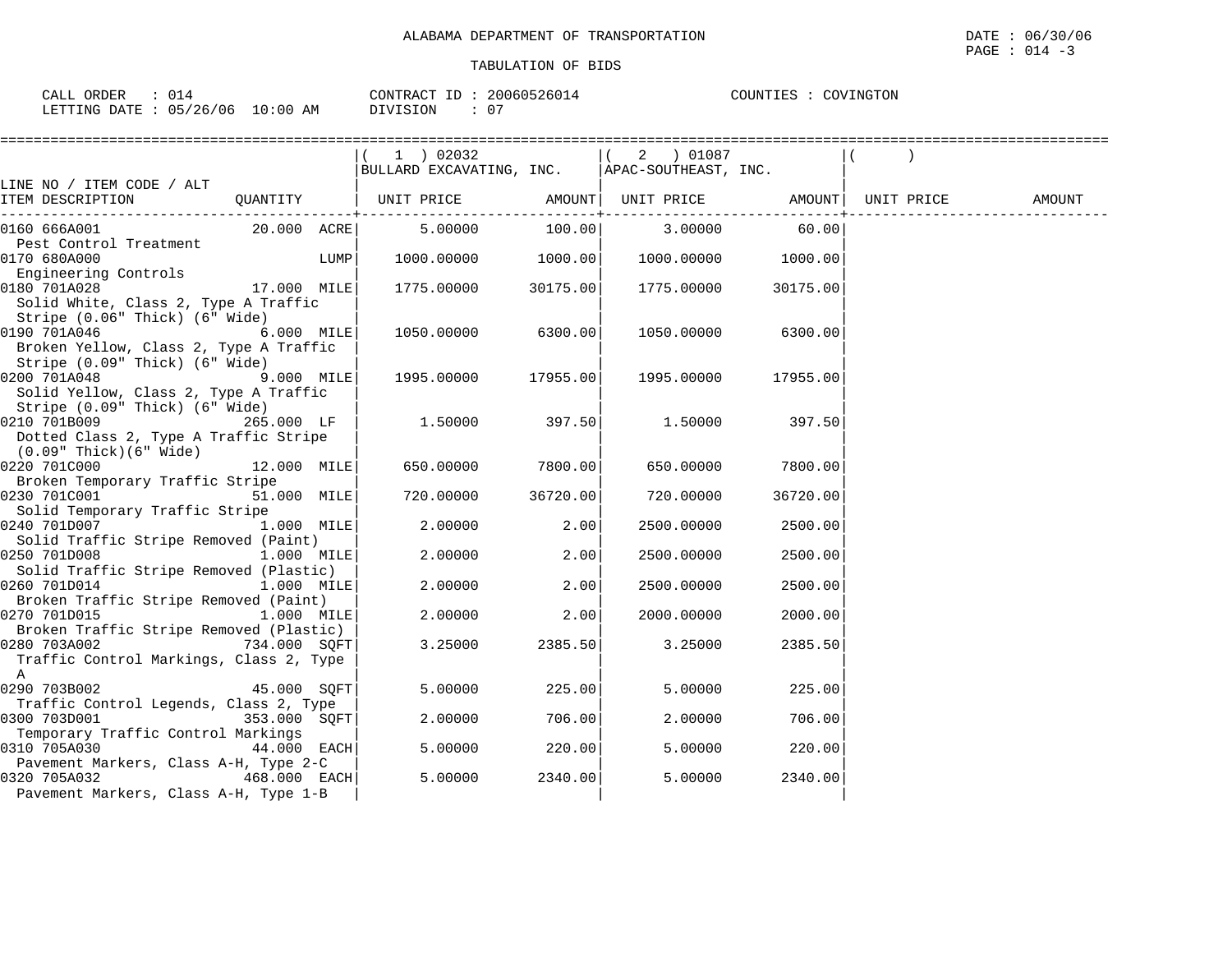| ORDER<br>$\sim$ $\sim$ $\sim$ $\sim$<br>للبلائن | CONTRACT                                                  | ID | 200605<br>12601 | COUNTIES | INGTON<br>$\cdots$ |
|-------------------------------------------------|-----------------------------------------------------------|----|-----------------|----------|--------------------|
| 05/26/06<br>LETTING<br><b>DATE</b>              | :0C<br><b>DIVISION</b><br>AΜ<br>TΩ<br>$V = L L L + L L L$ |    | $\cap$<br>U.    |          |                    |

|                                        |               |      | ( 1 ) 02032                                           |                | ( 2 ) 01087 |                                                                        |            |        |
|----------------------------------------|---------------|------|-------------------------------------------------------|----------------|-------------|------------------------------------------------------------------------|------------|--------|
|                                        |               |      | $ BULLARD$ EXCAVATING, $INC.$ $ APAC-SOUTHEAST, INC.$ |                |             |                                                                        |            |        |
| LINE NO / ITEM CODE / ALT              |               |      |                                                       |                |             |                                                                        |            |        |
| ITEM DESCRIPTION                       |               |      |                                                       |                |             | UNIT PRICE AMOUNT                                                      | UNIT PRICE | AMOUNT |
| 0330 705A037 693.000 EACH              |               |      | 5.00000                                               | 3465.00        | 5.00000     | 3465.00                                                                |            |        |
| Pavement Markers, Class A-H, Type 2-D  |               |      |                                                       |                |             |                                                                        |            |        |
| 0340 705A038                           | 79.000 EACH   |      |                                                       | 5.00000 395.00 | 5.00000     | 395.00                                                                 |            |        |
| Pavement Markers, Class A-H, Type 2-E  |               |      |                                                       |                |             |                                                                        |            |        |
| 0350 740B000                           | 1530.000 SQFT |      | 8.50000                                               | 13005.00       | 7.98000     | 12209.40                                                               |            |        |
| Construction Signs                     |               |      |                                                       |                |             |                                                                        |            |        |
| 0360 740E000                           | 100.000 EACH  |      | 0.10000                                               | 10.00          | 2.00000     | 200.00                                                                 |            |        |
| Cones (36 Inches High)                 |               |      |                                                       |                |             |                                                                        |            |        |
| 0370 740M001                           | 100.000 EACH  |      | 0.10000                                               | 10.00          | 1.00000     | 100.00                                                                 |            |        |
| Ballast For Cone                       |               |      |                                                       |                |             |                                                                        |            |        |
| 0380 7400000                           | 1.000 EACH    |      | 2500.00000                                            | 2500.00        | 1000.00000  | 1000.00                                                                |            |        |
| Pilot Car                              |               |      |                                                       |                |             |                                                                        |            |        |
| 0390 998A000                           |               | LUMP |                                                       | $0.00000$ 0.00 | 0.00000     | 0.00                                                                   |            |        |
| Construction Fuel (Maximum Bid Limited |               |      |                                                       |                |             |                                                                        |            |        |
| To \$ 66,000.00)                       |               |      |                                                       |                |             |                                                                        |            |        |
| SECTION TOTALS                         |               |      |                                                       |                |             | $\frac{1}{2}$ , 330, 249. 22 $\frac{1}{2}$ , $\frac{1}{457}$ , 274. 75 |            | 0.00   |
| CONTRACT TOTALS                        |               |      |                                                       |                |             | $\frac{1}{2}$ , 330, 249. 22 $\frac{1}{2}$ , 457, 274. 75              |            |        |
|                                        |               |      |                                                       |                |             |                                                                        |            |        |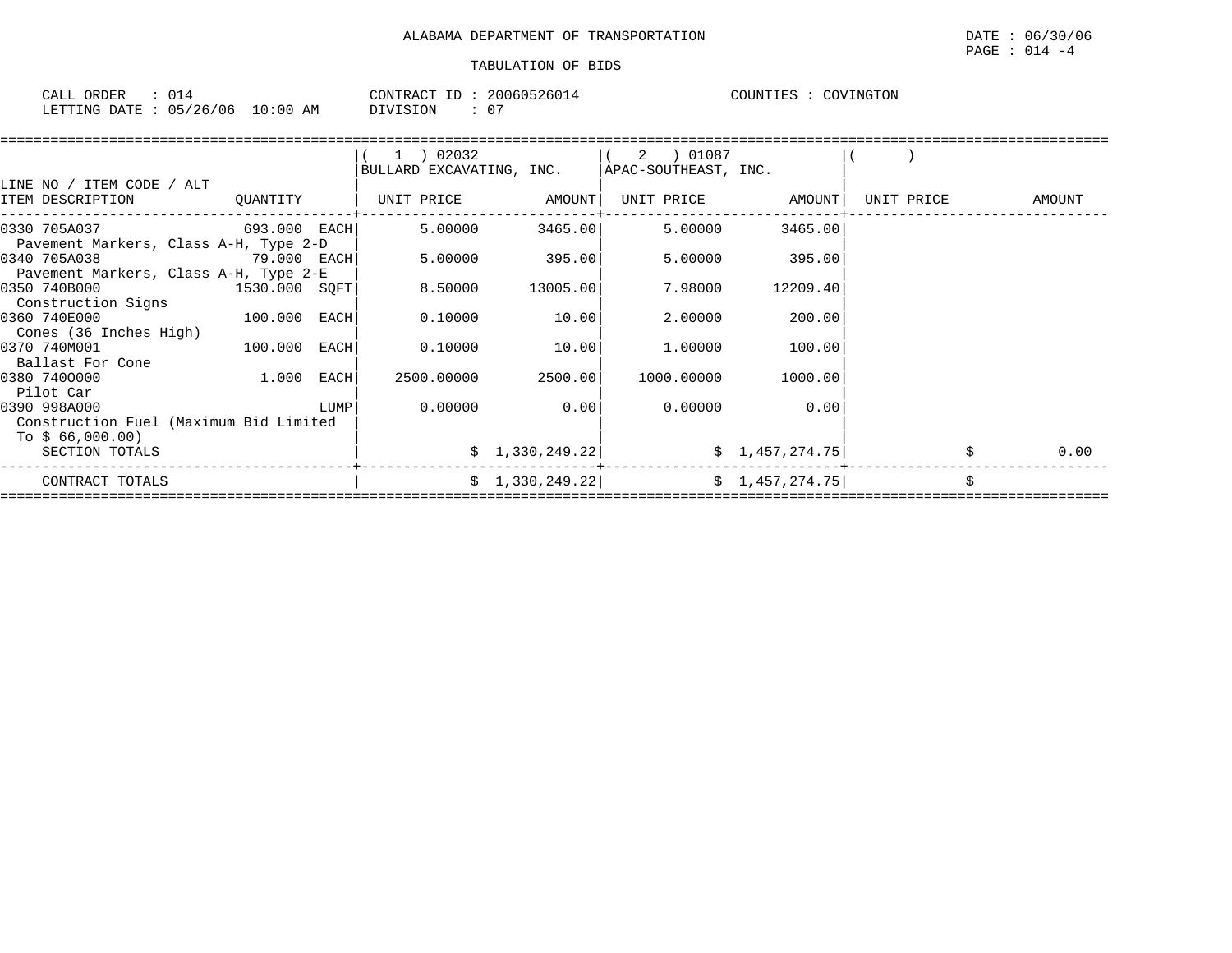# $\texttt{PAGE}$  : 016 -1

#### VENDOR RANKING

|      | CALL ORDER<br>: 016    | LETTING DATE: 05/26/06 10:00 AM                            | CONTRACT ID: 20060526016<br>DIVISION<br>$\therefore$ 02                                                                                      |              | COUNTIES : MARION |                                |                              |
|------|------------------------|------------------------------------------------------------|----------------------------------------------------------------------------------------------------------------------------------------------|--------------|-------------------|--------------------------------|------------------------------|
|      | CONTRACT DESCRIPTION : |                                                            | 50<br>CONTRACT TIME :<br>for constructing the Resurfacing and Traffic Stripe on<br>SR-253 from SR-118 in Winfield to SR-44. Length 5.866 mi. | Working Days | (available days)  | $PROJECT(S) : STPSA-0253(500)$ | $99 - 302 - 473 - 253 - 601$ |
| RANK | VENDOR NO. / NAME      |                                                            |                                                                                                                                              |              |                   | TOTAL<br><b>BID</b>            | % OVER<br>LOW BID            |
|      | 20011<br>19074         | TRI-COUNTY CONSTRUCTION, INC.<br>S & M EOUIPMENT CO., INC. |                                                                                                                                              |              |                   | \$1,086,158.38<br>1,205,887.25 | 100.0000%<br>111.0232%       |
|      | 01087                  | APAC-SOUTHEAST, INC.                                       |                                                                                                                                              |              |                   | 1,316,227.00                   | 121.1819%                    |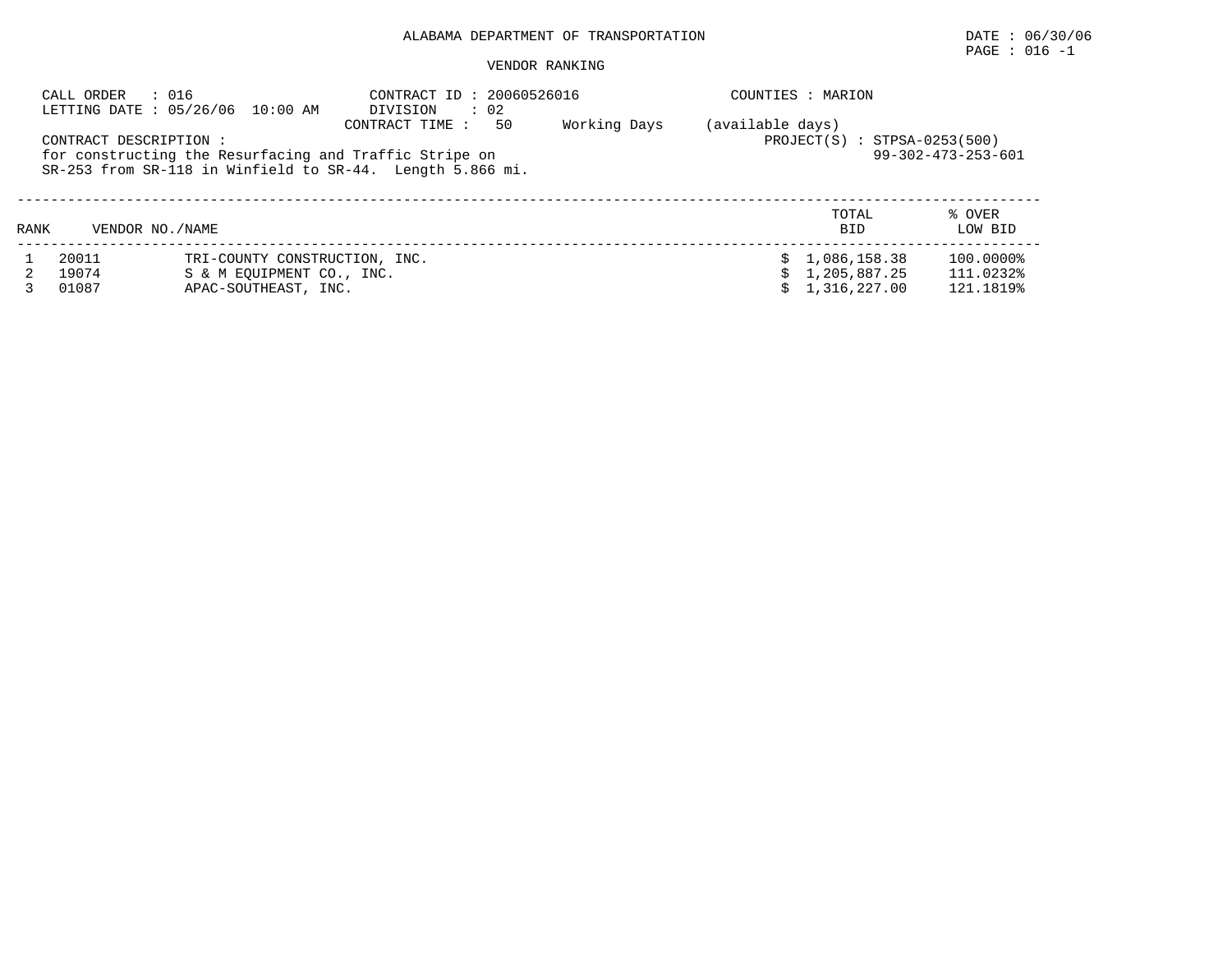CALL ORDER : 016 CONTRACT ID : 20060526016 COUNTIES : MARION

LETTING DATE : 05/26/06 10:00 AM DIVISION : 02

|                                                                                                                                                                                           | 1 ) 20011                                                 |           | 2 ) 19074  |           | 3 ) 01087            |           |
|-------------------------------------------------------------------------------------------------------------------------------------------------------------------------------------------|-----------------------------------------------------------|-----------|------------|-----------|----------------------|-----------|
| LINE NO / ITEM CODE / ALT                                                                                                                                                                 | TRI-COUNTY CONSTRUCTION, IN $ S \& M$ EQUIPMENT CO., INC. |           |            |           | APAC-SOUTHEAST, INC. |           |
| ITEM DESCRIPTION<br>QUANTITY<br>------------                                                                                                                                              | UNIT PRICE                                                | AMOUNT    | UNIT PRICE | AMOUNT    | UNIT PRICE           | AMOUNT    |
| SECTION 0001<br>Total                                                                                                                                                                     |                                                           |           |            |           |                      |           |
| 93.000 SQYD<br>0010 206C010<br>Removing Concrete Driveway                                                                                                                                 | 80.00000                                                  | 7440.00   | 5.00000    | 465.00    | 44.79000             | 4165.47   |
| 0020 209A000<br>9.000<br>EACH<br>Mailbox Reset, Single                                                                                                                                    | 150.00000                                                 | 1350.00   | 250.00000  | 2250.00   | 118.76000            | 1068.84   |
| 0030 209A002<br>1.000 EACH<br>Mailbox Reset, Multiple                                                                                                                                     | 225.00000                                                 | 225.00    | 350.00000  | 350.00    | 299.60000            | 299.60    |
| 0040 305B060<br>1901.000<br>TON<br>Crushed Aggregate, Section 825, Type B,                                                                                                                | 18.16000                                                  | 34522.16  | 18.00000   | 34218.00  | 23.82000             | 45281.82  |
| For Miscellaneous Use<br>0050 405A000<br>5643.000 GAL<br>Tack Coat                                                                                                                        | 1.60000                                                   | 9028.80   | 2.50000    | 14107.50  | 1.25000              | 7053.75   |
| 0060 408A051<br>1067.000 SOYD<br>Planing Existing Pavement                                                                                                                                | 9.00000                                                   | 9603.00   | 7.50000    | 8002.50   | 7.10000              | 7575.70   |
| (Approximately 0.00" Thru 1.0" Thick)<br>7223.000 TON<br>0070 424A340<br>Superpave Bituminous Concrete Wearing<br>Surface Layer, 1/2" Maximum Aggregate                                   | 42.56000                                                  | 307410.88 | 51.00000   | 368373.00 | 56.41000             | 407449.43 |
| Size Mix, ESAL Range A/B<br>0080 424A349<br>66.000 TON<br>Superpave Bituminous Concrete Wearing                                                                                           | 75,00000                                                  | 4950.00   | 75.00000   | 4950.00   | 119,99000            | 7919.34   |
| Surface Layer, Widening, 1/2" Maximum<br>Aggregate Size Mix, ESAL Range A/B<br>0090 424B639<br>1000.000 TON<br>Superpave Bituminous Concrete Upper                                        | 55.00000                                                  | 55000.00  | 60.00000   | 60000.00  | 45.00000             | 45000.00  |
| Binder Layer, Patching, 3/4" Maximum<br>Aggregate Size Mix, ESAL Range A/B<br>0100 424B642<br>1587.000 TON<br>Superpave Bituminous Concrete Upper<br>Binder Layer, Leveling, 1/2" Maximum | 53.22000                                                  | 84460.14  | 52.00000   | 82524.00  | 54.66000             | 86745.42  |
| Aggregate Size Mix, ESAL Range A/B<br>0110 424B643<br>7780.000 TON<br>Superpave Bituminous Concrete Upper<br>Binder Layer, Leveling, 3/4" Maximum                                         | 44.44000                                                  | 345743.20 | 50.00000   | 389000.00 | 51.19000             | 398258.20 |
| Aggregate Size Mix, ESAL Range A/B<br>0120 424B646<br>71.000 TON<br>Superpave Bituminous Concrete Upper<br>Binder Layer, Widening, 3/4" Maximum<br>Aggregate Size Mix, ESAL Range A/B     | 70.00000                                                  | 4970.00   | 50.00000   | 3550.00   | 114.06000            | 8098.26   |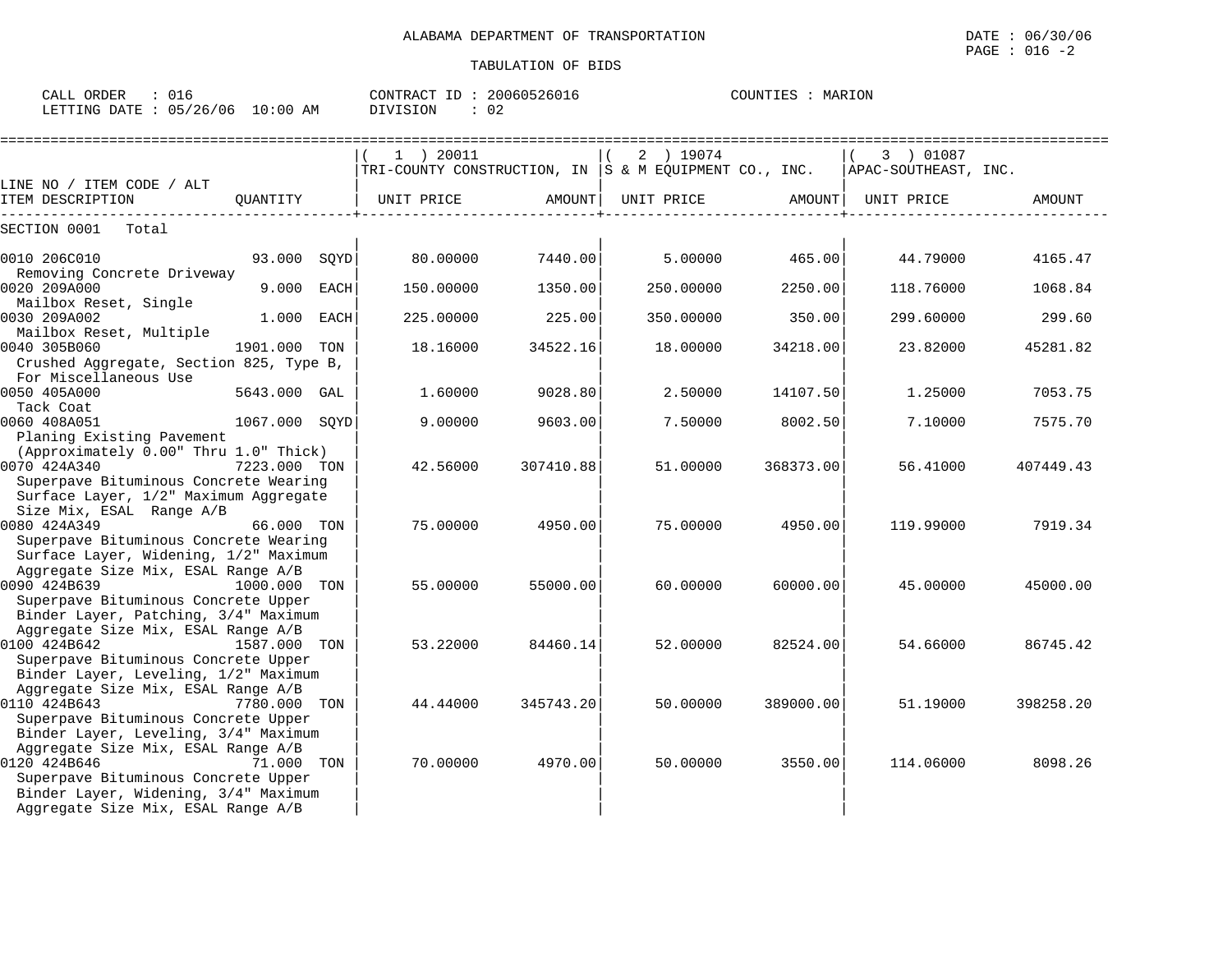| CALL ORDER                      | 016 |          | CONTRACT ID: 20060526016 | COUNTIES : MARION |  |
|---------------------------------|-----|----------|--------------------------|-------------------|--|
| LETTING DATE: 05/26/06 10:00 AM |     | DIVISION | - 02                     |                   |  |

|                                                                                                                         |               |      | 1 ) 20011<br>TRI-COUNTY CONSTRUCTION, IN  S & M EQUIPMENT CO., INC. |          | 2 ) 19074         |          | 3 ) 01087            |           |
|-------------------------------------------------------------------------------------------------------------------------|---------------|------|---------------------------------------------------------------------|----------|-------------------|----------|----------------------|-----------|
| LINE NO / ITEM CODE / ALT                                                                                               |               |      |                                                                     |          |                   |          | APAC-SOUTHEAST, INC. |           |
| ITEM DESCRIPTION                                                                                                        | OUANTITY      |      | UNIT PRICE AMOUNT                                                   |          | UNIT PRICE AMOUNT |          | UNIT PRICE           | AMOUNT    |
| 0130 424C350<br>Superpave Bituminous Concrete Base<br>Layer, Widening, 1" Maximum Aggregate<br>Size Mix, ESAL Range A/B | 1530.000 TON  |      | 50.89000                                                            | 77861.70 | 49.00000          | 74970.00 | 56.62000             | 86628.60  |
| 0140 600A000<br>Mobilization                                                                                            |               | LUMP | 20000.00000                                                         | 20000.00 | 25000.00000       | 25000.00 | 111939.23000         | 111939.23 |
| 0150 652A100<br>Seeding                                                                                                 | 2.000 ACRE    |      | 1250.00000                                                          | 2500.00  | 1500.00000        | 3000.00  | 1321.13000           | 2642.26   |
| 0160 656A010<br>Mulching                                                                                                | 2.000 ACRE    |      | 1250.00000                                                          | 2500.00  | 1500.00000        | 3000.00  | 1301.59000           | 2603.18   |
| 0170 665J000<br>Silt Fence, Type A                                                                                      | 200.000 LF    |      | 10.00000                                                            | 2000.00  | 10.00000          | 2000.00  | 7.43000              | 1486.00   |
| 0180 6650001<br>Silt Fence Removal                                                                                      | 200.000 LF    |      | 6.00000                                                             | 1200.00  | 5.00000           | 1000.00  | 3.88000              | 776.00    |
| 0190 6650001<br>20 Inch Wattle                                                                                          | 300.000 LF    |      | 9,00000                                                             | 2700.00  | 10.00000          | 3000.00  | 7.19000              | 2157.00   |
| 0200 680A000<br>Engineering Controls                                                                                    |               | LUMP | 20000.00000                                                         | 20000.00 | 7500.00000        | 7500.00  | 5513.23000           | 5513.23   |
| 0210 701A028<br>Solid White, Class 2, Type A Traffic<br>Stripe (0.06" Thick) (6" Wide)                                  | 12.000 MILE   |      | 1800.00000                                                          | 21600.00 | 1980.00000        | 23760.00 | 1818.00000           | 21816.00  |
| 0220 701A046<br>Broken Yellow, Class 2, Type A Traffic<br>Stripe (0.09" Thick) (6" Wide)                                | 2.000 MILE    |      | 1075.00000                                                          | 2150.00  | 1182.50000        | 2365.00  | 1085.75000           | 2171.50   |
| 0230 701A048<br>Solid Yellow, Class 2, Type A Traffic<br>Stripe (0.09" Thick) (6" Wide)                                 | 4.000 MILE    |      | 2100.00000                                                          | 8400.00  | 2310.00000        | 9240.00  | 2121,00000           | 8484.00   |
| 0240 701C000<br>4.000 MILE<br>Broken Temporary Traffic Stripe                                                           |               |      | 720.00000                                                           | 2880.00  | 792.00000         | 3168.00  | 727.20000            | 2908.80   |
| 0250 701C001<br>Solid Temporary Traffic Stripe                                                                          | 32.000 MILE   |      | 780.00000                                                           | 24960.00 | 858.00000         | 27456.00 | 787.80000            | 25209.60  |
| 0260 703A002<br>Traffic Control Markings, Class 2, Type<br>$\mathbf{A}$                                                 | 1390.000 SOFT |      | 3.50000                                                             | 4865.00  | 3.85000           | 5351.50  | 3.54000              | 4920.60   |
| 0270 703B002<br>Traffic Control Legends, Class 2, Type                                                                  | 157.000 SOFT  |      | 4.00000                                                             | 628.00   | 4.40000           | 690.80   | 4.04000              | 634.28    |
| 0280 703D001<br>Temporary Traffic Control Markings                                                                      | 1808.000 SOFT |      | 2.00000                                                             | 3616.00  | 2,20000           | 3977.60  | 2.02000              | 3652.16   |
| 0290 703E001<br>Temporary Traffic Control Legends                                                                       | 314.000       | SOFT | 2,00000                                                             | 628.00   | 2.20000           | 690.80   | 2.02000              | 634.28    |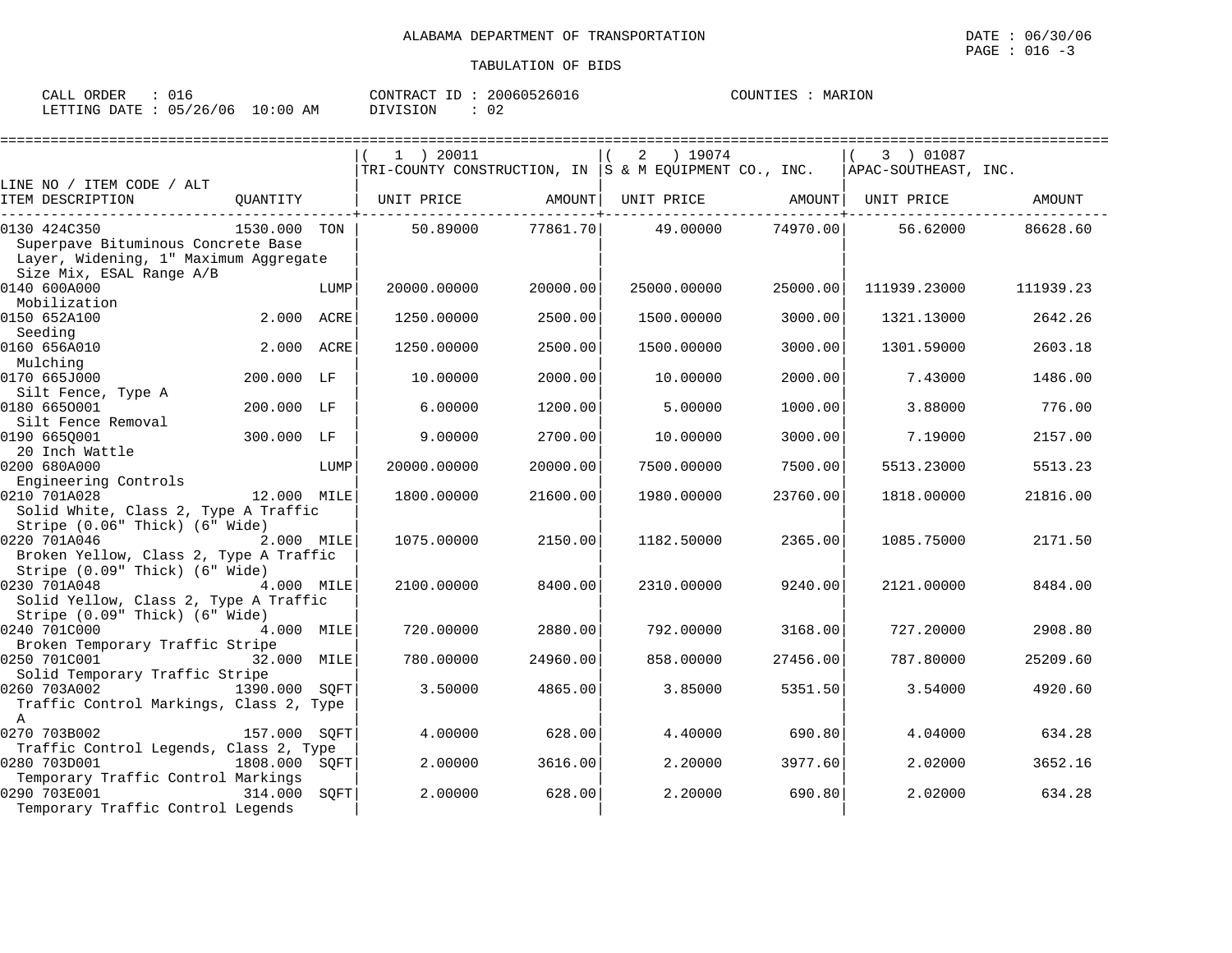| ORDER<br>CALL |          |             | 'ONTRACT |  | 20060526016 | <b>COUNTIES</b> | MARION<br>MAR 1 |
|---------------|----------|-------------|----------|--|-------------|-----------------|-----------------|
| LETTING DATE  | 05/26/06 | 10:00<br>ΆM | DIVISION |  | 02          |                 |                 |

|                                        |              |      | (1) 20011                                             |                 | ) 19074<br>2 |                 | 3 ) 01087            |                |
|----------------------------------------|--------------|------|-------------------------------------------------------|-----------------|--------------|-----------------|----------------------|----------------|
|                                        |              |      | TRI-COUNTY CONSTRUCTION, IN S & M EQUIPMENT CO., INC. |                 |              |                 | APAC-SOUTHEAST, INC. |                |
| LINE NO / ITEM CODE / ALT              |              |      |                                                       |                 |              |                 |                      |                |
| ITEM DESCRIPTION                       | QUANTITY     |      | UNIT PRICE                                            | AMOUNT          | UNIT PRICE   | AMOUNT          | UNIT PRICE           | AMOUNT         |
| 0300 705A032                           | 103.000 EACH |      | 5.50000                                               | 566.50          | 6.05000      | 623.15          | 5.56000              | 572.68         |
| Pavement Markers, Class A-H, Type 1-B  |              |      |                                                       |                 |              |                 |                      |                |
| 0310 705A037                           | 640.000 EACH |      | 5.50000                                               | 3520.00         | 6.05000      | 3872.00         | 5.56000              | 3558.40        |
| Pavement Markers, Class A-H, Type 2-D  |              |      |                                                       |                 |              |                 |                      |                |
| 0320 740B000                           | 865.000 SQFT |      | 12.00000                                              | 10380.00        | 7.96000      | 6885.40         | 8.48000              | 7335.20        |
| Construction Signs                     |              |      |                                                       |                 |              |                 |                      |                |
| 0330 740D000                           | 20.000 EACH  |      | 65.00000                                              | 1300.00         | 55.00000     | 1100.00         | 0.06000              | 1.20           |
| Channelizing Drums                     |              |      |                                                       |                 |              |                 |                      |                |
| 0340 740E000                           | 100.000      | EACH | 15.00000                                              | 1500.00         | 14.92000     | 1492.00         | 0.06000              | 6.00           |
| Cones (36 Inches High)                 |              |      |                                                       |                 |              |                 |                      |                |
| 0350 740M001                           | 100.000      | EACH | 12.00000                                              | 1200.00         | 9.55000      | 955.00          | 0.06000              | 6.00           |
| Ballast For Cone                       |              |      |                                                       |                 |              |                 |                      |                |
| 0360 7400000                           | 1.000 EACH   |      | 2500.00000                                            | 2500.00         | 2000.00000   | 2000.00         | 1653.97000           | 1653.97        |
| Pilot Car                              |              |      |                                                       |                 |              |                 |                      |                |
| 0370 998A000                           |              | LUMP | 2000.00000                                            | 2000.00         | 25000.00000  | 25000.00        | 1.00000              | 1.00           |
| Construction Fuel (Maximum Bid Limited |              |      |                                                       |                 |              |                 |                      |                |
| To $$52,000.00)$                       |              |      |                                                       |                 |              |                 |                      |                |
| SECTION TOTALS                         |              |      |                                                       | \$1,086,158.38] |              | \$1,205,887.25] |                      | \$1,316,227.00 |
| CONTRACT TOTALS                        |              |      |                                                       | \$1,086,158.38] |              | \$1,205,887.25] |                      | \$1,316,227.00 |
|                                        |              |      |                                                       |                 |              |                 |                      |                |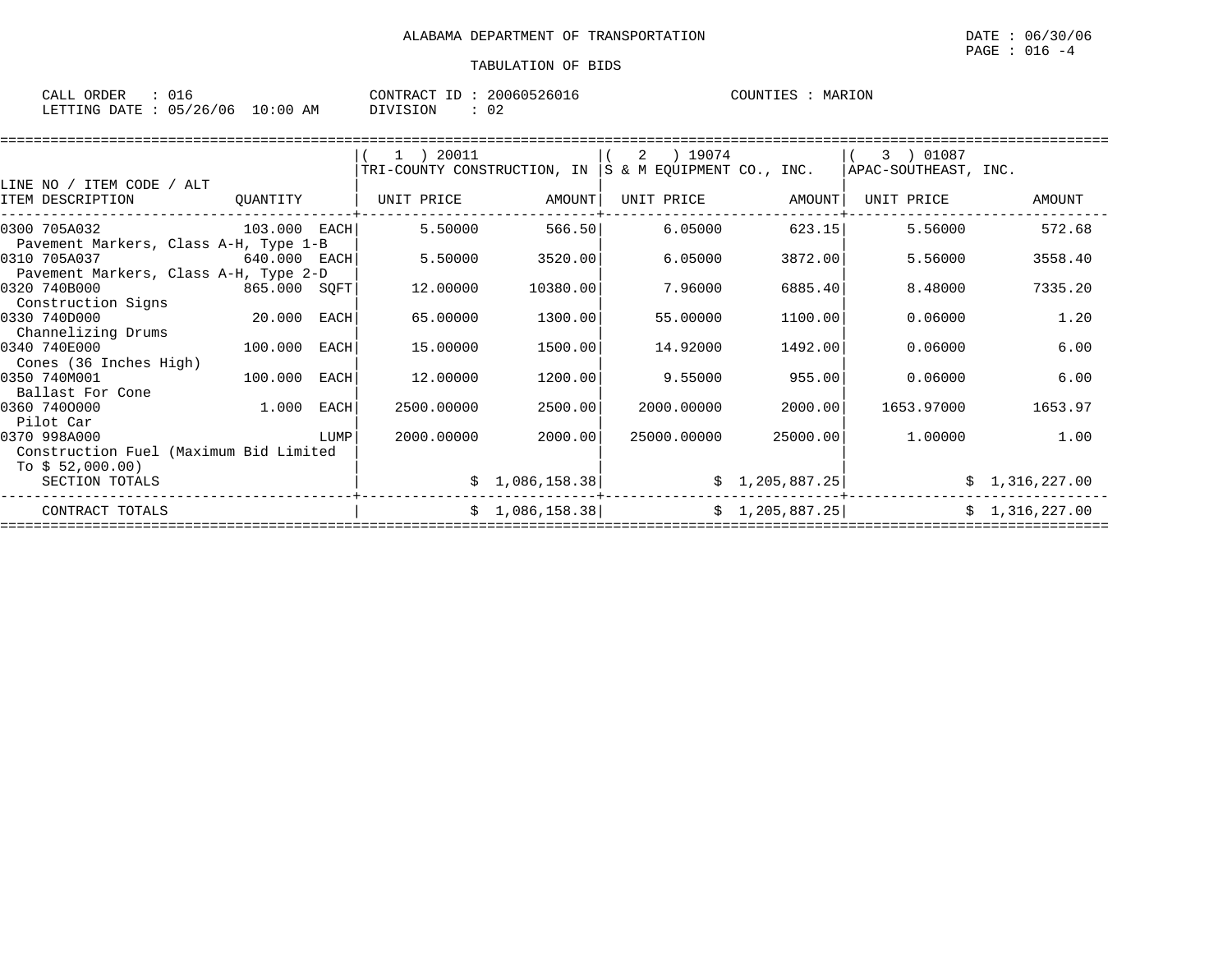#### VENDOR RANKING

|      | : 021<br>CALL ORDER                                | LETTING DATE : 05/26/06 10:00 AM                  | CONTRACT ID<br>DIVISION                                                                                                         | : 20060526021<br>: 06 | COUNTIES : MONTGOMERY |                                        |                                     |
|------|----------------------------------------------------|---------------------------------------------------|---------------------------------------------------------------------------------------------------------------------------------|-----------------------|-----------------------|----------------------------------------|-------------------------------------|
|      | CONTRACT DESCRIPTION :<br>Boulevard in Montgomery. |                                                   | CONTRACT TIME :<br>for constructing the Motorcycle Safety Course at the<br>intersection of Traffic Operations Road and Coliseum | 30<br>Working Days    | (available days)      | $PROJECT(S) : BAC-SPO5(900)$           |                                     |
| RANK | VENDOR NO. / NAME                                  |                                                   |                                                                                                                                 |                       |                       | TOTAL<br><b>BID</b>                    | % OVER<br>LOW BID                   |
|      | 23024<br>01023<br>01087                            | ASPHALT CONTRACTORS, INC.<br>APAC-SOUTHEAST, INC. | WIREGRASS CONSTRUCTION COMPANY, INC.                                                                                            |                       |                       | 264,122.35<br>271,627.90<br>283,026.55 | 100.0000%<br>102.8417%<br>107.1574% |

PAGE : 021 -1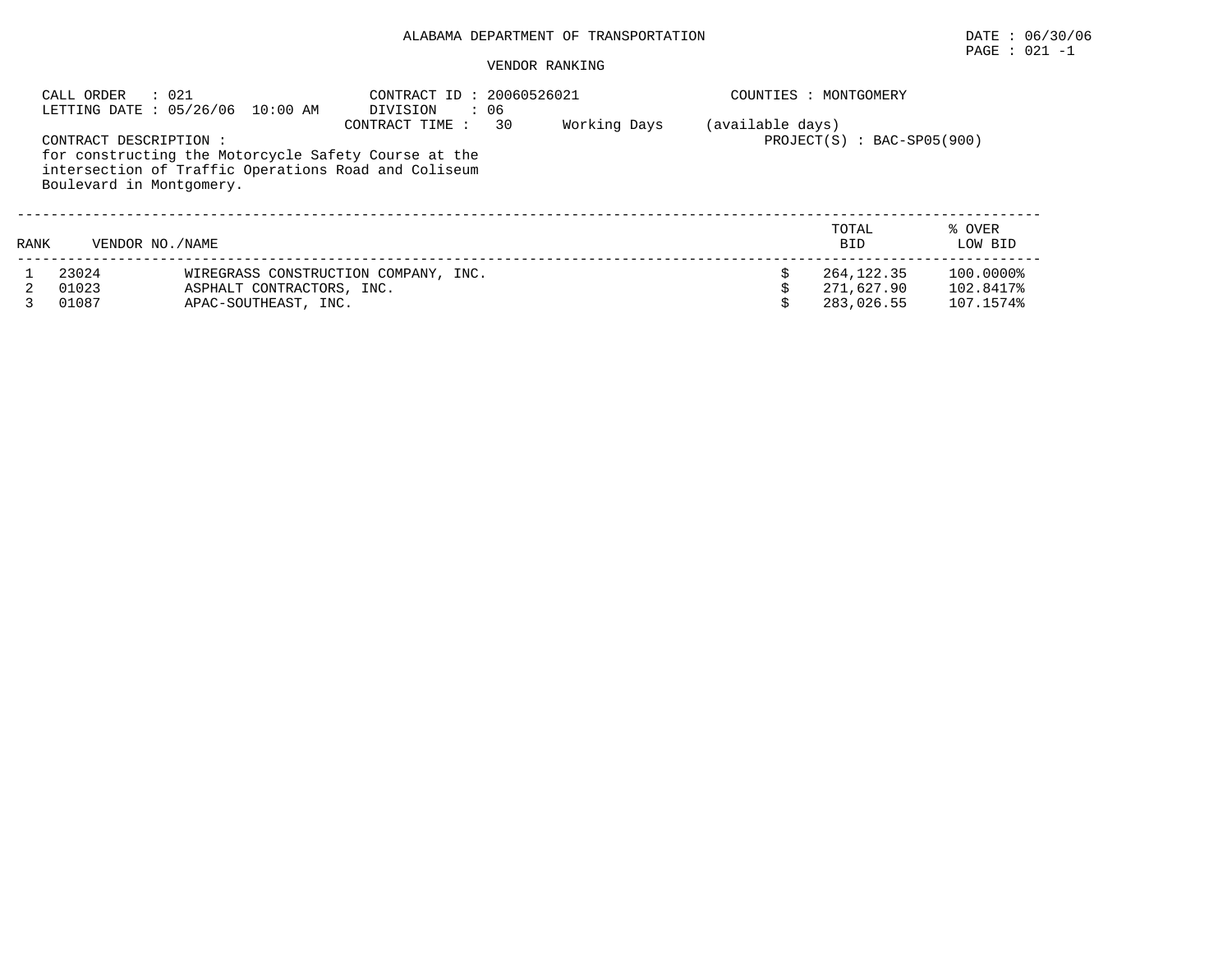| ∩ ∩ 1<br>ORDER<br>CALL<br>U 4 - |            | CONTRACT ID | 20060526021 | COUNTIES<br>MONTGOMERY |
|---------------------------------|------------|-------------|-------------|------------------------|
| 05/26/06<br>LETTING DATE :      | $10:00$ AM | DIVISION    | 06          |                        |

|                                                                                                                       |                |             | 1 ) 23024   |          | 2 ) 01023                                               |          | 3 ) 01087            |          |
|-----------------------------------------------------------------------------------------------------------------------|----------------|-------------|-------------|----------|---------------------------------------------------------|----------|----------------------|----------|
|                                                                                                                       |                |             |             |          | WIREGRASS CONSTRUCTION COMP   ASPHALT CONTRACTORS, INC. |          | APAC-SOUTHEAST, INC. |          |
| LINE NO / ITEM CODE / ALT                                                                                             |                |             |             |          |                                                         |          |                      |          |
| ITEM DESCRIPTION                                                                                                      | OUANTITY       |             | UNIT PRICE  | AMOUNT   | UNIT PRICE                                              | AMOUNT   | UNIT PRICE           | AMOUNT   |
| SECTION 0001<br>Total                                                                                                 |                |             |             |          |                                                         |          |                      |          |
| 0010 206D000<br>Removing Pipe                                                                                         | 148.000 LF     |             | 10.00000    | 1480.00  | 20,00000                                                | 2960.00  | 25.25000             | 3737.00  |
| 0020 206E001<br>Removing Inlets                                                                                       | 1.000          | EACH        | 500.00000   | 500.00   | 1000.00000                                              | 1000.00  | 757.60000            | 757.60   |
| 0030 210A000<br>Unclassified Excavation                                                                               | 1301.000       | <b>CUYD</b> | 7.75000     | 10082.75 | 5.00000                                                 | 6505.00  | 7.30000              | 9497.30  |
| 0040 210D001<br>Borrow Excavation (Loose Truckbed<br>Measurement)                                                     | 2125.000       | CUYD        | 10.00000    | 21250.00 | 10.00000                                                | 21250.00 | 12.63000             | 26838.75 |
| 0050 231B004<br>Roadbed Stabilizing Material, ALDOT #57                                                               | 1518.000       | TON         | 42.00000    | 63756.00 | 21,00000                                                | 31878.00 | 40.40000             | 61327.20 |
| 0060 401A000<br>Bituminous Treatment A                                                                                | 12900.000 SOYD |             | 0.37000     | 4773.00  | 0.50000                                                 | 6450.00  | 0.60000              | 7740.00  |
| 0070 405A000                                                                                                          | 387.000        | GAL         | 0.75000     | 290.25   | 3.00000                                                 | 1161.00  | 1.40000              | 541.80   |
| Tack Coat<br>0080 424A340<br>Superpave Bituminous Concrete Wearing                                                    | 968.000        | TON         | 51.97000    | 50306.96 | 55.00000                                                | 53240.00 | 60.10000             | 58176.80 |
| Surface Layer, 1/2" Maximum Aggregate<br>Size Mix, ESAL Range A/B                                                     |                |             |             |          |                                                         |          |                      |          |
| 0091 424B636<br>Superpave Bituminous Concrete Upper<br>Binder Layer, 1" Maximum Aggregate Size<br>Mix, ESAL Range A/B | 1613.000 TON   |             | 44.88000    | 72391.44 | 48.50000                                                | 78230.50 | 54.70000             | 88231.10 |
| 0100 600A000<br>Mobilization                                                                                          |                | LUMP        | 25000.00000 | 25000.00 | 45800.00000                                             | 45800.00 | 6000.00000           | 6000.00  |
| 0110 650B000                                                                                                          | 104.000 CUYD   |             | 16.75000    | 1742.00  | 25,00000                                                | 2600.00  | 15.15000             | 1575.60  |
| Topsoil From Stockpiles<br>0120 652A100                                                                               | 1.000          | ACRE        | 1410.00000  | 1410.00  | 1500.00000                                              | 1500.00  | 1500.00000           | 1500.00  |
| Seeding<br>0130 656A010                                                                                               | 1.000          | ACRE        | 1128.00000  | 1128.00  | 1200.00000                                              | 1200.00  | 1200.00000           | 1200.00  |
| Mulching<br>0140 665J000<br>Silt Fence, Type A                                                                        | 1626.000 LF    |             | 3.20000     | 5203.20  | 3.40000                                                 | 5528.40  | 3.40000              | 5528.40  |
| 0150 6650001                                                                                                          | 1625.000 LF    |             | 0.19000     | 308.75   | 0.20000                                                 | 325.00   | 0.20000              | 325.00   |
| Silt Fence Removal<br>0160 680A000<br>Engineering Controls                                                            |                | LUMP        | 4500.00000  | 4500.00  | 6000.00000                                              | 6000.00  | 5050.00000           | 5050.00  |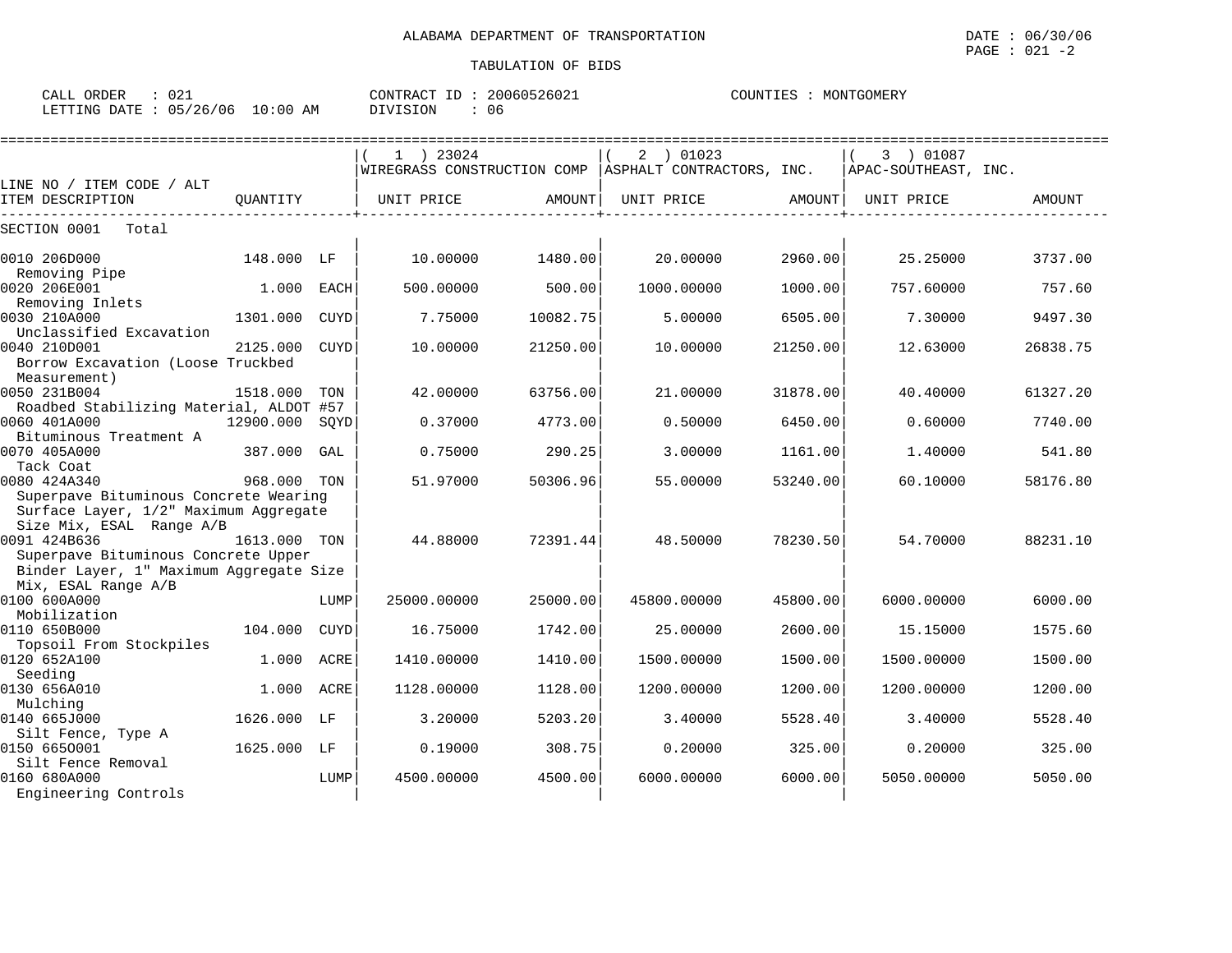| : 021<br>CALL ORDER<br>LETTING DATE: 05/26/06 10:00 AM                                       |          | CONTRACT ID: 20060526021<br>DIVISION<br>: 06       |                      | COUNTIES : MONTGOMERY                                 |                       |                                                   |                       |  |
|----------------------------------------------------------------------------------------------|----------|----------------------------------------------------|----------------------|-------------------------------------------------------|-----------------------|---------------------------------------------------|-----------------------|--|
| LINE NO / ITEM CODE / ALT<br>ITEM DESCRIPTION                                                | OUANTITY | 23024<br>WIREGRASS CONSTRUCTION COMP<br>UNIT PRICE | AMOUNT               | 01023<br>2<br>ASPHALT CONTRACTORS, INC.<br>UNIT PRICE | AMOUNT                | 01087<br>3.<br>APAC-SOUTHEAST, INC.<br>UNIT PRICE | AMOUNT                |  |
| 0170 998A000<br>Construction Fuel (Maximum Bid Limited<br>To $$12,000.00)$<br>SECTION TOTALS | LUMP     | 0.00000                                            | 0.00<br>264, 122. 35 | 6000.00000<br>\$                                      | 6000.00<br>271,627.90 | 5000.00000<br>S                                   | 5000.00<br>283,026.55 |  |
| CONTRACT TOTALS                                                                              |          | S                                                  | 264, 122.35          | \$                                                    | 271,627.90            | Ŝ                                                 | 283,026.55            |  |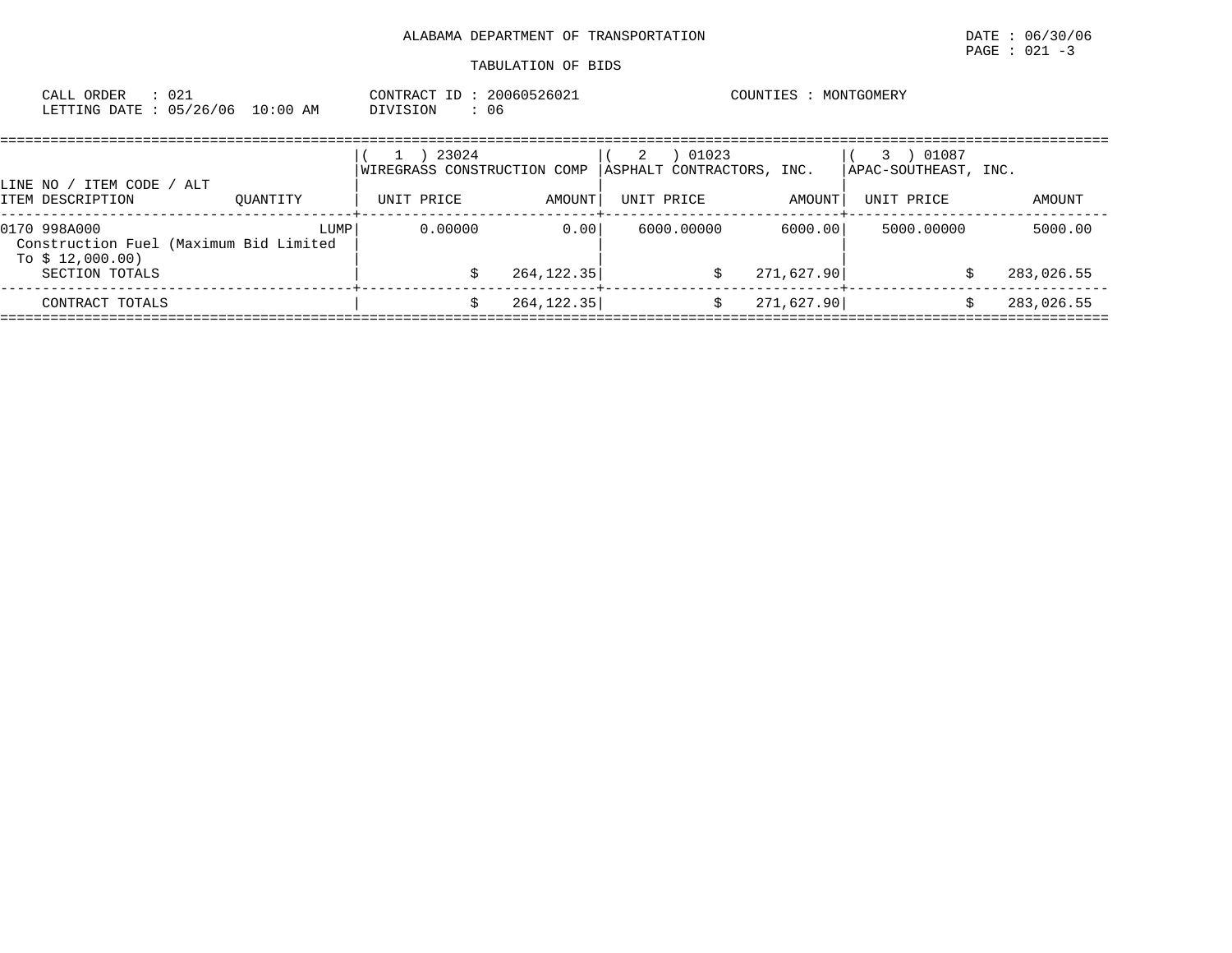# PAGE : 024 -1

#### VENDOR RANKING

| CALL ORDER<br>: 024<br>LETTING DATE : 05/26/06 10:00 AM |                       |                                                          | DIVISION                                                                                                                                    | CONTRACT ID: 20060526024<br>$\therefore$ 04 |              |                  | COUNTIES : CLEBURNE      |                                    |  |  |
|---------------------------------------------------------|-----------------------|----------------------------------------------------------|---------------------------------------------------------------------------------------------------------------------------------------------|---------------------------------------------|--------------|------------------|--------------------------|------------------------------------|--|--|
|                                                         | CONTRACT DESCRIPTION: | the Georgia state line. Length 4.010 mi.                 | CONTRACT TIME:<br>for constructing the Planing, Resurfacing and Traffic Stripe<br>on SR-4 (US-78) from the east city limit of Fruithurst to | 30                                          | Working Days | (available days) |                          | PROJECT(S) : STPAA-STPSA-0004(508) |  |  |
| RANK                                                    | VENDOR NO. / NAME     |                                                          |                                                                                                                                             |                                             |              |                  | TOTAL<br><b>BID</b>      | % OVER<br>LOW BID                  |  |  |
|                                                         | 01087<br>13022        | APAC-SOUTHEAST, INC.<br>MCCARTNEY CONSTRUCTION CO., INC. |                                                                                                                                             |                                             |              |                  | 778,170.60<br>792,712.90 | 100.0000%<br>101.8688%             |  |  |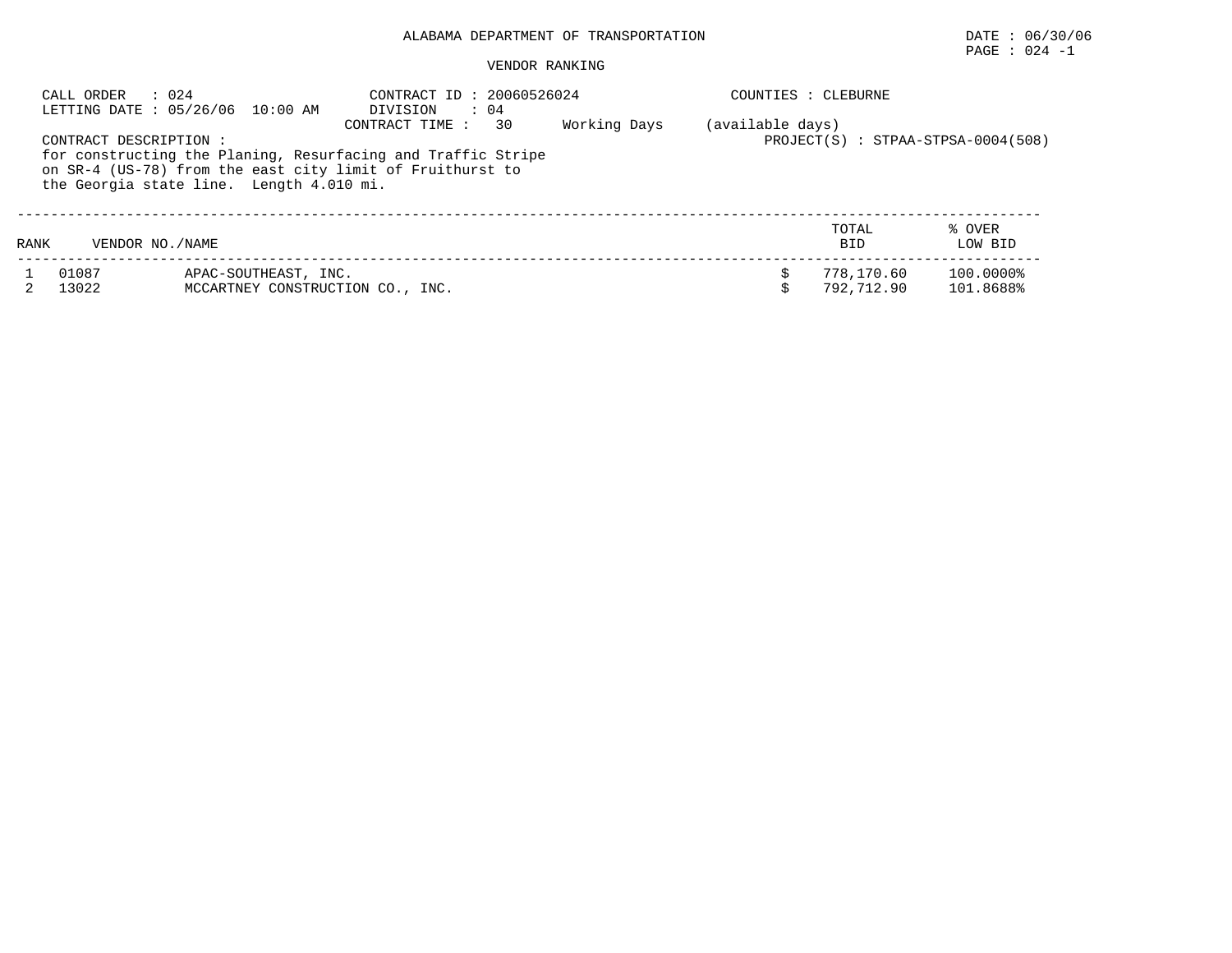| CALL ORDER : 024<br>LETTING DATE : 05/26/06 10:00 AM                                                                                                                |                |  | CONTRACT ID: 20060526024<br>DIVISION<br>: 04 |                   | COUNTIES : CLEBURNE                                                     |           |            |        |
|---------------------------------------------------------------------------------------------------------------------------------------------------------------------|----------------|--|----------------------------------------------|-------------------|-------------------------------------------------------------------------|-----------|------------|--------|
|                                                                                                                                                                     |                |  | $(1)$ 01087                                  |                   | $(2)$ 13022<br>$ $ APAC-SOUTHEAST, INC. $ $ MCCARTNEY CONSTRUCTION CO., |           |            |        |
| LINE NO / ITEM CODE / ALT<br>ITEM DESCRIPTION                                                                                                                       |                |  |                                              |                   |                                                                         |           | UNIT PRICE | AMOUNT |
| SECTION 0001 Total                                                                                                                                                  |                |  |                                              |                   |                                                                         |           |            |        |
| 0010 209A000                                                                                                                                                        | $5.000$ EACH   |  |                                              | 393.61000 1968.05 | 170.00000 850.00                                                        |           |            |        |
| Mailbox Reset, Single<br>0020 401B100<br>Bituminous Treatment E (With Polymer                                                                                       | 70320.000 SOYD |  | 0.92000                                      | 64694.40          | 0.90000                                                                 | 63288.00  |            |        |
| Additive)<br>0030 405A000<br>Tack Coat                                                                                                                              | 6371.000 GAL   |  | 1.80000                                      | 11467.80          | 0.00000                                                                 | 0.00      |            |        |
| 0040 407A000<br>Joint Sealant For Hot Mix Asphalt<br>Pavement                                                                                                       | 1240.000 GAL   |  | 23.69000                                     | 29375.60          | 21,00000                                                                | 26040.00  |            |        |
| 0050 408A051<br>Planing Existing Pavement                                                                                                                           | 61800.000 SOYD |  | 1.06000                                      | 65508.00          | 0.85000                                                                 | 52530.00  |            |        |
| (Approximately 0.00" Thru 1.0" Thick)<br>a series and the series of the<br>0060 408A052<br>Planing Existing Pavement                                                | 834.000 SOYD   |  | 1.22000                                      | 1017.48           | 0.85000                                                                 | 708.90    |            |        |
| (Approximately 1.10" Thru 2.0" Thick)<br>0070 424A360<br>Superpave Bituminous Concrete Wearing<br>Surface Layer, 1/2" Maximum Aggregate                             | 5800.000 TON   |  | 59.75000                                     | 346550.00         | 58.00000                                                                | 336400.00 |            |        |
| Size Mix, ESAL Range C/D<br>0080 424A366<br>Superpave Bituminous Concrete Wearing<br>Surface Layer, Leveling, 1/2" Maximum                                          | 200.000 TON    |  | 81.65000                                     | 16330.00          | 70.00000                                                                | 14000.00  |            |        |
| Aggregate Size Mix, ESAL Range C/D<br>0090 424A369<br>Superpave Bituminous Concrete Wearing<br>Surface Layer, Widening, 1/2" Maximum                                | 200.000 TON    |  | 88.13000                                     | 17626.00          | 80.00000                                                                | 16000.00  |            |        |
| Aggregate Size Mix, ESAL Range C/D<br>0100 424B654<br>Superpave Bituminous Concrete Upper                                                                           | 100.000 TON    |  | 124.33000                                    | 12433.00          | 100.00000                                                               | 10000.00  |            |        |
| Binder Layer, Patching, 3/4" Maximum<br>Aggregate Size Mix, ESAL Range C/D<br>0110 424C371<br>Superpave Bituminous Concrete Base<br>Layer, Widening, 1 1/2" Maximum | 2020.000 TON   |  | 54.47000                                     | 110029.40         | 52.00000                                                                | 105040.00 |            |        |
| Aggregate Size Mix, ESAL Range C/D<br>0120 430B043<br>Aggregate Surfacing (1" Down, Crusher<br>Run)                                                                 | 560.000 TON    |  | 32.85000                                     | 18396.00          | 29.00000                                                                | 16240.00  |            |        |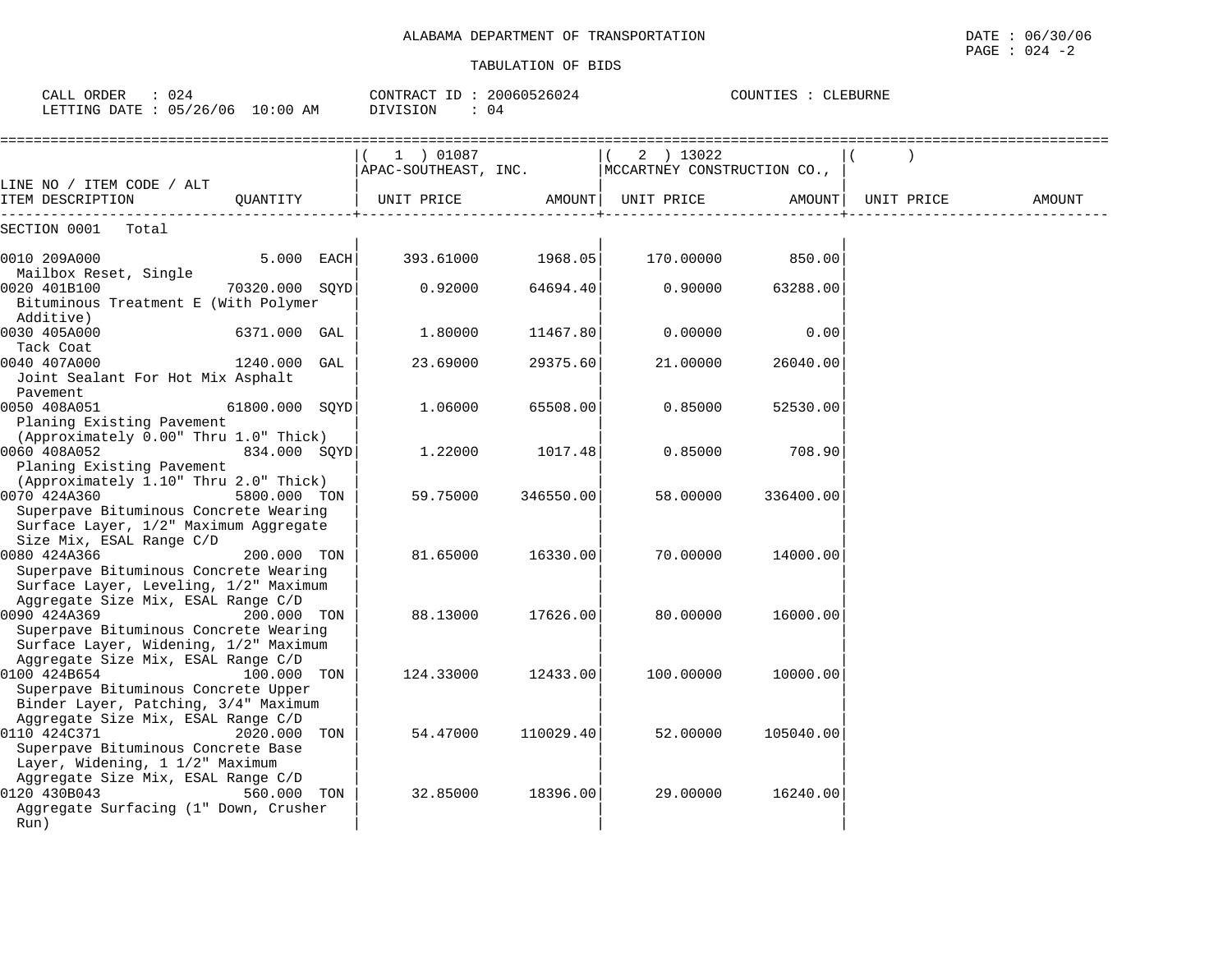| CALL<br>ORDER   | 024      |             | CONTRACT<br>ID | 20060526024<br>526024 | COUNTIES | '.EBURNE |
|-----------------|----------|-------------|----------------|-----------------------|----------|----------|
| LETTING<br>DATE | 05/26/06 | 10:00<br>ΆM | DIVISION       | 04                    |          |          |

|                                                                                                                                          | $(1)$ 01087                                                      |                     | $(2)$ 13022                                      |                |        |
|------------------------------------------------------------------------------------------------------------------------------------------|------------------------------------------------------------------|---------------------|--------------------------------------------------|----------------|--------|
| LINE NO / ITEM CODE / ALT                                                                                                                |                                                                  |                     | APAC-SOUTHEAST, INC. MCCARTNEY CONSTRUCTION CO., |                |        |
| ITEM DESCRIPTION QUANTITY                                                                                                                | UNIT PRICE         AMOUNT  UNIT PRICE         AMOUNT  UNIT PRICE |                     | . - - - - - + - - - - - - - - - - - -            |                | AMOUNT |
| 0130 600A000<br>LUMPI<br>Mobilization                                                                                                    | 3343.49000                                                       | 3343.49             | 73500.00000                                      | 73500.00       |        |
| 8.000 MILE<br>0140 701A028<br>Solid White, Class 2, Type A Traffic<br>Stripe (0.06" Thick) (6" Wide)                                     |                                                                  | 1890.00000 15120.00 | 1800.00000 14400.00                              |                |        |
| 0150 701A041<br>3.000 MILE<br>Broken White, Class 2, Type A Traffic                                                                      | 1155.00000                                                       | 3465.00             | 1100.00000                                       | 3300.00        |        |
| Stripe (0.09" Thick) (6" Wide)<br>0160 701A046<br>1.000 MILE<br>Broken Yellow, Class 2, Type A Traffic<br>Stripe (0.09" Thick) (6" Wide) |                                                                  | 1155.00000 1155.00  | 1100.00000                                       | 1100.00        |        |
| 4.000 MILE<br>0170 701A048<br>Solid Yellow, Class 2, Type A Traffic<br>Stripe (0.09" Thick) (6" Wide)                                    | 2205.00000                                                       | 8820.00             | 2100.00000                                       | 8400.00        |        |
| 8.000 MILE<br>Broken Temporary Traffic Stripe                                                                                            | 756.00000                                                        | 6048.00             | 720.00000                                        | 5760.00        |        |
| 0190 701C001 36.000 MILE<br>Solid Temporary Traffic Stripe                                                                               | 819.00000                                                        | 29484.00            | 780.00000                                        | 28080.00       |        |
| 560.000 SOFT<br>0200 703A002<br>Traffic Control Markings, Class 2, Type<br>A                                                             | 3.68000                                                          | 2060.80             | 3.50000                                          | 1960.00        |        |
| 0210 703D001<br>260.000 SOFT<br>Temporary Traffic Control Markings                                                                       | 2.10000                                                          | 546.00              | 2.00000                                          | 520.00         |        |
| 0220 740B000<br>518.000 SQFT<br>Construction Signs                                                                                       | 8.90000                                                          | 4610.20             | 12.00000                                         | 6216.00        |        |
| 0230 740E000<br>100.000 EACH<br>Cones (36 Inches High)                                                                                   | 2.10000                                                          | 210.00              | 0.00000                                          | 0.00           |        |
| $100.000$ EACH<br>0240 740M001                                                                                                           | 2.10000                                                          | 210.00              | 0.00000                                          | 0.00           |        |
| $1.000$ EACH<br>0250 7400000<br>Pilot Car                                                                                                | 5902.38000                                                       | 5902.38             | 6890.00000                                       | 6890.00        |        |
| 0260 741C010<br>$1.000$ EACH                                                                                                             | 1800.00000                                                       | 1800.00             | 1490.00000                                       | 1490.00        |        |
| Portable Sequential Arrow And Chevron<br>Sign Unit                                                                                       |                                                                  |                     |                                                  |                |        |
| 0270 998A000<br>LUMP  <br>Construction Fuel (Maximum Bid Limited                                                                         | 0.00000                                                          | 0.00                | 0.00000                                          | 0.00           |        |
| To $$37,000.00)$<br>SECTION TOTALS                                                                                                       |                                                                  |                     | $\zeta$ 778,170.60 $\zeta$ 792,712.90            |                | 0.00   |
| CONTRACT TOTALS                                                                                                                          |                                                                  | \$778,170.60]       |                                                  | \$792, 712.90] | \$     |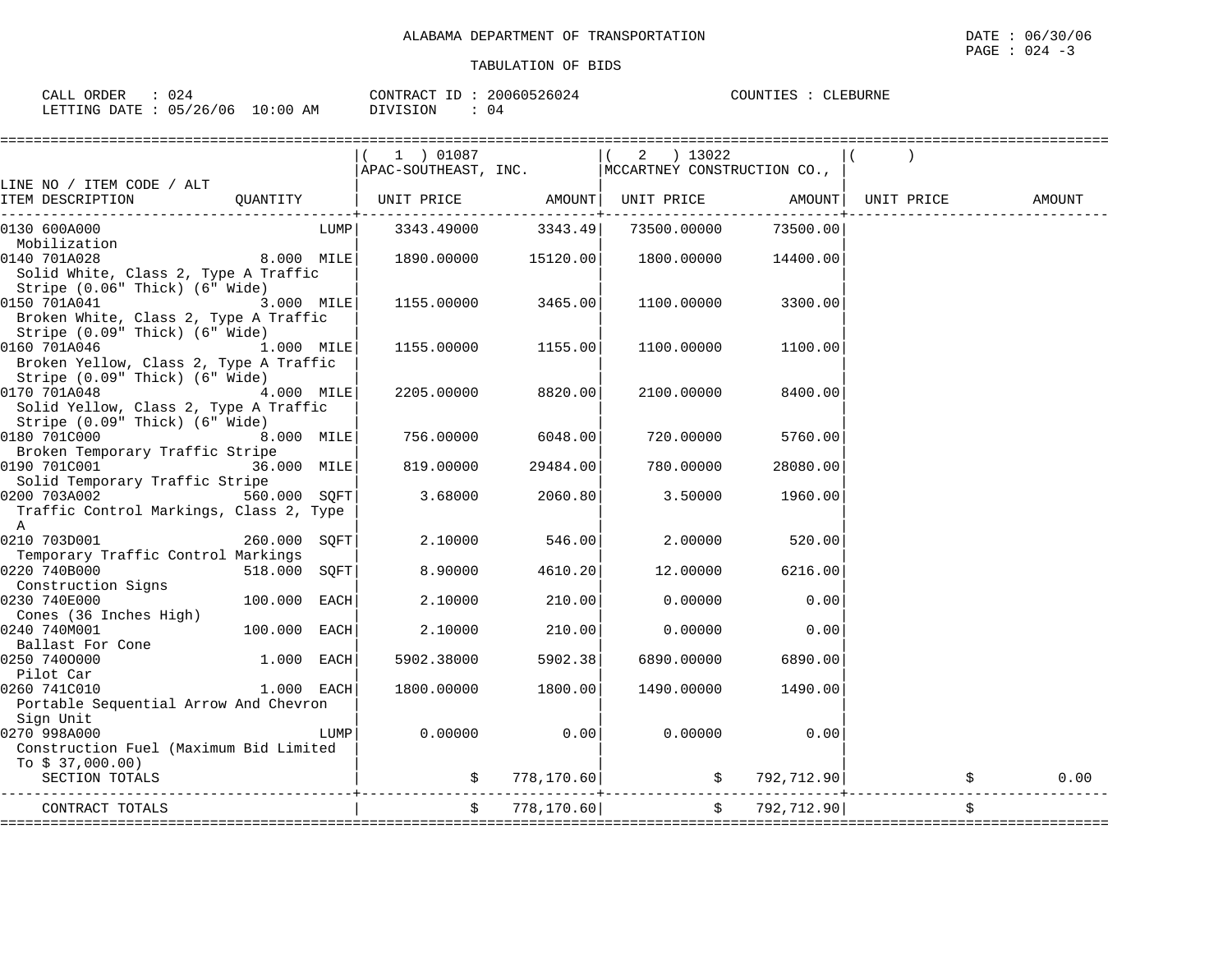## ALABAMA DEPARTMENT OF TRANSPORTATION DATE: 06/30/06<br>PAGE : 025 -1

|                                                                                                                                                  | VENDOR RANKING                               | PAGE : 025 -1                 |
|--------------------------------------------------------------------------------------------------------------------------------------------------|----------------------------------------------|-------------------------------|
| : 025<br>CALL ORDER<br>LETTING DATE : 05/26/06 10:00 AM                                                                                          | CONTRACT ID: 20060526025<br>: 02<br>DIVISION | MARION<br>COUNTIES : FRANKLIN |
|                                                                                                                                                  | Working Days<br>CONTRACT TIME: 40            | (available days)              |
| CONTRACT DESCRIPTION:<br>for constructing the Resurfacing and Traffic Stripe on SR-17<br>(US-43) from MP 294.715 south of the Marion county line |                                              | $PROJECT(S)$ : RECA-0017(513) |

through Liberty Hill to MP 301.496. Length 6.783 mi.

| RANK | VENDOR NO./NAME                  |                                                                                                          | TOTAL<br><b>BID</b>                                              | % OVER<br>LOW BID                                |
|------|----------------------------------|----------------------------------------------------------------------------------------------------------|------------------------------------------------------------------|--------------------------------------------------|
|      | 20011<br>01087<br>19074<br>18031 | TRI-COUNTY CONSTRUCTION, INC.<br>APAC-SOUTHEAST, INC.<br>S & M EOUIPMENT CO., INC.<br>ROGERS GROUP, INC. | 953,696.22<br>\$1,023,796.03<br>\$1,059,642.40<br>\$1,189,088.50 | 100.0000%<br>107.3503%<br>111.1090%<br>124.6821% |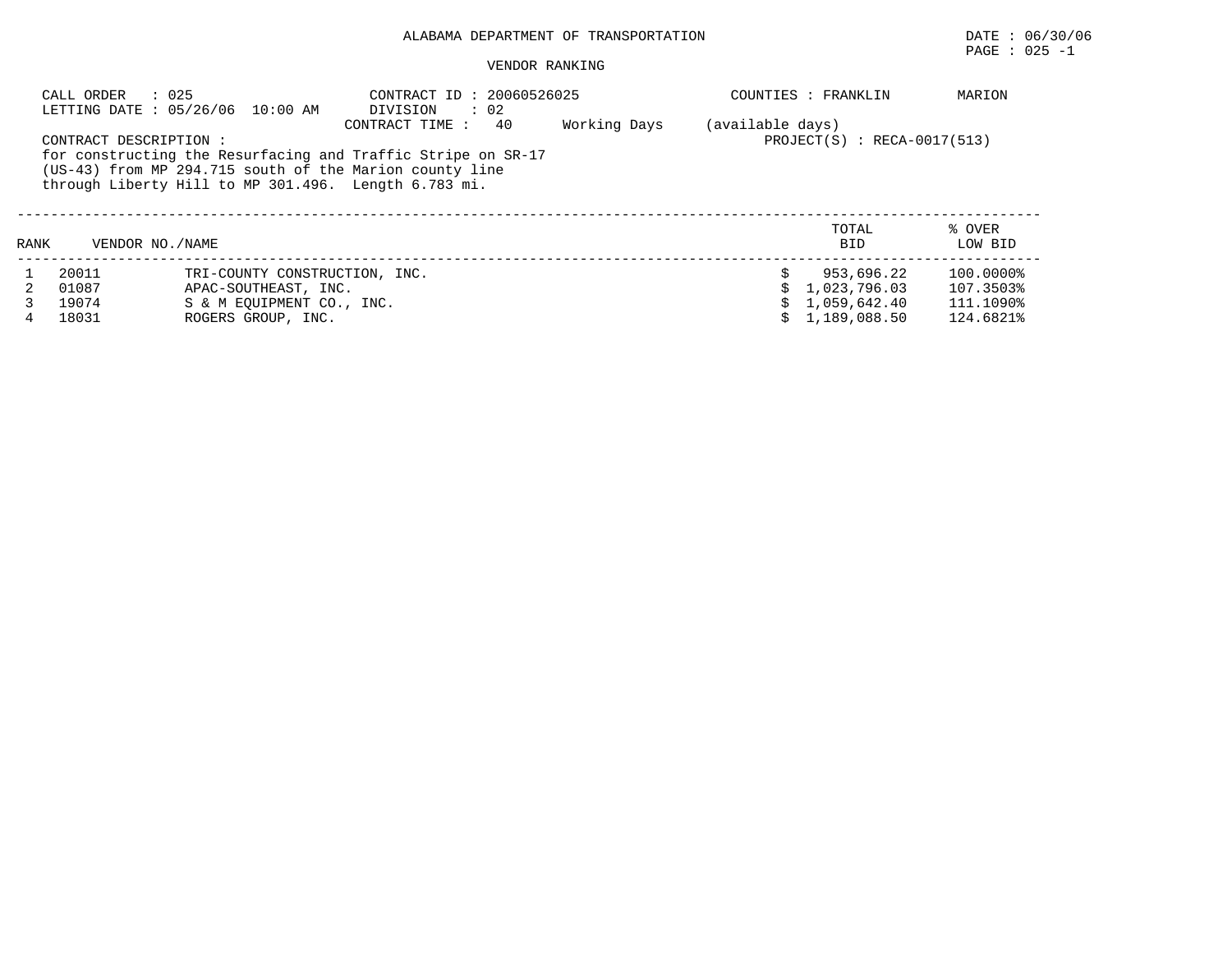| CALL ORDER<br>: 025<br>LETTING DATE : 05/26/06 10:00 AM                     |                 |      | CONTRACT ID: 20060526025<br>: 02<br>DIVISION                    |           |             | COUNTIES : FRANKLIN |                                        | MARION    |
|-----------------------------------------------------------------------------|-----------------|------|-----------------------------------------------------------------|-----------|-------------|---------------------|----------------------------------------|-----------|
|                                                                             |                 |      | $1$ ) 20011<br>TRI-COUNTY CONSTRUCTION, IN APAC-SOUTHEAST, INC. |           | 2 ) 01087   |                     | 3 ) 19074<br>S & M EQUIPMENT CO., INC. |           |
| LINE NO / ITEM CODE / ALT<br>ITEM DESCRIPTION                               | OUANTITY        |      | UNIT PRICE                                                      | AMOUNT    | UNIT PRICE  | AMOUNT              | UNIT PRICE                             | AMOUNT    |
| SECTION 0001<br>Total                                                       |                 |      |                                                                 |           |             |                     |                                        |           |
| 0010 209A000<br>Mailbox Reset, Single                                       | 7.000 EACH      |      | 125.00000                                                       | 875.00    | 166.13000   | 1162.91             | 250.00000                              | 1750.00   |
| 0020 305B060                                                                | 3019.000        | TON  | 16.00000                                                        | 48304.00  | 19.21000    | 57994.99            | 15,00000                               | 45285.00  |
| Crushed Aggregate, Section 825, Type B,                                     |                 |      |                                                                 |           |             |                     |                                        |           |
| For Miscellaneous Use<br>0030 405A000                                       | 4039.000        |      | 1.50000                                                         | 6058.50   | 1.21000     | 4887.19             | 2.50000                                | 10097.50  |
| Tack Coat                                                                   |                 | GAL  |                                                                 |           |             |                     |                                        |           |
| 0040 408A051                                                                | 127873.000 SQYD |      | 0.60000                                                         | 76723.80  | 0.55000     | 70330.15            | 1.22000                                | 156005.06 |
| Planing Existing Pavement                                                   |                 |      |                                                                 |           |             |                     |                                        |           |
| (Approximately 0.00" Thru 1.0" Thick)                                       |                 |      |                                                                 |           |             |                     |                                        |           |
| 0050 410H000                                                                | 1.000 EACH      |      | 20000.00000                                                     | 20000.00  | 25320.62000 | 25320.62            | 12500.00000                            | 12500.00  |
| Material Remixing Device<br>0060 424A360                                    | 10394.000       | TON  | 45.14000                                                        | 469185.16 | 53.36000    | 554623.84           | 49.00000                               | 509306.00 |
| Superpave Bituminous Concrete Wearing                                       |                 |      |                                                                 |           |             |                     |                                        |           |
| Surface Layer, 1/2" Maximum Aggregate                                       |                 |      |                                                                 |           |             |                     |                                        |           |
| Size Mix, ESAL Range C/D                                                    |                 |      |                                                                 |           |             |                     |                                        |           |
| 0070 424A369                                                                | 40.000 TON      |      | 60.00000                                                        | 2400.00   | 101.12000   | 4044.80             | 75.00000                               | 3000.00   |
| Superpave Bituminous Concrete Wearing                                       |                 |      |                                                                 |           |             |                     |                                        |           |
| Surface Layer, Widening, 1/2" Maximum<br>Aggregate Size Mix, ESAL Range C/D |                 |      |                                                                 |           |             |                     |                                        |           |
| 0080 424B653                                                                | 1000.000        | TON  | 52.95000                                                        | 52950.00  | 45.00000    | 45000.00            | 58.00000                               | 58000.00  |
| Superpave Bituminous Concrete Upper                                         |                 |      |                                                                 |           |             |                     |                                        |           |
| Binder Layer, Patching, 1/2" Maximum                                        |                 |      |                                                                 |           |             |                     |                                        |           |
| Aggregate Size Mix, ESAL Range C/D                                          |                 |      |                                                                 |           |             |                     |                                        |           |
| 0090 424B657                                                                | 2562.000        | TON  | 49.23000                                                        | 126127.26 | 51.17000    | 131097.54           | 48.00000                               | 122976.00 |
| Superpave Bituminous Concrete Upper<br>Binder Layer, Leveling, 1/2" Maximum |                 |      |                                                                 |           |             |                     |                                        |           |
| Agggregate Size Mix, ESAL Range C/D                                         |                 |      |                                                                 |           |             |                     |                                        |           |
| 0100 600A000                                                                |                 | LUMP | 20000.00000                                                     | 20000.00  | 22543.81000 | 22543.81            | 15000.00000                            | 15000.00  |
| Mobilization                                                                |                 |      |                                                                 |           |             |                     |                                        |           |
| 0110 665J000                                                                | 200.000 LF      |      | 6.00000                                                         | 1200.00   | 5.72000     | 1144.00             | 10.00000                               | 2000.00   |
| Silt Fence, Type A                                                          |                 |      |                                                                 |           |             |                     |                                        |           |
| 0120 6650001                                                                | 200.000 LF      |      | 3.00000                                                         | 600.00    | 3.44000     | 688.00              | 5.00000                                | 1000.00   |
| Silt Fence Removal<br>0130 6650001                                          | 300.000 LF      |      | 9.00000                                                         | 2700.00   | 6.80000     | 2040.00             | 10.00000                               | 3000.00   |
| 20 Inch Wattle                                                              |                 |      |                                                                 |           |             |                     |                                        |           |
| 0140 680A000                                                                |                 | LUMP | 20000.00000                                                     | 20000.00  | 4269.51000  | 4269.51             | 6500.00000                             | 6500.00   |
| Engineering Controls                                                        |                 |      |                                                                 |           |             |                     |                                        |           |
|                                                                             |                 |      |                                                                 |           |             |                     |                                        |           |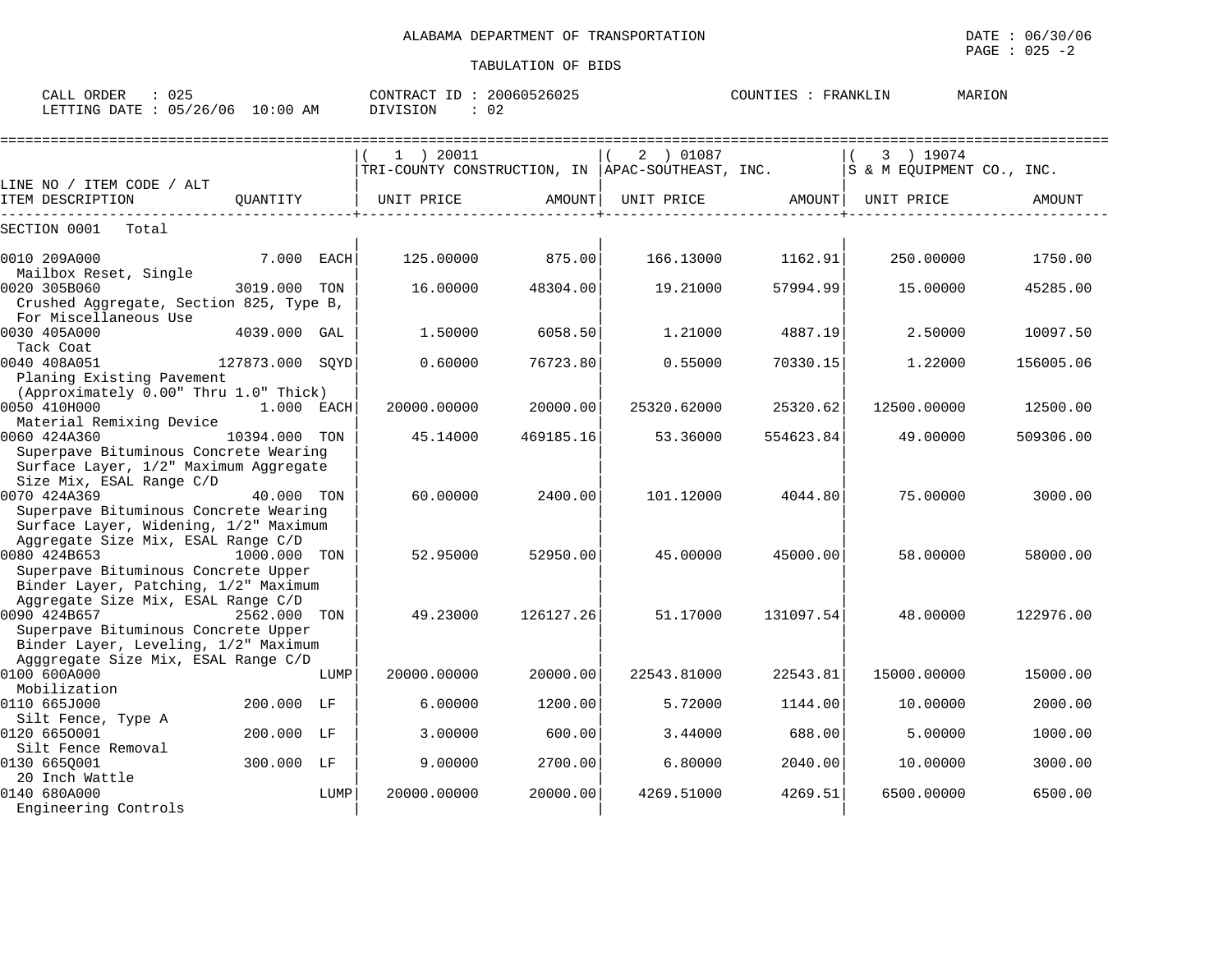$\texttt{PAGE}$  : 025 -3

| 025<br>ORDER<br>$\bigcap$ $\bigcap$ $\bigcap$<br>للبلائر                                                                                                                                                               | 2006.<br>CONTRAC<br>$\pi$ $\sim$<br>26025 | COUNTIE<br>\NKLIN<br>∆ ש | MARION |
|------------------------------------------------------------------------------------------------------------------------------------------------------------------------------------------------------------------------|-------------------------------------------|--------------------------|--------|
| ∩ҕ<br>$\sim$<br>ΑM<br>DATE<br>$' \cap 6$<br><b>DEEPTAT</b><br>) : 00<br>ノト<br>.⊥NG<br>. н<br>$\sim$<br>the contract of the contract of the contract of the contract of the contract of the contract of the contract of | $\cap$<br>◡∠<br>---                       |                          |        |

|                                                                         |                | $1$ ) 20011                  |          | 2 ) 01087                                                                           |          | 3 ) 19074                    |          |
|-------------------------------------------------------------------------|----------------|------------------------------|----------|-------------------------------------------------------------------------------------|----------|------------------------------|----------|
|                                                                         |                |                              |          | TRI-COUNTY CONSTRUCTION, IN APAC-SOUTHEAST, INC. $ \dot{s}$ & M EQUIPMENT CO., INC. |          |                              |          |
| LINE NO / ITEM CODE / ALT                                               |                |                              |          |                                                                                     |          |                              |          |
| ITEM DESCRIPTION                                                        |                | QUANTITY   UNIT PRICE AMOUNT |          |                                                                                     |          | UNIT PRICE AMOUNT UNIT PRICE | AMOUNT   |
| 0150 701A028                                                            | 15.000 MILE    | 1800.00000                   | 27000.00 | 1854.36000                                                                          | 27815.40 | 1890.00000                   | 28350.00 |
| Solid White, Class 2, Type A Traffic                                    |                |                              |          |                                                                                     |          |                              |          |
| Stripe (0.06" Thick) (6" Wide)                                          |                |                              |          |                                                                                     |          |                              |          |
| 0160 701A046                                                            | $7.000$ $MILE$ | 1075.00000                   | 7525.00  | 1107.47000                                                                          | 7752.29  | 1128.75000                   | 7901.25  |
| Broken Yellow, Class 2, Type A Traffic                                  |                |                              |          |                                                                                     |          |                              |          |
| Stripe (0.09" Thick) (6" Wide)                                          |                |                              |          |                                                                                     |          |                              |          |
| 0170 701A048                                                            | $3.000$ MILE   | 2100.00000                   | 6300.00  | 2163.42000                                                                          | 6490.26  | 2205.00000                   | 6615.00  |
| Solid Yellow, Class 2, Type A Traffic                                   |                |                              |          |                                                                                     |          |                              |          |
| Stripe (0.09" Thick) (6" Wide)                                          |                |                              |          |                                                                                     |          |                              |          |
| 0180 701B009                                                            | 381.000 LF     | 1.50000                      | 571.50   | 1.55000                                                                             | 590.55   | 1.58000                      | 601.98   |
| Dotted Class 2, Type A Traffic Stripe<br>$(0.09"$ Thick $)(6"$ Wide $)$ |                |                              |          |                                                                                     |          |                              |          |
| 0190 701C000                                                            | 13.000 MILE    | 720.00000                    | 9360.00  | 741.74000                                                                           | 9642.62  | 756.00000                    | 9828.00  |
| Broken Temporary Traffic Stripe                                         |                |                              |          |                                                                                     |          |                              |          |
| 0200 701C001                                                            | 31.000 MILE    | 780.00000                    | 24180.00 | 803.56000                                                                           | 24910.36 | 819.00000                    | 25389.00 |
| Solid Temporary Traffic Stripe                                          |                |                              |          |                                                                                     |          |                              |          |
| 0210 703A002                                                            | 1418,000 SOFT  | 3.50000                      | 4963.00  | 3.61000                                                                             | 5118.98  | 3.68000                      | 5218.24  |
| Traffic Control Markings, Class 2, Type                                 |                |                              |          |                                                                                     |          |                              |          |
| A                                                                       |                |                              |          |                                                                                     |          |                              |          |
| 0220 703B002                                                            | 90.000 SOFT    | 4.00000                      | 360.00   | 4.12000                                                                             | 370.80   | 4.20000                      | 378.00   |
| Traffic Control Legends, Class 2, Type                                  |                |                              |          |                                                                                     |          |                              |          |
| 0230 703D001                                                            | 1252.000 SOFT  | 2.00000                      | 2504.00  | 2.06000                                                                             | 2579.12  | 2.10000                      | 2629.20  |
| Temporary Traffic Control Markings<br>0240 705A030                      | 38.000 EACH    | 5.50000                      | 209.00   | 5.67000                                                                             | 215.46   | 5.78000                      | 219.64   |
| Pavement Markers, Class A-H, Type 2-C                                   |                |                              |          |                                                                                     |          |                              |          |
| 0250 705A032                                                            | 298.000 EACH   | 5.50000                      | 1639.00  | 5.67000                                                                             | 1689.66  | 5.78000                      | 1722.44  |
| Pavement Markers, Class A-H, Type 1-B                                   |                |                              |          |                                                                                     |          |                              |          |
| 0260 705A037                                                            | 462.000 EACH   | 5.50000                      | 2541.00  | 5.67000                                                                             | 2619.54  | 5.78000                      | 2670.36  |
| Pavement Markers, Class A-H, Type 2-D                                   |                |                              |          |                                                                                     |          |                              |          |
| 0270 705A038                                                            | 112.000 EACH   | 5.50000                      | 616.00   | 5.67000                                                                             | 635.04   | 5,78000                      | 647.36   |
| Pavement Markers, Class A-H, Type 2-E                                   |                |                              |          |                                                                                     |          |                              |          |
| 0280 740B000                                                            | 817.000 SQFT   | 12.00000                     | 9804.00  | 8.65000                                                                             | 7067.05  | 7.61000                      | 6217.37  |
| Construction Signs                                                      |                |                              |          |                                                                                     |          |                              |          |
| 0290 740E000                                                            | 100.000 EACH   | 25.00000                     | 2500.00  | 0.06000                                                                             | 6.00     | 14.24000                     | 1424.00  |
| Cones (36 Inches High)<br>0300 740M001                                  | 100.000 EACH   | 20,00000                     | 2000.00  | 0.06000                                                                             | 6.00     | 9.11000                      | 911.00   |
| Ballast For Cone                                                        |                |                              |          |                                                                                     |          |                              |          |
| 0310 7400000                                                            | $1.000$ EACH   | 2500.00000                   | 2500.00  | 1138.54000                                                                          | 1138.54  | 2500.00000                   | 2500.00  |
| Pilot Car                                                               |                |                              |          |                                                                                     |          |                              |          |
|                                                                         |                |                              |          |                                                                                     |          |                              |          |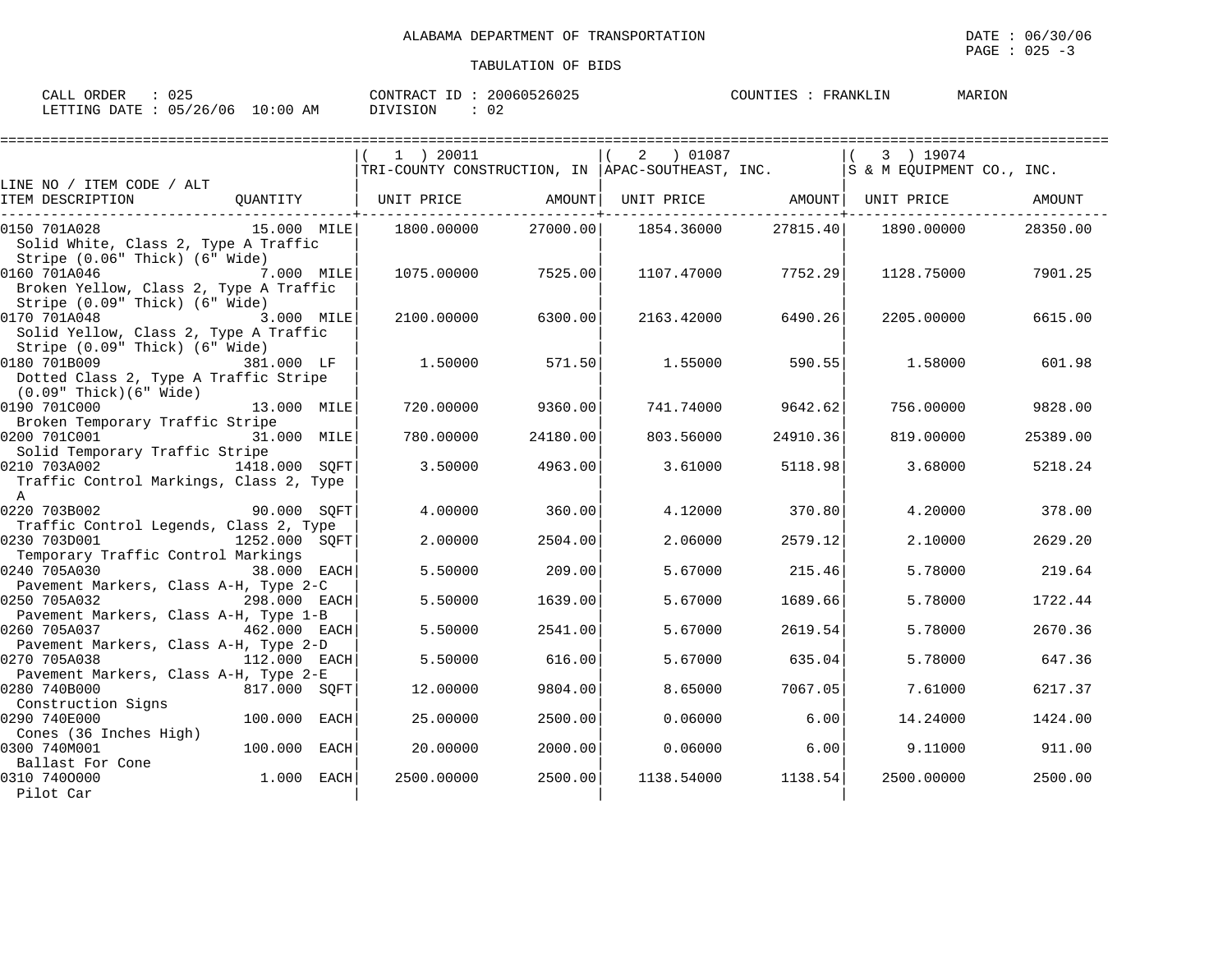| : 025<br>CALL ORDER<br>LETTING DATE: 05/26/06 10:00 AM                     |          | CONTRACT ID: 20060526025<br>DIVISION<br>: 02 |               |                                    | COUNTIES : FRANKLIN | MARION                                    |                |
|----------------------------------------------------------------------------|----------|----------------------------------------------|---------------|------------------------------------|---------------------|-------------------------------------------|----------------|
| LINE NO / ITEM CODE / ALT                                                  |          | 20011<br>TRI-COUNTY CONSTRUCTION, IN         |               | 01087<br>2<br>APAC-SOUTHEAST, INC. |                     | 19074<br>3 -<br>S & M EOUIPMENT CO., INC. |                |
| ITEM DESCRIPTION                                                           | OUANTITY | UNIT PRICE                                   | <b>AMOUNT</b> | UNIT PRICE                         | AMOUNT              | UNIT PRICE                                | AMOUNT         |
| 0320 998A000<br>Construction Fuel (Maximum Bid Limited<br>To \$ 49,000.00) | LUMP     | 2000.00000                                   | 2000.00       | 1,00000                            | 1.00                | 10000.00000                               | 10000.00       |
| SECTION TOTALS                                                             |          |                                              | 953,696.22    |                                    | \$1,023,796.03      |                                           | \$1,059,642.40 |
| CONTRACT TOTALS                                                            |          | Ŝ.                                           | 953,696.22    |                                    | \$1,023,796.03      |                                           | \$1,059,642.40 |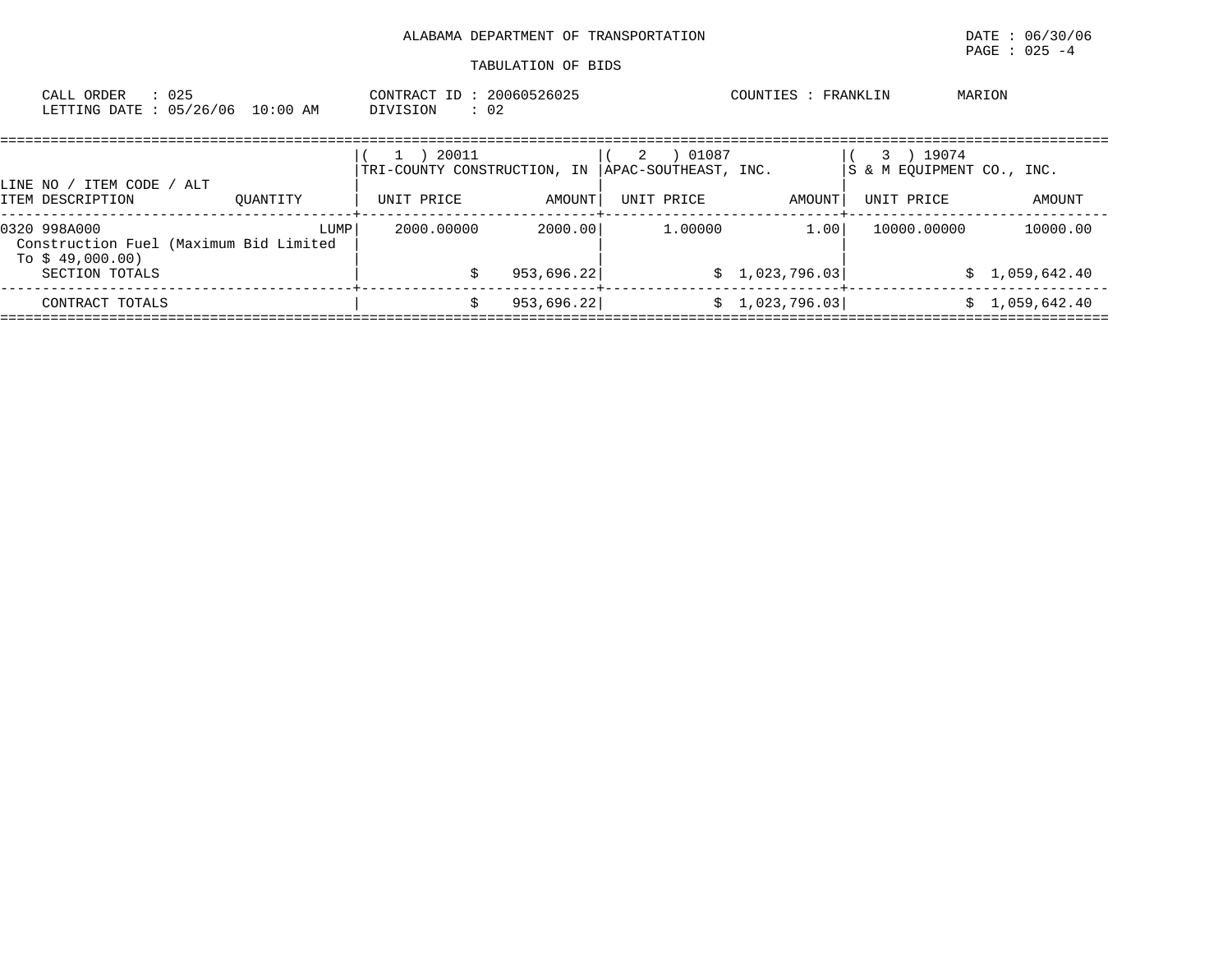| : 025<br>CALL ORDER<br>LETTING DATE : 05/26/06 10:00 AM                                                                            |                 |      | CONTRACT ID: 20060526025<br>DIVISION<br>: 02 |           |            | COUNTIES : FRANKLIN<br>MARION |  |            |        |
|------------------------------------------------------------------------------------------------------------------------------------|-----------------|------|----------------------------------------------|-----------|------------|-------------------------------|--|------------|--------|
|                                                                                                                                    |                 |      | 4 ) 18031<br>ROGERS GROUP, INC.              |           |            |                               |  |            |        |
| LINE NO / ITEM CODE / ALT<br>ITEM DESCRIPTION                                                                                      | OUANTITY        |      | UNIT PRICE                                   | AMOUNT    | UNIT PRICE | AMOUNT                        |  | UNIT PRICE | AMOUNT |
| SECTION 0001<br>Total                                                                                                              |                 |      |                                              |           |            |                               |  |            |        |
| 0010 209A000                                                                                                                       | 7.000 EACH      |      | 200.00000                                    | 1400.00   |            |                               |  |            |        |
| Mailbox Reset, Single<br>0020 305B060<br>Crushed Aggregate, Section 825, Type B,                                                   | 3019.000        | TON  | 21.00000                                     | 63399.00  |            |                               |  |            |        |
| For Miscellaneous Use<br>0030 405A000<br>Tack Coat                                                                                 | 4039.000        | GAL  | 2.00000                                      | 8078.00   |            |                               |  |            |        |
| 0040 408A051<br>Planing Existing Pavement                                                                                          | 127873.000 SQYD |      | 1.00000                                      | 127873.00 |            |                               |  |            |        |
| (Approximately 0.00" Thru 1.0" Thick)<br>0050 410H000<br>Material Remixing Device                                                  | 1.000 EACH      |      | 25000.00000                                  | 25000.00  |            |                               |  |            |        |
| 0060 424A360<br>Superpave Bituminous Concrete Wearing<br>Surface Layer, 1/2" Maximum Aggregate<br>Size Mix, ESAL Range C/D         | 10394.000       | TON  | 52.00000                                     | 540488.00 |            |                               |  |            |        |
| 0070 424A369<br>Superpave Bituminous Concrete Wearing<br>Surface Layer, Widening, 1/2" Maximum                                     | 40.000 TON      |      | 80,00000                                     | 3200.00   |            |                               |  |            |        |
| Aggregate Size Mix, ESAL Range C/D<br>0080 424B653<br>Superpave Bituminous Concrete Upper                                          | 1000.000 TON    |      | 60.00000                                     | 60000.00  |            |                               |  |            |        |
| Binder Layer, Patching, 1/2" Maximum<br>Aggregate Size Mix, ESAL Range C/D                                                         |                 |      |                                              |           |            |                               |  |            |        |
| 0090 424B657<br>Superpave Bituminous Concrete Upper<br>Binder Layer, Leveling, 1/2" Maximum<br>Agggregate Size Mix, ESAL Range C/D | 2562.000 TON    |      | 65.00000                                     | 166530.00 |            |                               |  |            |        |
| 0100 600A000<br>Mobilization                                                                                                       |                 | LUMP | 78379.00000                                  | 78379.00  |            |                               |  |            |        |
| 0110 665J000<br>Silt Fence, Type A                                                                                                 | 200.000 LF      |      | 6.00000                                      | 1200.00   |            |                               |  |            |        |
| 0120 6650001<br>Silt Fence Removal                                                                                                 | 200.000 LF      |      | 2.00000                                      | 400.00    |            |                               |  |            |        |
| 0130 665Q001<br>20 Inch Wattle                                                                                                     | 300.000 LF      |      | 12.00000                                     | 3600.00   |            |                               |  |            |        |
| 0140 680A000<br>Engineering Controls                                                                                               |                 | LUMP | 3500.00000                                   | 3500.00   |            |                               |  |            |        |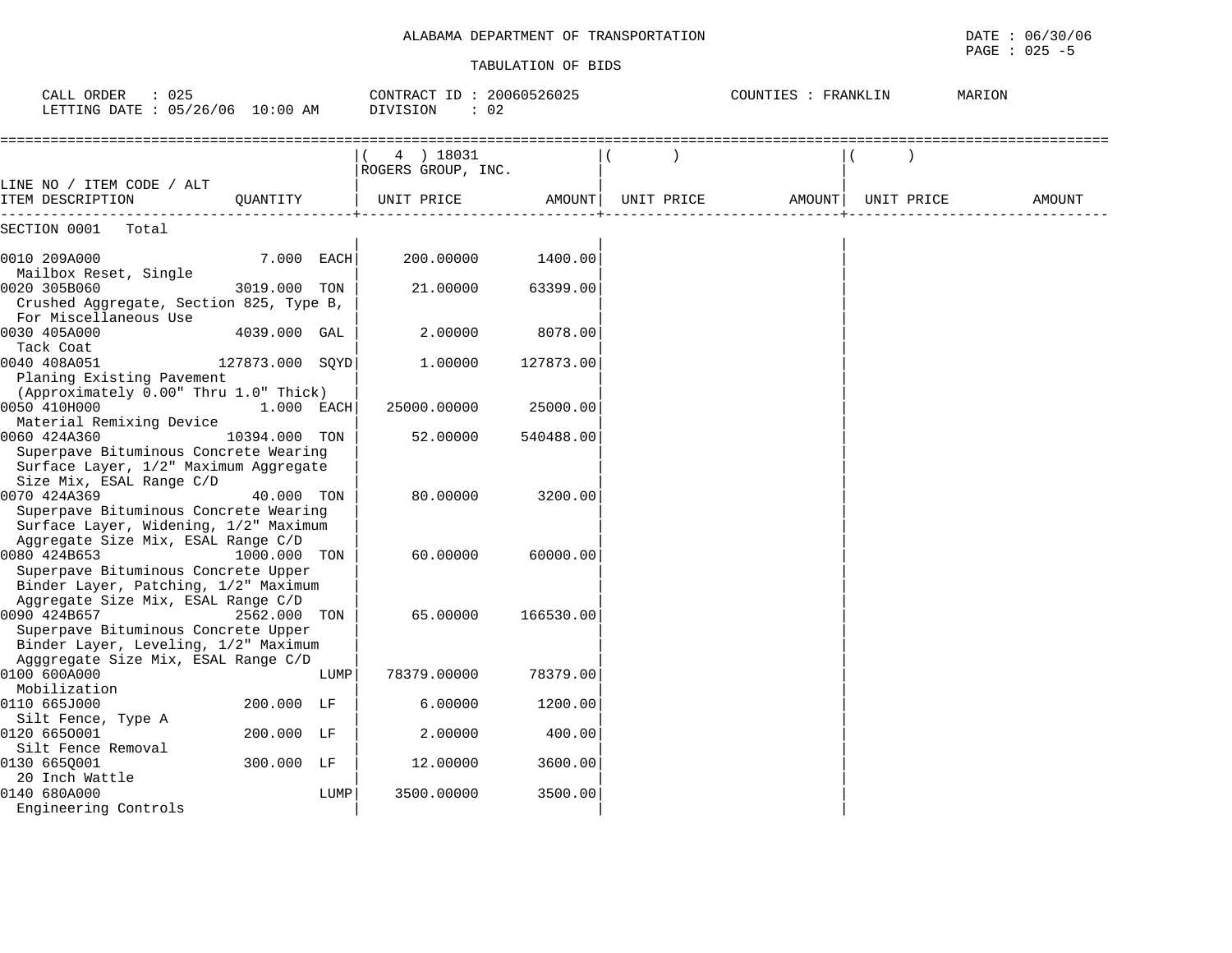| 025<br>CALL<br>ORDER                                                                                                                                    | 20060526025<br>CONTRACT ID | COUNTIES<br>FRANKLIN | MARION |
|---------------------------------------------------------------------------------------------------------------------------------------------------------|----------------------------|----------------------|--------|
| 05/26/06<br>10:00 AM<br>LETTING DATE<br>the contract of the contract of the contract of the contract of the contract of the contract of the contract of | – ∪ ∠<br>, ± ∪ ± ∪ ±       |                      |        |

|                                                       |                | 4 ) 18031          |          |            |                     |        |
|-------------------------------------------------------|----------------|--------------------|----------|------------|---------------------|--------|
|                                                       |                | ROGERS GROUP, INC. |          |            |                     |        |
| LINE NO / ITEM CODE / ALT                             |                |                    |          |            |                     |        |
| ITEM DESCRIPTION                                      | QUANTITY       | UNIT PRICE         | AMOUNT   | UNIT PRICE | AMOUNT   UNIT PRICE | AMOUNT |
| 0150 701A028                                          | 15.000 MILE    | 1800.00000         | 27000.00 |            |                     |        |
| Solid White, Class 2, Type A Traffic                  |                |                    |          |            |                     |        |
| Stripe (0.06" Thick) (6" Wide)                        |                |                    |          |            |                     |        |
| 0160 701A046                                          | $7.000$ MILE   | 1075.00000         | 7525.00  |            |                     |        |
| Broken Yellow, Class 2, Type A Traffic                |                |                    |          |            |                     |        |
| Stripe (0.09" Thick) (6" Wide)                        |                |                    |          |            |                     |        |
| 0170 701A048                                          | 3.000 MILE     | 2100.00000         | 6300.00  |            |                     |        |
| Solid Yellow, Class 2, Type A Traffic                 |                |                    |          |            |                     |        |
| Stripe (0.09" Thick) (6" Wide)                        |                |                    |          |            |                     |        |
| 0180 701B009                                          | 381.000 LF     | 1.50000            | 571.50   |            |                     |        |
| Dotted Class 2, Type A Traffic Stripe                 |                |                    |          |            |                     |        |
| (0.09" Thick)(6" Wide)                                |                |                    |          |            |                     |        |
| 0190 701C000                                          | 13.000 MILE    | 720.00000          | 9360.00  |            |                     |        |
| Broken Temporary Traffic Stripe                       |                |                    |          |            |                     |        |
| 0200 701C001                                          | 31.000 MILE    | 780.00000          | 24180.00 |            |                     |        |
| Solid Temporary Traffic Stripe                        |                |                    |          |            |                     |        |
| 0210 703A002                                          | 1418.000 SOFT  | 3.50000            | 4963.00  |            |                     |        |
| Traffic Control Markings, Class 2, Type               |                |                    |          |            |                     |        |
| A                                                     |                |                    |          |            |                     |        |
| 0220 703B002                                          | 90.000 SOFT    | 4.00000            | 360.00   |            |                     |        |
| Traffic Control Legends, Class 2, Type                |                |                    |          |            |                     |        |
| 0230 703D001                                          | 1252.000 SQFT  | 2.00000            | 2504.00  |            |                     |        |
| Temporary Traffic Control Markings                    |                |                    |          |            |                     |        |
| 0240 705A030                                          | 38.000 EACH    | 5.50000            | 209.00   |            |                     |        |
| Pavement Markers, Class A-H, Type 2-C                 |                |                    |          |            |                     |        |
| 0250 705A032                                          | 298.000 EACH   | 5.50000            | 1639.00  |            |                     |        |
| Pavement Markers, Class A-H, Type 1-B                 |                |                    |          |            |                     |        |
| 0260 705A037                                          | $462.000$ EACH | 5.50000            | 2541.00  |            |                     |        |
| Pavement Markers, Class A-H, Type 2-D                 |                |                    |          |            |                     |        |
| 0270 705A038                                          | 112.000 EACH   | 5.50000            | 616.00   |            |                     |        |
| Pavement Markers, Class A-H, Type 2-E<br>0280 740B000 | 817.000 SQFT   | 16.00000           | 13072.00 |            |                     |        |
| Construction Signs                                    |                |                    |          |            |                     |        |
| 0290 740E000                                          | $100.000$ EACH | 20.00000           | 2000.00  |            |                     |        |
| Cones (36 Inches High)                                |                |                    |          |            |                     |        |
| 0300 740M001                                          | $100.000$ EACH | 2.00000            | 200.00   |            |                     |        |
| Ballast For Cone                                      |                |                    |          |            |                     |        |
| 0310 7400000                                          | $1.000$ EACH   | 3000.00000         | 3000.00  |            |                     |        |
| Pilot Car                                             |                |                    |          |            |                     |        |
|                                                       |                |                    |          |            |                     |        |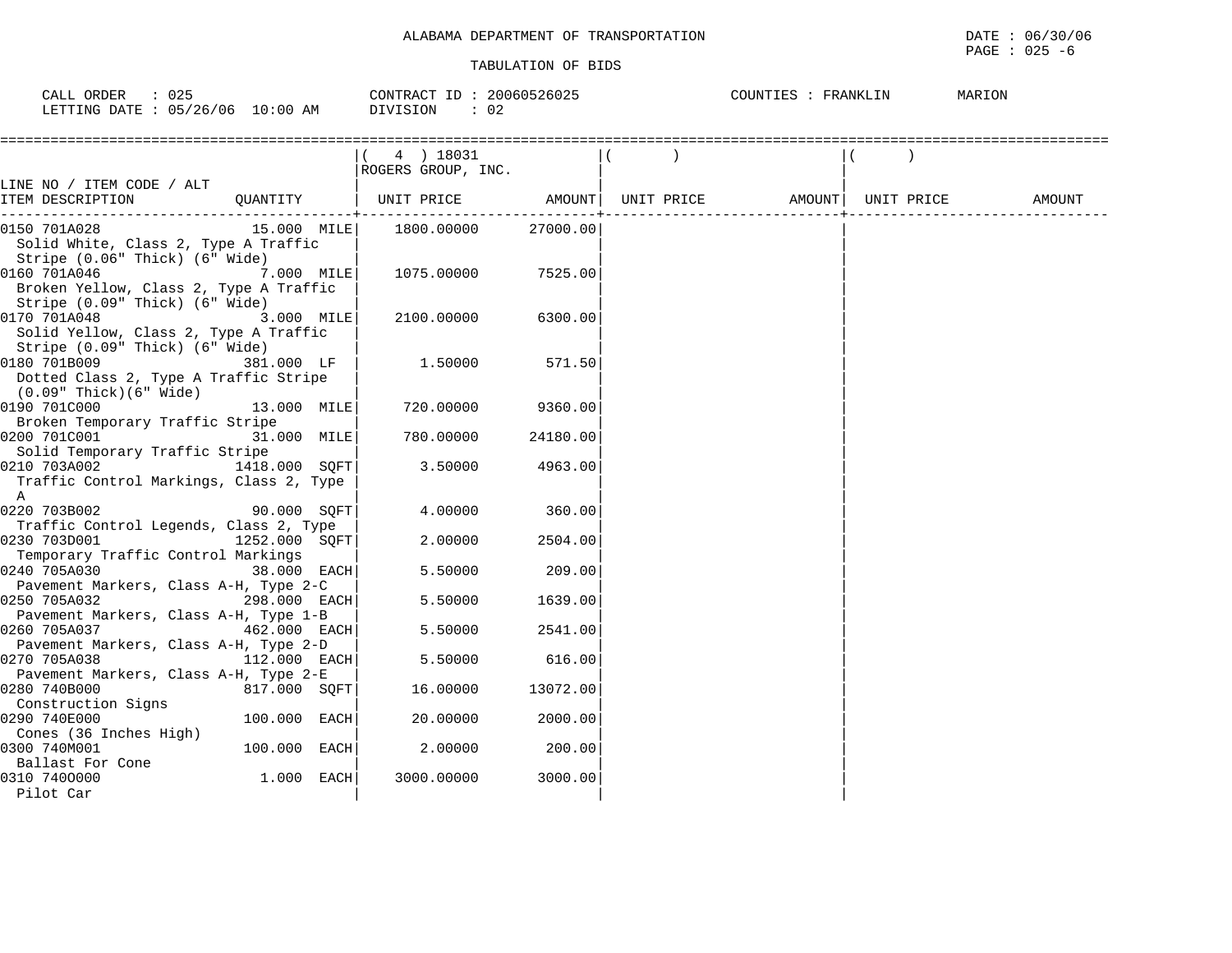|                                                                                              |          |                                               | ALABAMA DEPARTMENT OF TRANSPORTATION |            |                     |            | PAGE : $025 - 7$ | DATE : 06/30/06 |
|----------------------------------------------------------------------------------------------|----------|-----------------------------------------------|--------------------------------------|------------|---------------------|------------|------------------|-----------------|
|                                                                                              |          |                                               | TABULATION OF BIDS                   |            |                     |            |                  |                 |
| CALL ORDER : 025<br>LETTING DATE : 05/26/06 10:00 AM                                         |          | CONTRACT ID: 20060526025<br>DIVISION : 02     |                                      |            | COUNTIES : FRANKLIN |            | MARION           |                 |
| LINE NO / ITEM CODE / ALT<br>ITEM DESCRIPTION                                                | OUANTITY | 4 ) 18031<br>ROGERS GROUP, INC.<br>UNIT PRICE | AMOUNT                               | UNIT PRICE | AMOUNT              | UNIT PRICE |                  | AMOUNT          |
| 0320 998A000<br>Construction Fuel (Maximum Bid Limited<br>To $$49,000.00)$<br>SECTION TOTALS | LUMP     | 1,00000                                       | 1.00<br>\$1,189,088.50               |            | 0.00                |            |                  | 0.00            |
| CONTRACT TOTALS                                                                              |          |                                               | \$1,189,088.50                       |            | 0.00<br>Ŝ.          |            |                  |                 |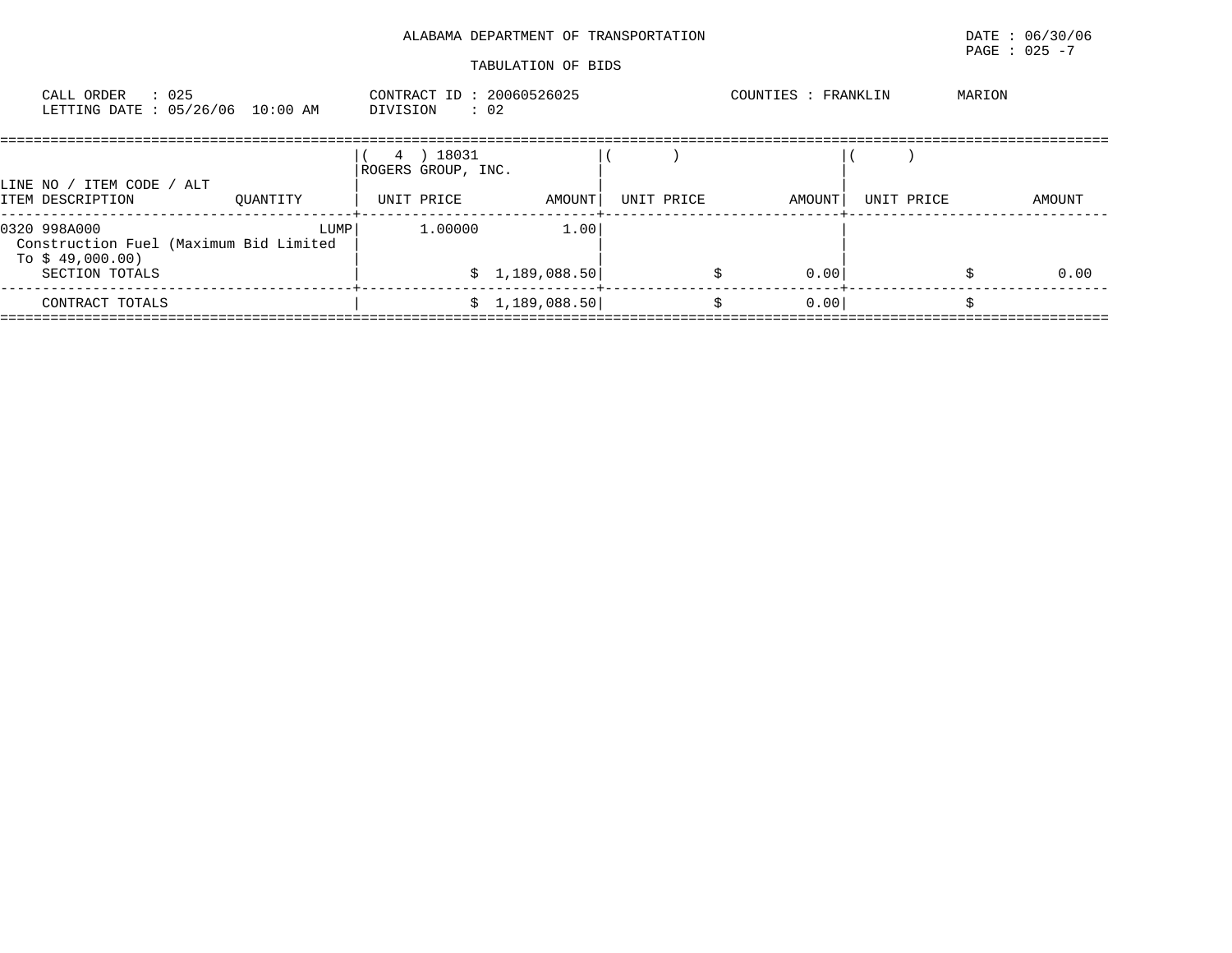# PAGE : 029 -1

#### VENDOR RANKING

|      | : 029<br>CALL ORDER                       | LETTING DATE: 05/26/06 10:00 AM                          | CONTRACT ID: 20060526029<br>DIVISION<br>$\therefore$ 04                                                                                             |              | COUNTIES : TALLADEGA           |                                     |
|------|-------------------------------------------|----------------------------------------------------------|-----------------------------------------------------------------------------------------------------------------------------------------------------|--------------|--------------------------------|-------------------------------------|
|      | CONTRACT DESCRIPTION:<br>Length 9.954 mi. |                                                          | CONTRACT TIME:<br>60<br>for constructing the Resurfacing and Traffic Stripe on SR-76<br>from SR-38 (US-280) in Childersburg to SR-21 in Winterboro. | Working Days | (available days)               | $PROJECT(S)$ : RECA-STPSA-0076(503) |
| RANK | VENDOR NO. / NAME                         |                                                          |                                                                                                                                                     |              | TOTAL<br><b>BID</b>            | % OVER<br>LOW BID                   |
|      | 01087<br>13022                            | APAC-SOUTHEAST, INC.<br>MCCARTNEY CONSTRUCTION CO., INC. |                                                                                                                                                     |              | \$1,839,770.22<br>1,934,246.25 | 100.0000%<br>105.1352%              |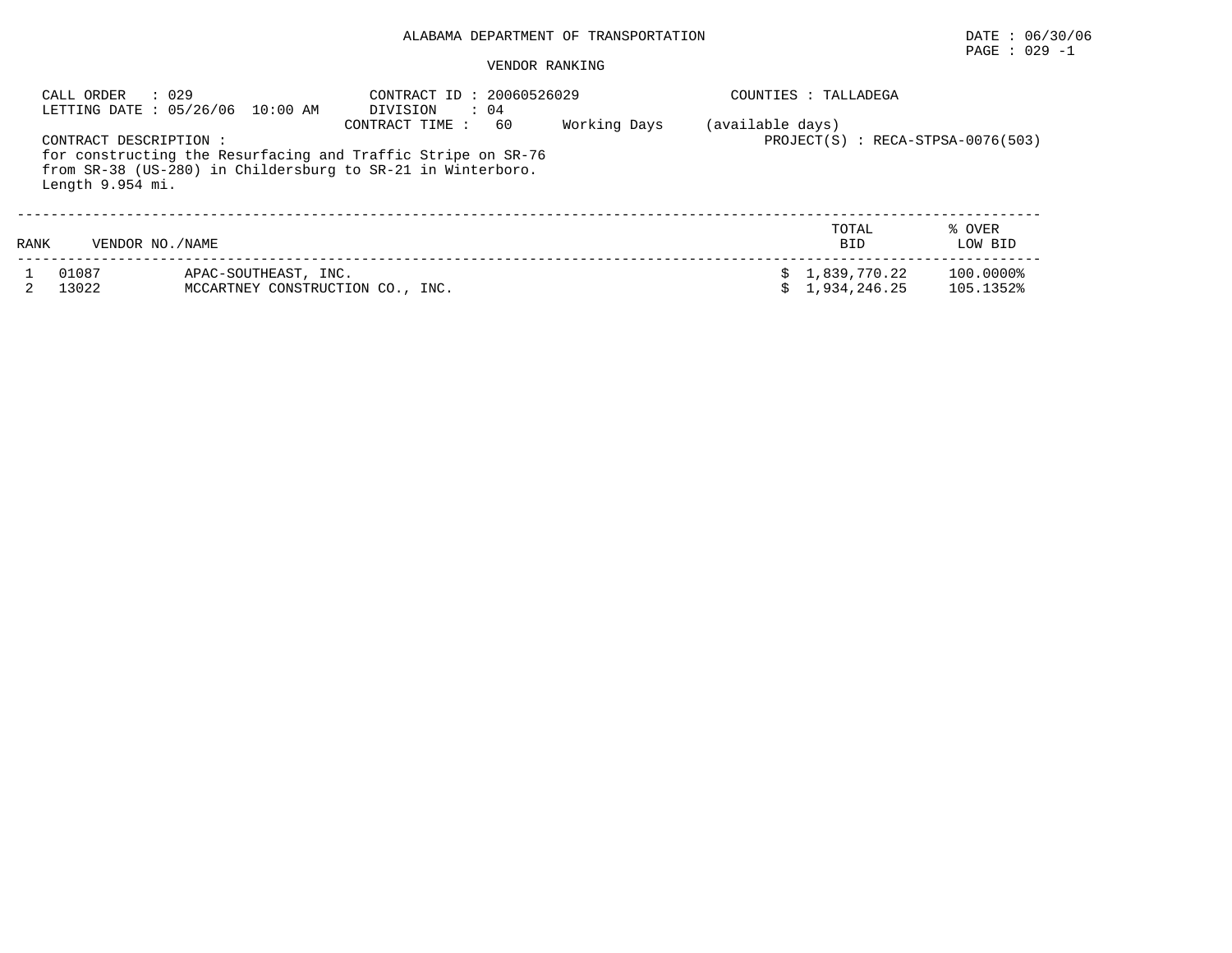| CALL ORDER : 029<br>LETTING DATE : 05/26/06 10:00 AM                                                                                 |                 | CONTRACT ID: 20060526029<br>DIVISION<br>$\colon$ 04           |           |             | COUNTIES : TALLADEGA |            |        |
|--------------------------------------------------------------------------------------------------------------------------------------|-----------------|---------------------------------------------------------------|-----------|-------------|----------------------|------------|--------|
|                                                                                                                                      |                 | 1 ) 01087<br>APAC-SOUTHEAST, INC. MCCARTNEY CONSTRUCTION CO., |           | 2 ) 13022   |                      |            |        |
| LINE NO / ITEM CODE / ALT<br>ITEM DESCRIPTION                                                                                        |                 | OUANTITY   UNIT PRICE AMOUNT  UNIT PRICE AMOUNT               |           |             |                      | UNIT PRICE | AMOUNT |
| SECTION 0001 Total                                                                                                                   |                 |                                                               |           |             |                      |            |        |
| 0010 209A000<br>Mailbox Reset, Single                                                                                                | 7.000 EACH      | 323.01000                                                     | 2261.07   | 170.00000   | 1190.00              |            |        |
| 0020 401B100<br>Bituminous Treatment E (With Polymer<br>Additive)                                                                    | 168000.000 SQYD | 0.67000                                                       | 112560.00 | 0.74000     | 124320.00            |            |        |
| 0030 405A000<br>Tack Coat                                                                                                            | 15100.000 GAL   | 1.80000                                                       | 27180.00  | 0.00000     | 0.00                 |            |        |
| 0040 407A000<br>Joint Sealant For Hot Mix Asphalt<br>Pavement                                                                        | 2391.000 GAL    | 24.15000                                                      | 57742.65  | 21.00000    | 50211.00             |            |        |
| 0050 408A052<br>Planing Existing Pavement<br>(Approximately 1.10" Thru 2.0" Thick)                                                   | 10000.000 SOYD  | 1.58000                                                       | 15800.00  | 2.50000     | 25000.00             |            |        |
| 0060 410B000<br>State Furnished Profilograph                                                                                         | 1.000 EACH      | 5002.86000                                                    | 5002.86   | 10000.00000 | 10000.00             |            |        |
| 0070 424A356<br>Superpave Bituminous Concrete Wearing<br>Surface Layer, 3/8" Maximum Aggregate<br>Size Mix, ESAL Range C/D           | 6800.000 TON    | 57.74000                                                      | 392632.00 | 52.00000    | 353600.00            |            |        |
| 0080 424A359<br>Superpave Bituminous Concrete Wearing<br>Surface Layer, Widening, 3/8" Maximum<br>Aggregate Size Mix, Esal Range C/D | 200.000 TON     | 82.46000                                                      | 16492.00  | 75.00000    | 15000.00             |            |        |
| 0090 424A360<br>Superpave Bituminous Concrete Wearing<br>Surface Layer, 1/2" Maximum Aggregate<br>Size Mix, ESAL Range C/D           | 680.000 TON     | 57.75000                                                      | 39270.00  | 67.00000    | 45560.00             |            |        |
| 0100 424B654<br>Superpave Bituminous Concrete Upper<br>Binder Layer, Patching, 3/4" Maximum<br>Aggregate Size Mix, ESAL Range C/D    | 200.000 TON     | 104.19000                                                     | 20838.00  | 95.00000    | 19000.00             |            |        |
| 0110 424B658<br>Superpave Bituminous Concrete Upper<br>Binder Layer, Leveling, 3/4" Maximum<br>Aggregate Size Mix, ESAL Range C/D    | 12990.000 TON   | 47.66000                                                      | 619103.40 | 49.25000    | 639757.50            |            |        |
| 0120 424B661<br>Superpave Bituminous Concrete Upper<br>Binder Layer, Widening, 3/4" Maximum<br>Aggregate Size Mix, ESAL Range C/D    | 100.000 TON     | 98.62000                                                      | 9862.00   | 65.00000    | 6500.00              |            |        |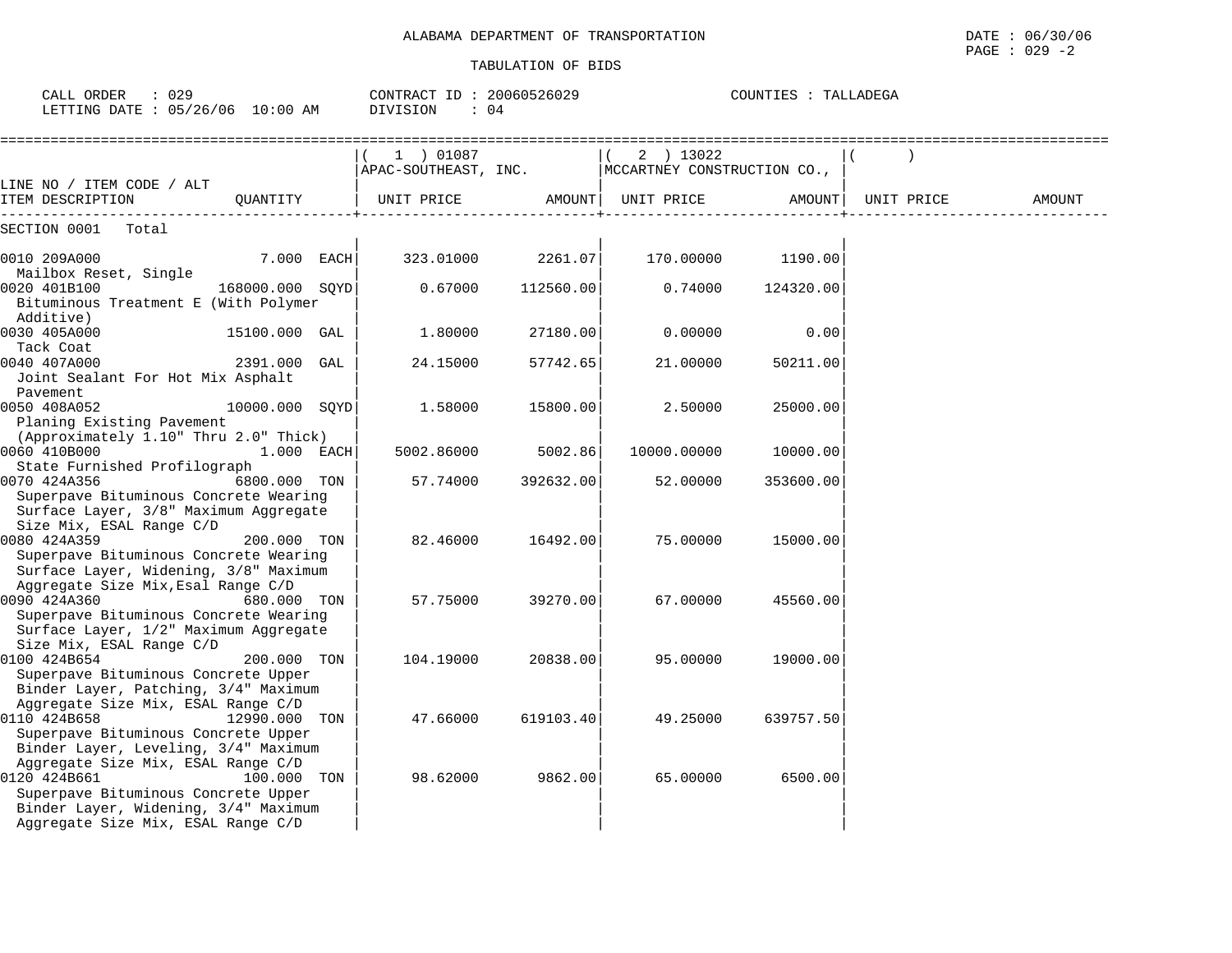|                                                                                                                  |            |      | $(1)$ 01087       |                     | $(2)$ 13022<br>$APAC-SOUTHEAST$ , $INC.$ $ MCCARTNEY$ $CONSTRUCTION CO.$ |           |            |        |
|------------------------------------------------------------------------------------------------------------------|------------|------|-------------------|---------------------|--------------------------------------------------------------------------|-----------|------------|--------|
| LINE NO / ITEM CODE / ALT<br>ITEM DESCRIPTION                                                                    | OUANTITY   |      | UNIT PRICE AMOUNT |                     | UNIT PRICE AMOUNT                                                        |           | UNIT PRICE | AMOUNT |
| 0130 424C371  4290.000 TON<br>Superpave Bituminous Concrete Base<br>Layer, Widening, 1 1/2" Maximum              |            |      |                   |                     | $54.33000$ 233075.70 48.00000                                            | 205920.00 |            |        |
| Aggregate Size Mix, ESAL Range C/D<br>0140 430B043 2000.000 TON<br>Aggregate Surfacing (1" Down, Crusher<br>Run) |            |      | 20.73000          | 41460.00            | 23.00000                                                                 | 46000.00  |            |        |
| 0150 600A000<br>Mobilization                                                                                     |            | LUMP | 60405.13000       | 60405.13            | 210400.00000                                                             | 210400.00 |            |        |
| 0160 701A028 20.000 MILE<br>Solid White, Class 2, Type A Traffic<br>Stripe (0.06" Thick) (6" Wide)               |            |      | 1890.00000        | 37800.00            | 1800.00000                                                               | 36000.00  |            |        |
| Solid White, Class 2, Type A Traffic<br>Stripe (0.06" Thick)                                                     |            |      | 5250.00000        | 5250.00             | 5000.00000                                                               | 5000.00   |            |        |
| 0180 701A046 3.000 MILE<br>Broken Yellow, Class 2, Type A Traffic<br>Stripe (0.09" Thick) (6" Wide)              |            |      | 1102.50000        | 3307.50             | 1050.00000                                                               | 3150.00   |            |        |
| Solid Yellow, Class 2, Type A Traffic<br>Stripe (0.09" Thick) (6" Wide)                                          |            |      |                   | 1890.00000 17010.00 | 1800.00000                                                               | 16200.00  |            |        |
|                                                                                                                  | 450.000 LF |      |                   | 2.10000 945.00      | 2.00000                                                                  | 900.00    |            |        |

| 029<br>ORDER<br>لىلەك                |                              | ΙD<br>CONTRA<br>$\pi \cap m$<br>. RAC | 10526029<br>20060  | LADEGA<br>COUNTIF<br>. ו ב |
|--------------------------------------|------------------------------|---------------------------------------|--------------------|----------------------------|
| 706<br>'26.<br>05<br>LETTING<br>חימת | : 00<br>$\sim$<br>AΜ<br>- 92 | OIVISION                              | ۱4<br>$\mathbf{u}$ |                            |

0210 701C000 8.000 MILE| 756.00000 6048.00| 720.00000 5760.00| Broken Temporary Traffic Stripe | | |

Solid Temporary Traffic Stripe | | |

 $\mathbf A$   $\qquad$ 0240 703B002 137.000 SQFT| 3.94000 539.78| 3.75000 513.75| Traffic Control Legends, Class 2, Type | | |

 Temporary Traffic Control Markings | | | 0260 703E001 30.000 SQFT| 2.10000 63.00| 2.00000 60.00| Temporary Traffic Control Legends<br>0270 730H001 3000.000 LF d 3.41000 10230.00 3.25000 9750.00

Loop Wire **in the set of the set of the set of the set of the set of the set of the set of the set of the set of the set of the set of the set of the set of the set of the set of the set of the set of the set of the set of** 

87.000 MILE

600.000 SQFT

3000.000 LF

0230 703A002 2200.000 SQFT| 3.41000 7502.00| 3.25000 7150.00|

Dotted Class 2, Type A Traffic Stripe

Traffic Control Markings, Class 2, Type

(0.09" Thick)(6" Wide) | | |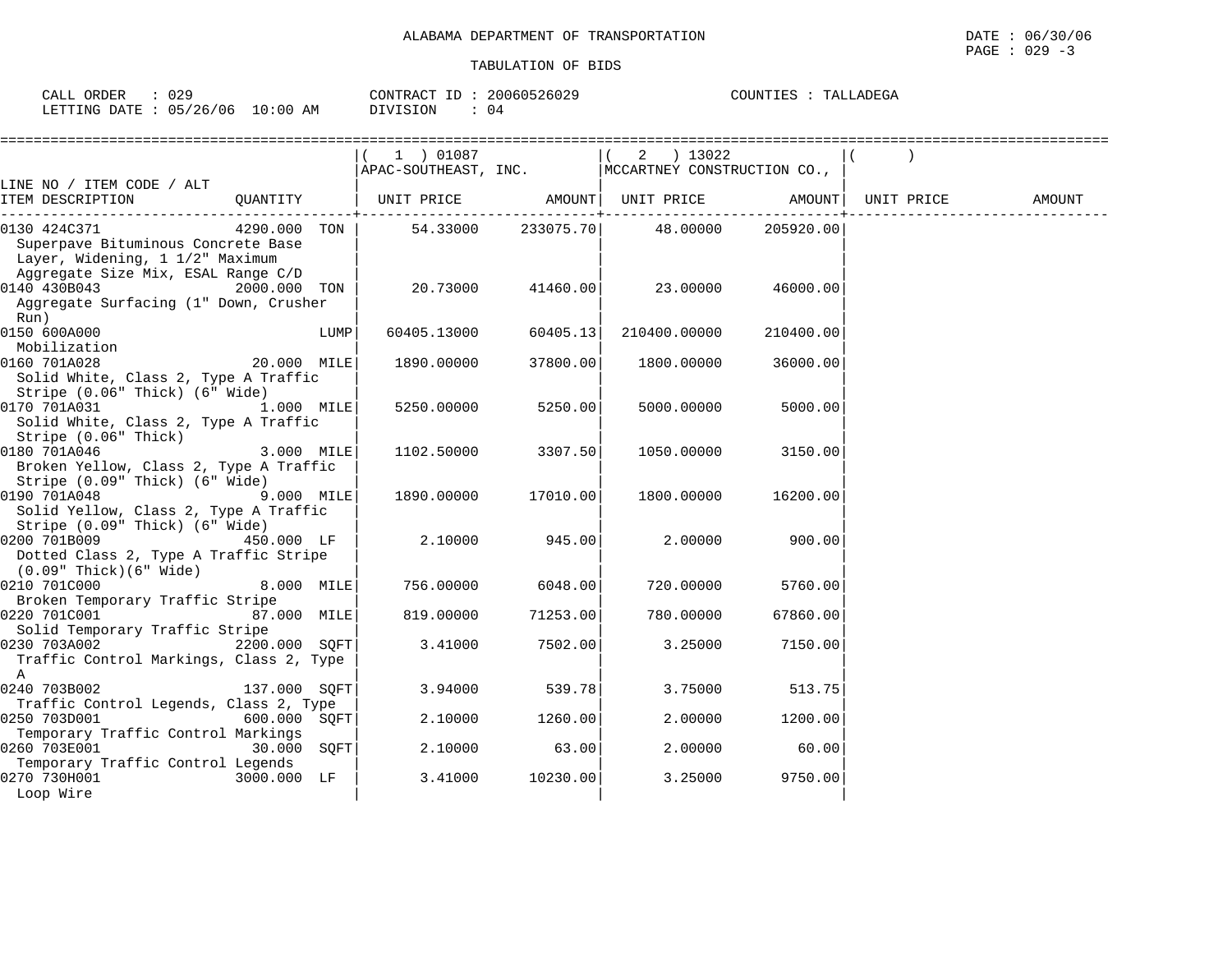| 029<br>CALL ORDER               | CONTRACT ID: 20060526029 | COUNTIES : TALLADEGA |
|---------------------------------|--------------------------|----------------------|
| LETTING DATE: 05/26/06 10:00 AM | DIVISION<br>-04          |                      |

| ' ITEM CODE / ALT<br>LINE NO /                                         |             |      | 1 ) 01087<br>APAC-SOUTHEAST, INC. |                 | 13022<br>2<br>MCCARTNEY CONSTRUCTION CO., |                 |            |    |        |
|------------------------------------------------------------------------|-------------|------|-----------------------------------|-----------------|-------------------------------------------|-----------------|------------|----|--------|
| ITEM DESCRIPTION                                                       | OUANTITY    |      | UNIT PRICE                        | AMOUNT          | UNIT PRICE                                | AMOUNT          | UNIT PRICE |    | AMOUNT |
| 0280 7301001                                                           | 1000.000 LF |      | 0.53000                           | 530.00          | 0.50000                                   | 500.00          |            |    |        |
| Loop Detector Lead-In-Cable<br>0290 740B000<br>Construction Signs      | 1062.000    | SOFT | 8.90000                           | 9451.80         | 12,00000                                  | 12744.00        |            |    |        |
| 0300 7400000<br>Pilot Car                                              | 1.000       | EACH | 14895.33000                       | 14895.33        | 15000.00000                               | 15000.00        |            |    |        |
| 0310 998A000<br>Construction Fuel (Maximum Bid Limited<br>To $$89,000$ |             | LUMP | 0.00000                           | 0.00            | 0.00000                                   | 0.00            |            |    |        |
| SECTION TOTALS                                                         |             |      |                                   | \$1,839,770.22] |                                           | \$1,934,246.25] |            |    | 0.00   |
| CONTRACT TOTALS                                                        |             |      |                                   | \$1,839,770.22] |                                           | \$1,934,246.25] |            | Ś. |        |
|                                                                        |             |      |                                   |                 |                                           |                 |            |    |        |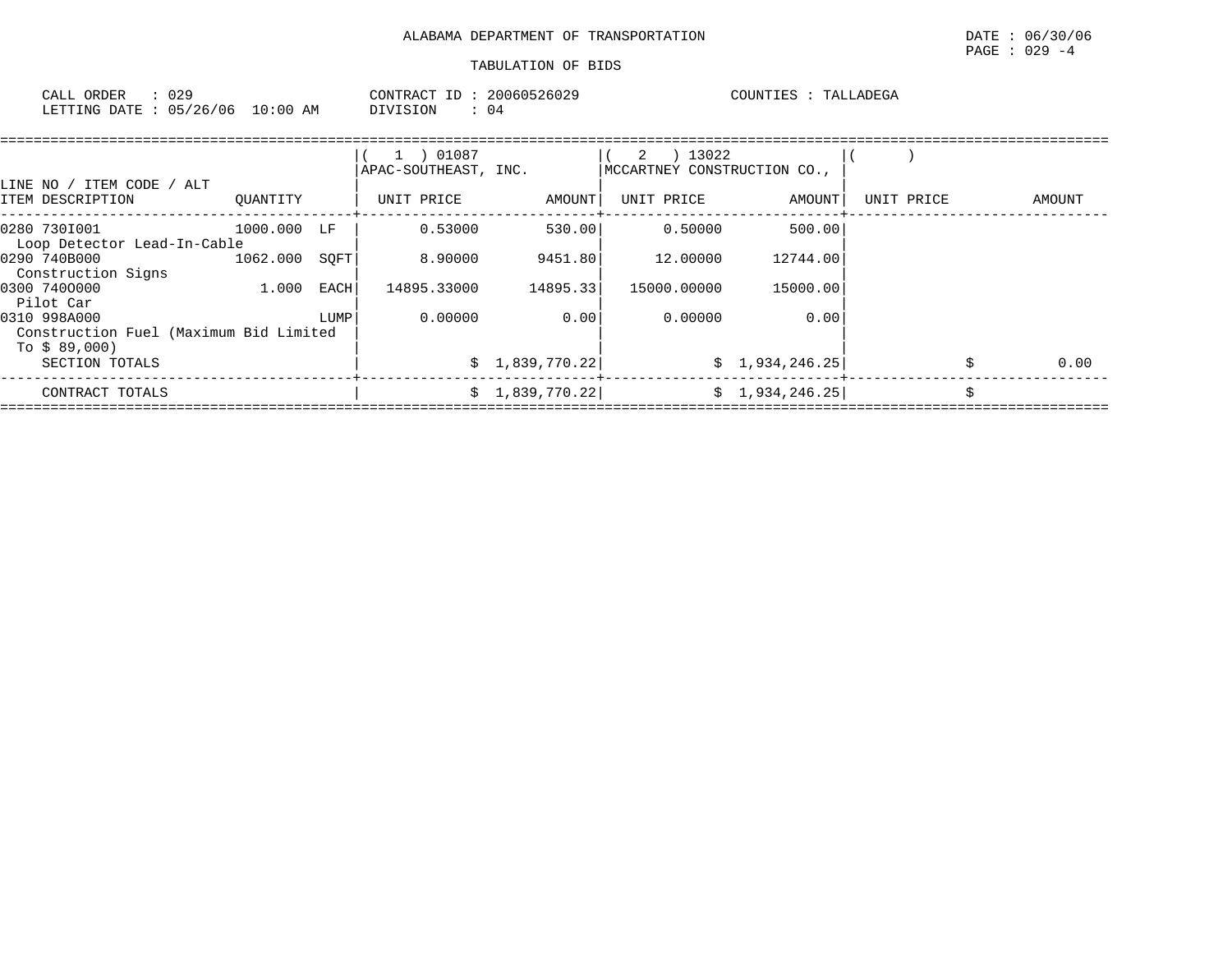## PAGE : 030 -1

#### VENDOR RANKING

|      | : 030<br>CALL ORDER    | LETTING DATE : 05/26/06 10:00 AM | CONTRACT ID: 20060526030<br>DIVISION<br>$\therefore$ 02      |              | COUNTIES : MARION |                                |           |
|------|------------------------|----------------------------------|--------------------------------------------------------------|--------------|-------------------|--------------------------------|-----------|
|      |                        |                                  | 30<br>CONTRACT TIME:                                         | Working Days | (available days)  |                                |           |
|      | CONTRACT DESCRIPTION : |                                  | RURAL                                                        |              |                   | $PROJECT(S) : STPAA-0118(506)$ |           |
|      |                        |                                  | for constructing the Planing, Resurfacing and Traffic Stripe |              |                   |                                |           |
|      |                        |                                  | on SR-118 (US-278) from the Lamar County line to the         |              |                   |                                |           |
|      |                        |                                  | Burlington Northern Railroad in Guin. Length 2.460 mi.       |              |                   |                                |           |
|      |                        |                                  |                                                              |              |                   |                                |           |
|      |                        |                                  |                                                              |              |                   | TOTAL                          | % OVER    |
| RANK | VENDOR NO. / NAME      |                                  |                                                              |              |                   | <b>BID</b>                     | LOW BID   |
|      | 20011                  | TRI-COUNTY CONSTRUCTION, INC.    |                                                              |              |                   | 590,430.62                     | 100.0000% |
|      | 19074                  | S & M EOUIPMENT CO., INC.        |                                                              |              |                   | 624,790.63                     | 105.8195% |
|      | 01087                  | APAC-SOUTHEAST, INC.             |                                                              |              |                   | 671,947.57                     | 113.8064% |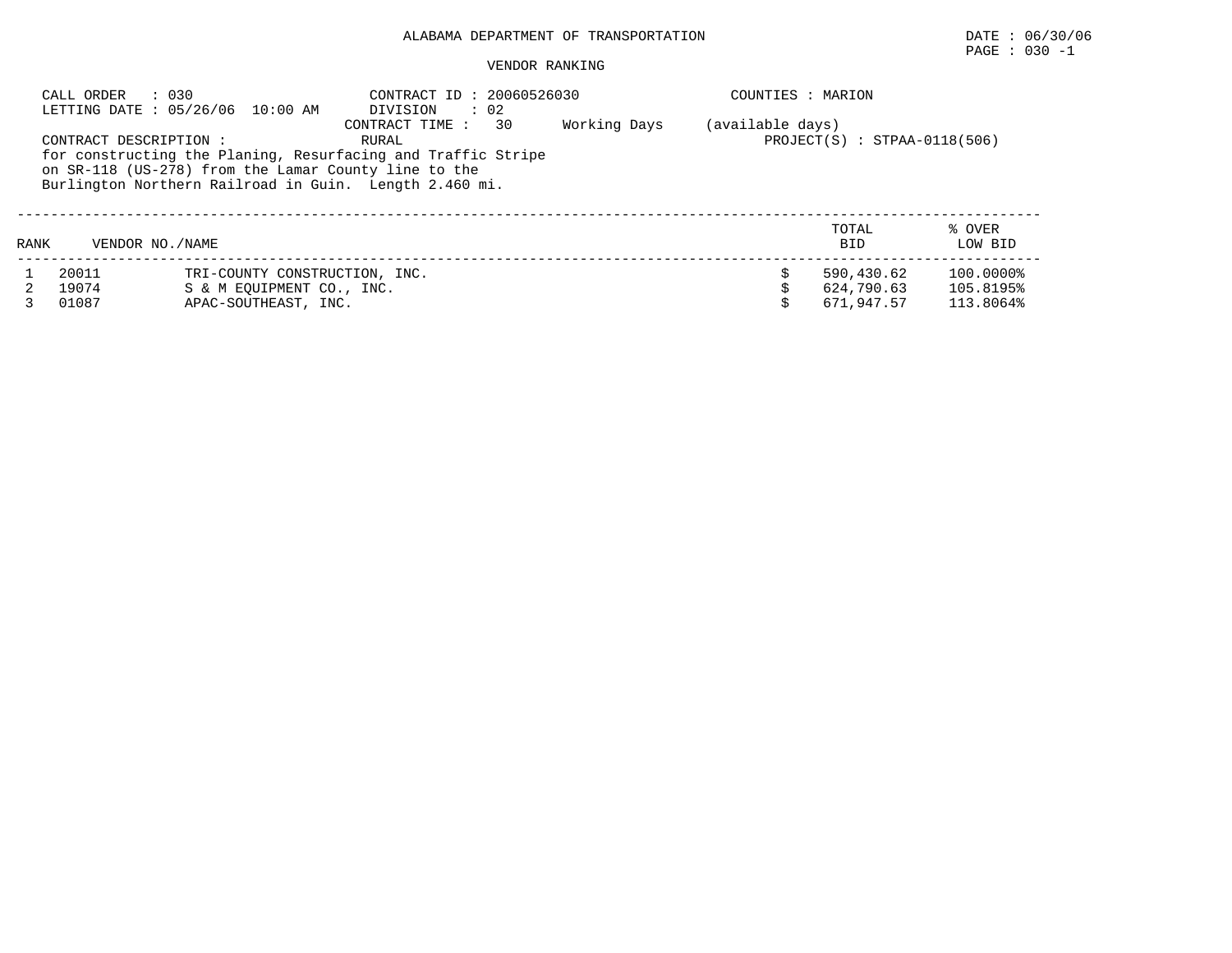CALL ORDER : 030 CONTRACT ID : 20060526030 COUNTIES : MARION

LETTING DATE : 05/26/06 10:00 AM DIVISION : 02

|                                                                                                                      |                |      | $1$ ) 20011<br>TRI-COUNTY CONSTRUCTION, IN $ S \& M$ EQUIPMENT CO., INC. |           | 2 ) 19074   |           | 3 ) 01087<br>APAC-SOUTHEAST, INC. |           |
|----------------------------------------------------------------------------------------------------------------------|----------------|------|--------------------------------------------------------------------------|-----------|-------------|-----------|-----------------------------------|-----------|
| LINE NO / ITEM CODE / ALT                                                                                            |                |      |                                                                          |           |             |           |                                   |           |
| ITEM DESCRIPTION                                                                                                     | OUANTITY       |      | UNIT PRICE                                                               | AMOUNT    | UNIT PRICE  | AMOUNT    | UNIT PRICE                        | AMOUNT    |
| SECTION 0001<br>Total                                                                                                |                |      |                                                                          |           |             |           |                                   |           |
| 0010 305B060<br>Crushed Aggregate, Section 825, Type B,<br>for Miscellaneous Use                                     | 613,000 TON    |      | 25,00000                                                                 | 15325.00  | 18,00000    | 11034.00  | 26.16000                          | 16036.08  |
| 0020 401A004<br>Bituminous Treatment E                                                                               | 44988.000      | SOYD | 0.80000                                                                  | 35990.40  | 0.85000     | 38239.80  | 0.78000                           | 35090.64  |
| 0030 405A000<br>Tack Coat                                                                                            | 1350.000       | GAL  | 1.50000                                                                  | 2025.00   | 2.50000     | 3375.00   | 1.26000                           | 1701.00   |
| 0040 408A052<br>Planing Existing Pavement                                                                            | 36627.000 SOYD |      | 0.80000                                                                  | 29301.60  | 1.73000     | 63364.71  | 0.56000                           | 20511.12  |
| (Approximately 1.10" Thru 2.0" Thick)<br>0050 410H000<br>Material Remixing Device                                    | 1.000 EACH     |      | 20000.00000                                                              | 20000.001 | 8000.00000  | 8000.00   | 9523.08000                        | 9523.08   |
| 0060 424A360<br>Superpave Bituminous Concrete Wearing<br>Surface Layer, 1/2" Maximum Aggregate                       | 3478.000 TON   |      | 46.71000                                                                 | 162457.38 | 50.61000    | 176021.58 | 60.33000                          | 209827.74 |
| Size Mix, ESAL Range C/D<br>0070 424A369                                                                             | 9.000 TON      |      | 80,00000                                                                 | 720.00    | 100.00000   | 900.00    | 60.19000                          | 541.71    |
| Superpave Bituminous Concrete Wearing<br>Surface Layer, Widening, 1/2" Maximum<br>Aggregate Size Mix, ESAL Range C/D |                |      |                                                                          |           |             |           |                                   |           |
| 0080 424B653<br>$1000.000$ TON<br>Superpave Bituminous Concrete Upper                                                |                |      | 52.29000                                                                 | 52290.00  | 61.06000    | 61060.00  | 45.00000                          | 45000.00  |
| Binder Layer, Patching, 1/2" Maximum<br>Aggregate Size Mix, ESAL Range C/D                                           |                |      |                                                                          |           |             |           |                                   |           |
| 0090 424B657<br>Superpave Bituminous Concrete Upper<br>Binder Layer, Leveling, 1/2" Maximum                          | 2019.000 TON   |      | 47.66000                                                                 | 96225.54  | 51.06000    | 103090.14 | 58.88000                          | 118878.72 |
| Agggregate Size Mix, ESAL Range C/D<br>0100 424C370<br>Superpave Bituminous Concrete Base                            | 1170.000 TON   |      | 49.01000                                                                 | 57341.70  | 43.67000    | 51093.90  | 58.00000                          | 67860.00  |
| Layer, Widening, 1" Maximum Aggregate<br>Size Mix, ESAL Range C/D<br>0110 600A000                                    |                | LUMP | 20000.00000                                                              | 20000.00  | 10000.00000 | 10000.00  | 79088.09000                       | 79088.09  |
| Mobilization<br>0120 652A100                                                                                         | 2.000 ACRE     |      | 1250.00000                                                               | 2500.00   | 1500.00000  | 3000.00   | 1217.06000                        | 2434.12   |
| Seeding<br>0130 656A010<br>Mulching                                                                                  | 2.000 ACRE     |      | 1250.00000                                                               | 2500.00   | 1500.00000  | 3000.00   | 923.33000                         | 1846.66   |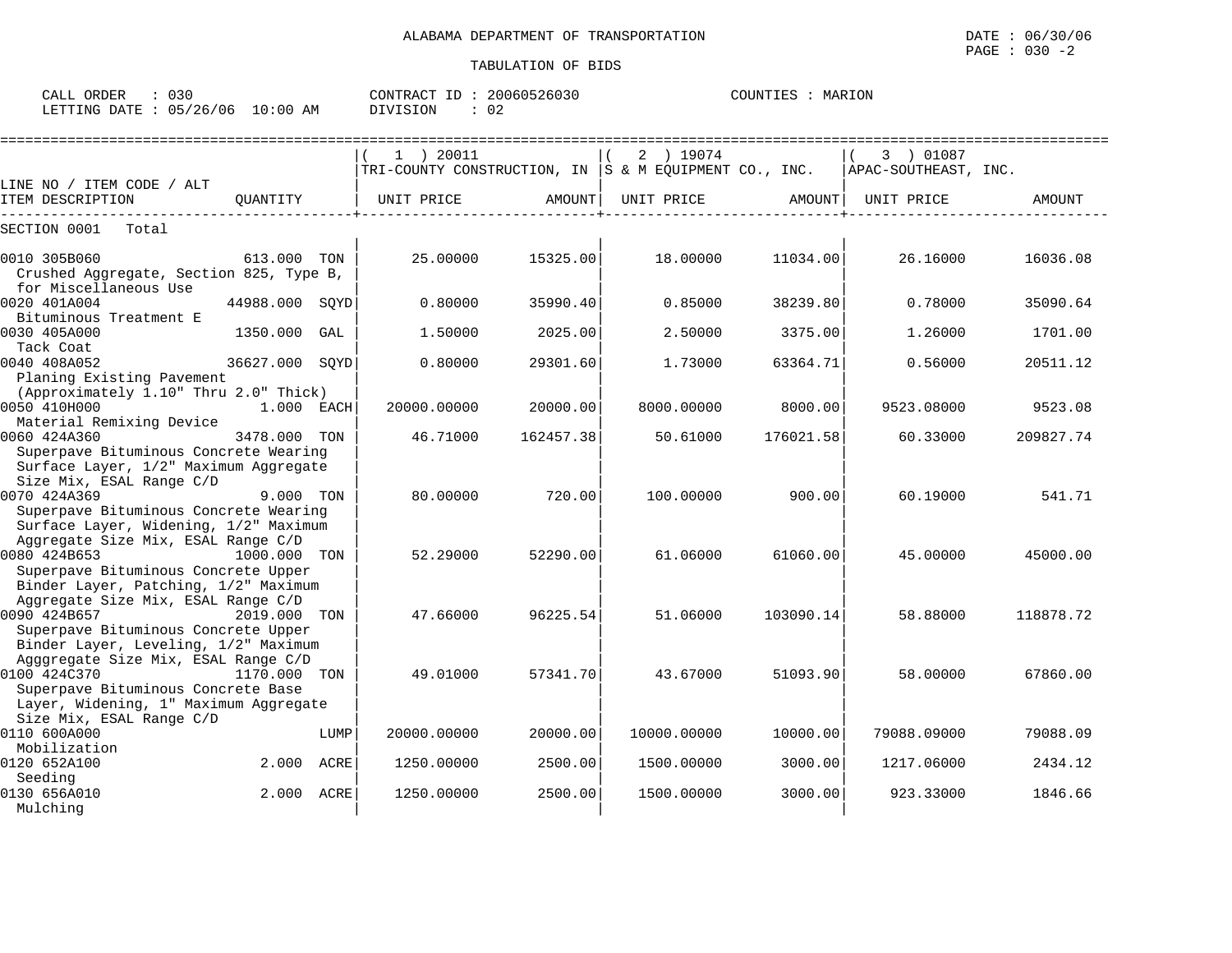| CALL ORDER                       | $\therefore$ 030 |          | CONTRACT ID: 20060526030 | COUNTIES : MARION |  |
|----------------------------------|------------------|----------|--------------------------|-------------------|--|
| LETTING DATE : 05/26/06 10:00 AM |                  | DIVISION | $\therefore$ 02          |                   |  |

|                                                                                          |               |      | 1 ) 20011                                                    |          | 2<br>) 19074 |          | 3 ) 01087            |          |
|------------------------------------------------------------------------------------------|---------------|------|--------------------------------------------------------------|----------|--------------|----------|----------------------|----------|
|                                                                                          |               |      | $ TRI-COUNTY$ CONSTRUCTION, IN $ S \& M$ EQUIPMENT CO., INC. |          |              |          | APAC-SOUTHEAST, INC. |          |
| LINE NO / ITEM CODE / ALT<br>ITEM DESCRIPTION                                            | QUANTITY      |      | UNIT PRICE                                                   | AMOUNT   | UNIT PRICE   | AMOUNT   | UNIT PRICE           | AMOUNT   |
| 0140 665J000<br>Silt Fence, Type A                                                       | 200.000 LF    |      | 10.00000                                                     | 2000.00  | 10.00000     | 2000.00  | 3.54000              | 708.00   |
| 0150 6650001<br>Silt Fence Removal                                                       | 200.000 LF    |      | 6.00000                                                      | 1200.00  | 5.00000      | 1000.00  | 2.10000              | 420.00   |
| 0160 665Q001<br>20 Inch Wattle                                                           | 300.000 LF    |      | 9,00000                                                      | 2700.00  | 10.00000     | 3000.00  | 6.97000              | 2091.00  |
| 0170 680A000<br>Engineering Controls                                                     |               | LUMP | 20000.00000                                                  | 20000.00 | 6500.00000   | 6500.00  | 2226.18000           | 2226.18  |
| 0180 701A028<br>Solid White, Class 2, Type A Traffic                                     | 5.000 MILE    |      | 1800.00000                                                   | 9000.00  | 1980.00000   | 9900.00  | 1818.00000           | 9090.00  |
| Stripe (0.06" Thick) (6" Wide)<br>0190 701A046<br>Broken Yellow, Class 2, Type A Traffic | 2.000 MILE    |      | 1075.00000                                                   | 2150.00  | 1182.50000   | 2365.00  | 1085.75000           | 2171.50  |
| Stripe (0.09" Thick) (6" Wide)<br>0200 701A048<br>Solid Yellow, Class 2, Type A Traffic  | 4.000 MILE    |      | 2100.00000                                                   | 8400.00  | 2310.00000   | 9240.00  | 2121.00000           | 8484.00  |
| Stripe (0.09" Thick) (6" Wide)<br>0210 701C000<br>Broken Temporary Traffic Stripe        | 6.000 MILE    |      | 720.00000                                                    | 4320.00  | 792.00000    | 4752.00  | 727.20000            | 4363.20  |
| 0220 701C001<br>Solid Temporary Traffic Stripe                                           | 26.000 MILE   |      | 780.00000                                                    | 20280.00 | 858.00000    | 22308.00 | 787.80000            | 20482.80 |
| 0230 703A002<br>Traffic Control Markings, Class 2, Type<br>$\mathbb A$                   | 502.000 SOFT  |      | 3.50000                                                      | 1757.00  | 3.85000      | 1932.70  | 3.54000              | 1777.08  |
| 0240 703B002<br>Traffic Control Legends, Class 2, Type                                   | 137.000 SOFT  |      | 4.00000                                                      | 548.00   | 4.40000      | 602.80   | 4.04000              | 553.48   |
| 0250 703D001<br>Temporary Traffic Control Markings                                       | 1506.000 SQFT |      | 2.00000                                                      | 3012.00  | 2.20000      | 3313.20  | 2.02000              | 3042.12  |
| 0260 703E001<br>Temporary Traffic Control Legends                                        | 410.000       | SOFT | 2.00000                                                      | 820.00   | 2.20000      | 902.00   | 2.02000              | 828.20   |
| 0270 705A032<br>Pavement Markers, Class A-H, Type 1-B                                    | 69.000 EACH   |      | 5.50000                                                      | 379.50   | 6.05000      | 417.45   | 5.56000              | 383.64   |
| 0280 705A037<br>Pavement Markers, Class A-H, Type 2-D                                    | 245.000 EACH  |      | 5.50000                                                      | 1347.50  | 6.05000      | 1482.25  | 5.56000              | 1362.20  |
| 0290 740B000<br>Construction Signs                                                       | 545.000 SQFT  |      | 12,00000                                                     | 6540.00  | 7.98000      | 4349.10  | 8.48000              | 4621.60  |
| 0300 740D000<br>Channelizing Drums                                                       | 20.000 EACH   |      | 75.00000                                                     | 1500.00  | 55.00000     | 1100.00  | 0.06000              | 1.20     |
| 0310 740E000<br>Cones (36 Inches High)                                                   | 100.000 EACH  |      | 18,00000                                                     | 1800.00  | 14.92000     | 1492.00  | 0.06000              | 6.00     |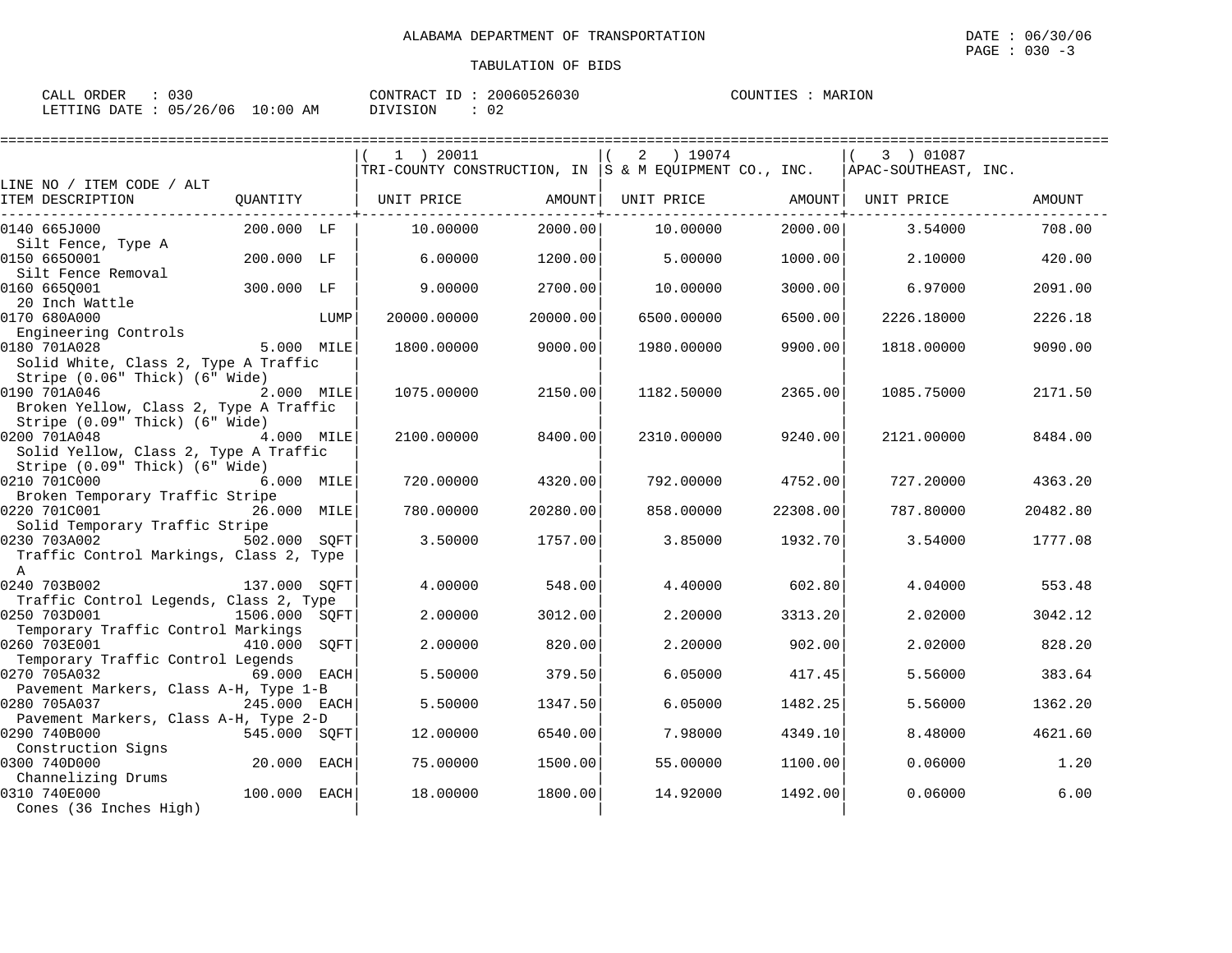| CALL ORDER                       |          | CONTRACT ID: 20060526030 | COUNTIES : MARION |
|----------------------------------|----------|--------------------------|-------------------|
| LETTING DATE : 05/26/06 10:00 AM | DIVISION |                          |                   |

|                                                        |          |      | 20011<br>$\perp$<br>TRI-COUNTY CONSTRUCTION, IN |             | 19074<br>2<br>IS & M EOUIPMENT CO., INC. |            | 3 ) 01087<br>APAC-SOUTHEAST, INC. |            |
|--------------------------------------------------------|----------|------|-------------------------------------------------|-------------|------------------------------------------|------------|-----------------------------------|------------|
| LINE NO / ITEM CODE / ALT<br>ITEM DESCRIPTION          | OUANTITY |      | UNIT PRICE                                      | AMOUNT      | UNIT PRICE                               | AMOUNT     | UNIT PRICE                        | AMOUNT     |
| 0320 740M001<br>Ballast For Cone                       | 100.000  | EACH | 15.00000                                        | 1500.00     | 9.55000                                  | 955.00     | 0.06000                           | 6.00       |
| 0330 7400000<br>Pilot Car                              | 1.000    | EACH | 2500.00000                                      | 2500.00     | 2500.00000                               | 2500.00    | 989.41000                         | 989.41     |
| 0340 998A000<br>Construction Fuel (Maximum Bid Limited |          | LUMP | 2000,00000                                      | 2000.00     | 12500.00000                              | 12500.00   | 1,00000                           | 1.00       |
| To \$ 33,000)<br>SECTION TOTALS                        |          |      |                                                 | 590, 430.62 | S.                                       | 624,790.63 |                                   | 671,947.57 |
| CONTRACT TOTALS                                        |          |      | S                                               | 590, 430.62 | \$                                       | 624,790.63 |                                   | 671,947.57 |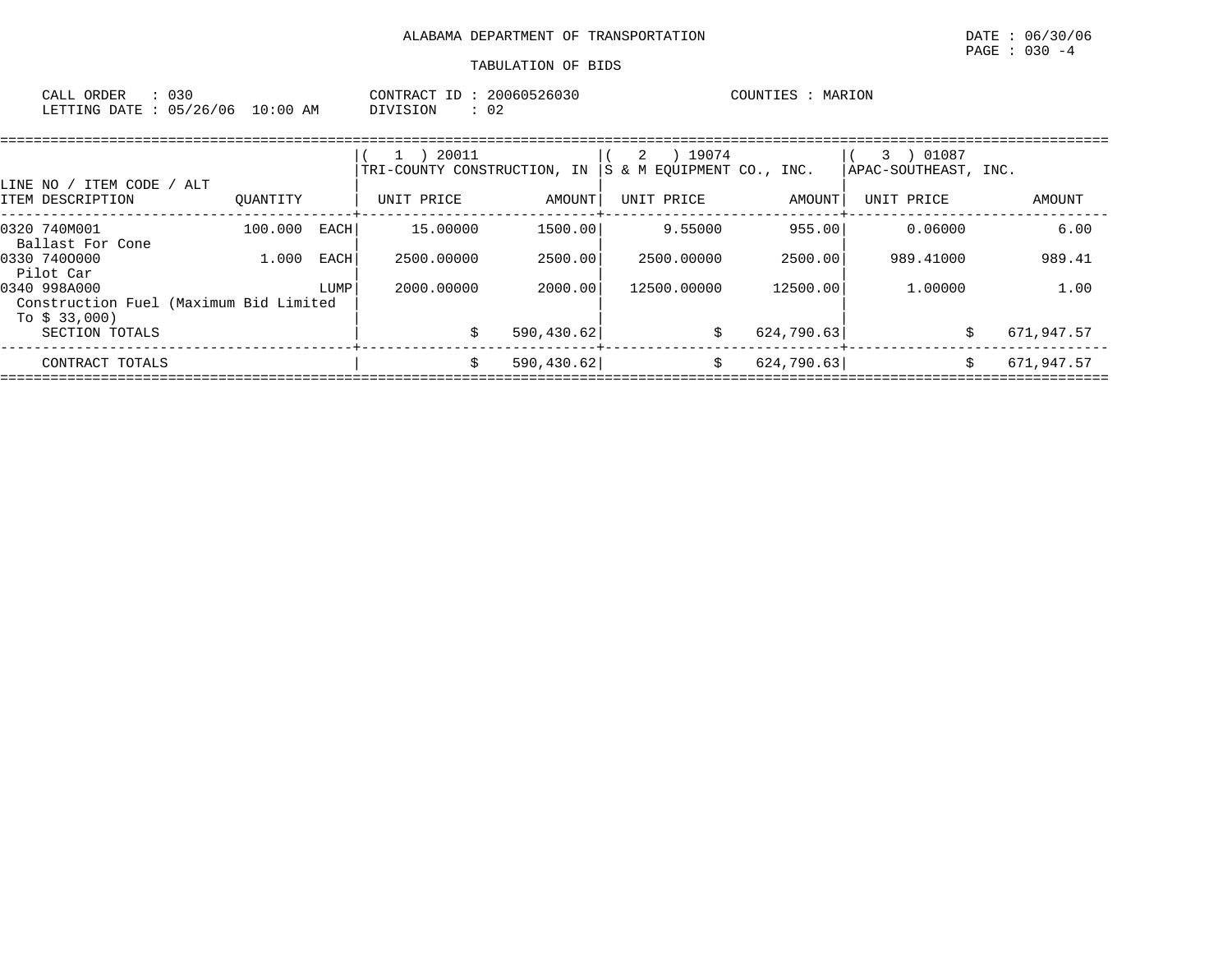## PAGE : 034 -1

#### VENDOR RANKING

|      | CALL ORDER<br>: 034                               | LETTING DATE: 05/26/06 10:00 AM                                                                                            | CONTRACT ID: 20060526034<br>DIVISION<br>$\therefore$ 03 |     |              | COUNTIES : SHELBY |                                |                   |
|------|---------------------------------------------------|----------------------------------------------------------------------------------------------------------------------------|---------------------------------------------------------|-----|--------------|-------------------|--------------------------------|-------------------|
|      | CONTRACT DESCRIPTION :<br>at CR-11 in Simmsville. | for constructing the Widening, Realignment, Resurfacing and<br>Traffic Stripe on CR-11 at Chelsea High School and on CR-36 | CONTRACT TIME :<br>BIRMINGHAM                           | 180 | Working Days | (available days)  | $PROJECT(S) : STPBH-7118(600)$ |                   |
| RANK | VENDOR NO. / NAME                                 |                                                                                                                            |                                                         |     |              |                   | TOTAL<br><b>BID</b>            | % OVER<br>LOW BID |
|      | 16048                                             | WALKER PATTON COMPANY, INC.                                                                                                |                                                         |     |              |                   | 666,962.33                     | $100.0000\%$      |
|      | 01087                                             | APAC-SOUTHEAST, INC.                                                                                                       |                                                         |     |              |                   | 688,399.21                     | 103.2141%         |
|      | 07003                                             | R. E. GRILLS CONSTRUCTION CO., INC.                                                                                        |                                                         |     |              |                   | 786,021.56                     | 117.8510%         |
|      | 04013                                             | DUNN CONSTRUCTION COMPANY, INC.                                                                                            |                                                         |     |              |                   | 830,487.59                     | 124.5179%         |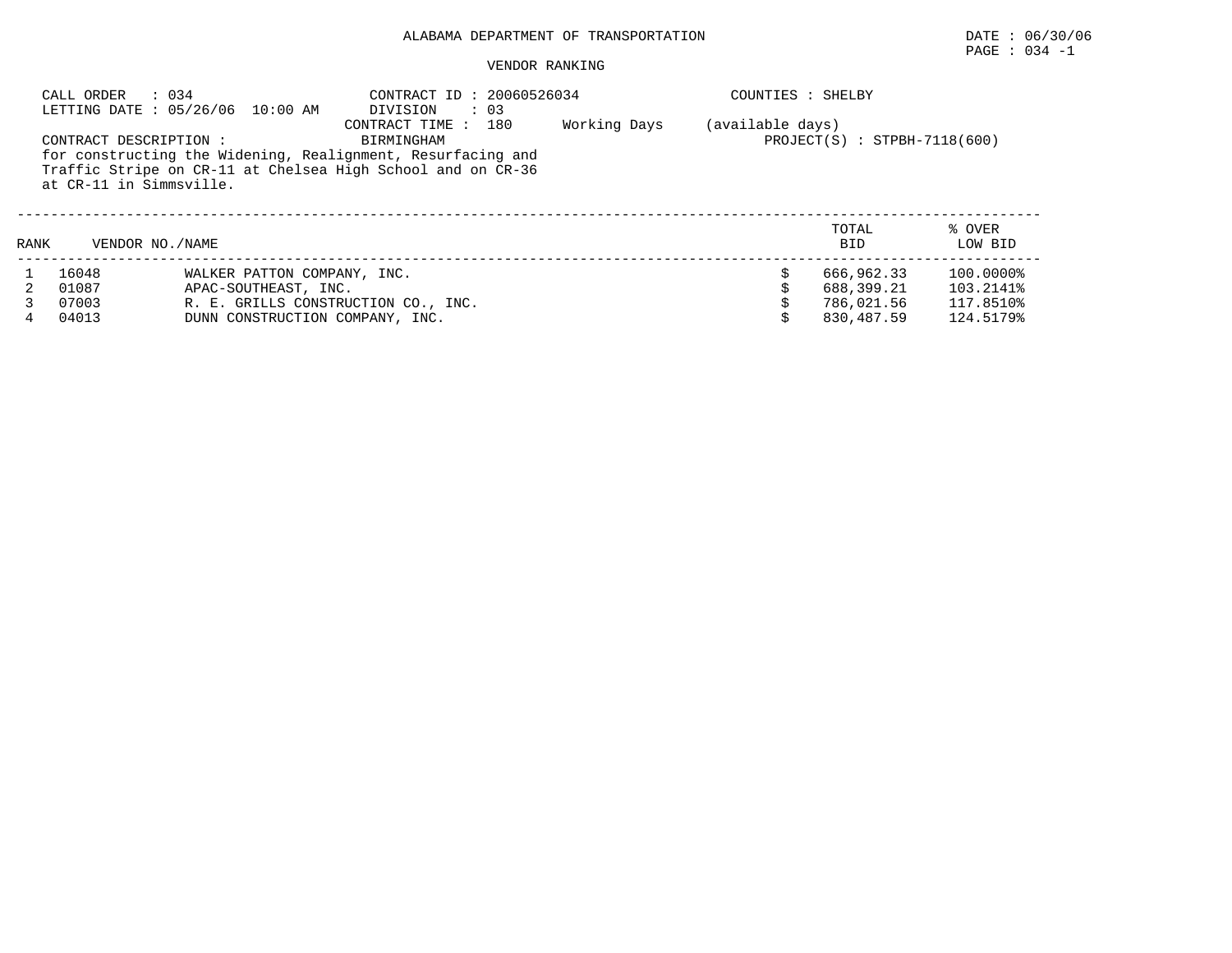| CALL (<br>ORDER           |            | CONTRACT<br>ID . | 20060526034 | COUNTIES | SHELBY |
|---------------------------|------------|------------------|-------------|----------|--------|
| LETTING DATE : 05/26/06 1 | $10:00$ AM | DIVISION         | 03          |          |        |

|                                                                                                                          |               |             | $1$ ) 16048                                       |           | 2 ) 01087   |           | 3 ) 07003                       |           |
|--------------------------------------------------------------------------------------------------------------------------|---------------|-------------|---------------------------------------------------|-----------|-------------|-----------|---------------------------------|-----------|
| LINE NO / ITEM CODE / ALT                                                                                                |               |             | WALKER PATTON COMPANY, INC.  APAC-SOUTHEAST, INC. |           |             |           | R.E. GRILLS CONSTRUCTION CO., I |           |
| ITEM DESCRIPTION                                                                                                         | QUANTITY      |             | UNIT PRICE                                        | AMOUNT    | UNIT PRICE  | AMOUNT    | UNIT PRICE                      | AMOUNT    |
| Total<br>SECTION 0001                                                                                                    |               |             |                                                   |           |             |           |                                 |           |
| 0010 201A002<br>Clearing And Grubbing (Maximum<br>Allowable Bid \$ 4000 Per                                              |               | LUMP        | 16000.00000                                       | 16000.00  | 16000.00000 | 16000.00  | 16000.00000                     | 16000.00  |
| Acre)(Approximately 4 Acres)<br>0020 206D000<br>Removing Pipe                                                            | 292.000 LF    |             | 12.50000                                          | 3650.00   | 43.77000    | 12780.84  | 15.00000                        | 4380.00   |
| 0030 210A000<br>Unclassified Excavation                                                                                  | 4538.000      | CUYD        | 28.31000                                          | 128470.78 | 15.46000    | 70157.48  | 20.00000                        | 90760.00  |
| 0040 210D000<br>Borrow Excavation                                                                                        | 1757.000      | <b>CUYD</b> | 10.43000                                          | 18325.51  | 21.21000    | 37265.97  | 15,00000                        | 26355.00  |
| 0050 214A000<br>Structure Excavation                                                                                     | 288.000       | <b>CUYD</b> | 10.00000                                          | 2880.00   | 24.65000    | 7099.20   | 12,00000                        | 3456.00   |
| 0060 214B001<br>Foundation Backfill, Commercial                                                                          | 74.000        | <b>CUYD</b> | 33.19000                                          | 2456.06   | 54.75000    | 4051.50   | 51.00000                        | 3774.00   |
| 0070 305B061<br>Coarse Aggregate, Section 801, ALDOT<br>#810, For Miscellaneous Use                                      | 116.000 TON   |             | 23.00000                                          | 2668.00   | 32.33000    | 3750.28   | 23,00000                        | 2668.00   |
| 0080 401A000<br>Bituminous Treatment A                                                                                   | 4246.000 SOYD |             | 0.70000                                           | 2972.20   | 1,00000     | 4246.00   | 1.32000                         | 5604.72   |
| 0090 405A000<br>Tack Coat                                                                                                | 580.000 GAL   |             | 2.00000                                           | 1160.00   | 2.08000     | 1206.40   | 2.10000                         | 1218.00   |
| 0100 408A053<br>Planing Existing Pavement                                                                                | 3627.000 SOYD |             | 4.25000                                           | 15414.75  | 6.76000     | 24518.52  | 5.90000                         | 21399.30  |
| (Approximately 2.10" Thru 3.0" Thick)<br>0110 429A241<br>Improved Bituminous Concrete Wearing                            | 1036.000 TON  |             | 70.00000                                          | 72520.00  | 70.16000    | 72685.76  | 86.59000                        | 89707.24  |
| Surface Layer, 3/4" Maximum Aggregate<br>Size Mix, ESAL Range C<br>0115 429A248                                          | 50.000 TON    |             | 88.00000                                          | 4400.00   | 90.57000    | 4528.50   | 109,00000                       | 5450.00   |
| Improved Bituminous Concrete Wearing<br>Surface Layer, Leveling, 1" Maximum<br>Aggregate Size Mix, ESAL Range C          |               |             |                                                   |           |             |           |                                 |           |
| 0120 429B241<br>Improved Bituminous Concrete Binder<br>Layer, 1" Maximum Aggregate Size Mix,<br>ESAL Range C             | 1383.000 TON  |             | 67.00000                                          | 92661.00  | 74.05000    | 102411.15 | 83.70000                        | 115757.10 |
| 0130 429B243<br>Improved Bituminous Concrete Binder<br>Layer, Patching, 1/2" Maximum Aggregate<br>Size Mix, ESAL Range C | 27.000 TON    |             | 198.00000                                         | 5346.00   | 151.65000   | 4094.55   | 207.00000                       | 5589.00   |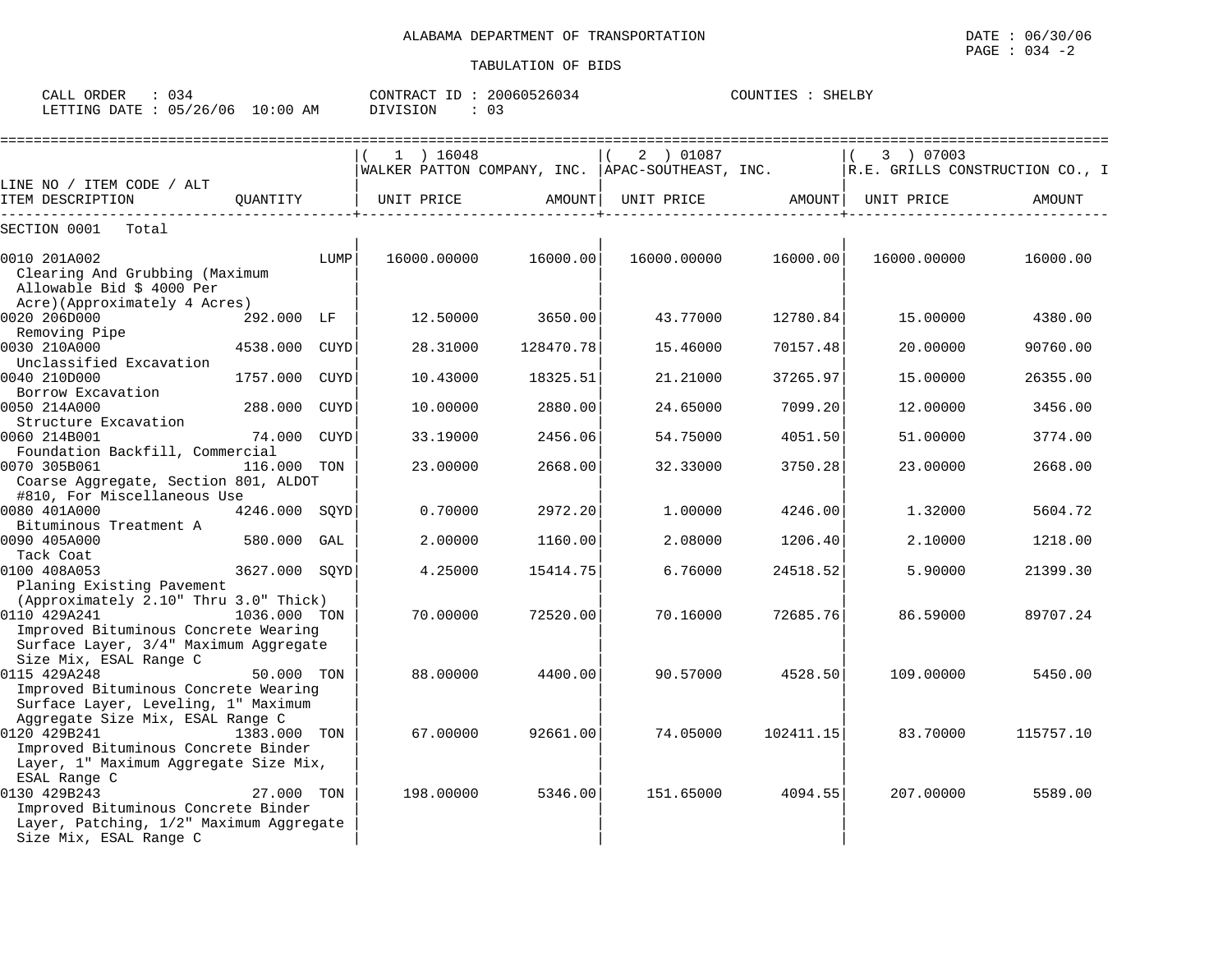| CALL ORDER                       | $\therefore$ 034 |          | CONTRACT ID: 20060526034 | COUNTIES : SHELBY |  |
|----------------------------------|------------------|----------|--------------------------|-------------------|--|
| LETTING DATE : 05/26/06 10:00 AM |                  | DIVISION |                          |                   |  |

|                                                                                                                        |              |      | $1$ ) 16048<br>WALKER PATTON COMPANY, INC. APAC-SOUTHEAST, INC. |          | 2<br>01087 (      |                   | 3 ) 07003   | R.E. GRILLS CONSTRUCTION CO., I |
|------------------------------------------------------------------------------------------------------------------------|--------------|------|-----------------------------------------------------------------|----------|-------------------|-------------------|-------------|---------------------------------|
| LINE NO / ITEM CODE / ALT                                                                                              |              |      |                                                                 |          |                   |                   |             |                                 |
| ITEM DESCRIPTION                                                                                                       |              |      | QUANTITY   UNIT PRICE AMOUNT                                    |          | UNIT PRICE AMOUNT |                   | UNIT PRICE  | AMOUNT                          |
| 0140 429B249<br>Improved Bituminous Concrete Binder<br>Layer, Leveling, 1" Maximum Aggregate<br>Size Mix, ESAL Range C | 123.000 TON  |      | 79.00000                                                        | 9717.00  |                   | 89.43000 10999.89 | 97.90000    | 12041.70                        |
| 0150 429C240<br>Improved Bituminous Concrete Base Layer<br>1" Maximum Aggregate Size Mix, ESAL<br>Range C              | 657.000 TON  |      | 71.00000                                                        | 46647.00 | 73.29000          | 48151.53          | 105.00000   | 68985.00                        |
| 0160 530A002<br>24" Roadway Pipe (Class 3 R.C.)                                                                        | 232.000 LF   |      | 41.97000                                                        | 9737.04  | 79.51000          | 18446.32          | 83.00000    | 19256.00                        |
| 0170 530A155<br>24" Roadway Pipe (14 Gauge C.C.S.)                                                                     | 29.000 LF    |      | 41.97000                                                        | 1217.13  | 94.31000          | 2734.99           | 45.00000    | 1305.00                         |
| 0180 535A080<br>18" Side Drain Pipe (Class 3 R.C.)                                                                     | 72.000 LF    |      | 27.23000                                                        | 1960.56  | 53.27000          | 3835.44           | 59.00000    | 4248.00                         |
| 0190 600A000<br>Mobilization                                                                                           |              | LUMP | 52750.00000                                                     | 52750.00 | 38680.00000       | 38680.00          | 62000.00000 | 62000.00                        |
| 0200 602A000<br>Right Of Way Markers                                                                                   | 13.000 EACH  |      | 150.00000                                                       | 1950.00  | 492.92000         | 6407.96           | 200,00000   | 2600.00                         |
| 0220 610C001<br>Loose Riprap, Class 2                                                                                  | 45.000       | TON  | 32.40000                                                        | 1458.00  | 76.26000          | 3431.70           | 40.00000    | 1800.00                         |
| 0230 610D003<br>Filter Blanket, Geotextile                                                                             | 36.000       | SOYD | 2.50000                                                         | 90.00    | 34.31000          | 1235.16           | 2.00000     | 72.00                           |
| 0240 614A000<br>Slope Paving                                                                                           | 1.000 CUYD   |      | 1000.00000                                                      | 1000.00  | 618,00000         | 618.00            | 1000.00000  | 1000.00                         |
| 0250 619A003<br>24" Roadway Pipe End Treatment, Class 1                                                                | 5.000 EACH   |      | 600.00000                                                       | 3000.00  | 927.00000         | 4635.00           | 990.00000   | 4950.00                         |
| 0260 619A101<br>18" Side Drain Pipe End Treatment,<br>Class 1                                                          | 2.000 EACH   |      | 500.00000                                                       | 1000.00  | 772.50000         | 1545.00           | 850.00000   | 1700.00                         |
| 0270 621A010<br>Junction Boxes, Type 3                                                                                 | 1.000 EACH   |      | 2500.00000                                                      | 2500.00  | 3605,00000        | 3605.00           | 3800.00000  | 3800.00                         |
| 0280 621A058<br>Junction Boxes, Type 3 (Modified)                                                                      | 1.000 EACH   |      | 2700.00000                                                      | 2700.00  | 4120.00000        | 4120.00           | 5000.00000  | 5000.00                         |
| 0290 621C024<br>Inlets, Type C Or P1                                                                                   | $1.000$ EACH |      | 2500.00000                                                      | 2500.00  | 3090.00000        | 3090.00           | 3800.00000  | 3800.00                         |
| 0300 623C000<br>Combination Curb & Gutter, Type C                                                                      | 470.000 LF   |      | 14.00000                                                        | 6580.00  | 15.45000          | 7261.50           | 15.50000    | 7285.00                         |
| 0310 630A001<br>Steel Beam Guardrail, Class A, Type 2                                                                  | 607.000 LF   |      | 20.40000                                                        | 12382.80 | 21.63000          | 13129.41          | 26.00000    | 15782.00                        |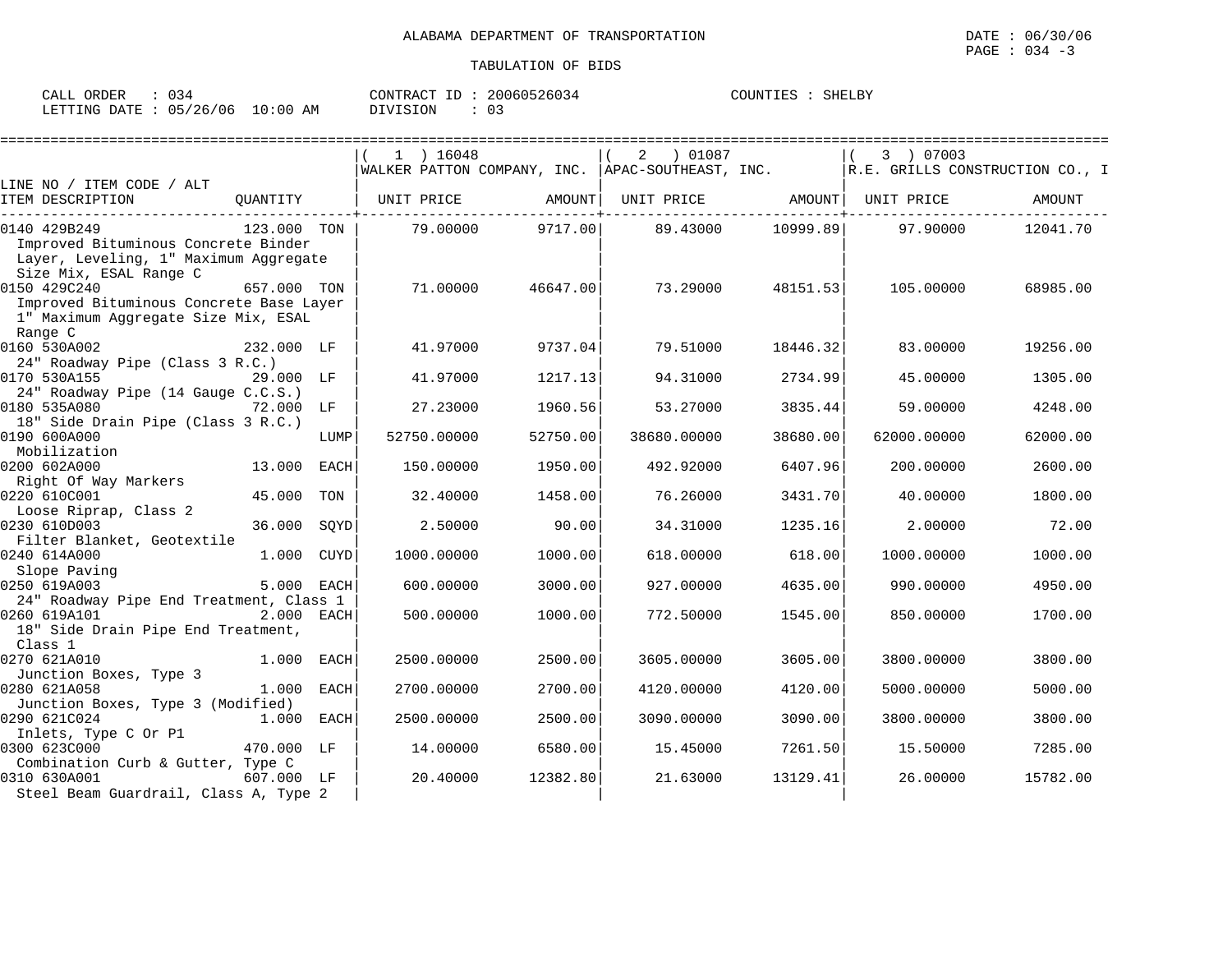| CALL ORDER | : 034                           |          | CONTRACT ID: 20060526034 | COUNTIES : SHELBY |  |
|------------|---------------------------------|----------|--------------------------|-------------------|--|
|            | LETTING DATE: 05/26/06 10:00 AM | DIVISION |                          |                   |  |

|                                                                                                       |              |      | =========                                          |          |                           |          |             |                                 |
|-------------------------------------------------------------------------------------------------------|--------------|------|----------------------------------------------------|----------|---------------------------|----------|-------------|---------------------------------|
|                                                                                                       |              |      | $1$ ) 16048                                        |          | $\overline{a}$<br>01087 ( |          | 3 ) 07003   |                                 |
|                                                                                                       |              |      | WALKER PATTON COMPANY, INC.   APAC-SOUTHEAST, INC. |          |                           |          |             | R.E. GRILLS CONSTRUCTION CO., I |
| LINE NO / ITEM CODE / ALT<br>ITEM DESCRIPTION                                                         | QUANTITY     |      | UNIT PRICE                                         | AMOUNT   | UNIT PRICE                | AMOUNT   | UNIT PRICE  | AMOUNT                          |
| 0320 630C050<br>Guardrail End Anchor, Type 20 Series                                                  | $4.000$ EACH |      | 2600.00000                                         | 10400.00 | 2163.00000                | 8652.00  | 3600.00000  | 14400.00                        |
| 0330 630C070<br>Guardrail End Anchor, Type 10 Series                                                  | 2.000 EACH   |      | 2150.00000                                         | 4300.00  | 1957.00000                | 3914.00  | 3000.00000  | 6000.00                         |
| 0340 637A000                                                                                          | 270.000 LF   |      | 35.00000                                           | 9450.00  | 21.84000                  | 5896.80  | 17.00000    | 4590.00                         |
| Fence Reset<br>0350 650B000                                                                           | 1250.000     | CUYD | 6.00000                                            | 7500.00  | 21.03000                  | 26287.50 | 14.50000    | 18125.00                        |
| Topsoil From Stockpiles<br>0360 652A100                                                               | 3.000 ACRE   |      | 800.00000                                          | 2400.00  | 624.18000                 | 1872.54  | 700.00000   | 2100.00                         |
| Seeding<br>0370 652C000<br>Mowing                                                                     | 2.000        | ACRE | 100.00000                                          | 200.00   | 104.03000                 | 208.06   | 42.00000    | 84.00                           |
| 0380 654A001<br>Solid Sodding (Bermuda)                                                               | 107.000      | SOYD | 6.00000                                            | 642.00   | 5.20000                   | 556.40   | 7.00000     | 749.00                          |
| 0390 656A010<br>Mulching                                                                              | 3.000 ACRE   |      | 800,00000                                          | 2400.00  | 624.18000                 | 1872.54  | 700.00000   | 2100.00                         |
| 0400 659A036<br>Rolled Erosion Control Product, Type<br>(2D)                                          | 743.000 SQYD |      | 2.00000                                            | 1486.00  | 3.12000                   | 2318.16  | 2.00000     | 1486.00                         |
| 0410 665A000<br>Temporary Seeding                                                                     | 3.000 ACRE   |      | 500.00000                                          | 1500.00  | 520.15000                 | 1560.45  | 550.00000   | 1650.00                         |
| 0420 665B000                                                                                          | 3.000 ACRE   |      | 800.00000                                          | 2400.00  | 520.15000                 | 1560.45  | 700.00000   | 2100.00                         |
| Temporary Mulching<br>0430 665J000                                                                    | 6100.000 LF  |      | 1,00000                                            | 6100.00  | 3.40000                   | 20740.00 | 4.25000     | 25925.00                        |
| Silt Fence, Type A<br>0440 6650001                                                                    | 6100.000 LF  |      | 0.50000                                            | 3050.00  | 1.31000                   | 7991.00  | 1,40000     | 8540.00                         |
| Silt Fence Removal<br>0450 6650001                                                                    | 135.000 LF   |      | 8,00000                                            | 1080.00  | 8.18000                   | 1104.30  | 8.50000     | 1147.50                         |
| 20 Inch Wattle<br>0460 666A001                                                                        | 3.000 ACRE   |      | 0.00000                                            | 0.00     | 26.00000                  | 78.00    | 40.00000    | 120.00                          |
| Pest Control Treatment<br>0470 674A000                                                                | 1000.000 LF  |      | 1.55000                                            | 1550.00  | 4.88000                   | 4880.00  | 3.00000     | 3000.00                         |
| Construction Safety Fence<br>0480 680A000                                                             |              | LUMP | 19000.00000                                        | 19000.00 | 20085.00000               | 20085.00 | 40000.00000 | 40000.00                        |
| Engineering Controls<br>0490 701A031<br>Solid White, Class 2, Type A Traffic                          | 3.000 MILE   |      | 2000.00000                                         | 6000.00  | 1236.00000                | 3708.00  | 1428.00000  | 4284.00                         |
| Stripe (0.06" Thick)<br>0500 701A035<br>Solid Yellow, Class 2, Type A Traffic<br>Stripe (0.09" Thick) | 4.000 MILE   |      | 2000.00000                                         | 8000.00  | 1493.50000                | 5974.00  | 1726.00000  | 6904.00                         |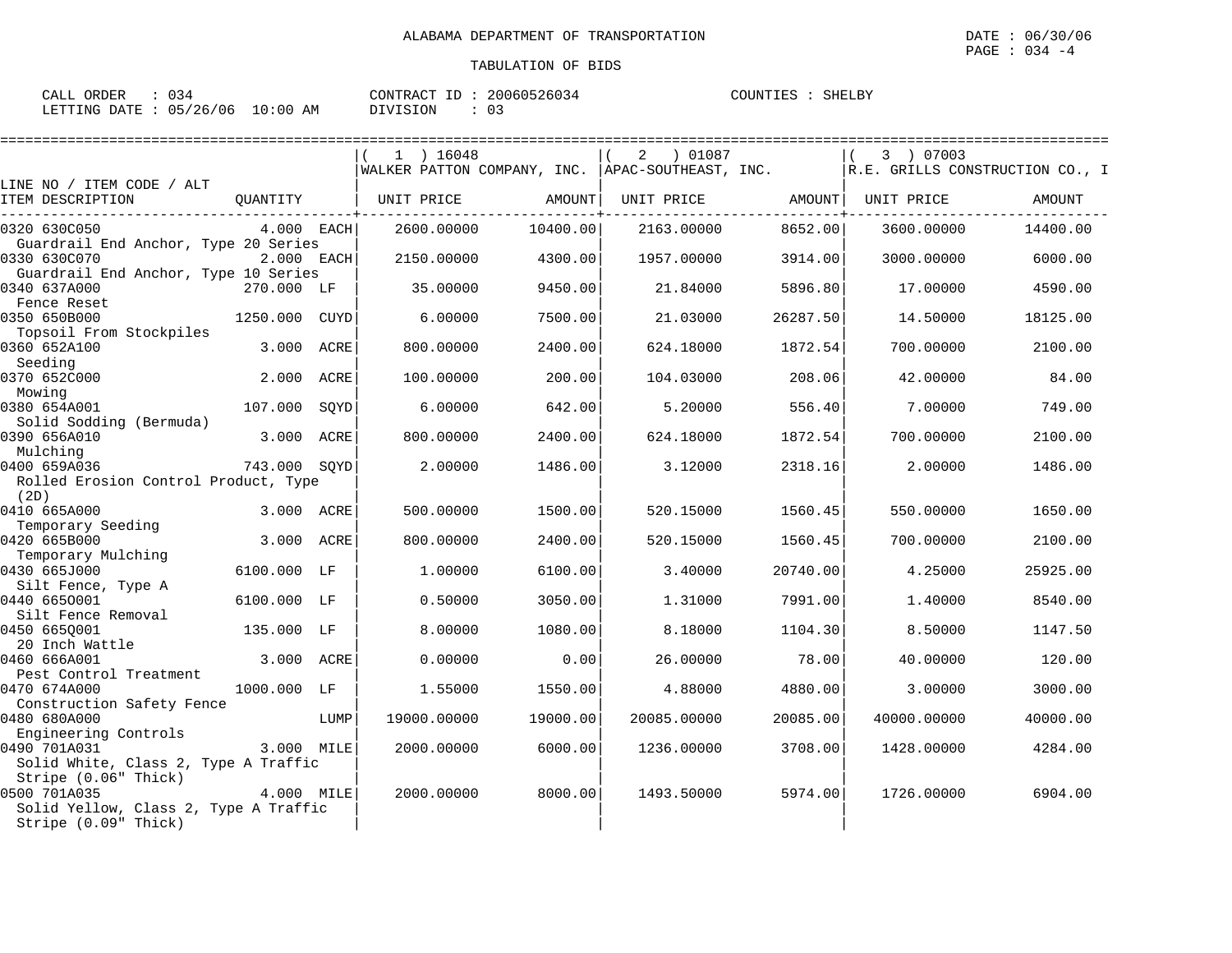| CALL ORDER                       | $\therefore$ 034 |          | CONTRACT ID: 20060526034 | COUNTIES : SHELBY |  |
|----------------------------------|------------------|----------|--------------------------|-------------------|--|
| LETTING DATE : 05/26/06 10:00 AM |                  | DIVISION |                          |                   |  |

|                                                                                         |              | $1$ ) 16048                   |            | 2 ) 01087                               |            | 3 ) 07003         |                                                                                      |
|-----------------------------------------------------------------------------------------|--------------|-------------------------------|------------|-----------------------------------------|------------|-------------------|--------------------------------------------------------------------------------------|
|                                                                                         |              |                               |            |                                         |            |                   | WALKER PATTON COMPANY, INC.   APAC-SOUTHEAST, INC.   R.E. GRILLS CONSTRUCTION CO., I |
| LINE NO / ITEM CODE / ALT                                                               |              |                               |            |                                         |            |                   |                                                                                      |
| ITEM DESCRIPTION                                                                        | QUANTITY     | UNIT PRICE AMOUNT  UNIT PRICE |            |                                         |            | AMOUNT UNIT PRICE | AMOUNT                                                                               |
| 0510 701B005<br>Dotted Class 2, Type A Traffic Stripe<br>(0.09" Thick)                  | 1265.000 LF  | 0.80000                       |            | 1012.00 0.53000                         | 670.45     | 0.60000           | 759.00                                                                               |
| 0520 701C001<br>Solid Temporary Traffic Stripe                                          | 2.000 MILE   | 650.00000                     | 1300.00    | 618.00000                               | 1236.00    | 714.00000         | 1428.00                                                                              |
| 0530 703A002 1664.000 SOFT<br>Traffic Control Markings, Class 2, Type<br>$\overline{A}$ |              | 3.50000                       | 5824.00    | 2.58000                                 | 4293.12    | 3.00000           | 4992.00                                                                              |
| 0540 703B002<br>Traffic Control Legends, Class 2, Type                                  | 201.000 SQFT | 3.50000                       | 703.50     | 2.58000                                 | 518.58     | 3.00000           | 603.00                                                                               |
| 0550 705A030<br>Pavement Markers, Class A-H, Type 2-C                                   | 53.000 EACH  | 6.50000                       | 344.50     | 5.67000                                 | 300.51     | 7.00000           | 371.00                                                                               |
| 0560 705A032<br>Pavement Markers, Class A-H, Type 1-B                                   | 415.000 EACH | 6.50000                       | 2697.50    | 5.67000                                 | 2353.05    | 7.00000           | 2905.00                                                                              |
| 0570 705A037<br>Pavement Markers, Class A-H, Type 2-D                                   | 830.000 EACH | 6.50000                       | 5395.00    | 5.67000                                 | 4706.10    | 7,00000           | 5810.00                                                                              |
| 0580 705A038<br>Pavement Markers, Class A-H, Type 2-E                                   | 226.000 EACH | 6.50000                       | 1469.00    | 5.67000                                 | 1281.42    | 7.00000           | 1582.00                                                                              |
| 0590 740B000<br>Construction Signs                                                      | 456.000 SOFT | 9,00000                       | 4104.00    | 8.24000                                 | 3757.44    | 10.50000          | 4788.00                                                                              |
| 0600 740D000<br>Channelizing Drums                                                      | 100.000 EACH | 60.00000                      | 6000.00    | 84.47000                                | 8447.00    | 70.00000          | 7000.00                                                                              |
| 0610 740E000<br>Cones (36 Inches High)                                                  | 100.000 EACH | 16.00000                      | 1600.00    | 18,45000                                | 1845.00    | 13.00000          | 1300.00                                                                              |
| 0620 740F002<br>Barricades, Type III                                                    | 3.000 EACH   | 245.00000                     | 735.00     | 200.85000                               | 602.55     | 262,00000         | 786.00                                                                               |
| 0630 7401005<br>Warning Lights, Type B (Detachable Head                                 | 3.000 EACH   | 402.00000                     | 1206.00    | 421.58000                               | 1264.74    | 600.00000         | 1800.00                                                                              |
| 0640 740M001<br>Ballast For Cone                                                        | 100.000 EACH | 10.00000                      | 1000.00    | 11.41000                                | 1141.00    | 8.50000           | 850.00                                                                               |
| 0650 998A000<br>Construction Fuel (Maximum Bid Limited<br>To $$30,000$ )                | LUMP         | 20000.00000                   | 20000.00   | 0.00000                                 | 0.00       | 0.00000           | 0.00                                                                                 |
| SECTION TOTALS                                                                          |              |                               |            | $\sharp$ 666,962.33 $\sharp$ 588,399.21 |            | $\mathcal{S}$     | 786,021.56                                                                           |
| CONTRACT TOTALS                                                                         |              | $\ddot{S}$                    | 666,962.33 | $\ddot{\mathcal{S}}$                    | 688,399.21 | Ŝ.                | 786,021.56                                                                           |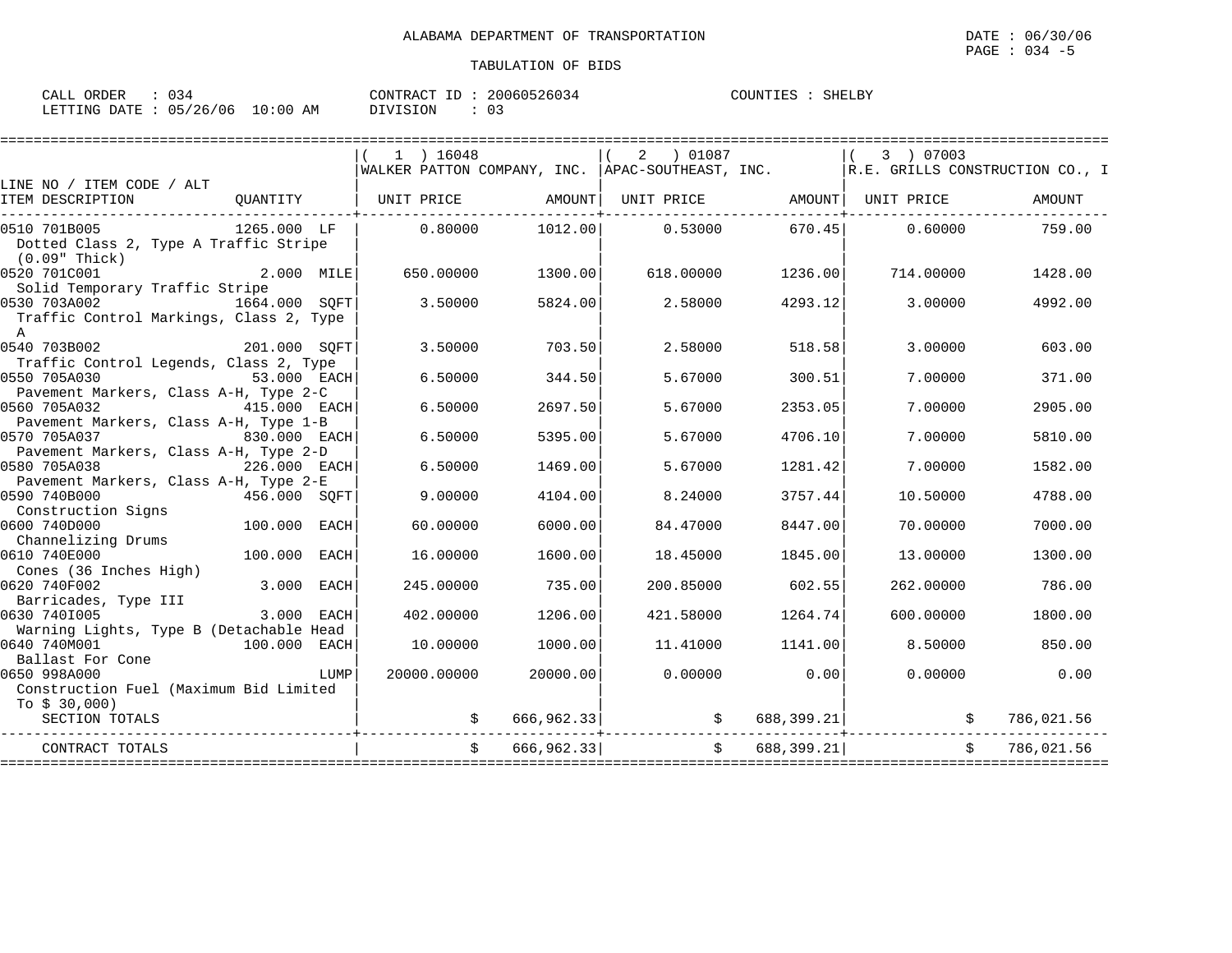| DEPARTMENT OF TRANSPORTATION<br>ALABAMA | 30/06<br>DATE<br>06/<br>the contract of the contract of the contract of the contract of the contract of the contract of the contract of |
|-----------------------------------------|-----------------------------------------------------------------------------------------------------------------------------------------|
|                                         | $: \cap 34$<br>PAGE<br>$- r$                                                                                                            |

| CALL ORDER<br>$\therefore$ 034<br>LETTING DATE : 05/26/06 10:00 AM                                                                       |               |      | CONTRACT ID: 20060526034<br>DIVISION<br>: 03 |           |               | COUNTIES : SHELBY |            |        |
|------------------------------------------------------------------------------------------------------------------------------------------|---------------|------|----------------------------------------------|-----------|---------------|-------------------|------------|--------|
|                                                                                                                                          |               |      | 4 ) 04013<br>DUNN CONSTRUCTION CO., INC.     |           | $\rightarrow$ |                   |            |        |
| LINE NO / ITEM CODE / ALT<br>ITEM DESCRIPTION                                                                                            | OUANTITY      |      | UNIT PRICE                                   | AMOUNT    | UNIT PRICE    | AMOUNT            | UNIT PRICE | AMOUNT |
| SECTION 0001<br>Total                                                                                                                    |               |      |                                              |           |               |                   |            |        |
| 0010 201A002<br>Clearing And Grubbing (Maximum<br>Allowable Bid \$ 4000 Per<br>Acre)(Approximately 4 Acres)                              |               | LUMP | 16000.00000                                  | 16000.00  |               |                   |            |        |
| 0020 206D000<br>Removing Pipe                                                                                                            | 292.000 LF    |      | 15.19000                                     | 4435.48   |               |                   |            |        |
| 0030 210A000<br>Unclassified Excavation                                                                                                  | 4538.000 CUYD |      | 44.40000                                     | 201487.20 |               |                   |            |        |
| 0040 210D000<br>Borrow Excavation                                                                                                        | 1757.000 CUYD |      | 22.69000                                     | 39866.33  |               |                   |            |        |
| 0050 214A000<br>Structure Excavation                                                                                                     | 288.000 CUYD  |      | 12.15000                                     | 3499.20   |               |                   |            |        |
| 0060 214B001<br>Foundation Backfill, Commercial                                                                                          | 74.000 CUYD   |      | 40.34000                                     | 2985.16   |               |                   |            |        |
| 0070 305B061<br>Coarse Aggregate, Section 801, ALDOT<br>#810, For Miscellaneous Use                                                      | 116.000 TON   |      | 27.95000                                     | 3242.20   |               |                   |            |        |
| 0080 401A000<br>Bituminous Treatment A                                                                                                   | 4246.000 SOYD |      | 0.98000                                      | 4161.08   |               |                   |            |        |
| 0090 405A000<br>Tack Coat                                                                                                                | 580.000 GAL   |      | 1,81000                                      | 1049.80   |               |                   |            |        |
| 0100 408A053<br>Planing Existing Pavement                                                                                                | 3627.000 SQYD |      | 4.41000                                      | 15995.07  |               |                   |            |        |
| (Approximately 2.10" Thru 3.0" Thick)<br>0110 429A241                                                                                    | 1036.000 TON  |      | 64.71000                                     | 67039.56  |               |                   |            |        |
| Improved Bituminous Concrete Wearing<br>Surface Layer, 3/4" Maximum Aggregate<br>Size Mix, ESAL Range C                                  |               |      |                                              |           |               |                   |            |        |
| 0115 429A248<br>Improved Bituminous Concrete Wearing<br>Surface Layer, Leveling, 1" Maximum                                              | 50.000 TON    |      | 81,90000                                     | 4095.00   |               |                   |            |        |
| Aggregate Size Mix, ESAL Range C<br>0120 429B241<br>Improved Bituminous Concrete Binder<br>Layer, 1" Maximum Aggregate Size Mix,         | 1383.000 TON  |      | 62.58000                                     | 86548.14  |               |                   |            |        |
| ESAL Range C<br>0130 429B243<br>Improved Bituminous Concrete Binder<br>Layer, Patching, 1/2" Maximum Aggregate<br>Size Mix, ESAL Range C | 27.000 TON    |      | 154.80000                                    | 4179.60   |               |                   |            |        |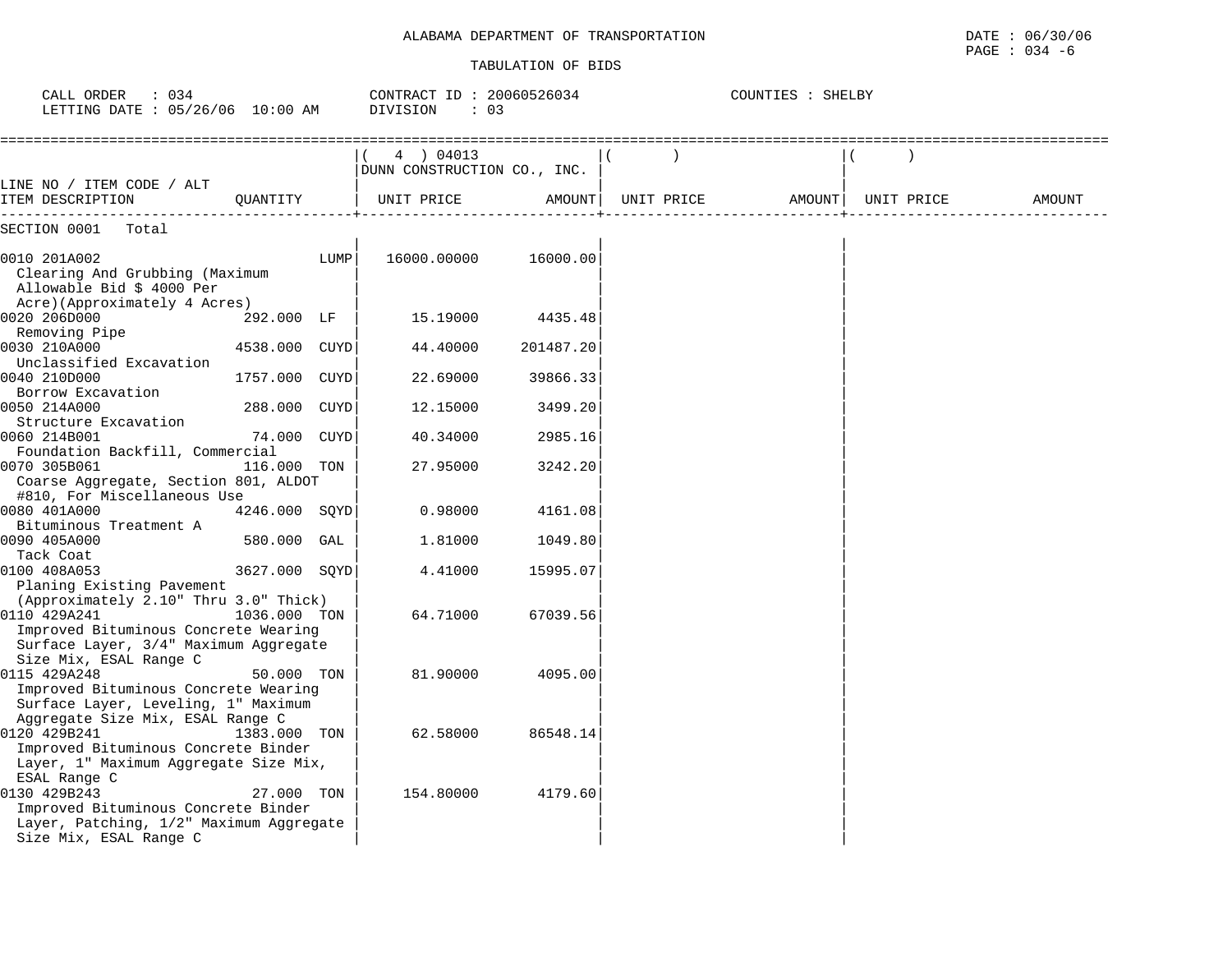| ORDER<br>$\sim$ $ -$<br>CALL | ັບ                    |               | ID<br>CONTRACT | 20060526034         | COUNTIES | SHELBY |  |
|------------------------------|-----------------------|---------------|----------------|---------------------|----------|--------|--|
| LETTING DATE                 | 05/<br>/26/06<br>ັບ ບ | LO : 00<br>AΜ | DIVISION       | $\sim$ $\sim$<br>U. |          |        |  |

|                                                                                                                        |             |      | 4 ) 04013<br>DUNN CONSTRUCTION CO., INC. |                  |                              |  |        |
|------------------------------------------------------------------------------------------------------------------------|-------------|------|------------------------------------------|------------------|------------------------------|--|--------|
| LINE NO / ITEM CODE / ALT                                                                                              |             |      |                                          |                  |                              |  |        |
| ITEM DESCRIPTION                                                                                                       | OUANTITY    |      | UNIT PRICE                               | AMOUNT           | UNIT PRICE AMOUNT UNIT PRICE |  | AMOUNT |
| 0140 429B249<br>Improved Bituminous Concrete Binder<br>Layer, Leveling, 1" Maximum Aggregate<br>Size Mix, ESAL Range C | 123.000 TON |      |                                          | 73.22000 9006.06 |                              |  |        |
| 0150 429C240<br>Improved Bituminous Concrete Base Layer<br>1" Maximum Aggregate Size Mix, ESAL<br>Range C              | 657.000 TON |      | 74.37000                                 | 48861.09         |                              |  |        |
| 0160 530A002<br>24" Roadway Pipe (Class 3 R.C.)                                                                        | 232.000 LF  |      | 51.01000                                 | 11834.32         |                              |  |        |
| 0170 530A155                                                                                                           | 29.000 LF   |      | 51.01000                                 | 1479.29          |                              |  |        |
| 24" Roadway Pipe (14 Gauge C.C.S.)<br>0180 535A080<br>18" Side Drain Pipe (Class 3 R.C.)                               | 72.000 LF   |      | 33.10000                                 | 2383.20          |                              |  |        |
| 0190 600A000<br>Mobilization                                                                                           |             | LUMP | 98500.00000                              | 98500.00         |                              |  |        |
| 0200 602A000<br>Right Of Way Markers                                                                                   | 13.000 EACH |      | 182.31000                                | 2370.03          |                              |  |        |
| 0220 610C001<br>Loose Riprap, Class 2                                                                                  | 45.000 TON  |      | 39.38000                                 | 1772.10          |                              |  |        |
| 0230 610D003<br>Filter Blanket, Geotextile                                                                             | 36.000 SQYD |      | 3.04000                                  | 109.44           |                              |  |        |
| 0240 614A000<br>Slope Paving                                                                                           | 1.000 CUYD  |      | 1215.42000                               | 1215.42          |                              |  |        |
| 0250 619A003<br>24" Roadway Pipe End Treatment, Class 1                                                                | 5.000 EACH  |      | 729.25000                                | 3646.25          |                              |  |        |
| 0260 619A101<br>18" Side Drain Pipe End Treatment,<br>Class 1                                                          | 2.000 EACH  |      | 607.71000                                | 1215.42          |                              |  |        |
| 0270 621A010<br>Junction Boxes, Type 3                                                                                 | 1.000 EACH  |      | 3038.55000                               | 3038.55          |                              |  |        |
| 0280 621A058<br>Junction Boxes, Type 3 (Modified)                                                                      | 1.000 EACH  |      | 3281.63000                               | 3281.63          |                              |  |        |
| 0290 621C024<br>Inlets, Type C Or P1                                                                                   | 1.000 EACH  |      | 3038.55000                               | 3038.55          |                              |  |        |
| 0300 623C000<br>Combination Curb & Gutter, Type C                                                                      | 470.000 LF  |      | 16.16000                                 | 7595.20          |                              |  |        |
| 0310 630A001<br>Steel Beam Guardrail, Class A, Type 2                                                                  | 607.000 LF  |      | 25.52000                                 | 15490.64         |                              |  |        |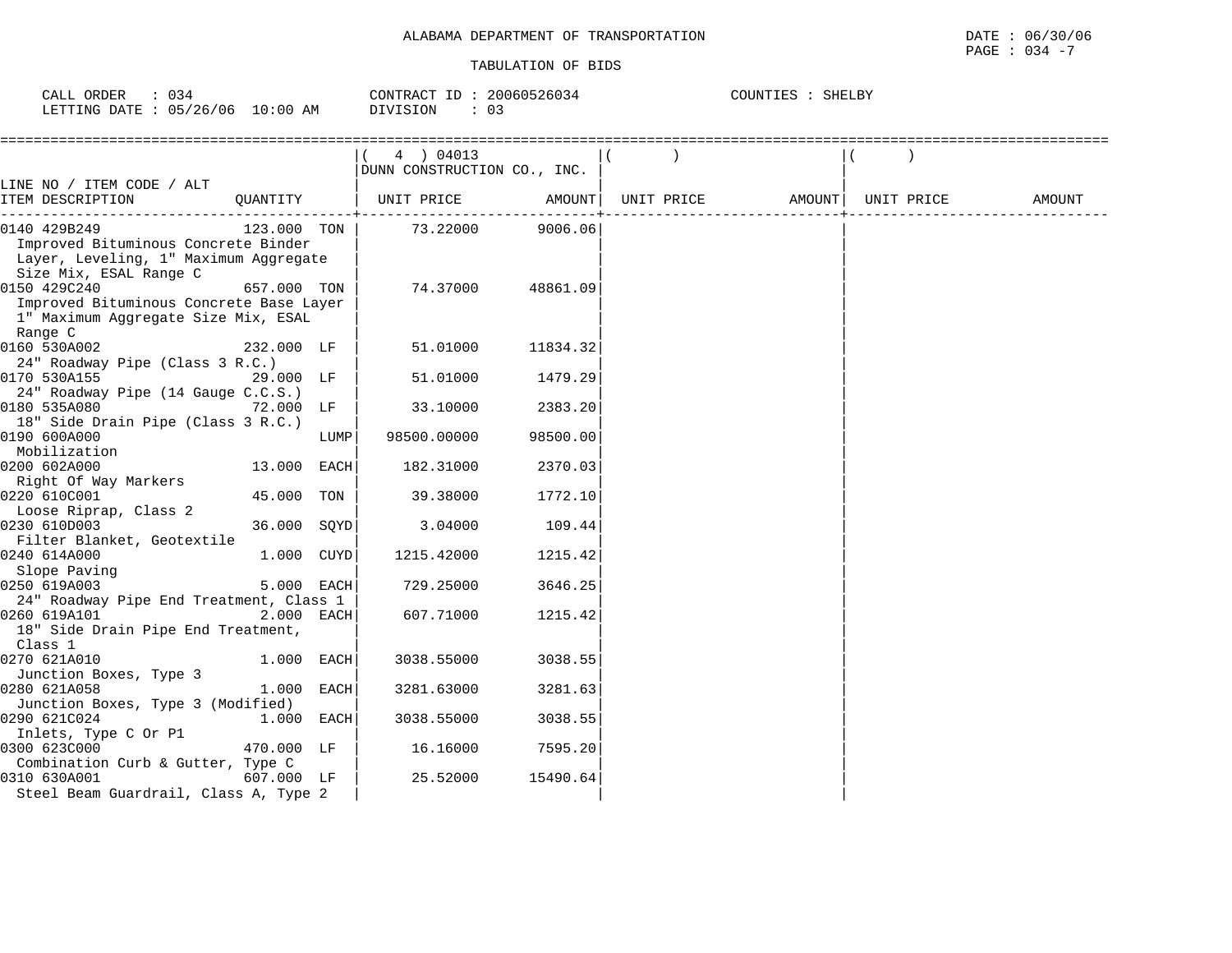| ORDER<br>$\sim$ $\sim$ $\sim$<br>1 A I<br>∪A⊔⊥ | $\sim$ $\sim$<br>∼ ∼<br>. |                    | CONTRACT<br>---   | 2006052603<br>526034 | COUNTIES | $\alpha$<br>SHELB) |
|------------------------------------------------|---------------------------|--------------------|-------------------|----------------------|----------|--------------------|
| LETTING<br>DATE                                | /06<br>05/26              | :00<br>AΜ<br>- ( ) | ⊥ON -<br>$\cdots$ | 03                   |          |                    |

|                                                      |               |      | (4) 04013<br>DUNN CONSTRUCTION CO., INC.                                                                                        |          |  |                              |  |        |
|------------------------------------------------------|---------------|------|---------------------------------------------------------------------------------------------------------------------------------|----------|--|------------------------------|--|--------|
| LINE NO / ITEM CODE / ALT                            |               |      |                                                                                                                                 |          |  |                              |  |        |
| ITEM DESCRIPTION                                     |               |      | $\begin{array}{ccc} \texttt{QUANTITY} & & \begin{array}{ccc} \end{array} & \texttt{UNIT PRICE} & & \texttt{AMOUNT} \end{array}$ |          |  | UNIT PRICE AMOUNT UNIT PRICE |  | AMOUNT |
| 0320 630C050                                         |               |      | $4.000$ EACH $2552.38000$ 10209.52                                                                                              |          |  |                              |  |        |
| Guardrail End Anchor, Type 20 Series<br>0330 630C070 | 2.000 EACH    |      | 2309.29000 4618.58                                                                                                              |          |  |                              |  |        |
| Guardrail End Anchor, Type 10 Series                 |               |      |                                                                                                                                 |          |  |                              |  |        |
| 0340 637A000                                         | 270.000 LF    |      | 19.39000                                                                                                                        | 5235.30  |  |                              |  |        |
| Fence Reset<br>0350 650B000                          | 1250.000 CUYD |      | 7.29000                                                                                                                         | 9112.50  |  |                              |  |        |
| Topsoil From Stockpiles                              |               |      |                                                                                                                                 |          |  |                              |  |        |
| 0360 652A100                                         | 3.000 ACRE    |      | 775.80000                                                                                                                       | 2327.40  |  |                              |  |        |
| Seeding                                              |               |      |                                                                                                                                 |          |  |                              |  |        |
| 0370 652C000<br>Mowing                               | 2.000 ACRE    |      | 129.30000                                                                                                                       | 258.60   |  |                              |  |        |
| 0380 654A001                                         | 107.000 SOYD  |      | 6.46000                                                                                                                         | 691.22   |  |                              |  |        |
| Solid Sodding (Bermuda)                              |               |      |                                                                                                                                 |          |  |                              |  |        |
| 0390 656A010                                         | 3.000 ACRE    |      | 775.80000                                                                                                                       | 2327.40  |  |                              |  |        |
| Mulching                                             |               |      |                                                                                                                                 |          |  |                              |  |        |
| 0400 659A036                                         | 743.000 SOYD  |      | 3.88000                                                                                                                         | 2882.84  |  |                              |  |        |
| Rolled Erosion Control Product, Type<br>(2D)         |               |      |                                                                                                                                 |          |  |                              |  |        |
| 0410 665A000                                         | 3.000 ACRE    |      | 646.50000                                                                                                                       | 1939.50  |  |                              |  |        |
| Temporary Seeding                                    |               |      |                                                                                                                                 |          |  |                              |  |        |
| 0420 665B000                                         | 3.000 ACRE    |      | 646.50000                                                                                                                       | 1939.50  |  |                              |  |        |
| Temporary Mulching                                   |               |      |                                                                                                                                 |          |  |                              |  |        |
| 0430 665J000                                         | 6100.000 LF   |      | 2.43000                                                                                                                         | 14823.00 |  |                              |  |        |
| Silt Fence, Type A                                   |               |      |                                                                                                                                 |          |  |                              |  |        |
| 0440 6650001                                         | 6100.000 LF   |      | 0.65000                                                                                                                         | 3965.00  |  |                              |  |        |
| Silt Fence Removal                                   |               |      |                                                                                                                                 |          |  |                              |  |        |
| 0450 6650001                                         | 135.000 LF    |      | 10.34000                                                                                                                        | 1395.90  |  |                              |  |        |
| 20 Inch Wattle<br>160 666A001<br>0460 666A001        | 3.000 ACRE    |      | 32.32000                                                                                                                        | 96.96    |  |                              |  |        |
| Pest Control Treatment                               |               |      |                                                                                                                                 |          |  |                              |  |        |
| 0470 674A000                                         | 1000.000 LF   |      | 2.00000                                                                                                                         | 2000.00  |  |                              |  |        |
| Construction Safety Fence                            |               |      |                                                                                                                                 |          |  |                              |  |        |
| 0480 680A000                                         |               | LUMP | 22350.00000                                                                                                                     | 22350.00 |  |                              |  |        |
| Engineering Controls                                 |               |      |                                                                                                                                 |          |  |                              |  |        |
| 0490 701A031                                         | 3.000 MILE    |      | 1458.50000                                                                                                                      | 4375.50  |  |                              |  |        |
| Solid White, Class 2, Type A Traffic                 |               |      |                                                                                                                                 |          |  |                              |  |        |
| Stripe (0.06" Thick)                                 |               |      |                                                                                                                                 |          |  |                              |  |        |
| 0500 701A035                                         | 4.000 MILE    |      | 1762.36000                                                                                                                      | 7049.44  |  |                              |  |        |
| Solid Yellow, Class 2, Type A Traffic                |               |      |                                                                                                                                 |          |  |                              |  |        |
| Stripe (0.09" Thick)                                 |               |      |                                                                                                                                 |          |  |                              |  |        |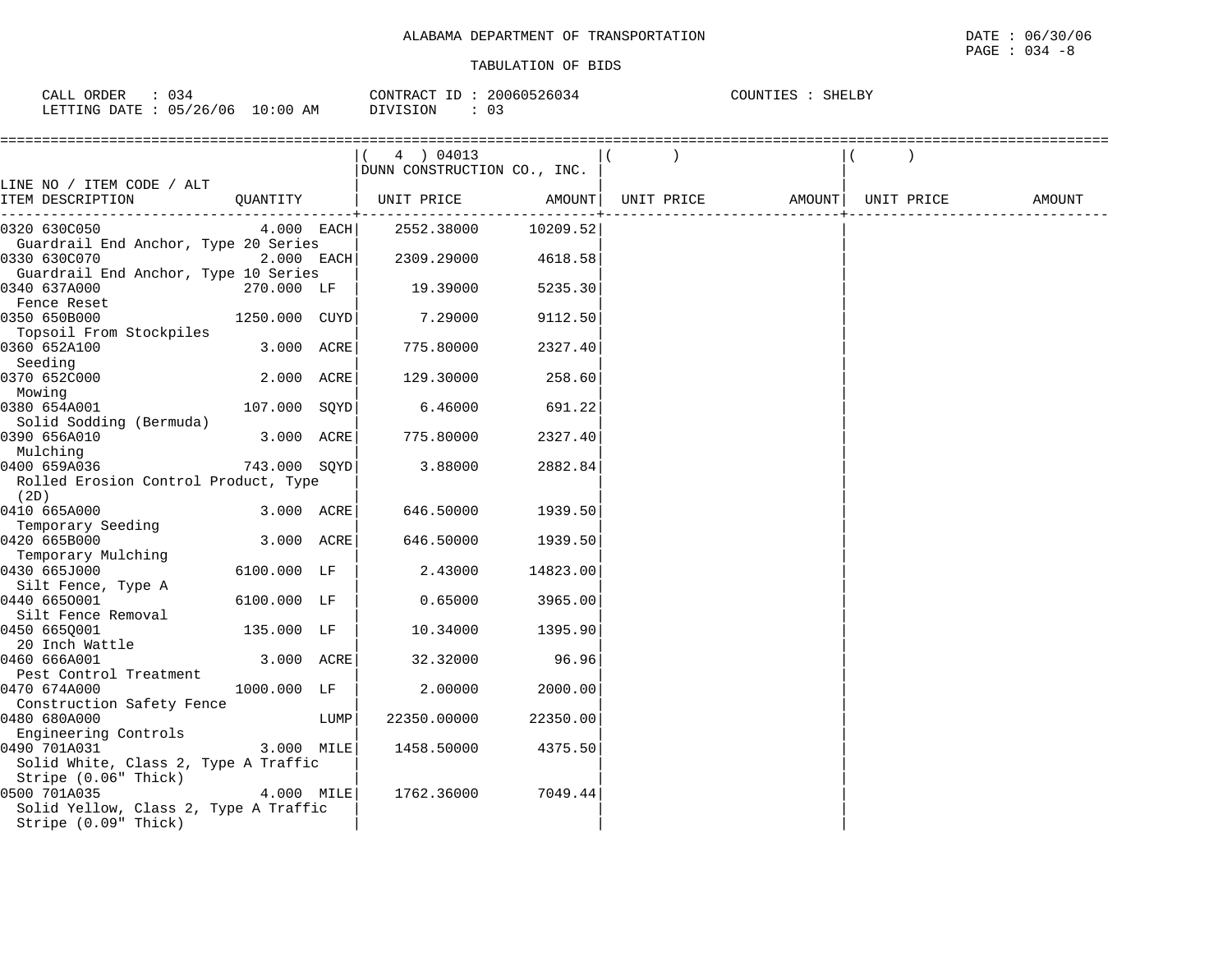| CALL ORDER                      | 034 |          | CONTRACT ID: 20060526034 | COUNTIES : | SHELBY |
|---------------------------------|-----|----------|--------------------------|------------|--------|
| LETTING DATE: 05/26/06 10:00 AM |     | DIVISION | -02                      |            |        |

|                                                                                      |                | 4 ) 04013                    |                      |                             |       |            |
|--------------------------------------------------------------------------------------|----------------|------------------------------|----------------------|-----------------------------|-------|------------|
|                                                                                      |                | DUNN CONSTRUCTION CO., INC.  |                      |                             |       |            |
| LINE NO / ITEM CODE / ALT<br>ITEM DESCRIPTION                                        |                | QUANTITY   UNIT PRICE AMOUNT |                      |                             |       | AMOUNT     |
| 0510 701B005<br>Dotted Class 2, Type A Traffic Stripe<br>$(0.09"$ Thick)             | 1265.000 LF    | 0.61000                      | 771.65               |                             |       |            |
| 0520 701C001<br>Solid Temporary Traffic Stripe                                       | $2.000$ MILE   | 729.25000                    | 1458.50              |                             |       |            |
| 0530 703A002 1664.000 SQFT<br>Traffic Control Markings, Class 2, Type<br>$\mathbb A$ |                | 3.04000                      | 5058.56              |                             |       |            |
| 0540 703B002<br>Traffic Control Legends, Class 2, Type                               | 201.000 SQFT   | 3.04000                      | 611.04               |                             |       |            |
| 0550 705A030<br>Pavement Markers, Class A-H, Type 2-C                                | $53.000$ EACH  | 6.68000                      | 354.04               |                             |       |            |
| 0560 705A032<br>Pavement Markers, Class A-H, Type 1-B                                | $415.000$ EACH | 6.68000                      | 2772.20              |                             |       |            |
| 0570 705A037<br>Pavement Markers, Class A-H, Type 2-D                                | 830.000 EACH   | 6.68000                      | 5544.40              |                             |       |            |
| 0580 705A038<br>Pavement Markers, Class A-H, Type 2-E                                | $226.000$ EACH | 6.68000                      | 1509.68              |                             |       |            |
| 0590 740B000<br>Construction Signs                                                   | $456.000$ SQFT | 9.70000                      | 4423.20              |                             |       |            |
| 0600 740D000<br>Channelizing Drums                                                   | $100.000$ EACH | 64.65000                     | 6465.00              |                             |       |            |
| 0610 740E000<br>Cones (36 Inches High)                                               | 100.000 EACH   | 12.61000                     | 1261.00              |                             |       |            |
| 0620 740F002<br>Barricades, Type III                                                 | 3.000 EACH     | 239.20000                    | 717.60               |                             |       |            |
| 0630 7401005<br>Warning Lights, Type B (Detachable Head                              | $3.000$ EACH   | 581.85000                    | 1745.55              |                             |       |            |
| 0640 740M001<br>Ballast For Cone                                                     | 100.000 EACH   | 7.76000                      | 776.00               |                             |       |            |
| 0650 998A000<br>Construction Fuel (Maximum Bid Limited<br>To $$30,000$ )             | LUMP           |                              | 30000.00000 30000.00 |                             |       |            |
| SECTION TOTALS                                                                       |                |                              |                      | $\sin 830, 487.59$ $\sin 9$ | 0.00  | \$<br>0.00 |
| CONTRACT TOTALS                                                                      |                |                              | \$830,487.59]        |                             | 0.001 | \$         |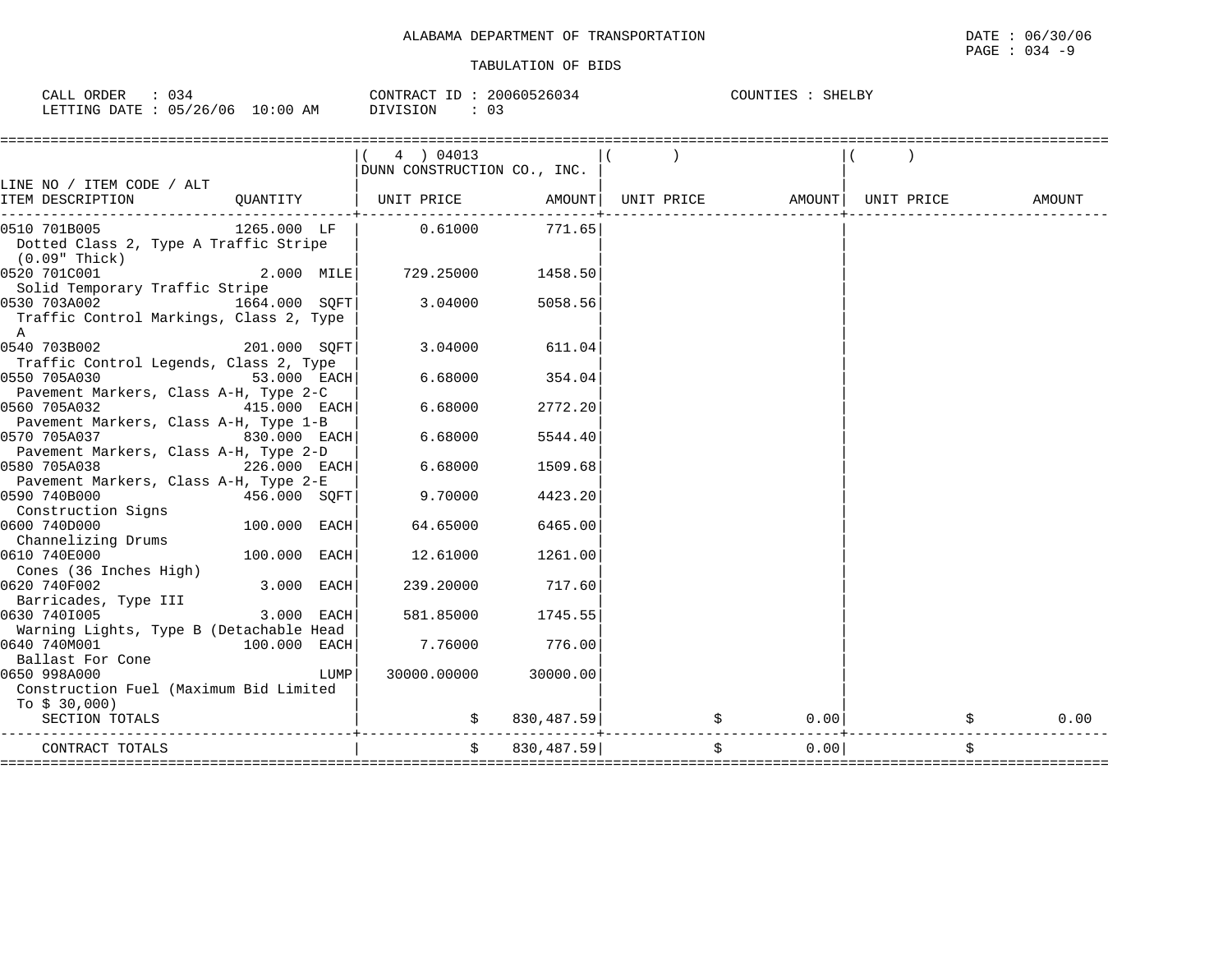## $\texttt{PAGE}$  : 036 -1

#### VENDOR RANKING

|      | : 036<br>CALL ORDER    | LETTING DATE: 05/26/06 10:00 AM                  | CONTRACT ID: 20060526036<br>: 07<br>DIVISION                                                                                                                 |              |                  | COUNTIES : COVINGTON           |                        |
|------|------------------------|--------------------------------------------------|--------------------------------------------------------------------------------------------------------------------------------------------------------------|--------------|------------------|--------------------------------|------------------------|
|      | CONTRACT DESCRIPTION : | CR-49 northeast of Andalusia. Length 4.968 mi.   | 30<br>CONTRACT TIME:<br>RURAL<br>for constructing the Resurfacing and Traffic Stripe on<br>$CR-57A$ from $CR-49$ to $CR-43$ and on $CR-57B$ from $CR-57A$ to | Working Days | (available days) | $PROJECT(S) : STPOA-CN06(209)$ |                        |
| RANK | VENDOR NO. / NAME      |                                                  |                                                                                                                                                              |              |                  | TOTAL<br><b>BID</b>            | % OVER<br>LOW BID      |
|      | 02032<br>01087         | BULLARD EXCAVATING, INC.<br>APAC-SOUTHEAST, INC. |                                                                                                                                                              |              |                  | 583,805.25<br>654,781.63       | 100.0000%<br>112.1575% |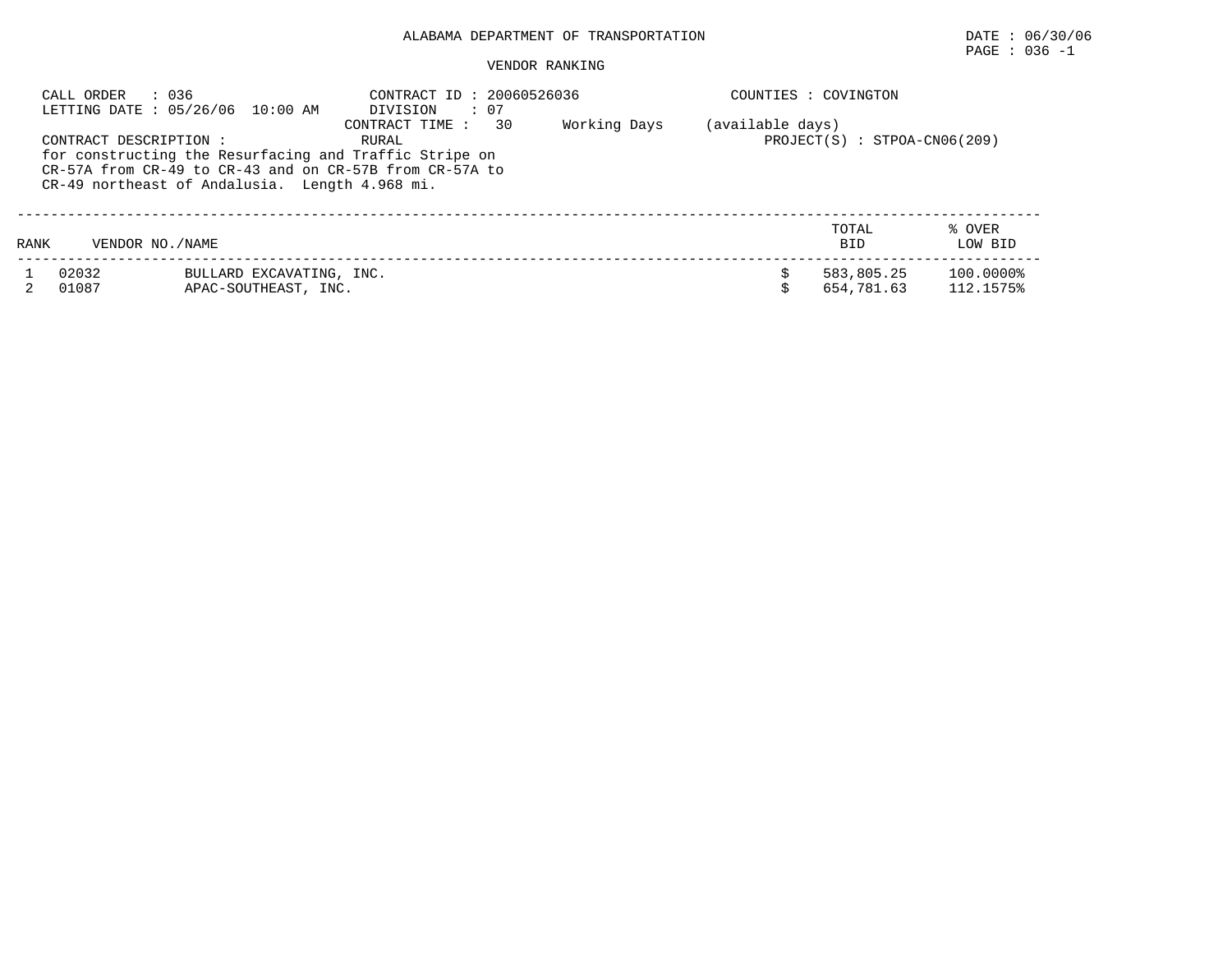CALL ORDER : 036 CONTRACT ID : 20060526036 COUNTIES : COVINGTON

| LETTING DATE : 05/26/06 10:00 AM                                                                                           |               |      | : 07<br>DIVISION                                             |           |                                           |                  |        |
|----------------------------------------------------------------------------------------------------------------------------|---------------|------|--------------------------------------------------------------|-----------|-------------------------------------------|------------------|--------|
|                                                                                                                            |               |      | 1 ) 02032<br>BULLARD EXCAVATING, INC.   APAC-SOUTHEAST, INC. |           | ( 2 ) 01087                               |                  |        |
| LINE NO / ITEM CODE / ALT<br>ITEM DESCRIPTION QUANTITY   UNIT PRICE                                                        |               |      |                                                              |           | AMOUNT   UNIT PRICE   AMOUNT   UNIT PRICE |                  | AMOUNT |
| SECTION 0001 Total                                                                                                         |               |      |                                                              |           |                                           |                  |        |
| 0010 206C010 71.000 SOYD<br>Removing Concrete Driveway                                                                     |               |      | 30.00000 2130.00                                             |           |                                           | 55.83000 3963.93 |        |
| 0020 210D021<br>Borrow Excavation (Loose Truckbed<br>Measurement) (A-4 Or Better)                                          | 1500.000 CUYD |      | 7.00000                                                      | 10500.00  | 15.00000                                  | 22500.00         |        |
| 0030 212A000<br>Machine Grading Shoulders                                                                                  | 525.000 STA   |      | 30.00000                                                     | 15750.00  | 21.00000                                  | 11025.00         |        |
| 0040 405A000<br>Tack Coat                                                                                                  | 3498.000 GAL  |      | 2.50000                                                      | 8745.00   | 3.01000                                   | 10528.98         |        |
| 0050 429A201<br>Improved Bituminous Concrete Wearing<br>Surface Layer, 3/4" Maximum Aggregate                              | 5050.000 TON  |      | 53.10000                                                     | 268155.00 | 58.88000                                  | 297344.00        |        |
| Size Mix, ESAL Range A<br>0060 429A206<br>Improved Bituminous Concrete Wearing<br>Surface Layer, Leveling, 1/2" Maximum    | 2915.000 TON  |      | 55.00000                                                     | 160325.00 | 61.37000                                  | 178893.55        |        |
| Aggregate Size Mix, ESAL Range A<br>0070 429B213<br>Improved Bituminous Concrete Binder<br>Layer, Widening, 1 1/2" Maximum | 1020.000 TON  |      | 51.00000                                                     | 52020.00  | 64.02000                                  | 65300.40         |        |
| Aggregate Size Mix, ESAL Range A<br>0080 600A000                                                                           |               | LUMP | 12500.00000                                                  | 12500.00  | 12950.00000                               | 12950.00         |        |
| Mobilization<br>0090 652A100                                                                                               | 10.000 ACRE   |      | 500.00000                                                    | 5000.00   | 440.00000                                 | 4400.00          |        |
| Seeding<br>0100 656A010                                                                                                    | 10.000 ACRE   |      | 500.00000                                                    | 5000.00   | 410.00000                                 | 4100.00          |        |
| Mulching<br>0110 665J000                                                                                                   | 160.000 LF    |      | 6.00000                                                      | 960.00    | 10.00000                                  | 1600.00          |        |
| Silt Fence, Type A<br>0120 6650001                                                                                         | 160.000 LF    |      | 0.10000                                                      | 16.00     | 1,00000                                   | 160.00           |        |
| Silt Fence Removal<br>0130 701A031<br>Solid White, Class 2, Type A Traffic                                                 | $10.000$ MILE |      | 1275.00000                                                   | 12750.00  | 1275.00000                                | 12750.00         |        |
| Stripe (0.06" Thick)<br>0140 701A035<br>Solid Yellow, Class 2, Type A Traffic<br>Stripe (0.09" Thick)                      | 7.000 MILE    |      | 1585.00000                                                   | 11095.00  | 1585.00000                                | 11095.00         |        |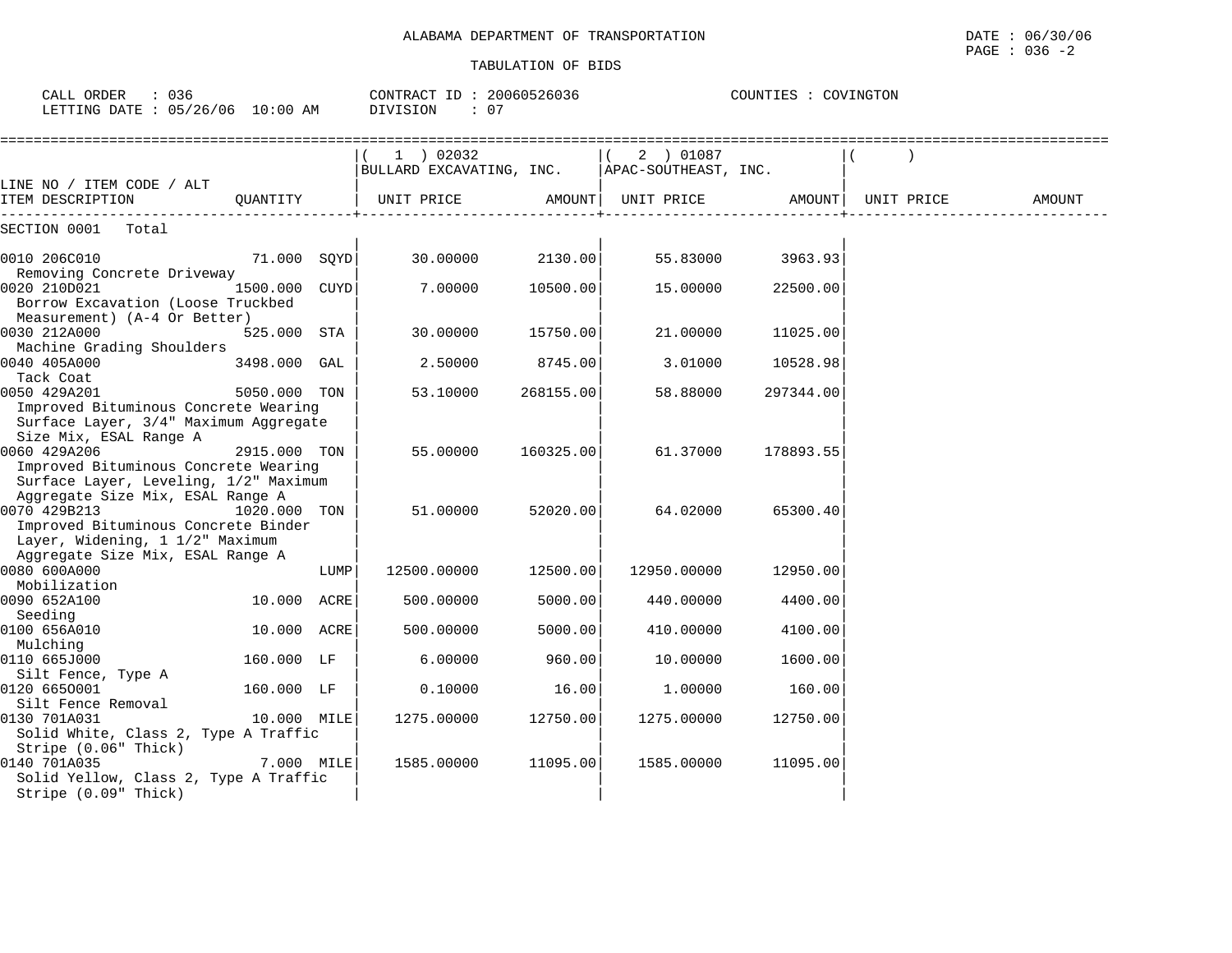| 036<br>CALL ORDER                |          | CONTRACT ID: 20060526036 | COUNTIES :<br>COVINGTON |
|----------------------------------|----------|--------------------------|-------------------------|
| LETTING DATE : 05/26/06 10:00 AM | DIVISION | $\cap$                   |                         |

|                                 |                                | (1) 02032                                                                                                                                                |                                                                                                                                                                             |                        |                                                                                                                                                              |                                                                                                                                                                                 |                                                             |
|---------------------------------|--------------------------------|----------------------------------------------------------------------------------------------------------------------------------------------------------|-----------------------------------------------------------------------------------------------------------------------------------------------------------------------------|------------------------|--------------------------------------------------------------------------------------------------------------------------------------------------------------|---------------------------------------------------------------------------------------------------------------------------------------------------------------------------------|-------------------------------------------------------------|
|                                 |                                |                                                                                                                                                          |                                                                                                                                                                             |                        |                                                                                                                                                              |                                                                                                                                                                                 |                                                             |
|                                 |                                |                                                                                                                                                          |                                                                                                                                                                             |                        |                                                                                                                                                              |                                                                                                                                                                                 |                                                             |
|                                 |                                |                                                                                                                                                          |                                                                                                                                                                             |                        |                                                                                                                                                              |                                                                                                                                                                                 | <b>AMOUNT</b>                                               |
|                                 |                                |                                                                                                                                                          |                                                                                                                                                                             |                        | 2700.00                                                                                                                                                      |                                                                                                                                                                                 |                                                             |
|                                 |                                |                                                                                                                                                          |                                                                                                                                                                             |                        |                                                                                                                                                              |                                                                                                                                                                                 |                                                             |
|                                 |                                | 680.00000                                                                                                                                                |                                                                                                                                                                             | 680.00000              | 2040.00                                                                                                                                                      |                                                                                                                                                                                 |                                                             |
| Broken Temporary Traffic Stripe |                                |                                                                                                                                                          |                                                                                                                                                                             |                        |                                                                                                                                                              |                                                                                                                                                                                 |                                                             |
|                                 |                                |                                                                                                                                                          |                                                                                                                                                                             |                        |                                                                                                                                                              |                                                                                                                                                                                 |                                                             |
|                                 |                                |                                                                                                                                                          |                                                                                                                                                                             |                        |                                                                                                                                                              |                                                                                                                                                                                 |                                                             |
|                                 |                                |                                                                                                                                                          |                                                                                                                                                                             |                        |                                                                                                                                                              |                                                                                                                                                                                 |                                                             |
|                                 |                                |                                                                                                                                                          |                                                                                                                                                                             |                        |                                                                                                                                                              |                                                                                                                                                                                 |                                                             |
|                                 |                                | 8.50000                                                                                                                                                  |                                                                                                                                                                             | 7.88000                | 2395.52                                                                                                                                                      |                                                                                                                                                                                 |                                                             |
|                                 |                                |                                                                                                                                                          |                                                                                                                                                                             |                        |                                                                                                                                                              |                                                                                                                                                                                 |                                                             |
|                                 |                                |                                                                                                                                                          |                                                                                                                                                                             |                        |                                                                                                                                                              |                                                                                                                                                                                 |                                                             |
|                                 |                                |                                                                                                                                                          |                                                                                                                                                                             |                        |                                                                                                                                                              |                                                                                                                                                                                 |                                                             |
|                                 |                                |                                                                                                                                                          |                                                                                                                                                                             |                        |                                                                                                                                                              |                                                                                                                                                                                 |                                                             |
|                                 |                                |                                                                                                                                                          |                                                                                                                                                                             |                        |                                                                                                                                                              |                                                                                                                                                                                 |                                                             |
|                                 |                                |                                                                                                                                                          |                                                                                                                                                                             |                        |                                                                                                                                                              |                                                                                                                                                                                 | 0.00                                                        |
|                                 |                                |                                                                                                                                                          |                                                                                                                                                                             |                        |                                                                                                                                                              |                                                                                                                                                                                 |                                                             |
|                                 |                                | \$                                                                                                                                                       |                                                                                                                                                                             |                        |                                                                                                                                                              |                                                                                                                                                                                 |                                                             |
|                                 | Solid Temporary Traffic Stripe | ITEM DESCRIPTION QUANTITY<br>Broken Yellow, Class 2, Type A Traffic<br>Traffic Control Markings, Class 2, Type<br>Construction Fuel (Maximum Bid Limited | 0150 701A045 3.000 MILE<br>0160 701C000 3.000 MILE<br>0170 701C001 7.000 MILE<br>0180 703A002 1537.000 SQFT<br>3.25000<br>$304.000$ SQFT<br>$1.000$ EACH<br>0.00000<br>LUMP | 900.00000<br>720.00000 | UNIT PRICE AMOUNT <br>2040.00<br>5040.00<br>720.00000<br>4995.25<br>3.25000<br>2584.00<br>1500.00000 1500.00<br>0.00<br>0.00000<br>583, 805.25<br>583,805.25 | $(2)$ 01087<br>BULLARD EXCAVATING, INC.   APAC-SOUTHEAST, INC.<br>2700.00 900.00000<br>5040.00<br>4995.25<br>1000.00000<br>1000.00<br>0.00<br>$\ddot{\mathbf{S}}$<br>$\ddot{s}$ | UNIT PRICE AMOUNT<br>UNIT PRICE<br>654,781.63<br>654,781.63 |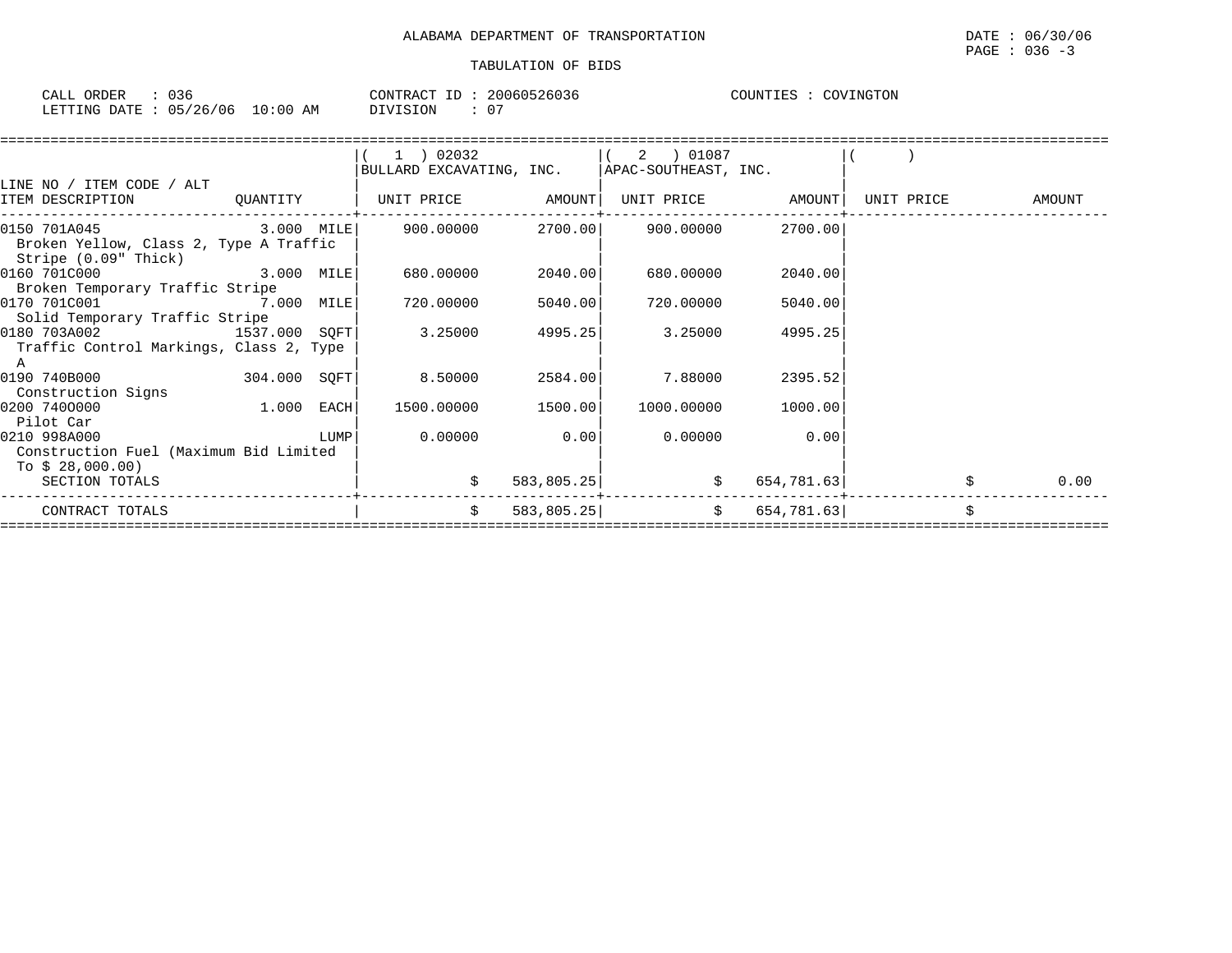## PAGE : 037 -1

#### VENDOR RANKING

|      | : 037<br>CALL ORDER    | LETTING DATE: 05/26/06 10:00 AM | CONTRACT ID: 20060526037<br>: 07<br>DIVISION                                                                                                            |              | COUNTIES : DALE  |                                |                   |
|------|------------------------|---------------------------------|---------------------------------------------------------------------------------------------------------------------------------------------------------|--------------|------------------|--------------------------------|-------------------|
|      | CONTRACT DESCRIPTION : |                                 | 40<br>CONTRACT TIME:<br>RURAL<br>for constructing the Resurfacing and Traffic Stripe on CR-73<br>from SR-134 to CR-14 north of Dothan. Length 1.837 mi. | Working Days | (available days) | $PROJECT(S) : STPNU-2333(200)$ |                   |
| RANK | VENDOR NO. / NAME      |                                 |                                                                                                                                                         |              |                  | TOTAL<br><b>BID</b>            | % OVER<br>LOW BID |
|      | 23024                  |                                 | WIREGRASS CONSTRUCTION COMPANY, INC.                                                                                                                    |              |                  | 214,879.50                     | 100.0000%         |
|      | 01087                  | APAC-SOUTHEAST, INC.            |                                                                                                                                                         |              |                  | 281,862.23                     | 131.1722%         |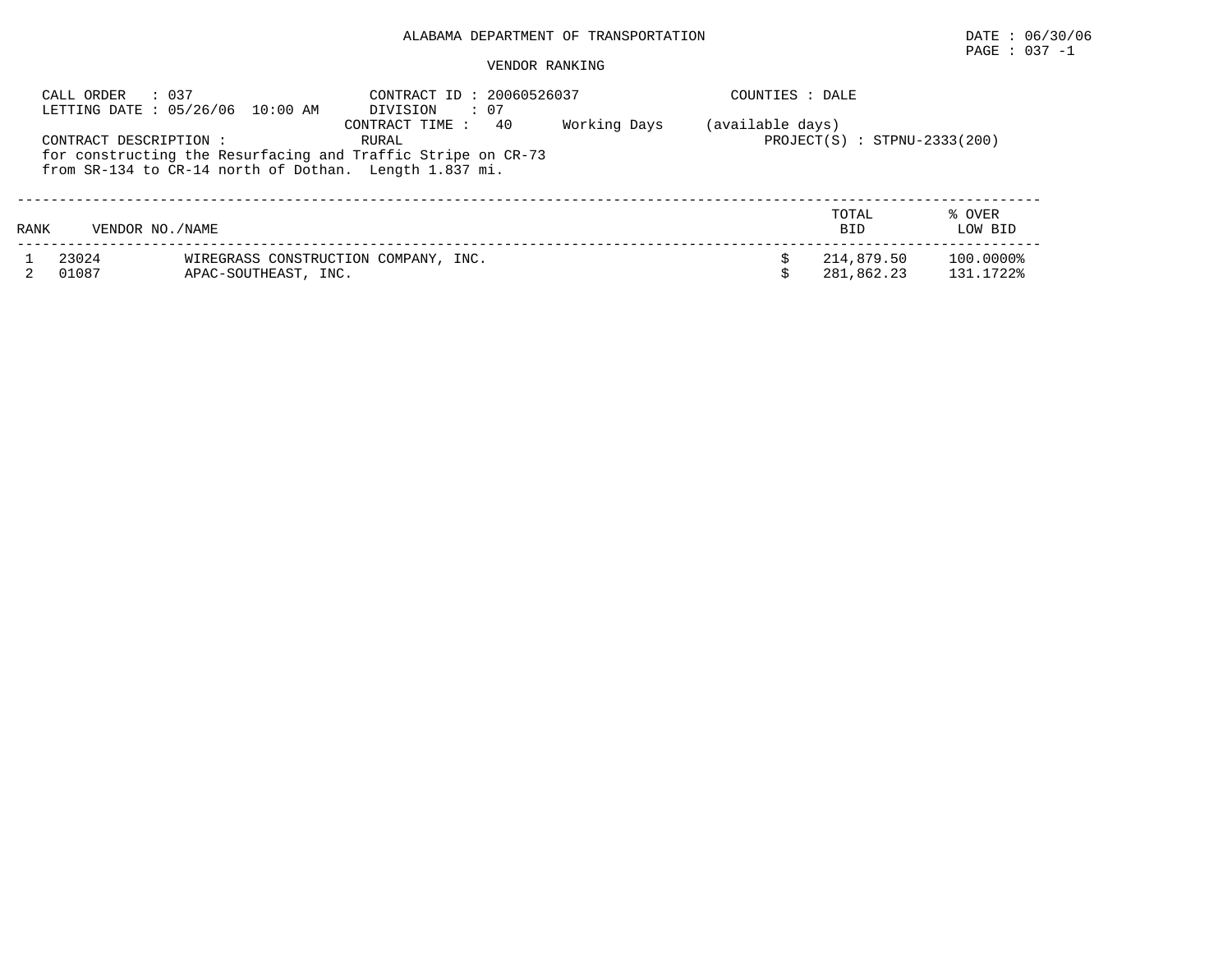| ORDER<br>$\sim$ $\sim$ $\sim$<br>CALL | .<br>ັ   |                 | CONTRACT. | ````````\\\60526∪J | <b>DALE</b><br>ਾ ਦਾ ਦਾ ਸਾਮਾ ਸ |
|---------------------------------------|----------|-----------------|-----------|--------------------|-------------------------------|
| LETTING DATE                          | 05/26/06 | :00<br>ΆM<br>10 | OIVISION  | 0 <sub>7</sub>     |                               |

|                                                                 |              |      | 1 ) 23024                                          |          | 2 ) 01087   |           |            |        |
|-----------------------------------------------------------------|--------------|------|----------------------------------------------------|----------|-------------|-----------|------------|--------|
|                                                                 |              |      | WIREGRASS CONSTRUCTION COMP   APAC-SOUTHEAST, INC. |          |             |           |            |        |
| LINE NO / ITEM CODE / ALT                                       |              |      |                                                    |          |             |           |            |        |
| ITEM DESCRIPTION                                                | OUANTITY     |      | UNIT PRICE                                         | AMOUNT   | UNIT PRICE  | AMOUNT    | UNIT PRICE | AMOUNT |
| SECTION 0001<br>Total                                           |              |      |                                                    |          |             |           |            |        |
|                                                                 |              |      |                                                    |          |             |           |            |        |
| 0010 210D011                                                    | 720.000 CUYD |      | 7.75000                                            | 5580.00  | 13.65000    | 9828.00   |            |        |
| Borrow Excavation (A-4 Or Better)                               |              |      |                                                    |          |             |           |            |        |
| 0020 212A000                                                    | 194.000 STA  |      | 42,00000                                           | 8148.00  | 67.16000    | 13029.04  |            |        |
| Machine Grading Shoulders                                       |              |      |                                                    |          |             |           |            |        |
| 0030 405A000                                                    | 850.000 GAL  |      | 3.00000                                            | 2550.00  | 3.58000     | 3043.00   |            |        |
| Tack Coat                                                       |              |      |                                                    |          |             |           |            |        |
| 0040 429A200<br>Improved Bituminous Concrete Wearing            | 1755.000 TON |      | 49.95000                                           | 87662.25 | 68.31000    | 119884.05 |            |        |
| Surface Layer, 1/2" Maximum Aggregate                           |              |      |                                                    |          |             |           |            |        |
| Size Mix, ESAL Range A                                          |              |      |                                                    |          |             |           |            |        |
| 0050 429A206                                                    | 863.000 TON  |      | 58.65000                                           | 50614.95 | 69.43000    | 59918.09  |            |        |
| Improved Bituminous Concrete Wearing                            |              |      |                                                    |          |             |           |            |        |
| Surface Layer, Leveling, 1/2" Maximum                           |              |      |                                                    |          |             |           |            |        |
| Aggregate Size Mix, ESAL Range A                                |              |      |                                                    |          |             |           |            |        |
| 0060 429B205                                                    | 50.000 TON   |      | 115.00000                                          | 5750.00  | 149.55000   | 7477.50   |            |        |
| Improved Bituminous Concrete Binder                             |              |      |                                                    |          |             |           |            |        |
| Layer, Patching, 1" Maximum Aggregate                           |              |      |                                                    |          |             |           |            |        |
| Size Mix, ESAL Range A                                          |              |      |                                                    |          |             |           |            |        |
| 0070 429B212                                                    | 165.000 TON  |      | 69.50000                                           | 11467.50 | 112.15000   | 18504.75  |            |        |
| Improved Bituminous Concrete Binder                             |              |      |                                                    |          |             |           |            |        |
| Layer, Widening, 1" Maximum Aggregate<br>Size Mix, ESAL Range A |              |      |                                                    |          |             |           |            |        |
| 0080 600A000                                                    |              | LUMP | 14500.00000                                        | 14500.00 | 23600.00000 | 23600.00  |            |        |
| Mobilization                                                    |              |      |                                                    |          |             |           |            |        |
| 0090 652A100                                                    | 4.000 ACRE   |      | 750.00000                                          | 3000.00  | 500.00000   | 2000.00   |            |        |
| Seeding                                                         |              |      |                                                    |          |             |           |            |        |
| 0100 656A010                                                    | 4.000 ACRE   |      | 750.00000                                          | 3000.00  | 400.00000   | 1600.00   |            |        |
| Mulching                                                        |              |      |                                                    |          |             |           |            |        |
| 0110 665F000                                                    | 25.000 EACH  |      | 10.00000                                           | 250.00   | 10.00000    | 250.00    |            |        |
| Hay Bales                                                       |              |      |                                                    |          |             |           |            |        |
| 0120 665J000                                                    | 300.000 LF   |      | 3.75000                                            | 1125.00  | 4.00000     | 1200.00   |            |        |
| Silt Fence, Type A                                              |              |      |                                                    |          |             |           |            |        |
| 0130 6650001                                                    | 300.000 LF   |      | 0.50000                                            | 150.00   | 0.20000     | 60.00     |            |        |
| Silt Fence Removal<br>0140 701A031                              | 4.000 MILE   |      | 1250.00000                                         | 5000.00  | 1250.00000  | 5000.00   |            |        |
| Solid White, Class 2, Type A Traffic                            |              |      |                                                    |          |             |           |            |        |
| Stripe (0.06" Thick)                                            |              |      |                                                    |          |             |           |            |        |
|                                                                 |              |      |                                                    |          |             |           |            |        |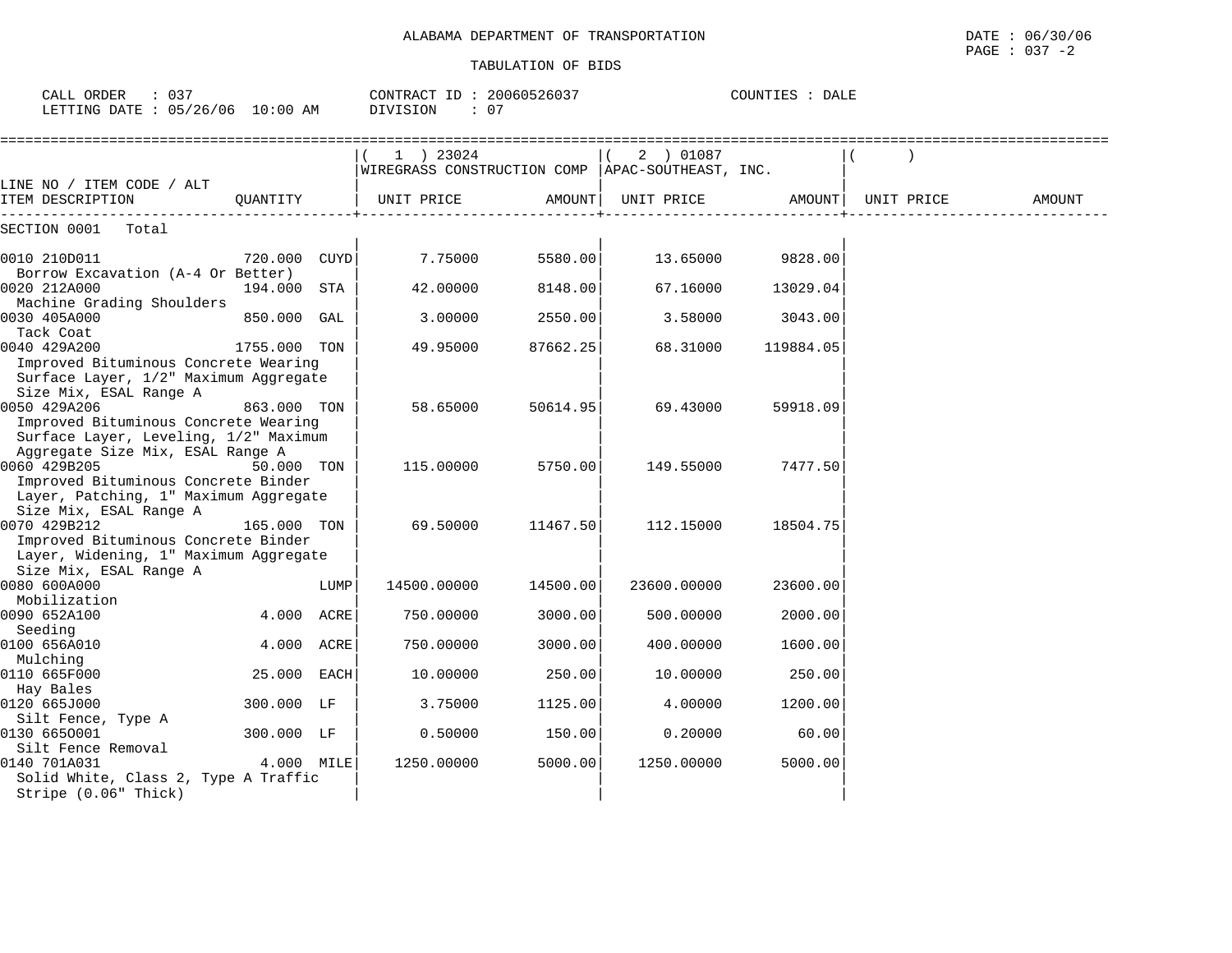| CALL ORDER                      | 037 | CONTRACT ID: 20060526037 | COUNTIES : DALE |  |
|---------------------------------|-----|--------------------------|-----------------|--|
| LETTING DATE: 05/26/06 10:00 AM |     | - 05<br>DIVISION         |                 |  |

|                                                                                                                                                                                                                                                                                                                                                                      |      | $1$ ) 23024                                             |                   | $\left(\begin{array}{ccc} 2 & 0.1087 \end{array}\right)$ |         |            |            |
|----------------------------------------------------------------------------------------------------------------------------------------------------------------------------------------------------------------------------------------------------------------------------------------------------------------------------------------------------------------------|------|---------------------------------------------------------|-------------------|----------------------------------------------------------|---------|------------|------------|
|                                                                                                                                                                                                                                                                                                                                                                      |      | $ WIREGRASS$ CONSTRUCTION COMP $ APAC-SOUTHEAST$ , INC. |                   |                                                          |         |            |            |
| LINE NO / ITEM CODE / ALT                                                                                                                                                                                                                                                                                                                                            |      |                                                         |                   |                                                          |         |            |            |
| ITEM DESCRIPTION                                                                                                                                                                                                                                                                                                                                                     |      | QUANTITY   UNIT PRICE AMOUNT                            |                   | UNIT PRICE AMOUNT   UNIT PRICE AMOUNT                    |         |            |            |
|                                                                                                                                                                                                                                                                                                                                                                      |      |                                                         |                   |                                                          |         |            |            |
| $\begin{array}{cccccccc} \texttt{0150} & \texttt{701A035} & \texttt{0100} & \texttt{0100} & \texttt{0100} & \texttt{01000} & \texttt{01000} & \texttt{01000} & \texttt{01000} & \texttt{01000} & \texttt{01000} & \texttt{01000} & \texttt{01000} & \texttt{01000} & \texttt{01000} & \texttt{01000} & \texttt{01000} & \texttt{01000} & \texttt{010000} & \texttt{$ |      |                                                         |                   |                                                          |         |            |            |
| Solid Yellow, Class 2, Type A Traffic                                                                                                                                                                                                                                                                                                                                |      |                                                         |                   |                                                          |         |            |            |
| Stripe (0.09" Thick)                                                                                                                                                                                                                                                                                                                                                 |      |                                                         |                   |                                                          |         |            |            |
| 2.000 MILE<br>0160 701A045                                                                                                                                                                                                                                                                                                                                           |      | 875.00000 1750.00 875.00000                             |                   |                                                          | 1750.00 |            |            |
| Broken Yellow, Class 2, Type A Traffic                                                                                                                                                                                                                                                                                                                               |      |                                                         |                   |                                                          |         |            |            |
| Stripe (0.09" Thick)                                                                                                                                                                                                                                                                                                                                                 |      |                                                         |                   |                                                          |         |            |            |
| $0170$ 701C000 $3.000$ MILE                                                                                                                                                                                                                                                                                                                                          |      |                                                         | 620.00000 1860.00 | 620.00000                                                | 1860.00 |            |            |
| Broken Temporary Traffic Stripe                                                                                                                                                                                                                                                                                                                                      |      |                                                         |                   |                                                          |         |            |            |
| 0180 701C001 6.000 MILE                                                                                                                                                                                                                                                                                                                                              |      | 670.00000                                               | 4020.00           | 670.00000                                                | 4020.00 |            |            |
| Solid Temporary Traffic Stripe                                                                                                                                                                                                                                                                                                                                       |      |                                                         |                   |                                                          |         |            |            |
| 0190 703A002<br>$60.000$ SQFT                                                                                                                                                                                                                                                                                                                                        |      | 5.00000                                                 | 300.00            | 5.00000                                                  | 300.00  |            |            |
| Traffic Control Markings, Class 2, Type                                                                                                                                                                                                                                                                                                                              |      |                                                         |                   |                                                          |         |            |            |
| A                                                                                                                                                                                                                                                                                                                                                                    |      |                                                         |                   |                                                          |         |            |            |
| $60.000$ SQFT<br>0200 703D001                                                                                                                                                                                                                                                                                                                                        |      | 2,00000                                                 | 120.00            | 2.00000                                                  | 120.00  |            |            |
| Temporary Traffic Control Markings                                                                                                                                                                                                                                                                                                                                   |      |                                                         |                   |                                                          |         |            |            |
| 74.000 EACH<br>0210 705A032                                                                                                                                                                                                                                                                                                                                          |      | 5,00000                                                 | 370.00            | 5.00000                                                  | 370.00  |            |            |
| Pavement Markers, Class A-H, Type 1-B                                                                                                                                                                                                                                                                                                                                |      |                                                         |                   |                                                          |         |            |            |
| 0220 705A037<br>133.000 EACH                                                                                                                                                                                                                                                                                                                                         |      | 5.00000                                                 | 665.00            | 5.00000                                                  | 665.00  |            |            |
| Pavement Markers, Class A-H, Type 2-D                                                                                                                                                                                                                                                                                                                                |      |                                                         |                   |                                                          |         |            |            |
| 0230 740B000<br>228.000 SOFT                                                                                                                                                                                                                                                                                                                                         |      | 8.10000                                                 | 1846.80           | 7.60000                                                  | 1732.80 |            |            |
| Construction Signs                                                                                                                                                                                                                                                                                                                                                   |      |                                                         |                   |                                                          |         |            |            |
| $1.000$ EACH<br>0240 7400000                                                                                                                                                                                                                                                                                                                                         |      | 500.00000                                               | 500.00            | 1000.00000 1000.00                                       |         |            |            |
| Pilot Car                                                                                                                                                                                                                                                                                                                                                            |      |                                                         |                   |                                                          |         |            |            |
| 0250 998A000                                                                                                                                                                                                                                                                                                                                                         | LUMP | $0.00000$ 0.00                                          |                   | $0.00000$ 0.00                                           |         |            |            |
| Construction Fuel (Maximum Bid Limited                                                                                                                                                                                                                                                                                                                               |      |                                                         |                   |                                                          |         |            |            |
| To $$11,500.00)$                                                                                                                                                                                                                                                                                                                                                     |      |                                                         |                   |                                                          |         |            |            |
| SECTION TOTALS                                                                                                                                                                                                                                                                                                                                                       |      | \$                                                      |                   | $214,879.50$ \$<br>----------------                      |         | 281,862.23 | \$<br>0.00 |
| CONTRACT TOTALS                                                                                                                                                                                                                                                                                                                                                      |      |                                                         |                   | $\sharp$ 214,879.50 $\sharp$ 281,862.23                  |         |            |            |
|                                                                                                                                                                                                                                                                                                                                                                      |      |                                                         |                   |                                                          |         |            |            |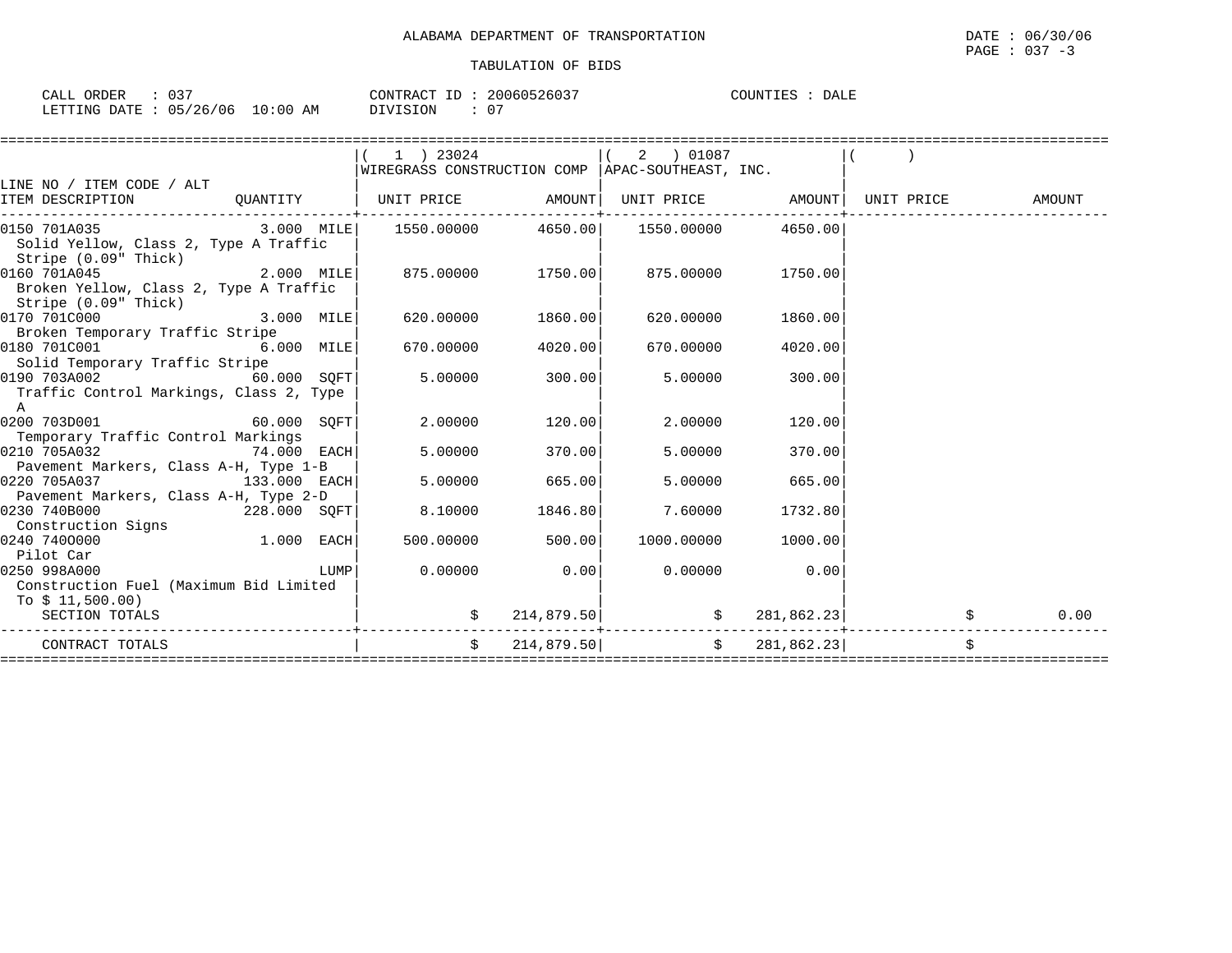## $\texttt{PAGE}$  : 038 -1

### VENDOR RANKING

|      | : 038<br>CALL ORDER<br>LETTING DATE: 05/26/06 10:00 AM |                                                       | CONTRACT ID: 20060526038<br>$\therefore$ 02<br>DIVISION                                                                                                    |              | COUNTIES : MARION |                                |                        |
|------|--------------------------------------------------------|-------------------------------------------------------|------------------------------------------------------------------------------------------------------------------------------------------------------------|--------------|-------------------|--------------------------------|------------------------|
|      | CONTRACT DESCRIPTION :                                 |                                                       | 30<br>CONTRACT TIME :<br>RURAL<br>for constructing the Resurfacing and Traffic Stripe on CR-38<br>from SR-129 to CR-72 north of Winfield. Length 3.473 mi. | Working Days | (available days)  | $PROJECT(S) : STPOA-4736(200)$ |                        |
| RANK | VENDOR NO. / NAME                                      |                                                       |                                                                                                                                                            |              |                   | TOTAL<br><b>BID</b>            | % OVER<br>LOW BID      |
|      | 20011<br>01087                                         | TRI-COUNTY CONSTRUCTION, INC.<br>APAC-SOUTHEAST, INC. |                                                                                                                                                            |              |                   | 625,687.68<br>752,537.13       | 100.0000%<br>120.2736% |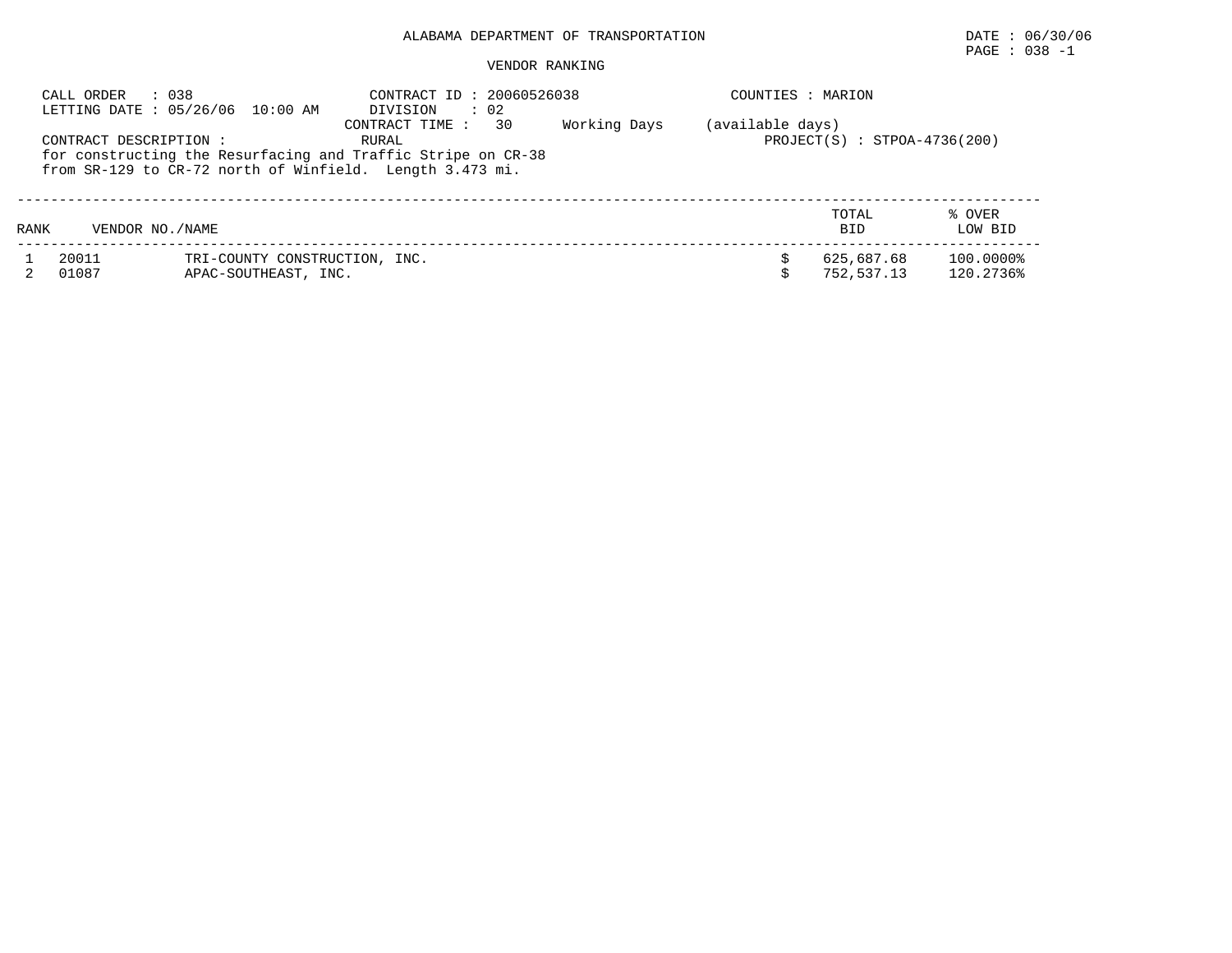| CALL ORDER<br>: 038<br>LETTING DATE : 05/26/06 10:00 AM                                                                                       |               |      | CONTRACT ID: 20060526038<br>DIVISION<br>: 02                  |           |             | COUNTIES : MARION |            |        |
|-----------------------------------------------------------------------------------------------------------------------------------------------|---------------|------|---------------------------------------------------------------|-----------|-------------|-------------------|------------|--------|
| LINE NO / ITEM CODE / ALT                                                                                                                     |               |      | 1 ) 20011<br>TRI-COUNTY CONSTRUCTION, IN APAC-SOUTHEAST, INC. |           | 2 ) 01087   |                   |            |        |
| ITEM DESCRIPTION                                                                                                                              | OUANTITY      |      | UNIT PRICE                                                    | AMOUNT    | UNIT PRICE  | AMOUNT            | UNIT PRICE | AMOUNT |
| SECTION 0001 Total                                                                                                                            |               |      |                                                               |           |             |                   |            |        |
| 0010 206C010<br>Removing Concrete Driveway                                                                                                    | $3.000$ SQYD  |      | 150.00000                                                     | 450.00    | 162.15000   | 486.45            |            |        |
| 0020 210D001<br>Borrow Excavation (Loose Truckbed                                                                                             | 4370.000 CUYD |      | 10.00000                                                      | 43700.00  | 9.84000     | 43000.80          |            |        |
| Measurement)<br>0030 405A000                                                                                                                  | 2690.000 GAL  |      | 2.00000                                                       | 5380.00   | 1,21000     | 3254.90           |            |        |
| Tack Coat<br>0040 429A200<br>Improved Bituminous Concrete Wearing<br>Surface Layer, 1/2" Maximum Aggregate                                    | 3698.000 TON  |      | 45.49000                                                      | 168222.02 | 58.94000    | 217960.12         |            |        |
| Size Mix, ESAL Range A<br>0050 429B205<br>Improved Bituminous Concrete Binder<br>Layer, Patching, 1" Maximum Aggregate                        | 300.000 TON   |      | 59.97000                                                      | 17991.00  | 45.00000    | 13500.00          |            |        |
| Size Mix, ESAL Range A<br>0060 429B208<br>Improved Bituminous Concrete Binder<br>Layer, Leveling, 3/4" Maximum Aggregate                      | 4500.000 TON  |      | 42.64000                                                      | 191880.00 | 50.75000    | 228375.00         |            |        |
| Size Mix, ESAL Range A<br>0070 429C210<br>Improved Bituminous Concrete Base Layer<br>Widening, 1" Maximum Aggregate Size Mix,<br>ESAL Range A | 927.000 TON   |      | 52.08000                                                      | 48278.16  | 62.98000    | 58382.46          |            |        |
| 0080 430B040<br>Aggregate Surfacing (Crushed Aggregate                                                                                        | 3300.000 TON  |      | 16.13000                                                      | 53229.00  | 20.65000    | 68145.00          |            |        |
| Base, Type B)<br>0090 600A000<br>Mobilization                                                                                                 |               | LUMP | 20000.00000                                                   | 20000.00  | 50457.36000 | 50457.36          |            |        |
| 0100 630A001<br>Steel Beam Guardrail, Class A, Type 2                                                                                         | 700.000 LF    |      | 18.50000                                                      | 12950.00  | 18.00000    | 12600.00          |            |        |
| 0110 630C050<br>Guardrail End Anchor, Type 20 Series                                                                                          | 4.000 EACH    |      | 1850.00000                                                    | 7400.00   | 1800.00000  | 7200.00           |            |        |
| 0120 652A100<br>Seeding                                                                                                                       | 2.000 ACRE    |      | 1000.00000                                                    | 2000.00   | 505.00000   | 1010.00           |            |        |
| 0130 656A010<br>Mulching                                                                                                                      | 2.000 ACRE    |      | 1000.00000                                                    | 2000.00   | 505.00000   | 1010.00           |            |        |

0140 665F000 15.000 EACH| 20.00000 300.00| 4.44000 66.60| Hay Bales | | |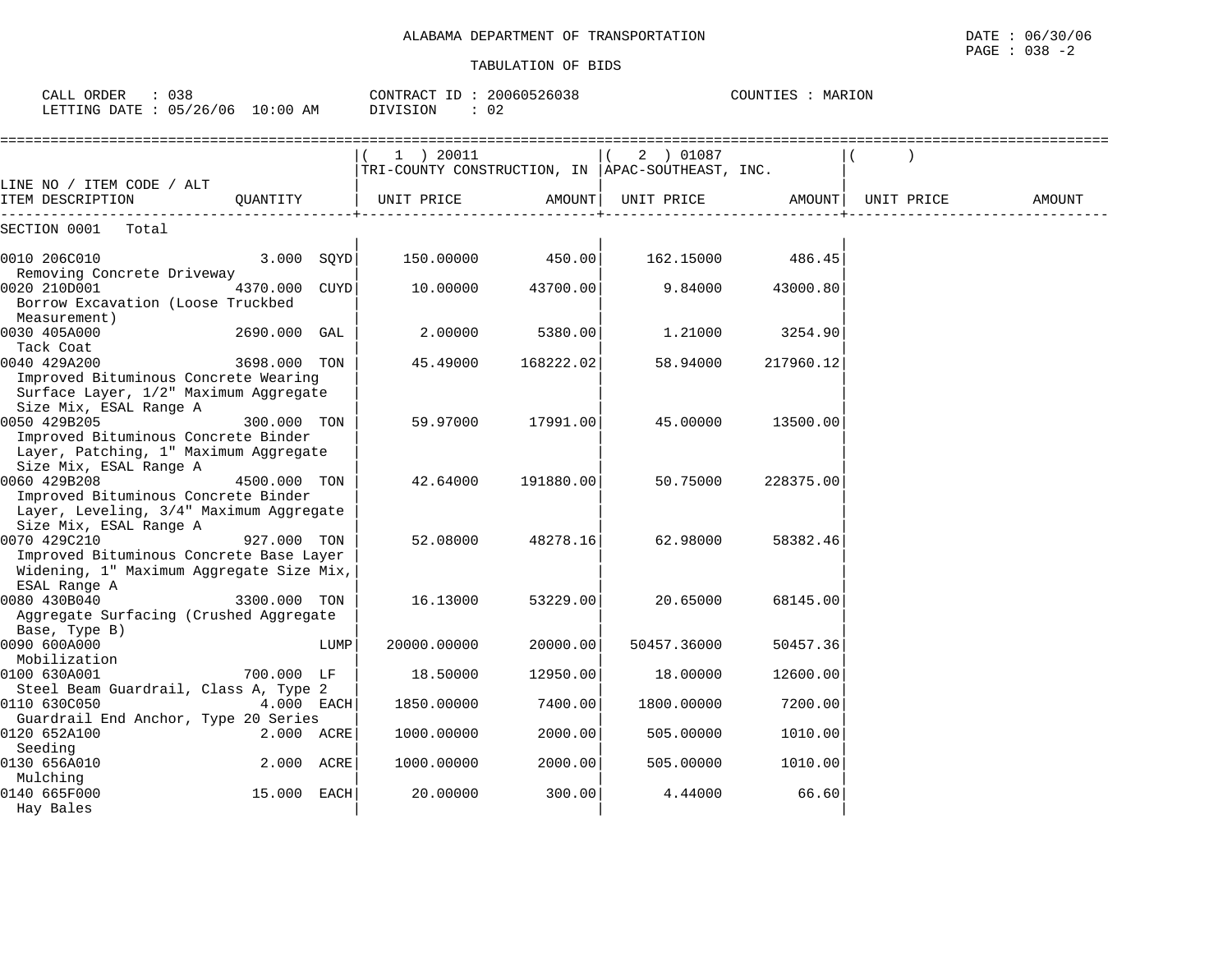| CALL ORDER                       | 038 | 20060526038<br>CONTRACT ID: | MARION<br>COUNTIES |
|----------------------------------|-----|-----------------------------|--------------------|
| LETTING DATE : 05/26/06 10:00 AM |     | DIVISION<br>02              |                    |

|                                                               |               |      | 1 ) 20011                                        |                  | 2 ) 01087                                                                |         |                                |        |
|---------------------------------------------------------------|---------------|------|--------------------------------------------------|------------------|--------------------------------------------------------------------------|---------|--------------------------------|--------|
|                                                               |               |      | TRI-COUNTY CONSTRUCTION, IN APAC-SOUTHEAST, INC. |                  |                                                                          |         |                                |        |
| LINE NO / ITEM CODE / ALT                                     |               |      |                                                  |                  |                                                                          |         |                                |        |
| ITEM DESCRIPTION                                              |               |      | QUANTITY   UNIT PRICE                            | AMOUNT           | UNIT PRICE                                                               | AMOUNT  | UNIT PRICE                     | AMOUNT |
| 0150 665J000                                                  | 1400.000 LF   |      | 4.15000                                          | 5810.00          | 3.79000                                                                  | 5306.00 |                                |        |
| Silt Fence, Type A                                            |               |      |                                                  |                  |                                                                          |         |                                |        |
| 0160 6650001                                                  | 1400.000 LF   |      | 1.65000                                          | 2310.00          | 1.26000                                                                  | 1764.00 |                                |        |
| Silt Fence Removal                                            |               |      |                                                  |                  |                                                                          |         |                                |        |
| 0170 701A031                                                  | $7.000$ MILE  |      | 1350.00000 9450.00                               |                  | 1363.50000                                                               | 9544.50 |                                |        |
| Solid White, Class 2, Type A Traffic                          |               |      |                                                  |                  |                                                                          |         |                                |        |
| Stripe (0.06" Thick)                                          |               |      |                                                  |                  |                                                                          |         |                                |        |
| 0180 701A035                                                  | $6.000$ MILE  |      | 1650.00000                                       | 9900.00          | 1666.50000                                                               | 9999.00 |                                |        |
| Solid Yellow, Class 2, Type A Traffic<br>Stripe (0.09" Thick) |               |      |                                                  |                  |                                                                          |         |                                |        |
| 0190 701A045                                                  | $1.000$ MILE  |      |                                                  | 990.00000 990.00 | 999.90000                                                                | 999.90  |                                |        |
| Broken Yellow, Class 2, Type A Traffic                        |               |      |                                                  |                  |                                                                          |         |                                |        |
| Stripe (0.09" Thick)                                          |               |      |                                                  |                  |                                                                          |         |                                |        |
| 0200 701C000                                                  | $2.000$ MILE  |      | 750.00000                                        | 1500.00          | 757.50000                                                                | 1515.00 |                                |        |
| Broken Temporary Traffic Stripe                               |               |      |                                                  |                  |                                                                          |         |                                |        |
| 0210 701C001 12.000 MILE                                      |               |      | 780.00000                                        | 9360.00          | 787.80000                                                                | 9453.60 |                                |        |
| Solid Temporary Traffic Stripe                                |               |      |                                                  |                  |                                                                          |         |                                |        |
| 0220 703A002                                                  | 120.000 SOFT  |      | 5.00000                                          | 600.00           | 5.05000                                                                  | 606.00  |                                |        |
| Traffic Control Markings, Class 2, Type                       |               |      |                                                  |                  |                                                                          |         |                                |        |
| $\mathbb A$                                                   |               |      |                                                  |                  |                                                                          |         |                                |        |
| 0230 705A032                                                  | 115.000 EACH  |      | 5.50000                                          | 632.50           | 5.56000                                                                  | 639.40  |                                |        |
| Pavement Markers, Class A-H, Type 1-B                         |               |      |                                                  |                  |                                                                          |         |                                |        |
| 0240 705A037                                                  | 688.000 EACH  |      | 5.50000                                          | 3784.00          | 5.56000                                                                  | 3825.28 |                                |        |
| Pavement Markers, Class A-H, Type 2-D                         |               |      |                                                  |                  |                                                                          |         |                                |        |
| 0250 740B000                                                  | 244.000 SOFT  |      | 9.00000                                          | 2196.00          | 8,48000                                                                  | 2069.12 |                                |        |
| Construction Signs                                            |               |      |                                                  |                  |                                                                          |         |                                |        |
| 0260 740E000<br>Cones (36 Inches High)                        | $25.000$ EACH |      | 20.00000                                         | 500.00           | 16.50000                                                                 | 412.50  |                                |        |
| 0270 740M001                                                  | 25.000 EACH   |      | 15.00000                                         | 375.00           | 0.06000                                                                  | 1.50    |                                |        |
| Ballast For Cone                                              |               |      |                                                  |                  |                                                                          |         |                                |        |
| 0280 7400000                                                  | $1.000$ EACH  |      | 2500.00000                                       | 2500.00          | 951.64000                                                                | 951.64  |                                |        |
| Pilot Car                                                     |               |      |                                                  |                  |                                                                          |         |                                |        |
| 0290 998A000                                                  |               | LUMP | 2000.00000                                       | 2000.00          | 1.00000                                                                  | 1.00    |                                |        |
| Construction Fuel (Maximum Bid Limited                        |               |      |                                                  |                  |                                                                          |         |                                |        |
| To $$30,500.00)$                                              |               |      |                                                  |                  |                                                                          |         |                                |        |
| SECTION TOTALS                                                |               |      |                                                  | \$625,687.68]    | $\sin 752,537.13$                                                        |         |                                | 0.00   |
|                                                               |               |      |                                                  |                  |                                                                          |         |                                |        |
| CONTRACT TOTALS                                               |               |      | $\ddot{\mathbf{S}}$                              |                  | $625,687.68$ $\uparrow$ $\qquad$ $\qquad$ $\qquad$ $\qquad$ $752,537.13$ |         |                                | \$     |
|                                                               |               |      |                                                  |                  | ===================================                                      |         | ============================== |        |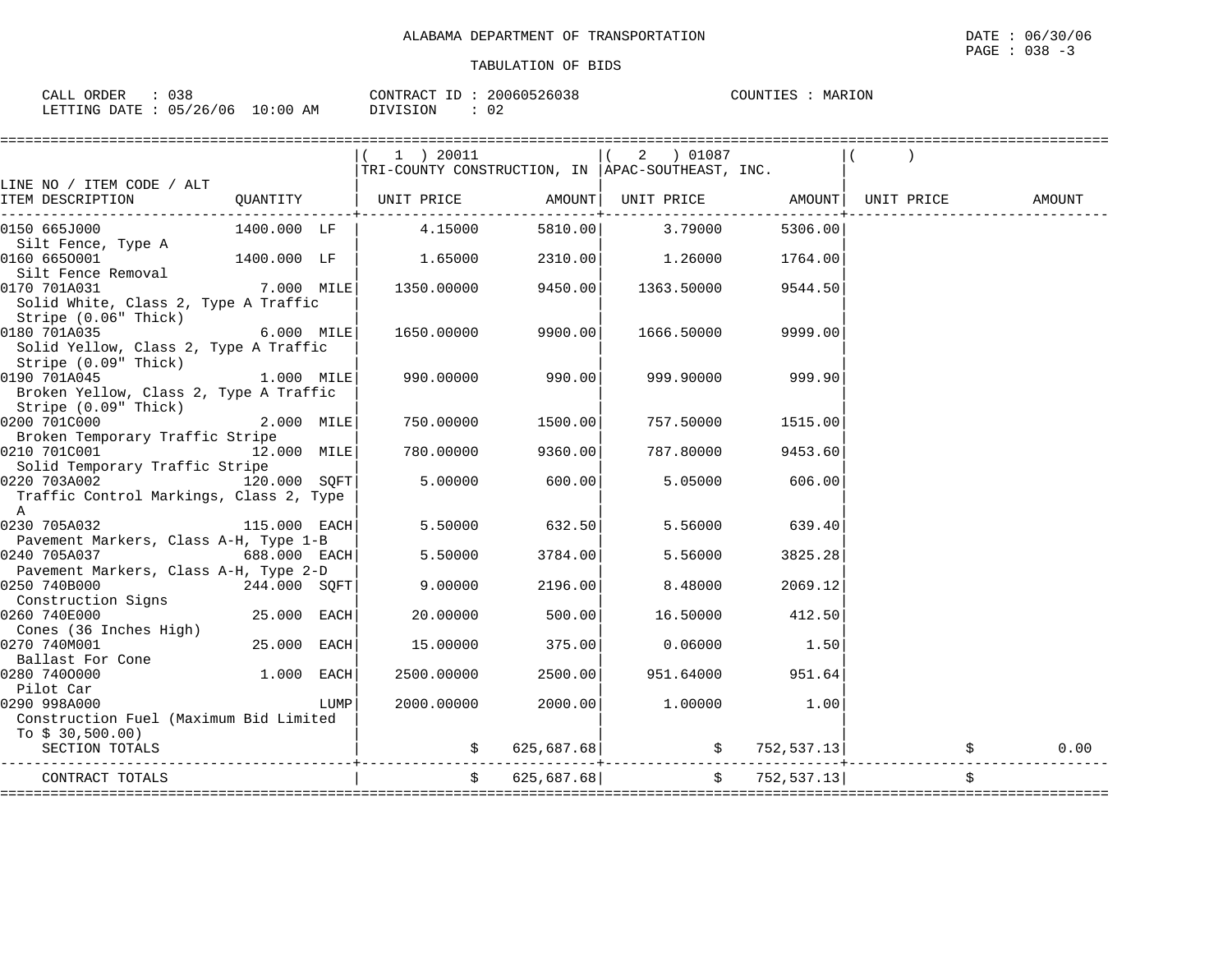## PAGE : 039 -1

#### VENDOR RANKING

|      | : 039<br>CALL ORDER                 | LETTING DATE : 05/26/06 10:00 AM                                                            | CONTRACT ID: 20060526039<br>DIVISION<br>$\therefore$ 04<br>30<br>CONTRACT TIME:                                                | Working Days | (available days) | COUNTIES : RANDOLPH                                    |                                                  |
|------|-------------------------------------|---------------------------------------------------------------------------------------------|--------------------------------------------------------------------------------------------------------------------------------|--------------|------------------|--------------------------------------------------------|--------------------------------------------------|
|      | CONTRACT DESCRIPTION :<br>7.692 mi. |                                                                                             | RURAL<br>for constructing the Resurfacing and Traffic Stripe on<br>CR-431 (Old US-431) from US-431 in Wedowee to CR-82. Length |              |                  | $PROJECT(S)$ : STPNU-5626(200)                         |                                                  |
| RANK | VENDOR NO. / NAME                   |                                                                                             |                                                                                                                                |              |                  | TOTAL<br><b>BID</b>                                    | % OVER<br>LOW BID                                |
| 2    | 05024<br>01087<br>13022<br>04013    | APAC-SOUTHEAST, INC.<br>MCCARTNEY CONSTRUCTION CO., INC.<br>DUNN CONSTRUCTION COMPANY, INC. | EAST RIVER CONSTRUCTION COMPANY, INC.                                                                                          |              |                  | 687,448.52<br>736,695.88<br>808,594.70<br>860, 223. 22 | 100.0000%<br>107.1638%<br>117.6226%<br>125.1327% |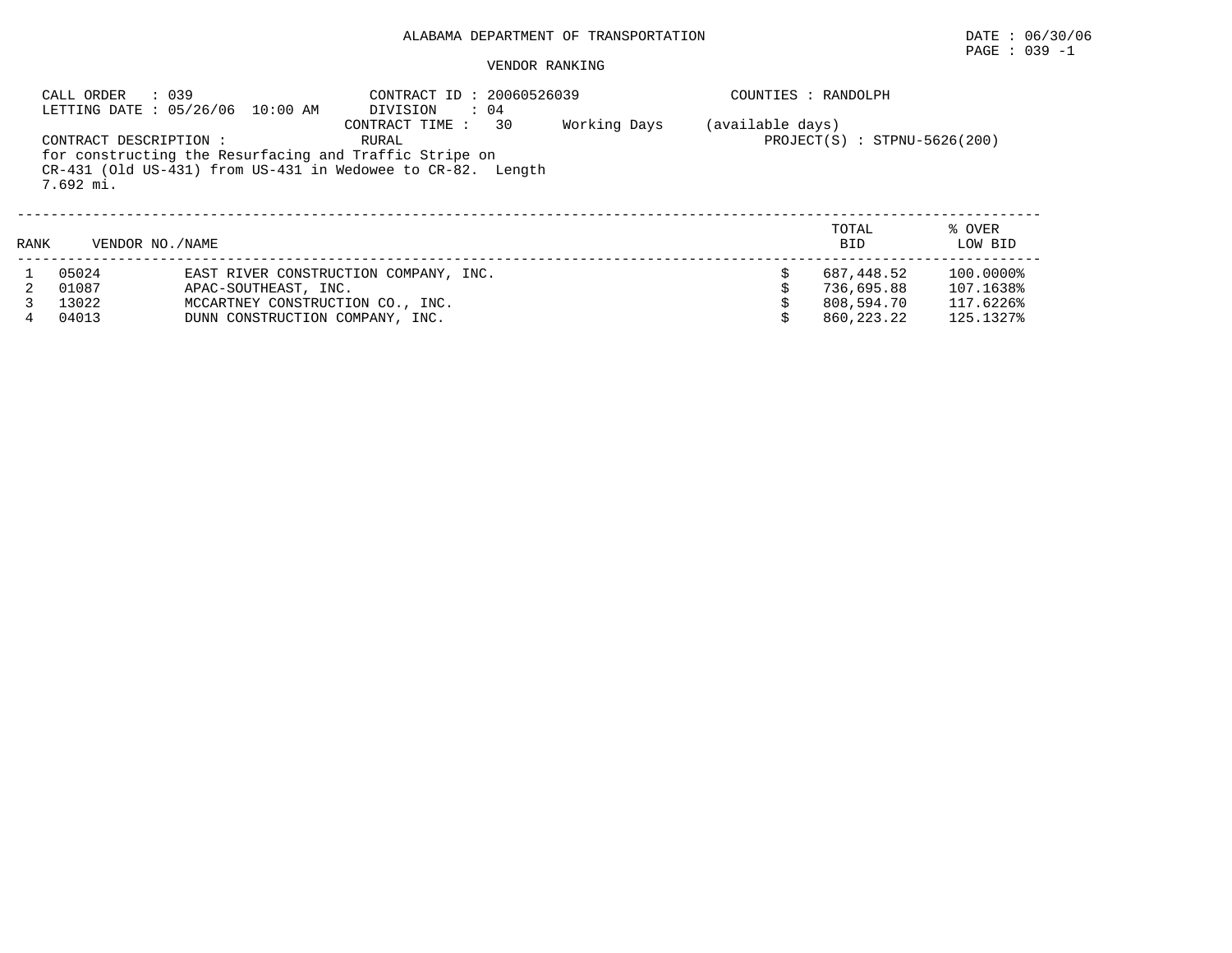| CALI<br>ORDER<br><u>. ب</u> |                         | CONTRACT<br>--- | 20060526039 | COUNTIES<br><b>RANDOLPH</b> |
|-----------------------------|-------------------------|-----------------|-------------|-----------------------------|
| LETTING DATE                | 05/26/06<br>10:00<br>ΆM | DIVISION        | 04          |                             |

|                                                                                                                                                            |              |      | 1 ) 05024                                        |           | 2 ) 01087         |           | 3 ) 13022                       |           |
|------------------------------------------------------------------------------------------------------------------------------------------------------------|--------------|------|--------------------------------------------------|-----------|-------------------|-----------|---------------------------------|-----------|
|                                                                                                                                                            |              |      | EAST RIVER CONSTRUCTION CO. APAC-SOUTHEAST, INC. |           |                   |           | MCCARTNEY CONSTRUCTION CO., INC |           |
| LINE NO / ITEM CODE / ALT<br>ITEM DESCRIPTION                                                                                                              | OUANTITY     |      | UNIT PRICE                                       | AMOUNT    | UNIT PRICE AMOUNT |           | UNIT PRICE                      | AMOUNT    |
| SECTION 0001<br>Total                                                                                                                                      |              |      |                                                  |           |                   |           |                                 |           |
| 0010 305B060<br>Crushed Aggregate, Section 825, For<br>Miscellaneous Use                                                                                   | 2500.000 TON |      | 14.00000                                         | 35000.00  | 15.84000          | 39600.00  | 25.00000                        | 62500.00  |
| 0020 401B100<br>90264.000 SQYD<br>Bituminous Treatment E (With Polymer<br>Additive)                                                                        |              |      | 0.68000                                          | 61379.52  | 0.70000           | 63184.80  | 0.80000                         | 72211.20  |
| 0030 405A000<br>Tack Coat                                                                                                                                  | 2723.000 GAL |      | 1,80000                                          | 4901.40   | 1.74000           | 4738.02   | 0.00000                         | 0.00      |
| 0040 429A226<br>Improved Bituminous Concrete Wearing<br>Surface Layer, Leveling, 1/2" Maximum<br>Aggregate Size Mix, ESAL Range B                          | 500.000 TON  |      | 60,00000                                         | 30000.00  | 75.43000          | 37715.00  | 59.00000                        | 29500.00  |
| 0050 429A227<br>Improved Bituminous Concrete Wearing<br>Surface Layer, Leveling, 3/4" Maximum                                                              | 7880.000 TON |      | 51.00000                                         | 401880.00 | 57.19000          | 450657.20 | 59.00000                        | 464920.00 |
| Aggregate Size Mix, ESAL Range B<br>0060 429B225<br>Improved Bituminous Concrete Binder<br>Layer, Patching, 1" Maximum Aggregate<br>Size Mix, ESAL Range B | 500.000 TON  |      | 85.00000                                         | 42500.00  | 92.29000          | 46145.00  | 90.00000                        | 45000.00  |
| 0070 600A000<br>Mobilization                                                                                                                               |              | LUMP | 30000.00000                                      | 30000.00  | 8820.00000        | 8820.00   | 50000.00000                     | 50000.00  |
| 0080 701A031<br>Solid White, Class 2, Type A Traffic<br>Stripe (0.06" Thick)                                                                               | 16.000 MILE  |      | 1500.00000                                       | 24000.00  | 1349.25000        | 21588.00  | 1285.00000                      | 20560.00  |
| 0090 701A035<br>14.000 MILE<br>Solid Yellow, Class 2, Type A Traffic<br>Stripe (0.09" Thick)                                                               |              |      | 1700.00000                                       | 23800.00  | 1669.50000        | 23373.00  | 1590.00000                      | 22260.00  |
| 0100 701A045<br>Broken Yellow, Class 2, Type A Traffic<br>Stripe (0.09" Thick)                                                                             | 1.000 MILE   |      | 1100.00000                                       | 1100.00   | 1050.00000        | 1050.00   | 1000.00000                      | 1000.00   |
| 0110 701C000<br>Broken Temporary Traffic Stripe                                                                                                            | 2.000 MILE   |      | 550.00000                                        | 1100.00   | 787.50000         | 1575.00   | 750.00000                       | 1500.00   |
| 0120 701C001<br>Solid Temporary Traffic Stripe                                                                                                             | 28.000 MILE  |      | 650.00000                                        | 18200.00  | 787.50000         | 22050.00  | 750.00000                       | 21000.00  |
| 0130 703A002<br>Traffic Control Markings, Class 2, Type<br>Α                                                                                               | 117.000 SQFT |      | 3.40000                                          | 397.80    | 5.25000           | 614.25    | 5,00000                         | 585.00    |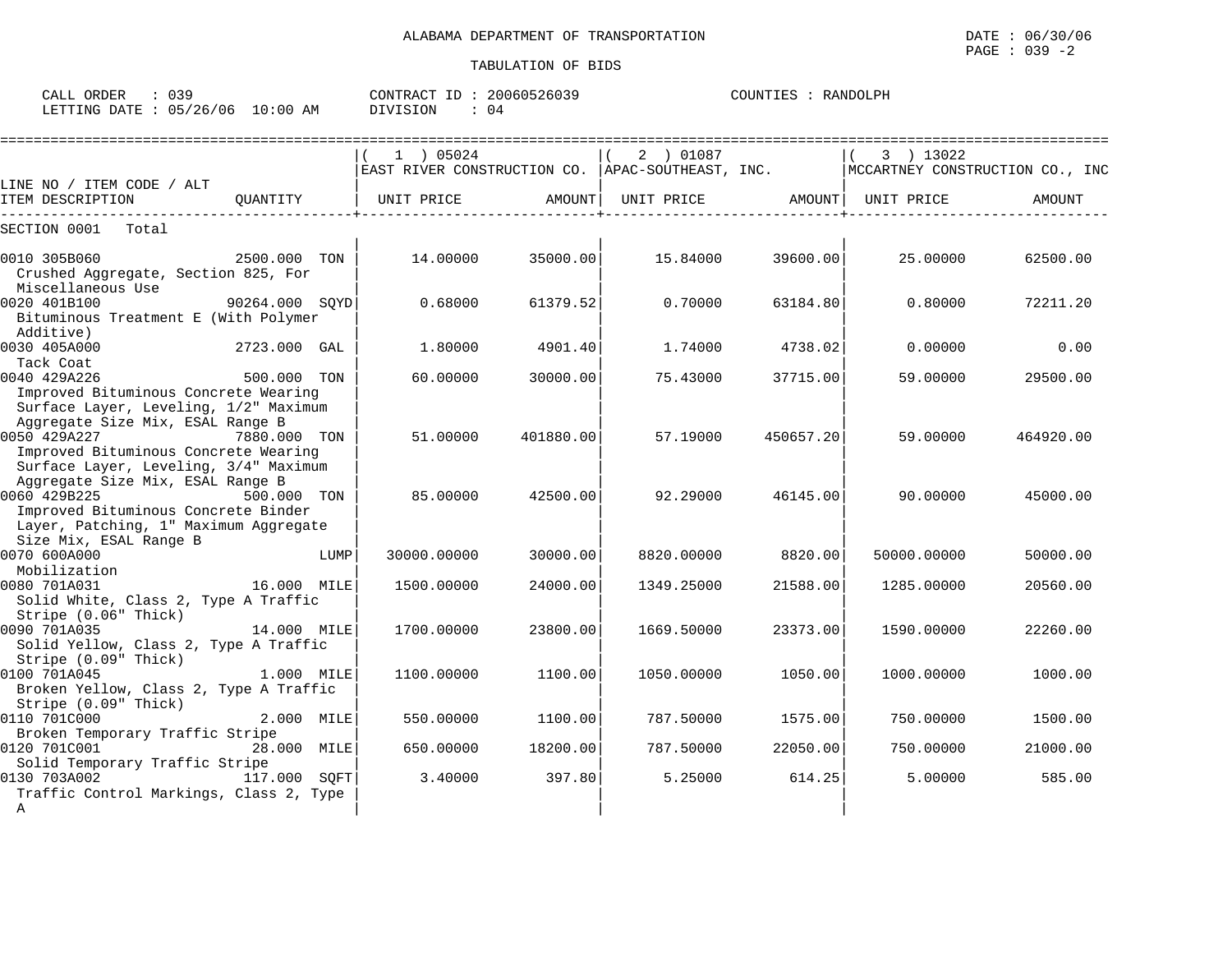| CALL ORDER                      | : 039 |          | CONTRACT ID: 20060526039 |  | COUNTIES : RANDOLPH |
|---------------------------------|-------|----------|--------------------------|--|---------------------|
| LETTING DATE: 05/26/06 10:00 AM |       | DIVISION | 04                       |  |                     |

|                                                            |              |      | 1 ) 05024                   |            | 01087 (<br>2         |            | 13022<br>3) |                                 |
|------------------------------------------------------------|--------------|------|-----------------------------|------------|----------------------|------------|-------------|---------------------------------|
| LINE NO / ITEM CODE<br>/ ALT                               |              |      | EAST RIVER CONSTRUCTION CO. |            | APAC-SOUTHEAST, INC. |            |             | MCCARTNEY CONSTRUCTION CO., INC |
| ITEM DESCRIPTION                                           | OUANTITY     |      | UNIT PRICE                  | AMOUNT     | UNIT PRICE           | AMOUNT     | UNIT PRICE  | AMOUNT                          |
| 0140 705A032                                               | 142.000 EACH |      | 5.50000                     | 781.00     | 5.78000              | 820.76     | 5.50000     | 781.00                          |
| Pavement Markers, Class A-H, Type 1-B<br>0150 705A037      | 873.000      | EACH | 5.60000                     | 4888.80    | 5.78000              | 5045.94    | 5.50000     | 4801.50                         |
| Pavement Markers, Class A-H, Type 2-D<br>0160 740B000      | 452.000      | SOFT | 10.00000                    | 4520.00    | 8,90000              | 4022.80    | 13.00000    | 5876.00                         |
| Construction Signs<br>0170 7400000                         | 1.000        | EACH | 3000.00000                  | 3000.00    | 5696.11000           | 5696.11    | 6100.00000  | 6100.00                         |
| Pilot Car<br>0180 998A000                                  |              | LUMP | 0.00000                     | 0.00       | 0.00000              | 0.001      | 0.00000     | 0.00                            |
| Construction Fuel (Maximum Bid Limited<br>To $$31,500.00)$ |              |      |                             |            |                      |            |             |                                 |
| SECTION TOTALS                                             |              |      |                             | 687,448.52 | \$                   | 736,695.88 |             | 808,594.70                      |
| CONTRACT TOTALS                                            |              |      | S                           | 687,448.52 | \$                   | 736,695.88 |             | 808,594.70                      |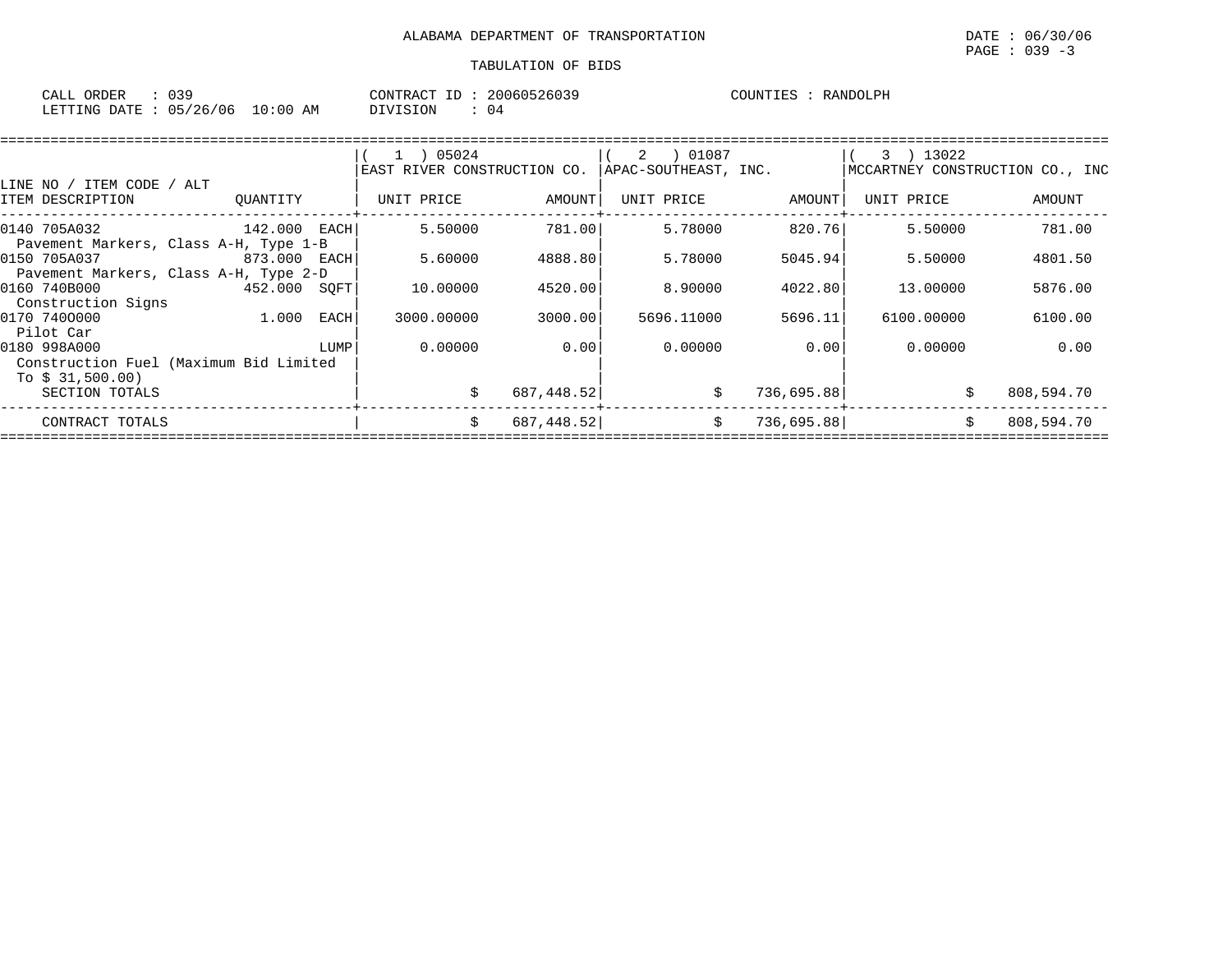| CALL ORDER<br>: 039<br>LETTING DATE : 05/26/06 10:00 AM                                                                                                    |                | CONTRACT ID: 20060526039<br>DIVISION<br>$\therefore$ 04 |           |                            | COUNTIES : RANDOLPH |            |        |
|------------------------------------------------------------------------------------------------------------------------------------------------------------|----------------|---------------------------------------------------------|-----------|----------------------------|---------------------|------------|--------|
|                                                                                                                                                            |                | 4 ) 04013<br>DUNN CONSTRUCTION CO., INC.                |           |                            |                     |            |        |
| LINE NO / ITEM CODE / ALT<br>ITEM DESCRIPTION                                                                                                              | OUANTITY       | UNIT PRICE                                              |           | AMOUNT   UNIT PRICE AMOUNT |                     | UNIT PRICE | AMOUNT |
| SECTION 0001<br>Total                                                                                                                                      |                |                                                         |           |                            |                     |            |        |
| 0010 305B060<br>Crushed Aggregate, Section 825, For<br>Miscellaneous Use                                                                                   | 2500.000 TON   | 19.85000                                                | 49625.00  |                            |                     |            |        |
| 0020 401B100<br>Bituminous Treatment E (With Polymer<br>Additive)                                                                                          | 90264.000 SOYD | 0.77000                                                 | 69503.28  |                            |                     |            |        |
| 0030 405A000<br>Tack Coat                                                                                                                                  | 2723.000 GAL   | 1.72000                                                 | 4683.56   |                            |                     |            |        |
| 0040 429A226<br>Improved Bituminous Concrete Wearing<br>Surface Layer, Leveling, 1/2" Maximum<br>Aggregate Size Mix, ESAL Range B                          | 500.000 TON    | 78.36000                                                | 39180.00  |                            |                     |            |        |
| 0050 429A227<br>Improved Bituminous Concrete Wearing<br>Surface Layer, Leveling, 3/4" Maximum                                                              | 7880.000 TON   | 61.56000                                                | 485092.80 |                            |                     |            |        |
| Aggregate Size Mix, ESAL Range B<br>0060 429B225<br>Improved Bituminous Concrete Binder<br>Layer, Patching, 1" Maximum Aggregate<br>Size Mix, ESAL Range B | 500.000 TON    | 93.69000                                                | 46845.00  |                            |                     |            |        |
| 0070 600A000<br>Mobilization                                                                                                                               | LUMP           | 32472.98000                                             | 32472.98  |                            |                     |            |        |
| 0080 701A031<br>Solid White, Class 2, Type A Traffic<br>Stripe (0.06" Thick)                                                                               | 16.000 MILE    | 1502.48000                                              | 24039.68  |                            |                     |            |        |
| 0090 701A035<br>Solid Yellow, Class 2, Type A Traffic<br>Stripe (0.09" Thick)                                                                              | 14.000 MILE    | 1859.10000                                              | 26027.40  |                            |                     |            |        |
| 0100 701A045<br>Broken Yellow, Class 2, Type A Traffic<br>Stripe (0.09" Thick)                                                                             | 1.000 MILE     | 1169.25000                                              | 1169.25   |                            |                     |            |        |
| 0110 701C000<br>Broken Temporary Traffic Stripe                                                                                                            | 2.000 MILE     | 876.93000                                               | 1753.86   |                            |                     |            |        |
| 0120 701C001<br>Solid Temporary Traffic Stripe                                                                                                             | 28.000 MILE    | 876.93000                                               | 24554.04  |                            |                     |            |        |
| 0130 703A002<br>Traffic Control Markings, Class 2, Type<br>Α                                                                                               | 117.000 SOFT   | 5.85000                                                 | 684.45    |                            |                     |            |        |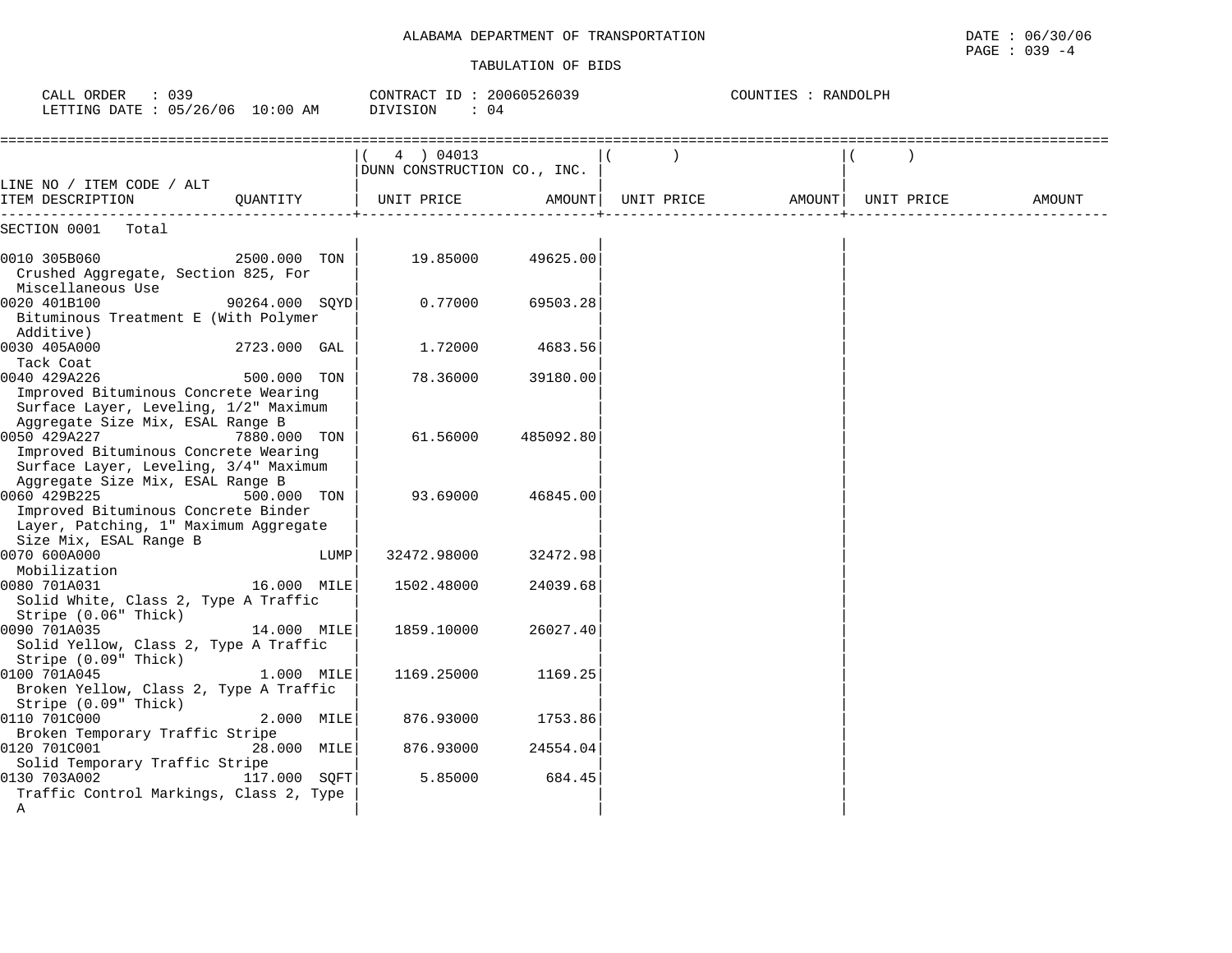| 039<br>ORDER<br>CALL   | CONTRACT ID:                  | 20060526039 | COUNTIES<br>RANDOLPH |
|------------------------|-------------------------------|-------------|----------------------|
| LETTING DATE: 05/26/06 | $10:00$ AM<br><b>DIVISION</b> | 04          |                      |

| LINE NO / ITEM CODE / ALT<br>ITEM DESCRIPTION                              | OUANTITY       |      | 4 ) 04013<br>DUNN CONSTRUCTION CO., INC.<br>UNIT PRICE | AMOUNT      | UNIT PRICE | AMOUNT | UNIT PRICE | AMOUNT |
|----------------------------------------------------------------------------|----------------|------|--------------------------------------------------------|-------------|------------|--------|------------|--------|
| 0140 705A032<br>Pavement Markers, Class A-H, Type 1-B                      | $142.000$ EACH |      | 6.43000                                                | 913.06      |            |        |            |        |
| 0150 705A037 873.000 EACH<br>Pavement Markers, Class A-H, Type 2-D         |                |      | 6.43000                                                | 5613.39     |            |        |            |        |
| 0160 740B000<br>Construction Signs                                         | 452.000 SOFT   |      | 9.85000                                                | 4452.20     |            |        |            |        |
| 0170 7400000<br>Pilot Car                                                  | $1.000$ EACH   |      | 19705.27000                                            | 19705.27    |            |        |            |        |
| 0180 998A000<br>Construction Fuel (Maximum Bid Limited<br>To $$31,500.00)$ |                | LUMP | 23908,00000                                            | 23908.00    |            |        |            |        |
| SECTION TOTALS                                                             |                |      | Ŝ.                                                     | 860, 223.22 |            | 0.00   |            | 0.00   |
| CONTRACT TOTALS                                                            |                |      | Ŝ.                                                     | 860, 223.22 | Ŝ.         | 0.001  |            | Ŝ.     |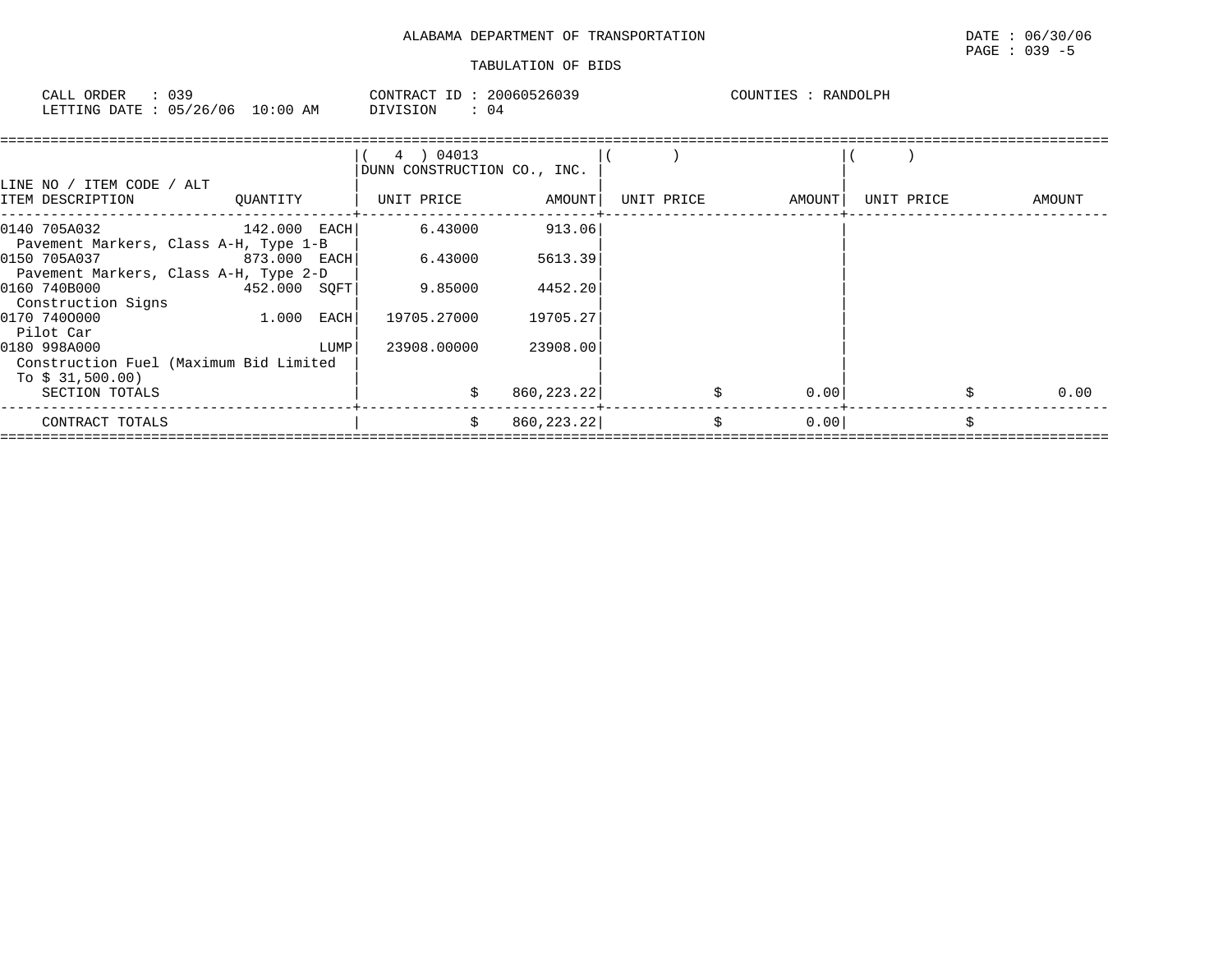# ALABAMA DEPARTMENT OF TRANSPORTATION **DATE** : 06/30/06

#### VENDOR RANKING

|      | CALL ORDER                    | : 040<br>LETTING DATE : 05/26/06 10:00 AM | CONTRACT ID: 20060526040<br>$\therefore$ 02<br>DIVISION                                                                                                    |              |                  | COUNTIES : WINSTON             |                   |
|------|-------------------------------|-------------------------------------------|------------------------------------------------------------------------------------------------------------------------------------------------------------|--------------|------------------|--------------------------------|-------------------|
|      | CONTRACT DESCRIPTION :<br>mi. |                                           | 50<br>CONTRACT TIME:<br>RURAL<br>for constructing the Resurfacing and Traffic Stripe on CR-32<br>from CR-15 to CR-55 southeast of Haleyville. Length 4.304 | Working Days | (available days) | $PROJECT(S) : STPOA-6709(200)$ |                   |
| RANK |                               | VENDOR NO. / NAME                         |                                                                                                                                                            |              |                  | TOTAL<br><b>BID</b>            | % OVER<br>LOW BID |
|      | 20011                         | TRI-COUNTY CONSTRUCTION, INC.             |                                                                                                                                                            |              |                  | 463,383.13                     | 100.0000%         |
| 2    | 19074                         | S & M EOUIPMENT CO., INC.                 |                                                                                                                                                            |              |                  | 538,580.91                     | 116.2280%         |
|      | 01087                         | APAC-SOUTHEAST, INC.                      |                                                                                                                                                            |              |                  | 543,389.32                     | 117.2657%         |
|      | 07002                         | GOOD HOPE CONTRACTING CO., INC.           |                                                                                                                                                            |              |                  | 549,299.28                     | 118.5411%         |
| 5.   | 04013                         | DUNN CONSTRUCTION COMPANY, INC.           |                                                                                                                                                            |              |                  | 615,572.22                     | 132.8430%         |

PAGE : 040 -1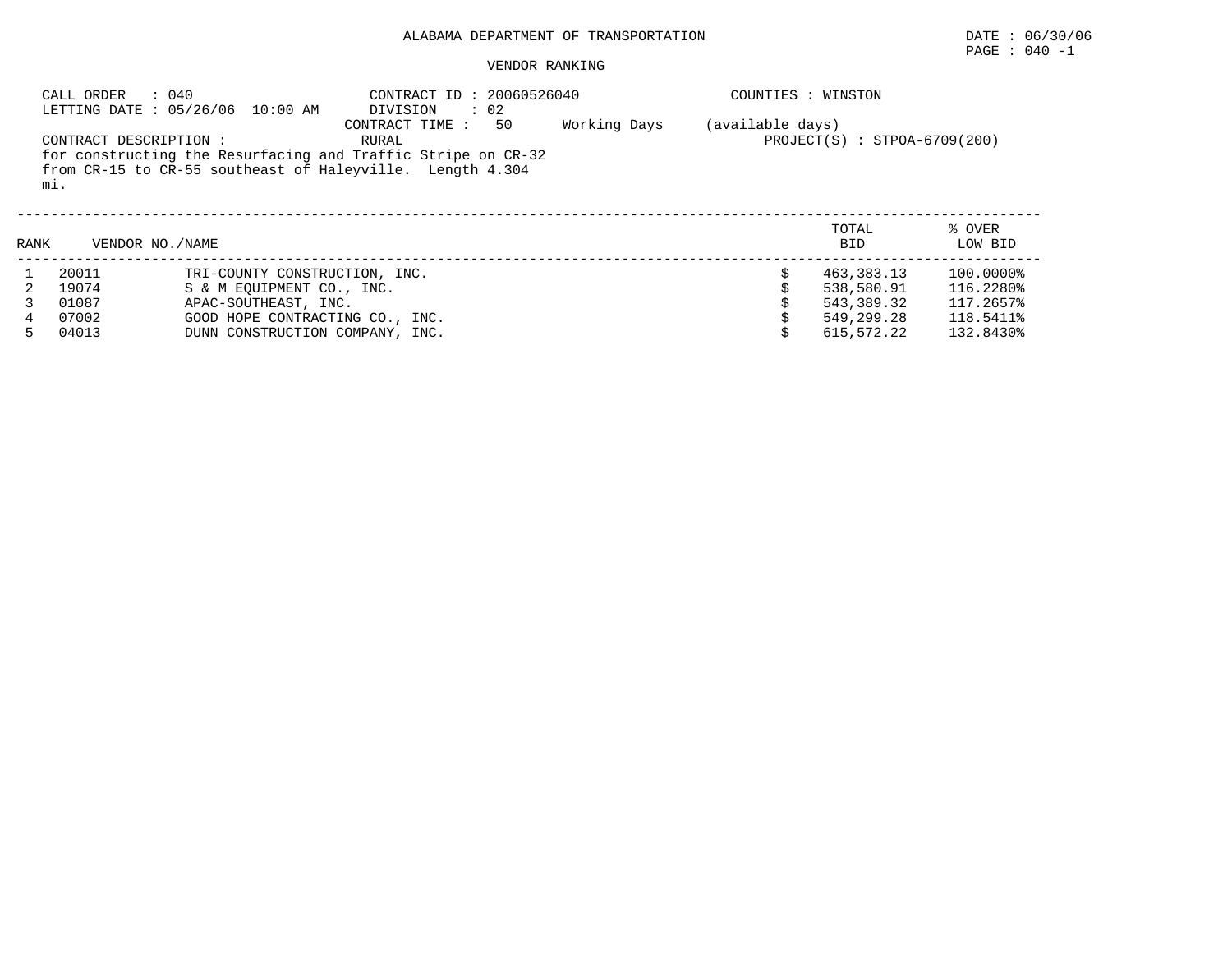| 040<br>CALL ORDER      |            |          | CONTRACT ID: 20060526040 | COUNTIES : WINSTON |
|------------------------|------------|----------|--------------------------|--------------------|
| LETTING DATE: 05/26/06 | $10:00$ AM | DIVISION | 02                       |                    |

|                                                                                                                                   |                |      | 1 ) 20011<br>TRI-COUNTY CONSTRUCTION, IN $ S \& M$ EQUIPMENT CO., INC. |           | 2 ) 19074   |           | 3 ) 01087<br>  APAC-SOUTHEAST, INC. |           |
|-----------------------------------------------------------------------------------------------------------------------------------|----------------|------|------------------------------------------------------------------------|-----------|-------------|-----------|-------------------------------------|-----------|
| LINE NO / ITEM CODE / ALT<br>ITEM DESCRIPTION                                                                                     | OUANTITY       |      | UNIT PRICE                                                             | AMOUNT    | UNIT PRICE  | AMOUNT    | UNIT PRICE                          | AMOUNT    |
| SECTION 0001<br>Total                                                                                                             |                |      |                                                                        |           |             |           |                                     |           |
| 0010 206D001<br>Removing Guardrail                                                                                                | 300.000 LF     |      | 1,00000                                                                | 300.00    | 3.30000     | 990.00    | 3.00000                             | 900.00    |
| 0020 206E019                                                                                                                      | 2.000 EACH     |      | 110.00000                                                              | 220.00    | 165.00000   | 330.00    | 100.00000                           | 200.00    |
| Removing Guardrail End Anchor (Type 10)<br>0030 305A000<br>Borrow, Section 210, (Loose Truckbed                                   | 1750.000 CUYD  |      | 12.00000                                                               | 21000.00  | 10,00000    | 17500.00  | 16.12000                            | 28210.00  |
| Measurement)<br>0040 401B100<br>Bituminous Treatment E (With Polymer                                                              | 50512.000 SOYD |      | 0.78000                                                                | 39399.36  | 0.82000     | 41419.84  | 0.75000                             | 37884.00  |
| Additive)<br>0050 405A000<br>Tack Coat                                                                                            | 3300.000 GAL   |      | 1,80000                                                                | 5940.00   | 2.50000     | 8250.00   | 1,27000                             | 4191.00   |
| 0060 424A340<br>Superpave Bituminous Concrete Wearing<br>Surface Layer, 1/2" Maximum Aggregate<br>Size Mix, ESAL Range A/B        | 3167.000 TON   |      | 46.26000                                                               | 146505.42 | 51.61000    | 163448.87 | 55.40000                            | 175451.80 |
| 0070 424B643<br>Superpave Bituminous Concrete Upper<br>Binder Layer, Leveling, 3/4" Maximum<br>Aggregate Size Mix, ESAL Range A/B | 4167.000 TON   |      | 43.05000                                                               | 179389.35 | 50.96000    | 212350.32 | 50.06000                            | 208600.02 |
| 0080 430B012                                                                                                                      | 50.000         | TON  | 25.00000                                                               | 1250.00   | 20,00000    | 1000.00   | 23.94000                            | 1197.00   |
| Aggregate Surfacing (ALDOT #410 Or #467<br>0090 600A000<br>Mobilization                                                           |                | LUMP | 10000.00000                                                            | 10000.00  | 15000.00000 | 15000.00  | 31882.96000                         | 31882.96  |
| 0100 610C001                                                                                                                      | 130.000        | TON  | 30.00000                                                               | 3900.00   | 25.00000    | 3250.00   | 44.78000                            | 5821.40   |
| Loose Riprap, Class 2<br>0110 610D000<br>Filter Blanket                                                                           | 260.000        | SQYD | 5.00000                                                                | 1300.00   | 2.50000     | 650.00    | 2.67000                             | 694.20    |
| 0120 630A001                                                                                                                      | 600.000 LF     |      | 18.50000                                                               | 11100.00  | 20.35000    | 12210.00  | 21,00000                            | 12600.00  |
| Steel Beam Guardrail, Class A, Type 2<br>0130 630C050<br>Guardrail End Anchor, Type 20 Series                                     | 4.000 EACH     |      | 2500.00000                                                             | 10000.00  | 2750.00000  | 11000.00  | 2100.00000                          | 8400.00   |
| 0140 630C070                                                                                                                      | 2.000 EACH     |      | 2000.00000                                                             | 4000.00   | 2200.00000  | 4400.00   | 1900.00000                          | 3800.00   |
| Guardrail End Anchor, Type 10 Series<br>0150 652A100<br>Seeding                                                                   | 1.000 ACRE     |      | 1250.00000                                                             | 1250.00   | 2000.00000  | 2000.00   | 1224.13000                          | 1224.13   |
| 0160 656A010<br>Mulching                                                                                                          | 1.000          | ACRE | 1250.00000                                                             | 1250.00   | 2000.00000  | 2000.00   | 1001.24000                          | 1001.24   |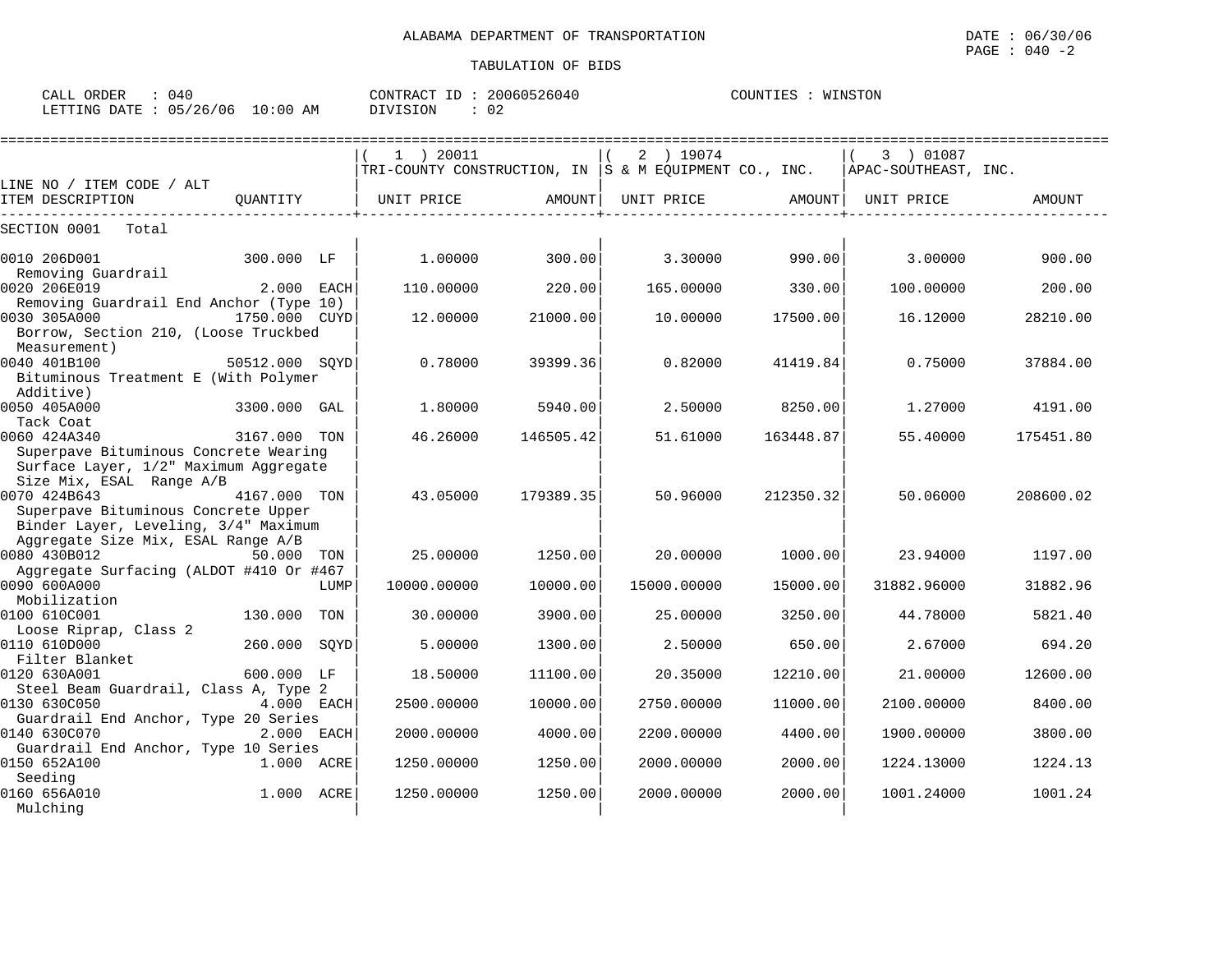| CALL ORDER                      | 040 | CONTRACT ID: 20060526040 |    | COUNTIES | WINSTON |
|---------------------------------|-----|--------------------------|----|----------|---------|
| LETTING DATE: 05/26/06 10:00 AM |     | DIVISION                 | 02 |          |         |

| LINE NO / ITEM CODE / ALT                                                      |                             |      | $1$ ) 20011<br>$ {\tt TRI-COUNTY}$ CONSTRUCTION, IN $ S \& M$ EOUIPMENT CO., INC. $ {\tt APAC-SOUTHEAST}$ , INC. |            | 2 ) 19074         |            | $(3)$ 01087 |              |
|--------------------------------------------------------------------------------|-----------------------------|------|------------------------------------------------------------------------------------------------------------------|------------|-------------------|------------|-------------|--------------|
| ITEM DESCRIPTION                                                               |                             |      | QUANTITY   UNIT PRICE                                                                                            | AMOUNT     | UNIT PRICE AMOUNT |            | UNIT PRICE  | AMOUNT       |
| 0170 665F000<br>Hay Bales                                                      | $65.000$ EACH               |      | 20.00000                                                                                                         | 1300.00    | 10.00000          | 650.00     | 16.83000    | 1093.95      |
| 0180 665J001<br>Silt Fence, Type B                                             | 325.000 LF                  |      | 6,00000                                                                                                          | 1950.00    | 10,00000          | 3250.00    | 3.80000     | 1235.00      |
| <sup>11</sup> 325.000 LF<br>0190 6650001<br>Silt Fence Removal                 |                             |      | 3.00000                                                                                                          | 975.00     | 5.00000           | 1625.00    | 2.43000     | 789.75       |
| 0200 701A004<br>Solid White, Class 1, Type A Traffic<br>Stripe                 | 9.000 MILE                  |      | 450.00000                                                                                                        | 4050.00    | 550.00000         | 4950.00    | 505.00000   | 4545.00      |
| 0210 701A008<br>2.000 MILE<br>Broken Yellow, Class 1, Type A Traffic<br>Stripe |                             |      | 200.00000                                                                                                        | 400.00     | 319.00000         | 638.00     | 292.90000   | 585.80       |
| 0220 701A012<br>Solid Yellow, Class 1, Type A Traffic<br>Stripe                | 7.000 MILE                  |      | 450.00000                                                                                                        | 3150.00    | 550.00000         | 3850.00    | 505.00000   | 3535.00      |
| 0230 701C000<br>Broken Temporary Traffic Stripe                                | 2.000 MILE                  |      | 750.00000                                                                                                        | 1500.00    | 792.00000         | 1584.00    | 727.20000   | 1454.40      |
| 0240 701C001<br><b>6.000 MILE</b><br>Solid Temporary Traffic Stripe            |                             |      | 800,00000                                                                                                        | 4800.00    | 858,00000         | 5148.00    | 787.80000   | 4726.80      |
| 0250 740B000<br>356.000 SQFT<br>Construction Signs                             |                             |      | 9,00000                                                                                                          | 3204.00    | 7.98000           | 2840.88    | 8.40000     | 2990.40      |
| 0260 740E000<br>50.000 EACH<br>Cones (36 Inches High)                          |                             |      | 15,00000                                                                                                         | 750.00     | 14.92000          | 746.00     | 0.06000     | 3.00         |
| 0270 7400000<br>Pilot Car                                                      | 1.000 EACH                  |      | 2500.00000                                                                                                       | 2500.00    | 2500.00000        | 2500.00    | 371.47000   | 371.47       |
| 0280 998A000<br>Construction Fuel (Maximum Bid Limited<br>To $$24,500.00)$     |                             | LUMP | 2000.00000                                                                                                       | 2000.00    | 15000.00000       | 15000.00   | 1.00000     | 1.00         |
| SECTION TOTALS                                                                 | --------------------------- |      | Ŝ.                                                                                                               | 463,383.13 | $\ddot{s}$        | 538,580.91 | \$          | 543,389.32   |
| CONTRACT TOTALS                                                                |                             |      | $\ddot{S}$                                                                                                       | 463,383.13 | $\ddot{s}$        | 538,580.91 | Ŝ.          | 543, 389. 32 |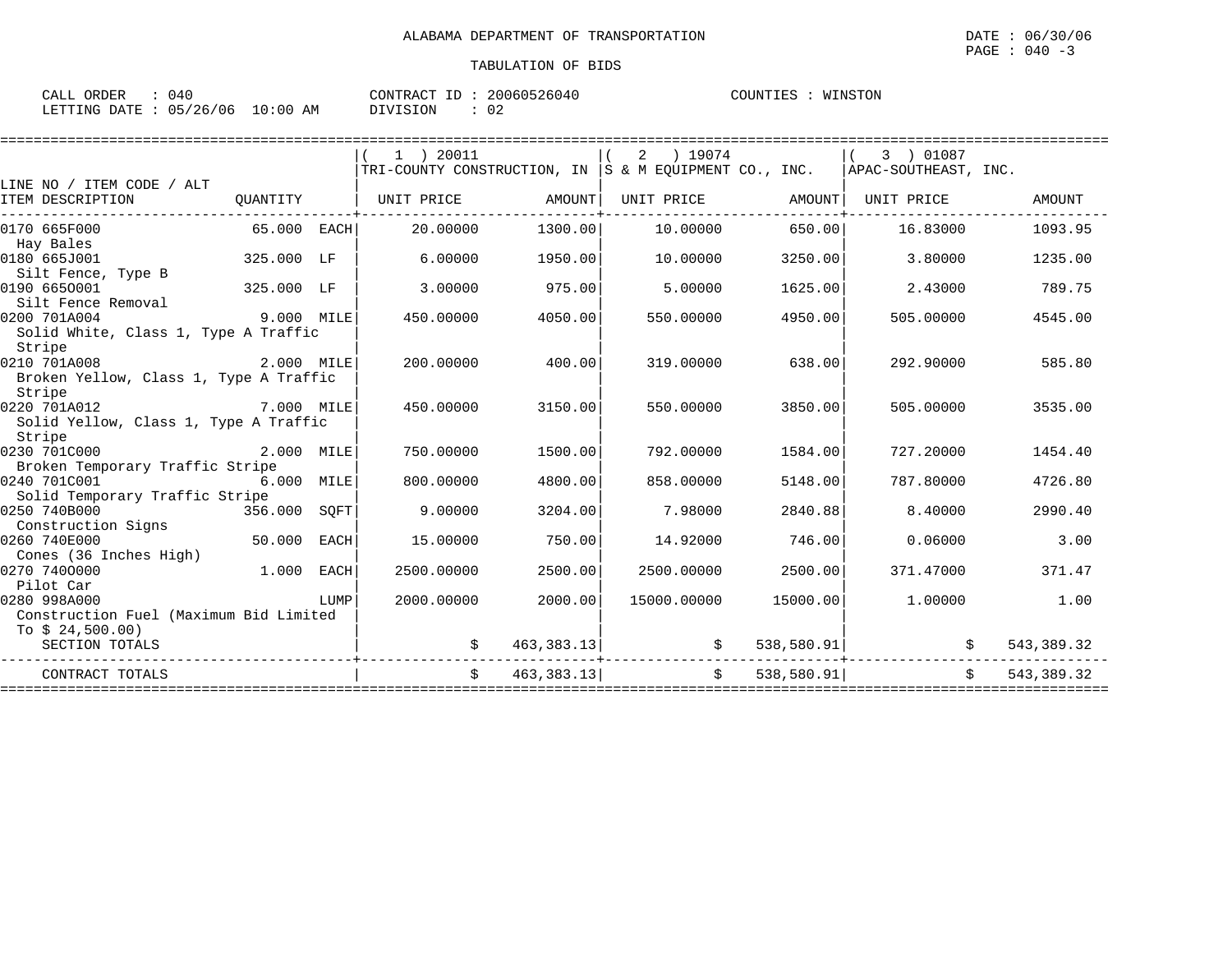| CALL ORDER<br>: 040<br>LETTING DATE : 05/26/06 10:00 AM                                                                 |                |      | CONTRACT ID: 20060526040<br>DIVISION<br>$\therefore$ 02             |           | COUNTIES : WINSTON |           |            |        |  |
|-------------------------------------------------------------------------------------------------------------------------|----------------|------|---------------------------------------------------------------------|-----------|--------------------|-----------|------------|--------|--|
|                                                                                                                         |                |      | 4 ) 07002<br>GOOD HOPE CONTRACTING CO., DUNN CONSTRUCTION CO., INC. |           | 5 ) 04013          |           |            |        |  |
| LINE NO / ITEM CODE / ALT<br>ITEM DESCRIPTION                                                                           | OUANTITY       |      | UNIT PRICE                                                          | AMOUNT    | UNIT PRICE         | AMOUNT    | UNIT PRICE | AMOUNT |  |
| SECTION 0001<br>Total                                                                                                   |                |      |                                                                     |           |                    |           |            |        |  |
| 0010 206D001<br>Removing Guardrail                                                                                      | 300.000 LF     |      | 3.18000                                                             | 954.00    | 3.49000            | 1047.00   |            |        |  |
| 0020 206E019                                                                                                            | 2.000 EACH     |      | 106.00000                                                           | 212.00    | 116.24000          | 232.48    |            |        |  |
| Removing Guardrail End Anchor (Type 10)<br>0030 305A000<br>Borrow, Section 210, (Loose Truckbed<br>Measurement)         | 1750.000 CUYD  |      | 15.00000                                                            | 26250.00  | 13.06000           | 22855.00  |            |        |  |
| 0040 401B100<br>Bituminous Treatment E (With Polymer                                                                    | 50512.000 SOYD |      | 0.61000                                                             | 30812.32  | 0.87000            | 43945.44  |            |        |  |
| Additive)<br>0050 405A000                                                                                               | 3300.000 GAL   |      | 1.71000                                                             | 5643.00   | 1.72000            | 5676.00   |            |        |  |
| Tack Coat<br>0060 424A340<br>Superpave Bituminous Concrete Wearing<br>Surface Layer, 1/2" Maximum Aggregate             | 3167.000 TON   |      | 55.34000                                                            | 175261.78 | 61.53000           | 194865.51 |            |        |  |
| Size Mix, ESAL Range A/B<br>0070 424B643<br>Superpave Bituminous Concrete Upper<br>Binder Layer, Leveling, 3/4" Maximum | 4167.000 TON   |      | 51.92000                                                            | 216350.64 | 58.03000           | 241811.01 |            |        |  |
| Aggregate Size Mix, ESAL Range A/B<br>0080 430B012                                                                      | 50.000 TON     |      | 40.00000                                                            | 2000.00   | 29.35000           | 1467.50   |            |        |  |
| Aggregate Surfacing (ALDOT #410 Or #467<br>0090 600A000<br>Mobilization                                                 |                | LUMP | 29500.00000                                                         | 29500.00  | 16582.27000        | 16582.27  |            |        |  |
| 0100 610C001<br>Loose Riprap, Class 2                                                                                   | 130.000 TON    |      | 40.00000                                                            | 5200.00   | 33.42000           | 4344.60   |            |        |  |
| 0110 610D000<br>Filter Blanket                                                                                          | 260.000 SOYD   |      | 4.00000                                                             | 1040.00   | 5.48000            | 1424.80   |            |        |  |
| 0120 630A001<br>Steel Beam Guardrail, Class A, Type 2                                                                   | 600.000 LF     |      | 22.26000                                                            | 13356.00  | 24.41000           | 14646.00  |            |        |  |
| 0130 630C050<br>Guardrail End Anchor, Type 20 Series                                                                    | 4.000 EACH     |      | 2226.00000                                                          | 8904.00   | 2441.07000         | 9764.28   |            |        |  |
| 0140 630C070<br>Guardrail End Anchor, Type 10 Series                                                                    | 2.000 EACH     |      | 2014.00000                                                          | 4028.00   | 2208.59000         | 4417.18   |            |        |  |
| 0150 652A100<br>Seeding                                                                                                 | 1.000 ACRE     |      | 2120.00000                                                          | 2120.00   | 922.55000          | 922.55    |            |        |  |
| 0160 656A010<br>Mulching                                                                                                | 1.000 ACRE     |      | 2120.00000                                                          | 2120.00   | 922.55000          | 922.55    |            |        |  |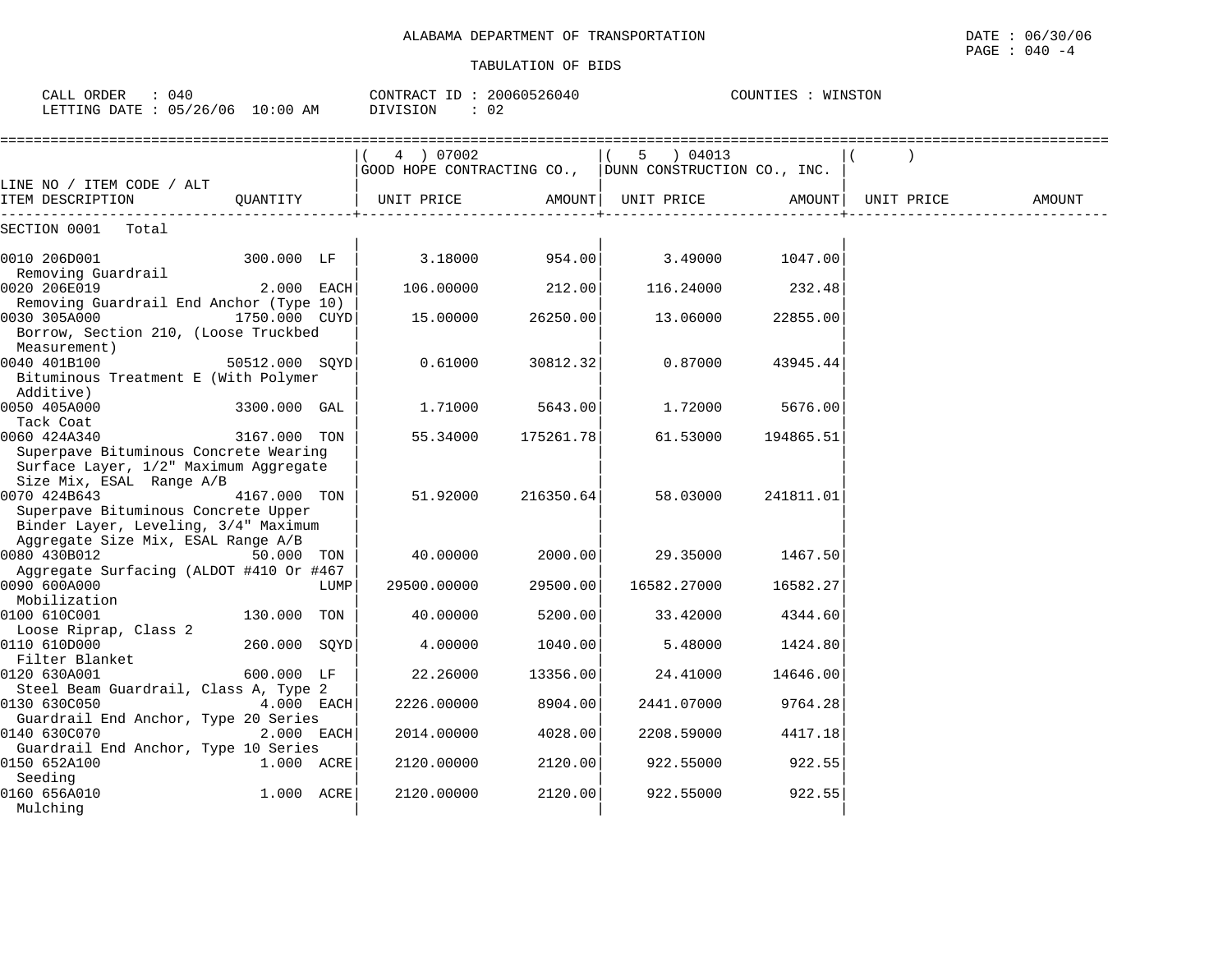| 040<br>CALL ORDER               | CONTRACT ID: | 20060526040  | COUNTIES :<br>WINSTON |
|---------------------------------|--------------|--------------|-----------------------|
| LETTING DATE: 05/26/06 10:00 AM | DIVISION     | $\cap$<br>◡∠ |                       |

|                                                  |              |      | 4 ) 07002                                                          |                     | 5 ) 04013                                     |          |    |            |
|--------------------------------------------------|--------------|------|--------------------------------------------------------------------|---------------------|-----------------------------------------------|----------|----|------------|
|                                                  |              |      | GOOD HOPE CONTRACTING CO., DUNN CONSTRUCTION CO., INC.             |                     |                                               |          |    |            |
| LINE NO / ITEM CODE / ALT                        |              |      |                                                                    |                     |                                               |          |    |            |
| ITEM DESCRIPTION                                 |              |      | QUANTITY   UNIT PRICE AMOUNT  UNIT PRICE AMOUNT  UNIT PRICE AMOUNT | ------------+------ |                                               |          |    |            |
| 0170 665F000                                     |              |      | 65.000 EACH 4.24000 275.60 4.92000 319.80                          |                     |                                               |          |    |            |
| Hay Bales                                        |              |      |                                                                    |                     |                                               |          |    |            |
| 0180 665J001                                     | 325.000 LF   |      | 4.24000                                                            | 1378.00             | 4.09000                                       | 1329.25  |    |            |
| Silt Fence, Type B                               |              |      |                                                                    |                     |                                               |          |    |            |
| <sup>11</sup> 325.000 LF<br>0190 6650001         |              |      | 1.06000                                                            | 344.50              | 1.74000                                       | 565.50   |    |            |
| Silt Fence Removal                               |              |      |                                                                    |                     |                                               |          |    |            |
| $9.000$ MILE<br>0200 701A004                     |              |      |                                                                    | 477.00000 4293.00   | 584.28000                                     | 5258.52  |    |            |
| Solid White, Class 1, Type A Traffic<br>Stripe   |              |      |                                                                    |                     |                                               |          |    |            |
| $2.000$ MILE<br>0210 701A008                     |              |      |                                                                    | 212.00000 424.00    | 338.88000                                     | 677.76   |    |            |
| Broken Yellow, Class 1, Type A Traffic<br>Stripe |              |      |                                                                    |                     |                                               |          |    |            |
| $7.000$ MILE<br>0220 701A012                     |              |      | 477.00000 3339.00                                                  |                     | 584.28000                                     | 4089.96  |    |            |
| Solid Yellow, Class 1, Type A Traffic            |              |      |                                                                    |                     |                                               |          |    |            |
| Stripe                                           |              |      |                                                                    |                     |                                               |          |    |            |
| 0230 701C000                                     | 2.000 MILE   |      | 1590.00000                                                         | 3180.00             | 841.37000                                     | 1682.74  |    |            |
| Broken Temporary Traffic Stripe                  |              |      |                                                                    |                     |                                               |          |    |            |
| 0240 701C001                                     | $6.000$ MILE |      | 848.00000                                                          | 5088.00             | 911.48000                                     | 5468.88  |    |            |
| Solid Temporary Traffic Stripe                   |              |      |                                                                    |                     |                                               |          |    |            |
| 0250 740B000<br>356.000 SOFT                     |              |      | 8.99000                                                            | 3200.44             | 9.84000                                       | 3503.04  |    |            |
| Construction Signs                               |              |      |                                                                    |                     |                                               |          |    |            |
| $50.000$ EACH<br>0260 740E000                    |              |      | 0.50000                                                            | 25.00               | 9.84000                                       | 492.00   |    |            |
| Cones (36 Inches High)                           |              |      |                                                                    |                     |                                               |          |    |            |
| $1.000$ EACH<br>0270 7400000                     |              |      | 4000.00000                                                         | 4000.00             | 10831.60000                                   | 10831.60 |    |            |
| Pilot Car                                        |              |      |                                                                    |                     |                                               |          |    |            |
| 0280 998A000                                     |              | LUMP | 0.00000                                                            | 0.001               | 16429.00000                                   | 16429.00 |    |            |
| Construction Fuel (Maximum Bid Limited           |              |      |                                                                    |                     |                                               |          |    |            |
| To \$ 24,500.00)                                 |              |      |                                                                    |                     |                                               |          |    |            |
| SECTION TOTALS                                   |              |      |                                                                    |                     | 549,299.28 \$615,572.22                       |          |    | \$<br>0.00 |
| CONTRACT TOTALS                                  |              |      | $\ddot{S}$                                                         |                     | $549,299.28$ $\uparrow$ $\uparrow$ 615,572.22 |          | Ŝ. |            |
|                                                  |              |      |                                                                    |                     |                                               |          |    |            |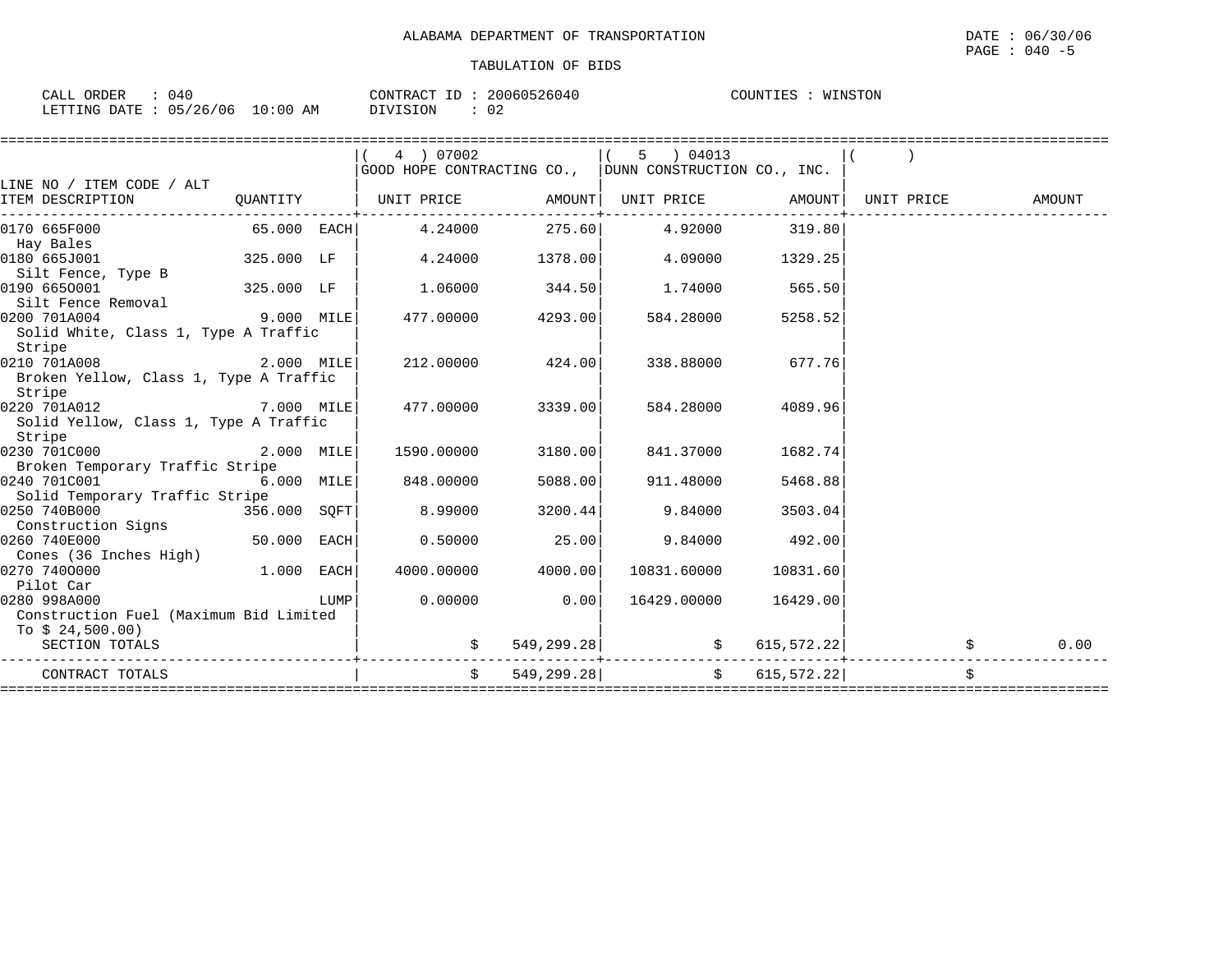# ALABAMA DEPARTMENT OF TRANSPORTATION DATE : 06/30/06

# PAGE : 046 -1

#### VENDOR RANKING

| CALL ORDER<br>CONTRACT DESCRIPTION :<br>$0.007$ mi. | : 046<br>LETTING DATE: 05/26/06 10:00 AM     | CONTRACT ID: 20060526046<br>: 05<br>DIVISION<br>-75<br>CONTRACT TIME:<br>for constructing the Bridge Replacement (Bridge Culvert) on<br>Halcomb Road at Sandy Branch north of New Lexington. Length | Working Days | (available days) | COUNTIES : TUSCALOOSA<br>$PROJECT(S) : ACGBBRZ-6300(216)$ |                        |
|-----------------------------------------------------|----------------------------------------------|-----------------------------------------------------------------------------------------------------------------------------------------------------------------------------------------------------|--------------|------------------|-----------------------------------------------------------|------------------------|
| RANK                                                | VENDOR NO./NAME                              |                                                                                                                                                                                                     |              |                  | TOTAL<br><b>BID</b>                                       | % OVER<br>LOW BID      |
| 18024<br>01007                                      | RACON, INC.<br>ALABAMA BRIDGE BUILDERS, INC. |                                                                                                                                                                                                     |              |                  | 202,294.00<br>246,805.50                                  | 100.0000%<br>122.0034% |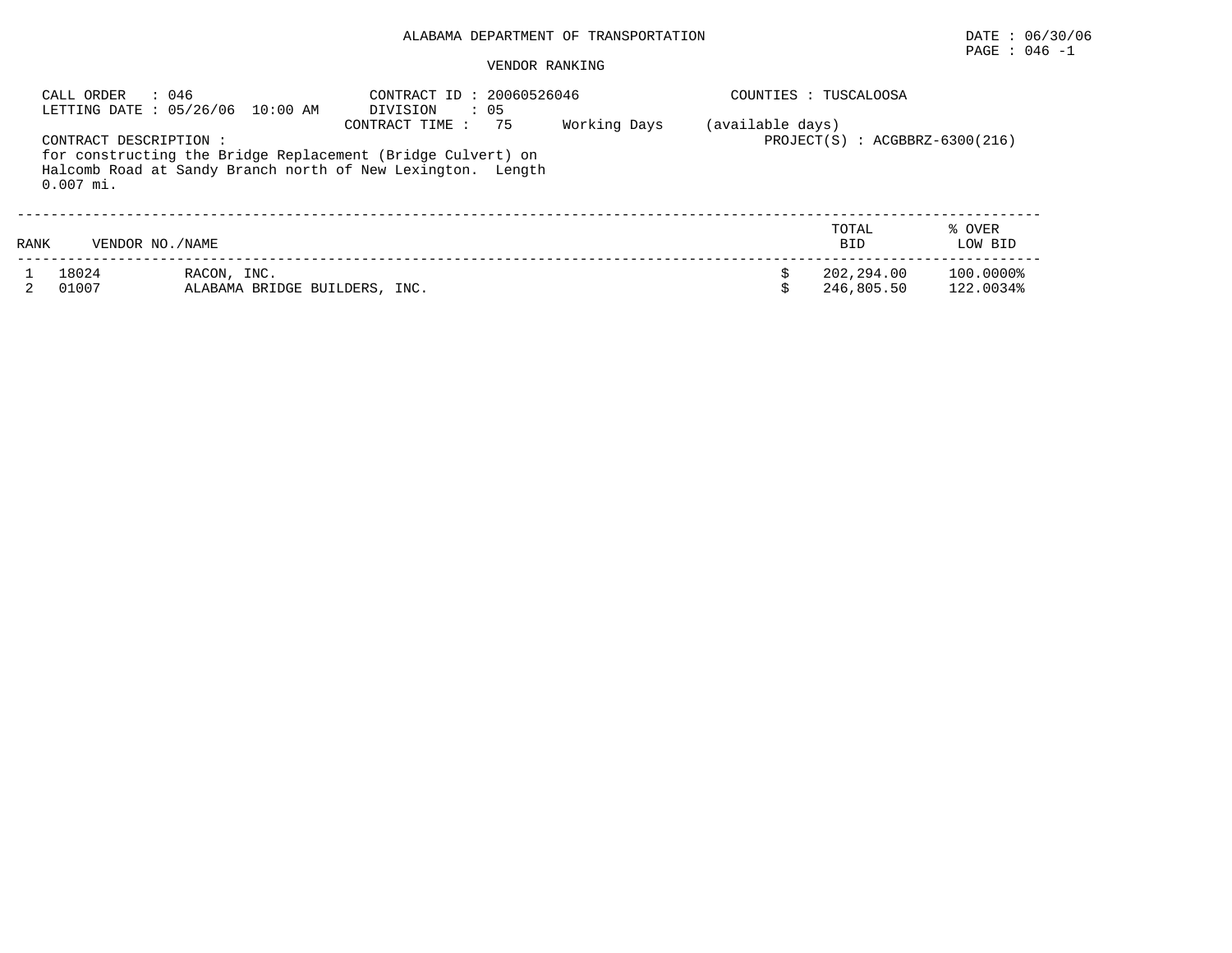| CALL ORDER<br>: 046<br>LETTING DATE : 05/26/06 10:00 AM                                              |              |      | CONTRACT ID: 20060526046<br>: 05<br>DIVISION |             |                                          | COUNTIES : TUSCALOOSA |            |               |  |  |
|------------------------------------------------------------------------------------------------------|--------------|------|----------------------------------------------|-------------|------------------------------------------|-----------------------|------------|---------------|--|--|
|                                                                                                      |              |      |                                              |             |                                          |                       |            |               |  |  |
|                                                                                                      |              |      | 1 ) 18024<br>RACON, INC.                     |             | 2 ) 01007<br>ALABAMA BRIDGE BUILDERS, IN |                       |            |               |  |  |
| LINE NO / ITEM CODE / ALT<br>ITEM DESCRIPTION                                                        | QUANTITY     |      | UNIT PRICE                                   |             | AMOUNT  UNIT PRICE                       | AMOUNT                | UNIT PRICE | <b>AMOUNT</b> |  |  |
| SECTION 0001<br>Total                                                                                |              |      |                                              |             |                                          |                       |            |               |  |  |
| 0010 201A002<br>Clearing And Grubbing (Maximum<br>Allowable Bid \$ 4000 Per Acre) (Approx<br>1 Acre) |              | LUMP | 4000.00000                                   | 4000.00     | 4000.00000                               | 4000.00               |            |               |  |  |
| 0020 206A000                                                                                         |              | LUMP | 20000.00000                                  | 20000.00    | 25000.00000                              | 25000.00              |            |               |  |  |
| Removal Of Old Bridge, Station 7+73.37<br>0030 214A000<br>Structure Excavation                       | 355.000 CUYD |      | 20.00000                                     | 7100.00     | 12.00000                                 | 4260.00               |            |               |  |  |
| 0040 214B001<br>Foundation Backfill, Commercial                                                      | 103.000 CUYD |      | 40.00000                                     | 4120.00     | 25.00000                                 | 2575.00               |            |               |  |  |
| 0050 502A000<br>Steel Reinforcement                                                                  | 31110.000 LB |      | 1,00000                                      | 31110.00    | 0.85000                                  | 26443.50              |            |               |  |  |
| 0060 524A011<br>Culvert Concrete (Cast In Place)                                                     | 184.000 CUYD |      | 500.00000                                    | 92000.00    | 750.00000                                | 138000.00             |            |               |  |  |
| 0070 600A000<br>Mobilization                                                                         |              | LUMP | 10000.00000                                  | 10000.00    | 23000.00000                              | 23000.00              |            |               |  |  |
| 0080 610C001<br>Loose Riprap, Class 2                                                                | 180.000 TON  |      | 35.00000                                     | 6300.00     | 25.00000                                 | 4500.00               |            |               |  |  |
| 0090 610D000<br>Filter Blanket                                                                       | 142.000      | SQYD | 5.00000                                      | 710.00      | 3.50000                                  | 497.00                |            |               |  |  |
| 0100 665A000<br>Temporary Seeding                                                                    | 1.000 ACRE   |      | 1500.00000                                   | 1500.00     | 750.00000                                | 750.00                |            |               |  |  |
| 0110 665B000<br>Temporary Mulching                                                                   | 1.000 ACRE   |      | 1500.00000                                   | 1500.00     | 750.00000                                | 750.00                |            |               |  |  |
| 0120 6651000<br>Temporary Riprap, Class 2                                                            | 80.000       | TON  | 50.00000                                     | 4000.00     | 25.00000                                 | 2000.00               |            |               |  |  |
| 0130 665J000<br>Silt Fence, Type A                                                                   | 820.000 LF   |      | 5.00000                                      | 4100.00     | 6.50000                                  | 5330.00               |            |               |  |  |
| 0140 680A000<br>Engineering Controls                                                                 |              | LUMP | 10000.00000                                  | 10000.00    | 7000.00000                               | 7000.00               |            |               |  |  |
| 0150 740B000<br>Construction Signs                                                                   | 20.000 SOFT  |      | 9.30000                                      | 186.00      | 15.00000                                 | 300.00                |            |               |  |  |
| 0160 740F002<br>Barricades, Type III                                                                 | 4.000 EACH   |      | 222.00000                                    | 888.00      | 350.00000                                | 1400.00               |            |               |  |  |
| 0170 7401005<br>Warning Lights, Type B (Detachable Head                                              | 2.000 EACH   |      | 265.00000                                    | 530.00      | 500.00000                                | 1000.00               |            |               |  |  |
| 0180 998A000<br>Construction Fuel (Maximum Bid Limited                                               |              | LUMP | 4250.00000                                   | 4250.00     | 0.00000                                  | 0.00                  |            |               |  |  |
| To $$4,250.00)$<br>SECTION TOTALS                                                                    |              |      |                                              | 202, 294.00 |                                          | \$246,805.50]         | \$         | 0.00          |  |  |
| CONTRACT TOTALS                                                                                      |              |      | \$                                           | 202, 294.00 | Ŝ.                                       | 246,805.50            | Ŝ.         |               |  |  |

====================================================================================================================================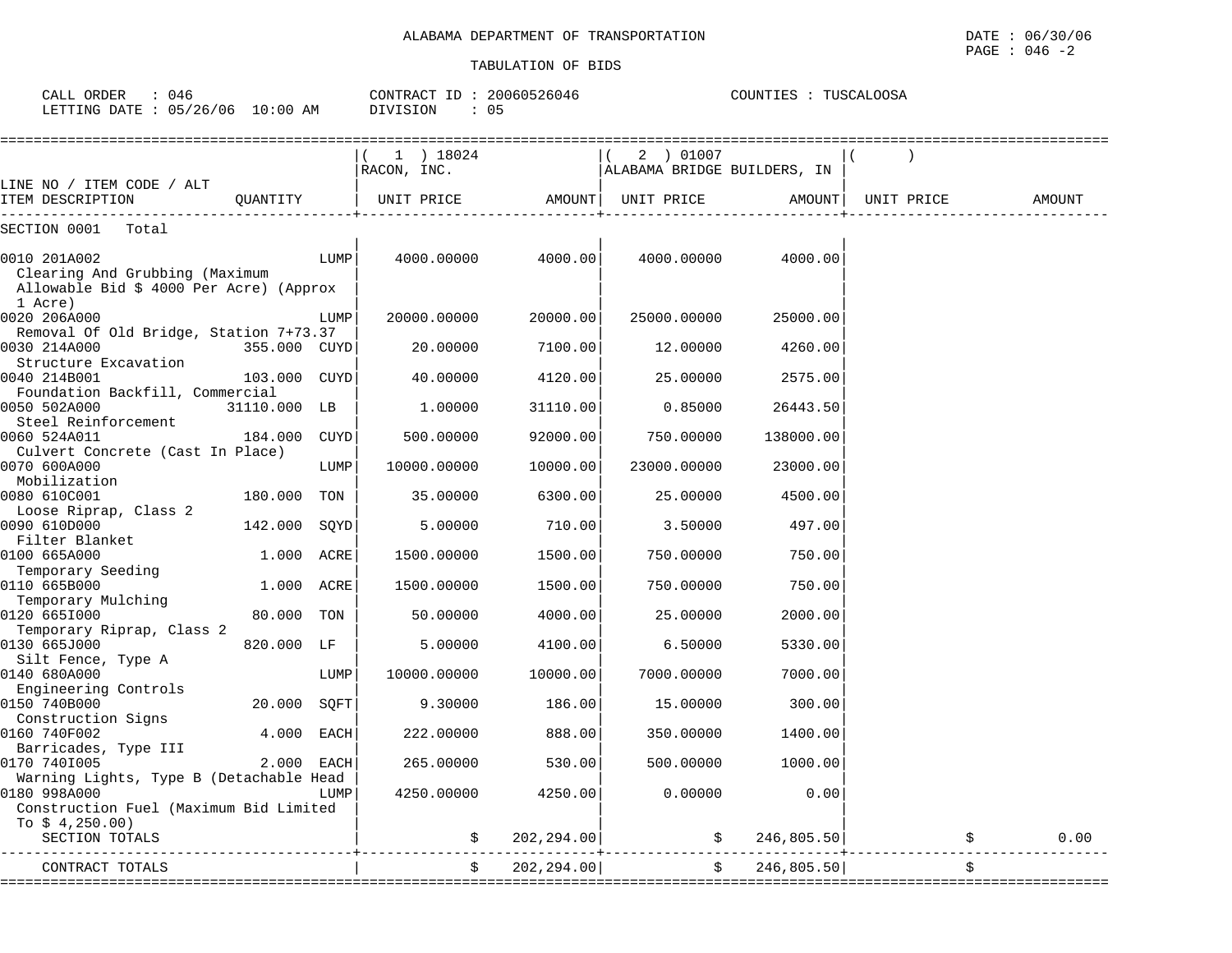# ALABAMA DEPARTMENT OF TRANSPORTATION DATE : 06/30/06

# PAGE : 049 -1

#### VENDOR RANKING

|      | CALL ORDER            | : 049<br>LETTING DATE : 05/26/06 10:00 AM                                                     | CONTRACT ID: 20060526049<br>DIVISION<br>$\therefore$ 08                               |              |                  | COUNTIES : CLARKE            |                   |
|------|-----------------------|-----------------------------------------------------------------------------------------------|---------------------------------------------------------------------------------------|--------------|------------------|------------------------------|-------------------|
|      | CONTRACT DESCRIPTION: | the Jackson Industrial Bypass at the Norfolk Southern<br>Railroad in Jackson. Length 1.020 km | CONTRACT TIME:<br>180<br>for constructing the Grade, Drainage, Pavement and Bridge on | Working Days | (available days) | PROJECT(S) : IAR-013-000-003 |                   |
| RANK | VENDOR NO./NAME       |                                                                                               |                                                                                       |              |                  | TOTAL<br><b>BID</b>          | % OVER<br>LOW BID |
|      | 01007                 | ALABAMA BRIDGE BUILDERS, INC.                                                                 |                                                                                       |              |                  | 5, 218, 645. 38              | 100.0000%         |
|      | 20050                 | TOMLIN CONSTRUCTION, LLC                                                                      |                                                                                       |              |                  | 5,304,380.65                 | 101.6429%         |
|      | 23034                 | T.L. WALLACE CONSTRUCTION, INC.                                                               |                                                                                       |              |                  | 5,450,974.60                 | 104.4519%         |
|      | 18024                 | RACON, INC.                                                                                   |                                                                                       |              |                  | 5,776,222.56                 | 110.6843%         |
|      | 13099                 | MCINNIS, LLC                                                                                  |                                                                                       |              |                  | 6.155.175.95                 | 117.9459%         |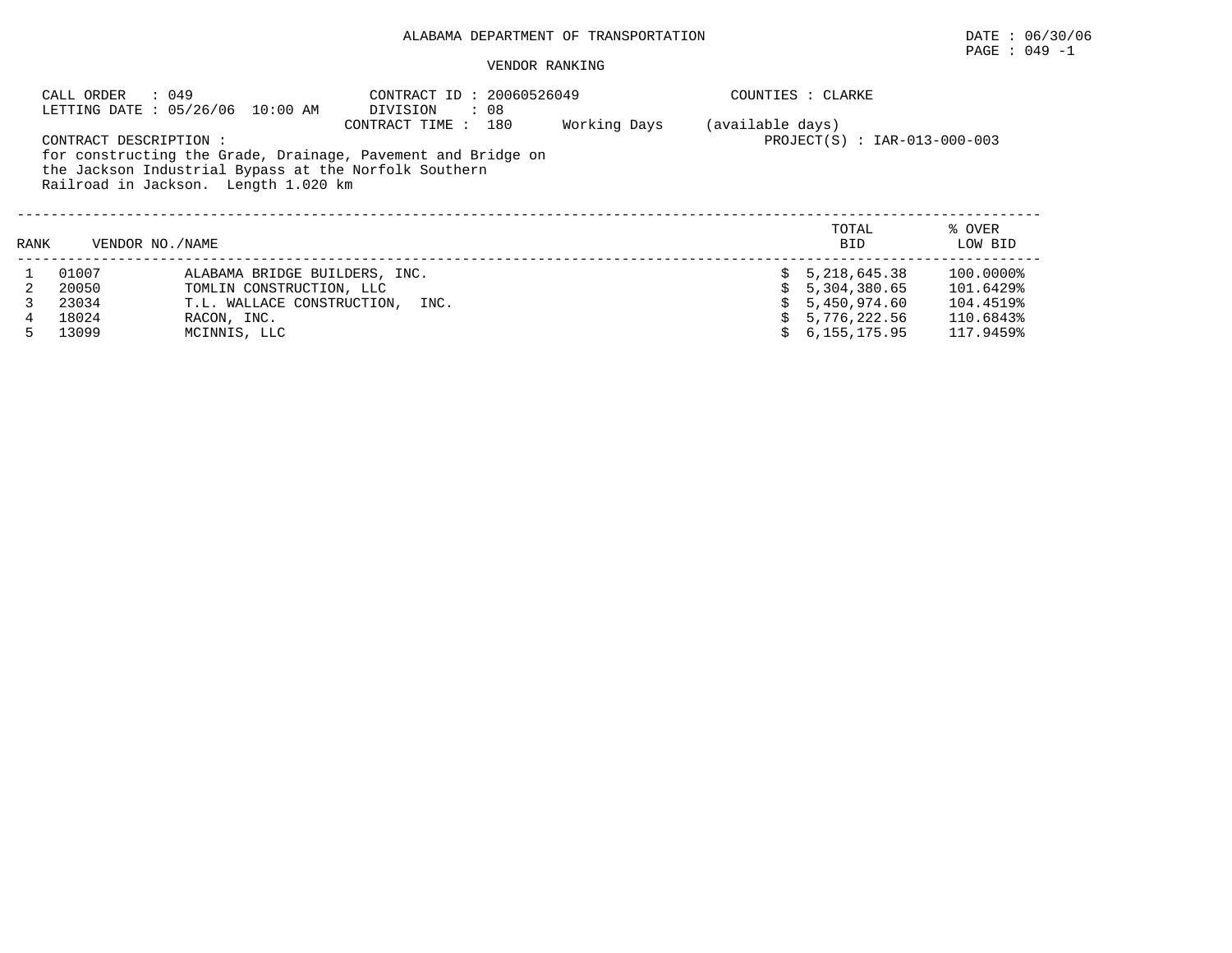| : 049<br>CALL ORDER |                                 | CONTRACT ID: 20060526049 | COUNTIES : CLARKE |
|---------------------|---------------------------------|--------------------------|-------------------|
|                     | LETTING DATE: 05/26/06 10:00 AM | . 68<br>DIVISION         |                   |

|                                                                                                    |              |      | 1 ) 01007   |           | 2 ) 20050<br>ALABAMA BRIDGE BUILDERS, IN TOMLIN CONSTRUCTION, LLC |           | 3 ) 23034   | T.L. WALLACE CONSTRUCTION, INC |
|----------------------------------------------------------------------------------------------------|--------------|------|-------------|-----------|-------------------------------------------------------------------|-----------|-------------|--------------------------------|
| LINE NO / ITEM CODE / ALT                                                                          |              |      |             |           |                                                                   |           |             |                                |
| ITEM DESCRIPTION                                                                                   | OUANTITY     |      | UNIT PRICE  | AMOUNT    | UNIT PRICE                                                        | AMOUNT    | UNIT PRICE  | AMOUNT                         |
| SECTION 0001<br>Total                                                                              |              |      |             |           |                                                                   |           |             |                                |
| 0010 201A002M<br>Clearing And Grubbing (Maximum<br>Allowable Bid \$ 10,000 Per                     |              | LUMP | 60000.00000 | 60000.00  | 60000.00000                                                       | 60000.00  | 60000.00000 | 60000.00                       |
| Hectare) (Approx. 6 Hectares)<br>0020 205A001M                                                     | 1.000 EACH   |      | 7000.00000  | 7000.00   | 7829.55000                                                        | 7829.55   | 20000.00000 | 20000.00                       |
| Removal Of Structures, Structure No. 2<br>0030 206D000M<br>Removing Pipe                           | 38.000 M     |      | 15.00000    | 570.00    | 19.27000                                                          | 732.26    | 100.00000   | 3800.00                        |
| 0040 210A000M<br>Unclassified Excavation                                                           | 23758.000 M3 |      | 3.75000     | 89092.50  | 3.61000                                                           | 85766.38  | 6.20000     | 147299.60                      |
| 0050 210C000M<br>Muck Excavation                                                                   | 17000.000 M3 |      | 8.00000     | 136000.00 | 8.77000                                                           | 149090.00 | 9.40000     | 159800.00                      |
| 0060 210D013M<br>Borrow Excavation (A-4(0) Or Better)                                              | 82858.000 M3 |      | 6.00000     | 497148.00 | 9.77000                                                           | 809522.66 | 7.65000     | 633863.70                      |
| 0070 210E000M<br>Borrow Excavation (Underwater Backfill)                                           | 36500.000 M3 |      | 6.75000     | 246375.00 | 7.12000                                                           | 259880.00 | 7.35000     | 268275.00                      |
| 0080 214A000M<br>Structure Excavation                                                              | 420.000 M3   |      | 7.00000     | 2940.00   | 9.64000                                                           | 4048.80   | 15.30000    | 6426.00                        |
| 0090 214B000M<br>Foundation Backfill, Local                                                        | 240.000 M3   |      | 7.00000     | 1680.00   | 14.45000                                                          | 3468.00   | 61,20000    | 14688.00                       |
| 0100 230A000M<br>Roadbed Processing                                                                | 10.000       | RBST | 500.00000   | 5000.00   | 1023.86000                                                        | 10238.60  | 1930.00000  | 19300.00                       |
| 0110 240A000M<br>Settlement Plate Assembly                                                         | 8.000        | EACH | 800.00000   | 6400.00   | 903.41000                                                         | 7227.28   | 2350.00000  | 18800.00                       |
| 0120 243A010M<br>Geosynthetic Reinforcement For Soft<br>Soil Stabilization, Type 3                 | 7575.000 M2  |      | 4.50000     | 34087.50  | 3.96000                                                           | 29997.00  | 5.90000     | 44692.50                       |
| 0130 301A008M<br>Crushed Aggregate Base Course, Type B,<br>Plant Mixed, 125 mm Compacted Thickness | 12730.000 M2 |      | 12.00000    | 152760.00 | 9.75000                                                           | 124117.50 | 16.70000    | 212591.00                      |
| 0140 301A012M<br>Crushed Aggregate Base Course, Type B,<br>Plant Mixed, 150 mm Compacted Thickness | 2740.000 M2  |      | 12.00000    | 32880.00  | 11,00000                                                          | 30140.00  | 19,40000    | 53156.00                       |
| 0150 401A000M<br>Bituminous Treatment A                                                            | 8710.000 M2  |      | 2.80000     | 24388.00  | 2.60000                                                           | 22646.00  | 3.05000     | 26565.50                       |
| 0160 408A055M<br>Planing Existing Pavement<br>(Approximately 101 mm Thru 125 mm Thick)             | 220.000 M2   |      | 23.50000    | 5170.00   | 22.00000                                                          | 4840.00   | 25.90000    | 5698.00                        |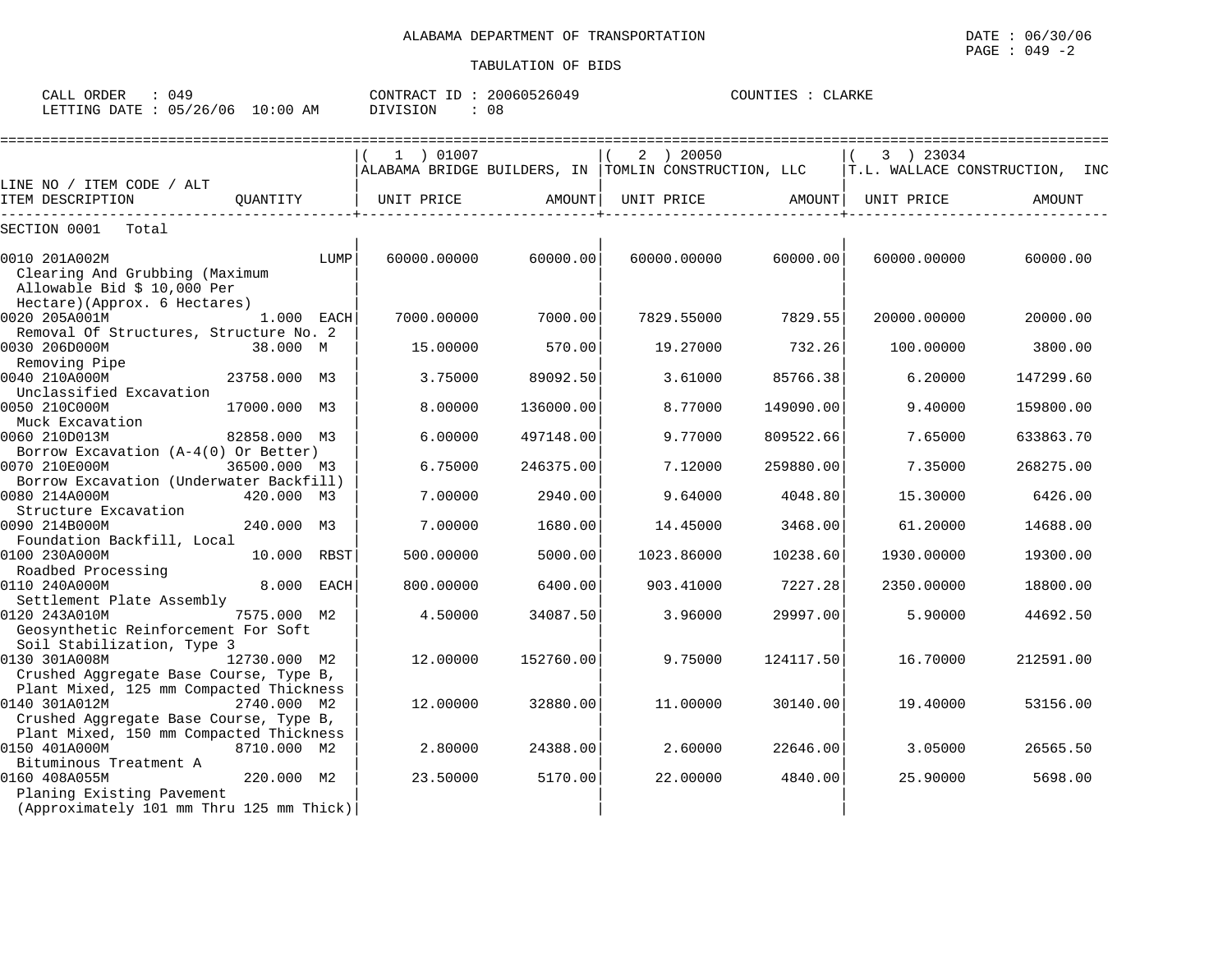| CALL ORDER : 049                |  |          |      | CONTRACT ID: 20060526049 | COUNTIES : CLARKE |  |
|---------------------------------|--|----------|------|--------------------------|-------------------|--|
| LETTING DATE: 05/26/06 10:00 AM |  | DIVISION | : 08 |                          |                   |  |

|                                                                                                                                                                   |               |                   | ================================ |            |                                                                       |                   |                   |                                |
|-------------------------------------------------------------------------------------------------------------------------------------------------------------------|---------------|-------------------|----------------------------------|------------|-----------------------------------------------------------------------|-------------------|-------------------|--------------------------------|
|                                                                                                                                                                   |               |                   | 1 ) 01007                        |            | 2<br>) 20050<br>ALABAMA BRIDGE BUILDERS, IN  TOMLIN CONSTRUCTION, LLC |                   | 3 ) 23034         | T.L. WALLACE CONSTRUCTION, INC |
| LINE NO / ITEM CODE / ALT                                                                                                                                         |               |                   |                                  |            |                                                                       |                   |                   |                                |
| ITEM DESCRIPTION                                                                                                                                                  | OUANTITY      |                   | UNIT PRICE                       | AMOUNT     |                                                                       | UNIT PRICE AMOUNT | UNIT PRICE        | AMOUNT                         |
| 0170 424A361M<br>Superpave Bituminous Concrete Wearing<br>Surface Layer, 19.0 mm Maximum                                                                          | 634.000 MTON  |                   | 69.90000                         | 44316.60   | 65.71000                                                              |                   | 41660.14 77.30000 | 49008.20                       |
| Aggregate Size Mix, ESAL Range C/D<br>0180 424B651M<br>Superpave Bituminous Concrete Upper<br>Binder Layer, 25.0 mm Maximum Aggregate<br>Size Mix, ESAL Range C/D | 1225.000 MTON |                   | 73.40000                         | 89915.00   | 69.01000                                                              | 84537.25          | 81.20000          | 99470.00                       |
| 0190 424C360M<br>Superpave Bituminous Concrete Base<br>Layer, 25 mm Maximum Aggregate Size Mix,                                                                   | 2135.000 MTON |                   | 73.40000                         | 156709.00  | 69.01000                                                              | 147336.35         | 81.20000          | 173362.00                      |
| ESAL Range C/D<br>0200 502A000M<br>61900.000 KG<br>Steel Reinforcement                                                                                            |               |                   | 1.45000                          | 89755.00   | 1.45000                                                               | 89755.00          | 1,50000           | 92850.00                       |
| 0210 502B000M<br>Steel Reinforcement For Bridge                                                                                                                   |               | LUMP              | 65000.00000                      | 65000.00   | 65000.00000                                                           | 65000.00          | 67400.00000       | 67400.00                       |
| Superstructure, Sta. 14+37.165, Approx.<br>44 000 Kg                                                                                                              |               |                   |                                  |            |                                                                       |                   |                   |                                |
| 0220 505A002M<br>Steel Test Piles (HP 310x79)                                                                                                                     | 2.000         | EACH              | 1500.00000                       | 3000.00    | 1500.00000                                                            | 3000.00           | 5390.00000        | 10780.00                       |
| 0230 505B057M<br>Static Loading Tests (HP 310x79)                                                                                                                 | 2.000         | EACH              | 4000.00000                       | 8000.00    | 4000.00000                                                            | 8000.00           | 5530.00000        | 11060.00                       |
| 0240 505M002M<br>Steel Piling Furnished And Driven (HP                                                                                                            | 350.000 M     |                   | 125.00000                        | 43750.00   | 125.00000                                                             | 43750.00          | 145.00000         | 50750.00                       |
| 310x79)<br>0250 506A003M<br>Drilled Shaft Excavation, 1520 mm<br>Diameter                                                                                         | 132.000 M     |                   | 1570.00000                       | 207240.00  | 1570.00000                                                            | 207240.00         | 1740.00000        | 229680.00                      |
| 0260 506C024M<br>Drilled Shaft Construction, 1520 mm<br>Diameter, Class DS2 Concrete                                                                              | 132.000 M     |                   | 500.00000                        | 66000.00   | 500.00000                                                             | 66000.00          | 547.00000         | 72204.00                       |
| 0270 506G004M<br>Crosshole Sonic Logging, 1520 mm<br>Diameter                                                                                                     | 8.000         | EACH              | 1600.00000                       | 12800.00   | 1600.00000                                                            | 12800.00          | 1770.00000        | 14160.00                       |
| 0280 508A000M<br>Structural Steel                                                                                                                                 | 2000.000 KG   |                   | 7.00000                          | 14000.00   | 7.00000                                                               | 14000.00          | 10.00000          | 20000.00                       |
| 0290 508B000M<br>Structural Steel Superstructure,<br>36-46-36 Continuous Span, Approx.                                                                            | 1,000         | EACH <sup>1</sup> | 1517000.00000                    | 1517000.00 | 1517000.00000                                                         | 1517000.00        | 1200000.00000     | 1200000.00                     |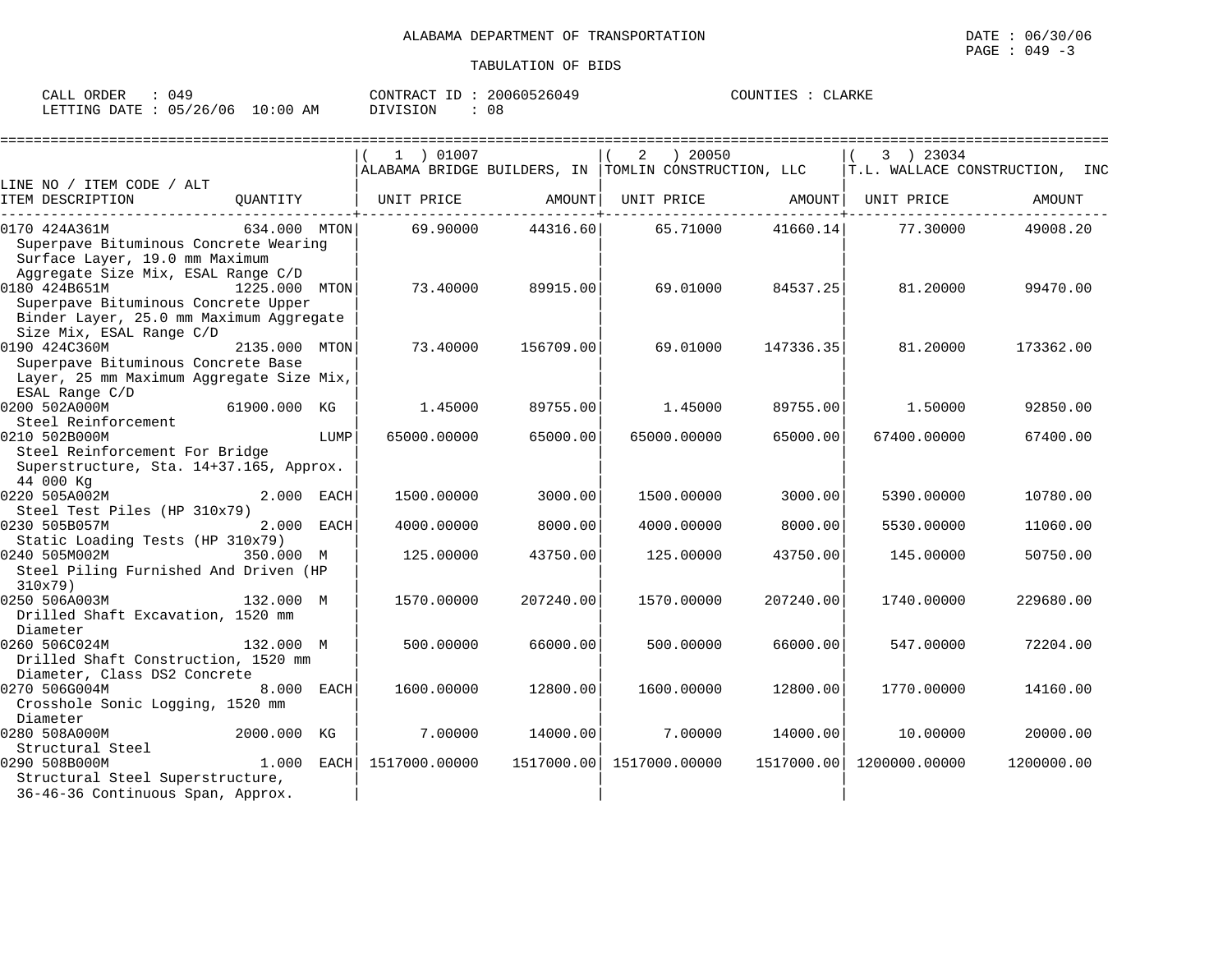| CALL ORDER : 049                |  |               | CONTRACT ID: 20060526049 | COUNTIES : CLARKE |  |
|---------------------------------|--|---------------|--------------------------|-------------------|--|
| LETTING DATE: 05/26/06 10:00 AM |  | DIVISION : 08 |                          |                   |  |

|                                                                                                         |                              |                        |                                                      |           |              | ======================         |
|---------------------------------------------------------------------------------------------------------|------------------------------|------------------------|------------------------------------------------------|-----------|--------------|--------------------------------|
|                                                                                                         | 1 ) 01007                    |                        | ) 20050<br>2                                         |           | 3 ) 23034    |                                |
| LINE NO / ITEM CODE / ALT                                                                               |                              |                        | ALABAMA BRIDGE BUILDERS, IN TOMLIN CONSTRUCTION, LLC |           |              | T.L. WALLACE CONSTRUCTION, INC |
| ITEM DESCRIPTION                                                                                        | QUANTITY   UNIT PRICE AMOUNT |                        | UNIT PRICE AMOUNT   UNIT PRICE                       |           |              | AMOUNT                         |
| 323.000 M3<br>0300 510A000M                                                                             | 600.00000                    | 193800.00              | 600.00000                                            | 193800.00 | 650.00000    | 209950.00                      |
| Bridge Substructure Concrete, Class A<br>0310 510C051M<br>LUMP<br>Bridge Concrete Superstructure, Sta.  |                              | 270000.00000 270000.00 | 270000.00000                                         | 270000.00 | 294500.00000 | 294500.00                      |
| 14+37.165, Approx. 339 Cubic Meters                                                                     |                              |                        |                                                      |           |              |                                |
| 0320 510E000M<br>1275.000 M2<br>Grooving Concrete Bridge Decks                                          | 3.50000                      | 4462.50                | 3.50000                                              | 4462.50   | 3.20000      | 4080.00                        |
| 0330 511A004M<br>20.000 EACH                                                                            | 1000.00000                   | 20000.00               | 1000.00000                                           | 20000.00  | 1000.00000   | 20000.00                       |
| Elastomeric Bearings, Type 4<br>0340 530A001M<br>31.000 M                                               | 114.60000                    | 3552.60                | 114.60000                                            | 3552.60   | 121.00000    | 3751.00                        |
| 450 mm Roadway Pipe (Class 3 R.C.)<br>0350 530A005M<br>60.000 M                                         | 464.35000                    | 27861.00               | 464.34000                                            | 27860.40  | 428.00000    | 25680.00                       |
| 1050 mm Roadway Pipe (Class 3 R.C.)<br>0360 530A010M<br>51.000 M                                        | 383.68000                    | 19567.68               | 383.68000                                            | 19567.68  | 1160.00000   | 59160.00                       |
| 1800 mm Roadway Pipe (Class 3 R.C.)<br>0370 530B009M<br>18.000 M<br>2235 mm Span X 1370 mm Rise Roadway | 1471.50000                   | 26487.00               | 1471.50000                                           | 26487.00  | 1360.00000   | 24480.00                       |
| Pipe (Class 3 R.C.)<br>40.000 M<br>0380 535A000M                                                        | 103.33000                    | 4133.20                | 103.33000                                            | 4133.20   | 109.00000    | 4360.00                        |
| 375 mm Side Drain Pipe                                                                                  |                              |                        |                                                      |           |              |                                |
| 0390 600A000M<br>LUMP<br>Mobilization                                                                   | 656000.00000                 | 656000.00              | 455270.00000                                         | 455270.00 | 540000.00000 | 540000.00                      |
| 36.000 EACH<br>0400 602A000M                                                                            | 150.00000                    | 5400.00                | 250.00000                                            | 9000.00   | 235.00000    | 8460.00                        |
| Right Of Way Markers<br>0410 607A000M<br>7974.000 M                                                     | 2.85000                      | 22725.90               | 0.20000                                              | 1594.80   | 1.50000      | 11961.00                       |
| Drill Holes<br>0420 607B000M<br>7974.000 M                                                              | 2.85000                      | 22725.90               | 2.26000                                              | 18021.24  | 1.50000      | 11961.00                       |
| Vertical Drainage Wicks<br>0430 607C000M<br>250.000 M3                                                  | 10.00000                     | 2500.00                | 10.00000                                             | 2500.00   | 11,80000     | 2950.00                        |
| Granular Backfill For Drilled Holes<br>0440 614A001M<br>165.000 M3                                      | 330.00000                    | 54450.00               | 400.00000                                            | 66000.00  | 395.00000    | 65175.00                       |
| Slope Paving (Under Bridges)<br>0450 619A002M<br>2.000 EACH<br>450 mm Roadway Pipe End Treatment,       | 800.00000                    | 1600.00                | 791.34000                                            | 1582.68   | 882.00000    | 1764.00                        |
| Class 1<br>0460 619A006M<br>6.000 EACH<br>1050 mm Roadway Pipe End Treatment,                           | 2400.00000                   | 14400.00               | 2180.00000                                           | 13080.00  | 2940.00000   | 17640.00                       |
| Class 1<br>0470 619A011M<br>2.000 EACH<br>1800 mm Roadway Pipe End Treatment,<br>Class 1                | 5500.00000                   | 11000.00               | 5014.00000                                           | 10028.00  | 5880.00000   | 11760.00                       |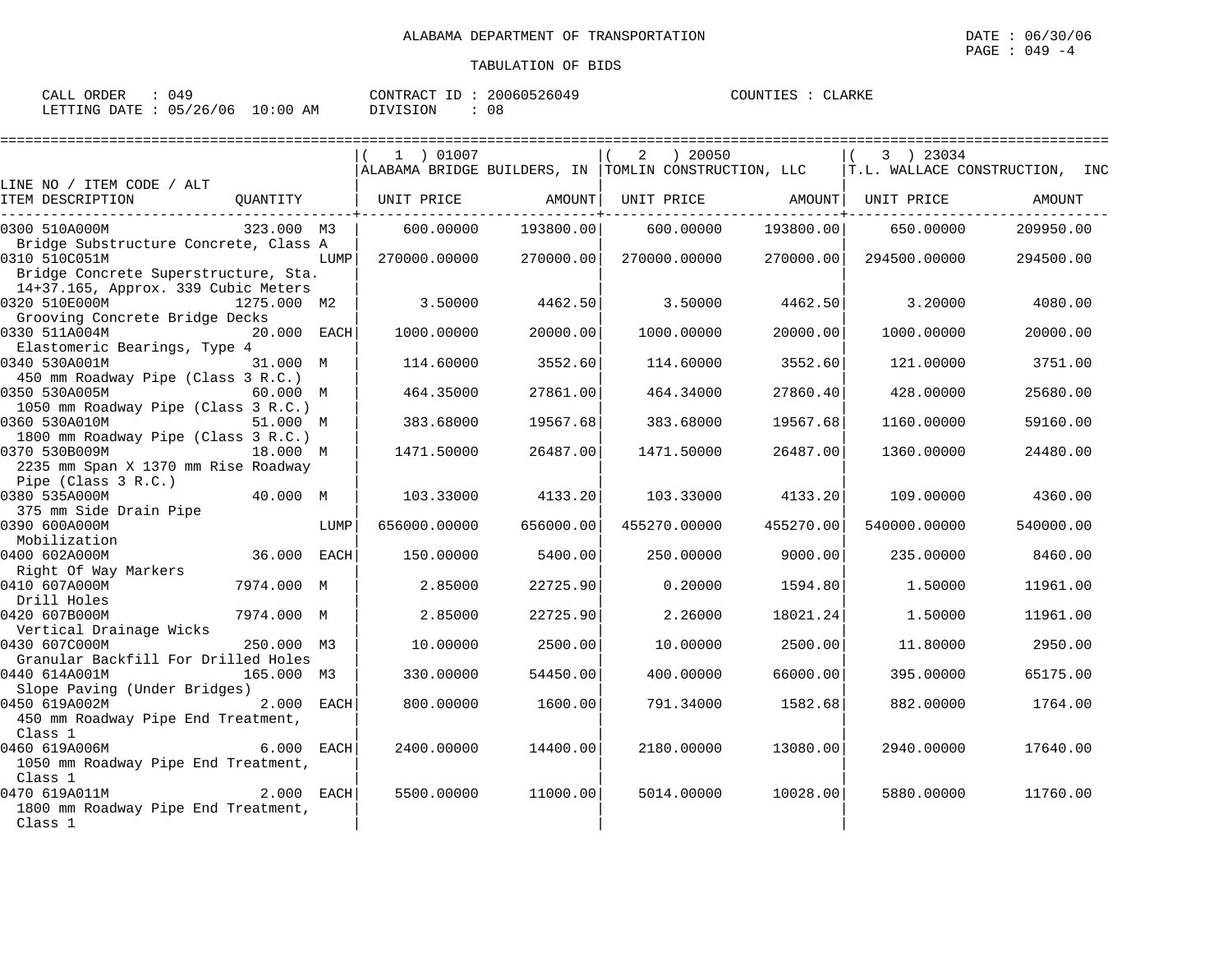| CALL ORDER<br>በ49               |          | CONTRACT ID: 20060526049 | COUNTIES : CLARKE |
|---------------------------------|----------|--------------------------|-------------------|
| LETTING DATE: 05/26/06 10:00 AM | DIVISION | 08                       |                   |

|                                                                                    |             |             | 1 ) 01007   |          | ) 20050<br>2<br>ALABAMA BRIDGE BUILDERS, IN TOMLIN CONSTRUCTION, LLC |          | 3 ) 23034   | T.L. WALLACE CONSTRUCTION, INC |
|------------------------------------------------------------------------------------|-------------|-------------|-------------|----------|----------------------------------------------------------------------|----------|-------------|--------------------------------|
| LINE NO / ITEM CODE / ALT                                                          |             |             |             |          |                                                                      |          |             |                                |
| ITEM DESCRIPTION                                                                   | OUANTITY    |             | UNIT PRICE  | AMOUNT   | UNIT PRICE                                                           | AMOUNT   | UNIT PRICE  | AMOUNT                         |
| 0480 619A100M<br>375 mm Side Drain Pipe End Treatment,<br>Class 1                  |             | 8.000 EACH  | 600.00000   | 4800.00  | 791.34000                                                            | 6330.72  | 765.00000   | 6120.00                        |
| 0490 619B024M<br>2235 mm Span, 1370 mm Rise Roadway Pipe<br>End Treatment, Class 1 |             | 2.000 EACH  | 10000.00000 | 20000.00 | 8000.00000                                                           | 16000.00 | 11800.00000 | 23600.00                       |
| 0500 650A000M<br>Topsoil                                                           | 500.000 M3  |             | 6.00000     | 3000.00  | 8.00000                                                              | 4000.00  | 17.60000    | 8800.00                        |
| 0510 650B000M<br>Topsoil From Stockpiles                                           | 5568.000    | M3          | 6.00000     | 33408.00 | 6.24000                                                              | 34744.32 | 6.10000     | 33964.80                       |
| 0520 651C000M<br>8-8-8 Commercial Fertilizer                                       | 1,000       | MTON        | 500.00000   | 500.00   | 500.00000                                                            | 500.00   | 706.00000   | 706.00                         |
| 0530 651F000M<br>Ammonium Nitrate                                                  | 1.000       | <b>MTON</b> | 500.00000   | 500.00   | 600.00000                                                            | 600.00   | 706.00000   | 706.00                         |
| 0540 652A100M<br>Seeding                                                           | 8.000       | HA          | 1600.00000  | 12800.00 | 1482.00000                                                           | 11856.00 | 2210.00000  | 17680.00                       |
| 0550 652C000M<br>Mowing                                                            | 8.000       | HA          | 170.00000   | 1360.00  | 160.62000                                                            | 1284.96  | 588.00000   | 4704.00                        |
| 0560 654A000M<br>Solid Sodding                                                     | 50.000      | M2          | 8.50000     | 425.00   | 9.60000                                                              | 480.00   | 11.80000    | 590.00                         |
| 0570 656A010M<br>Mulching                                                          | 8,000       | HA          | 1700.00000  | 13600.00 | 1235.50000                                                           | 9884.00  | 2210.00000  | 17680.00                       |
| 0580 659A034M<br>Rolled Erosion Control Product, Type<br>(2B)                      | 1120.000 M2 |             | 3.00000     | 3360.00  | 4.00000                                                              | 4480.00  | 4.70000     | 5264.00                        |
| 0590 665A000M<br>Temporary Seeding                                                 | 4.000 HA    |             | 1400.00000  | 5600.00  | 1235.50000                                                           | 4942.00  | 2210.00000  | 8840.00                        |
| 0600 665B000M<br>Temporary Mulching                                                | 4.000       | HA          | 1500.00000  | 6000.00  | 1235.50000                                                           | 4942.00  | 2210.00000  | 8840.00                        |
| 0610 665F000M<br>Hay Bales                                                         | 500.000     | <b>EACH</b> | 5.00000     | 2500.00  | 9.00000                                                              | 4500.00  | 11,80000    | 5900.00                        |
| 0620 665G000M<br>Sand Bags                                                         | 500.000     | <b>EACH</b> | 9.00000     | 4500.00  | 4.00000                                                              | 2000.00  | 11.80000    | 5900.00                        |
| 0630 665J000M<br>Silt Fence, Type A                                                | 1510.000    | M           | 11.50000    | 17365.00 | 21.00000                                                             | 31710.00 | 17.60000    | 26576.00                       |
| 0640 6650001M<br>Silt Fence Removal                                                | 1510.000 M  |             | 6.50000     | 9815.00  | 13.72000                                                             | 20717.20 | 3.55000     | 5360.50                        |
| 0650 666A001M<br>Pest Control Treatment                                            | 4.000       | НA          | 110.00000   | 440.00   | 150.00000                                                            | 600.00   | 147.00000   | 588.00                         |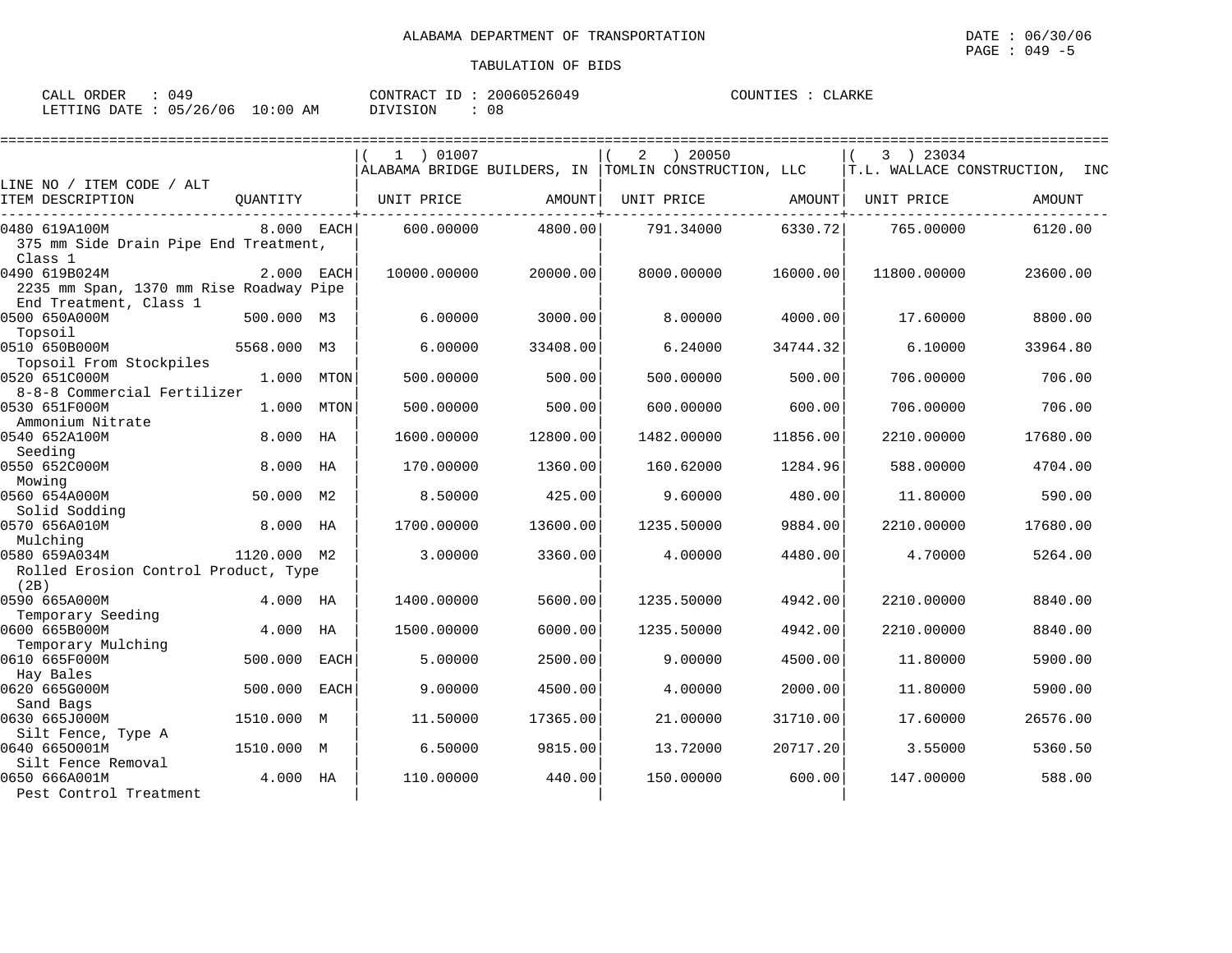| CALL ORDER : 049                |  | CONTRACT ID: 20060526049 |  | COUNTIES : CLARKE |
|---------------------------------|--|--------------------------|--|-------------------|
| LETTING DATE: 05/26/06 10:00 AM |  | DIVISION : 08            |  |                   |

|                                                                                                                                           |                        | 1 ) 01007   |          | ) 20050<br>2                                           |          | 3 ) 23034   |                                |
|-------------------------------------------------------------------------------------------------------------------------------------------|------------------------|-------------|----------|--------------------------------------------------------|----------|-------------|--------------------------------|
|                                                                                                                                           |                        |             |          | ALABAMA BRIDGE BUILDERS, IN   TOMLIN CONSTRUCTION, LLC |          |             | T.L. WALLACE CONSTRUCTION, INC |
| LINE NO / ITEM CODE / ALT<br>ITEM DESCRIPTION                                                                                             | OUANTITY               | UNIT PRICE  | AMOUNT   | UNIT PRICE                                             | AMOUNT   | UNIT PRICE  | AMOUNT                         |
| 0660 680A000M                                                                                                                             | LUMP                   | 38500.00000 | 38500.00 | 45450.00000                                            | 45450.00 | 84000.00000 | 84000.00                       |
| Engineering Controls<br>0670 701A031M<br>Solid White, Class 2, Type A Traffic                                                             | 2.000 KM               | 1555.00000  | 3110.00  | 1570.55000                                             | 3141.10  | 1830.00000  | 3660.00                        |
| Stripe (1.5 mm Thick)<br>0680 701A035M<br>Solid Yellow, Class 2, Type A Traffic<br>Stripe (2.3 mm Thick)                                  | 2.000 KM               | 1555.00000  | 3110.00  | 1570.55000                                             | 3141.10  | 1830.00000  | 3660.00                        |
| 0690 701G124M<br>Solid White, Class 3W, Type A Traffic<br>Stripe                                                                          | 240.000 M              | 17.00000    | 4080.00  | 17.17000                                               | 4120.80  | 20.00000    | 4800.00                        |
| 0700 701G132M<br>Solid Yellow, Class 3W, Type A Traffic<br>Stripe                                                                         | 240.000 M              | 17.00000    | 4080.00  | 17.17000                                               | 4120.80  | 20.00000    | 4800.00                        |
| 0710 705A037M<br>Pavement Markers, Class A-H, Type 2-D                                                                                    | 70.000 EACH            | 15,00000    | 1050.00  | 15.15000                                               | 1060.50  | 17.60000    | 1232.00                        |
| 0720 710A115M<br>Class 4, Alum Flat Sign Panels 2.032 mm<br>Thick Or Steel Flat Sign Panels 1.897                                         | 2.000 M2               | 230.00000   | 460.00   | 182.32000                                              | 364.64   | 229,00000   | 458.00                         |
| mm Thick (Ty III Or Ty IV Background)<br>0730 710A126M<br>Class 8, Aluminum Flat Sign Panels 2.<br>032 mm Thick Or Steel Flat Sign Panels | 1.000 M2               | 300,00000   | 300.00   | 233.20000                                              | 233.20   | 265,00000   | 265.00                         |
| 1.897 mm Thick (Type IX Background)<br>0740 710B001M<br>Roadway Sign Post (#3 "U" Channel<br>Galvanized Steel)                            | 16.000 M               | 40.00000    | 640.00   | 31.80000                                               | 508.80   | 25.30000    | 404.80                         |
| 0750 713A000M<br>Permanent Barricades                                                                                                     | 2.000 M                | 1000.00000  | 2000.00  | 318,00000                                              | 636.00   | 400.00000   | 800.00                         |
| 0760 740B000M                                                                                                                             | 28.000 M2              | 125,00000   | 3500.00  | 97.18000                                               | 2721.04  | 100.00000   | 2800.00                        |
| Construction Signs<br>0770 740D000M                                                                                                       | 100.000<br><b>EACH</b> | 75.00000    | 7500.00  | 61.48000                                               | 6148.00  | 58.80000    | 5880.00                        |
| Channelizing Drums<br>0780 740F002M<br>Barricades, Type III                                                                               | 6.000<br><b>EACH</b>   | 275.00000   | 1650.00  | 222.60000                                              | 1335.60  | 218.00000   | 1308.00                        |
| 0790 740I005M<br>Warning Lights, Type B (Detachable Head                                                                                  | 16.000<br>EACH         | 500.00000   | 8000.00  | 397.50000                                              | 6360.00  | 471.00000   | 7536.00                        |
| 0800 741C010M<br>Portable Sequential Arrow And Chevron<br>Sign Unit                                                                       | 2.000 EACH             | 4650.00000  | 9300.00  | 4452.00000                                             | 8904.00  | 4120.00000  | 8240.00                        |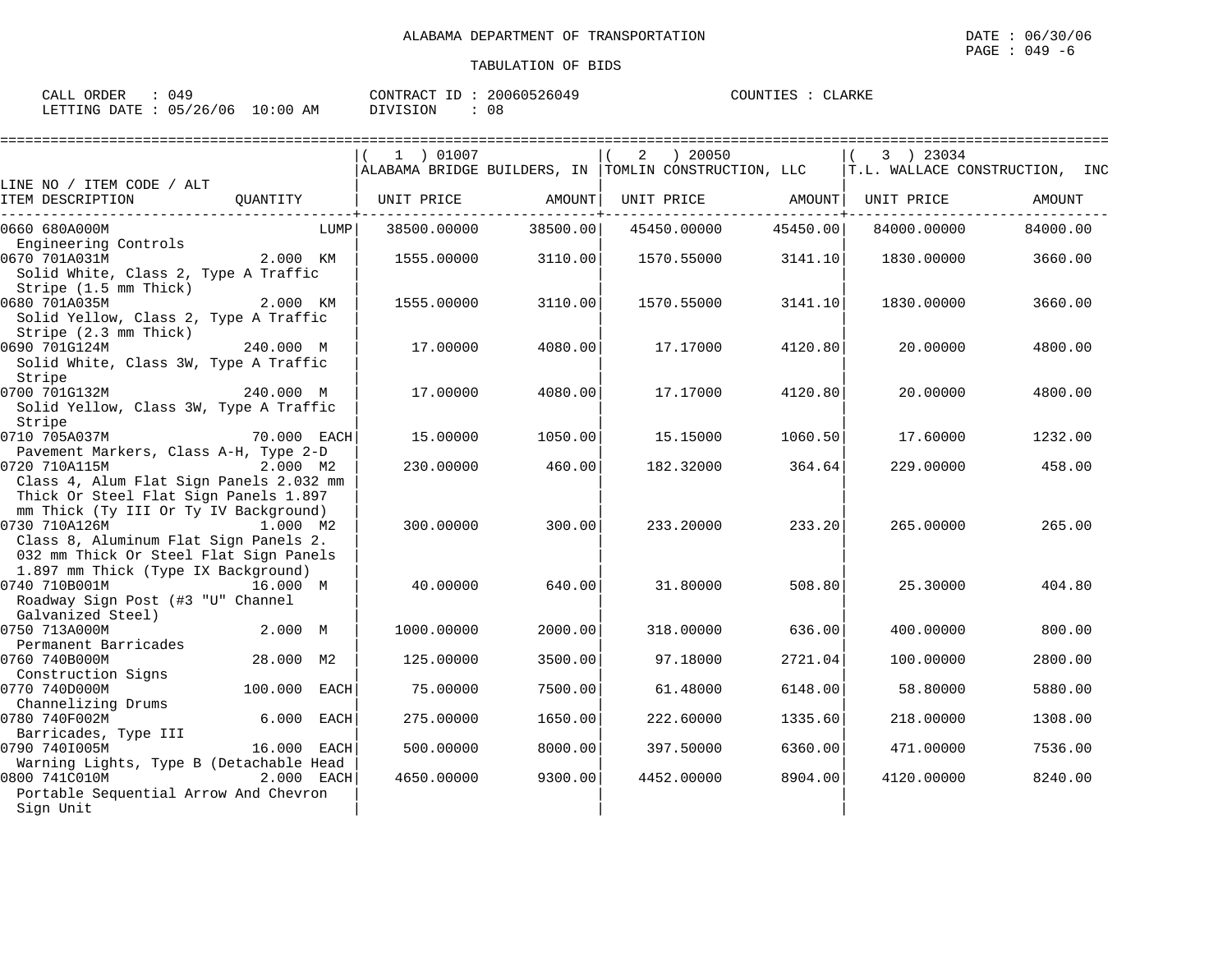| CALL ORDER : 049<br>LETTING DATE: 05/26/06 10:00 AM                                                            |  | CONTRACT ID: 20060526049<br>DIVISION : 08 |                                                                     | COUNTIES : CLARKE |                                               |  |
|----------------------------------------------------------------------------------------------------------------|--|-------------------------------------------|---------------------------------------------------------------------|-------------------|-----------------------------------------------|--|
| 그 사람들은 그 사람들은 아이들이 아이들이 아니라 아이들이 아니라 아이들이 아니라 아이들이 아니라 아이들이 아니라 아이들이 아니라 아이들이 아니라 아이들이 아니라 아이들이 아니라 아이들이 아니라 아 |  | 1 ) 01007                                 | $(2)$ 20050<br>ALABAMA BRIDGE BUILDERS, IN TOMLIN CONSTRUCTION, LLC |                   | $(3)$ 23034<br>T.L. WALLACE CONSTRUCTION, INC |  |

| ITEM CODE<br>LINE NO ,<br>ITEM DESCRIPTION           | ALT<br>OUANTITY                                | UNIT PRICE  | AMOUNT                      | UNIT PRICE | AMOUNT                               | UNIT PRICE  | AMOUNT                   |
|------------------------------------------------------|------------------------------------------------|-------------|-----------------------------|------------|--------------------------------------|-------------|--------------------------|
| 0810 998A000M<br>To $$315,000.00)$<br>SECTION TOTALS | LUMP<br>Construction Fuel (Maximum Bid Limited | 11750.00000 | 11750.00<br>\$5,218,645.38] | 1,00000    | 1.00 <sup>1</sup><br>\$5,304,380.65] | 36000.00000 | 36000.00<br>5,450,974.60 |
| CONTRACT TOTALS                                      |                                                |             | \$5,218,645.38]             |            | \$5,304,380.65]                      |             | 5,450,974.60             |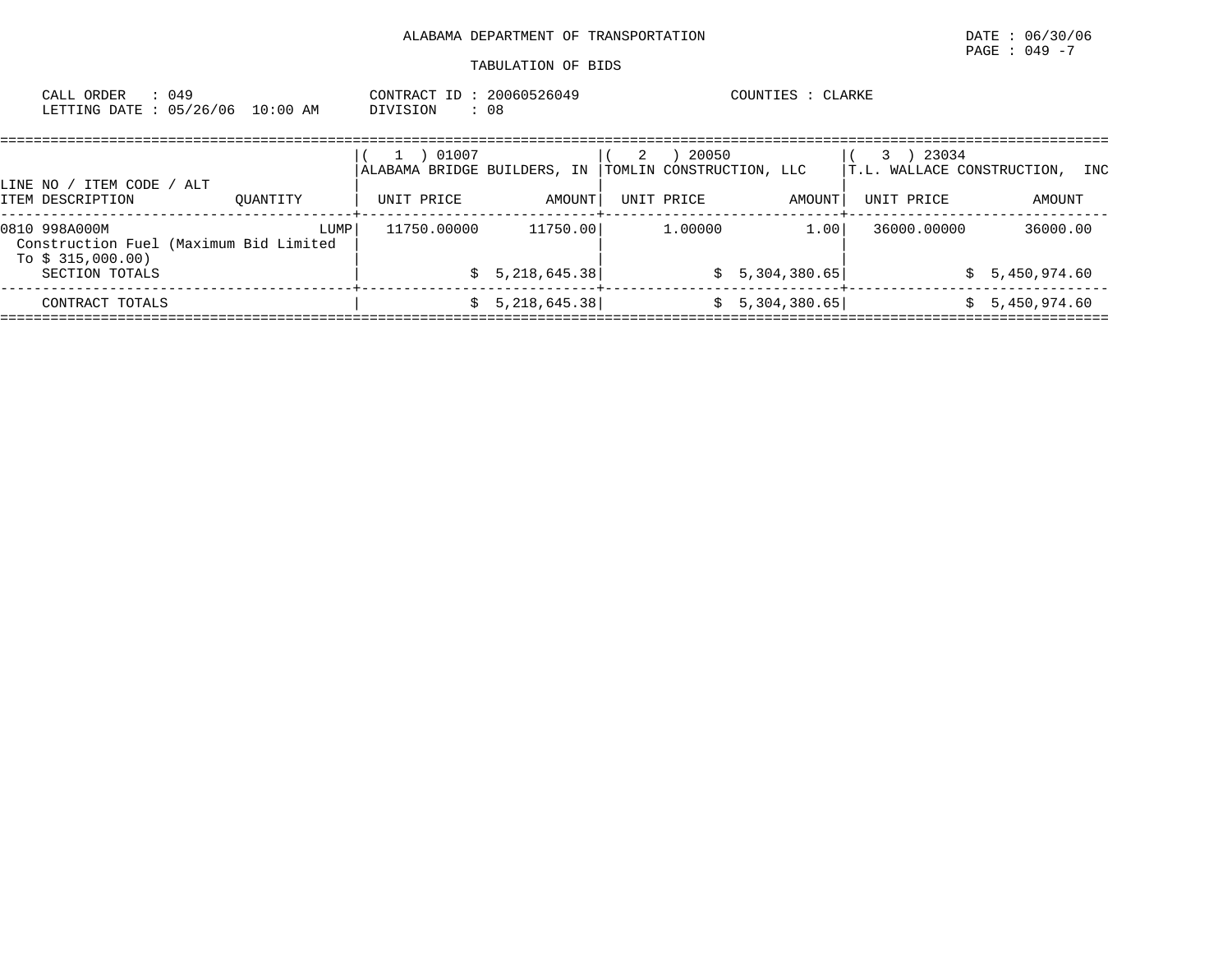| CALL ORDER : 049 |                                 |          | CONTRACT ID: 20060526049 | COUNTIES : CLARKE |
|------------------|---------------------------------|----------|--------------------------|-------------------|
|                  | LETTING DATE: 05/26/06 10:00 AM | DIVISION | : 08                     |                   |

|                                                                                                                    | ===================<br>(4) 18024 |           | $(5)$ 13099       |           |            |        |
|--------------------------------------------------------------------------------------------------------------------|----------------------------------|-----------|-------------------|-----------|------------|--------|
|                                                                                                                    | RACON, INC.                      |           | MCINNIS, LLC      |           |            |        |
| LINE NO / ITEM CODE / ALT                                                                                          |                                  |           |                   |           |            |        |
| ITEM DESCRIPTION<br>OUANTITY                                                                                       | UNIT PRICE                       | AMOUNT    | UNIT PRICE AMOUNT |           | UNIT PRICE | AMOUNT |
| SECTION 0001<br>Total                                                                                              |                                  |           |                   |           |            |        |
| 0010 201A002M<br>Clearing And Grubbing (Maximum<br>Allowable Bid \$ 10,000 Per                                     | 60000.00000<br>LUMP              | 60000.00  | 60000.00000       | 60000.00  |            |        |
| Hectare) (Approx. 6 Hectares)<br>0020 205A001M<br>$1.000$ EACH                                                     | 15000.00000                      | 15000.00  | 10800.00000       | 10800.00  |            |        |
| Removal Of Structures, Structure No. 2<br>0030 206D000M<br>38.000 M<br>Removing Pipe                               | 29.62000                         | 1125.56   | 91.80000          | 3488.40   |            |        |
| 0040 210A000M<br>23758.000 M3<br>Unclassified Excavation                                                           | 4.25000                          | 100971.50 | 5.67000           | 134707.86 |            |        |
| 0050 210C000M<br>17000.000 M3<br>Muck Excavation                                                                   | 8,00000                          | 136000.00 | 8.64000           | 146880.00 |            |        |
| 0060 210D013M<br>82858.000 M3<br>Borrow Excavation (A-4(0) Or Better)                                              | 9.75000                          | 807865.50 | 7.02000           | 581663.16 |            |        |
| 0070 210E000M<br>36500.000 M3<br>Borrow Excavation (Underwater Backfill)                                           | 9.75000                          | 355875.00 | 6.75000           | 246375.00 |            |        |
| 0080 214A000M<br>420.000 M3<br>Structure Excavation                                                                | 8.33000                          | 3498.60   | 14.04000          | 5896.80   |            |        |
| 0090 214B000M<br>240.000 M3<br>Foundation Backfill, Local                                                          | 16.21000                         | 3890.40   | 56.16000          | 13478.40  |            |        |
| 0100 230A000M<br>10.000 RBST<br>Roadbed Processing                                                                 | 1512.17000                       | 15121.70  | 1771.20000        | 17712.00  |            |        |
| 0110 240A000M<br>8.000 EACH<br>Settlement Plate Assembly                                                           | 500.00000                        | 4000.00   | 2862.00000        | 22896.00  |            |        |
| 0120 243A010M<br>7575.000 M2<br>Geosynthetic Reinforcement For Soft<br>Soil Stabilization, Type 3                  | 5.44000                          | 41208.00  | 5.40000           | 40905.00  |            |        |
| 0130 301A008M<br>12730.000 M2<br>Crushed Aggregate Base Course, Type B,<br>Plant Mixed, 125 mm Compacted Thickness | 13.05000                         | 166126.50 | 15.32000          | 195023.60 |            |        |
| 0140 301A012M<br>2740.000 M2<br>Crushed Aggregate Base Course, Type B,<br>Plant Mixed, 150 mm Compacted Thickness  | 15.10000                         | 41374.00  | 17.82000          | 48826.80  |            |        |
| 0150 401A000M<br>8710.000 M2<br>Bituminous Treatment A                                                             | 2.91000                          | 25346.10  | 2.98000           | 25955.80  |            |        |
| 0160 408A055M<br>220.000 M2<br>Planing Existing Pavement<br>(Approximately 101 mm Thru 125 mm Thick)               | 29.10000                         | 6402.00   | 25.19000          | 5541.80   |            |        |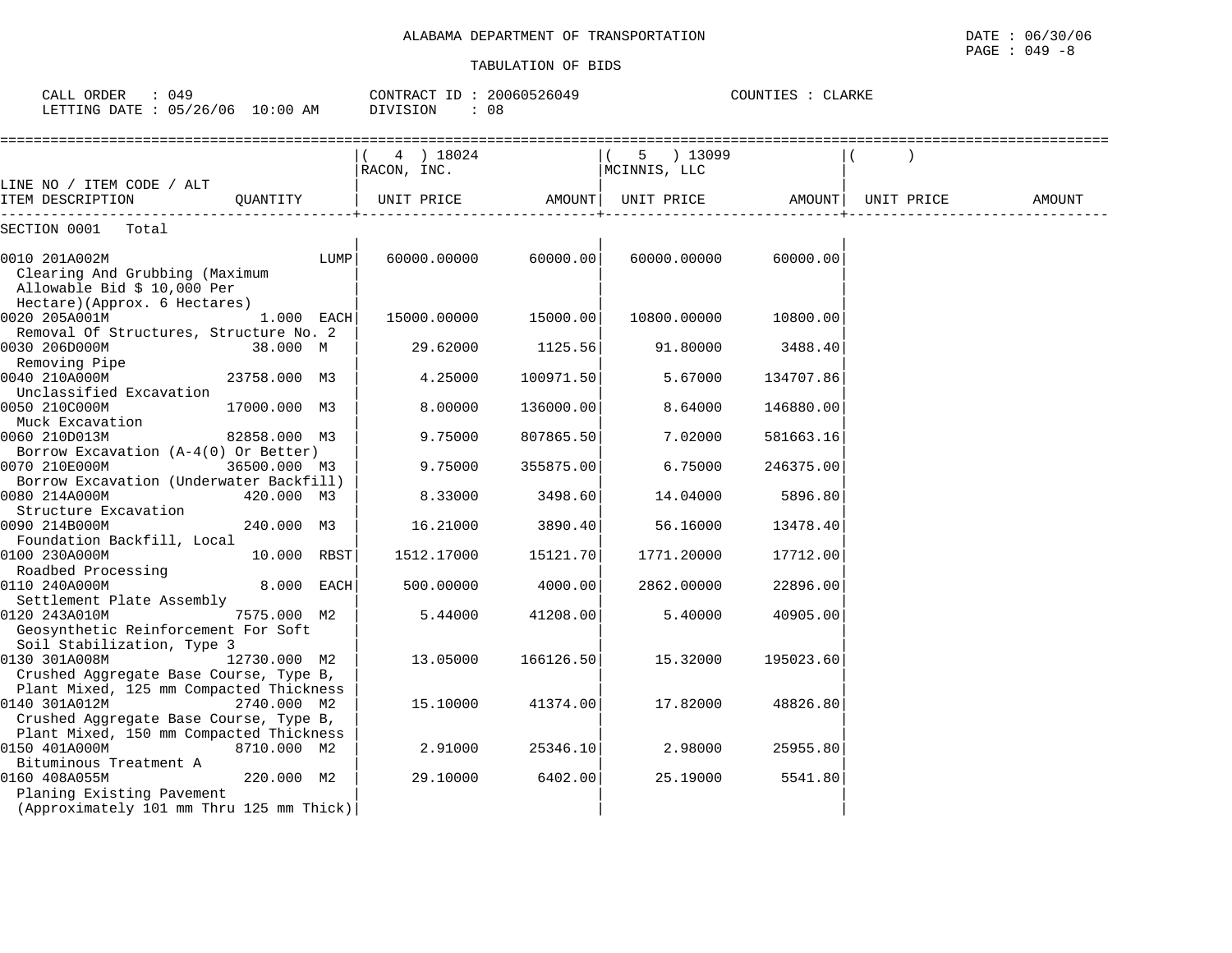| CALL ORDER : 049                |  |               | CONTRACT ID: 20060526049 | COUNTIES : CLARKE |  |
|---------------------------------|--|---------------|--------------------------|-------------------|--|
| LETTING DATE: 05/26/06 10:00 AM |  | DIVISION : 08 |                          |                   |  |

|                                          |               |      | 4 ) 18024         |           | 5 ) 13099                           |            |            |        |
|------------------------------------------|---------------|------|-------------------|-----------|-------------------------------------|------------|------------|--------|
|                                          |               |      | RACON, INC.       |           | MCINNIS, LLC                        |            |            |        |
| LINE NO / ITEM CODE / ALT                |               |      |                   |           |                                     |            |            |        |
| ITEM DESCRIPTION                         | QUANTITY      |      | UNIT PRICE AMOUNT |           | UNIT PRICE AMOUNT                   |            | UNIT PRICE | AMOUNT |
| 0170 424A361M                            | 634.000 MTON  |      |                   |           | 86.43000 54796.62 75.23000 47695.82 |            |            |        |
| Superpave Bituminous Concrete Wearing    |               |      |                   |           |                                     |            |            |        |
| Surface Layer, 19.0 mm Maximum           |               |      |                   |           |                                     |            |            |        |
| Aggregate Size Mix, ESAL Range C/D       |               |      |                   |           |                                     |            |            |        |
| 0180 424B651M                            | 1225.000 MTON |      | 82.00000          | 100450.00 | 79.00000                            | 96775.00   |            |        |
| Superpave Bituminous Concrete Upper      |               |      |                   |           |                                     |            |            |        |
| Binder Layer, 25.0 mm Maximum Aggregate  |               |      |                   |           |                                     |            |            |        |
| Size Mix, ESAL Range C/D                 |               |      |                   |           |                                     |            |            |        |
| 0190 424C360M                            | 2135.000 MTON |      | 85.15000          | 181795.25 | 79.00000                            | 168665.00  |            |        |
| Superpave Bituminous Concrete Base       |               |      |                   |           |                                     |            |            |        |
| Layer, 25 mm Maximum Aggregate Size Mix, |               |      |                   |           |                                     |            |            |        |
| ESAL Range C/D                           |               |      |                   |           |                                     |            |            |        |
| 0200 502A000M<br>61900.000 KG            |               |      | 2.21000           | 136799.00 | 2.76000                             | 170844.00  |            |        |
| Steel Reinforcement                      |               |      |                   |           |                                     |            |            |        |
| 0210 502B000M                            |               | LUMP | 150000.00000      | 150000.00 | 165000.00000                        | 165000.00  |            |        |
| Steel Reinforcement For Bridge           |               |      |                   |           |                                     |            |            |        |
| Superstructure, Sta. 14+37.165, Approx.  |               |      |                   |           |                                     |            |            |        |
| 44 000 Kg                                |               |      |                   |           |                                     |            |            |        |
| 0220 505A002M                            | 2.000 EACH    |      | 7500.00000        | 15000.00  | 5000.00000                          | 10000.00   |            |        |
| Steel Test Piles (HP 310x79)             |               |      |                   |           |                                     |            |            |        |
| 0230 505B057M                            | 2.000 EACH    |      | 5000.00000        | 10000.00  | 2000.00000                          | 4000.00    |            |        |
| Static Loading Tests (HP 310x79)         |               |      |                   |           |                                     |            |            |        |
| 0240 505M002M                            | 350.000 M     |      | 148.00000         | 51800.00  | 148.00000                           | 51800.00   |            |        |
| Steel Piling Furnished And Driven (HP    |               |      |                   |           |                                     |            |            |        |
| $310x79$ )                               |               |      |                   |           |                                     |            |            |        |
| 0250 506A003M                            | 132.000 M     |      | 1970.00000        | 260040.00 | 1688.58000                          | 222892.56  |            |        |
| Drilled Shaft Excavation, 1520 mm        |               |      |                   |           |                                     |            |            |        |
| Diameter                                 |               |      |                   |           |                                     |            |            |        |
| 0260 506C024M                            | 132.000 M     |      | 705,00000         | 93060.00  | 532.33000                           | 70267.56   |            |        |
| Drilled Shaft Construction, 1520 mm      |               |      |                   |           |                                     |            |            |        |
| Diameter, Class DS2 Concrete             |               |      |                   |           |                                     |            |            |        |
| 0270 506G004M                            | 8.000 EACH    |      | 1900.00000        | 15200.00  | 1717.20000                          | 13737.60   |            |        |
| Crosshole Sonic Logging, 1520 mm         |               |      |                   |           |                                     |            |            |        |
| Diameter                                 |               |      |                   |           |                                     |            |            |        |
| 0280 508A000M                            | 2000.000 KG   |      | 7.72000           | 15440.00  | 12.50000                            | 25000.00   |            |        |
| Structural Steel                         |               |      |                   |           |                                     |            |            |        |
| 0290 508B000M                            | $1.000$ EACH  |      | 1285000.00000     |           | 1285000.00 1318000.00000            | 1318000.00 |            |        |
| Structural Steel Superstructure,         |               |      |                   |           |                                     |            |            |        |
| 36-46-36 Continuous Span, Approx.        |               |      |                   |           |                                     |            |            |        |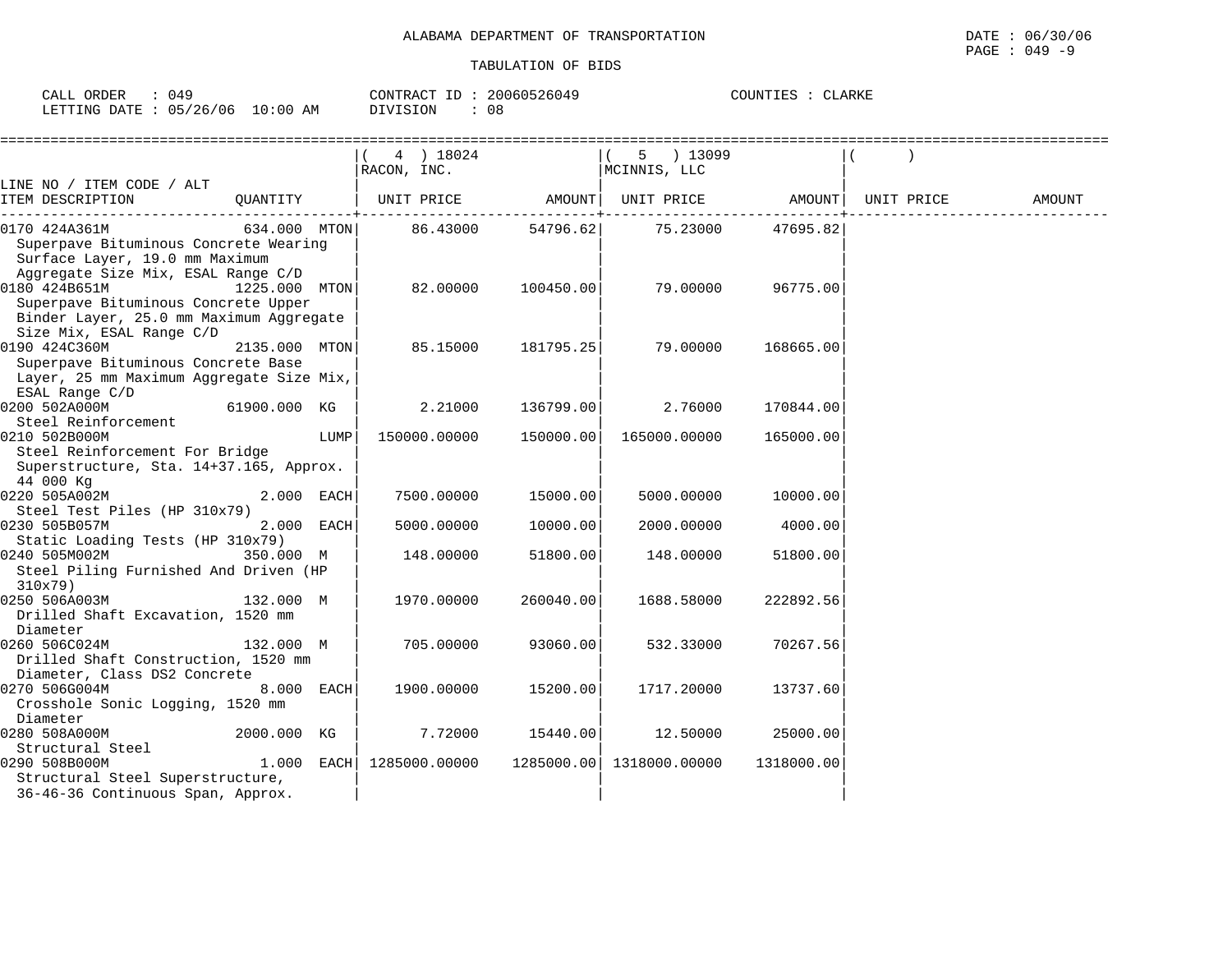| CALL ORDER                       | 049 | CONTRACT ID: | 20060526049 | COUNTIES : CLARKE |  |
|----------------------------------|-----|--------------|-------------|-------------------|--|
| LETTING DATE : 05/26/06 10:00 AM |     | DIVISION     | 08          |                   |  |

|                                                        |              |      | =============================                                       |                      |                             |                   |        |
|--------------------------------------------------------|--------------|------|---------------------------------------------------------------------|----------------------|-----------------------------|-------------------|--------|
|                                                        |              |      | $(4)$ 18024                                                         |                      | $(5)$ 13099                 |                   |        |
|                                                        |              |      | RACON, INC.                                                         |                      | MCINNIS, LLC                |                   |        |
| LINE NO / ITEM CODE / ALT                              |              |      |                                                                     |                      |                             |                   |        |
| ITEM DESCRIPTION                                       |              |      | QUANTITY   UNIT PRICE     AMOUNT  UNIT PRICE     AMOUNT  UNIT PRICE |                      |                             |                   | AMOUNT |
| 0300 510A000M                                          |              |      |                                                                     |                      |                             | 274953.75         |        |
| Bridge Substructure Concrete, Class A                  |              |      |                                                                     |                      |                             |                   |        |
| 0310 510C051M                                          |              |      |                                                                     |                      |                             |                   |        |
| Bridge Concrete Superstructure, Sta.                   |              |      |                                                                     |                      |                             |                   |        |
| 14+37.165, Approx. 339 Cubic Meters                    |              |      |                                                                     |                      |                             |                   |        |
| 0320 510E000M 1275.000 M2                              |              |      | 5.38000                                                             | 6859.50              | 5.18000                     | 6604.50           |        |
| Grooving Concrete Bridge Decks                         |              |      |                                                                     |                      |                             |                   |        |
| 0330 511A004M                                          |              |      | 20.000 EACH 1500.00000 30000.00                                     |                      | 2000.00000                  | 40000.00          |        |
| Elastomeric Bearings, Type 4<br>0340 530A001M 31.000 M |              |      | $110.47000$ $3424.57$ $111.10000$                                   |                      |                             |                   |        |
| 450 mm Roadway Pipe (Class 3 R.C.)                     |              |      |                                                                     |                      |                             | 3444.10           |        |
| 0350 530A005M 60.000 M                                 |              |      | 338.84000                                                           |                      | 20330.40 393.36000          | 23601.60          |        |
| 1050 mm Roadway Pipe (Class 3 R.C.)                    |              |      |                                                                     |                      |                             |                   |        |
| 0360 530A010M<br>51.000 M                              |              |      | $855.44000$ $43627.44$                                              |                      | 1064.04000                  | 54266.04          |        |
| 1800 mm Roadway Pipe (Class 3 R.C.)                    |              |      |                                                                     |                      |                             |                   |        |
| 0370 530B009M 18.000 M                                 |              |      | 1010.90000                                                          | 18196.20             | 1248.87000                  | 22479.66          |        |
| 2235 mm Span X 1370 mm Rise Roadway                    |              |      |                                                                     |                      |                             |                   |        |
| Pipe (Class 3 R.C.)                                    |              |      |                                                                     |                      |                             |                   |        |
| 0380 535A000M                                          | 40.000 M     |      |                                                                     |                      | 103.59000 4143.60 100.19000 | 4007.60           |        |
| 375 mm Side Drain Pipe                                 |              |      |                                                                     |                      |                             |                   |        |
| 0390 600A000M                                          |              | LUMP | 325000.00000 325000.00                                              |                      | 731552.00000 731552.00      |                   |        |
| Mobilization                                           |              |      |                                                                     |                      |                             |                   |        |
| $36.000$ EACH<br>0400 602A000M                         |              |      |                                                                     | $97.34000$ $3504.24$ |                             | 216.00000 7776.00 |        |
| Right Of Way Markers                                   |              |      |                                                                     |                      |                             |                   |        |
| 0410 607A000M                                          | 7974.000 M   |      | 2.75000                                                             | 21928.50             | 0.38000                     | 3030.12           |        |
| Drill Holes<br>0420 607B000M                           | 7974.000 M   |      | $0.23000$ 1834.02                                                   |                      | 1.79000 14273.46            |                   |        |
| Vertical Drainage Wicks                                |              |      |                                                                     |                      |                             |                   |        |
| 0430 607C000M                                          | 250.000 M3   |      |                                                                     | 5.70000 1425.00      | 10.80000                    | 2700.00           |        |
| Granular Backfill For Drilled Holes                    |              |      |                                                                     |                      |                             |                   |        |
| 0440 614A001M 165.000 M3                               |              |      | 395.00000                                                           | 65175.00             | 780.00000                   | 128700.00         |        |
| Slope Paving (Under Bridges)                           |              |      |                                                                     |                      |                             |                   |        |
| 0450 619A002M                                          | $2.000$ EACH |      | 945.43000                                                           | 1890.86              | 810.00000                   | 1620.00           |        |
| 450 mm Roadway Pipe End Treatment,                     |              |      |                                                                     |                      |                             |                   |        |
| Class 1                                                |              |      |                                                                     |                      |                             |                   |        |
| 0460 619A006M 6.000 EACH                               |              |      | 1700.09000                                                          | 10200.54             | 2700.00000                  | 16200.00          |        |
| 1050 mm Roadway Pipe End Treatment,                    |              |      |                                                                     |                      |                             |                   |        |
| Class 1                                                |              |      |                                                                     |                      |                             |                   |        |
| 0470 619A011M                                          | $2.000$ EACH |      | 3468.55000 6937.10                                                  |                      | 5400.00000                  | 10800.00          |        |
| 1800 mm Roadway Pipe End Treatment,                    |              |      |                                                                     |                      |                             |                   |        |
| Class 1                                                |              |      |                                                                     |                      |                             |                   |        |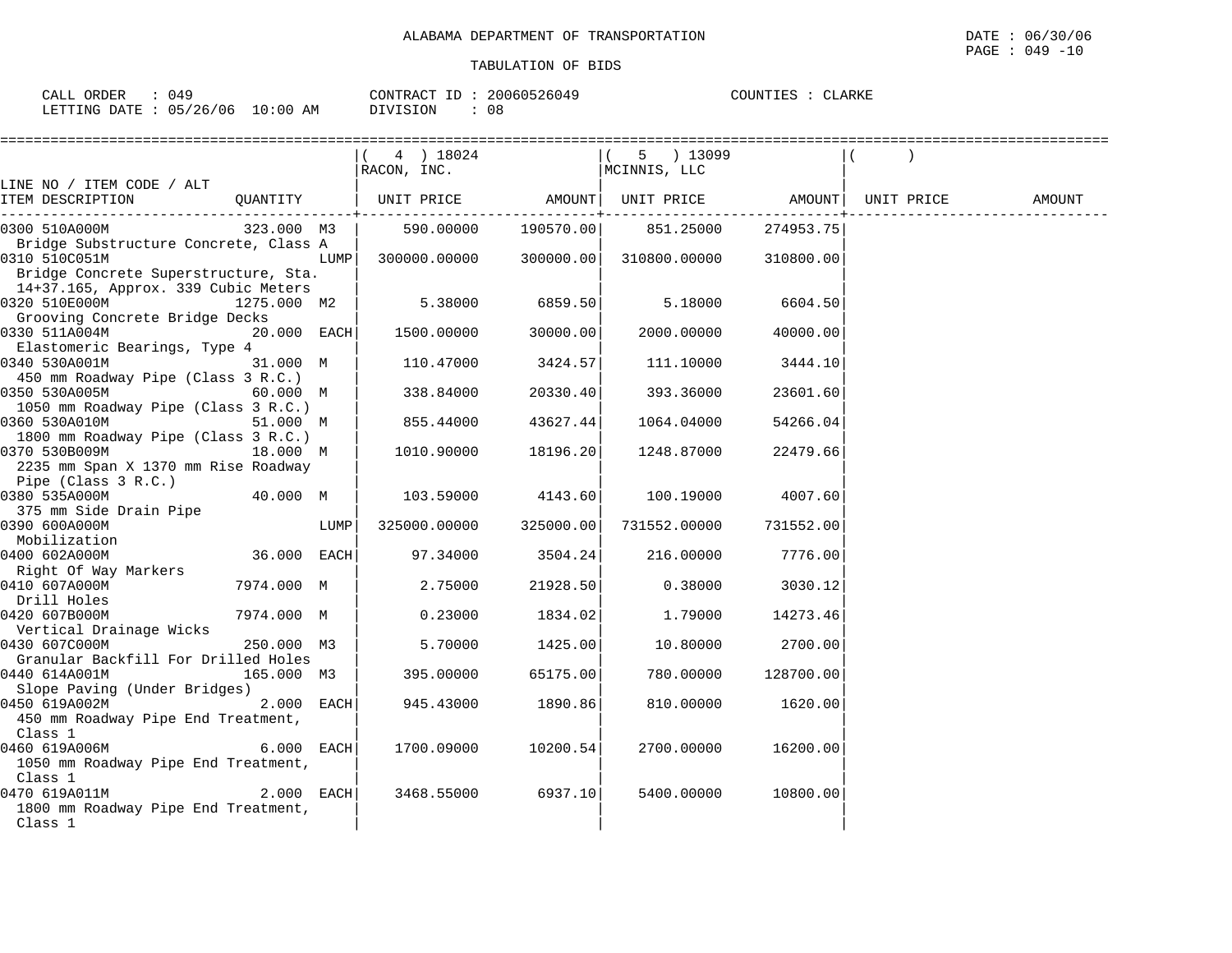| ORDER<br>CALL | .) 4 C        |             | CONTRACT | 20060526049 | ∩OINTT J | <b>LARKF</b> |
|---------------|---------------|-------------|----------|-------------|----------|--------------|
| LETTING DATE  | 05/26/06<br>ັ | 10:00<br>AΜ | DIVISION | U 8         |          |              |

|                                                          |              | 4 ) 18024<br>RACON, INC.                                                                                |          | 5 ) 13099<br>MCINNIS, LLC |          |        |
|----------------------------------------------------------|--------------|---------------------------------------------------------------------------------------------------------|----------|---------------------------|----------|--------|
| LINE NO / ITEM CODE / ALT<br>ITEM DESCRIPTION            |              | QUANTITY   UNIT PRICE                 AMOUNT    UNIT PRICE                         AMOUNT    UNIT PRICE |          |                           |          | AMOUNT |
| 0480 619A100M                                            | 8.000 EACH   | 945.44000                                                                                               |          | 7563.52 702.00000         | 5616.00  |        |
| 375 mm Side Drain Pipe End Treatment,<br>Class 1         |              |                                                                                                         |          |                           |          |        |
| 0490 619B024M<br>2235 mm Span, 1370 mm Rise Roadway Pipe | 2.000 EACH   | 3557.46000                                                                                              | 7114.92  | 10800.00000               | 21600.00 |        |
| End Treatment, Class 1<br>0500 650A000M<br>Topsoil       | 500.000 M3   | 8.00000                                                                                                 | 4000.00  | 16.20000                  | 8100.00  |        |
| 0510 650B000M<br>Topsoil From Stockpiles                 | 5568.000 M3  | 4.00000                                                                                                 | 22272.00 | 5.62000                   | 31292.16 |        |
| 0520 651C000M<br>8-8-8 Commercial Fertilizer             | 1.000 MTON   | 550.00000                                                                                               | 550.00   | 648.00000                 | 648.00   |        |
| 0530 651F000M<br>Ammonium Nitrate                        | 1.000 MTON   | 660.00000                                                                                               | 660.00   | 648.00000                 | 648.00   |        |
| 0540 652A100M<br>Seeding                                 | 8.000 HA     | 1630.86000                                                                                              | 13046.88 | 2025.00000                | 16200.00 |        |
| 0550 652C000M<br>Mowing                                  | 8.000 HA     | 176.68000                                                                                               | 1413.44  | 540.00000                 | 4320.00  |        |
| 0560 654A000M<br>Solid Sodding                           | 50.000 M2    | 10.56000                                                                                                | 528.00   | 10.80000                  | 540.00   |        |
| 0570 656A010M<br>Mulching                                | 8.000 HA     | 1359.05000                                                                                              | 10872.40 | 2025.00000                | 16200.00 |        |
| 0580 659A034M<br>Rolled Erosion Control Product, Type    | 1120.000 M2  | 2.31000                                                                                                 | 2587.20  | 4.32000                   | 4838.40  |        |
| (2B)<br>0590 665A000M                                    | 4.000 HA     | 1359.05000                                                                                              | 5436.20  | 2025.00000                | 8100.00  |        |
| Temporary Seeding                                        |              |                                                                                                         |          |                           |          |        |
| 0600 665B000M<br>Temporary Mulching                      | 4.000 HA     | 1359.05000                                                                                              | 5436.20  | 2025.00000                | 8100.00  |        |
| 0610 665F000M<br>Hay Bales                               | 500.000 EACH | 6.72000                                                                                                 | 3360.00  | 10.80000                  | 5400.00  |        |
| 0620 665G000M                                            | 500.000 EACH | 4.35000                                                                                                 | 2175.00  | 10.80000                  | 5400.00  |        |
| Sand Bags<br>0630 665J000M<br>Silt Fence, Type A         | 1510.000 M   | 10.12000                                                                                                | 15281.20 | 16.40000                  | 24764.00 |        |
| 0640 6650001M<br>Silt Fence Removal                      | 1510.000 M   | 3.28000                                                                                                 | 4952.80  | 3.24000                   | 4892.40  |        |
| 0650 666A001M<br>Pest Control Treatment                  | 4.000 HA     | 0.00000                                                                                                 | 0.00     | 135.00000                 | 540.00   |        |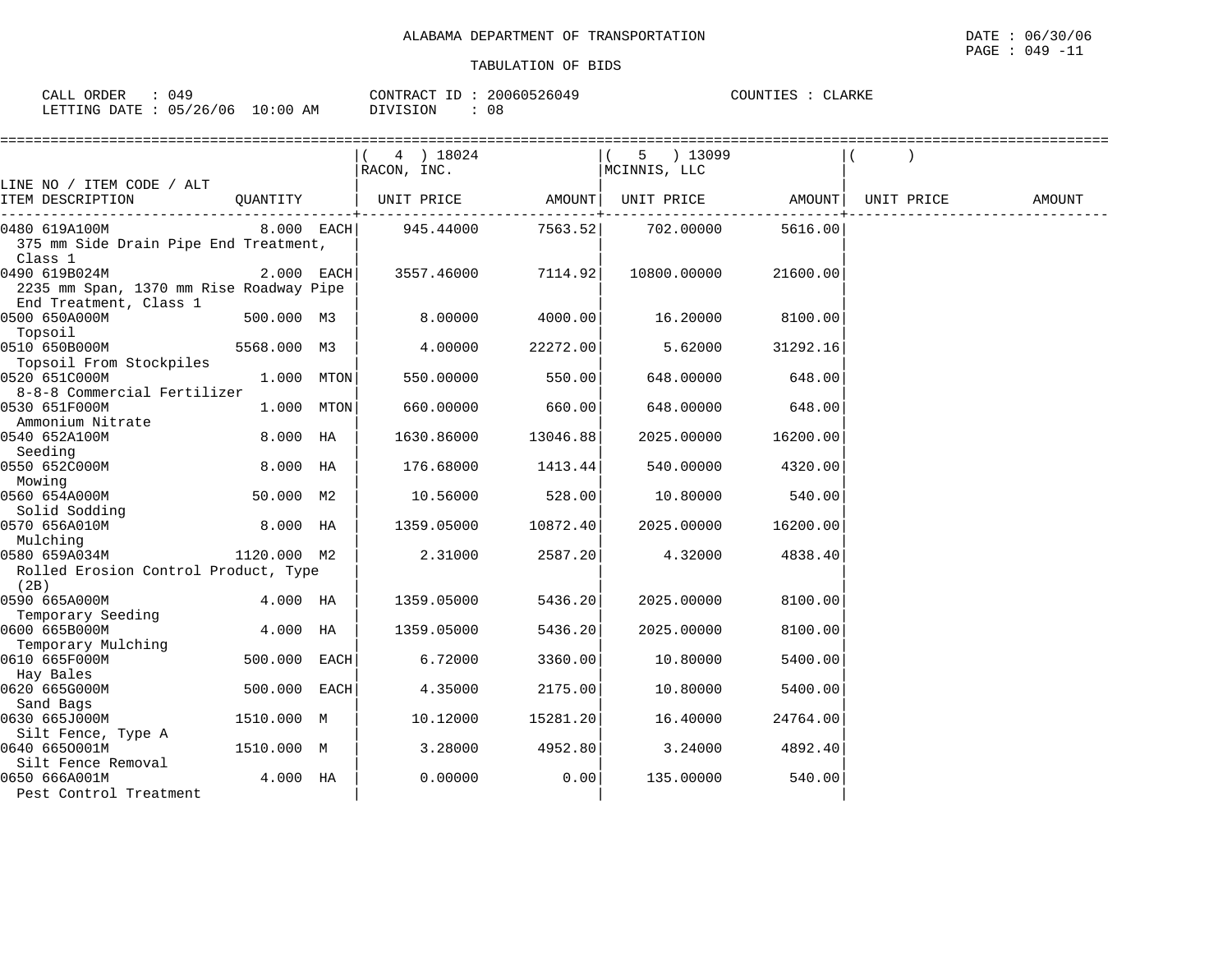| CALL<br><b>ORDER</b> | 149      |             | 'ONTRACT | 20060526049 | <b>COUNTIFS</b> | <b>ARKE</b> |
|----------------------|----------|-------------|----------|-------------|-----------------|-------------|
| LETTING DATE :       | 05/26/06 | 10:00<br>ΆM | DIVISION | 08          |                 |             |

|                                                                                                                                           |              | 4) 18024<br>RACON, INC. |           | 5 ) 13099<br>MCINNIS, LLC |           |            |        |
|-------------------------------------------------------------------------------------------------------------------------------------------|--------------|-------------------------|-----------|---------------------------|-----------|------------|--------|
| LINE NO / ITEM CODE / ALT                                                                                                                 |              |                         |           |                           |           |            |        |
| ITEM DESCRIPTION                                                                                                                          | OUANTITY     | UNIT PRICE AMOUNT       |           | UNIT PRICE AMOUNT         |           | UNIT PRICE | AMOUNT |
| 0660 680A000M                                                                                                                             | LUMPI        | 100000.00000            | 100000.00 | 71700.00000               | 71700.001 |            |        |
| Engineering Controls                                                                                                                      |              |                         |           |                           |           |            |        |
| 0670 701A031M<br>Solid White, Class 2, Type A Traffic                                                                                     | 2.000 KM     | 1727.60000              | 3455.20   | 1780.00000                | 3560.00   |            |        |
| Stripe (1.5 mm Thick)<br>0680 701A035M<br>Solid Yellow, Class 2, Type A Traffic<br>Stripe (2.3 mm Thick)                                  | 2.000 KM     | 1727.60000              | 3455.20   | 1780.00000                | 3560.00   |            |        |
| 0690 701G124M<br>Solid White, Class 3W, Type A Traffic                                                                                    | 240.000 M    | 18.89000                | 4533.60   | 19.00000                  | 4560.00   |            |        |
| Stripe<br>0700 701G132M 240.000 M<br>Solid Yellow, Class 3W, Type A Traffic                                                               |              | 18.89000                | 4533.60   | 19.00000                  | 4560.00   |            |        |
| Stripe<br>0710 705A037M                                                                                                                   | 70.000 EACH  |                         | 1166.20   |                           |           |            |        |
| Pavement Markers, Class A-H, Type 2-D                                                                                                     |              | 16.66000                |           | 17.00000                  | 1190.00   |            |        |
| 0720 710A115M<br>Class 4, Alum Flat Sign Panels 2.032 mm<br>Thick Or Steel Flat Sign Panels 1.897                                         | 2.000 M2     | 226.98000               | 453.96    | 255.00000                 | 510.00    |            |        |
| mm Thick (Ty III Or Ty IV Background)<br>0730 710A126M<br>Class 8, Aluminum Flat Sign Panels 2.<br>032 mm Thick Or Steel Flat Sign Panels | 1.000 M2     | 261.90000               | 261.90    | 300.00000                 | 300.00    |            |        |
| 1.897 mm Thick (Type IX Background)<br>0740 710B001M<br>Roadway Sign Post (#3 "U" Channel                                                 | 16.000 M     | 25.03000                | 400.48    | 25.00000                  | 400.00    |            |        |
| Galvanized Steel)<br>0750 713A000M                                                                                                        | 2.000 M      | 1000.00000              | 2000.00   | 1000.00000                | 2000.00   |            |        |
| Permanent Barricades<br>0760 740B000M                                                                                                     | 28.000 M2    | 98.94000                | 2770.32   | 100.00000                 | 2800.00   |            |        |
| Construction Signs<br>0770 740D000M                                                                                                       | 100.000 EACH | 58.20000                | 5820.00   | 75.00000                  | 7500.00   |            |        |
| Channelizing Drums<br>0780 740F002M<br>Barricades, Type III                                                                               | 6.000 EACH   | 215.34000               | 1292.04   | 350.00000                 | 2100.00   |            |        |
| 0790 740I005M                                                                                                                             | 16.000 EACH  | 465.60000               | 7449.60   | 500.00000                 | 8000.00   |            |        |
| Warning Lights, Type B (Detachable Head                                                                                                   |              |                         |           |                           |           |            |        |
| 0800 741C010M<br>Portable Sequential Arrow And Chevron                                                                                    | $2.000$ EACH | 4074.00000              | 8148.00   | 5500.00000                | 11000.00  |            |        |
| Sign Unit                                                                                                                                 |              |                         |           |                           |           |            |        |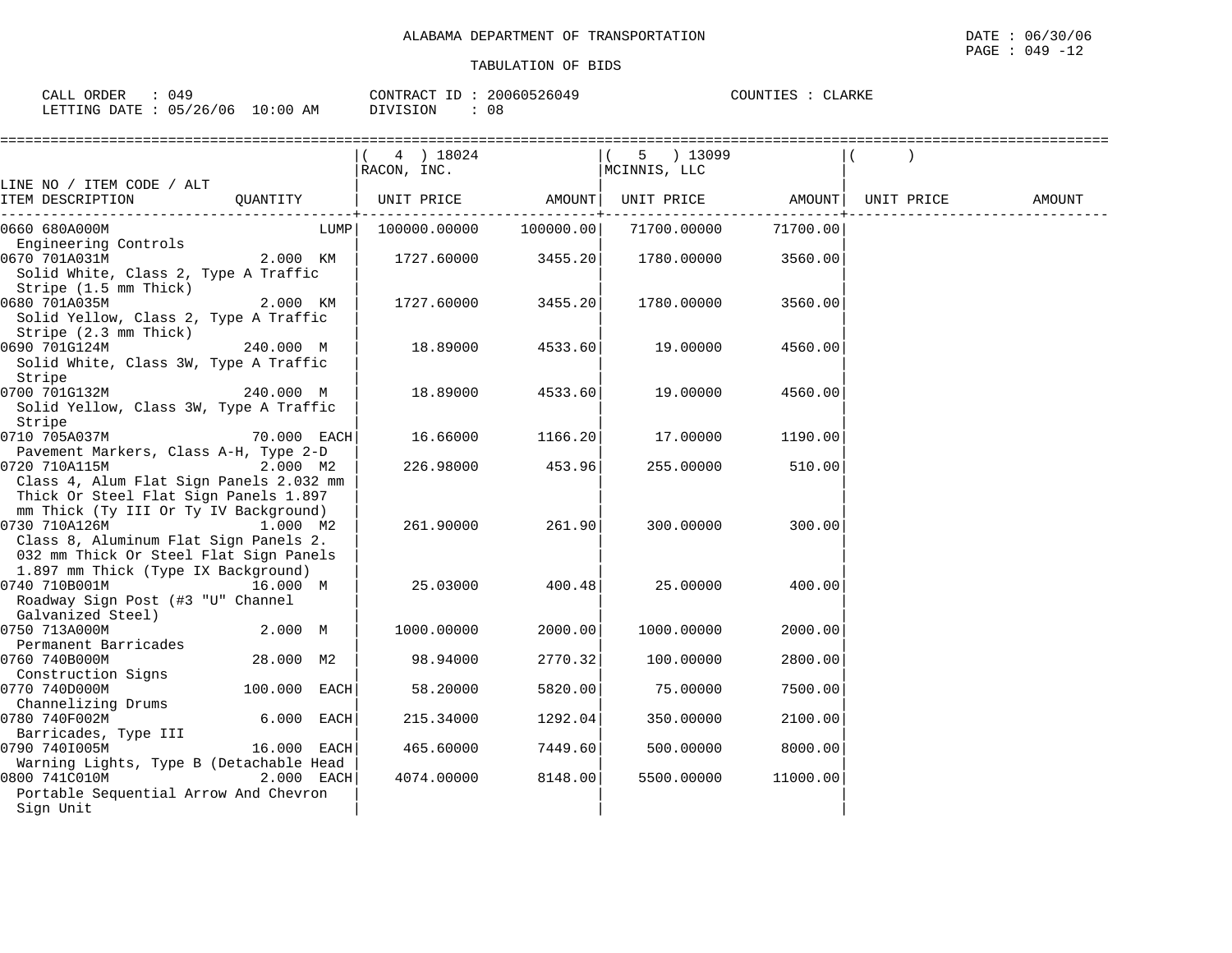| : 049<br>CALL ORDER<br>LETTING DATE: 05/26/06 10:00 AM                                         |          | CONTRACT ID: 20060526049<br>DIVISION<br>: 08 |                             |                                           | COUNTIES : CLARKE            |            |        |
|------------------------------------------------------------------------------------------------|----------|----------------------------------------------|-----------------------------|-------------------------------------------|------------------------------|------------|--------|
| LINE NO / ITEM CODE / ALT<br>ITEM DESCRIPTION                                                  | OUANTITY | 4 ) 18024<br>RACON, INC.<br>UNIT PRICE       | AMOUNT                      | 13099<br>-5<br>MCINNIS, LLC<br>UNIT PRICE | AMOUNT                       | UNIT PRICE | AMOUNT |
| 0810 998A000M<br>Construction Fuel (Maximum Bid Limited<br>To $$315,000.00)$<br>SECTION TOTALS | LUMP     | 315000.00000                                 | 315000.00<br>\$5,776,222.56 | 282600.00000                              | 282600.00<br>\$6,155,175.95] |            | 0.00   |
| CONTRACT TOTALS                                                                                |          | S.                                           | 5,776,222.56                |                                           | \$6,155,175.95]              |            |        |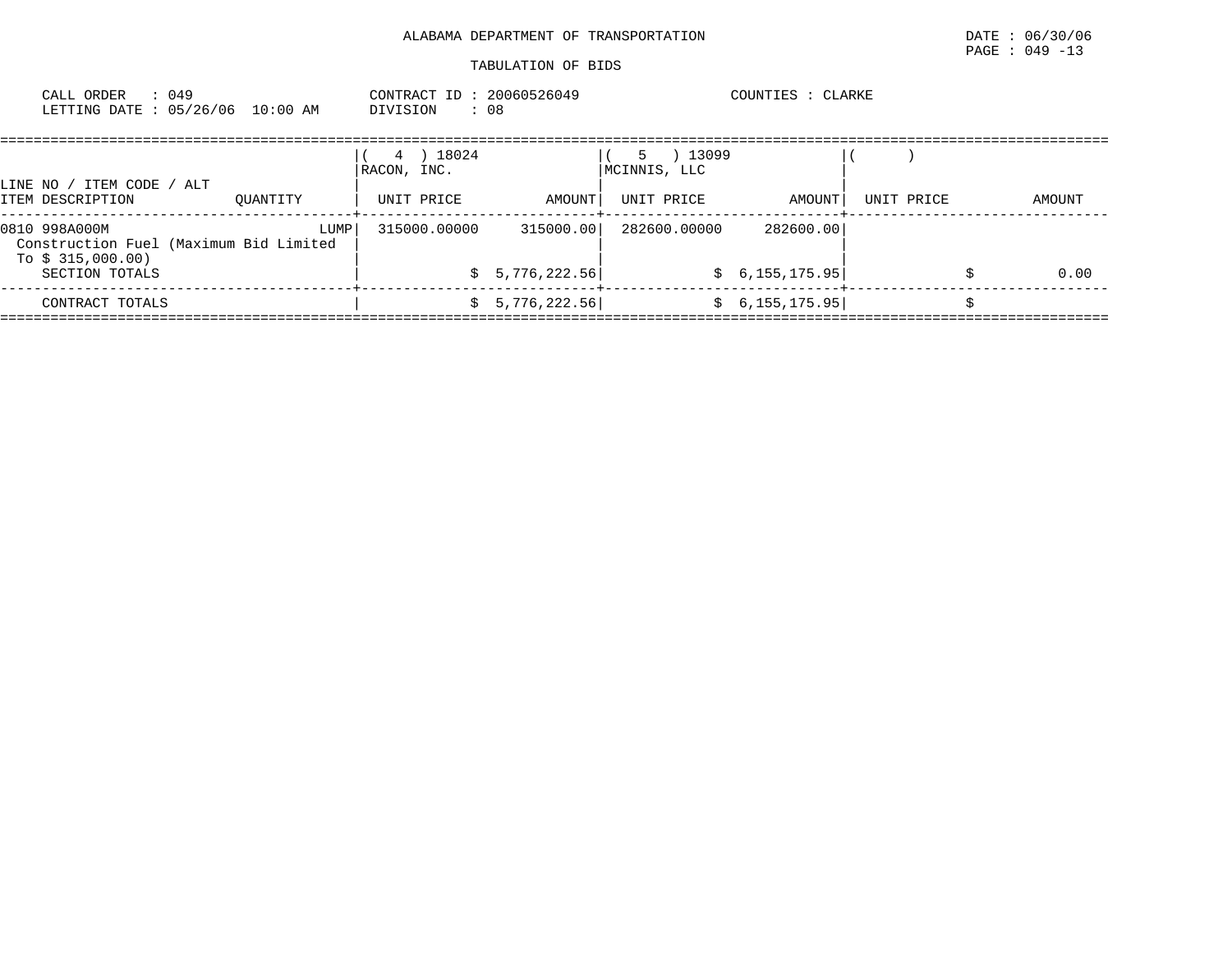## ALABAMA DEPARTMENT OF TRANSPORTATION DATE : 06/30/06

# PAGE : 051 -1

#### VENDOR RANKING

|      | CALL ORDER                                                                                                                                         | : 051<br>LETTING DATE: 05/26/06 10:00 AM        | CONTRACT ID: 20060526051<br>DIVISION<br>$\cdot$ 03 |  | COUNTIES : SHELBY |                   |
|------|----------------------------------------------------------------------------------------------------------------------------------------------------|-------------------------------------------------|----------------------------------------------------|--|-------------------|-------------------|
|      | CONTRACT DESCRIPTION :<br>for constructing the Intersection Improvements including<br>Signals on SR-38 (US-280) at CR-41 and CR-43 east of Pelham. | (available days)<br>PROJECT(S) : ST-059-038-003 |                                                    |  |                   |                   |
| RANK | VENDOR NO./NAME                                                                                                                                    |                                                 |                                                    |  | TOTAL<br>BID      | % OVER<br>LOW BID |
|      | 16039                                                                                                                                              | PINKERTON CONSTRUCTION, INC.                    |                                                    |  | \$2,132,861.65    | 100.0000%         |
| 2    | 03104                                                                                                                                              | CARCEL & G. CONSTRUCTION, LLC                   |                                                    |  | \$2.297.815.38    | 107.7339%         |
|      | 01087                                                                                                                                              | APAC-SOUTHEAST, INC.                            |                                                    |  | \$2,362,355.53    | 110.7599%         |
| 4    | 07003                                                                                                                                              | R. E. GRILLS CONSTRUCTION CO., INC.             |                                                    |  | \$3,389,445.50    | 158.9154%         |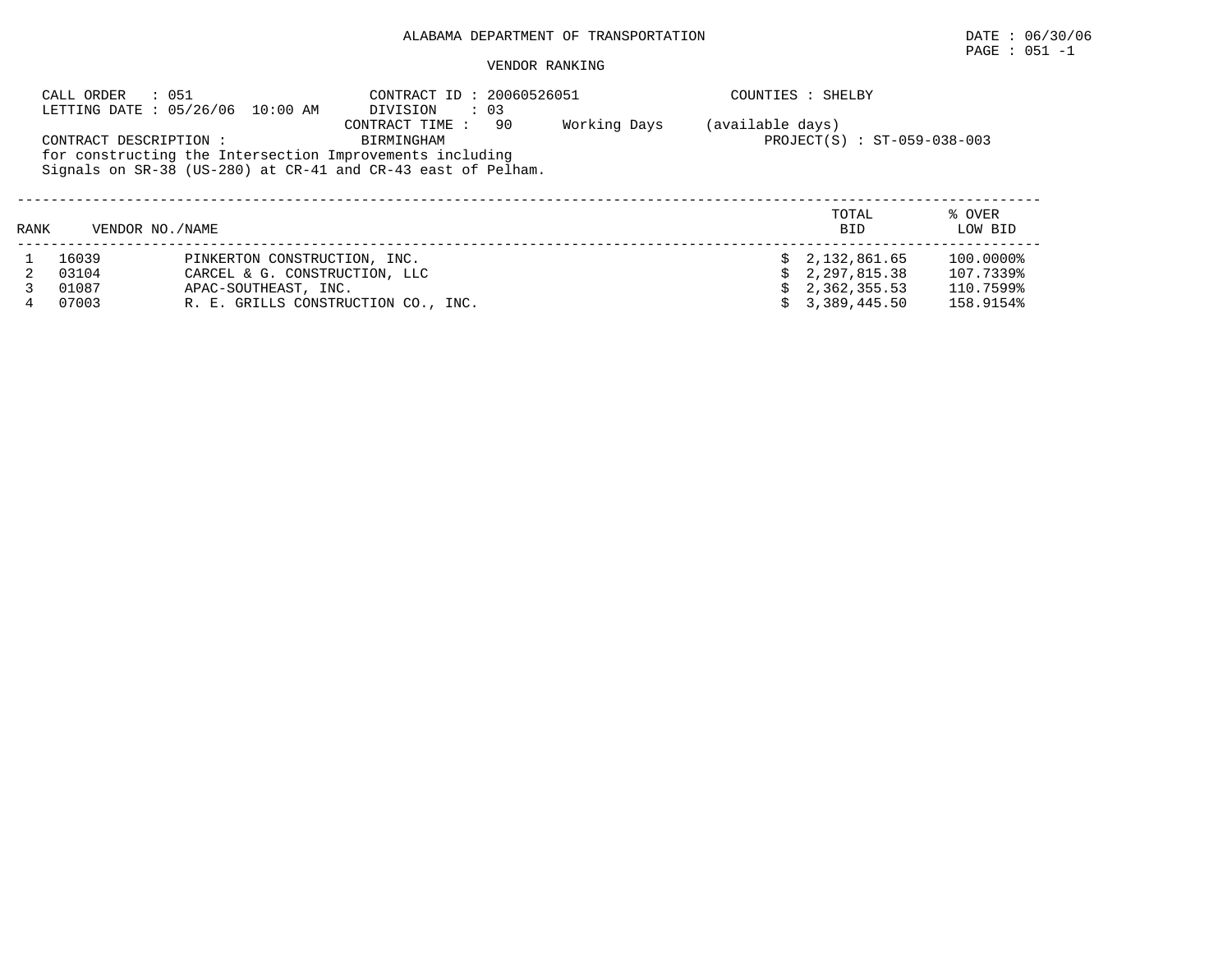| $\sim$ $ -$<br>ORDER<br>CALL | UE.                 |                   | CONTR<br>$\sqrt{2}$<br>'R A ( | TD. | 160526051<br>.161 | COUNTIES | SHELBY |
|------------------------------|---------------------|-------------------|-------------------------------|-----|-------------------|----------|--------|
| <b>ETTING</b><br>DATE        | ∩ ⊏<br>/26<br>' 0 6 | 00 :<br>L O<br>AΜ | VISION                        |     | ◡-                |          |        |

|                                                                                                                            |             |             | $1$ ) 16039<br>PINKERTON CONSTRUCTION, INC CARCEL & G. CONSTRUCTION, L APAC-SOUTHEAST, INC. |           | 2 ) 03104   |           | 3 ) 01087   |           |
|----------------------------------------------------------------------------------------------------------------------------|-------------|-------------|---------------------------------------------------------------------------------------------|-----------|-------------|-----------|-------------|-----------|
| LINE NO / ITEM CODE / ALT                                                                                                  |             |             |                                                                                             |           |             |           |             |           |
| ITEM DESCRIPTION                                                                                                           | OUANTITY    |             | UNIT PRICE                                                                                  | AMOUNT    | UNIT PRICE  | AMOUNT    | UNIT PRICE  | AMOUNT    |
| SECTION 0001<br>Total                                                                                                      |             |             |                                                                                             |           |             |           |             |           |
| 0010 201A002<br>Clearing And Grubbing (Maximum<br>Allowable Bid \$ 4000 Per Acre)<br>(Approximately 5 Acres)               |             | LUMP        | 20000.00000                                                                                 | 20000.00  | 19750.00000 | 19750.00  | 20000.00000 | 20000.00  |
| 0020 206C002                                                                                                               | 159.000     | SQYD        | 5.00000                                                                                     | 795.00    | 12.00000    | 1908.00   | 9.28000     | 1475.52   |
| Removing Concrete Slope Paving<br>0030 206D001<br>Removing Guardrail                                                       | 1276.000 LF |             | 3.00000                                                                                     | 3828.00   | 4.10000     | 5231.60   | 6.18000     | 7885.68   |
| 0040 206D002<br>Removing Curb                                                                                              | 3206.000    | LF          | 5.00000                                                                                     | 16030.00  | 5.75000     | 18434.50  | 6.50000     | 20839.00  |
| 0050 206D011<br>Removing Fence                                                                                             | 110.000     | LF          | 3.00000                                                                                     | 330.00    | 5.50000     | 605.00    | 6.56000     | 721.60    |
| 0060 206D022<br>Removing Retaining Wall                                                                                    | 40.000 LF   |             | 3.00000                                                                                     | 120.00    | 152.00000   | 6080.00   | 30.00000    | 1200.00   |
| 0070 206E001<br>Removing Inlets                                                                                            | 6.000       | <b>EACH</b> | 250.00000                                                                                   | 1500.00   | 450.00000   | 2700.00   | 650.00000   | 3900.00   |
| 0080 206E008<br>Removing Guardrail End Anchor (All Type                                                                    | 3.000       | <b>EACH</b> | 100.00000                                                                                   | 300.00    | 165.00000   | 495.00    | 128.75000   | 386.25    |
| 0090 210A000<br>Unclassified Excavation                                                                                    | 6693.000    | <b>CUYD</b> | 7.00000                                                                                     | 46851.00  | 11.95000    | 79981.35  | 11.23000    | 75162.39  |
| 0100 210D000<br>Borrow Excavation                                                                                          | 17131.000   | <b>CUYD</b> | 9.00000                                                                                     | 154179.00 | 12.00000    | 205572.00 | 18.30000    | 313497.30 |
| 0110 214A000<br>Structure Excavation                                                                                       | 1736.000    | <b>CUYD</b> | 10.00000                                                                                    | 17360.00  | 6.65000     | 11544.40  | 5.00000     | 8680.00   |
| 0120 214B001<br>Foundation Backfill, Commercial                                                                            | 571.000     | <b>CUYD</b> | 35.00000                                                                                    | 19985.00  | 28.90000    | 16501.90  | 21.45000    | 12247.95  |
| 0130 230A000<br>Roadbed Processing                                                                                         | 10.000      | <b>RBST</b> | 650.00000                                                                                   | 6500.00   | 575.00000   | 5750.00   | 715.00000   | 7150.00   |
| 0140 405A000<br>Tack Coat                                                                                                  | 950.000     | GAL         | 3.00000                                                                                     | 2850.00   | 2.50000     | 2375.00   | 1,70000     | 1615.00   |
| 0150 424A361<br>Superpave Bituminous Concrete Wearing<br>Surface Layer, 3/4" Maximum Aggregate<br>Size Mix, ESAL Range C/D | 1066.000    | TON         | 77.00000                                                                                    | 82082.00  | 72.00000    | 76752.00  | 86.00000    | 91676.00  |
| 0160 424B651<br>Superpave Bituminous Concrete Upper<br>Binder Layer, 1" Maximum Aggregate Size<br>Mix, ESAL Range C/D      | 2007.000    | TON         | 72.00000                                                                                    | 144504.00 | 67.00000    | 134469.00 | 72.35000    | 145206.45 |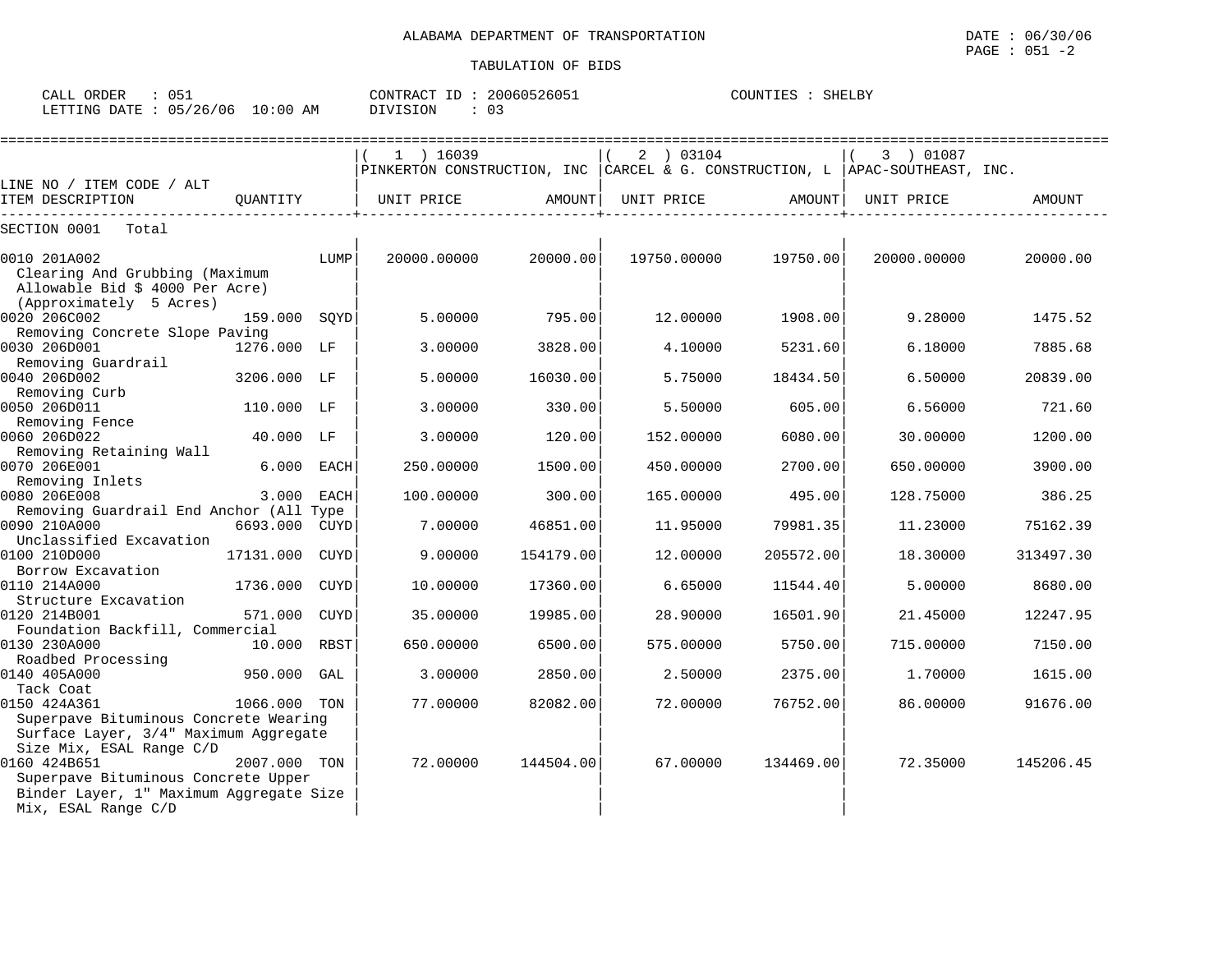| ORDER<br>CALL                   | 05⊥ | CONTRACT ID: | 20060526051 | COUNTIES : | $\therefore$ SHELBY |
|---------------------------------|-----|--------------|-------------|------------|---------------------|
| LETTING DATE: 05/26/06 10:00 AM |     | DIVISION     | 03          |            |                     |

|                                                                                                                                 |              |             | $1$ ) 16039<br>PINKERTON CONSTRUCTION, INC   CARCEL & G. CONSTRUCTION, L   APAC-SOUTHEAST, INC. |           | 03104<br>2   |           | 3 ) 01087   |           |
|---------------------------------------------------------------------------------------------------------------------------------|--------------|-------------|-------------------------------------------------------------------------------------------------|-----------|--------------|-----------|-------------|-----------|
| LINE NO / ITEM CODE / ALT                                                                                                       |              |             |                                                                                                 |           |              |           |             |           |
| ITEM DESCRIPTION                                                                                                                | OUANTITY     |             | UNIT PRICE                                                                                      | AMOUNT    | UNIT PRICE   | AMOUNT    | UNIT PRICE  | AMOUNT    |
| 0170 424B681<br>Superpave Bituminous Concrete Lower<br>Binder Layer, 1" Maximum Aggregate Size<br>Mix, ESAL Range C/D           | 2171.000 TON |             | 71,00000                                                                                        | 154141.00 | 67.00000     | 145457.00 | 70.34000    | 152708.14 |
| 0180 424B685<br>Superpave Bituminous Concrete Lower<br>Binder Layer, Patching, 1" Maximum<br>Aggregate Size Mix, ESAL Range C/D | 50.000       | TON         | 198.00000                                                                                       | 9900.00   | 205,00000    | 10250.00  | 150.00000   | 7500.00   |
| 0190 424C360<br>Superpave Bituminous Concrete Base<br>Layer, 1" Maximum Aggregate Size Mix,<br>ESAL Range C/D                   | 1373.000     | TON         | 76.00000                                                                                        | 104348.00 | 71.00000     | 97483.00  | 69.40000    | 95286.20  |
| 0200 430B026<br>Aggregate Surfacing (ALDOT #467, #57 Or<br>#810)                                                                | 32.000 TON   |             | 24.00000                                                                                        | 768.00    | 25.50000     | 816.00    | 49.50000    | 1584.00   |
| 0210 529A010<br>Retaining Wall                                                                                                  | 1055.000     | SOFT        | 40.00000                                                                                        | 42200.00  | 75.80000     | 79969.00  | 65.92000    | 69545.60  |
| 0220 530A001<br>18" Roadway Pipe (Class 3 R.C.)                                                                                 | 1958.000 LF  |             | 28.00000                                                                                        | 54824.00  | 41.85000     | 81942.30  | 58.04000    | 113642.32 |
| 0230 530A002<br>24" Roadway Pipe (Class 3 R.C.)                                                                                 | 162.000 LF   |             | 50.00000                                                                                        | 8100.00   | 57.25000     | 9274.50   | 79.67000    | 12906.54  |
| 0240 530A101<br>18" Roadway Pipe (Class 3 R.C.)<br>(Extension)                                                                  | 44.000 LF    |             | 40.00000                                                                                        | 1760.00   | 43.85000     | 1929.40   | 92.50000    | 4070.00   |
| 0250 535A001<br>18" Side Drain Pipe                                                                                             | 50.000 LF    |             | 35.00000                                                                                        | 1750.00   | 31.45000     | 1572.50   | 53.00000    | 2650.00   |
| 0260 600A000<br>Mobilization                                                                                                    |              | LUMP        | 183000.00000                                                                                    | 183000.00 | 170000.00000 | 170000.00 | 97500.00000 | 97500.00  |
| 0270 602A000<br>Right Of Way Markers                                                                                            | 11.000       | EACH        | 200.00000                                                                                       | 2200.00   | 205,00000    | 2255.00   | 300.00000   | 3300.00   |
| 0280 610C001<br>Loose Riprap, Class 2                                                                                           | 1778.000     | TON         | 22.00000                                                                                        | 39116.00  | 26.60000     | 47294.80  | 28.85000    | 51295.30  |
| 0290 610D000<br>Filter Blanket                                                                                                  | 1402.000     | SQYD        | 5.00000                                                                                         | 7010.00   | 3.85000      | 5397.70   | 5.70000     | 7991.40   |
| 0300 614A000<br>Slope Paving                                                                                                    | 386.000      | <b>CUYD</b> | 300,00000                                                                                       | 115800.00 | 369.00000    | 142434.00 | 231.75000   | 89455.50  |
| 0310 619A002<br>18" Roadway Pipe End Treatment, Class 1                                                                         | 3.000 EACH   |             | 1500.00000                                                                                      | 4500.00   | 735.00000    | 2205.00   | 721.00000   | 2163.00   |
| 0320 619A003<br>24" Roadway Pipe End Treatment, Class 1                                                                         | 3.000 EACH   |             | 1800.00000                                                                                      | 5400.00   | 825,00000    | 2475.00   | 927.00000   | 2781.00   |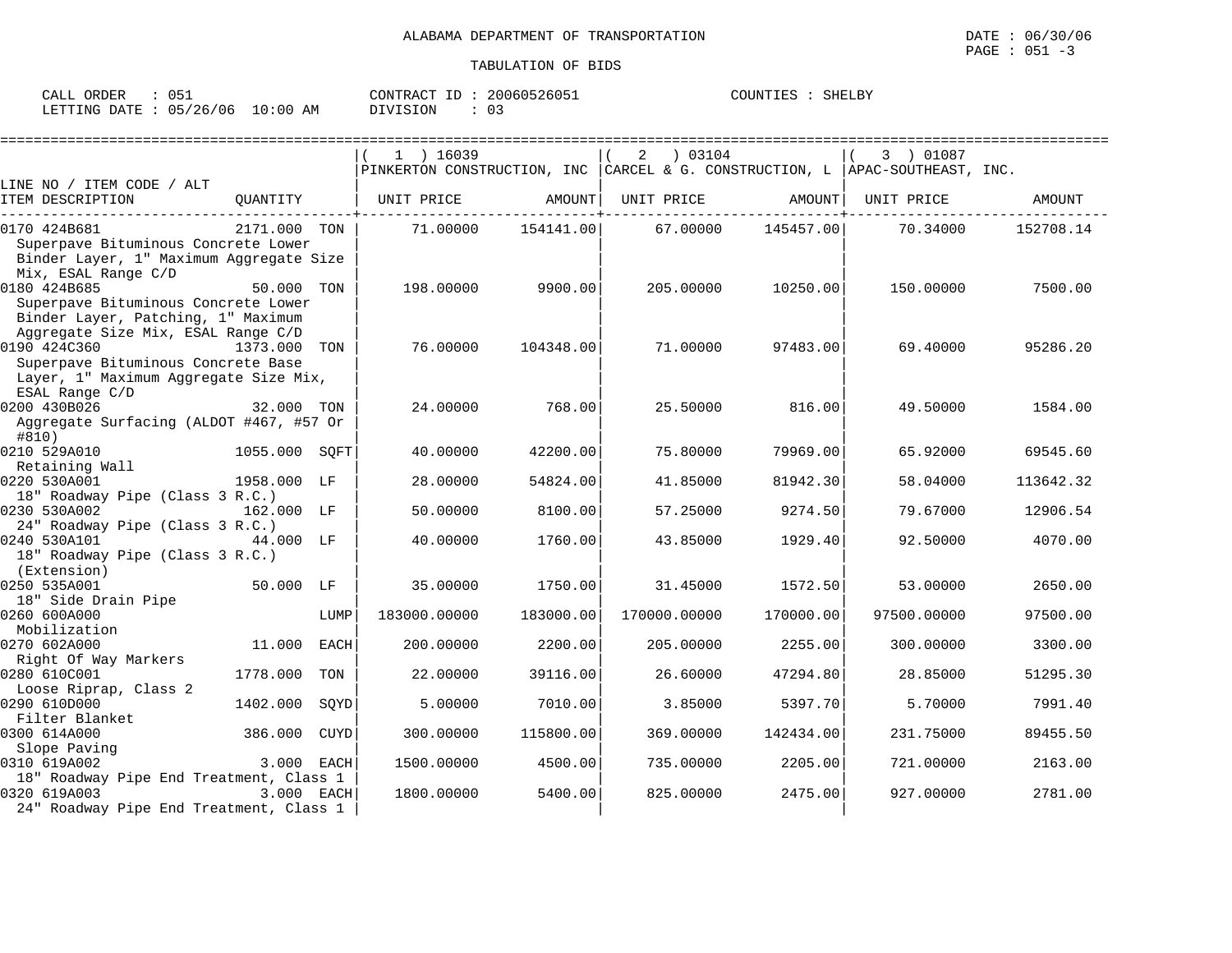| ORDER<br>CALL<br>∪⊃⊥        |             | 20060526051<br>$-1$<br>CONTRACT | SHELBY<br>COUNTIES |
|-----------------------------|-------------|---------------------------------|--------------------|
| 05/26/06<br>DATE<br>LETTING | 10:00<br>AM | DIVISION                        |                    |

|                                               |              |      | 1 ) 16039                                                                        |           | 2<br>03104 |           | 3 ) 01087          |           |
|-----------------------------------------------|--------------|------|----------------------------------------------------------------------------------|-----------|------------|-----------|--------------------|-----------|
|                                               |              |      | PINKERTON CONSTRUCTION, INC   CARCEL & G. CONSTRUCTION, L   APAC-SOUTHEAST, INC. |           |            |           |                    |           |
| LINE NO / ITEM CODE / ALT                     |              |      |                                                                                  |           |            |           |                    |           |
| ITEM DESCRIPTION                              | OUANTITY     |      | UNIT PRICE AMOUNT                                                                |           | UNIT PRICE |           | AMOUNT  UNIT PRICE | AMOUNT    |
|                                               |              |      |                                                                                  |           |            |           |                    |           |
| 0330 619A101                                  | $2.000$ EACH |      | 1500.00000                                                                       | 3000.00   | 725.00000  | 1450.00   | 721.00000          | 1442.00   |
| 18" Side Drain Pipe End Treatment,<br>Class 1 |              |      |                                                                                  |           |            |           |                    |           |
| 0340 620A000                                  |              |      |                                                                                  |           |            |           |                    |           |
| Minor Structure Concrete                      | 3.000 CUYD   |      | 800.00000                                                                        | 2400.00   | 1005.00000 | 3015.00   | 669.50000          | 2008.50   |
| 0350 621A000                                  | 8.000 EACH   |      | 1900.00000                                                                       | 15200.00  | 2589.00000 | 20712.00  | 2575.00000         | 20600.00  |
| Junction Boxes, Type 1, 1P Or 5               |              |      |                                                                                  |           |            |           |                    |           |
| 0360 621B000                                  | 2.000 EACH   |      | 500.00000                                                                        | 1000.00   | 338.00000  | 676.00    | 772.50000          | 1545.00   |
| Junction Box Units, Type 1, 1P Or 5           |              |      |                                                                                  |           |            |           |                    |           |
| 0370 621C008                                  | 32.000 EACH  |      | 4500.00000                                                                       | 144000.00 | 4645.00000 | 148640.00 | 4635,00000         | 148320.00 |
| Inlets, Type E                                |              |      |                                                                                  |           |            |           |                    |           |
| 0380 621C015                                  | 2.000        | EACH | 3500.00000                                                                       | 7000.00   | 3095.00000 | 6190.00   | 2832.50000         | 5665.00   |
| Inlets, Type S1 Or S3 (1 Wing)                |              |      |                                                                                  |           |            |           |                    |           |
| 0390 621C017                                  | 2.000 EACH   |      | 4000.00000                                                                       | 8000.00   | 3395.00000 | 6790.00   | 3090.00000         | 6180.00   |
| Inlets, Type S1 Or S3 (2 Wing)                |              |      |                                                                                  |           |            |           |                    |           |
| 0400 621C020                                  | 1.000 EACH   |      | 2500.00000                                                                       | 2500.00   | 3475.00000 | 3475.00   | 2060.00000         | 2060.00   |
| Inlets, Type Y                                |              |      |                                                                                  |           |            |           |                    |           |
| 0410 621D008                                  | 9.000        | EACH | 800,00000                                                                        | 7200.00   | 425,00000  | 3825.00   | 566.50000          | 5098.50   |
| Inlet Units, Type E                           |              |      |                                                                                  |           |            |           |                    |           |
| 0420 621D015                                  | 1.000 EACH   |      | 500.00000                                                                        | 500.00    | 398,00000  | 398.00    | 566.50000          | 566.50    |
| Inlet Units, Type S1 Or S3                    |              |      |                                                                                  |           |            |           |                    |           |
| 0430 6211000                                  | 1.000        | EACH | 5000.00000                                                                       | 5000.00   | 4500.00000 | 4500.00   | 5150.00000         | 5150.00   |
| Stilling Basins, Type 00                      |              |      |                                                                                  |           |            |           |                    |           |
| 0440 623A000                                  | 90.000 LF    |      | 30.00000                                                                         | 2700.00   | 19,00000   | 1710.00   | 18,00000           | 1620.00   |
| Concrete Gutter                               |              |      |                                                                                  |           |            |           |                    |           |
| 0450 623B000                                  | 1775.000 LF  |      | 12.00000                                                                         | 21300.00  | 13.80000   | 24495.00  | 12.88000           | 22862.00  |
| Concrete Curb, Type N                         |              |      |                                                                                  |           |            |           |                    |           |
| 0460 623C000                                  | 1464.000 LF  |      | 15,00000                                                                         | 21960.00  | 10.45000   | 15298.80  | 15.45000           | 22618.80  |
| Combination Curb & Gutter, Type C             |              |      |                                                                                  |           |            |           |                    |           |
| 0470 630A001                                  | 1819.000 LF  |      | 23.00000                                                                         | 41837.00  | 19.95000   | 36289.05  | 20.45000           | 37198.55  |
| Steel Beam Guardrail, Class A, Type 2         |              |      |                                                                                  |           |            |           |                    |           |
| 0480 630C001                                  | $1.000$ EACH |      | 920,00000                                                                        | 920.00    | 715.00000  | 715.00    | 824.00000          | 824.00    |
| Guardrail End Anchor, Type 8                  |              |      |                                                                                  |           |            |           |                    |           |
| 0490 630C050                                  | 3.000 EACH   |      | 3000.00000                                                                       | 9000.00   | 2625.00000 | 7875.00   | 2678.00000         | 8034.00   |
| Guardrail End Anchor, Type 20 Series          |              |      |                                                                                  |           |            |           |                    |           |
| 0500 630C070                                  | $1.000$ EACH |      | 2400.00000                                                                       | 2400.00   | 2275.00000 | 2275.00   | 2111.50000         | 2111.50   |
| Guardrail End Anchor, Type 10 Series          |              |      |                                                                                  |           |            |           |                    |           |
| 0510 634C000                                  | 60.000 LF    |      | 45.00000                                                                         | 2700.00   | 28.35000   | 1701.00   | 27.30000           | 1638.00   |
| Industrial Fence, 6 Feet High Plus            |              |      |                                                                                  |           |            |           |                    |           |
| Barbed Wire (Vertical Arms)                   |              |      |                                                                                  |           |            |           |                    |           |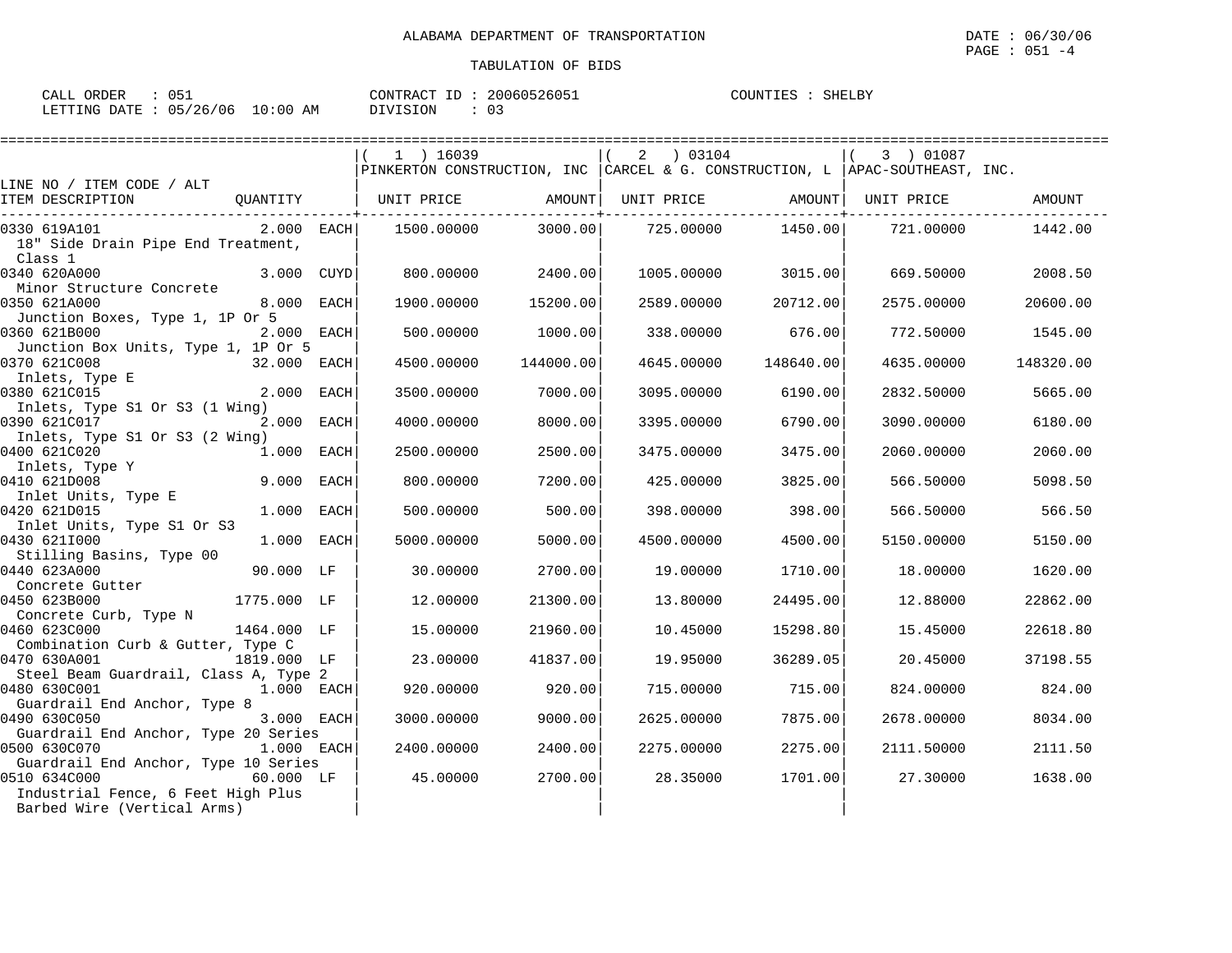| ORDER<br>$\sim$ $\sim$ $\sim$<br>- باباطات<br><u> UJ-</u> |             | 20060526051<br>CONTRACT ID      | COUNTIES<br>SHELBY |
|-----------------------------------------------------------|-------------|---------------------------------|--------------------|
| 05/26/06<br>LETTING DATE                                  | LO:00<br>AΜ | $\sim$ $\sim$<br>DIVISION<br>ັບ |                    |

|                                |                                                                                           | $1$ ) 16039                                                                                                                                                                                                                                                                                                                                                                                                  |                                                                                                                                                     | 2<br>03104                                                                                                             |                                                                                                                                                              | 3 ) 01087  |                                                                                                                                                                                                                                                                                                                                                                                                                                                         |
|--------------------------------|-------------------------------------------------------------------------------------------|--------------------------------------------------------------------------------------------------------------------------------------------------------------------------------------------------------------------------------------------------------------------------------------------------------------------------------------------------------------------------------------------------------------|-----------------------------------------------------------------------------------------------------------------------------------------------------|------------------------------------------------------------------------------------------------------------------------|--------------------------------------------------------------------------------------------------------------------------------------------------------------|------------|---------------------------------------------------------------------------------------------------------------------------------------------------------------------------------------------------------------------------------------------------------------------------------------------------------------------------------------------------------------------------------------------------------------------------------------------------------|
|                                |                                                                                           |                                                                                                                                                                                                                                                                                                                                                                                                              |                                                                                                                                                     |                                                                                                                        |                                                                                                                                                              |            |                                                                                                                                                                                                                                                                                                                                                                                                                                                         |
|                                |                                                                                           |                                                                                                                                                                                                                                                                                                                                                                                                              |                                                                                                                                                     |                                                                                                                        |                                                                                                                                                              |            |                                                                                                                                                                                                                                                                                                                                                                                                                                                         |
|                                |                                                                                           |                                                                                                                                                                                                                                                                                                                                                                                                              |                                                                                                                                                     |                                                                                                                        |                                                                                                                                                              |            | AMOUNT                                                                                                                                                                                                                                                                                                                                                                                                                                                  |
|                                |                                                                                           | 30.00000                                                                                                                                                                                                                                                                                                                                                                                                     | 4890.00                                                                                                                                             | 6.50000                                                                                                                |                                                                                                                                                              | 17.50000   | 2852.50                                                                                                                                                                                                                                                                                                                                                                                                                                                 |
|                                |                                                                                           |                                                                                                                                                                                                                                                                                                                                                                                                              |                                                                                                                                                     |                                                                                                                        |                                                                                                                                                              |            |                                                                                                                                                                                                                                                                                                                                                                                                                                                         |
|                                | CUYD                                                                                      | 16.00000                                                                                                                                                                                                                                                                                                                                                                                                     | 8352.00                                                                                                                                             | 12.95000                                                                                                               |                                                                                                                                                              | 24.00000   | 12528.00                                                                                                                                                                                                                                                                                                                                                                                                                                                |
|                                |                                                                                           |                                                                                                                                                                                                                                                                                                                                                                                                              |                                                                                                                                                     |                                                                                                                        |                                                                                                                                                              |            |                                                                                                                                                                                                                                                                                                                                                                                                                                                         |
|                                |                                                                                           |                                                                                                                                                                                                                                                                                                                                                                                                              |                                                                                                                                                     |                                                                                                                        |                                                                                                                                                              |            | 2861.25                                                                                                                                                                                                                                                                                                                                                                                                                                                 |
|                                |                                                                                           |                                                                                                                                                                                                                                                                                                                                                                                                              |                                                                                                                                                     |                                                                                                                        |                                                                                                                                                              |            | 520.00                                                                                                                                                                                                                                                                                                                                                                                                                                                  |
|                                |                                                                                           |                                                                                                                                                                                                                                                                                                                                                                                                              |                                                                                                                                                     |                                                                                                                        |                                                                                                                                                              |            |                                                                                                                                                                                                                                                                                                                                                                                                                                                         |
|                                |                                                                                           |                                                                                                                                                                                                                                                                                                                                                                                                              |                                                                                                                                                     |                                                                                                                        |                                                                                                                                                              |            | 2861.25                                                                                                                                                                                                                                                                                                                                                                                                                                                 |
|                                |                                                                                           |                                                                                                                                                                                                                                                                                                                                                                                                              |                                                                                                                                                     |                                                                                                                        |                                                                                                                                                              |            |                                                                                                                                                                                                                                                                                                                                                                                                                                                         |
|                                |                                                                                           | 2.00000                                                                                                                                                                                                                                                                                                                                                                                                      | 33182.00                                                                                                                                            | 2.28000                                                                                                                |                                                                                                                                                              | 2.25000    | 37329.75                                                                                                                                                                                                                                                                                                                                                                                                                                                |
|                                |                                                                                           |                                                                                                                                                                                                                                                                                                                                                                                                              |                                                                                                                                                     |                                                                                                                        |                                                                                                                                                              |            |                                                                                                                                                                                                                                                                                                                                                                                                                                                         |
|                                |                                                                                           |                                                                                                                                                                                                                                                                                                                                                                                                              |                                                                                                                                                     |                                                                                                                        |                                                                                                                                                              |            |                                                                                                                                                                                                                                                                                                                                                                                                                                                         |
|                                |                                                                                           |                                                                                                                                                                                                                                                                                                                                                                                                              |                                                                                                                                                     |                                                                                                                        |                                                                                                                                                              |            | 2940.00                                                                                                                                                                                                                                                                                                                                                                                                                                                 |
|                                |                                                                                           |                                                                                                                                                                                                                                                                                                                                                                                                              |                                                                                                                                                     |                                                                                                                        |                                                                                                                                                              |            |                                                                                                                                                                                                                                                                                                                                                                                                                                                         |
|                                |                                                                                           |                                                                                                                                                                                                                                                                                                                                                                                                              |                                                                                                                                                     |                                                                                                                        |                                                                                                                                                              |            | 11871.60                                                                                                                                                                                                                                                                                                                                                                                                                                                |
|                                |                                                                                           |                                                                                                                                                                                                                                                                                                                                                                                                              |                                                                                                                                                     |                                                                                                                        |                                                                                                                                                              |            | 3957.20                                                                                                                                                                                                                                                                                                                                                                                                                                                 |
|                                |                                                                                           |                                                                                                                                                                                                                                                                                                                                                                                                              |                                                                                                                                                     |                                                                                                                        |                                                                                                                                                              |            |                                                                                                                                                                                                                                                                                                                                                                                                                                                         |
|                                |                                                                                           | 5.00000                                                                                                                                                                                                                                                                                                                                                                                                      | 2900.00                                                                                                                                             | 5.25000                                                                                                                |                                                                                                                                                              | 6.76000    | 3920.80                                                                                                                                                                                                                                                                                                                                                                                                                                                 |
|                                |                                                                                           |                                                                                                                                                                                                                                                                                                                                                                                                              |                                                                                                                                                     |                                                                                                                        |                                                                                                                                                              |            |                                                                                                                                                                                                                                                                                                                                                                                                                                                         |
|                                |                                                                                           | 6.00000                                                                                                                                                                                                                                                                                                                                                                                                      | 1860.00                                                                                                                                             | 6.30000                                                                                                                |                                                                                                                                                              | 7.30000    | 2263.00                                                                                                                                                                                                                                                                                                                                                                                                                                                 |
|                                |                                                                                           |                                                                                                                                                                                                                                                                                                                                                                                                              |                                                                                                                                                     |                                                                                                                        |                                                                                                                                                              |            |                                                                                                                                                                                                                                                                                                                                                                                                                                                         |
|                                |                                                                                           |                                                                                                                                                                                                                                                                                                                                                                                                              |                                                                                                                                                     |                                                                                                                        |                                                                                                                                                              |            | 650.00                                                                                                                                                                                                                                                                                                                                                                                                                                                  |
|                                |                                                                                           |                                                                                                                                                                                                                                                                                                                                                                                                              |                                                                                                                                                     |                                                                                                                        |                                                                                                                                                              |            |                                                                                                                                                                                                                                                                                                                                                                                                                                                         |
|                                |                                                                                           |                                                                                                                                                                                                                                                                                                                                                                                                              |                                                                                                                                                     |                                                                                                                        |                                                                                                                                                              |            | 18200.00                                                                                                                                                                                                                                                                                                                                                                                                                                                |
|                                |                                                                                           |                                                                                                                                                                                                                                                                                                                                                                                                              |                                                                                                                                                     |                                                                                                                        |                                                                                                                                                              |            | 52450.00                                                                                                                                                                                                                                                                                                                                                                                                                                                |
|                                |                                                                                           |                                                                                                                                                                                                                                                                                                                                                                                                              |                                                                                                                                                     |                                                                                                                        |                                                                                                                                                              |            |                                                                                                                                                                                                                                                                                                                                                                                                                                                         |
|                                |                                                                                           | 2220.00000                                                                                                                                                                                                                                                                                                                                                                                                   | 2220.00                                                                                                                                             | 1975.00000                                                                                                             |                                                                                                                                                              | 1905.50000 | 1905.50                                                                                                                                                                                                                                                                                                                                                                                                                                                 |
|                                |                                                                                           |                                                                                                                                                                                                                                                                                                                                                                                                              |                                                                                                                                                     |                                                                                                                        |                                                                                                                                                              |            |                                                                                                                                                                                                                                                                                                                                                                                                                                                         |
| Stripe (0.06" Thick) (6" Wide) |                                                                                           |                                                                                                                                                                                                                                                                                                                                                                                                              |                                                                                                                                                     |                                                                                                                        |                                                                                                                                                              |            |                                                                                                                                                                                                                                                                                                                                                                                                                                                         |
|                                |                                                                                           | 2220.00000                                                                                                                                                                                                                                                                                                                                                                                                   | 6660.00                                                                                                                                             | 1980.00000                                                                                                             |                                                                                                                                                              | 1905.50000 | 5716.50                                                                                                                                                                                                                                                                                                                                                                                                                                                 |
|                                |                                                                                           |                                                                                                                                                                                                                                                                                                                                                                                                              |                                                                                                                                                     |                                                                                                                        |                                                                                                                                                              |            |                                                                                                                                                                                                                                                                                                                                                                                                                                                         |
|                                |                                                                                           |                                                                                                                                                                                                                                                                                                                                                                                                              |                                                                                                                                                     |                                                                                                                        |                                                                                                                                                              |            |                                                                                                                                                                                                                                                                                                                                                                                                                                                         |
|                                |                                                                                           |                                                                                                                                                                                                                                                                                                                                                                                                              |                                                                                                                                                     |                                                                                                                        |                                                                                                                                                              |            | 2491.98                                                                                                                                                                                                                                                                                                                                                                                                                                                 |
|                                |                                                                                           |                                                                                                                                                                                                                                                                                                                                                                                                              |                                                                                                                                                     |                                                                                                                        |                                                                                                                                                              |            |                                                                                                                                                                                                                                                                                                                                                                                                                                                         |
|                                |                                                                                           |                                                                                                                                                                                                                                                                                                                                                                                                              |                                                                                                                                                     |                                                                                                                        |                                                                                                                                                              |            | 1339.00                                                                                                                                                                                                                                                                                                                                                                                                                                                 |
| Solid Temporary Traffic Stripe |                                                                                           |                                                                                                                                                                                                                                                                                                                                                                                                              |                                                                                                                                                     |                                                                                                                        |                                                                                                                                                              |            |                                                                                                                                                                                                                                                                                                                                                                                                                                                         |
|                                | QUANTITY<br>5.000<br>5.000<br>Temporary Riprap, Class 2<br>Stripe (0.06" Thick) (6" Wide) | 163.000 LF<br>522.000<br>ACRE<br>ACRE<br>5.000 ACRE<br>16591.000 SOYD<br>Rolled Erosion Control Product, Type<br>40.000 TON<br>3044.000 LF<br>3044.000 LF<br>580.000 LF<br>310.000 LF<br>5.000 ACRE<br>700.000 LB<br>LUMP<br>1.000 MILE<br>Solid White, Class 2, Type A Traffic<br>3.000 MILE<br>Solid Yellow, Class 2, Type A Traffic<br>3039.000 LF<br>Dotted Class 2, Type A Traffic Stripe<br>2.000 MILE | UNIT PRICE<br>750.00000<br>100.00000<br>750.00000<br>30.00000<br>4.00000<br>1.35000<br>125.00000<br>19,00000<br>65000.00000<br>1.00000<br>780.00000 | 3750.00<br>500.00<br>3750.00<br>1200.00<br>12176.00<br>4109.40<br>625.00<br>13300.00<br>65000.00<br>3039.00<br>1560.00 | AMOUNT<br>UNIT PRICE<br>675.00000<br>150.00000<br>675.00000<br>36.00000<br>4.20000<br>0.65000<br>35.00000<br>27.00000<br>75000.00000<br>0.90000<br>675.00000 |            | PINKERTON CONSTRUCTION, INC CARCEL & G. CONSTRUCTION, L APAC-SOUTHEAST, INC.<br>AMOUNT  <br>UNIT PRICE<br>1059.50<br>6759.90<br>3375.00<br>572.25000<br>750.00<br>104.00000<br>3375.00<br>572.25000<br>37827.48<br>1440.00<br>73.50000<br>12784.80<br>3.90000<br>1978.60<br>1.30000<br>3045.00<br>1953.00<br>175.00<br>130.00000<br>18900.00<br>26.00000<br>75000.00<br>52450.00000<br>1975.00<br>5940.00<br>2735.10<br>0.82000<br>1350.00<br>669.50000 |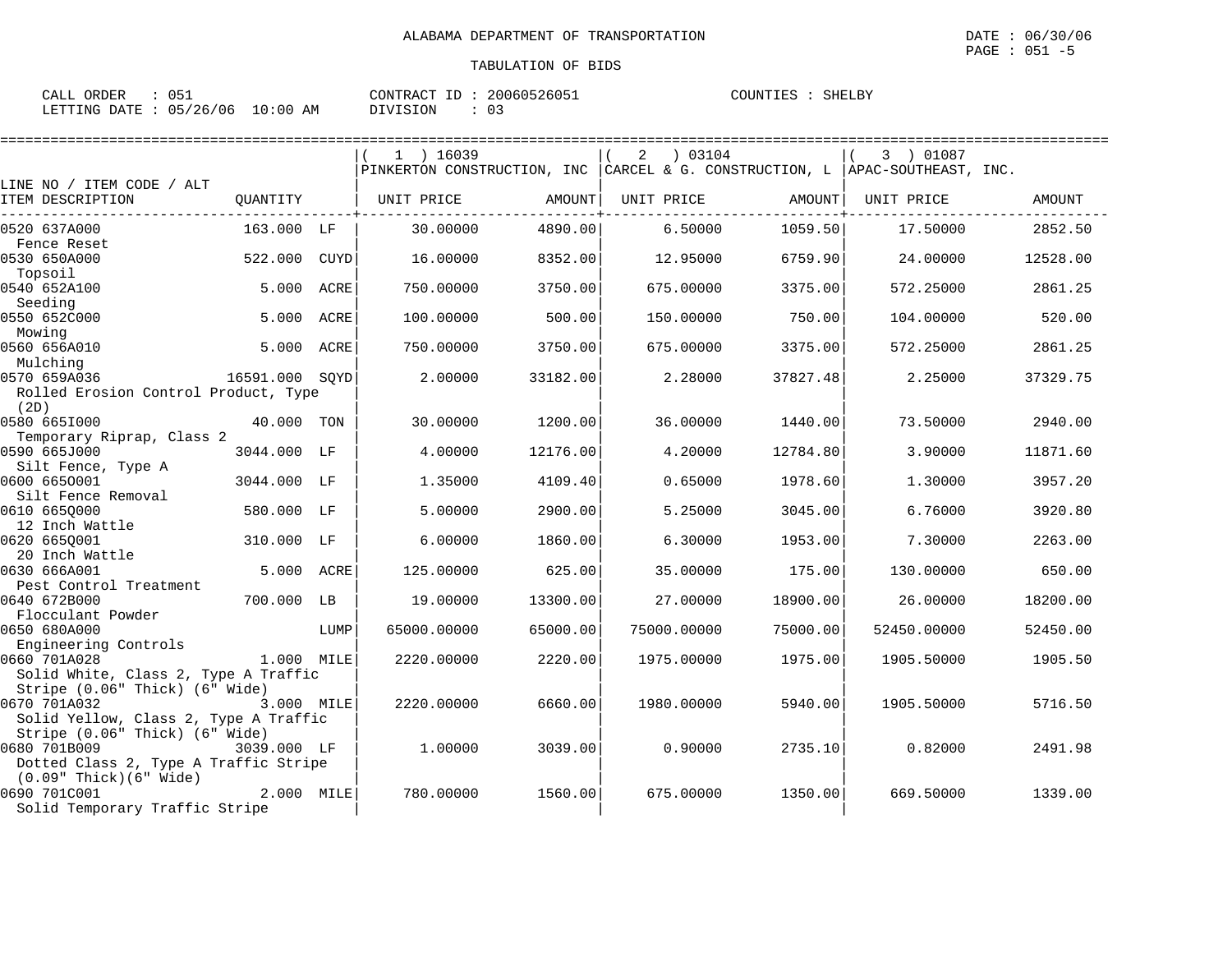| : 051<br>CALL ORDER             | CONTRACT ID: 20060526051 | COUNTIES : SHELBY |
|---------------------------------|--------------------------|-------------------|
| LETTING DATE: 05/26/06 10:00 AM | DIVISION                 |                   |

|                                                                                                                                                                                                                                     | $1$ ) 16039<br>PINKERTON CONSTRUCTION, INC CARCEL & G. CONSTRUCTION, L APAC-SOUTHEAST, INC. |                     | 2 03104    |                                          | 3 ) 01087   |               |
|-------------------------------------------------------------------------------------------------------------------------------------------------------------------------------------------------------------------------------------|---------------------------------------------------------------------------------------------|---------------------|------------|------------------------------------------|-------------|---------------|
| LINE NO / ITEM CODE / ALT                                                                                                                                                                                                           |                                                                                             |                     |            |                                          |             |               |
| ITEM DESCRIPTION                                                                                                                                                                                                                    | QUANTITY   UNIT PRICE AMOUNT                                                                | ------------+------ |            | UNIT PRICE AMOUNT<br>------------+------ | UNIT PRICE  | AMOUNT        |
| 2.000 MILE<br>0700 701D005                                                                                                                                                                                                          | 2160.00000                                                                                  | 4320.00             |            | 1875.00000 3750.00                       | 1854.00000  | 3708.00       |
| Solid Traffic Stripe Removed<br>0710 703A002 11075.000 SOFT<br>Traffic Control Markings, Class 2, Type<br>$\mathbb A$                                                                                                               | 3.60000                                                                                     | 39870.00            | 3.10000    | 34332.50                                 | 3.09000     | 34221.75      |
| 0720 703B002 359.000 SQFT                                                                                                                                                                                                           | 3.60000                                                                                     | 1292.40             | 3.00000    | 1077.00                                  | 3.09000     | 1109.31       |
| Traffic Control Legends, Class 2, Type<br>0730 703C001 801.000 SQFT<br>Removal Of Existing Traffic Control<br>Markings Or Legends (Plastic)                                                                                         | 2.10000                                                                                     | 1682.10             | 1.95000    | 1561.95                                  | 1.80000     | 1441.80       |
| 0740 705A030<br>11.000 EACH                                                                                                                                                                                                         | 7.20000                                                                                     | 79.20               | 6.25000    | 68.75                                    |             | 6.18000 67.98 |
| Pavement Markers, Class A-H, Type 2-C<br>45.000 EACH<br>0750 705A031<br>Pavement Markers, Class A-H, Type 1-A                                                                                                                       | 7.20000                                                                                     | 324.00              | 6.50000    | 292.50                                   | 6.18000     | 278.10        |
| 0760 705A032<br>130.000 EACH                                                                                                                                                                                                        | 7.20000                                                                                     | 936.00              | 6.50000    | 845.00                                   | 6.18000     | 803.40        |
| Pavement Markers, Class A-H, Type 1-B<br>0770 705A037<br>52.000 EACH                                                                                                                                                                | 7.20000                                                                                     | 374.40              | 6.50000    | 338.00                                   | 6.18000     | 321.36        |
| Pavement Markers, Class A-H, Type 2-D<br>72.000 EACH<br>0780 705A038                                                                                                                                                                | 7.20000                                                                                     | 518.40              | 6.25000    | 450.00                                   | 6.18000     | 444.96        |
| Pavement Markers, Class A-H, Type 2-E<br>0790 710A115<br>28.000 SOFT<br>Class 4, Aluminum Flat Sign Panels 0.                                                                                                                       | 19.00000                                                                                    | 532.00              | 18.50000   | 518.00                                   | 15.84000    | 443.52        |
| 08" Thick Or Steel Flat Sign Panels 14<br>Gauge (Type III Or Type IV Background)<br>0800 710A125<br>8.000 SOFT<br>Class 7, Aluminum Flat Sign Panels 0.<br>08" Thick Or Steel Flat Sign Panels 14<br>Gauge(Type IV, VII, VIII Or IX | 22.00000                                                                                    | 176.00              | 20.00000   | 160.00                                   | 18.03000    | 144.24        |
| $\frac{36.000}{210000}$ SQFT <sup>1</sup><br>0810 710A126<br>Class 8, Aluminum Flat Sign Panels 0.<br>08" Thick Or Steel Flat Sign Panels 14                                                                                        | 22.00000                                                                                    | 792.00              | 21.00000   | 756.00                                   | 18.03000    | 649.08        |
| Gauge (Type IX Background)<br>0820 710B001 132.000 LF<br>Roadway Sign Post (#3 "U" Channel                                                                                                                                          | 11,00000                                                                                    | 1452.00             | 9.25000    | 1221.00                                  | 9.01000     | 1189.32       |
| Galvanized Steel)<br>0830 730C000<br>LUMP<br>Furnishing And Installing Traffic<br>Control Unit ( $US-280$ @ $CR-41$ )                                                                                                               | 4400.00000                                                                                  | 4400.00             | 4500.00000 | 4500.00                                  | 38380.00000 | 38380.00      |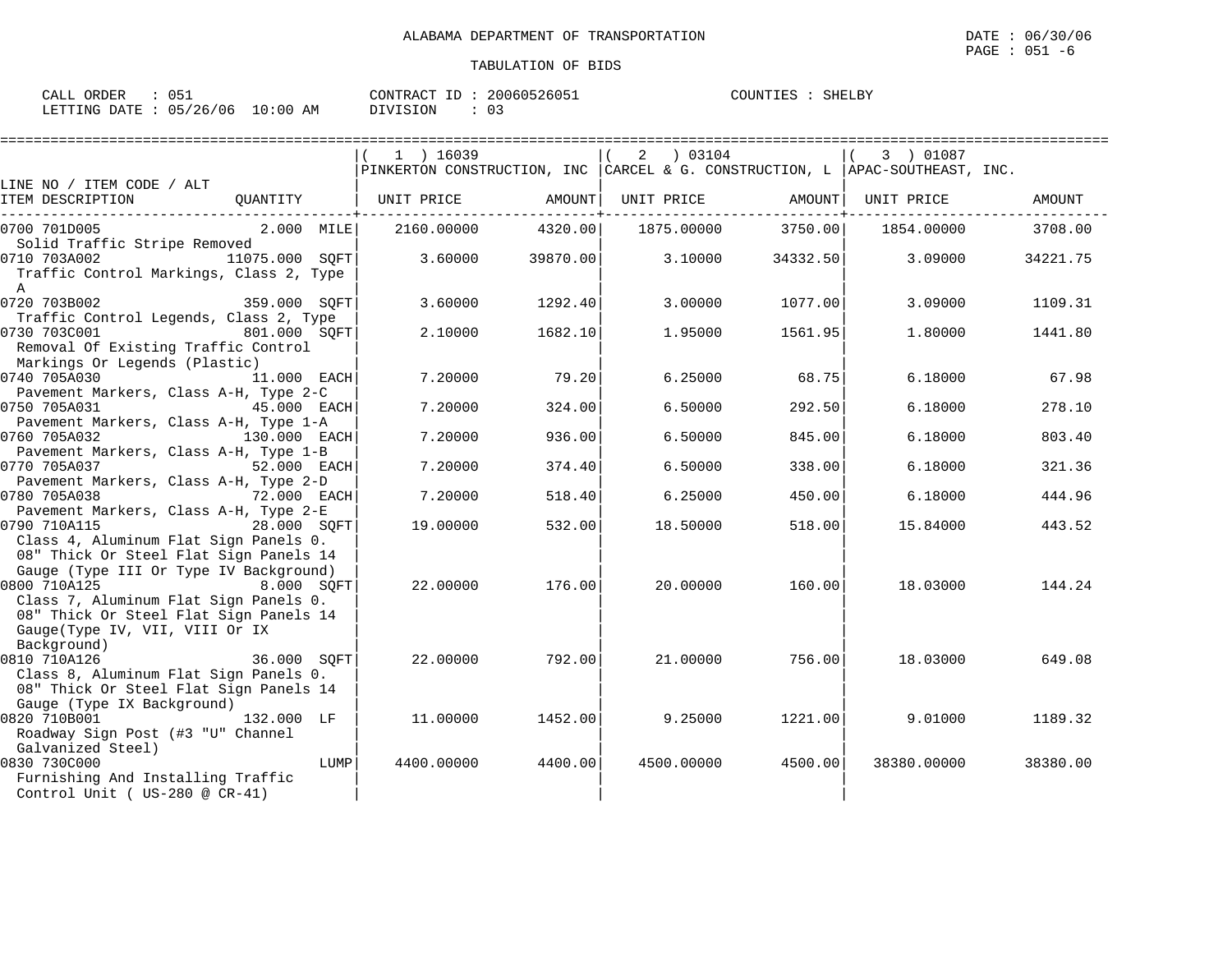| ORDER<br>CALL | 05.                     | 20060526051<br>CONTRACT<br>ΙD | COUNTIES<br>SHELBY |
|---------------|-------------------------|-------------------------------|--------------------|
| LETTING DATE  | 10:00<br>05/26/06<br>AM | DIVISION                      |                    |

|                                                      |               |      | $1$ ) 16039                                                                  |          | 2<br>03104 |          | 3 ) 01087   |          |
|------------------------------------------------------|---------------|------|------------------------------------------------------------------------------|----------|------------|----------|-------------|----------|
|                                                      |               |      | PINKERTON CONSTRUCTION, INC CARCEL & G. CONSTRUCTION, L APAC-SOUTHEAST, INC. |          |            |          |             |          |
| LINE NO / ITEM CODE / ALT<br>ITEM DESCRIPTION        | OUANTITY      |      | UNIT PRICE                                                                   | AMOUNT   | UNIT PRICE | AMOUNT   | UNIT PRICE  | AMOUNT   |
|                                                      |               |      |                                                                              |          |            |          |             |          |
| 0840 730C001                                         |               | LUMP | 4400.00000                                                                   | 4400.00  | 4500.00000 | 4500.00  | 32200.00000 | 32200.00 |
| Furnishing And Installing Traffic                    |               |      |                                                                              |          |            |          |             |          |
| Control Unit ( US-280 @ CR-43)                       |               |      |                                                                              |          |            |          |             |          |
| 0850 730E000                                         | 16.000 EACH   |      | 3100.00000                                                                   | 49600.00 | 3400.00000 | 54400.00 | 3130.00000  | 50080.00 |
| Metal Traffic Signal Pole Foundation<br>0860 730G004 | 16.000 EACH   |      | 600,00000                                                                    | 9600.00  | 800,00000  | 12800.00 | 820,00000   | 13120.00 |
| Metal Traffic Signal Strain Pole (State              |               |      |                                                                              |          |            |          |             |          |
| Furnished)                                           |               |      |                                                                              |          |            |          |             |          |
| 0870 730H001                                         | 12850.000 LF  |      | 3.00000                                                                      | 38550.00 | 3.50000    | 44975.00 | 3.09000     | 39706.50 |
| Loop Wire                                            |               |      |                                                                              |          |            |          |             |          |
| 0880 7301001                                         | 32525.000 LF  |      | 1.50000                                                                      | 48787.50 | 1.45000    | 47161.25 | 1,11000     | 36102.75 |
| Loop Detector Lead-In-Cable                          |               |      |                                                                              |          |            |          |             |          |
| 0890 730J010                                         | 70.000 EACH   |      | 175.00000                                                                    | 12250.00 | 175.00000  | 12250.00 | 101.45000   | 7101.50  |
| Vehicle Loop Detector                                |               |      |                                                                              |          |            |          |             |          |
| 0900 730K000                                         | 39.000 EACH   |      | 185.00000                                                                    | 7215.00  | 175.00000  | 6825.00  | 415.10000   | 16188.90 |
| Traffic Signal Junction Box                          |               |      |                                                                              |          |            |          |             |          |
| 0910 730L003                                         | 280.000 LF    |      | 4.50000                                                                      | 1260.00  | 4.75000    | 1330.00  | 5.25000     | 1470.00  |
| 1", Non-Metallic, Conduit                            |               |      |                                                                              |          |            |          |             |          |
| 0920 730L005                                         | 7475.000 LF   |      | 4.75000                                                                      | 35506.25 | 4.90000    | 36627.50 | 10.37000    | 77515.75 |
| 2", Non-Metallic, Conduit                            |               |      |                                                                              |          |            |          |             |          |
| 0930 730N010                                         | 12.000 EACH   |      | 1035.00000                                                                   | 12420.00 | 1000.00000 | 12000.00 | 313.10000   | 3757.20  |
| Luminaire Extension Assembly, 12 Feet                |               |      |                                                                              |          |            |          |             |          |
| 0940 730P020                                         | 20.000 EACH   |      | 345.00000                                                                    | 6900.00  | 350.00000  | 7000.00  | 697.30000   | 13946.00 |
| Vehicular Signal Head, 12 Inch, 1                    |               |      |                                                                              |          |            |          |             |          |
| Section, Type LED                                    |               |      |                                                                              |          |            |          |             |          |
| 0950 730P022                                         | 22.000 EACH   |      | 575.00000                                                                    | 12650.00 | 600.00000  | 13200.00 | 795.15000   | 17493.30 |
| Vehicular Signal Head, 12 Inch, 3                    |               |      |                                                                              |          |            |          |             |          |
| Section, Type LED                                    |               |      |                                                                              |          |            |          |             |          |
| 0960 730P024                                         | 4.000 EACH    |      | 1035.00000                                                                   | 4140.00  | 925.00000  | 3700.00  | 1445.00000  | 5780.00  |
| Vehicular Signal Head, 12 Inch, 5                    |               |      |                                                                              |          |            |          |             |          |
| Section, Type LED<br>0970 730R022                    | 2.000 EACH    |      | 9200.00000                                                                   | 18400.00 | 8500.00000 | 17000.00 | 9152.00000  |          |
| Controller Assembly, Type III, 8 Phase               |               |      |                                                                              |          |            |          |             | 18304.00 |
| 0980 730T000                                         | 5.000 EACH    |      | 520.00000                                                                    | 2600.00  | 550.00000  | 2750.00  | 515.00000   | 2575.00  |
| Wood Pole                                            |               |      |                                                                              |          |            |          |             |          |
| 0990 740B000                                         | 1211.000 SOFT |      | 11,00000                                                                     | 13321.00 | 12.00000   | 14532.00 | 8.20000     | 9930.20  |
| Construction Signs                                   |               |      |                                                                              |          |            |          |             |          |
| 1000 740D000                                         | 368.000 EACH  |      | 73.00000                                                                     | 26864.00 | 78,00000   | 28704.00 | 45.88000    | 16883.84 |
| Channelizing Drums                                   |               |      |                                                                              |          |            |          |             |          |
|                                                      |               |      |                                                                              |          |            |          |             |          |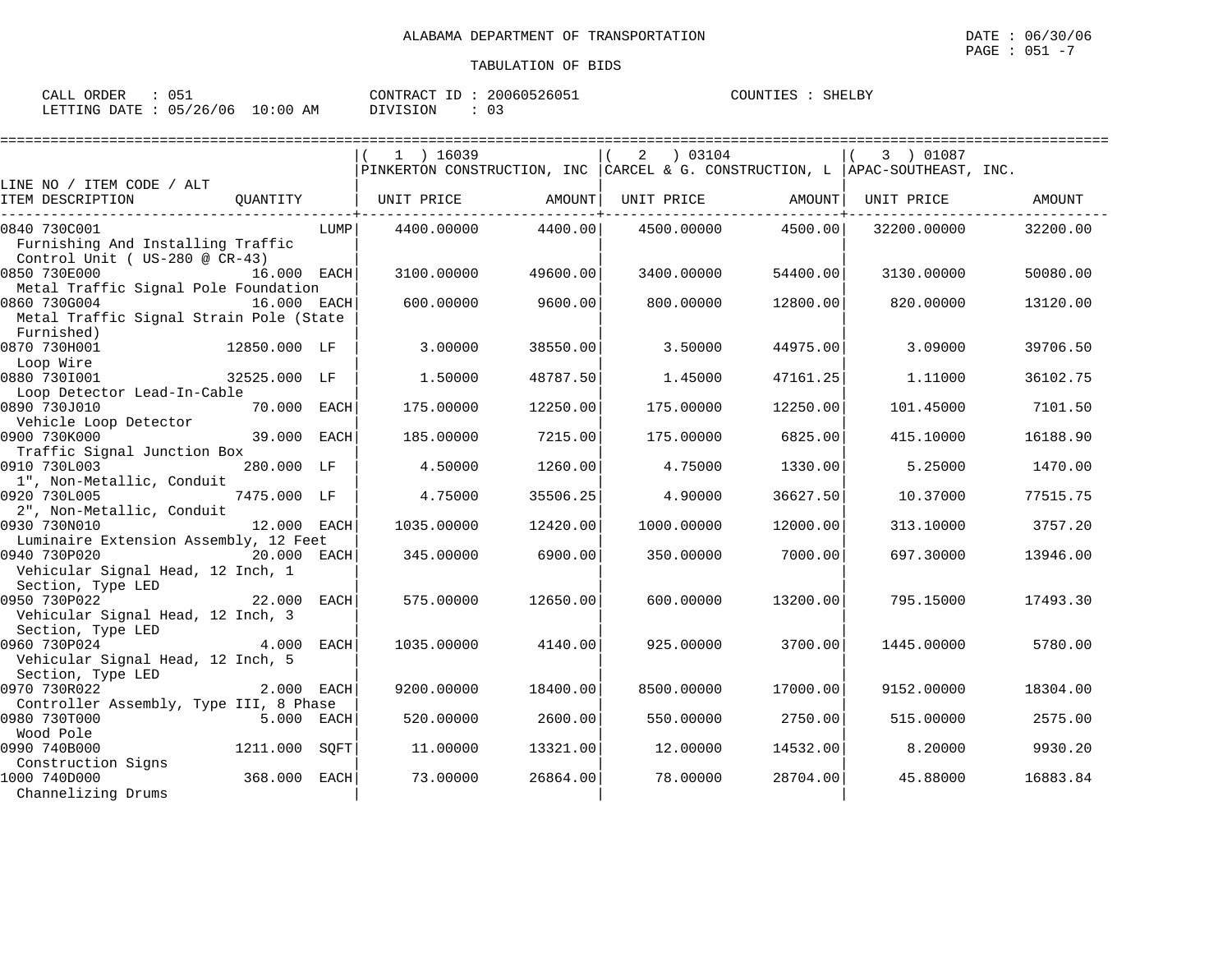| $\sim$ $\sim$ $\sim$<br>ORDER<br>CALL | 051      |             | ___<br>CONTRACT | 20060526051 | COUNTIES | SHELBY |
|---------------------------------------|----------|-------------|-----------------|-------------|----------|--------|
| LETTING DATE                          | 05/26/06 | .0:00<br>AΜ | DIVISION        | 03          |          |        |

|                                                       |              |      | $1$ ) 16039 |                             | 2<br>03104  |                 | 3 ) 01087                                                                    |                |
|-------------------------------------------------------|--------------|------|-------------|-----------------------------|-------------|-----------------|------------------------------------------------------------------------------|----------------|
|                                                       |              |      |             |                             |             |                 | PINKERTON CONSTRUCTION, INC CARCEL & G. CONSTRUCTION, L APAC-SOUTHEAST, INC. |                |
| LINE NO / ITEM CODE / ALT                             |              |      |             |                             |             |                 |                                                                              |                |
| ITEM DESCRIPTION                                      | QUANTITY     |      | UNIT PRICE  | AMOUNT                      | UNIT PRICE  | AMOUNT          | UNIT PRICE                                                                   | <b>AMOUNT</b>  |
| 1010 740E000                                          | 100.000 EACH |      | 20,00000    | 2000.00                     | 28,00000    | 2800.00         | 11,60000                                                                     | 1160.00        |
| Cones (36 Inches High)                                |              |      |             |                             |             |                 |                                                                              |                |
| 1020 740F002                                          | 6.000        | EACH | 250.00000   | 1500.00                     | 285.00000   | 1710.00         | 191.20000                                                                    | 1147.20        |
| Barricades, Type III                                  |              |      |             |                             |             |                 |                                                                              |                |
| 3.000 EACH<br>1030 7401005                            |              |      | 426.00000   | 1278.00                     | 450.00000   | 1350.00         | 218.50000                                                                    | 655.50         |
| Warning Lights, Type B (Detachable Head               |              |      |             |                             |             |                 |                                                                              |                |
| 1040 740M001<br>$100.000$ EACH                        |              |      | 10.00000    | 1000.00                     | 12.00000    | 1200.00         | 7.15000                                                                      | 715.00         |
| Ballast For Cone                                      |              |      |             |                             |             |                 |                                                                              |                |
| $4.000$ EACH<br>1050 741C010                          |              |      | 4000.00000  | 16000.00                    | 3500.00000  | 14000.00        | 2185.00000                                                                   | 8740.00        |
| Portable Sequential Arrow And Chevron                 |              |      |             |                             |             |                 |                                                                              |                |
| Sign Unit                                             |              |      |             |                             |             |                 |                                                                              |                |
| 1060 742A001                                          | 2.000 EACH   |      | 12500.00000 | 25000.00                    | 11000.00000 | 22000.00        | 5462.00000                                                                   | 10924.00       |
| Portable Changeable Message Sign, Type                |              |      |             |                             |             |                 |                                                                              |                |
| 1070 756A021                                          |              |      | 30,00000    | 2400.00                     | 5.35000     | 428.00          | 36.05000                                                                     | 2884.00        |
| 3" Electrical Conduit, 1 Line, Type 5                 |              |      |             |                             |             |                 |                                                                              |                |
| Installation                                          |              |      |             |                             |             |                 |                                                                              |                |
| 1080 756A028                                          | 55.000 LF    |      | 50.00000    | 2750.00                     | 6.25000     | 343.75          | 46.35000                                                                     | 2549.25        |
| 6" Electrical Conduit, 1 line, Type 5<br>Installation |              |      |             |                             |             |                 |                                                                              |                |
| 1090 998A000                                          |              | LUMP | 0.00000     | 0.00                        |             | 25000.00        |                                                                              | $0.00000$ 0.00 |
| Construction Fuel (Maximum Bid Limited                |              |      |             |                             | 25000.00000 |                 |                                                                              |                |
| To $$150,000$                                         |              |      |             |                             |             |                 |                                                                              |                |
| SECTION TOTALS                                        |              |      |             | $\frac{1}{2}$ , 132, 861.65 |             | \$2,297,815.38] |                                                                              | \$2,362,355.53 |
|                                                       |              |      |             |                             |             |                 |                                                                              |                |
| CONTRACT TOTALS                                       |              |      |             | \$2,132,861.65]             |             | \$2,297,815.38] |                                                                              | \$2,362,355.53 |
|                                                       |              |      |             |                             |             |                 |                                                                              |                |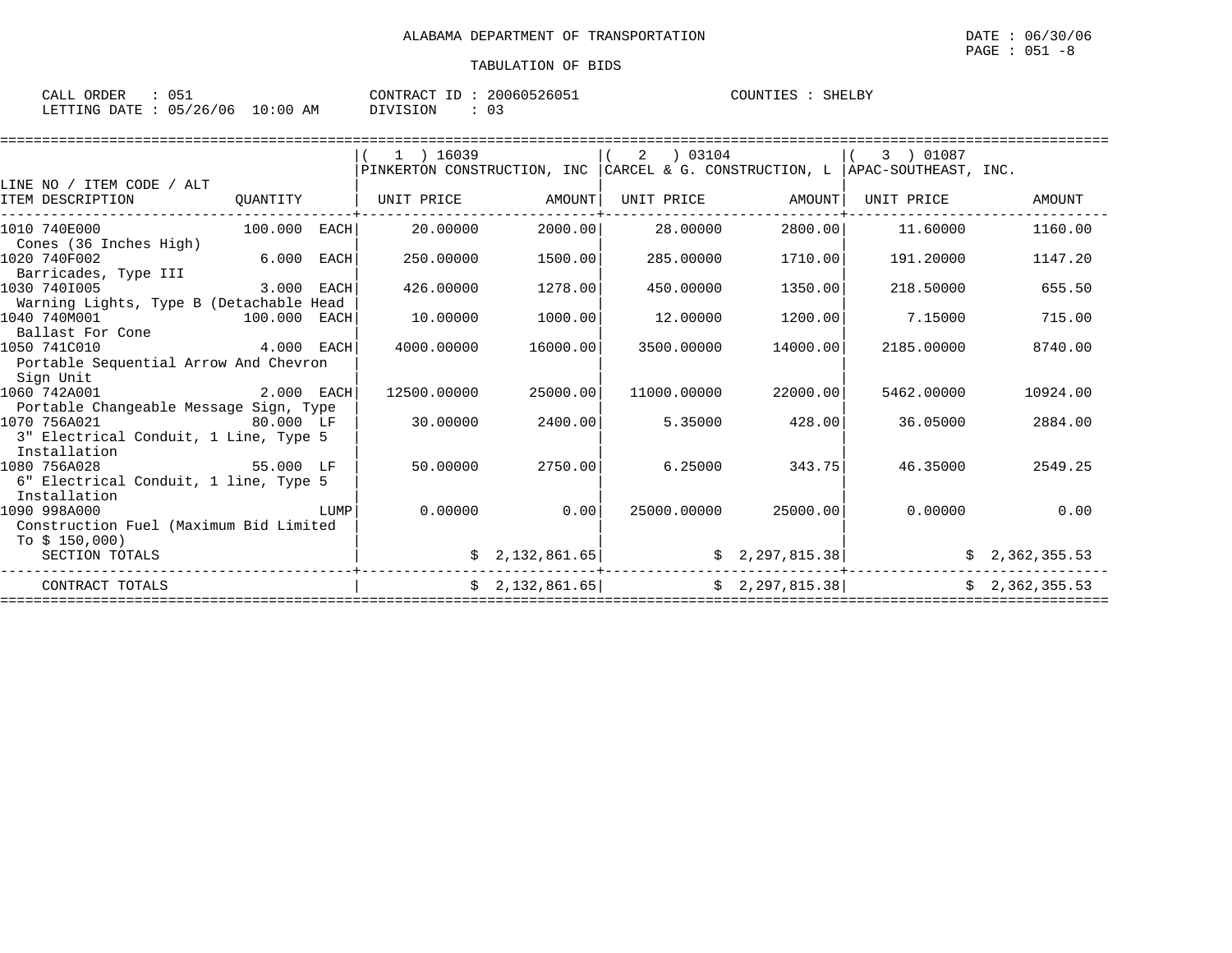# ALABAMA DEPARTMENT OF TRANSPORTATION DATE : 06/30/06

#### TABULATION OF BIDS

PAGE : 051 -9

| CALL ORDER : 051<br>LETTING DATE : 05/26/06 10:00 AM                                                                                              |                |      | CONTRACT ID: 20060526051<br>DIVISION<br>$\therefore$ 03 |           | COUNTIES : SHELBY |            |        |
|---------------------------------------------------------------------------------------------------------------------------------------------------|----------------|------|---------------------------------------------------------|-----------|-------------------|------------|--------|
|                                                                                                                                                   |                |      | 4 ) 07003<br>R.E. GRILLS CONSTRUCTION CO                |           |                   |            |        |
| LINE NO / ITEM CODE / ALT<br>ITEM DESCRIPTION                                                                                                     | OUANTITY       |      | UNIT PRICE                                              | AMOUNT    | UNIT PRICE AMOUNT | UNIT PRICE | AMOUNT |
| SECTION 0001<br>Total                                                                                                                             |                |      |                                                         |           |                   |            |        |
| 0010 201A002<br>Clearing And Grubbing (Maximum<br>Allowable Bid \$ 4000 Per Acre)<br>(Approximately 5 Acres)                                      |                | LUMP | 20000.00000                                             | 20000.00  |                   |            |        |
| 0020 206C002                                                                                                                                      | 159.000 SQYD   |      | 12.00000                                                | 1908.00   |                   |            |        |
| Removing Concrete Slope Paving<br>0030 206D001<br>Removing Guardrail                                                                              | 1276.000 LF    |      | 4.40000                                                 | 5614.40   |                   |            |        |
| 0040 206D002<br>Removing Curb                                                                                                                     | 3206.000 LF    |      | 7.00000                                                 | 22442.00  |                   |            |        |
| 0050 206D011<br>Removing Fence                                                                                                                    | 110.000 LF     |      | 8.00000                                                 | 880.00    |                   |            |        |
| 0060 206D022                                                                                                                                      | 40.000 LF      |      | 71.00000                                                | 2840.00   |                   |            |        |
| Removing Retaining Wall<br>0070 206E001                                                                                                           | 6.000 EACH     |      | 420.00000                                               | 2520.00   |                   |            |        |
| Removing Inlets<br>0080 206E008                                                                                                                   | 3.000 EACH     |      | 223.00000                                               | 669.00    |                   |            |        |
| Removing Guardrail End Anchor (All Type<br>0090 210A000                                                                                           | 6693.000 CUYD  |      | 14.00000                                                | 93702.00  |                   |            |        |
| Unclassified Excavation<br>0100 210D000                                                                                                           | 17131.000 CUYD |      | 24.50000                                                | 419709.50 |                   |            |        |
| Borrow Excavation<br>0110 214A000                                                                                                                 | 1736.000 CUYD  |      | 21,00000                                                | 36456.00  |                   |            |        |
| Structure Excavation<br>0120 214B001                                                                                                              | 571.000 CUYD   |      | 37.00000                                                | 21127.00  |                   |            |        |
| Foundation Backfill, Commercial<br>0130 230A000<br>Roadbed Processing                                                                             | 10.000 RBST    |      | 2700.00000                                              | 27000.00  |                   |            |        |
| 0140 405A000<br>Tack Coat                                                                                                                         | 950.000 GAL    |      | 2.40000                                                 | 2280.00   |                   |            |        |
| 0150 424A361<br>Superpave Bituminous Concrete Wearing<br>Surface Layer, 3/4" Maximum Aggregate                                                    | 1066.000 TON   |      | 104.00000                                               | 110864.00 |                   |            |        |
| Size Mix, ESAL Range C/D<br>0160 424B651<br>Superpave Bituminous Concrete Upper<br>Binder Layer, 1" Maximum Aggregate Size<br>Mix, ESAL Range C/D | 2007.000 TON   |      | 96.00000                                                | 192672.00 |                   |            |        |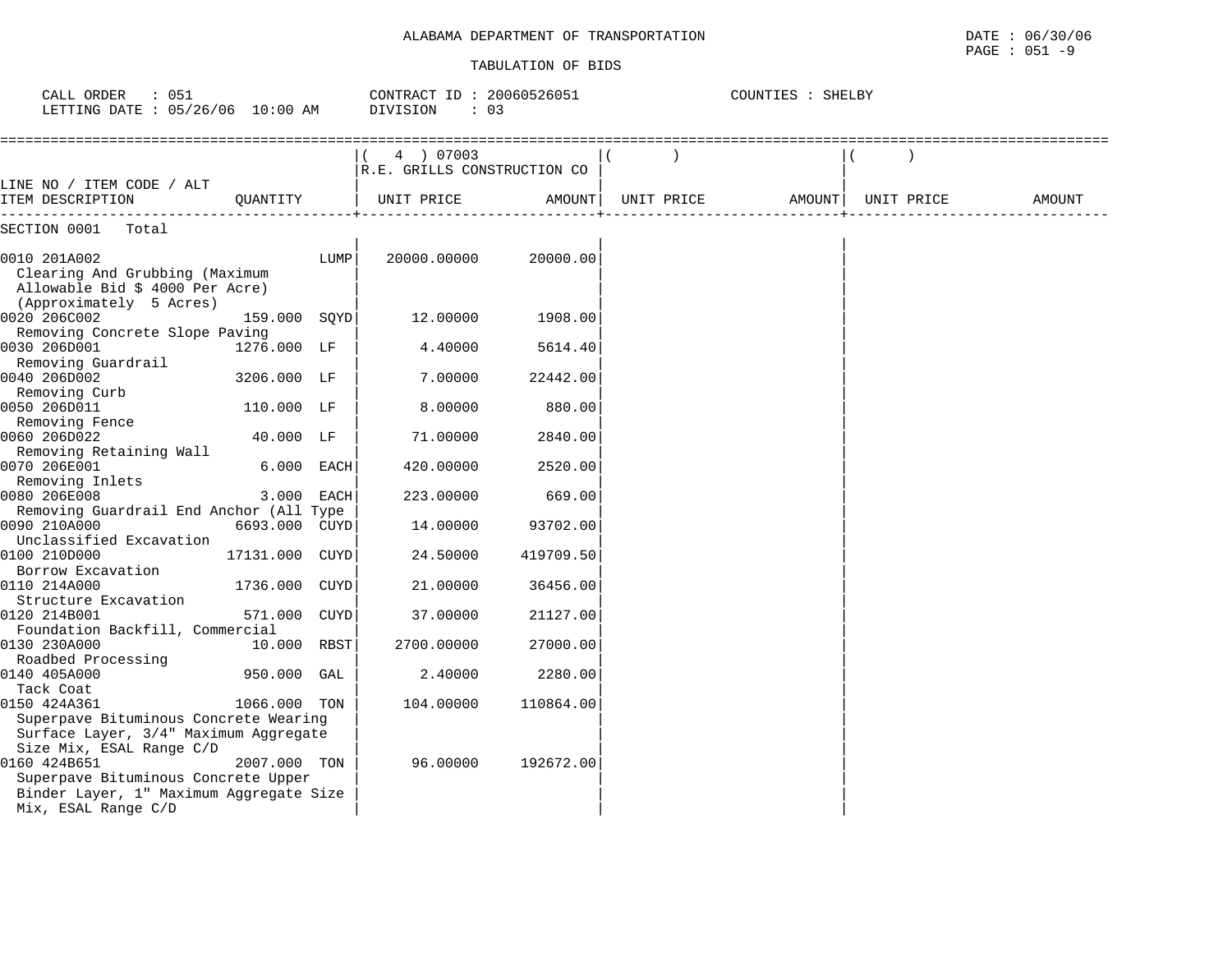| 051<br>CALL ORDER                | CONTRACT ID: 20060526051 | COUNTIES : SHELBY |
|----------------------------------|--------------------------|-------------------|
| LETTING DATE : 05/26/06 10:00 AM | DIVISION                 |                   |

|                                                                                                                                 |               |      | 4 ) 07003<br>R.E. GRILLS CONSTRUCTION CO |           |                                |        |
|---------------------------------------------------------------------------------------------------------------------------------|---------------|------|------------------------------------------|-----------|--------------------------------|--------|
| LINE NO / ITEM CODE / ALT<br>ITEM DESCRIPTION                                                                                   | QUANTITY      |      | UNIT PRICE                               | AMOUNT    | UNIT PRICE AMOUNT   UNIT PRICE | AMOUNT |
|                                                                                                                                 |               |      |                                          |           |                                |        |
| 0170 424B681<br>Superpave Bituminous Concrete Lower<br>Binder Layer, 1" Maximum Aggregate Size<br>Mix, ESAL Range C/D           | 2171.000 TON  |      | 95.00000                                 | 206245.00 |                                |        |
| 0180 424B685<br>Superpave Bituminous Concrete Lower<br>Binder Layer, Patching, 1" Maximum<br>Aggregate Size Mix, ESAL Range C/D | 50.000 TON    |      | 267.00000                                | 13350.00  |                                |        |
| 0190 424C360<br>Superpave Bituminous Concrete Base<br>Layer, 1" Maximum Aggregate Size Mix,<br>ESAL Range C/D                   | 1373.000 TON  |      | 102.00000                                | 140046.00 |                                |        |
| 0200 430B026<br>Aggregate Surfacing (ALDOT #467, #57 Or<br>#810)                                                                | 32.000 TON    |      | 19.00000                                 | 608.00    |                                |        |
| 0210 529A010                                                                                                                    | 1055.000 SQFT |      | 130.00000                                | 137150.00 |                                |        |
| Retaining Wall                                                                                                                  |               |      |                                          |           |                                |        |
| 0220 530A001<br>18" Roadway Pipe (Class 3 R.C.)                                                                                 | 1958.000 LF   |      | 69.00000                                 | 135102.00 |                                |        |
| 0230 530A002                                                                                                                    | 162.000 LF    |      | 84.00000                                 | 13608.00  |                                |        |
| 24" Roadway Pipe (Class 3 R.C.)<br>0240 530A101<br>18" Roadway Pipe (Class 3 R.C.)<br>(Extension)                               | 44.000 LF     |      | 119.00000                                | 5236.00   |                                |        |
| 0250 535A001                                                                                                                    | 50.000 LF     |      | 86.00000                                 | 4300.00   |                                |        |
| 18" Side Drain Pipe<br>0260 600A000<br>Mobilization                                                                             |               | LUMP | 240000.00000                             | 240000.00 |                                |        |
| 0270 602A000<br>Right Of Way Markers                                                                                            | 11.000 EACH   |      | 195.00000                                | 2145.00   |                                |        |
| 0280 610C001                                                                                                                    | 1778.000 TON  |      | 30.00000                                 | 53340.00  |                                |        |
| Loose Riprap, Class 2<br>0290 610D000                                                                                           | 1402.000 SQYD |      | 2.70000                                  | 3785.40   |                                |        |
| Filter Blanket<br>0300 614A000                                                                                                  | 386.000 CUYD  |      | 690.00000                                | 266340.00 |                                |        |
| Slope Paving<br>0310 619A002                                                                                                    | 3.000 EACH    |      | 1315.00000                               | 3945.00   |                                |        |
| 18" Roadway Pipe End Treatment, Class 1<br>0320 619A003<br>24" Roadway Pipe End Treatment, Class 1                              | 3.000 EACH    |      | 1420.00000                               | 4260.00   |                                |        |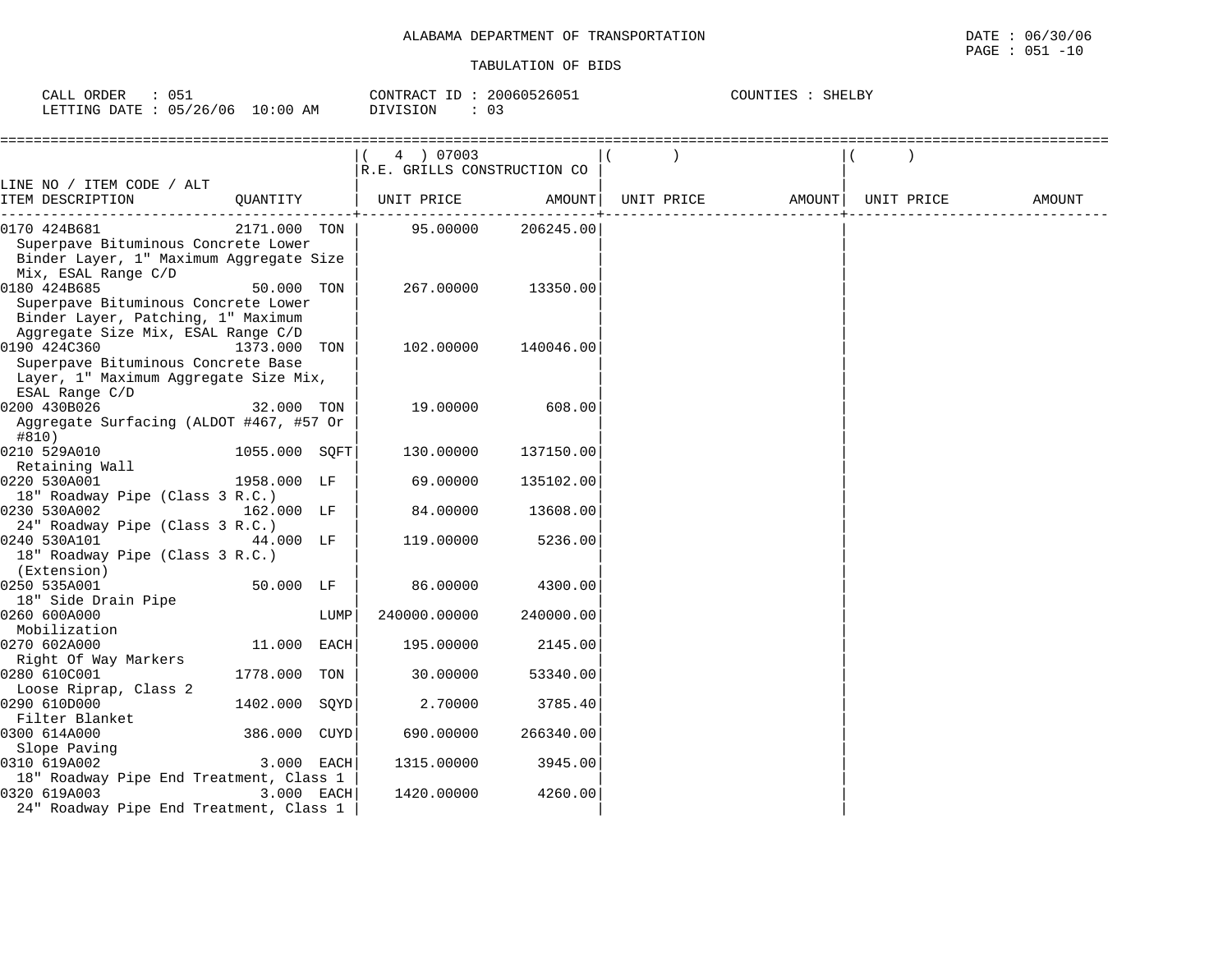| CALL ORDER<br>051               |          | CONTRACT ID: 20060526051 | COUNTIES : SHELBY |
|---------------------------------|----------|--------------------------|-------------------|
| LETTING DATE: 05/26/06 10:00 AM | DIVISION | : 0.3                    |                   |

|                                                                                            |              | (4) 07003<br>R.E. GRILLS CONSTRUCTION CO |           |  |  |
|--------------------------------------------------------------------------------------------|--------------|------------------------------------------|-----------|--|--|
| LINE NO / ITEM CODE / ALT                                                                  |              |                                          |           |  |  |
| ITEM DESCRIPTION QUANTITY   UNIT PRICE AMOUNT                                              |              |                                          |           |  |  |
| 0330 619A101<br>18" Side Drain Pipe End Treatment,<br>Class 1                              |              | $2.000$ EACH 1315.00000 2630.00          |           |  |  |
| 0340 620A000<br>Minor Structure Concrete                                                   | $3.000$ CUYD | 366.00000                                | 1098.00   |  |  |
| 0350 621A000<br>Junction Boxes, Type 1, 1P Or 5                                            | 8.000 EACH   | 3374.00000                               | 26992.00  |  |  |
| 0360 621B000<br>Junction Box Units, Type 1, 1P Or 5                                        | 2.000 EACH   | 686.00000                                | 1372.00   |  |  |
| 0370 621C008<br>Inlets, Type E                                                             | 32.000 EACH  | 5660.00000                               | 181120.00 |  |  |
| 0380 621C015                                                                               | 2.000 EACH   | 4242.00000                               | 8484.00   |  |  |
| Inlets, Type S1 Or S3 (1 Wing)<br>0390 621C017                                             | 2.000 EACH   | 4495.00000                               | 8990.00   |  |  |
| Inlets, Type S1 Or S3 (2 Wing)<br>0400 621C020<br>Inlets, Type Y                           | 1.000 EACH   | 3050.00000                               | 3050.00   |  |  |
| 0410 621D008<br>Inlet Units, Type E                                                        | 9.000 EACH   | 830.00000                                | 7470.00   |  |  |
| 0420 621D015<br>Inlet Units, Type S1 Or S3                                                 | 1.000 EACH   | 740.00000                                | 740.00    |  |  |
| 0430 6211000<br>Stilling Basins, Type 00                                                   | 1.000 EACH   | 9100.00000                               | 9100.00   |  |  |
| 0440 623A000<br>Concrete Gutter                                                            | 90.000 LF    | 26.00000                                 | 2340.00   |  |  |
| 0450 623B000<br>Concrete Curb, Type N                                                      | 1775.000 LF  | 17.80000                                 | 31595.00  |  |  |
| 0460 623C000<br>Combination Curb & Gutter, Type C                                          | 1464.000 LF  | 13.00000                                 | 19032.00  |  |  |
| 0470 630A001                                                                               | 1819.000 LF  | 27.00000                                 | 49113.00  |  |  |
| Steel Beam Guardrail, Class A, Type 2<br>0480 630C001                                      | 1.000 EACH   | 966.00000                                | 966.00    |  |  |
| Guardrail End Anchor, Type 8<br>0490 630C050                                               | 3.000 EACH   | 3700.00000                               | 11100.00  |  |  |
| Guardrail End Anchor, Type 20 Series<br>0500 630C070                                       | 1.000 EACH   | 3100.00000                               | 3100.00   |  |  |
| Guardrail End Anchor, Type 10 Series<br>0510 634C000<br>Industrial Fence, 6 Feet High Plus | 60.000 LF    | 62.00000                                 | 3720.00   |  |  |
| Barbed Wire (Vertical Arms)                                                                |              |                                          |           |  |  |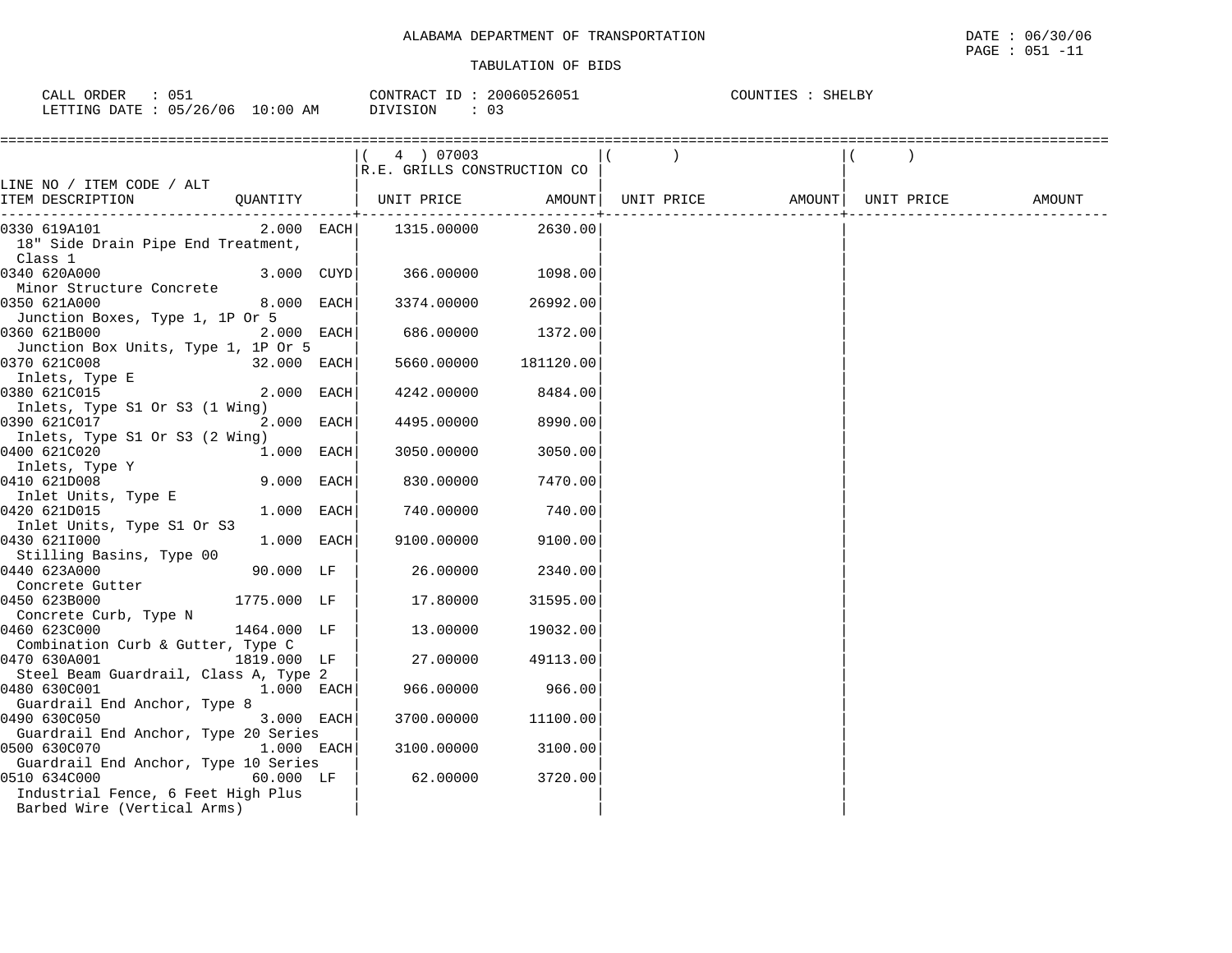| CALL ORDER                       | 051 |          | CONTRACT ID: 20060526051 | COUNTIES : SHELBY |
|----------------------------------|-----|----------|--------------------------|-------------------|
| LETTING DATE : 05/26/06 10:00 AM |     | DIVISION | 0:                       |                   |

|                                       |                |      | 4 ) 07003                   |                          |            |                    |        |
|---------------------------------------|----------------|------|-----------------------------|--------------------------|------------|--------------------|--------|
|                                       |                |      | R.E. GRILLS CONSTRUCTION CO |                          |            |                    |        |
| LINE NO / ITEM CODE / ALT             |                |      |                             |                          |            |                    |        |
| ITEM DESCRIPTION                      | QUANTITY       |      | UNIT PRICE                  | AMOUNT  <br>------------ | UNIT PRICE | AMOUNT  UNIT PRICE | AMOUNT |
| 0520 637A000                          | 163.000 LF     |      | 17.00000                    | 2771.00                  |            |                    |        |
| Fence Reset                           |                |      |                             |                          |            |                    |        |
| 0530 650A000                          | 522.000 CUYD   |      | 21.00000                    | 10962.00                 |            |                    |        |
| Topsoil                               |                |      |                             |                          |            |                    |        |
| 0540 652A100                          | 5.000 ACRE     |      | 740.00000                   | 3700.00                  |            |                    |        |
| Seeding                               |                |      |                             |                          |            |                    |        |
| 0550 652C000                          | 5.000 ACRE     |      | 96.00000                    | 480.00                   |            |                    |        |
| Mowing                                |                |      |                             |                          |            |                    |        |
| 0560 656A010                          | 5.000 ACRE     |      | 740.00000                   | 3700.00                  |            |                    |        |
| Mulching                              |                |      |                             |                          |            |                    |        |
| 0570 659A036                          | 16591.000 SQYD |      | 2.60000                     | 43136.60                 |            |                    |        |
| Rolled Erosion Control Product, Type  |                |      |                             |                          |            |                    |        |
| (2D)<br>0580 665I000                  | 40.000 TON     |      | 64.00000                    | 2560.00                  |            |                    |        |
| Temporary Riprap, Class 2             |                |      |                             |                          |            |                    |        |
| 0590 665J000                          | 3044.000 LF    |      | 4.00000                     | 12176.00                 |            |                    |        |
| Silt Fence, Type A                    |                |      |                             |                          |            |                    |        |
| 0600 6650001                          | 3044.000 LF    |      | 1.40000                     | 4261.60                  |            |                    |        |
| Silt Fence Removal                    |                |      |                             |                          |            |                    |        |
| 0610 665Q000                          | 580.000 LF     |      | 7.30000                     | 4234.00                  |            |                    |        |
| 12 Inch Wattle                        |                |      |                             |                          |            |                    |        |
| 0620 665Q001                          | 310.000 LF     |      | 8.90000                     | 2759.00                  |            |                    |        |
| 20 Inch Wattle                        |                |      |                             |                          |            |                    |        |
| 0630 666A001                          | 5.000 ACRE     |      | 40.00000                    | 200.00                   |            |                    |        |
| Pest Control Treatment                |                |      |                             |                          |            |                    |        |
| 0640 672B000                          | 700.000 LB     |      | 11,00000                    | 7700.00                  |            |                    |        |
| Flocculant Powder                     |                |      |                             |                          |            |                    |        |
| 0650 680A000<br>Engineering Controls  |                | LUMP | 96000.00000                 | 96000.00                 |            |                    |        |
| 0660 701A028                          | 1.000 MILE     |      | 2200.00000                  | 2200.00                  |            |                    |        |
| Solid White, Class 2, Type A Traffic  |                |      |                             |                          |            |                    |        |
| Stripe (0.06" Thick) (6" Wide)        |                |      |                             |                          |            |                    |        |
| 0670 701A032                          | 3.000 MILE     |      | 2200.00000                  | 6600.00                  |            |                    |        |
| Solid Yellow, Class 2, Type A Traffic |                |      |                             |                          |            |                    |        |
| Stripe (0.06" Thick) (6" Wide)        |                |      |                             |                          |            |                    |        |
| 0680 701B009                          | 3039.000 LF    |      | 1.00000                     | 3039.00                  |            |                    |        |
| Dotted Class 2, Type A Traffic Stripe |                |      |                             |                          |            |                    |        |
| $(0.09"$ Thick $)(6"$ Wide $)$        |                |      |                             |                          |            |                    |        |
| 0690 701C001                          | $2.000$ MILE   |      | 773.00000                   | 1546.00                  |            |                    |        |
| Solid Temporary Traffic Stripe        |                |      |                             |                          |            |                    |        |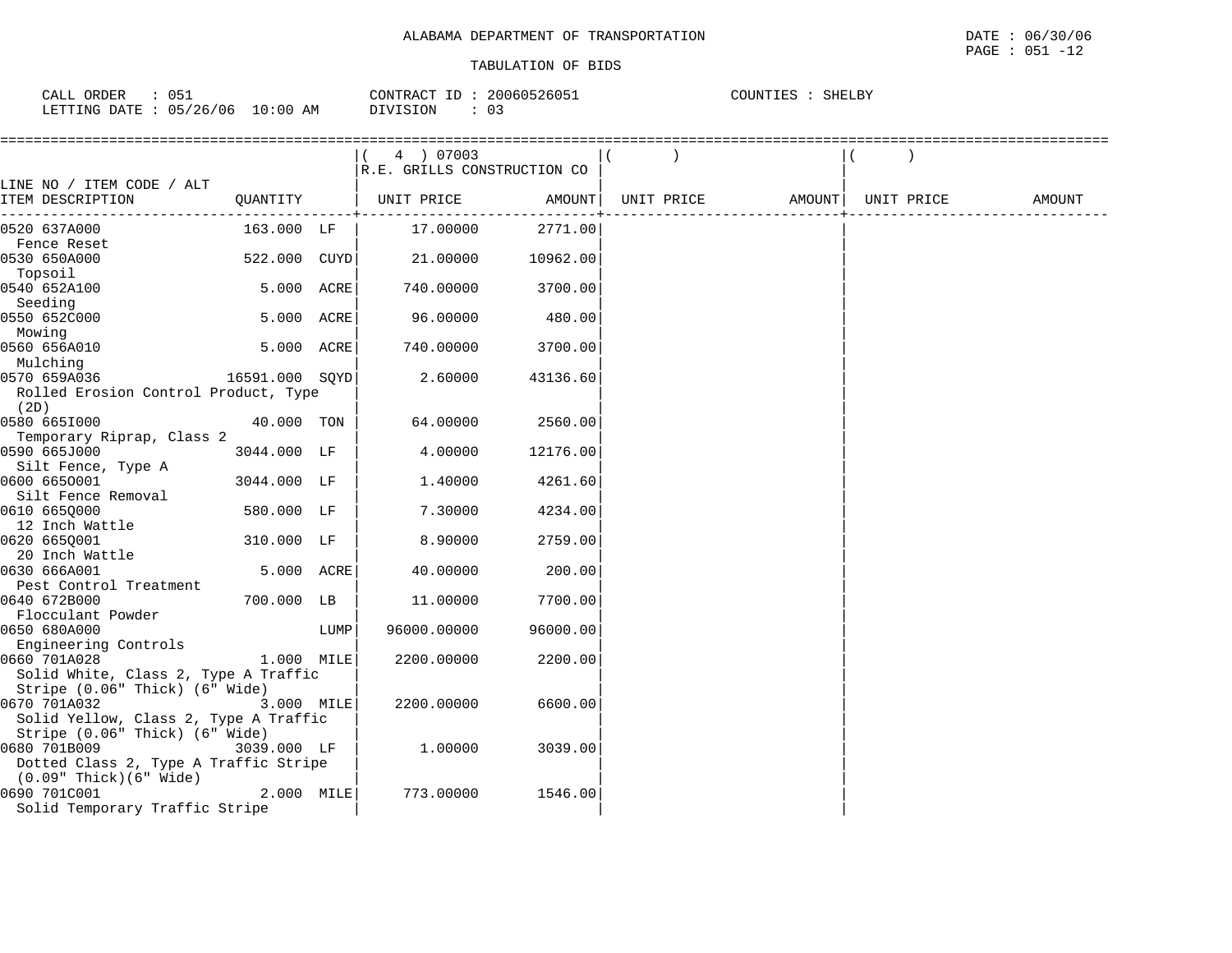| ORDER<br><b>CALL</b>            | CONTRACT ID: 20060526051 | COUNTIES : SHELBY |
|---------------------------------|--------------------------|-------------------|
| LETTING DATE: 05/26/06 10:00 AM | 03<br>DIVISION           |                   |

|                                                                                                                           | 4 ) 07003                   |          |                   |            |        |
|---------------------------------------------------------------------------------------------------------------------------|-----------------------------|----------|-------------------|------------|--------|
|                                                                                                                           | R.E. GRILLS CONSTRUCTION CO |          |                   |            |        |
| LINE NO / ITEM CODE / ALT                                                                                                 |                             |          |                   |            |        |
| ITEM DESCRIPTION                                                                                                          | QUANTITY   UNIT PRICE       | AMOUNT   | UNIT PRICE AMOUNT | UNIT PRICE | AMOUNT |
| $2.000$ MILE<br>0700 701D005                                                                                              | 2100.00000                  | 4200.00  |                   |            |        |
| Solid Traffic Stripe Removed                                                                                              |                             |          |                   |            |        |
| 0710 703A002<br>11075.000 SQFT<br>Traffic Control Markings, Class 2, Type<br>A                                            | 3.50000                     | 38762.50 |                   |            |        |
| 0720 703B002<br>359.000 SQFT                                                                                              | 3.50000                     | 1256.50  |                   |            |        |
| Traffic Control Legends, Class 2, Type                                                                                    |                             |          |                   |            |        |
| 0730 703C001<br>801.000 SOFT<br>Removal Of Existing Traffic Control<br>Markings Or Legends (Plastic)                      | 2.00000                     | 1602.00  |                   |            |        |
| 0740 705A030<br>11.000 EACH                                                                                               | 7.00000                     | 77.00    |                   |            |        |
| Pavement Markers, Class A-H, Type 2-C                                                                                     |                             |          |                   |            |        |
| 0750 705A031<br>45.000 EACH                                                                                               | 7.00000                     | 315.00   |                   |            |        |
| Pavement Markers, Class A-H, Type 1-A                                                                                     |                             |          |                   |            |        |
| 0760 705A032<br>130.000 EACH                                                                                              | 7.00000                     | 910.00   |                   |            |        |
| Pavement Markers, Class A-H, Type 1-B                                                                                     |                             |          |                   |            |        |
| 0770 705A037<br>52.000 EACH                                                                                               | 7.00000                     | 364.00   |                   |            |        |
| Pavement Markers, Class A-H, Type 2-D<br>0780 705A038<br>72.000 EACH                                                      | 7.00000                     | 504.00   |                   |            |        |
| Pavement Markers, Class A-H, Type 2-E<br>0790 710A115<br>28.000 SOFT                                                      | 21.00000                    | 588.00   |                   |            |        |
| Class 4, Aluminum Flat Sign Panels 0.<br>08" Thick Or Steel Flat Sign Panels 14<br>Gauge (Type III Or Type IV Background) |                             |          |                   |            |        |
| 0800 710A125<br>8.000 SQFT                                                                                                | 24,00000                    | 192.00   |                   |            |        |
| Class 7, Aluminum Flat Sign Panels 0.                                                                                     |                             |          |                   |            |        |
| 08" Thick Or Steel Flat Sign Panels 14                                                                                    |                             |          |                   |            |        |
| Gauge(Type IV, VII, VIII Or IX                                                                                            |                             |          |                   |            |        |
| Background)                                                                                                               |                             |          |                   |            |        |
| 0810 710A126<br>36.000 SOFT                                                                                               | 24.00000                    | 864.00   |                   |            |        |
| Class 8, Aluminum Flat Sign Panels 0.                                                                                     |                             |          |                   |            |        |
| 08" Thick Or Steel Flat Sign Panels 14                                                                                    |                             |          |                   |            |        |
| Gauge (Type IX Background)                                                                                                |                             |          |                   |            |        |
| 0820 710B001<br>132.000 LF                                                                                                | 12.00000                    | 1584.00  |                   |            |        |
| Roadway Sign Post (#3 "U" Channel                                                                                         |                             |          |                   |            |        |
| Galvanized Steel)<br>0830 730C000<br>LUMP                                                                                 | 80000.00000                 | 80000.00 |                   |            |        |
| Furnishing And Installing Traffic<br>Control Unit ( $US-280$ @ $CR-41$ )                                                  |                             |          |                   |            |        |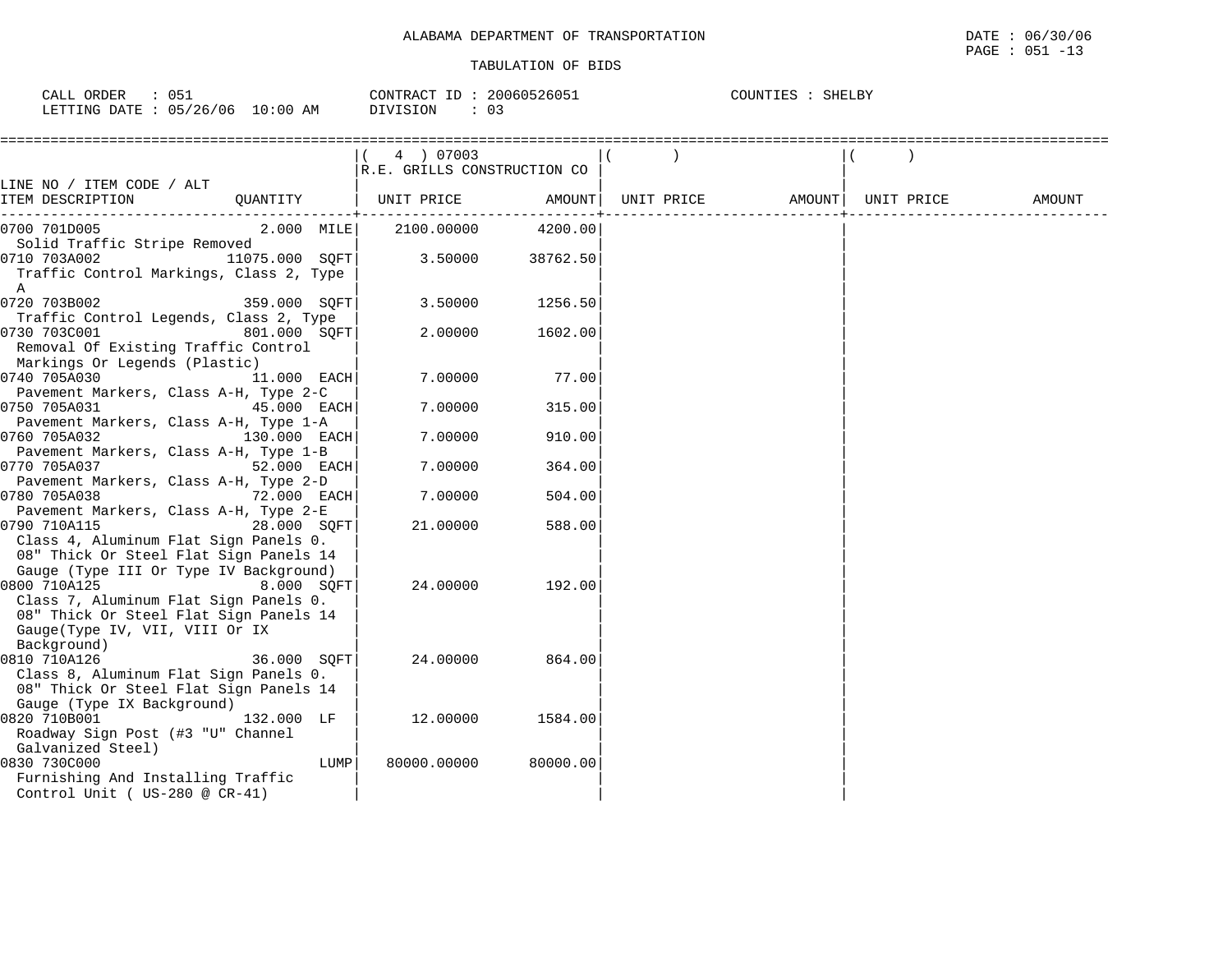| 051<br>CALL ORDER               |          | CONTRACT ID: 20060526051 | COUNTIES : SHELBY |
|---------------------------------|----------|--------------------------|-------------------|
| LETTING DATE: 05/26/06 10:00 AM | DIVISION |                          |                   |

|                                                      |               |      | 4 ) 07003<br>R.E. GRILLS CONSTRUCTION CO |          |                              |  |        |
|------------------------------------------------------|---------------|------|------------------------------------------|----------|------------------------------|--|--------|
| LINE NO / ITEM CODE / ALT                            |               |      |                                          |          |                              |  |        |
| ITEM DESCRIPTION                                     |               |      | QUANTITY   UNIT PRICE AMOUNT             |          | UNIT PRICE AMOUNT UNIT PRICE |  | AMOUNT |
| 0840 730C001                                         |               | LUMP | 83000.00000                              | 83000.00 |                              |  |        |
| Furnishing And Installing Traffic                    |               |      |                                          |          |                              |  |        |
| Control Unit ( US-280 @ $CR-43$ )                    | $16.000$ EACH |      |                                          | 59200.00 |                              |  |        |
| 0850 730E000<br>Metal Traffic Signal Pole Foundation |               |      | 3700.00000                               |          |                              |  |        |
| $16.000$ EACH<br>0860 730G004                        |               |      | 1115.00000                               | 17840.00 |                              |  |        |
| Metal Traffic Signal Strain Pole (State              |               |      |                                          |          |                              |  |        |
| Furnished)                                           |               |      |                                          |          |                              |  |        |
| 0870 730H001                                         | 12850.000 LF  |      | 2.90000                                  | 37265.00 |                              |  |        |
| Loop Wire                                            |               |      |                                          |          |                              |  |        |
| 0880 7301001                                         | 32525.000 LF  |      | 1.40000                                  | 45535.00 |                              |  |        |
| Loop Detector Lead-In-Cable                          |               |      |                                          |          |                              |  |        |
| 0890 730J010                                         | $70.000$ EACH |      | 148.00000                                | 10360.00 |                              |  |        |
| Vehicle Loop Detector                                |               |      |                                          |          |                              |  |        |
| 0900 730K000                                         | 39.000 EACH   |      | 297.00000                                | 11583.00 |                              |  |        |
| Traffic Signal Junction Box                          |               |      |                                          |          |                              |  |        |
| 0910 730L003                                         | 280.000 LF    |      | 5.00000                                  | 1400.00  |                              |  |        |
| 1", Non-Metallic, Conduit                            |               |      |                                          |          |                              |  |        |
| 0920 730L005                                         | 7475.000 LF   |      | 7.00000                                  | 52325.00 |                              |  |        |
| 2", Non-Metallic, Conduit                            |               |      |                                          |          |                              |  |        |
| 0930 730N010                                         | $12.000$ EACH |      | 1400.00000                               | 16800.00 |                              |  |        |
| Luminaire Extension Assembly, 12 Feet                |               |      |                                          |          |                              |  |        |
| 0940 730P020                                         | 20.000 EACH   |      | 740.00000                                | 14800.00 |                              |  |        |
| Vehicular Signal Head, 12 Inch, 1                    |               |      |                                          |          |                              |  |        |
| Section, Type LED<br>22.000 EACH<br>0950 730P022     |               |      | 1400.00000                               | 30800.00 |                              |  |        |
| Vehicular Signal Head, 12 Inch, 3                    |               |      |                                          |          |                              |  |        |
| Section, Type LED                                    |               |      |                                          |          |                              |  |        |
| 0960 730P024                                         | 4.000 EACH    |      | 1480.00000                               | 5920.00  |                              |  |        |
| Vehicular Signal Head, 12 Inch, 5                    |               |      |                                          |          |                              |  |        |
| Section, Type LED                                    |               |      |                                          |          |                              |  |        |
| 0970 730R022                                         | 2.000 EACH    |      | 9600.00000                               | 19200.00 |                              |  |        |
| Controller Assembly, Type III, 8 Phase               |               |      |                                          |          |                              |  |        |
| 0980 730T000                                         | 5.000 EACH    |      | 1100.00000                               | 5500.00  |                              |  |        |
| Wood Pole                                            |               |      |                                          |          |                              |  |        |
| 0990 740B000                                         | 1211.000 SOFT |      | 11.00000                                 | 13321.00 |                              |  |        |
| Construction Signs                                   |               |      |                                          |          |                              |  |        |
| 1000 740D000                                         | 368.000 EACH  |      | 62.00000                                 | 22816.00 |                              |  |        |
| Channelizing Drums                                   |               |      |                                          |          |                              |  |        |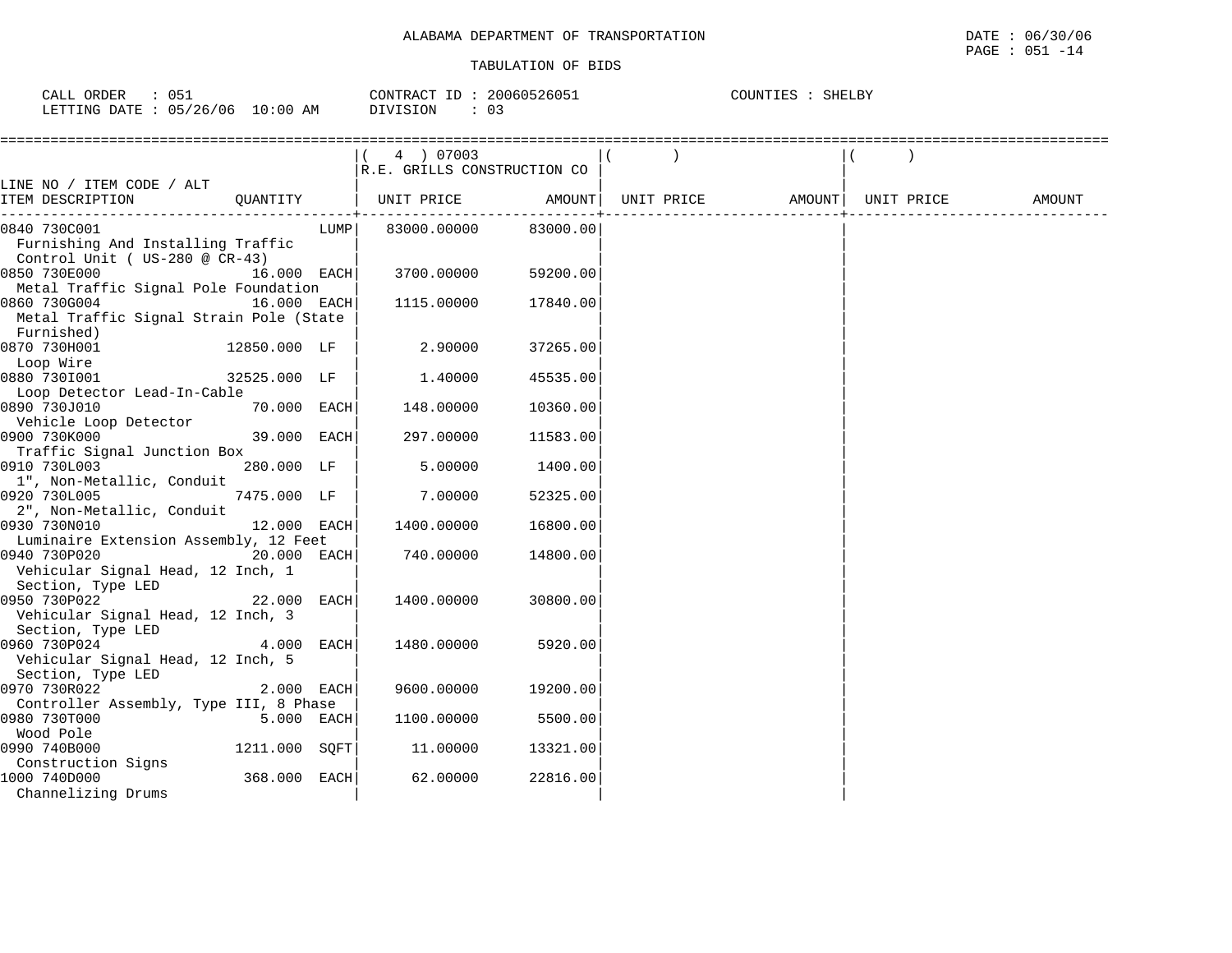| $\cdot$ 051<br>CALL ORDER       | CONTRACT ID: 20060526051 | COUNTIES<br>: SHELBY |
|---------------------------------|--------------------------|----------------------|
| LETTING DATE: 05/26/06 10:00 AM | DIVISION                 |                      |

|                                         |                |      | 4 ) 07003                   |                 |            |        |            |        |
|-----------------------------------------|----------------|------|-----------------------------|-----------------|------------|--------|------------|--------|
|                                         |                |      | R.E. GRILLS CONSTRUCTION CO |                 |            |        |            |        |
| LINE NO / ITEM CODE / ALT               |                |      |                             |                 |            |        |            |        |
| ITEM DESCRIPTION                        | QUANTITY       |      | UNIT PRICE                  | AMOUNT          | UNIT PRICE | AMOUNT | UNIT PRICE | AMOUNT |
| 1010 740E000                            | $100.000$ EACH |      | 14.00000                    | 1400.00         |            |        |            |        |
| Cones (36 Inches High)                  |                |      |                             |                 |            |        |            |        |
| 1020 740F002                            | 6.000 EACH     |      | 260.00000                   | 1560.00         |            |        |            |        |
| Barricades, Type III                    |                |      |                             |                 |            |        |            |        |
| 1030 7401005                            | 3.000 EACH     |      | 290.00000                   | 870.00          |            |        |            |        |
| Warning Lights, Type B (Detachable Head |                |      |                             |                 |            |        |            |        |
| 1040 740M001                            | 100.000 EACH   |      | 8,00000                     | 800.00          |            |        |            |        |
| Ballast For Cone                        |                |      |                             |                 |            |        |            |        |
| 1050 741C010                            | $4.000$ EACH   |      | 2900.00000                  | 11600.00        |            |        |            |        |
| Portable Sequential Arrow And Chevron   |                |      |                             |                 |            |        |            |        |
| Sign Unit                               |                |      |                             |                 |            |        |            |        |
| 1060 742A001                            | 2.000 EACH     |      | 7400.00000                  | 14800.00        |            |        |            |        |
| Portable Changeable Message Sign, Type  |                |      |                             |                 |            |        |            |        |
| 1070 756A021                            | 80.000 LF      |      | 66.00000                    | 5280.00         |            |        |            |        |
| 3" Electrical Conduit, 1 Line, Type 5   |                |      |                             |                 |            |        |            |        |
| Installation                            |                |      |                             |                 |            |        |            |        |
| 1080 756A028                            | 55.000 LF      |      | 74.00000                    | 4070.00         |            |        |            |        |
| 6" Electrical Conduit, 1 line, Type 5   |                |      |                             |                 |            |        |            |        |
| Installation                            |                |      |                             |                 |            |        |            |        |
| 1090 998A000                            |                | LUMP | 0.00000                     | 0.00            |            |        |            |        |
| Construction Fuel (Maximum Bid Limited  |                |      |                             |                 |            |        |            |        |
| To $$150,000$                           |                |      |                             |                 |            |        |            |        |
| SECTION TOTALS                          |                |      |                             | \$3,389,445.50] |            | 0.00   |            | 0.00   |
| CONTRACT TOTALS                         |                |      |                             | \$3,389,445.50  | \$         | 0.00   |            | \$     |
|                                         |                |      |                             |                 |            |        |            |        |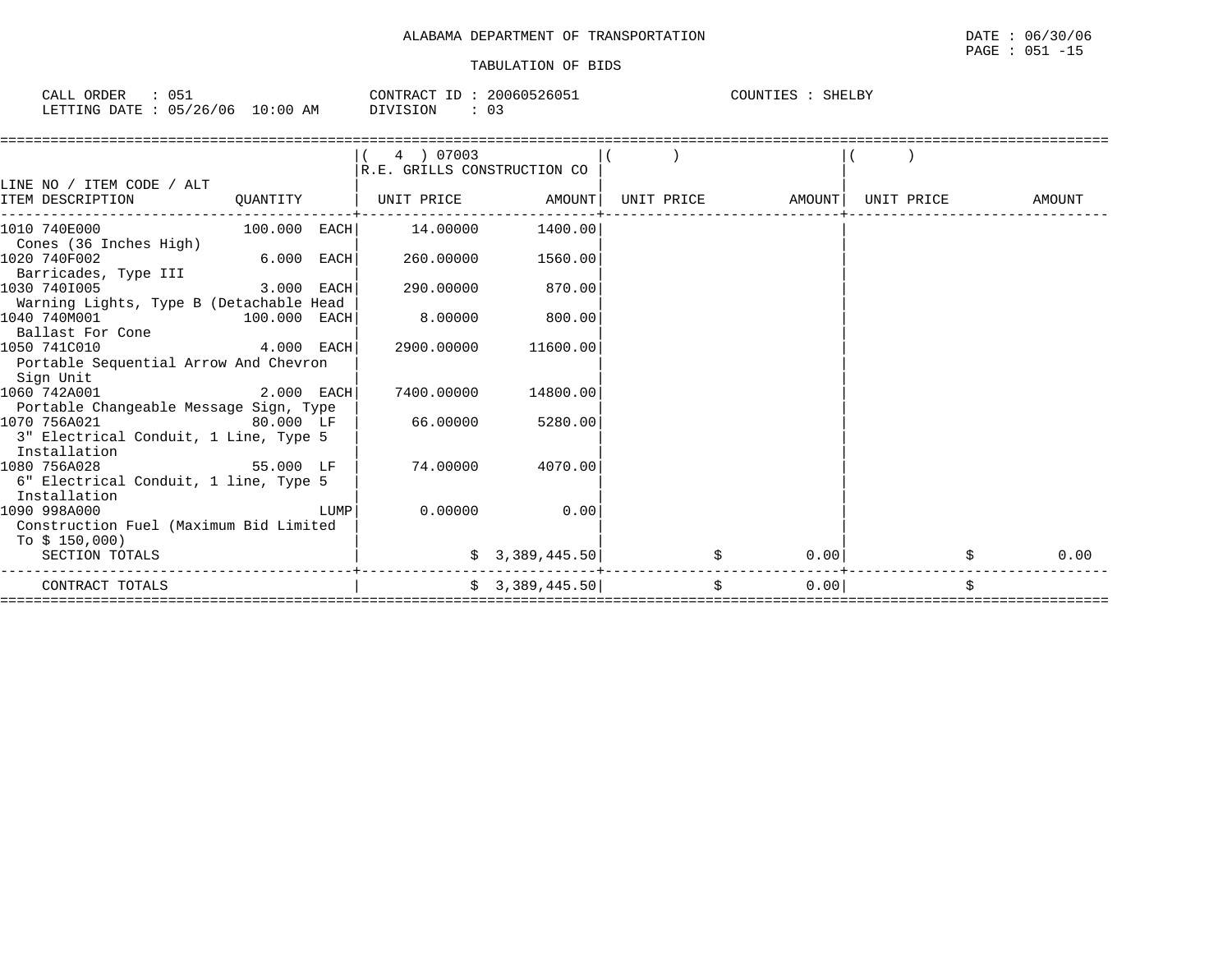# PAGE : 054 -1

## VENDOR RANKING

| CALL ORDER                    | 0.54<br>LETTING DATE: 05/26/06 10:00 AM | CONTRACT ID: 20060526054<br>DIVISION<br>$\cdot$ 01<br>80<br>CONTRACT TIME :                                                     | Working Days | (available days)                | COUNTIES : JACKSON               |                        |
|-------------------------------|-----------------------------------------|---------------------------------------------------------------------------------------------------------------------------------|--------------|---------------------------------|----------------------------------|------------------------|
| on $SR-71$<br>Length 7.24 mi. | CONTRACT DESCRIPTION:                   | for constructing the Planing, Resurfacing and Traffic Stripe<br>from $SR-35$ (MP 0.00) in Section to MP 7.24 north of $SR-40$ . |              | PROJECT(S) : 99-301-363-071-606 |                                  |                        |
| RANK                          | VENDOR NO./NAME                         |                                                                                                                                 |              |                                 | TOTAL<br><b>BID</b>              | % OVER<br>LOW BID      |
| 10011<br>23009                | WHITAKER CONTRACTING CORPORATION        | JACKSON PAVING & CONSTRUCTION, INC.                                                                                             |              |                                 | \$2,036,029.47<br>\$2.056.893.45 | 100.0000%<br>101.0247% |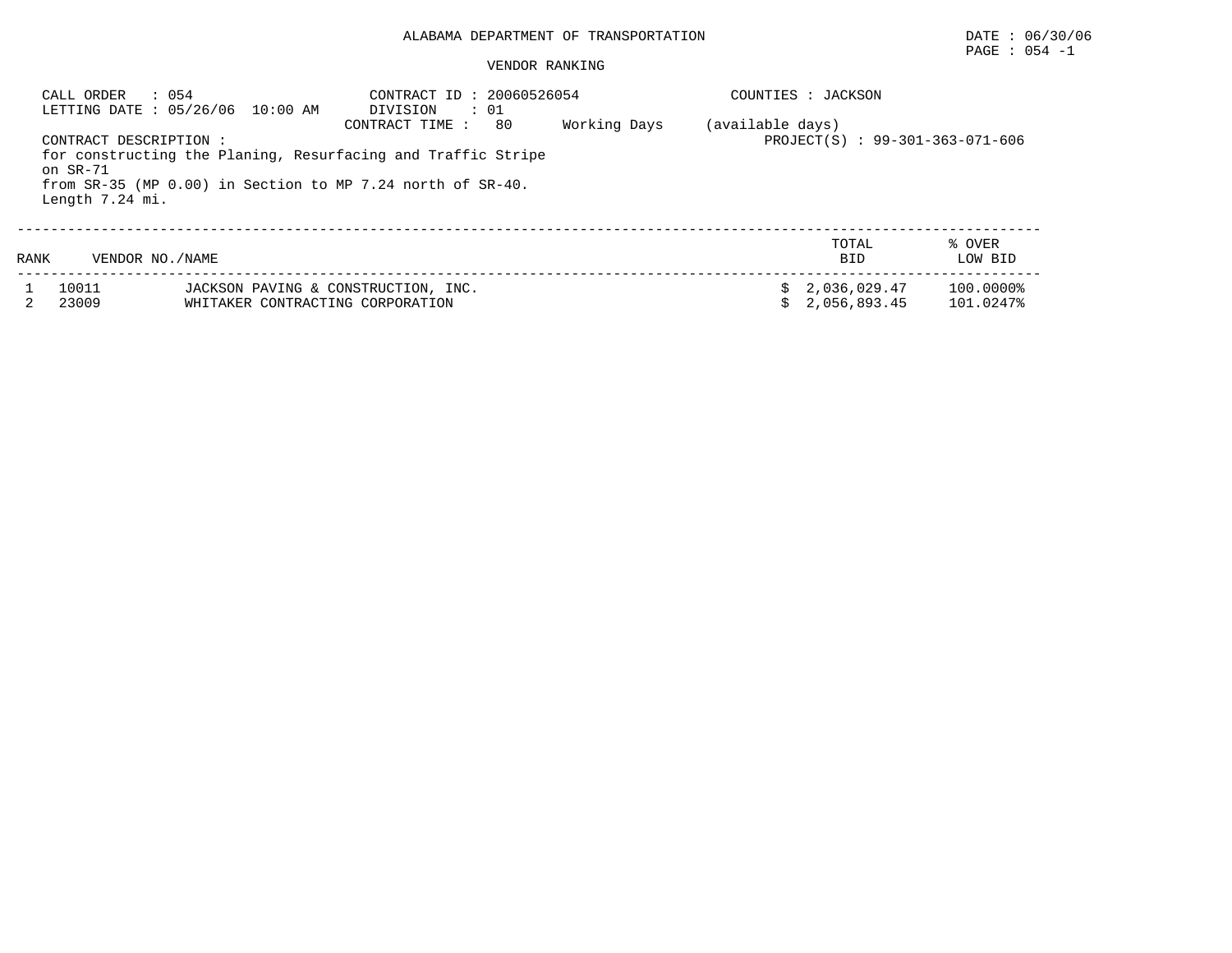| CALL ORDER<br>: 054<br>LETTING DATE : 05/26/06 10:00 AM | CONTRACT ID: 20060526054<br>: 01<br>DIVISION | COUNTIES<br>JACKSON |
|---------------------------------------------------------|----------------------------------------------|---------------------|
|                                                         |                                              |                     |

|                                                                                                                           |                 |      | $1$ ) $10011$<br>JACKSON PAVING & CONSTRUCTI WHITAKER CONTRACTING CORPOR |           | 2 ) 23009           |           |            |        |
|---------------------------------------------------------------------------------------------------------------------------|-----------------|------|--------------------------------------------------------------------------|-----------|---------------------|-----------|------------|--------|
| LINE NO / ITEM CODE / ALT<br>ITEM DESCRIPTION                                                                             | OUANTITY        |      | UNIT PRICE                                                               |           | AMOUNT   UNIT PRICE | AMOUNT    | UNIT PRICE | AMOUNT |
| SECTION 0001<br>Total                                                                                                     |                 |      |                                                                          |           |                     |           |            |        |
| 0010 405A000                                                                                                              | 7707.000 GAL    |      | 2.13000                                                                  | 16415.91  | 2.30000             | 17726.10  |            |        |
| Tack Coat<br>0020 408A051<br>Planing Existing Pavement                                                                    | 128444.000 SQYD |      | 0.39000                                                                  | 50093.16  | 0.89000             | 114315.16 |            |        |
| (Approximately 0.00" Thru 1.0" Thick)                                                                                     |                 |      |                                                                          |           |                     |           |            |        |
| 0030 408A054<br>Planing Existing Pavement                                                                                 | 21075.000 SQYD  |      | 1.46000                                                                  | 30769.50  | 2.05000             | 43203.75  |            |        |
| (Approximately 3.10" Thru 4.0" Thick)<br>0040 410C000                                                                     | $1.000$ EACH    |      | 16205.32000                                                              | 16205.32  | 2500.00000          | 2500.00   |            |        |
| Contractor Retained Profilograph<br>0050 410H000<br>Material Remixing Device                                              | 1.000 EACH      |      | 39668.60000                                                              | 39668.60  | 30000.00000         | 30000.00  |            |        |
| 0060 424A340<br>Superpave Bituminous Concrete Wearing<br>Surface Layer, 1/2" Maximum Aggregate                            | 8028.000 TON    |      | 57.03000                                                                 | 457836.84 | 51.79000            | 415770.12 |            |        |
| Size Mix, ESAL Range A/B<br>0070 424B636                                                                                  | 19267.000 TON   |      | 48.06000                                                                 | 925972.02 | 45.26000            | 872024.42 |            |        |
| Superpave Bituminous Concrete Upper<br>Binder Layer, 1" Maximum Aggregate Size<br>Mix, ESAL Range A/B                     |                 |      |                                                                          |           |                     |           |            |        |
| 0080 424B644<br>Superpave Bituminous Concrete Upper                                                                       | 3690.000 TON    |      | 54.41000                                                                 | 200772.90 | 48.45000            | 178780.50 |            |        |
| Binder Layer, Leveling, 1" Maximum<br>Aggregate Size Mix, ESAL Range A/B<br>0090 430B040                                  | 7646.000 TON    |      | 18.17000                                                                 | 138927.82 | 16.00000            | 122336.00 |            |        |
| Aggregate Surfacing (Crushed Aggregate<br>Base, Type B)                                                                   |                 |      |                                                                          |           |                     |           |            |        |
| 0100 600A000<br>Mobilization                                                                                              |                 | LUMP | 20172.10000                                                              | 20172.10  | 50000.00000         | 50000.00  |            |        |
| 0110 701A028<br>Solid White, Class 2, Type A Traffic                                                                      | 17.000 MILE     |      | 1800.00000                                                               | 30600.00  | 1800.00000          | 30600.00  |            |        |
| Stripe (0.06" Thick) (6" Wide)<br>0120 701A046<br>Broken Yellow, Class 2, Type A Traffic                                  | 6.000 MILE      |      | 1100.00000                                                               | 6600.00   | 1100.00000          | 6600.00   |            |        |
| Stripe (0.09" Thick) (6" Wide)<br>0130 701A048<br>Solid Yellow, Class 2, Type A Traffic<br>Stripe (0.09" Thick) (6" Wide) | 10.000 MILE     |      | 2000.00000                                                               | 20000.00  | 2000.00000          | 20000.00  |            |        |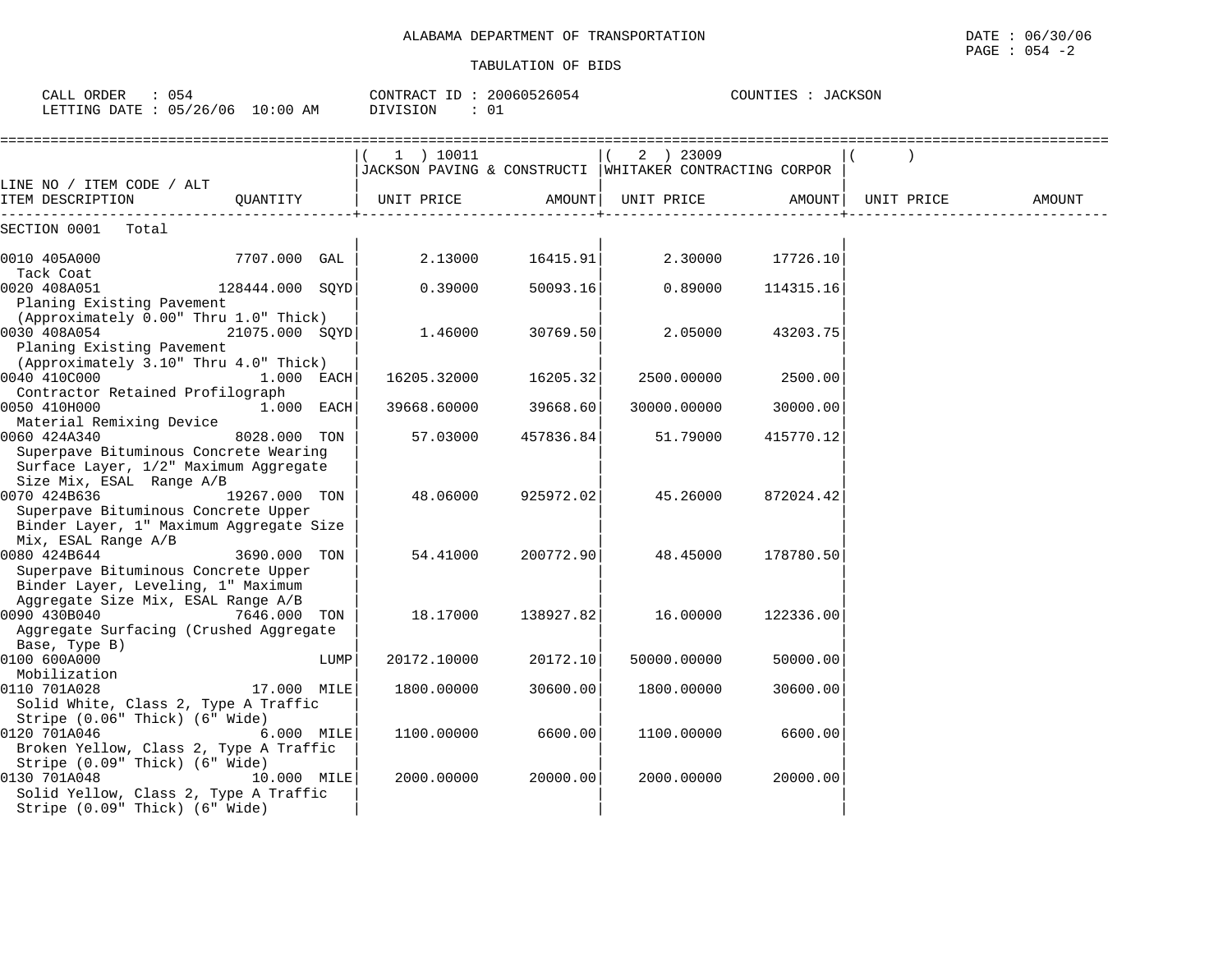| : 054<br>CALL ORDER             |          | CONTRACT ID: 20060526054 | COUNTIES : JACKSON |  |  |
|---------------------------------|----------|--------------------------|--------------------|--|--|
| LETTING DATE: 05/26/06 10:00 AM | DIVISION |                          |                    |  |  |

|                                                           |                |      | 1 ) 10011                    |                      | 2  23009                                                                                                  |          |                                       |      |
|-----------------------------------------------------------|----------------|------|------------------------------|----------------------|-----------------------------------------------------------------------------------------------------------|----------|---------------------------------------|------|
|                                                           |                |      |                              |                      | JACKSON PAVING & CONSTRUCTI WHITAKER CONTRACTING CORPOR                                                   |          |                                       |      |
| LINE NO / ITEM CODE / ALT                                 |                |      |                              |                      |                                                                                                           |          |                                       |      |
| ITEM DESCRIPTION                                          |                |      | QUANTITY   UNIT PRICE AMOUNT |                      |                                                                                                           |          | UNIT PRICE AMOUNT   UNIT PRICE AMOUNT |      |
|                                                           |                |      |                              |                      |                                                                                                           |          |                                       |      |
| $[0140 \t 701C000$ $12.000 \t 11000$ $-750.00000$ 9000.00 |                |      |                              |                      | 750.00000 9000.00                                                                                         |          |                                       |      |
| Broken Temporary Traffic Stripe                           |                |      |                              |                      |                                                                                                           |          |                                       |      |
| 0150 701C001<br>52.000 MILE                               |                |      | 800.00000                    | 41600.00             | 800.00000                                                                                                 | 41600.00 |                                       |      |
| Solid Temporary Traffic Stripe                            |                |      |                              |                      |                                                                                                           |          |                                       |      |
| 0160 703A002<br>528.000 SQFT                              |                |      | 3.00000                      | 1584.00              | 3.00000                                                                                                   | 1584.00  |                                       |      |
| Traffic Control Markings, Class 2, Type                   |                |      |                              |                      |                                                                                                           |          |                                       |      |
| $\mathbb{A}$                                              |                |      |                              |                      |                                                                                                           |          |                                       |      |
| 0170 705A032<br>285.000 EACH                              |                |      | 6.00000                      | 1710.00              | 6.00000                                                                                                   | 1710.00  |                                       |      |
| Pavement Markers, Class A-H, Type 1-B                     |                |      |                              |                      |                                                                                                           |          |                                       |      |
| 0180 705A037                                              | 747.000 EACH   |      | 6,00000                      | 4482.00              | 6,00000                                                                                                   | 4482.00  |                                       |      |
| Pavement Markers, Class A-H, Type 2-D                     |                |      |                              |                      |                                                                                                           |          |                                       |      |
| 0190 740B000                                              | 658.000 SQFT   |      | 10.00000                     | 6580.00              | 8.30000                                                                                                   | 5461.40  |                                       |      |
| Construction Signs                                        |                |      |                              |                      |                                                                                                           |          |                                       |      |
| 0200 740D000                                              | $200.000$ EACH |      | 4.78000                      | 956.00               | 0.00000                                                                                                   | 0.00     |                                       |      |
| Channelizing Drums                                        |                |      |                              |                      |                                                                                                           |          |                                       |      |
| 0210 740E000                                              | 200.000 EACH   |      | 2.00000                      | 400.00               | 10.00000                                                                                                  | 2000.00  |                                       |      |
| Cones (36 Inches High)                                    |                |      |                              |                      |                                                                                                           |          |                                       |      |
| 0220 740M001                                              | 200.000 EACH   |      | 0.96000                      | 192.00               | 1.00000                                                                                                   | 200.00   |                                       |      |
| Ballast For Cone                                          |                |      |                              |                      |                                                                                                           |          |                                       |      |
| 0230 741C010                                              | $1.000$ EACH   |      | 2391.30000                   | 2391.30              | 2000.00000                                                                                                | 2000.00  |                                       |      |
| Portable Sequential Arrow And Chevron                     |                |      |                              |                      |                                                                                                           |          |                                       |      |
| Sign Unit                                                 |                |      |                              |                      |                                                                                                           |          |                                       |      |
| 0240 998A000                                              |                | LUMP |                              | 13100.00000 13100.00 | 85000.00000                                                                                               | 85000.00 |                                       |      |
| Construction Fuel (Maximum Bid Limited                    |                |      |                              |                      |                                                                                                           |          |                                       |      |
| To $$95,000$ )                                            |                |      |                              |                      |                                                                                                           |          |                                       |      |
| SECTION TOTALS                                            |                |      |                              |                      | $\begin{bmatrix} 2 & 2 & 036 & 029 & 47 \end{bmatrix}$ $\begin{bmatrix} 2 & 056 & 893 & 45 \end{bmatrix}$ |          |                                       | 0.00 |
| CONTRACT TOTALS                                           |                |      |                              |                      | $\frac{1}{2}$ , 036, 029.47   $\frac{1}{2}$   $\frac{1}{2}$ , 056, 893.45                                 |          | Ŝ.                                    |      |
|                                                           |                |      |                              |                      |                                                                                                           |          |                                       |      |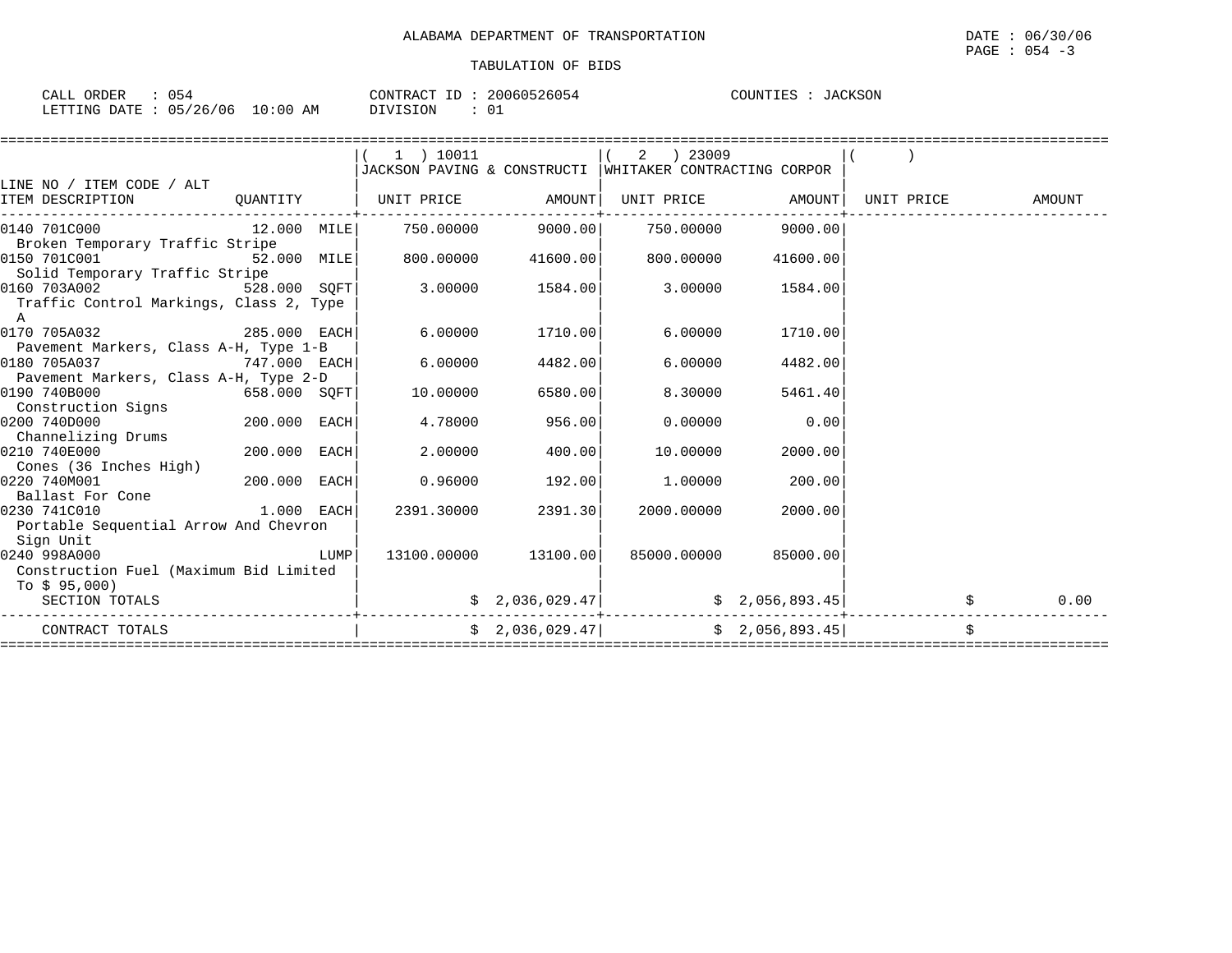# PAGE : 057 -1

### VENDOR RANKING

| : 057<br>CALL ORDER<br>LETTING DATE : 05/26/06 10:00 AM |                                                       |                      | $\therefore$ 07<br>DIVISION                                                                                                                       | CONTRACT ID: 20060526057<br>COUNTIES : COFFEE |                  |                                   |                        |  |  |
|---------------------------------------------------------|-------------------------------------------------------|----------------------|---------------------------------------------------------------------------------------------------------------------------------------------------|-----------------------------------------------|------------------|-----------------------------------|------------------------|--|--|
|                                                         | CONTRACT DESCRIPTION:<br>Enterprise. Length 2.616 mi. |                      | 45<br>CONTRACT TIME:<br>for constructing the Planing, Resurfacing and Traffic Stripe<br>on SR-134 from SR-192 to SR-88 and from SR-88 to SR-12 in | Working Days                                  | (available days) | $PROJECT(S)$ : 99-307-162-134-602 |                        |  |  |
| RANK                                                    | VENDOR NO. / NAME                                     |                      |                                                                                                                                                   |                                               |                  | TOTAL<br><b>BID</b>               | % OVER<br>LOW BID      |  |  |
|                                                         | 23024<br>01087                                        | APAC-SOUTHEAST, INC. | WIREGRASS CONSTRUCTION COMPANY, INC.                                                                                                              |                                               |                  | 427.531.40<br>475,190.63          | 100.0000%<br>111.1475% |  |  |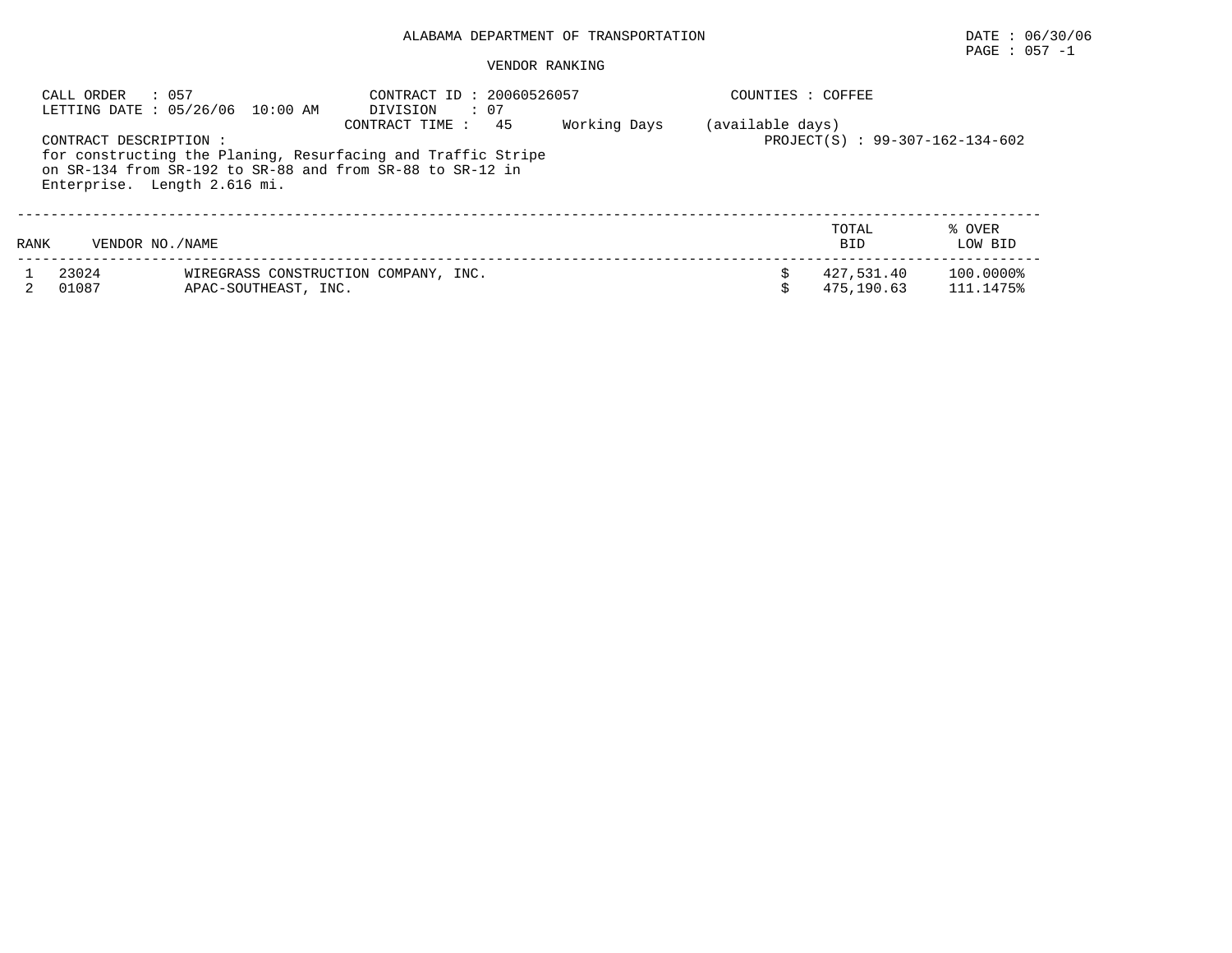| CALL ORDER<br>$\therefore$ 057<br>LETTING DATE : 05/26/06 10:00 AM                                                                   |                |      | CONTRACT ID: 20060526057<br>DIVISION<br>: 07                      |           |                     | COUNTIES : COFFEE |            |        |
|--------------------------------------------------------------------------------------------------------------------------------------|----------------|------|-------------------------------------------------------------------|-----------|---------------------|-------------------|------------|--------|
|                                                                                                                                      |                |      | $1$ ) 23024<br>WIREGRASS CONSTRUCTION COMP   APAC-SOUTHEAST, INC. |           | 2 ) 01087           |                   |            |        |
| LINE NO / ITEM CODE / ALT<br>ITEM DESCRIPTION                                                                                        | OUANTITY       |      | UNIT PRICE                                                        |           | AMOUNT   UNIT PRICE | AMOUNT            | UNIT PRICE | AMOUNT |
| SECTION 0001 Total                                                                                                                   |                |      |                                                                   |           |                     |                   |            |        |
| 0010 209A000<br>Mailbox Reset, Single                                                                                                | $3.000$ EACH   |      | 105.00000                                                         | 315.00    | 170.00000           | 510.00            |            |        |
| 0020 405A000<br>Tack Coat                                                                                                            | 1607.000 GAL   |      | 1.95000                                                           | 3133.65   | 3.95000             | 6347.65           |            |        |
| 0030 408A052<br>Planing Existing Pavement                                                                                            | 53559.000 SOYD |      | 1.10000                                                           | 58914.90  | 0.85000             | 45525.15          |            |        |
| (Approximately 1.10" Thru 2.0" Thick)<br>0040 424A361<br>Superpave Bituminous Concrete Wearing                                       | 4419.000 TON   |      | 54.65000                                                          | 241498.35 | 66.37000            | 293289.03         |            |        |
| Surface Layer, 3/4" Maximum Aggregate<br>Size Mix, ESAL Range C/D<br>0050 424A363<br>Superpave Bituminous Concrete Wearing           | 50.000 TON     |      | 125.00000                                                         | 6250.00   | 147.07000           | 7353.50           |            |        |
| Surface Layer, Patching, 1/2" Maximum<br>Aggregate Size Mix, ESAL Range C/D<br>0060 424A366<br>Superpave Bituminous Concrete Wearing | 100.000 TON    |      | 50.00000                                                          | 5000.00   | 85.00000            | 8500.00           |            |        |
| Surface Layer, Leveling, 1/2" Maximum<br>Aggregate Size Mix, ESAL Range C/D                                                          |                |      |                                                                   |           |                     |                   |            |        |
| 0070 600A000<br>Mobilization                                                                                                         |                | LUMP | 17500.00000                                                       | 17500.00  | 21350.00000         | 21350.00          |            |        |
| 0080 680A000<br>Engineering Controls                                                                                                 |                | LUMP | 1000.00000                                                        | 1000.00   | 500.00000           | 500.00            |            |        |
| 0090 701A028<br>Solid White, Class 2, Type A Traffic                                                                                 | 6.000 MILE     |      | 1775.00000                                                        | 10650.00  | 1775.00000          | 10650.00          |            |        |
| Stripe (0.06" Thick) (6" Wide)<br>0100 701A032<br>Solid Yellow, Class 2, Type A Traffic                                              | 6.000 MILE     |      | 1775.00000                                                        | 10650.00  | 1775.00000          | 10650.00          |            |        |
| Stripe (0.06" Thick) (6" Wide)<br>0110 701A041<br>Broken White, Class 2, Type A Traffic                                              | 2.000 MILE     |      | 1050.00000                                                        | 2100.00   | 1050.00000          | 2100.00           |            |        |
| Stripe (0.09" Thick) (6" Wide)<br>0120 701A046<br>Broken Yellow, Class 2, Type A Traffic                                             | 2.000 MILE     |      | 1050.00000                                                        | 2100.00   | 1050.00000          | 2100.00           |            |        |
| Stripe (0.09" Thick) (6" Wide)<br>0130 701B009<br>Dotted Class 2, Type A Traffic Stripe<br>$(0.09"$ Thick $)(6"$ Wide)               | 835.000 LF     |      | 1.25000                                                           | 1043.75   | 1.25000             | 1043.75           |            |        |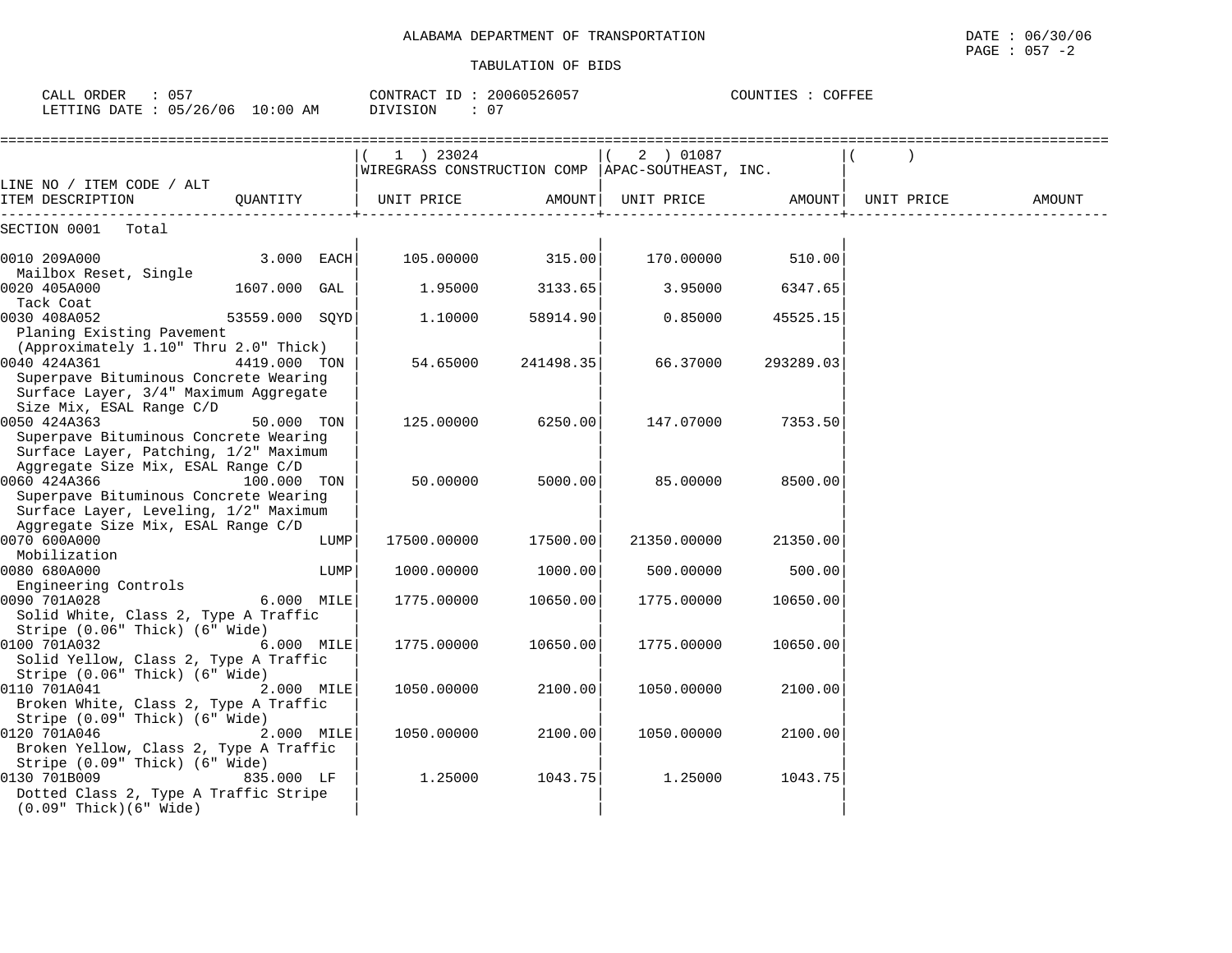| ORDER<br>∘∆ I<br>ىست | ັບ                                  |           | CONTR<br>$\pi$ $\pi$ .<br>"RAU                                                                                               | $ -$ | 160526057<br>200<br>160' | COUNTIES<br>COFFEL |  |
|----------------------|-------------------------------------|-----------|------------------------------------------------------------------------------------------------------------------------------|------|--------------------------|--------------------|--|
| LETTING<br>חים מ     | 106<br>126.<br>$\cap$ $\Box$<br>2 U | :00<br>AΜ | SION<br>.<br>the contract of the contract of the contract of the contract of the contract of the contract of the contract of |      | $\cap$<br>U.             |                    |  |

|                                                                      |                |      |                                                             | ================   |                                                         |             |                     |        |
|----------------------------------------------------------------------|----------------|------|-------------------------------------------------------------|--------------------|---------------------------------------------------------|-------------|---------------------|--------|
|                                                                      |                |      | $(1)$ 23024                                                 |                    | $(2)$ 01087                                             |             |                     |        |
|                                                                      |                |      | WIREGRASS CONSTRUCTION COMP  APAC-SOUTHEAST, INC.           |                    |                                                         |             |                     |        |
| LINE NO / ITEM CODE / ALT                                            |                |      |                                                             |                    |                                                         |             |                     |        |
| ITEM DESCRIPTION                                                     |                |      | QUANTITY   UNIT PRICE AMOUNT  UNIT PRICE AMOUNT  UNIT PRICE |                    |                                                         |             |                     | AMOUNT |
|                                                                      |                |      |                                                             |                    |                                                         |             |                     |        |
| 0140 701C000                                                         |                |      | $3.000$ MILE 650.00000 1950.00 650.00000 1950.00            |                    |                                                         |             |                     |        |
| Broken Temporary Traffic Stripe                                      |                |      |                                                             |                    |                                                         |             |                     |        |
| $[0150 \t 701C001$ 24.000 MILE 690.00000 16560.00 690.00000 16560.00 |                |      |                                                             |                    |                                                         |             |                     |        |
| Solid Temporary Traffic Stripe                                       |                |      |                                                             |                    |                                                         |             |                     |        |
| 0160 701D007                                                         | 1.000 MILE     |      |                                                             | 2500.00000 2500.00 | 2500.00000                                              | 2500.00     |                     |        |
| Solid Traffic Stripe Removed (Paint)                                 |                |      |                                                             |                    |                                                         |             |                     |        |
| 0170 701D008                                                         | $1.000$ MILE   |      | 2500.00000                                                  | 2500.00            | 2500.00000                                              | 2500.00     |                     |        |
| Solid Traffic Stripe Removed (Plastic)                               |                |      |                                                             |                    |                                                         |             |                     |        |
| 0180 701D014                                                         | 1.000 MILE     |      | 2000.00000                                                  | 2000.00            | 2000.00000                                              | 2000.00     |                     |        |
| Broken Traffic Stripe Removed (Paint)                                |                |      |                                                             |                    |                                                         |             |                     |        |
| 0190 701D015                                                         | 1.000 MILE     |      | 2000.00000                                                  | 2000.00            | 2000.00000                                              | 2000.00     |                     |        |
| Broken Traffic Stripe Removed (Plastic)                              |                |      |                                                             |                    |                                                         |             |                     |        |
| 0200 703A002                                                         | 3867.000 SQFT  |      | 3.25000                                                     | 12567.75           | 3.25000                                                 | 12567.75    |                     |        |
| Traffic Control Markings, Class 2, Type                              |                |      |                                                             |                    |                                                         |             |                     |        |
| $\mathbb A$                                                          |                |      |                                                             |                    |                                                         |             |                     |        |
| 0210 703B002                                                         | 430.000 SOFT   |      | 3.75000                                                     | 1612.50            | 3.75000                                                 | 1612.50     |                     |        |
| Traffic Control Legends, Class 2, Type                               |                |      |                                                             |                    |                                                         |             |                     |        |
| 0220 703D001<br>1443.000 SQFT                                        |                |      | 1.50000                                                     | 2164.50            | 1.50000                                                 | 2164.50     |                     |        |
| Temporary Traffic Control Markings                                   |                |      |                                                             |                    |                                                         |             |                     |        |
| 0230 705A030                                                         | 248.000 EACH   |      | 5.00000                                                     | 1240.00            | 5.00000                                                 | 1240.00     |                     |        |
| Pavement Markers, Class A-H, Type 2-C                                |                |      |                                                             |                    |                                                         |             |                     |        |
| 0240 705A032                                                         | 785.000 EACH   |      | 5.00000                                                     | 3925.00            | 5.00000                                                 | 3925.00     |                     |        |
| Pavement Markers, Class A-H, Type 1-B                                |                |      |                                                             |                    |                                                         |             |                     |        |
| 0250 705A037                                                         | 381.000 EACH   |      | 5.00000                                                     | 1905.00            | 5.00000                                                 | 1905.00     |                     |        |
| Pavement Markers, Class A-H, Type 2-D                                |                |      |                                                             |                    |                                                         |             |                     |        |
| 0260 705A038                                                         | 13.000 EACH    |      | 5.00000                                                     | 65.00              | 5.00000                                                 | 65.00       |                     |        |
| Pavement Markers, Class A-H, Type 2-E                                |                |      |                                                             |                    |                                                         |             |                     |        |
| 0270 740B000                                                         | 1142.000 SOFT  |      | 8.00000                                                     | 9136.00            | 7.90000                                                 | 9021.80     |                     |        |
| Construction Signs                                                   |                |      |                                                             |                    |                                                         |             |                     |        |
| 0280 740E000                                                         | $100.000$ EACH |      | 10.00000                                                    | 1000.00            | 10.00000                                                | 1000.00     |                     |        |
| Cones (36 Inches High)                                               |                |      |                                                             |                    |                                                         |             |                     |        |
| 0290 740M001                                                         | 100.000 EACH   |      | 7.50000                                                     | 750.00             | 6.00000                                                 | 600.00      |                     |        |
| Ballast For Cone                                                     |                |      |                                                             |                    |                                                         |             |                     |        |
| 0300 7400000                                                         | $1.000$ EACH   |      | 500.00000                                                   | 500.00             | 500.00000                                               | 500.00      |                     |        |
| Pilot Car                                                            |                |      |                                                             |                    |                                                         |             |                     |        |
| 0310 741C010                                                         | $2.000$ EACH   |      | 2500.00000                                                  | 5000.00            | 1580.00000                                              | 3160.00     |                     |        |
| Portable Sequential Arrow And Chevron                                |                |      |                                                             |                    |                                                         |             |                     |        |
| Sign Unit                                                            |                |      |                                                             |                    |                                                         |             |                     |        |
| 0320 998A000                                                         |                | LUMP | 0.00000                                                     | 0.00               | 0.00000                                                 | 0.00        |                     |        |
| Construction Fuel (Maximum Bid Limited                               |                |      |                                                             |                    |                                                         |             |                     |        |
| To $$20,000.00)$                                                     |                |      |                                                             |                    |                                                         |             |                     |        |
| SECTION TOTALS                                                       |                |      |                                                             |                    | $\frac{1}{2}$ \$ 427,531.40 $\frac{1}{2}$ \$ 475,190.63 |             | $\ddot{\mathbf{S}}$ | 0.00   |
|                                                                      |                |      |                                                             |                    |                                                         |             |                     |        |
| CONTRACT TOTALS                                                      |                |      |                                                             | \$ 427,531.40]     | $\ddot{\mathsf{S}}$                                     | 475, 190.63 |                     |        |
|                                                                      |                |      |                                                             |                    |                                                         |             |                     |        |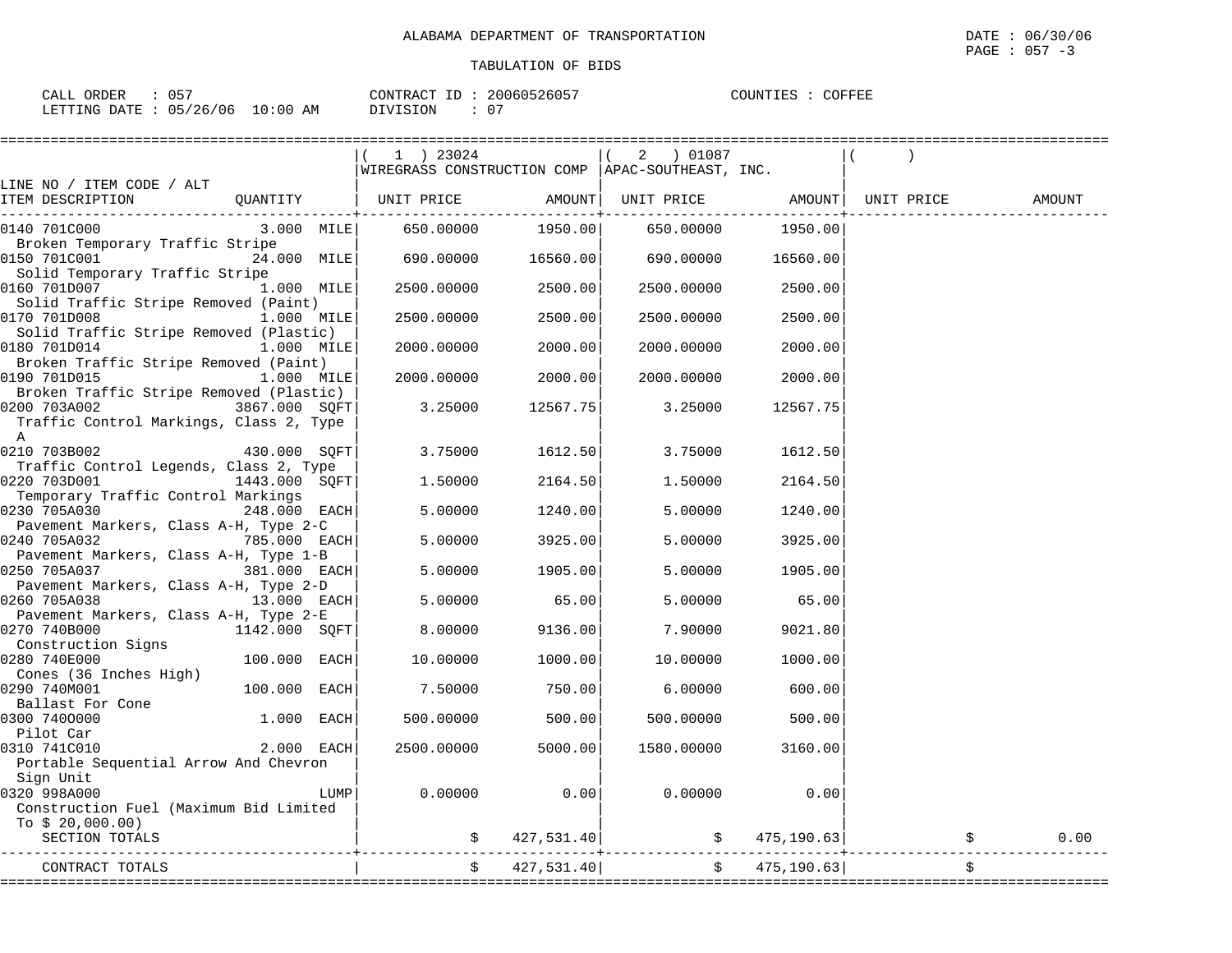# PAGE : 058 -1

## VENDOR RANKING

|      | : 058<br>CALL ORDER                              | LETTING DATE: 05/26/06 10:00 AM                                                                                            | CONTRACT ID: 20060526058<br>$\therefore$ 07<br>DIVISION | Working Days | COUNTIES : DALE |                          |                        |
|------|--------------------------------------------------|----------------------------------------------------------------------------------------------------------------------------|---------------------------------------------------------|--------------|-----------------|--------------------------|------------------------|
|      | CONTRACT DESCRIPTION:<br>Ozark. Length 2.781 mi. | for constructing the Planing, Resurfacing and Traffic Stripe<br>on SR-123 from SR-53 to bridge north of Roy Parker Road in | (available days)<br>PROJECT(S) : 99-307-234-123-601     |              |                 |                          |                        |
| RANK | VENDOR NO. / NAME                                |                                                                                                                            |                                                         |              |                 | TOTAL<br><b>BID</b>      | % OVER<br>LOW BID      |
|      | 23024<br>01087                                   | APAC-SOUTHEAST, INC.                                                                                                       | WIREGRASS CONSTRUCTION COMPANY, INC.                    |              |                 | 537,534.05<br>668,528.88 | 100.0000%<br>124.3696% |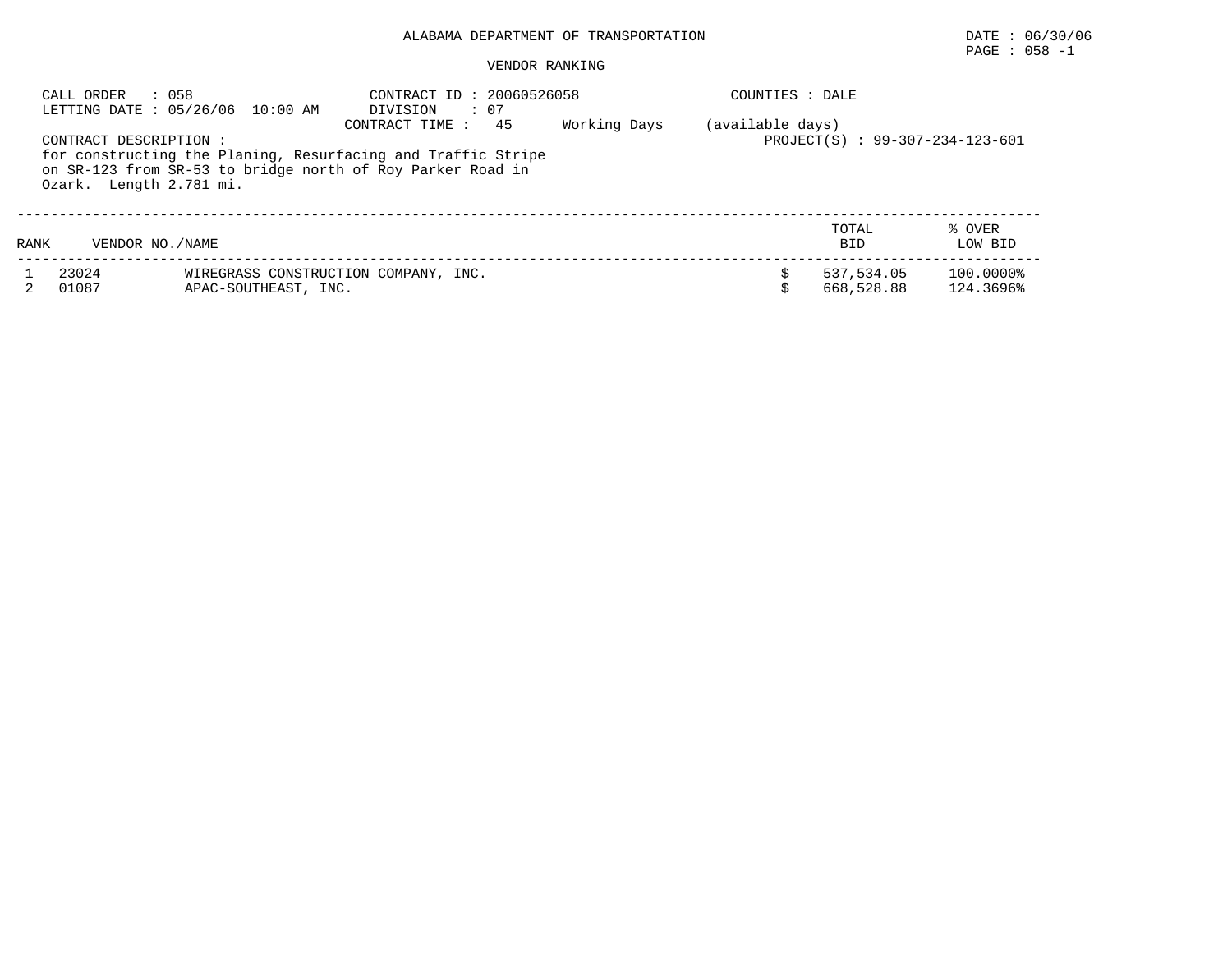| CALL ORDER : 058<br>LETTING DATE : 05/26/06 10:00 AM | CONTRACT ID: 20060526058<br>: 07<br>DIVISION | COUNTIES : DALE                               |  |
|------------------------------------------------------|----------------------------------------------|-----------------------------------------------|--|
|                                                      | 23024                                        | 01087<br>$\begin{array}{ccc} & 2 \end{array}$ |  |

| LINE NO / ITEM CODE / ALT                                                                                                            |               |      | WIREGRASS CONSTRUCTION COMP   APAC-SOUTHEAST, INC. |           |                   |                 |            |        |
|--------------------------------------------------------------------------------------------------------------------------------------|---------------|------|----------------------------------------------------|-----------|-------------------|-----------------|------------|--------|
| ITEM DESCRIPTION                                                                                                                     | QUANTITY      |      | UNIT PRICE AMOUNT                                  |           | UNIT PRICE AMOUNT |                 | UNIT PRICE | AMOUNT |
| SECTION 0001 Total                                                                                                                   |               |      |                                                    |           |                   |                 |            |        |
| 2199.000 GAL<br>0010 405A000<br>Tack Coat                                                                                            |               |      | $2.25000$ 4947.75                                  |           |                   | 3.94000 8664.06 |            |        |
| 73284.000 SQYD<br>0020 408A052<br>Planing Existing Pavement<br>(Approximately 1.10" Thru 2.0" Thick)                                 |               |      | 1.15000                                            | 84276.60  | 1.32000           | 96734.88        |            |        |
| 0030 424A361<br>Superpave Bituminous Concrete Wearing<br>Surface Layer, 3/4" Maximum Aggregate<br>Size Mix, ESAL Range C/D           | 6046.000 TON  |      | 53.95000                                           | 326181.70 | 68.89000          | 416508.94       |            |        |
| 0040 424A363<br>Superpave Bituminous Concrete Wearing<br>Surface Layer, Patching, 1/2" Maximum<br>Aggregate Size Mix, ESAL Range C/D | 50.000 TON    |      | 125.00000                                          | 6250.00   | 159.73000         | 7986.50         |            |        |
| 0050 424A366<br>Superpave Bituminous Concrete Wearing<br>Surface Layer, Leveling, 1/2" Maximum<br>Aggregate Size Mix, ESAL Range C/D | 100.000 TON   |      | 50.00000                                           | 5000.00   | 104.67000         | 10467.00        |            |        |
| 0060 600A000<br>Mobilization                                                                                                         |               | LUMP | 12500.00000                                        | 12500.00  | 32850.00000       | 32850.00        |            |        |
| 0070 680A000<br>Engineering Controls                                                                                                 |               | LUMP | 2500.00000                                         | 2500.00   | 1500.00000        | 1500.00         |            |        |
| 5.000 MILE<br>0080 701A028<br>Solid White, Class 2, Type A Traffic<br>Stripe (0.06" Thick) (6" Wide)                                 |               |      | 1775.00000                                         | 10650.00  | 1775.00000        | 10650.00        |            |        |
| 0090 701A041<br>Broken White, Class 2, Type A Traffic<br>Stripe (0.09" Thick) (6" Wide)                                              | 4.000 MILE    |      | 1050.00000                                         | 4200.00   | 1050.00000        | 4200.00         |            |        |
| 0100 701A046<br>Broken Yellow, Class 2, Type A Traffic<br>Stripe (0.09" Thick) (6" Wide)                                             | 1.000 MILE    |      | 1050.00000                                         | 1050.00   | 1050.00000        | 1050.00         |            |        |
| 6.000 MILE<br>0110 701A048<br>Solid Yellow, Class 2, Type A Traffic<br>Stripe (0.09" Thick) (6" Wide)                                |               |      | 1995.00000                                         | 11970.00  | 1995.00000        | 11970.00        |            |        |
| 0120 701B009<br>Dotted Class 2, Type A Traffic Stripe<br>$(0.09"$ Thick $)(6"$ Wide $)$                                              | 450.000 LF    |      | 1.25000                                            | 562.50    | 1.25000           | 562.50          |            |        |
| 0130 701C000<br>Broken Temporary Traffic Stripe                                                                                      | $10.000$ MILE |      | 620.00000                                          | 6200.00   | 620.00000         | 6200.00         |            |        |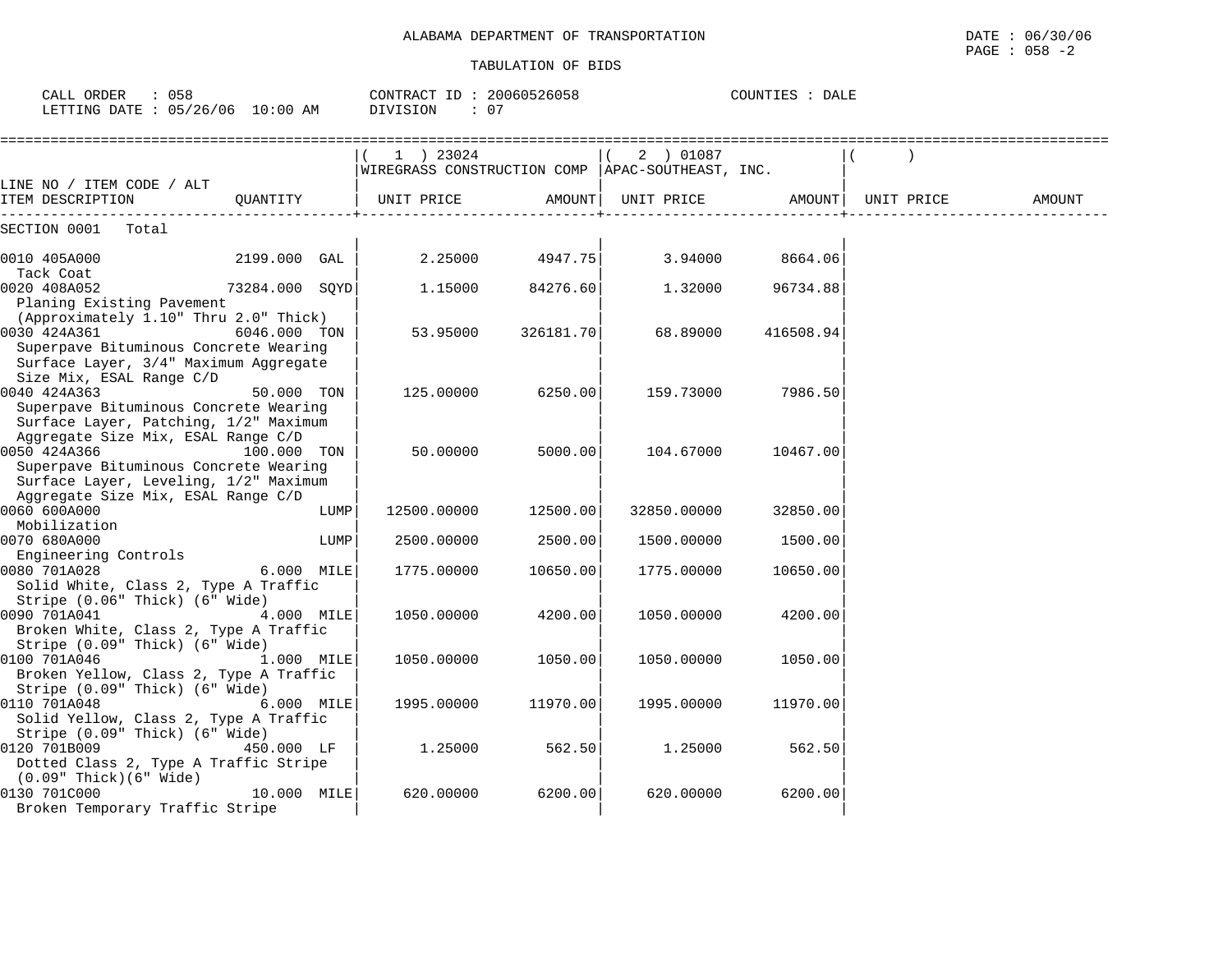| ORDER<br>CALL | $\cap$ $\cap$ $\cap$<br>ひちど     | CONTRACT ID               | 20060526058 | DALE<br>COUNTIES |
|---------------|---------------------------------|---------------------------|-------------|------------------|
| LETTING DATE  | $10:00$ AM<br>05/26/06<br>— ∪ ∴ | $\sim$ $\sim$<br>DIVISION |             |                  |

|                                                                                                                                                                  | 1 ) 23024                                          |                          | 2 ) 01087                  |               |        |
|------------------------------------------------------------------------------------------------------------------------------------------------------------------|----------------------------------------------------|--------------------------|----------------------------|---------------|--------|
|                                                                                                                                                                  | WIREGRASS CONSTRUCTION COMP   APAC-SOUTHEAST, INC. |                          |                            |               |        |
| LINE NO / ITEM CODE / ALT<br>ITEM DESCRIPTION                    QUANTITY          UNIT PRICE              AMOUNT   UNIT PRICE               AMOUNT   UNIT PRICE |                                                    |                          |                            |               | AMOUNT |
| 0140 701C001                                                                                                                                                     | 24.000 MILE 670.00000                              | 16080.00                 | 670.00000                  | 16080.00      |        |
| Solid Temporary Traffic Stripe<br>0150 701D007<br>1.000 MILE                                                                                                     | $2500.00000$ 2500.00                               |                          | 2500.00000                 | 2500.00       |        |
| Solid Traffic Stripe Removed (Paint)<br>0160 701D008<br>1.000 MILE                                                                                               | 2500.00000                                         | 2500.00                  | 2500.00000                 | 2500.00       |        |
| Solid Traffic Stripe Removed (Plastic)                                                                                                                           |                                                    |                          |                            |               |        |
| 0170 701D014<br>1.000 MILE<br>Broken Traffic Stripe Removed (Paint)                                                                                              | 2000.00000                                         | 2000.00                  | 2000.00000                 | 2000.00       |        |
| 1.000 MILE<br>0180 701D015<br>Broken Traffic Stripe Removed (Plastic)                                                                                            |                                                    | 2000.00000 2000.00       | 2000.00000                 | 2000.00       |        |
| 0190 703A002 3446.000 SQFT<br>Traffic Control Markings, Class 2, Type<br>A                                                                                       | 3.25000                                            | 11199.50                 | 3.25000                    | 11199.50      |        |
| $0200$ 703B002 134.000 SQFT                                                                                                                                      | 3.75000                                            | 502.50                   | 3.75000                    | 502.50        |        |
| Traffic Control Legends, Class 2, Type<br>2219.000 SQFT<br>0210 703D001                                                                                          | 1.50000                                            | 3328.50                  | 1.50000                    | 3328.50       |        |
| Temporary Traffic Control Markings<br>0220 705A030<br>510.000 EACH                                                                                               | 5.00000                                            | 2550.00                  | 5.00000                    | 2550.00       |        |
| Pavement Markers, Class A-H, Type 2-C<br>$336.000$ EACH<br>0230 705A032                                                                                          | 5,00000                                            | 1680.00                  | 5.00000                    | 1680.00       |        |
| Pavement Markers, Class A-H, Type 1-B<br>0240 705A037 426.000 EACH                                                                                               | 5.00000                                            | 2130.00                  | 5.00000                    | 2130.00       |        |
| Pavement Markers, Class A-H, Type 2-D<br>$13.000$ EACH<br>0250 705A038                                                                                           | 5.00000                                            | 65.00                    | 5.00000                    | 65.00         |        |
| Pavement Markers, Class A-H, Type 2-E<br>0260 740B000<br>$995.000$ SQFT                                                                                          | 8.00000                                            | 7960.00                  | 7.50000                    | 7462.50       |        |
| Construction Signs<br>100.000 EACH<br>0270 740E000                                                                                                               | 10.00000                                           | 1000.00                  | 13.54000                   | 1354.00       |        |
| Cones (36 Inches High)<br>0280 740M001<br>$100.000$ EACH                                                                                                         | 7.50000                                            | 750.00                   | 8.33000                    | 833.00        |        |
| Ballast For Cone<br>$2.000$ EACH<br>0290 741C010<br>Portable Sequential Arrow And Chevron                                                                        | 2500.00000                                         | 5000.00                  | 1500.00000                 | 3000.00       |        |
| Sign Unit                                                                                                                                                        |                                                    |                          |                            |               |        |
| 0300 998A000<br>LUMP                                                                                                                                             | 0.00000                                            | 0.00                     | 0.00000                    | 0.00          |        |
| Construction Fuel (Maximum Bid Limited                                                                                                                           |                                                    |                          |                            |               |        |
| To $$25,500.00)$<br>SECTION TOTALS                                                                                                                               |                                                    | $\frac{1}{5}$ 537,534.05 | $\frac{1}{5}$ 668,528.88   |               | 0.00   |
| CONTRACT TOTALS                                                                                                                                                  |                                                    | 537, 534.05              | :========================= | \$668,528.88] |        |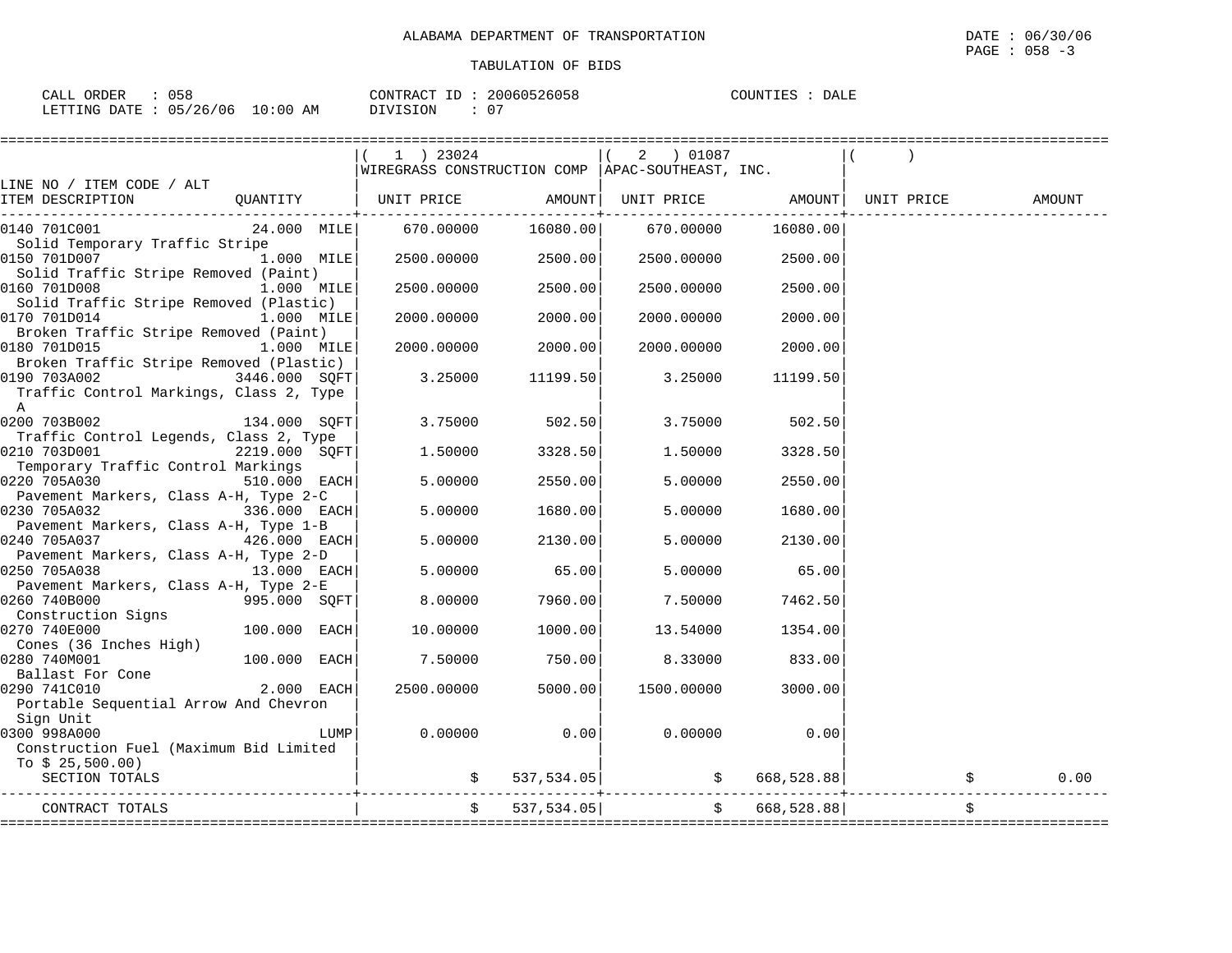#### VENDOR RANKING

|      | : 059<br>CALL ORDER                   | LETTING DATE : 05/26/06 10:00 AM                                                                                                                                                            | CONTRACT ID: 20060526059<br>DIVISION<br>$\cdot$ 08  |              |           | COUNTIES : MONROE   |                   |
|------|---------------------------------------|---------------------------------------------------------------------------------------------------------------------------------------------------------------------------------------------|-----------------------------------------------------|--------------|-----------|---------------------|-------------------|
|      | CONTRACT DESCRIPTION :<br>$9.280$ mi. | for constructing the Planing, Resurfacing and Traffic Stripe<br>on SR-21 from south of CR-10 (MP 31.425) through Frisco City<br>to north of Hybart Drive (MP 40.782) in Monroeville. Length | (available days)<br>PROJECT(S) : 99-308-503-021-604 |              |           |                     |                   |
| RANK | VENDOR NO./NAME                       |                                                                                                                                                                                             |                                                     |              |           | TOTAL<br><b>BID</b> | % OVER<br>LOW BID |
|      | 23024                                 |                                                                                                                                                                                             | WIREGRASS CONSTRUCTION COMPANY, INC.                |              |           | 3,167,718.97        | 100.0000%         |
|      | 13008                                 | MOBILE ASPHALT COMPANY, LLC                                                                                                                                                                 |                                                     | 3,196,902.81 | 100.9213% |                     |                   |
|      | 01087                                 | APAC-SOUTHEAST, INC.                                                                                                                                                                        |                                                     | 3,353,408.34 | 105.8619% |                     |                   |
|      | 23011                                 | HOSEA O. WEAVER & SONS, INC.                                                                                                                                                                |                                                     | 3,370,643.06 | 106.4060% |                     |                   |

PAGE : 059 -1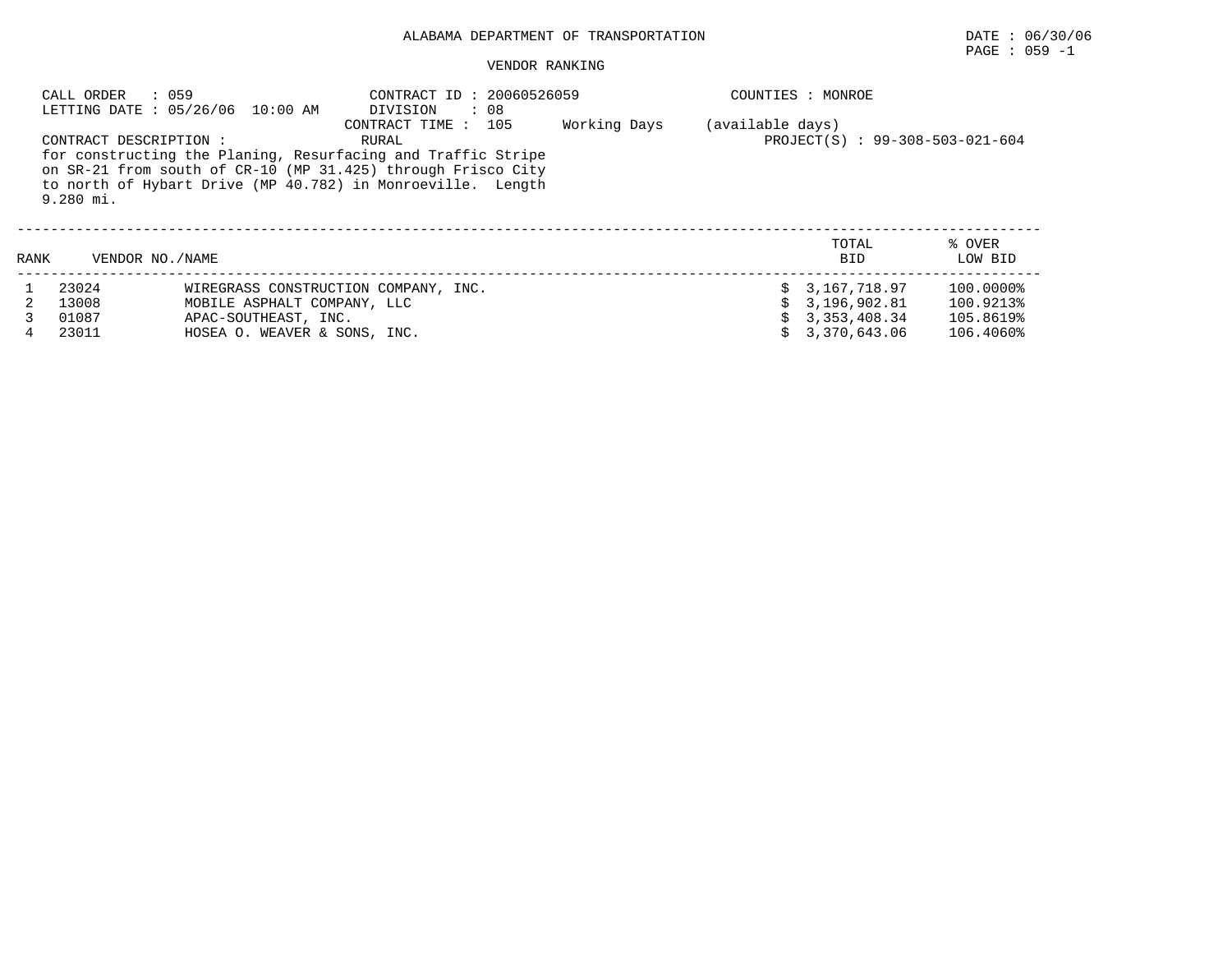| CALL ORDER | 059                              | CONTRACT ID: 20060526059 |    | COUNTIES : MONROE |  |
|------------|----------------------------------|--------------------------|----|-------------------|--|
|            | LETTING DATE : 05/26/06 10:00 AM | DIVISION                 | 08 |                   |  |

|                                                                                                                                                          | $1$ ) 23024<br>WIREGRASS CONSTRUCTION COMP   MOBILE ASPHALT COMPANY, LLC   APAC-SOUTHEAST, INC. |            | 2 ) 13008    |            | 3 ) 01087    |            |
|----------------------------------------------------------------------------------------------------------------------------------------------------------|-------------------------------------------------------------------------------------------------|------------|--------------|------------|--------------|------------|
| LINE NO / ITEM CODE / ALT                                                                                                                                |                                                                                                 |            |              |            |              |            |
| ITEM DESCRIPTION<br>QUANTITY                                                                                                                             | UNIT PRICE                                                                                      | AMOUNT     | UNIT PRICE   | AMOUNT     | UNIT PRICE   | AMOUNT     |
| SECTION 0001<br>Total                                                                                                                                    |                                                                                                 |            |              |            |              |            |
| 0010 209A000<br>2.000<br>EACH<br>Mailbox Reset, Single                                                                                                   | 100.00000                                                                                       | 200.00     | 90.00000     | 180.00     | 100,00000    | 200.00     |
| 0020 210D011<br>6500.000<br><b>CUYD</b><br>Borrow Excavation (A-4 Or Better)                                                                             | 4.75000                                                                                         | 30875.00   | 10.75000     | 69875.00   | 10.75000     | 69875.00   |
| 0030 405A000<br>15644.000<br>GAL<br>Tack Coat                                                                                                            | 1.45000                                                                                         | 22683.80   | 1.20000      | 18772.80   | 2.50000      | 39110.00   |
| 0040 408A052<br>172504.000 SOYD<br>Planing Existing Pavement                                                                                             | 0.85000                                                                                         | 146628.40  | 0.64000      | 110402.56  | 0.90000      | 155253.60  |
| (Approximately 1.10" Thru 2.0" Thick)<br>0051 424A280<br>14364.000 TON<br>Superpave Bituminous Concrete Wearing<br>Surface Layer, 1/2" Maximum Aggregate | 69.15000                                                                                        | 993270.60  | 57.00000     | 818748.00  | 64.50000     | 926478.00  |
| Size Mix, ESAL Range E<br>0061 424A286<br>2275.000 TON<br>Superpave Bituminous Concrete Wearing<br>Surface Layer, Leveling, 1/2" Maximum                 | 49.95000                                                                                        | 113636.25  | 57.00000     | 129675.00  | 66,00000     | 150150.00  |
| Aggregate Size Mix, ESAL Range E<br>0070 424B281<br>19542.000 TON<br>Superpave Bituminous Concrete Upper<br>Binder Layer, 1" Maximum Aggregate Size      | 56.45000                                                                                        | 1103145.90 | 54.00000     | 1055268.00 | 60.35000     | 1179359.70 |
| Mix, ESAL Range E<br>0080 424B285<br>2612.000<br>TON<br>Superpave Bituminous Concrete Upper<br>Binder Layer, Patching, 1" Maximum                        | 55.00000                                                                                        | 143660.00  | 70.00000     | 182840.00  | 70.00000     | 182840.00  |
| Aggregate Size Mix, ESAL Range E<br>0090 424B289<br>4500.000<br>TON<br>Superpave Bituminous Concrete Upper<br>Binder Layer, Leveling, 1" Maximum         | 45.00000                                                                                        | 202500.00  | 54.00000     | 243000.00  | 63.00000     | 283500.00  |
| Aggregate Size Mix, ESAL Range E<br>0100 428B000<br>60699.000 LF<br>Scoring Bituminous Pavement Surface By                                               | 0.07000                                                                                         | 4248.93    | 0.10000      | 6069.90    | 0.09000      | 5462.91    |
| Rolling<br>0110 430B000<br>300.000<br>TON                                                                                                                | 45.00000                                                                                        | 13500.00   | 32.00000     | 9600.00    | 50.00000     | 15000.00   |
| Aggregate Surfacing (ALDOT #467 Or #57)<br>0120 600A000<br>LUMP                                                                                          | 145000.00000                                                                                    | 145000.00  | 283200.00000 | 283200.00  | 109500.00000 | 109500.00  |
| Mobilization<br>7.000<br>0130 652A100<br>ACRE<br>Seeding                                                                                                 | 485.00000                                                                                       | 3395.00    | 770.00000    | 5390.00    | 875,00000    | 6125.00    |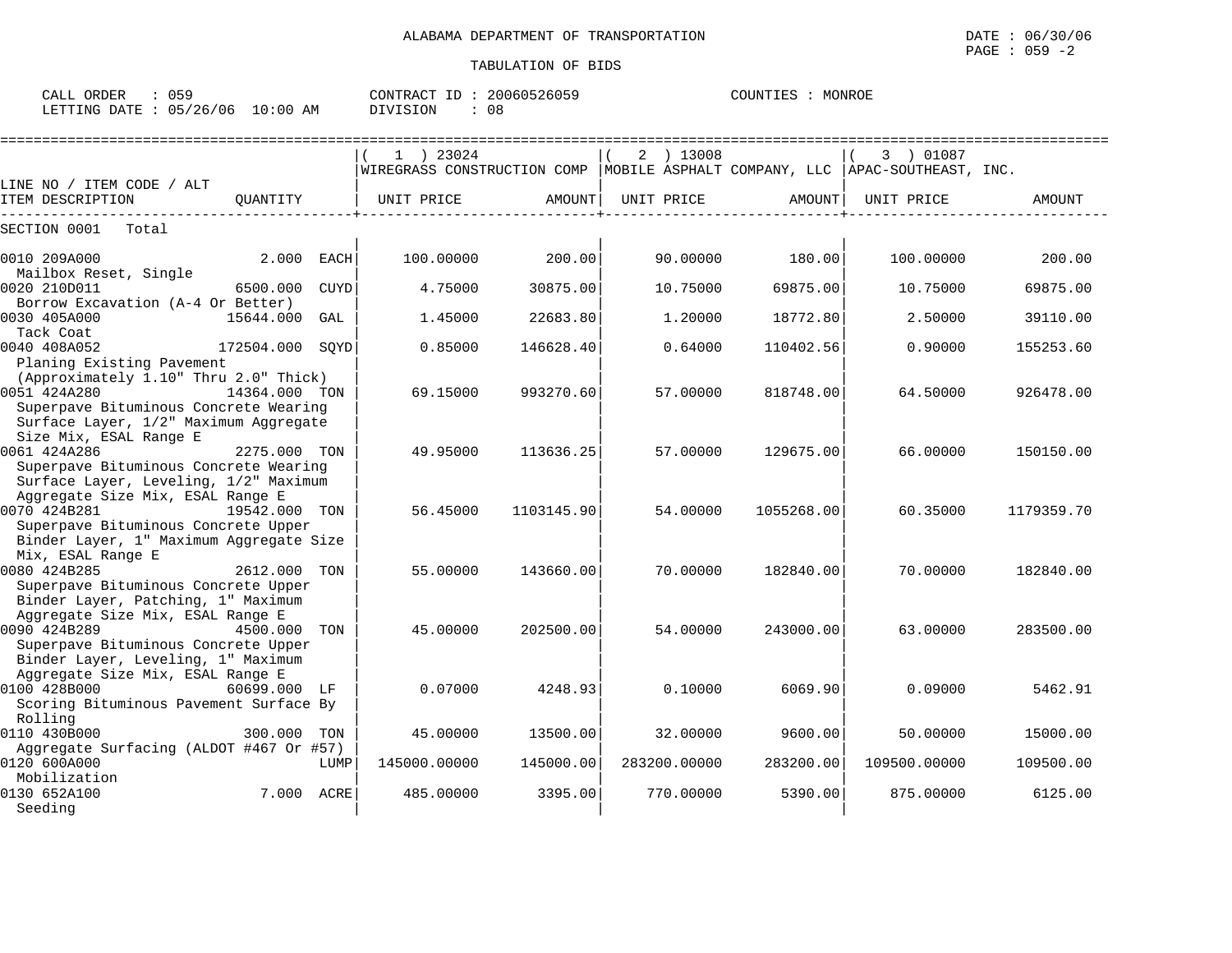| $\sim$ $ \sim$<br>ORDER<br>$\sim$ $\sim$ $\sim$<br>لىلەك<br>ັບ ມີ |                  | 20060526059<br>CONTRACT<br>TD.   | MONROE<br>COUNTIES |
|-------------------------------------------------------------------|------------------|----------------------------------|--------------------|
| 05/26/06<br>LETTING<br>DATE.                                      | 10:00<br>AM<br>∸ | $\cap$<br><b>DIVICION</b><br>U ö |                    |

|                                                                                                       |             | 1 ) 23024<br>WIREGRASS CONSTRUCTION COMP   MOBILE ASPHALT COMPANY, LLC   APAC-SOUTHEAST, INC. |          | 2 ) 13008  |                   | 3 ) 01087  |          |
|-------------------------------------------------------------------------------------------------------|-------------|-----------------------------------------------------------------------------------------------|----------|------------|-------------------|------------|----------|
| LINE NO / ITEM CODE / ALT                                                                             |             |                                                                                               |          |            |                   |            |          |
| ITEM DESCRIPTION                                                                                      | OUANTITY    | UNIT PRICE                                                                                    | AMOUNT   |            | UNIT PRICE AMOUNT | UNIT PRICE | AMOUNT   |
| 0140 656A010                                                                                          | 7.000 ACRE  | 435.00000                                                                                     | 3045.00  | 515.00000  | 3605.00           | 770.00000  | 5390.00  |
| Mulching<br>0150 665G000                                                                              | 40.000 EACH | 10.00000                                                                                      | 400.00   | 2.00000    | 80.00             | 5.00000    | 200.00   |
| Sand Bags<br>0160 665J000                                                                             | 1000.000 LF | 4.00000                                                                                       | 4000.00  | 4.00000    | 4000.00           | 3.25000    | 3250.00  |
| Silt Fence, Type A<br>0170 6650001                                                                    | 1000.000 LF | 0.35000                                                                                       | 350.00   | 1,00000    | 1000.00           | 0.50000    | 500.00   |
| Silt Fence Removal<br>0180 6650000<br>12 Inch Wattle                                                  | 100.000 LF  | 8.00000                                                                                       | 800.00   | 10.25000   | 1025.00           | 6.00000    | 600.00   |
| 0190 6650001                                                                                          | 500.000 LF  | 8.00000                                                                                       | 4000.00  | 10.25000   | 5125.00           | 7.00000    | 3500.00  |
| .90 000go.<br>20 Inch Wattle<br>200 6662001<br>0200 666A001<br>Pest Control Treatment                 | 7.000 ACRE  | 5,00000                                                                                       | 35.00    | 55.00000   | 385.00            | 1,00000    | 7.00     |
| 0210 701A028<br>Solid White, Class 2, Type A Traffic                                                  | 13.000 MILE | 1798.86000                                                                                    | 23385.18 | 1840.00000 | 23920.00          | 1775.00000 | 23075.00 |
| Stripe (0.06" Thick) (6" Wide)<br>0220 701A032<br>Solid Yellow, Class 2, Type A Traffic               | 7.000 MILE  | 1798.86000                                                                                    | 12592.02 | 1840.00000 | 12880.00          | 1775.00000 | 12425.00 |
| Stripe (0.06" Thick) (6" Wide)<br>0230 701A041<br>7.000 MILE<br>Broken White, Class 2, Type A Traffic |             | 1064.11000                                                                                    | 7448.77  | 1090.00000 | 7630.00           | 1050.00000 | 7350.00  |
| Stripe (0.09" Thick) (6" Wide)<br>0240 701A046<br>Broken Yellow, Class 2, Type A Traffic              | 10.000 MILE | 1064.11000                                                                                    | 10641.10 | 1090.00000 | 10900.00          | 1050.00000 | 10500.00 |
| Stripe (0.09" Thick) (6" Wide)<br>0250 701A048<br>9.000 MILE<br>Solid Yellow, Class 2, Type A Traffic |             | 2021.81000                                                                                    | 18196.29 | 2070.00000 | 18630.00          | 1995.00000 | 17955.00 |
| Stripe (0.09" Thick) (6" Wide)<br>0260 701B009<br>Dotted Class 2, Type A Traffic Stripe               | 1310.000 LF | 1,27000                                                                                       | 1663.70  | 1,30000    | 1703.00           | 1,25000    | 1637.50  |
| $(0.09"$ Thick $)(6"$ Wide $)$<br>0270 701C002                                                        | 46.000 MILE | 628.33000                                                                                     | 28903.18 | 645.00000  | 29670.00          | 620.00000  | 28520.00 |
| Broken Temporary Traffic Stripe (Paint)<br>0280 701C003<br>Solid Temporary Traffic Stripe (Paint)     | 28.000 MILE | 689.14000                                                                                     | 19295.92 | 700.00000  | 19600.00          | 680.00000  | 19040.00 |
| 0290 701G125<br>Solid White, Class 3W, Type A Traffic<br>Stripe (6" Wide)                             | 484.000 LF  | 5.07000                                                                                       | 2453.88  | 5.20000    | 2516.80           | 5.00000    | 2420.00  |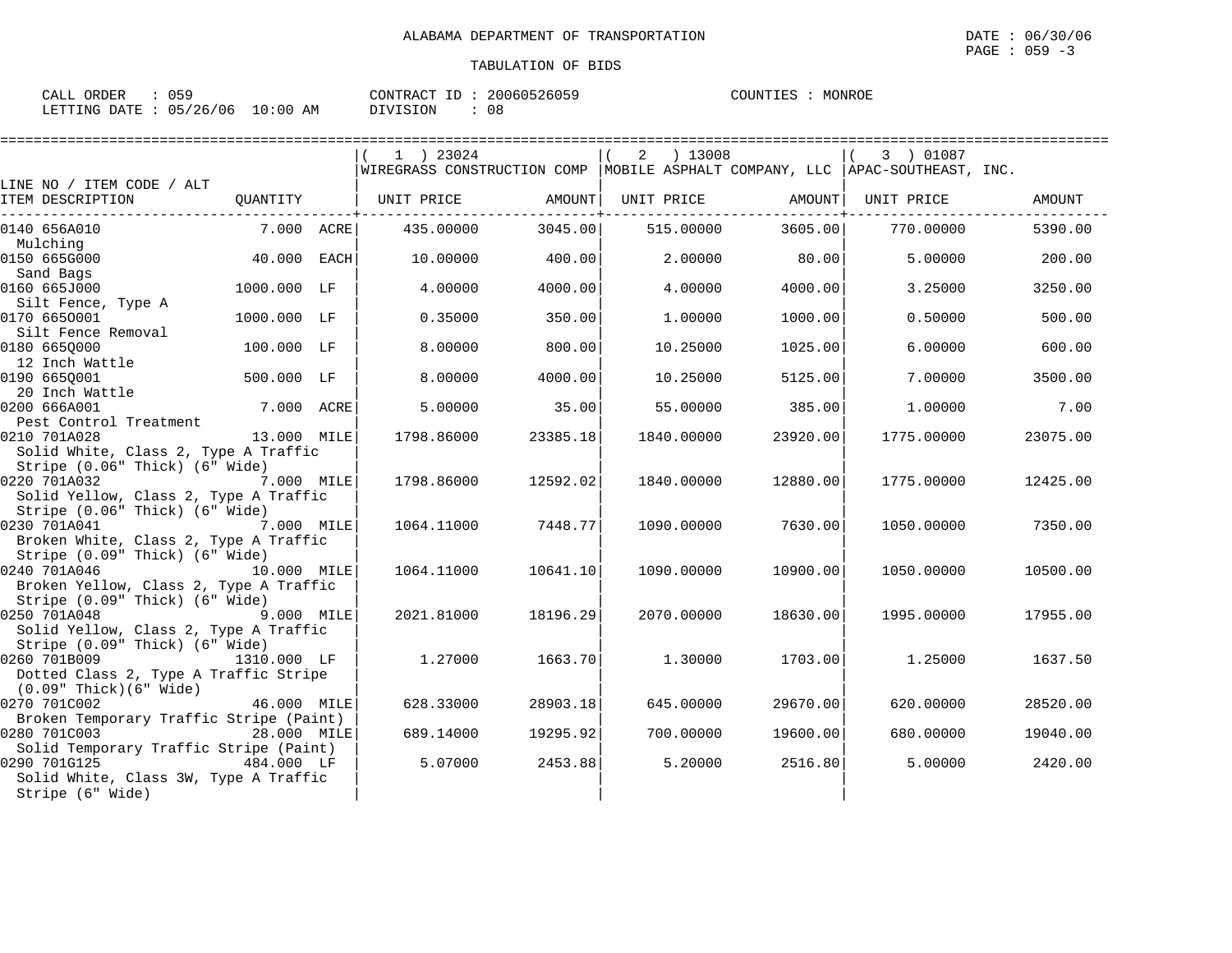| 059<br>CALL ORDER               | CONTRACT ID: 20060526059 | MONROE<br>COUNTIES |
|---------------------------------|--------------------------|--------------------|
| LETTING DATE: 05/26/06 10:00 AM | DIVISION<br>08           |                    |

|                                                                            |                        | 1 ) 23024  |          | ) 13008<br>2 |          | 3 ) 01087                                                                        |          |
|----------------------------------------------------------------------------|------------------------|------------|----------|--------------|----------|----------------------------------------------------------------------------------|----------|
|                                                                            |                        |            |          |              |          | WIREGRASS CONSTRUCTION COMP   MOBILE ASPHALT COMPANY, LLC   APAC-SOUTHEAST, INC. |          |
| LINE NO / ITEM CODE / ALT<br>ITEM DESCRIPTION                              | QUANTITY               | UNIT PRICE | AMOUNT   | UNIT PRICE   | AMOUNT   | UNIT PRICE                                                                       | AMOUNT   |
| 0300 701G133<br>Solid Yellow, Class 3W, Type A Traffic<br>Stripe (6" Wide) | 484.000 LF             | 5.07000    | 2453.88  | 5.20000      | 2516.80  | 5,00000                                                                          | 2420.00  |
| 0310 701H001<br>Solid Traffic Stripe Removed (Plastic)                     | 968.000 LF             | 1.52000    | 1471.36  | 1.55000      | 1500.401 | 1.50000                                                                          | 1452.00  |
| 0320 703A002<br>Traffic Control Markings, Class 2, Type<br>$\mathbb{A}$    | 4259.000 SQFT          | 3.29000    | 14012.11 | 3.40000      | 14480.60 | 3.25000                                                                          | 13841.75 |
| 0330 703B002<br>Traffic Control Legends, Class 2, Type                     | 790.000 SQFT           | 3.80000    | 3002.00  | 3.90000      | 3081.00  | 3.75000                                                                          | 2962.50  |
| 0340 703D002<br>Temporary Traffic Control Markings<br>(Paint)              | 10114.000 SQFT         | 1.52000    | 15373.28 | 1.55000      | 15676.70 | 1.50000                                                                          | 15171.00 |
| 0350 703E002<br>Temporary Traffic Control Legends<br>(Paint)               | 2235.000 SQFT          | 1.52000    | 3397.20  | 1.55000      | 3464.25  | 1.50000                                                                          | 3352.50  |
| 0360 705A030<br>Pavement Markers, Class A-H, Type 2-C                      | 40.000 EACH            | 5.07000    | 202.80   | 5.20000      | 208.00   | 5.00000                                                                          | 200.00   |
| 0370 705A031                                                               | 385.000 EACH           | 5.07000    | 1951.95  | 5.20000      | 2002.00  | 5.00000                                                                          | 1925.00  |
| Pavement Markers, Class A-H, Type 1-A<br>0380 705A032                      | 298.000 EACH           | 5.07000    | 1510.86  | 5.20000      | 1549.60  | 5.00000                                                                          | 1490.00  |
| Pavement Markers, Class A-H, Type 1-B<br>0390 705A037                      | 616.000 EACH           | 5.07000    | 3123.12  | 5.20000      | 3203.20  | 5.00000                                                                          | 3080.00  |
| Pavement Markers, Class A-H, Type 2-D<br>0400 705A038                      | 75.000 EACH            | 5.07000    | 380.25   | 5.20000      | 390.00   | 5.00000                                                                          | 375.00   |
| Pavement Markers, Class A-H, Type 2-E<br>0410 730H001<br>Loop Wire         | 11824.000 LF           | 2.51000    | 29678.24 | 3.80000      | 44931.20 | 2.00000                                                                          | 23648.00 |
| 0420 740B000<br>Construction Signs                                         | 1176.000 SOFT          | 8,00000    | 9408.00  | 8,00000      | 9408.00  | 7.88000                                                                          | 9266.88  |
| 0430 740D000<br>Channelizing Drums                                         | 100.000<br>EACH        | 45.00000   | 4500.00  | 45.00000     | 4500.00  | 30.00000                                                                         | 3000.00  |
| 0440 740E000<br>Cones (36 Inches High)                                     | 400.000<br><b>EACH</b> | 12,00000   | 4800.00  | 9.75000      | 3900.00  | 3.00000                                                                          | 1200.00  |
| 0450 740M001<br>Ballast For Cone                                           | 400.000<br><b>EACH</b> | 5.00000    | 2000.00  | 6.00000      | 2400.00  | 2.00000                                                                          | 800.00   |
| 0460 7400000<br>Pilot Car                                                  | 1.000<br>EACH          | 3500.00000 | 3500.00  | 5000.00000   | 5000.00  | 5000.00000                                                                       | 5000.00  |
| 0470 741C010<br>Portable Sequential Arrow And Chevron                      | 2.000 EACH             | 3500.00000 | 7000.00  | 1500.00000   | 3000.00  | 2500.00000                                                                       | 5000.00  |
| Sign Unit                                                                  |                        |            |          |              |          |                                                                                  |          |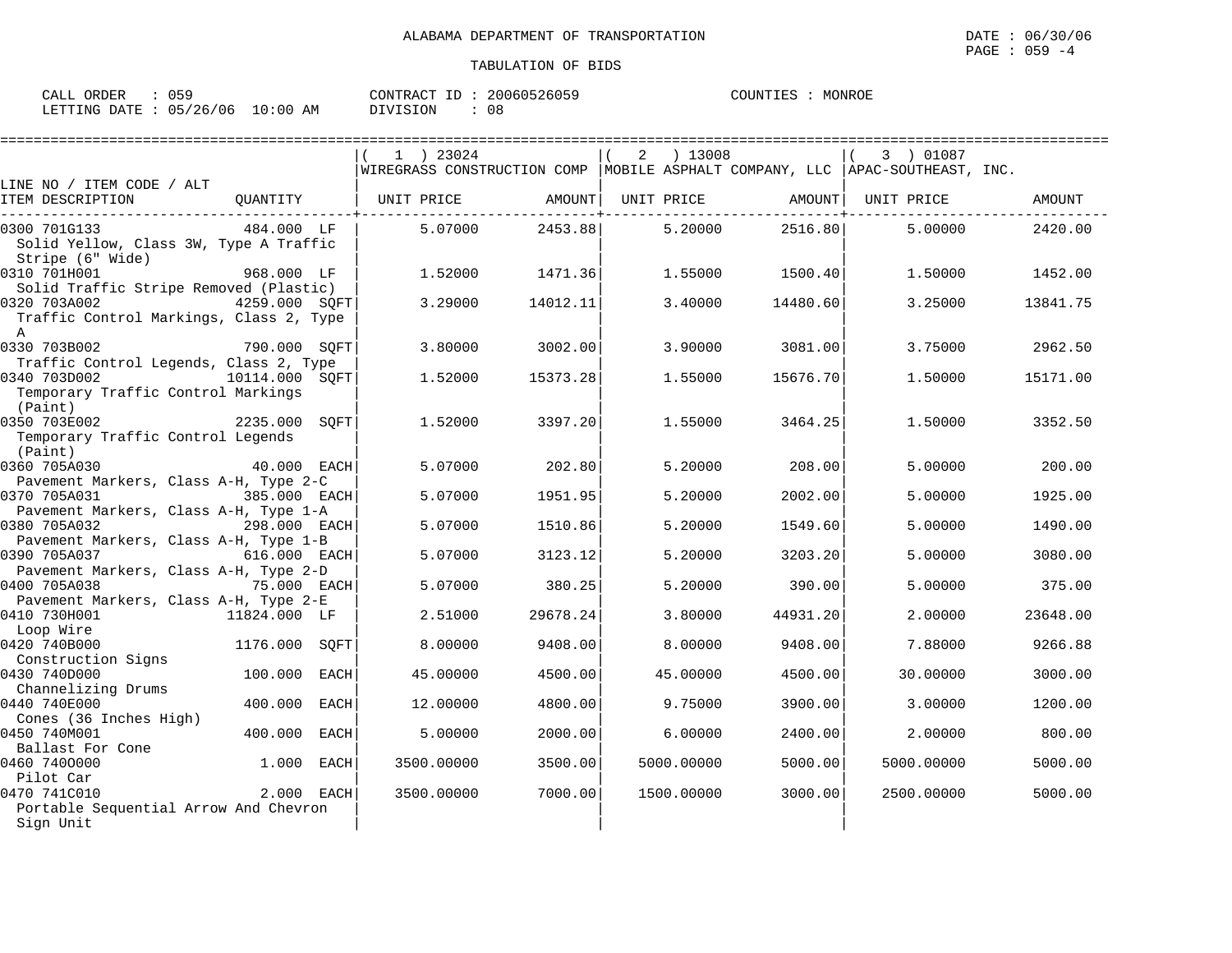| CALL ORDER<br>: 059<br>LETTING DATE: 05/26/06 10:00 AM | CONTRACT ID: 20060526059<br>: 08<br>DIVISION | COUNTIES : MONROE                                                                          |        |                   |            |        |             |  |        |
|--------------------------------------------------------|----------------------------------------------|--------------------------------------------------------------------------------------------|--------|-------------------|------------|--------|-------------|--|--------|
|                                                        |                                              | 23024<br> WIREGRASS CONSTRUCTION COMP   MOBILE ASPHALT COMPANY, LLC   APAC-SOUTHEAST, INC. |        | $(1)$ $2$ $1$ $4$ | 13008      |        | $(3)$ 01087 |  |        |
| LINE NO / ITEM CODE / ALT<br>ITEM DESCRIPTION          | OUANTITY                                     | UNIT PRICE                                                                                 | AMOUNT |                   | UNIT PRICE | AMOUNT | UNIT PRICE  |  | AMOUNT |

| LUMP  <br>0480 998A000                 | 0.00000 | 0.00           | 0.00000 | 0.00           | 0.00000 | 0.00           |
|----------------------------------------|---------|----------------|---------|----------------|---------|----------------|
| Construction Fuel (Maximum Bid Limited |         |                |         |                |         |                |
| To $$125,000.00)$<br>SECTION TOTALS    |         | \$3,167,718.97 |         | \$3,196,902.81 |         | \$3,353,408.34 |
|                                        |         |                |         |                |         |                |
| CONTRACT TOTALS                        |         | \$3,167,718.97 |         | \$3,196,902.81 |         | \$3,353,408.34 |
|                                        |         |                |         |                |         |                |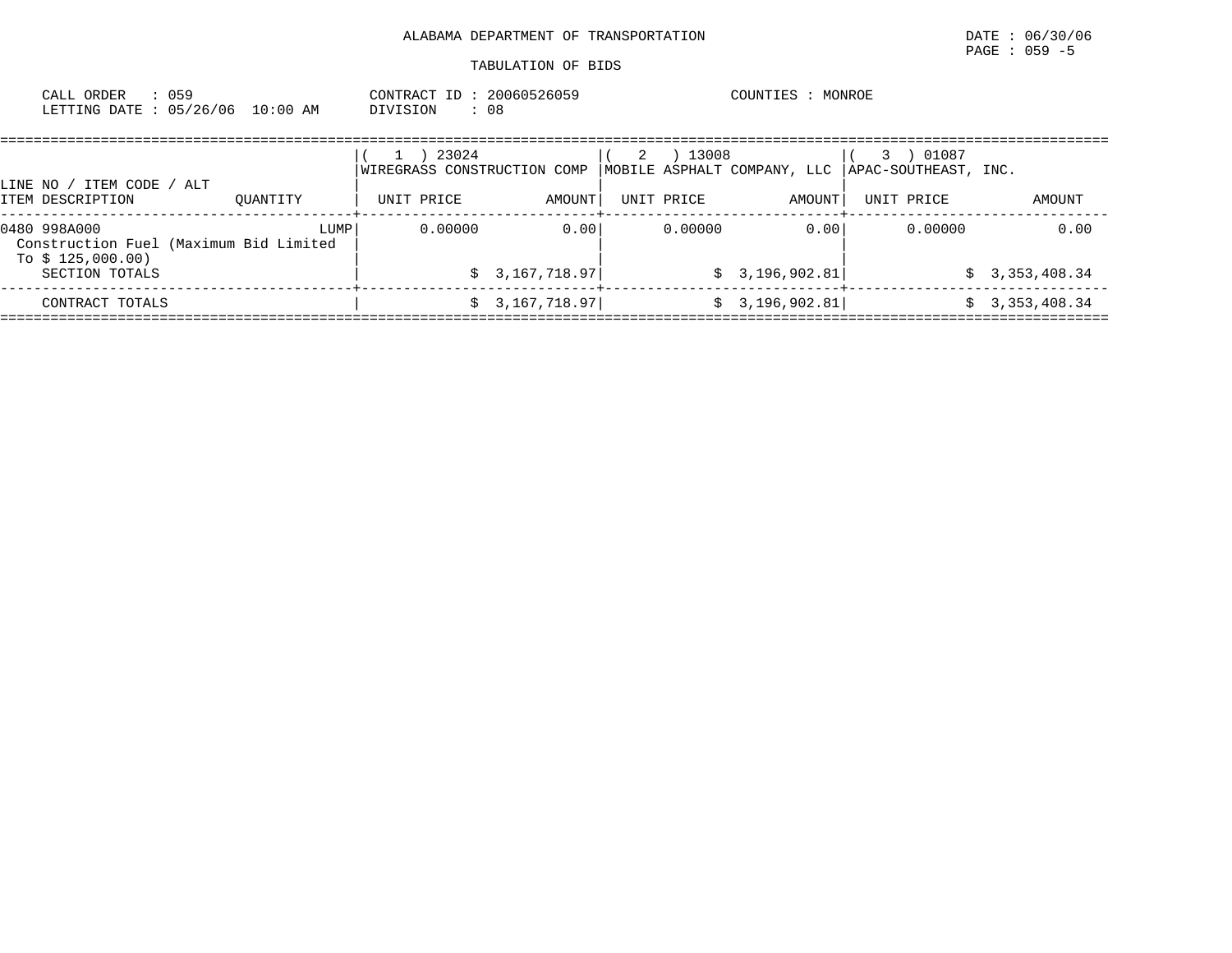| CALL ORDER<br>: 059<br>LETTING DATE : 05/26/06 10:00 AM                                                                                                 |                                |      | CONTRACT ID: 20060526059<br>DIVISION<br>: 08 |            | COUNTIES : MONROE |        |            |  |        |  |
|---------------------------------------------------------------------------------------------------------------------------------------------------------|--------------------------------|------|----------------------------------------------|------------|-------------------|--------|------------|--|--------|--|
|                                                                                                                                                         | ============================== |      | 4 ) 23011<br>HOSEA O. WEAVER & SONS, INC     |            |                   |        |            |  |        |  |
| LINE NO / ITEM CODE / ALT<br>ITEM DESCRIPTION                                                                                                           | OUANTITY                       |      | UNIT PRICE                                   | AMOUNT     | UNIT PRICE        | AMOUNT | UNIT PRICE |  | AMOUNT |  |
| SECTION 0001<br>Total                                                                                                                                   |                                |      |                                              |            |                   |        |            |  |        |  |
| 0010 209A000                                                                                                                                            | 2.000 EACH                     |      | 155.93000                                    | 311.86     |                   |        |            |  |        |  |
| Mailbox Reset, Single<br>0020 210D011                                                                                                                   | 6500.000 CUYD                  |      | 10.75000                                     | 69875.00   |                   |        |            |  |        |  |
| Borrow Excavation (A-4 Or Better)<br>0030 405A000                                                                                                       | 15644.000 GAL                  |      | 1.97000                                      | 30818.68   |                   |        |            |  |        |  |
| Tack Coat<br>0040 408A052<br>Planing Existing Pavement                                                                                                  | 172504.000 SOYD                |      | 0.94000                                      | 162153.76  |                   |        |            |  |        |  |
| (Approximately 1.10" Thru 2.0" Thick)<br>0051 424A280<br>Superpave Bituminous Concrete Wearing                                                          | 14364.000 TON                  |      | 62.61000                                     | 899330.04  |                   |        |            |  |        |  |
| Surface Layer, 1/2" Maximum Aggregate<br>Size Mix, ESAL Range E                                                                                         |                                |      |                                              |            |                   |        |            |  |        |  |
| 0061 424A286<br>Superpave Bituminous Concrete Wearing<br>Surface Layer, Leveling, 1/2" Maximum                                                          | 2275.000 TON                   |      | 67.91000                                     | 154495.25  |                   |        |            |  |        |  |
| Aggregate Size Mix, ESAL Range E<br>0070 424B281<br>Superpave Bituminous Concrete Upper<br>Binder Layer, 1" Maximum Aggregate Size<br>Mix, ESAL Range E | 19542.000 TON                  |      | 57.62000                                     | 1126010.04 |                   |        |            |  |        |  |
| 0080 424B285<br>Superpave Bituminous Concrete Upper<br>Binder Layer, Patching, 1" Maximum                                                               | 2612.000 TON                   |      | 60.24000                                     | 157346.88  |                   |        |            |  |        |  |
| Aggregate Size Mix, ESAL Range E<br>0090 424B289<br>Superpave Bituminous Concrete Upper                                                                 | 4500.000 TON                   |      | 61.66000                                     | 277470.00  |                   |        |            |  |        |  |
| Binder Layer, Leveling, 1" Maximum<br>Aggregate Size Mix, ESAL Range E<br>0100 428B000                                                                  | 60699.000 LF                   |      | 0.13000                                      | 7890.87    |                   |        |            |  |        |  |
| Scoring Bituminous Pavement Surface By<br>Rolling                                                                                                       |                                |      |                                              |            |                   |        |            |  |        |  |
| 0110 430B000<br>Aggregate Surfacing (ALDOT #467 Or #57)                                                                                                 | 300.000 TON                    |      | 36.79000                                     | 11037.00   |                   |        |            |  |        |  |
| 0120 600A000<br>Mobilization                                                                                                                            |                                | LUMP | 100000.00000                                 | 100000.00  |                   |        |            |  |        |  |
| 0130 652A100<br>Seeding                                                                                                                                 | 7.000 ACRE                     |      | 550.00000                                    | 3850.00    |                   |        |            |  |        |  |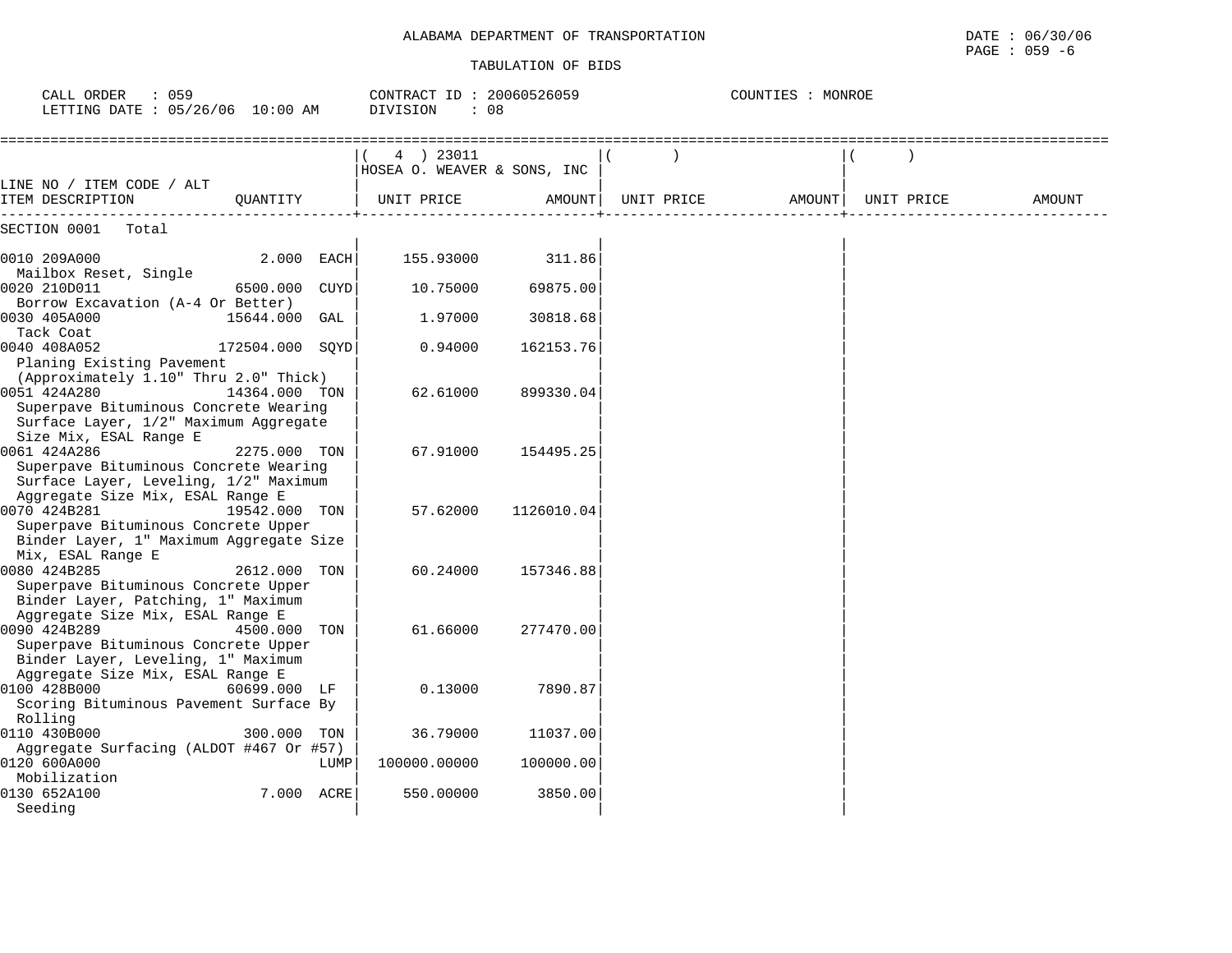| 059<br>CALL ORDER               | CONTRACT ID: 20060526059 | COUNTIES : MONROE |
|---------------------------------|--------------------------|-------------------|
| LETTING DATE: 05/26/06 10:00 AM | DIVISION<br>08           |                   |

|                                                                          |             | (4) 23011                    |          |                   |                   |  |
|--------------------------------------------------------------------------|-------------|------------------------------|----------|-------------------|-------------------|--|
|                                                                          |             | HOSEA O. WEAVER & SONS, INC  |          |                   |                   |  |
| LINE NO / ITEM CODE / ALT                                                |             |                              |          |                   |                   |  |
| ITEM DESCRIPTION                                                         |             | QUANTITY   UNIT PRICE AMOUNT |          | UNIT PRICE AMOUNT | UNIT PRICE AMOUNT |  |
| 0140 656A010                                                             | 7.000 ACRE  | 500.00000                    | 3500.00  |                   |                   |  |
| Mulching                                                                 |             |                              |          |                   |                   |  |
| 0150 665G000                                                             | 40.000 EACH | 6.30000                      | 252.00   |                   |                   |  |
| Sand Bags                                                                |             |                              |          |                   |                   |  |
| 0160 665J000                                                             | 1000.000 LF | 4.02000                      | 4020.00  |                   |                   |  |
| Silt Fence, Type A                                                       |             |                              |          |                   |                   |  |
| 0170 6650001                                                             | 1000.000 LF | 1.96000                      | 1960.00  |                   |                   |  |
| Silt Fence Removal<br>0180 6650000                                       | 100.000 LF  | 8.26000                      | 826.00   |                   |                   |  |
| 12 Inch Wattle                                                           |             |                              |          |                   |                   |  |
| 0190 665Q001                                                             | 500.000 LF  | 10.92000                     | 5460.00  |                   |                   |  |
| 20 Inch Wattle                                                           |             |                              |          |                   |                   |  |
| 0200 666A001                                                             | 7.000 ACRE  | 75.00000                     | 525.00   |                   |                   |  |
| Pest Control Treatment                                                   |             |                              |          |                   |                   |  |
| 0210 701A028                                                             | 13.000 MILE | 1775.00000                   | 23075.00 |                   |                   |  |
| Solid White, Class 2, Type A Traffic                                     |             |                              |          |                   |                   |  |
| Stripe (0.06" Thick) (6" Wide)                                           |             |                              |          |                   |                   |  |
| 0220 701A032                                                             | 7.000 MILE  | 1775.00000                   | 12425.00 |                   |                   |  |
| Solid Yellow, Class 2, Type A Traffic                                    |             |                              |          |                   |                   |  |
| Stripe (0.06" Thick) (6" Wide)                                           |             |                              |          |                   |                   |  |
| 0230 701A041<br>7.000 MILE                                               |             | 1050.00000                   | 7350.00  |                   |                   |  |
| Broken White, Class 2, Type A Traffic                                    |             |                              |          |                   |                   |  |
| Stripe (0.09" Thick) (6" Wide)                                           |             |                              |          |                   |                   |  |
| 0240 701A046                                                             | 10.000 MILE | 1050.00000                   | 10500.00 |                   |                   |  |
| Broken Yellow, Class 2, Type A Traffic<br>Stripe (0.09" Thick) (6" Wide) |             |                              |          |                   |                   |  |
| 9.000 MILE<br>0250 701A048                                               |             | 1995.00000                   | 17955.00 |                   |                   |  |
| Solid Yellow, Class 2, Type A Traffic                                    |             |                              |          |                   |                   |  |
| Stripe (0.09" Thick) (6" Wide)                                           |             |                              |          |                   |                   |  |
| 0260 701B009                                                             | 1310.000 LF | 1.25000                      | 1637.50  |                   |                   |  |
| Dotted Class 2, Type A Traffic Stripe                                    |             |                              |          |                   |                   |  |
| $(0.09"$ Thick $)(6"$ Wide $)$                                           |             |                              |          |                   |                   |  |
| 0270 701C002                                                             | 46.000 MILE | 620.00000                    | 28520.00 |                   |                   |  |
| Broken Temporary Traffic Stripe (Paint)                                  |             |                              |          |                   |                   |  |
| 0280 701C003                                                             | 28.000 MILE | 680.00000                    | 19040.00 |                   |                   |  |
| Solid Temporary Traffic Stripe (Paint)                                   |             |                              |          |                   |                   |  |
| 0290 701G125                                                             | 484.000 LF  | 5.00000                      | 2420.00  |                   |                   |  |
| Solid White, Class 3W, Type A Traffic                                    |             |                              |          |                   |                   |  |
| Stripe (6" Wide)                                                         |             |                              |          |                   |                   |  |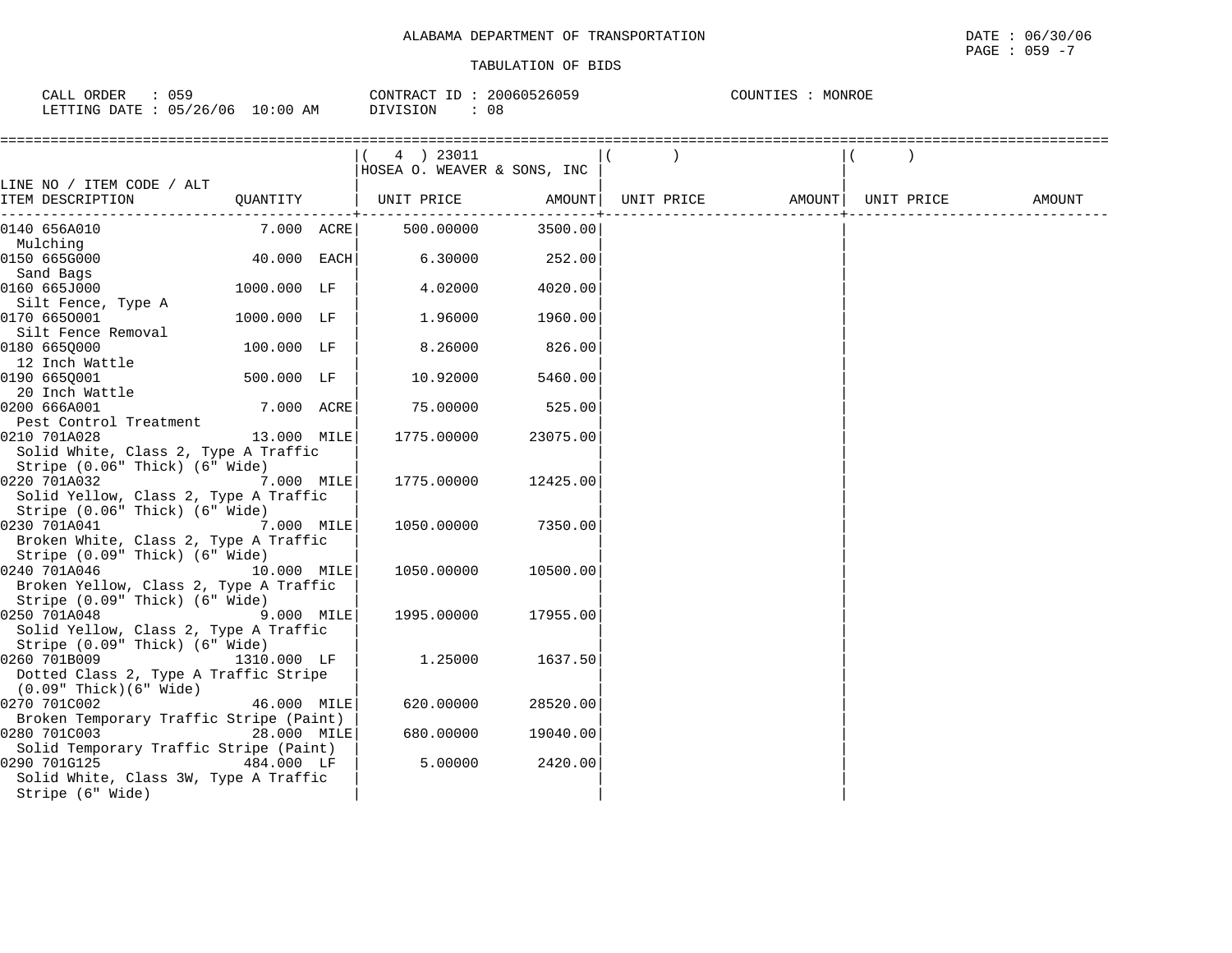| 059<br>CALL ORDER      |            | CONTRACT ID: 20060526059 | MONROE<br>COUNTIES |
|------------------------|------------|--------------------------|--------------------|
| LETTING DATE: 05/26/06 | $10:00$ AM | 08<br>DIVISION           |                    |

|                                                       |                | (4) 23011                            |          |                                |  |        |
|-------------------------------------------------------|----------------|--------------------------------------|----------|--------------------------------|--|--------|
|                                                       |                | HOSEA O. WEAVER & SONS, INC          |          |                                |  |        |
| LINE NO / ITEM CODE / ALT                             |                |                                      |          |                                |  |        |
| ITEM DESCRIPTION                                      |                | QUANTITY   UNIT PRICE AMOUNT         |          | UNIT PRICE AMOUNT   UNIT PRICE |  | AMOUNT |
| 0300 701G133                                          |                | $484.000$ LF $\vert$ 5.00000 2420.00 |          |                                |  |        |
| Solid Yellow, Class 3W, Type A Traffic                |                |                                      |          |                                |  |        |
| Stripe (6" Wide)                                      |                |                                      |          |                                |  |        |
| 0310 701H001                                          | 968.000 LF     | 1.50000                              | 1452.00  |                                |  |        |
| Solid Traffic Stripe Removed (Plastic)                |                |                                      |          |                                |  |        |
| 0320 703A002<br>4259.000 SOFT                         |                | 3.25000                              | 13841.75 |                                |  |        |
| Traffic Control Markings, Class 2, Type               |                |                                      |          |                                |  |        |
| A                                                     |                |                                      |          |                                |  |        |
| 0330 703B002                                          | 790.000 SOFT   | 3.75000                              | 2962.50  |                                |  |        |
| Traffic Control Legends, Class 2, Type                |                |                                      |          |                                |  |        |
| 10114.000 SQFT<br>0340 703D002                        |                | 1.50000                              | 15171.00 |                                |  |        |
| Temporary Traffic Control Markings<br>(Paint)         |                |                                      |          |                                |  |        |
| 0350 703E002                                          | 2235.000 SQFT  | 1.50000                              | 3352.50  |                                |  |        |
| Temporary Traffic Control Legends                     |                |                                      |          |                                |  |        |
| (Paint)                                               |                |                                      |          |                                |  |        |
| 0360 705A030                                          | 40.000 EACH    | 5.00000                              | 200.00   |                                |  |        |
| Pavement Markers, Class A-H, Type 2-C                 |                |                                      |          |                                |  |        |
| 0370 705A031                                          | 385.000 EACH   | 5.00000                              | 1925.00  |                                |  |        |
| Pavement Markers, Class A-H, Type 1-A                 |                |                                      |          |                                |  |        |
| $298.000$ EACH<br>0380 705A032                        |                | 5.00000                              | 1490.00  |                                |  |        |
| Pavement Markers, Class A-H, Type 1-B                 |                |                                      |          |                                |  |        |
| 0390 705A037                                          | 616.000 EACH   | 5.00000                              | 3080.00  |                                |  |        |
| Pavement Markers, Class A-H, Type 2-D<br>0400 705A038 | 75.000 EACH    | 5.00000                              | 375.00   |                                |  |        |
| Pavement Markers, Class A-H, Type 2-E                 |                |                                      |          |                                |  |        |
| 0410 730H001<br>$11824.000$ LF                        |                | 2.50000                              | 29560.00 |                                |  |        |
| Loop Wire                                             |                |                                      |          |                                |  |        |
| 0420 740B000                                          | 1176.000 SQFT  | 13.66000                             | 16064.16 |                                |  |        |
| Construction Signs                                    |                |                                      |          |                                |  |        |
| 0430 740D000                                          | $100.000$ EACH | 80.15000                             | 8015.00  |                                |  |        |
| Channelizing Drums                                    |                |                                      |          |                                |  |        |
| 0440 740E000                                          | 400.000 EACH   | 12.21000                             | 4884.00  |                                |  |        |
| Cones (36 Inches High)                                |                |                                      |          |                                |  |        |
| 0450 740M001                                          | 400.000 EACH   | 7.71000                              | 3084.00  |                                |  |        |
| Ballast For Cone                                      |                |                                      |          |                                |  |        |
| 0460 7400000                                          | 1.000 EACH     | 19751.79000                          | 19751.79 |                                |  |        |
| Pilot Car<br>0470 741C010                             | 2.000 EACH     | 1479.74000                           | 2959.48  |                                |  |        |
| Portable Sequential Arrow And Chevron                 |                |                                      |          |                                |  |        |
| Sign Unit                                             |                |                                      |          |                                |  |        |
|                                                       |                |                                      |          |                                |  |        |